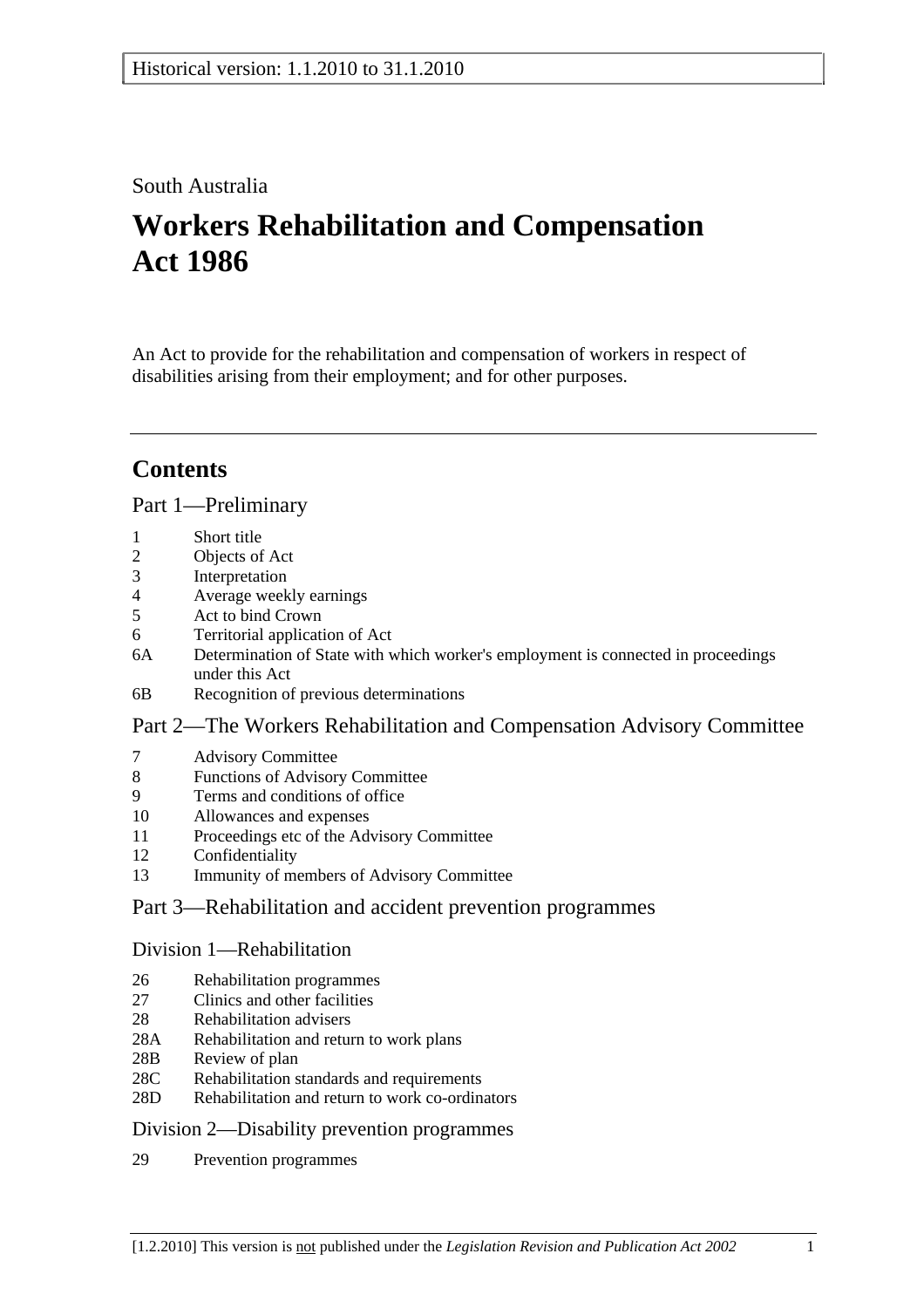### Part 4—Compensation

### Division 1—Conditions under which disability is compensable

- 30 Compensability of disabilities
- 30A Psychiatric disabilities
- 30B Effect of misconduct etc
- 31 Evidentiary provision

### Division 2—Compensation for medical expenses etc

- 32 Compensation for medical expenses
- 32A Special provisions for payment of medical expenses after initial notification of disability
- 33 Transportation for initial treatment

### Division 3—Compensation for property damage

34 Compensation for property damage

### Division 4—Compensation by way of income maintenance

- 35 Preliminary
- 35A Weekly payments over designated periods
- 35B Weekly payments after expiry of designated periods—no work capacity
- 35C Weekly payments after expiry of designated periods—current work capacity
- 36 Discontinuance of weekly payments
- 37 Adjustments due to change from original arrangements
- 38 Review of weekly payments
- 39 Economic adjustments to weekly payments
- 40 Weekly payments and leave entitlements
- 41 Absence of worker from Australia

### Division 4A—Redemption

42 Redemption of liabilities

### Division 5—Compensation for non-economic loss

- 43 Lump sum compensation
- 43A Assessment of impairment
- 43B No disadvantage—compensation table

### Division 6—Compensation payable on death

- 44 Compensation payable on death—weekly payments
- 45 Review of weekly payments
- 45A Compensation payable on death—lump sums
- 45B Funeral benefit
- 45C Counselling services

### Division 7—Liability to pay compensation

- 46 Incidence of liability
- 47 Augmentation of weekly payment in consequence of delay
- 48 Payments by Corporation on behalf of defaulting employer
- 49 Corporation may undertake employer's liability to make weekly payments
- 50 Corporation as insurer of last resort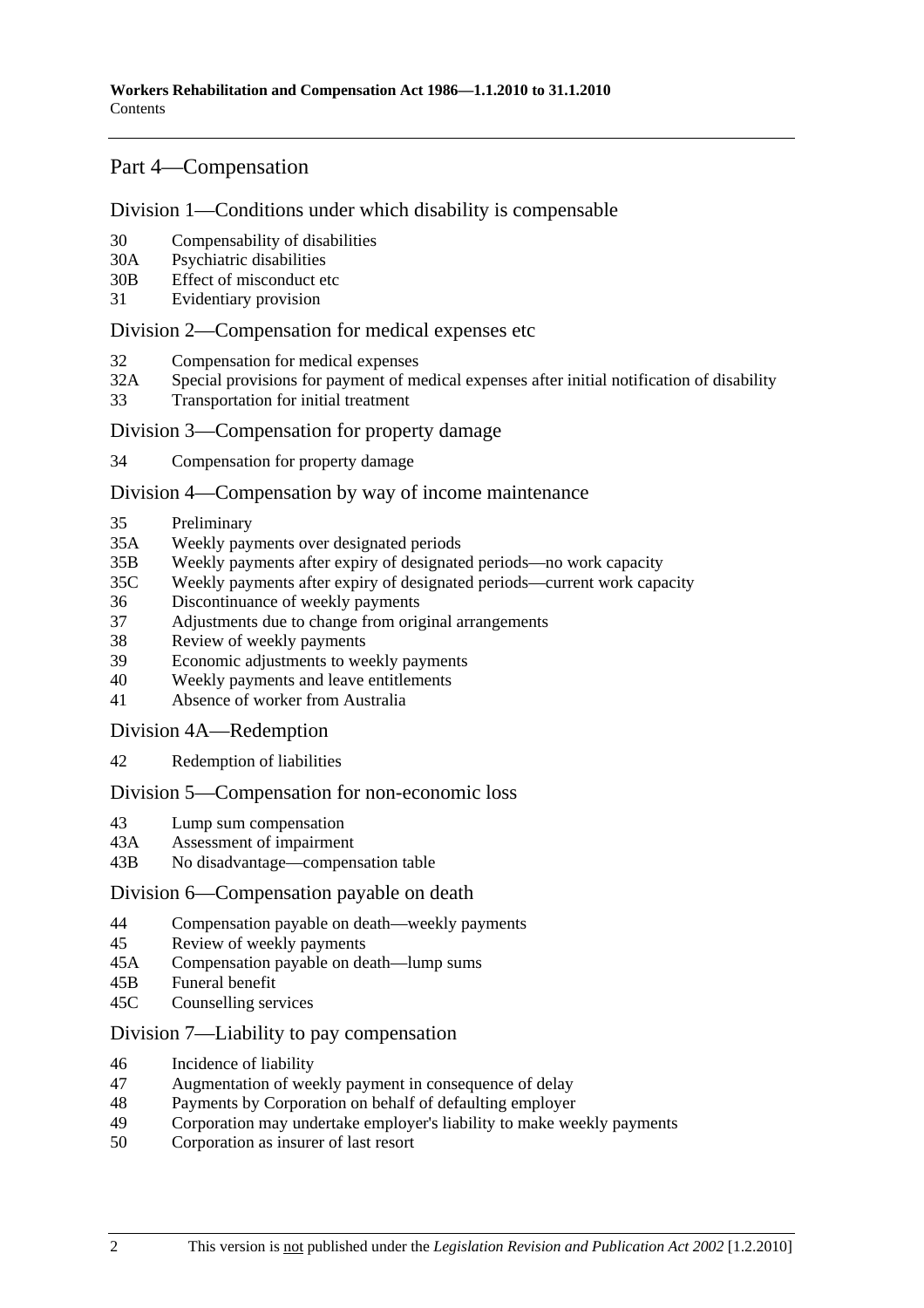Division 7A—Special provisions for commencement of weekly payments after initial notification of disability

- 50A Interpretation
- 50B Commencement of weekly payments following initial notification of disability
- 50C Status of payments
- 50D Worker to be notified if weekly payments are not commenced
- 50E Notice of commencement of weekly payments
- 50F Obligations of worker
- 50G Liability to make weekly payments not affected by making of claim
- 50H Set-offs and rights of recovery
- 50I Status of decisions

### Division 8—Notices of disabilities and claims for compensation

- 51 Duty to give notice of disability
- 52 Claim for compensation
- 53 Determination of claim

### Division 9—Miscellaneous

Subdivision 1—Limitations on liability

- 54 Limitation of employer's liability
- 55 Prohibition of double recovery of compensation
- 57 Compensation payable in respect of disabilities arising from employment on ships
- 58 Certain sporting injuries not to be compensable

### Subdivision 2—Choice of law

- 58AA The applicable substantive law for work disability claims
- 58AB Claims to which Subdivision applies
- 58AC What constitutes disability and employment
- 58AD Claim in respect of death included
- 58AE Meaning of substantive law
- 58AF Availability of action in another State not relevant

Subdivision 3—Other matters

- 58A Reports of return to work etc
- 58B Employer's duty to provide work or pay wages
- 58C Notice of termination of employment to be given in certain cases
- Part 5—Registration and funding

### Division 1—Registration of employers

- 59 Registration of employers
- 60 Self-insured employers
- 61 The Crown and certain agencies to be self-insured employers
- 62 Applications
- 62A Ministerial appeal on decisions relating to self-insured employers

### Division 2—Delegation to self-insured employers

63 Delegation to self-insured employer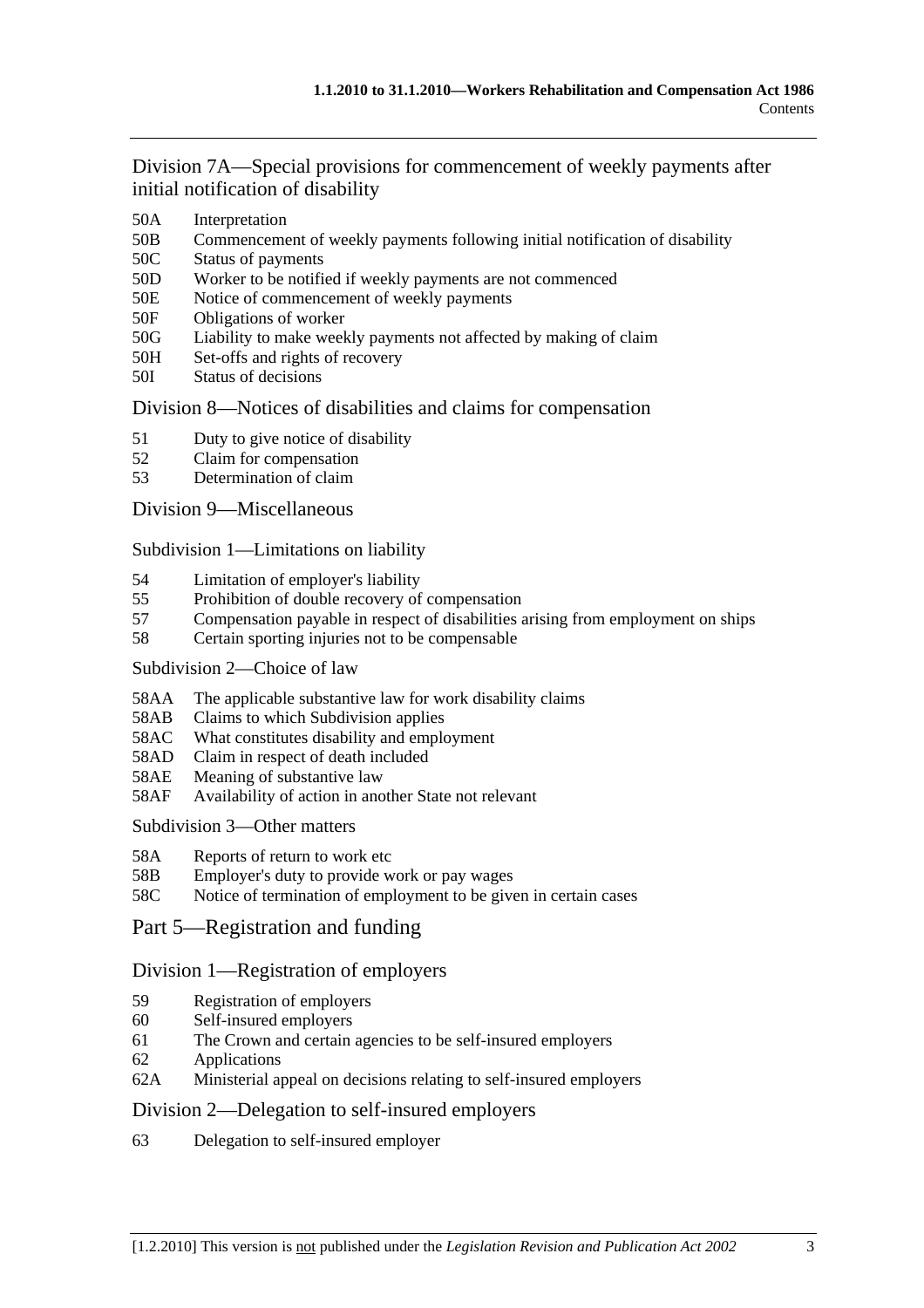#### Division 3—The Compensation Fund

64 The Compensation Fund

#### Division 4—Imposition of levies

- 65 Preliminary
- 66 Imposition of levies
- 67 Adjustment of levy in relation to individual employers

#### Division 5—Special levy for self-insured employers

68 Special levy for self-insured employers

#### Division 6—Payment of levies

- 69 Initial payment
- 69A Revised estimates of remuneration by employers
- 69B Certificate of remuneration
- 69C Revised estimates of remuneration by Corporation
- 69D Statement for reconciliation purposes
- 69E Adjustment of levy
- 69F Deferred payment of levy
- 69G Exercise of adjustment powers

### Division 7—Recovery of levies and fines

- 70 Recovery on default
- 71 Penalty for late payment
- 72 Review
- 72A Reasonable mistake about application of Act

### Division 8—Miscellaneous

- 73 Separate accounts
- 74 Liability to keep accounts
- 75 Person ceasing to be an employer
- 76 Proof of registration
- 76AA Discontinuance fee
- 76A Recovery of levy

#### Part 6—Workers Compensation Tribunal

#### Division 1—Establishment of Tribunal

```
77 Establishment of Tribunal
```
77A Seal

### Division 2—Constitution of the Tribunal

- 78 Constitution of Tribunal
- 78A Full Bench
- 78B Exercise of Tribunal's powers by the Registrar

#### Division 3—Jurisdiction of the Tribunal

79 Jurisdiction

#### Division 4—The presidential members

80 The President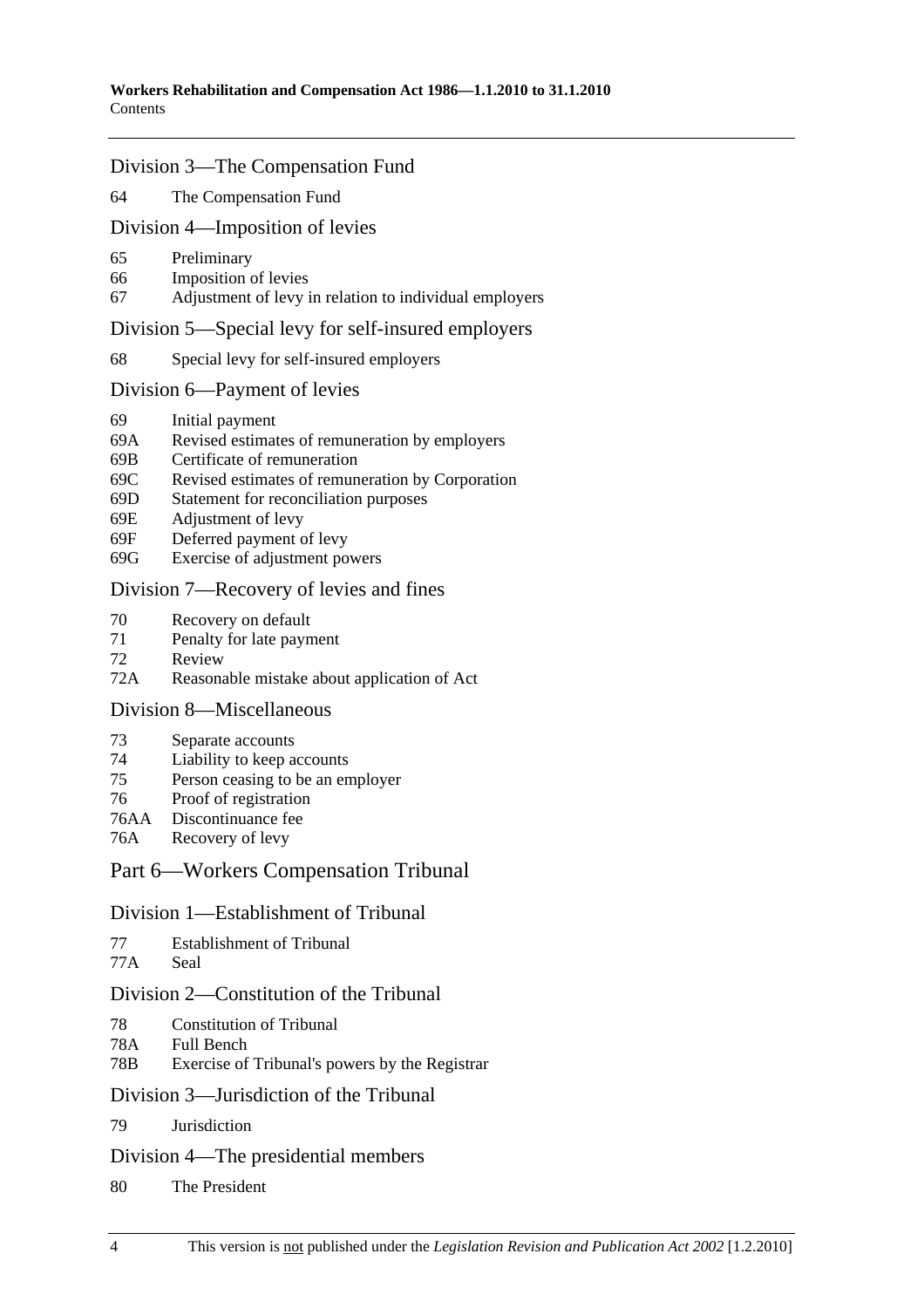#### 80A The Deputy Presidents

#### Division 5—Conciliation officers

- 81 Appointment of conciliation officers
- 81A Conditions of appointment
- 81B Administrative responsibilities of conciliation officers

#### Division 6—Administrative and ancillary staff

- 82 Administrative and ancillary staff
- 82A Appointment etc of the Registrar
- 82B Responsibilities of administrative and ancillary staff

### Division 7—Sittings and distribution of business

- 83 Time and place of sittings
- 83A Adjournment from time to time and from place to place

#### Division 8—Evidence

- 84 Tribunal not to be bound by evidentiary rules
- 84A Power to require attendance of witnesses and production of evidentiary material
- 84B Power to compel the giving of evidence
- 84C Entry and inspection of property
- 84D Issue of evidentiary summonses

### Division 9—General principles and rules

- 85 Principles of equity and good conscience
- 85A Hearings to be in public
- 85B Representation

### Division 10—Appeals and references of questions of law

- 86 Appeal on question of law
- 86A Reference of question of law and final appeal to Supreme Court

### Division 11—Enforcement of judgments

- 87 Certified copy of judgment or order
- 87A Enforcement of judgments and orders

### Division 12—Miscellaneous

- 88 Immunities
- 88A Contempts of Tribunal
- 88B Punishment of contempts
- 88C Miscellaneous provisions about legal process
- 88D Service
- 88DA Power to enlarge scope of proceedings
- 88E Rules
- 88F Costs of proceedings
- 88G Recovery of costs of representation
- 88H Power to set aside judgments or orders
- 88I Finality of the Tribunal's decisions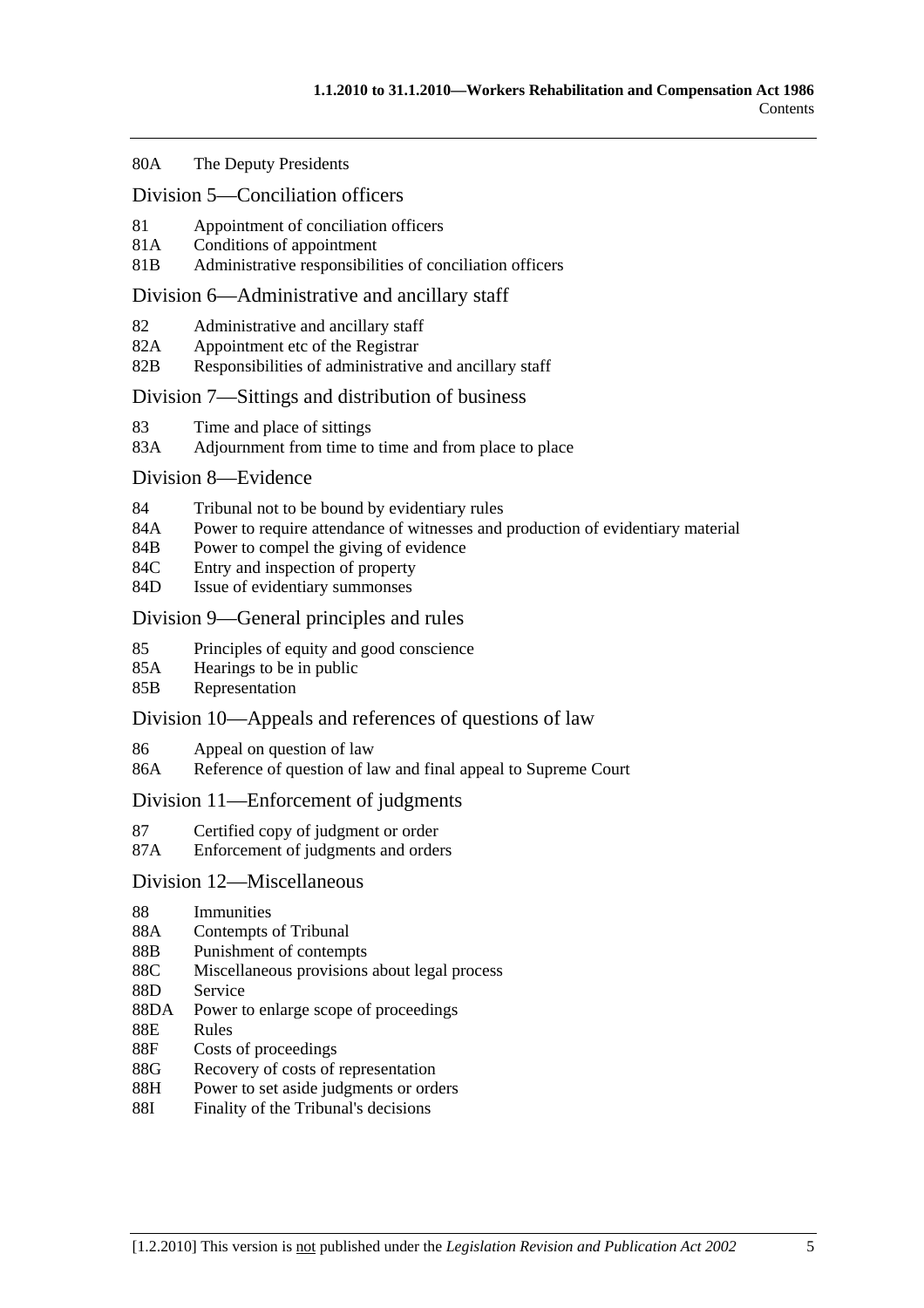### Part 6A—Dispute resolution

### Division 1—Preliminary

89 Interpretation

89A Reviewable decisions

### Division 2—Notice of dispute

- 90 Notice of dispute
- 90A Time for lodging notice of dispute
- 90B Notice to be given by Registrar

### Division 3—Initial reconsideration

- 91 Initial reconsideration
- 91A Reference of disputes to conciliation

### Division 4—Conciliation proceedings

- 92 Assignment of presidential member or conciliation officer to preside at conciliation proceedings
- 92A Obligation of conciliator
- 92B Calling of conciliation conference
- 92C Procedure in conciliation proceedings
- 92D Reference of dispute into Tribunal

### Division 6—Judicial determination of dispute

- 94A Constitution of Tribunal
- 94B Pre-hearing conference
- 94C Determination of dispute

### Division 7—Costs

- 95 Costs
- 95A Costs liability of representatives

### Division 8—Ministerial intervention

96 Ministerial intervention

### Part 6B—Special jurisdiction to expedite decisions

- 97 Special jurisdiction
- 97A Constitution of Tribunal for proceedings under this Part
- 97B Powers of Tribunal on application
- 97C Costs

### Part 6C—Medical Panels

### Division 1—Establishment and constitution

- 98 Establishment
- 98A Constitution
- 98B Procedures
- 98C Validity of acts
- 98D Immunity of members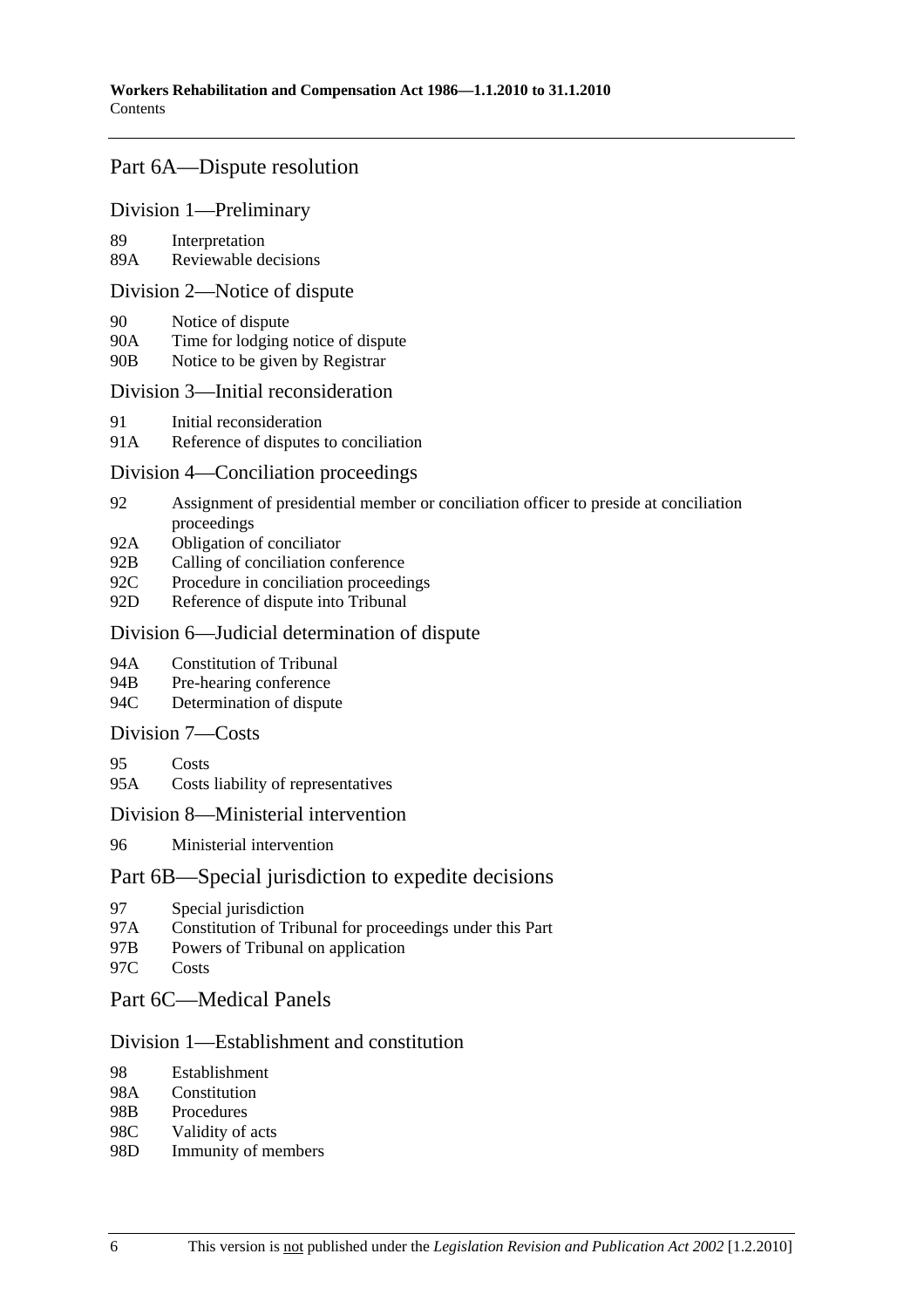#### Division 2—Functions and powers

| 98E | Interpretation   |  |
|-----|------------------|--|
| 98F | <b>Functions</b> |  |
|     |                  |  |

- 98G Powers and procedures on a referral
- 98H Opinions

### Division 3—Related matters

98I Admissibility

98J Support staff

### Part 6D—WorkCover Ombudsman

### Division 1—Appointment and conditions of office

- 99 Appointment
- 99A Term of office and conditions of appointment
- 99B Remuneration
- 99C Temporary appointments

### Division 2—Functions and powers

- 99D Functions
- 99E Powers—general
- 99F Obtaining information
- 99G Power to examine witnesses etc

### Division 3—Other matters

- 99H Independence
- 99I Staff
- 99J Funding
- 99K Delegation
- 99L Annual report
- 99M Other reports
- 99N Immunity

### Part 7—Miscellaneous

- 103 Extension of the application of this Act to self-employed persons
- 103A Special provision for prescribed classes of volunteers
- 105 Insurance of registered employers against other liabilities
- 106 Payment of interim benefits
- 106A Payment not to constitute an admission of liability
- 107 Employer may request progress report
- 107A Copies of medical reports
- 107B Worker's right of access to claims file
- 108 Medical examination at request of employer
- 109 Worker to be supplied with copy of medical report
- 110 Powers of entry and inspection
- 111 Inspection of place of employment by rehabilitation adviser
- 112 Confidentiality to be maintained
- 112AA Confidentiality—employers
- 112A Employer information
- 113 Disabilities that develop gradually
- 114 Certain payments not to affect benefits under this Act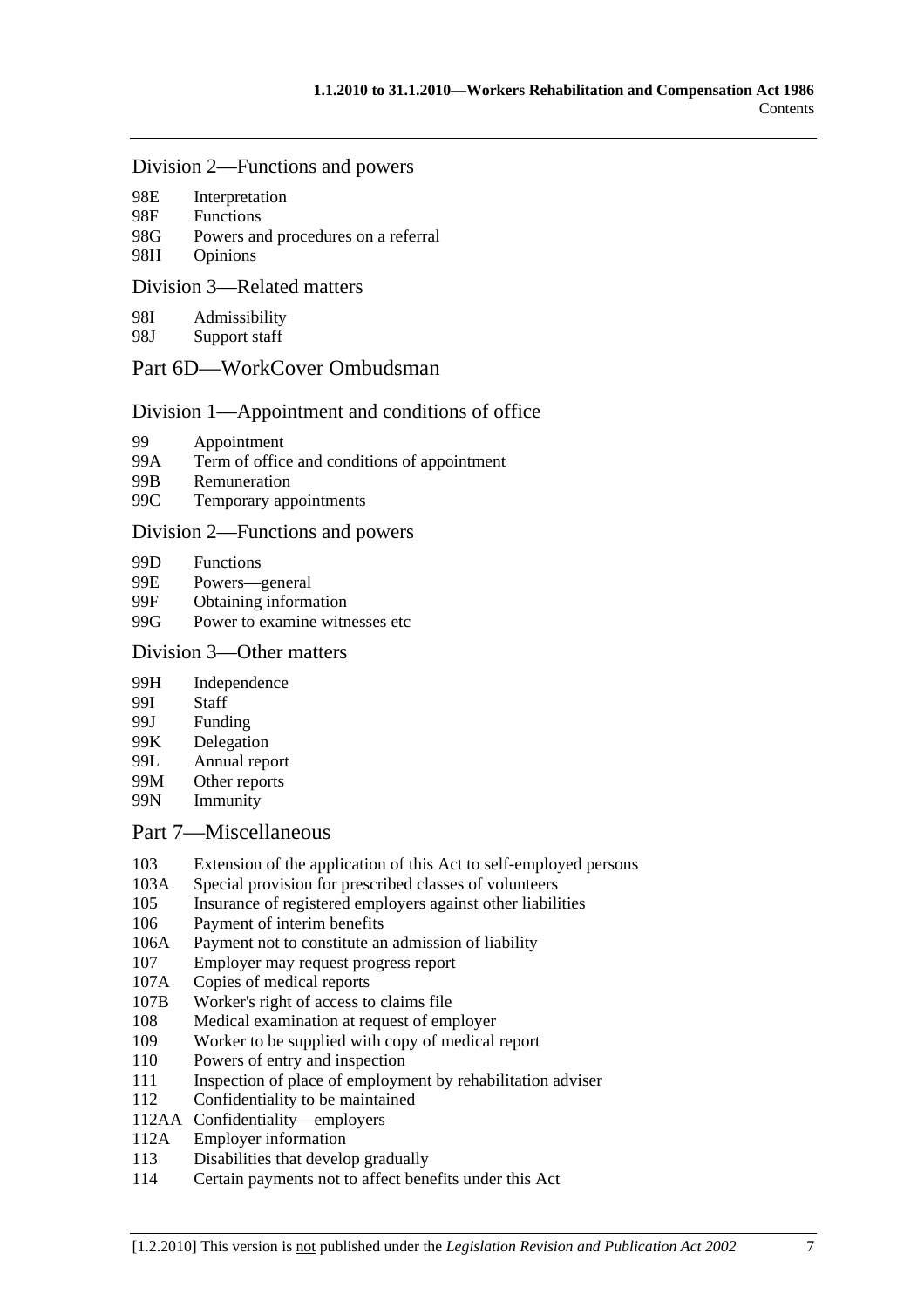| 115 | No contribution from workers |  |
|-----|------------------------------|--|
|-----|------------------------------|--|

- 116 Payment of compensation where worker in prison
- 117 Service of documents
- 118 Service of documents on the Corporation
- 119 Contract to avoid Act
- 120 Dishonesty
- 120A Evidence
- 122 Offences
- 122A Expiation fees
- 123A Right of intervention
- 123B Code of Claimants' Rights
- 124 Regulations

### Schedule 1—Transitional provisions

- 1 Interpretation
- 2 Application of repealed Act
- 3 Exempt employers
- 4 Mining and Quarrying Industries Fund<br>5 Statutory Reserve Fund
- 5 Statutory Reserve Fund
- 5A Insurance Assistance Fund
- 5B Investment of, and dealings with, the Funds
- 5C Entitlement to documents
- 5D Compensation payable to domestic partner on death of worker
- 5E Additional transitional provisions
- 6 Acts Interpretation Act

### Schedule 2—Disabilities presumed to arise from employment

Schedule 3—Minimum amounts of compensation according to degree of impairment under regulations

Schedule 3A—No disadvantage—non-economic loss compensation

### Schedule 4—Adjacent areas

- 1 Interpretation
- 2 Adjacent areas

### Legislative history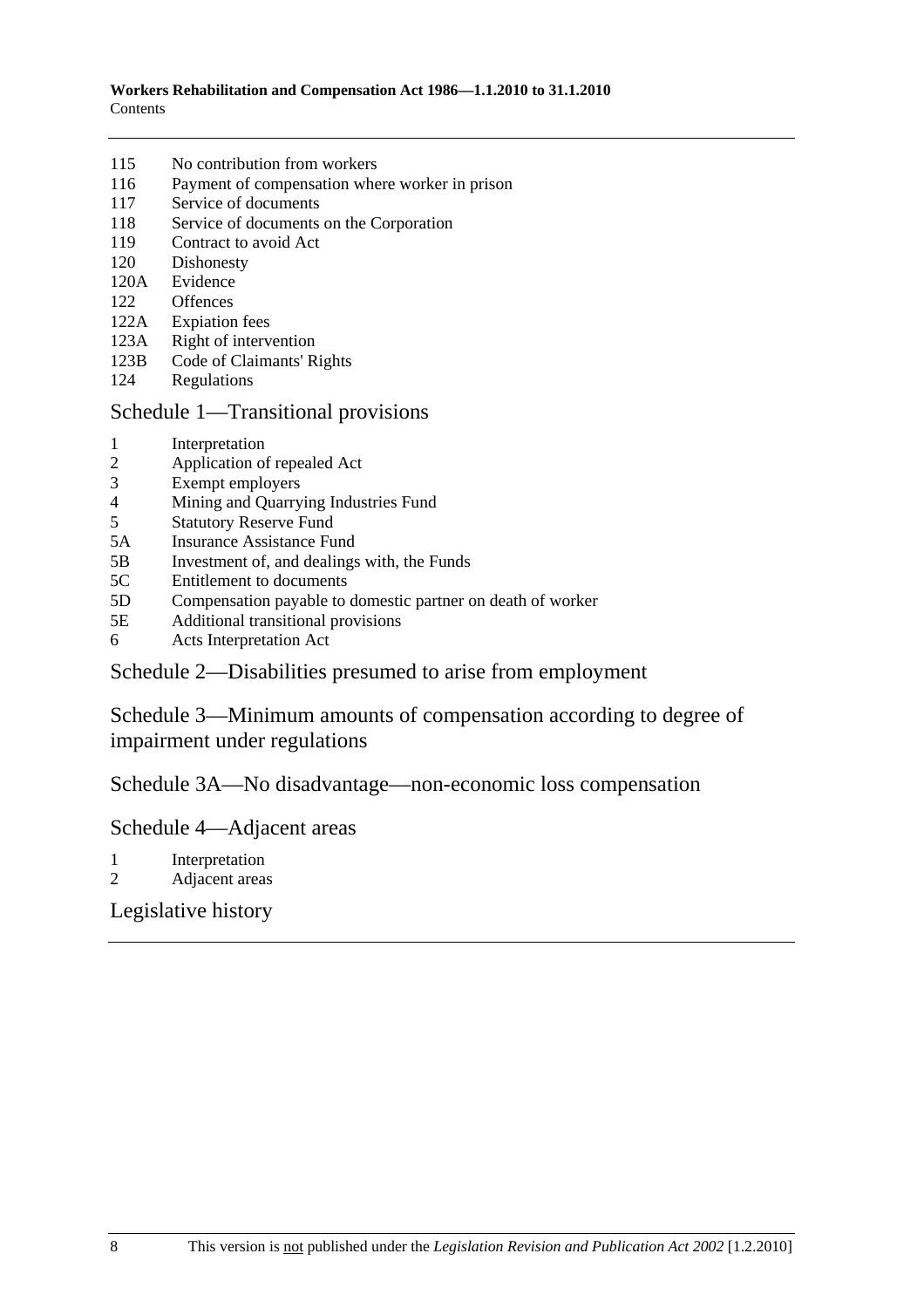### **The Parliament of South Australia enacts as follows:**

## **Part 1—Preliminary**

### **1—Short title**

This Act may be cited as the *Workers Rehabilitation and Compensation Act 1986*.

### **2—Objects of Act**

- (1) The objects of this Act are—
	- (a) to establish a workers rehabilitation and compensation scheme—
		- (i) that achieves a reasonable balance between the interests of employers and the interests of workers; and
		- (ii) that provides for the effective rehabilitation of disabled workers and their early return to work; and
		- (iii) that provides fair compensation for employment-related disabilities; and
		- (iv) that reduces the overall social and economic cost to the community of employment-related disabilities; and
		- (v) that ensures that employers' costs are contained within reasonable limits so that the impact of employment-related disabilities on South Australian businesses is minimised; and
	- (b) to provide for the efficient and effective administration of the scheme; and
	- (c) to establish incentives to encourage efficiency and discourage abuses; and
	- (d) to ensure that the scheme is fully funded on a fair basis; and
	- (e) to reduce the incidence of employment-related accidents and disabilities; and
	- (f) to reduce litigation and adversarial contests to the greatest possible extent.
- (2) A person exercising judicial, quasi-judicial or administrative powers must interpret this Act in the light of its objects without bias towards the interests of employers on the one hand, or workers on the other.
- (3) The Corporation, and the employer from whose employment a compensable disability arises, must seek to achieve a disabled worker's return to work (taking into account the objects and requirements of this Act).

### **3—Interpretation**

(1) In this Act, unless the contrary intention appears—

*actuary* means a Fellow or Accredited Member of the Institute of Actuaries of Australia;

*Advisory Committee* means the Workers Rehabilitation and Compensation Advisory Committee established under Part 2;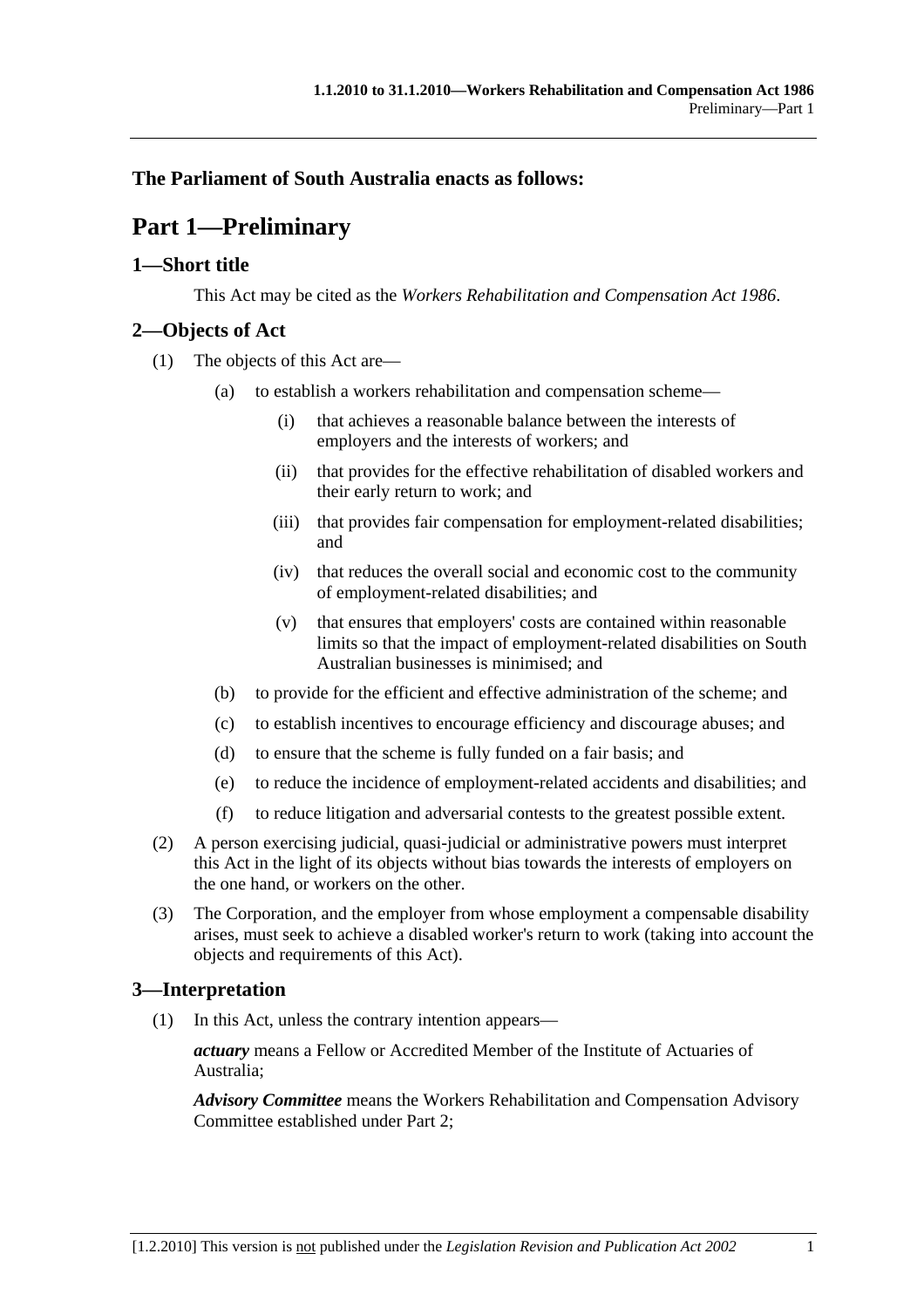*apprentice* includes—

- (a) a person undertaking training as a trainee in a trade, declared vocation or other occupation under a contract of training under the *Training and Skills Development Act 2003*;
- (b) a person undertaking training in a scheme approved by the Corporation for the purposes of this definition,

and *apprenticeship* has a corresponding meaning;

*authorised officer* means a person who is authorised by the Corporation to exercise the powers of an authorised officer under this Act;

*average minimum award rate* means the amount published by the Commonwealth Statistician as the weighted average minimum weekly award rate for adult persons (wage and salary earners) in South Australia;

*average weekly earnings*, in relation to a worker, means the worker's average weekly earnings determined in accordance with section 4;

*the board* means the board of management of the Corporation;

*business day* means any day except Saturday, Sunday or a public holiday;

*child*, in relation to a deceased worker, includes a person in relation to whom the worker stood, at the date of death, *in loco parentis*;

*close personal relationship* means the relationship between 2 adult persons (whether or not related by family and irrespective of their gender) who live together as a couple on a genuine domestic basis, but does not include—

- (a) the relationship between a legally married couple; or
- (b) a relationship where 1 of the persons provides the other with domestic support or personal care (or both) for fee or reward, or on behalf of some other person or an organisation of whatever kind;

**Note—** 

Two persons may live together as a couple on a genuine domestic basis whether or not a sexual relationship exists, or has ever existed, between them.

*compensation* includes any monetary benefit payable under this Act;

*compensable disability* means a disability that is compensable by virtue of section 30;

*conciliation officer*—see section 81;

*conciliator* means a presidential member of the Tribunal or a conciliation officer assigned to preside at conciliation proceedings—see section 92(1)(a);

*Consumer Price Index* means the Consumer Price Index (All groups index for Adelaide) published by the Australian Bureau of Statistics;

*contract of service* means—

- (a) a contract under which one person (the worker) is employed by another (the employer);
- (b) a contract, arrangement or understanding under which one person (the worker) works for another in prescribed work or work of a prescribed class;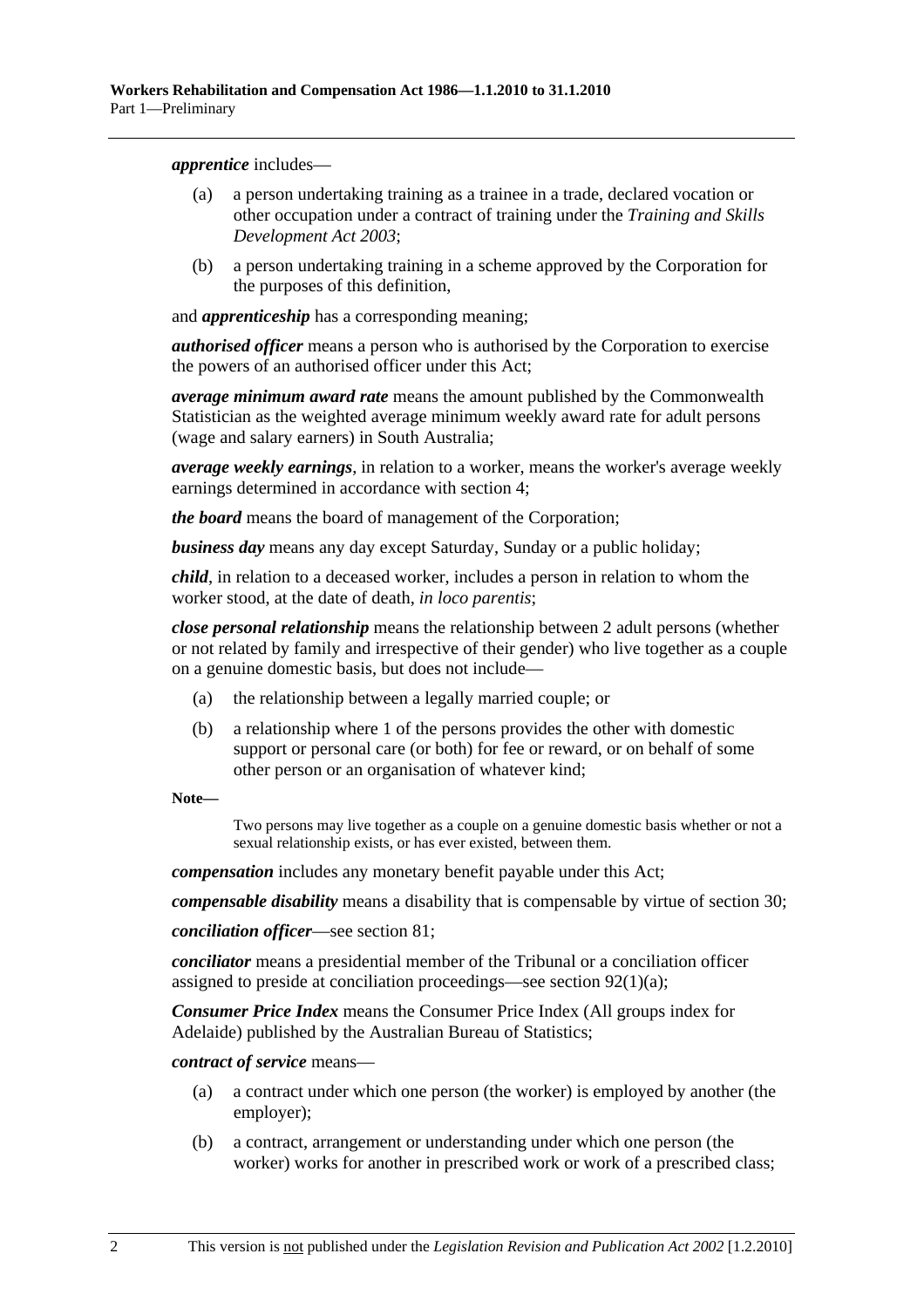- (c) a contract of apprenticeship;
- (d) a contract, arrangement or understanding under which a person (the worker)—
	- (i) receives on-the-job training in a trade or vocation from another (the employer); and
	- (ii) is during the period of that training remunerated by the employer;

*Corporation* means the *WorkCover Corporation of South Australia*;

*corresponding law* means a law—

- (a) of the Commonwealth; or
- (b) of a State (other than this State) or a Territory of the Commonwealth; or
- (c) of another country,

that provides for compensation for disabilities arising from employment;

*current work capacity*, in relation to a worker, means a present inability arising from a compensable disability such that the worker is not able to return to his or her employment at the time of the occurrence of the disability but is able to return to work in suitable employment;

*dependant*, in relation to a deceased worker, means a relative of the worker who, at the time of the worker's death—

- (a) was wholly or partially dependent for the ordinary necessities of life on earnings of the worker; or
- (b) would, but for the worker's disability, have been so dependent,

and includes a posthumous child of the worker; and *dependent* has a corresponding meaning;

*disability* of a worker means—

- (a) any physical or mental injury including—
	- (i) loss, deterioration or impairment of a limb, organ or part of the body, or of a physical, mental or sensory faculty; or
	- (ii) a disease; or
	- (iii) disfigurement; or
- (b) where the context admits—the death of the worker,

and includes a secondary disability;

*disease* includes—

- (a) any physical or mental ailment, disorder, defect or morbid condition, whether of sudden or gradual development; and
- (b) any disability to which section 31 applies;

*domestic partner*—a person is the domestic partner of a worker if he or she lives with the worker in a close personal relationship and—

(a) the person—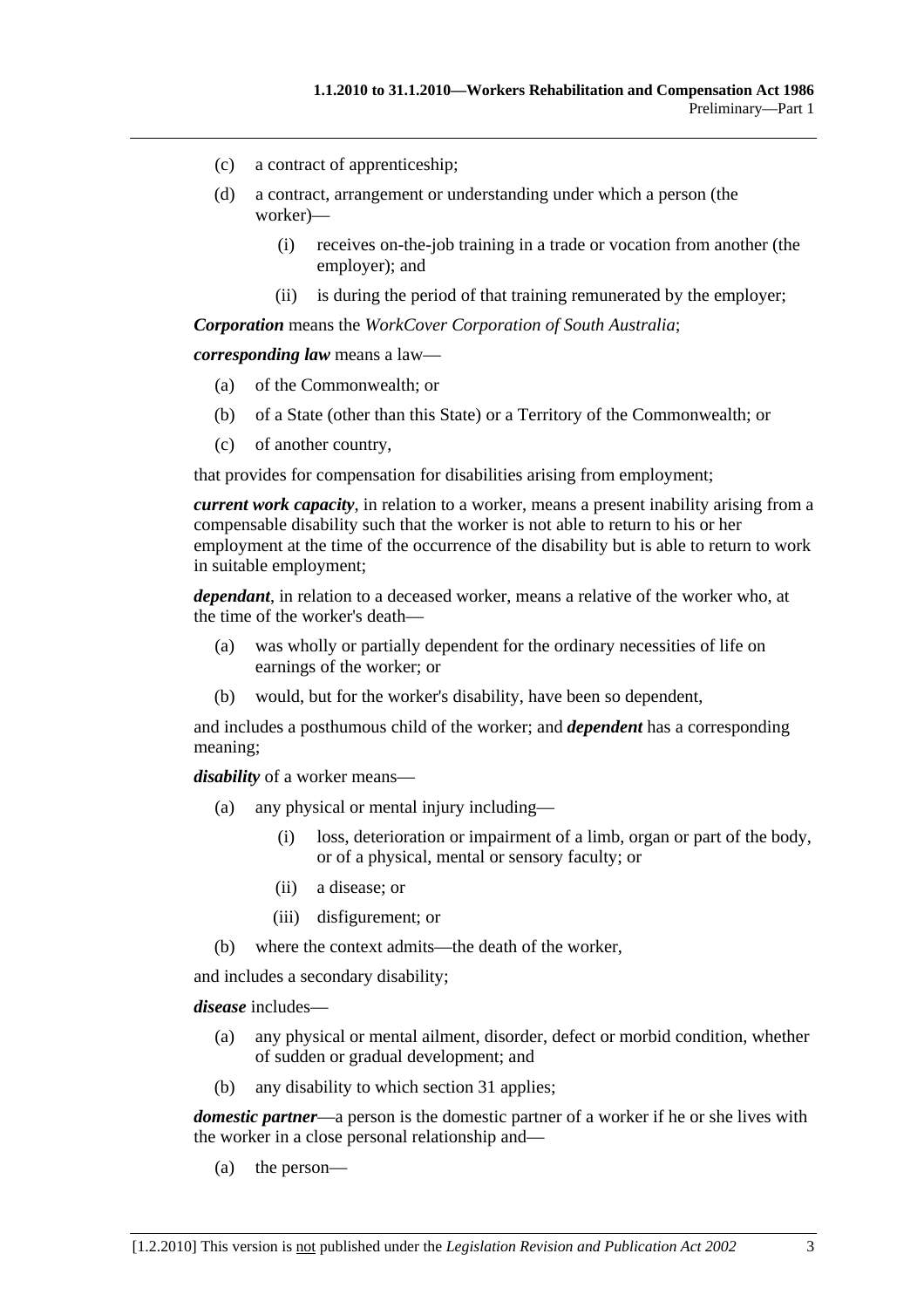- (i) has been so living with the worker continuously for the preceding period of 3 years; or
- (ii) has during the preceding period of 4 years so lived with the worker for periods aggregating not less than 3 years; or
- (iii) has been living with the worker for a substantial part of a period referred to in subparagraph (i) or (ii) and the Corporation considers that it is fair and reasonable that the person be regarded as the domestic partner of the worker for the purposes of this Act; or
- (b) a child, of whom the worker and the person are the parents, has been born (whether or not the child is still living);

#### *educational institution* means—

- (a) a secondary school; or
- (b) a trade or technical school; or
- (c) a college of advanced education, university or other institution at which tertiary education is provided; or
- (d) any other educational or training institution approved by the Corporation for the purposes of this definition;

*employer* means—

- (a) a person by whom a worker is employed under a contract of service, or for whom work is done by a worker under a contract of service (subject to any exclusion under subsection (9));
- (b) in relation to persons of whom the Crown is, under section 103A, the presumptive employer—the Crown;
- (c) in relation to persons of whom any other person is, by virtue of a provision of this Act, the presumptive employer—that other person,

and includes a former employer and the legal personal representative of a deceased employer;

#### *employment* includes—

- (a) work done under a contract of service;
- (b) the work of a self-employed person to whom the Corporation has extended the protection of this Act;
- (c) the work of persons of whom the Crown is, under section 103A, the presumptive employer;
- (d) attendance by a worker at a place of pick-up;

*evidentiary material* means any document, object or substance of evidentiary value in proceedings before the Tribunal and includes any document, object or substance that should, in the opinion of the Tribunal, be produced for the purpose of enabling the Tribunal to determine whether or not it has evidentiary value;

*foreign law* means any law except a law of this State;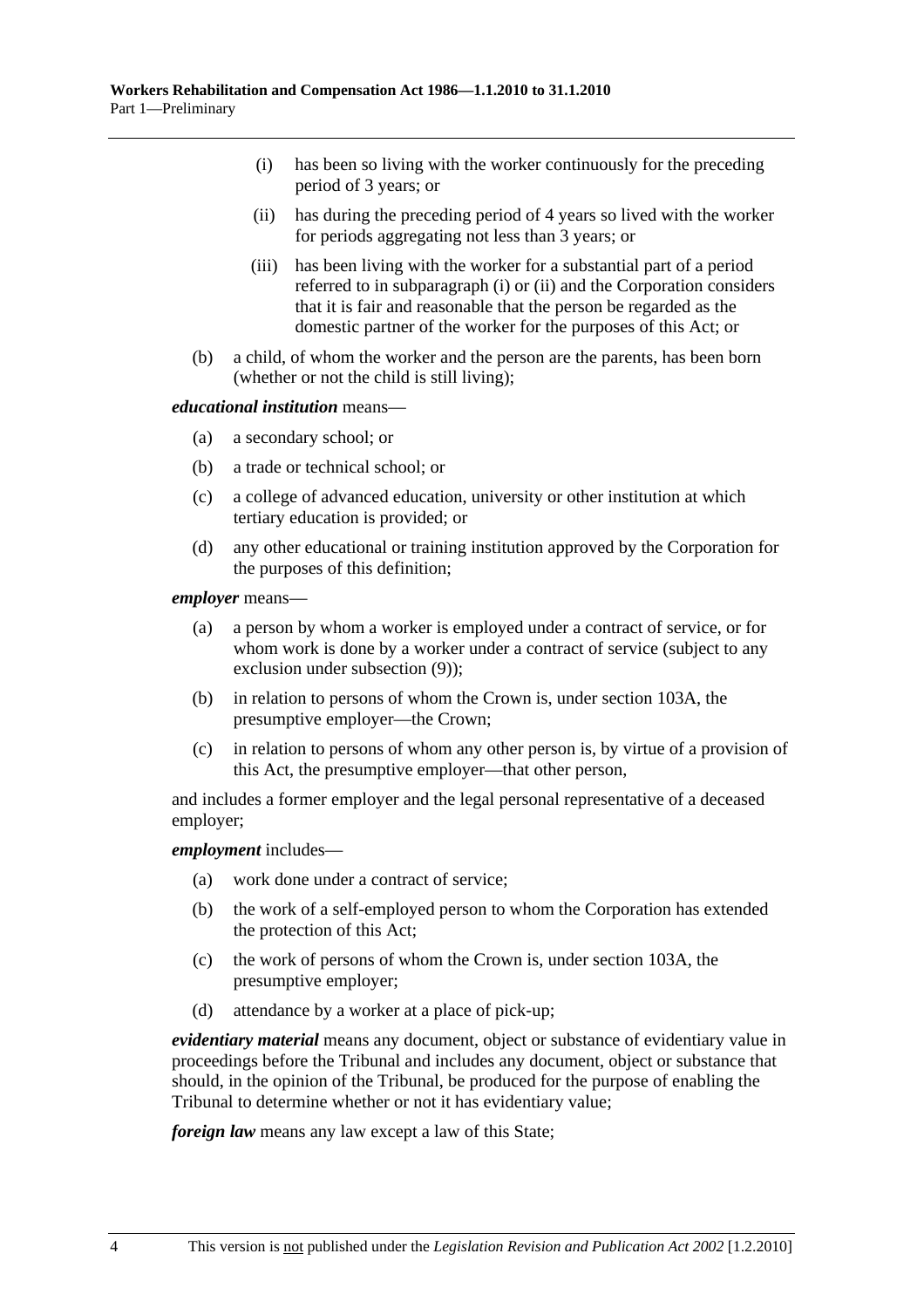#### *industrial association* means—

- (a) an association registered under the *Fair Work Act 1994*; or
- (b) an organisation registered under the *Fair Work (Registered Organisations) Act 2009* of the Commonwealth; or
- (c) the United Trades and Labor Council; or
- (d) the Australian Mines and Metals Association; or
- (e) Self Insurers of South Australia Inc; or
- (ea) South Australian Employers' Chamber of Commerce and Industry Inc (trading as Business SA); or
- (f) an association, society or body formed to represent, protect or further the interests of employers or employees;

*legal personal representative*—see subsection (11);

*the Industrial Court* means the Industrial Court of South Australia;

*industry* includes any business or activity in which workers are employed;

#### *local government corporation* means—

- (a) a council under the *Local Government Act 1999*; or
- (b) the Local Government Association of South Australia; or
- (c) any other body—
	- (i) established for local government purposes; and
	- (ii) prescribed for the purposes of this definition;

#### *medical expert* means—

- (a) a legally qualified medical practitioner;
- (b) a registered dentist;
- (c) a registered psychologist;
- (d) a registered optician;
- (e) a registered physiotherapist;
- (f) a registered chiropractor;
- (g) a registered podiatrist;
- (h) a registered occupational therapist;
- (i) a registered speech pathologist;
- (j) a registered osteopath;

#### *medical services* means—

- (a) attendance, examination or treatment by a medical expert (including the obtaining from a medical expert of a certificate or report); or
- (b) any diagnostic examination or test required for the purposes of treatment by a medical expert;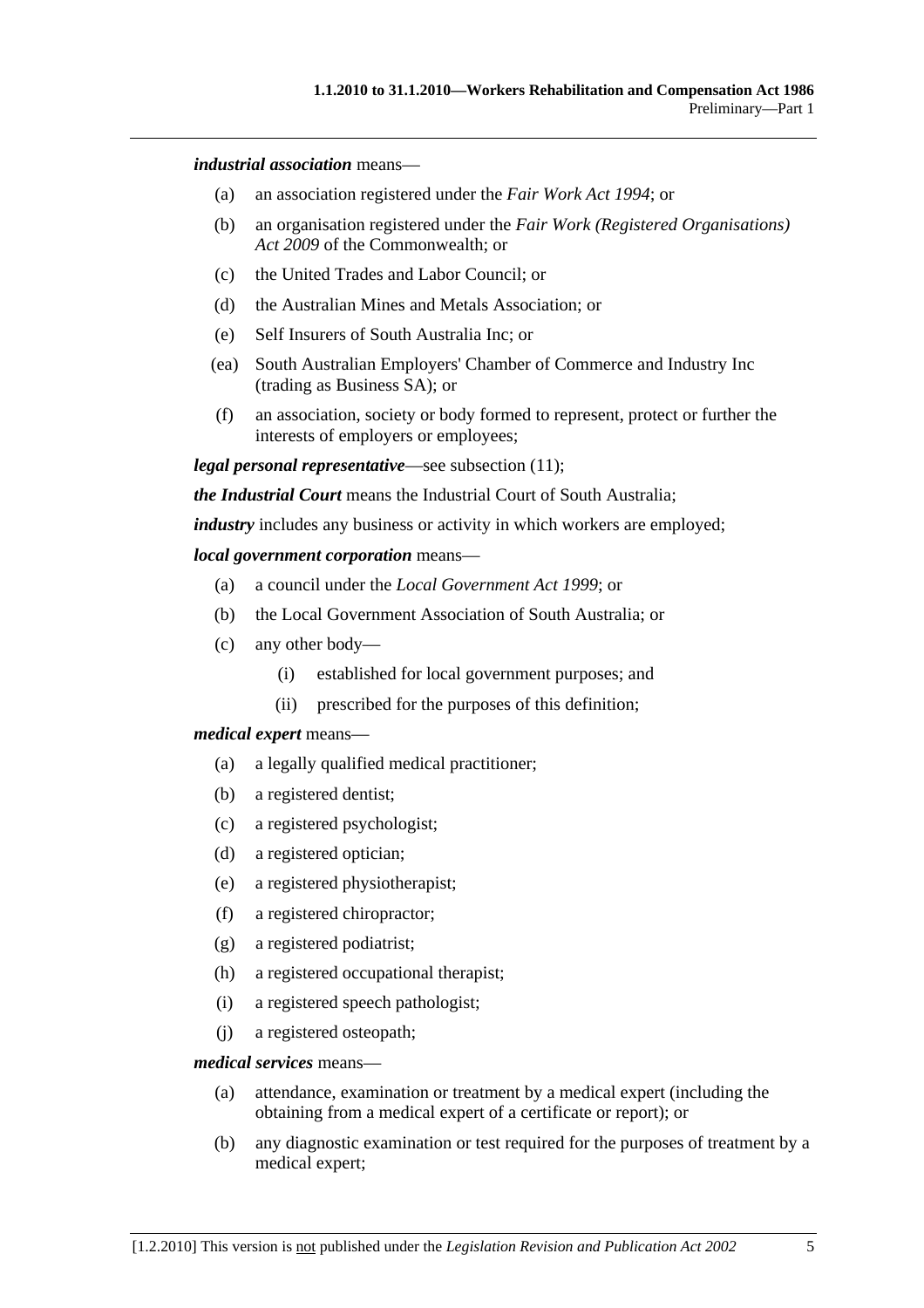*no current work capacity*, in relation to a worker, means a present inability arising from a compensable disability such that a worker is not able to return to work, either in his or her employment at the time of the occurrence of the disability or in suitable employment;

*non-economic loss* means—

- (a) pain and suffering;
- (b) loss of amenities of life;
- (c) loss of expectation of life;
- (d) any other loss or detriment of a non-economic nature;

*notional weekly earnings* in relation to a worker means—

- (a) the worker's average weekly earnings; or
- (b) where an adjustment has been made under this Act to take account of changes in levels of earnings, the value of money or remuneration (including under section 37) or other relevant factors (or 1 or more of these)—the worker's average weekly earnings as so adjusted;

*officer* of the Corporation includes an employee of the Corporation;

*orphan child* means a child whose natural or a adoptive parents are dead and includes a child, one of whose natural or adoptive parents is dead and who has no reasonable prospect of being supported by the surviving natural or adoptive parent;

*parent*, in relation to a deceased worker, includes a person who stood *in loco parentis* to the worker at the time of the worker's death;

*place of employment* means a place where a worker is required to carry out duties of employment and, if the place is a building, includes land within the external boundaries of the land on which the building is situated;

*premises* means—

- (a) a building, structure or place (including an aircraft, ship or vehicle); or
- (b) a part of premises;

*prescribed allowance*, in relation to the earnings of a worker, means any amount received by the worker from an employer by way of an allowance or benefit prescribed for the purposes of this definition;

*presidential member* of the Tribunal means the President or a Deputy President of the Tribunal;

*recognised medical expert* means—

- (a) a legally qualified medical practitioner; or
- (b) in relation to disabilities of a particular kind—a medical expert who is recognised by the Corporation as having specialised knowledge of, and experience in the treatment of, disabilities of that kind;

*relative*, in relation to a deceased worker, means a spouse, domestic partner, parent, grandparent, step-parent, child, grandchild, stepchild, brother, sister, stepbrother, stepsister, half-brother or half-sister of the worker;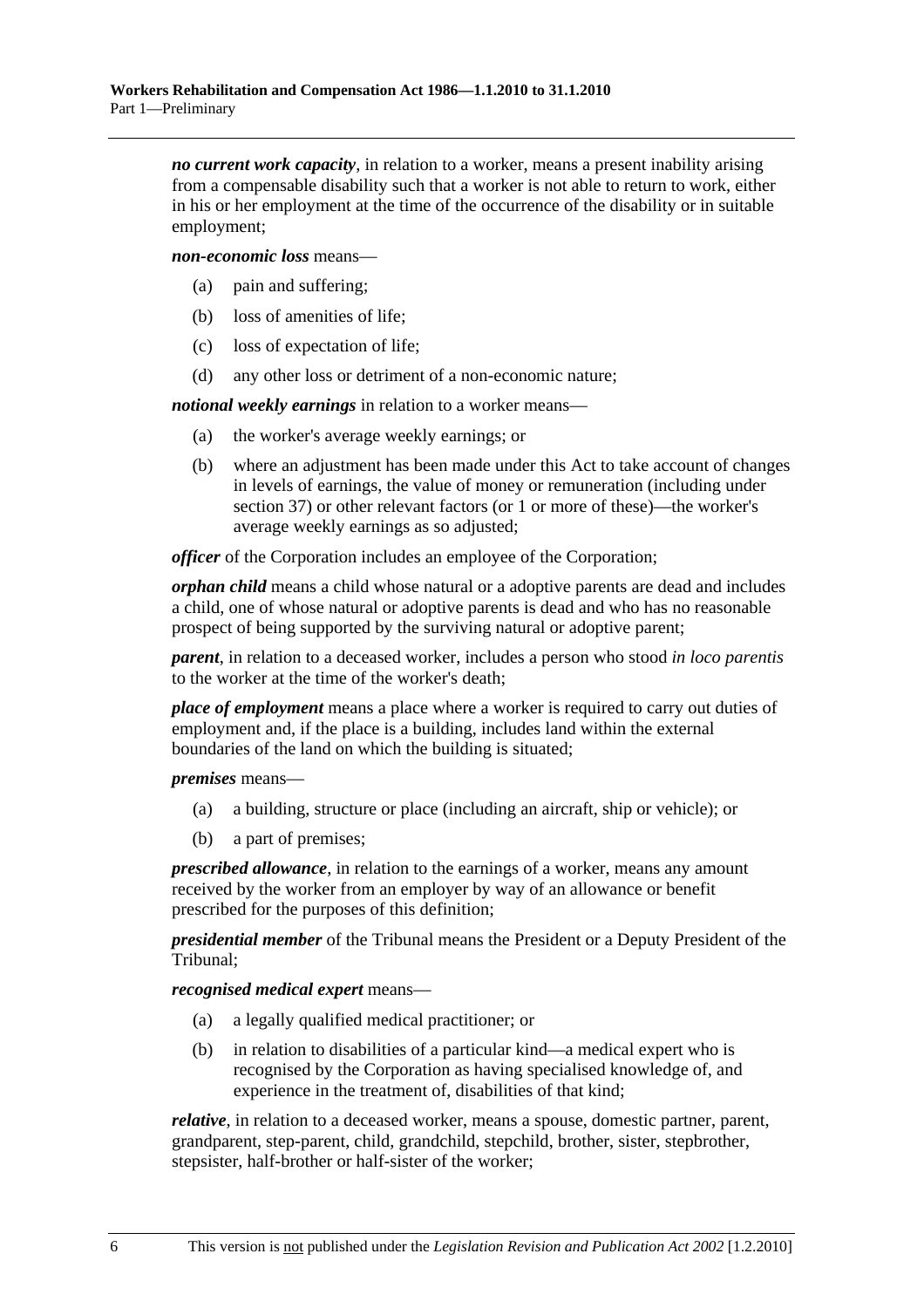*the repealed Act* means the *Workers Compensation Act 1971* repealed by this Act;

*residence* in relation to a worker includes a place—

- (a) at which the worker resides in pursuance of the terms of the worker's employment or at the request of the employer; or
- (b) at which it is necessary or convenient for the worker to reside temporarily for the purposes of employment;

*review authority* means—

- (a) a Review Officer appointed for the purposes of this Act; or
- (b) the Tribunal;

*reviewable decision*—see section 89A;

*secondary disability* means a disability that is, or results from, the aggravation, acceleration, exacerbation, deterioration or recurrence of a prior disability;

*self-employed worker* means a person to whom the Corporation has extended the protection of this Act pursuant to section 103;

*self-insured employer* means an employer who is registered by the Corporation as a self-insured employer under Part 5 Division 1;

*ship* includes a boat, vessel or craft;

*South Australian ship* means a ship—

- (a) that is registered in the State; or
- (b) that is owned or under charter by the Crown; or
- (c) that is owned or under charter by a body corporate or other person—
	- (i) whose principal office or place of business is in the State; or
	- (ii) whose principal office or place of business with respect to the control or management of the ship is in the State;

*spouse*—a person is the spouse of another if they are legally married;

*the State* includes the territorial waters of the State;

*suitable employment*, in relation to a worker, means employment in work for which the worker is currently suited, whether or not the work is available, having regard to the following:

- (a) the nature of the worker's incapacity and previous employment;
- (b) the worker's age, education, skills and work experience;
- (c) the worker's place of residence;
- (d) medical information relating to the worker that is reasonably available, including in any medical certificate or report;
- (e) if any rehabilitation programs are being provided to or for the worker;
- (f) the worker's rehabilitation and return to work plan, if any;

*therapeutic appliance* means—

(a) spectacles or contact lenses; or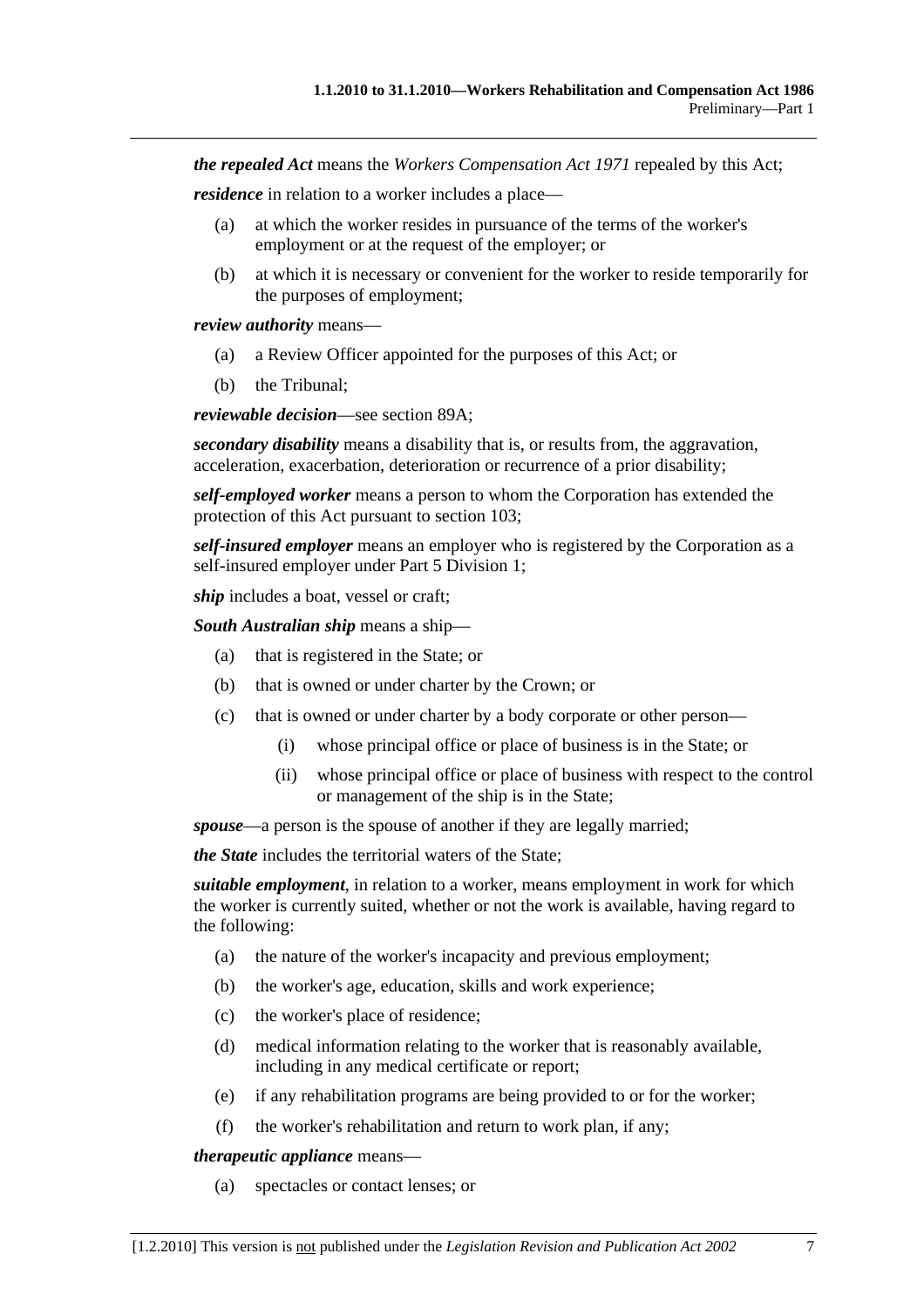- (b) a hearing aid; or
- (c) false teeth; or
- (d) a prosthesis; or
- (e) a crutch or wheelchair; or
- (f) any other appliance or aid for reducing the extent of a disability or enabling a person to overcome in whole or part the effects of a disability;

*trauma* means an event, or series of events, out of which a compensable disability arises;

*Tribunal* means the *Workers Compensation Tribunal*;

*unrepresentative disability* means a disability arising from an attendance mentioned in section 30(3) or a journey mentioned in section 30(5)(b);

*worker* means—

- (a) a person by whom work is done under a contract of service (whether or not as an employee);
- (b) a person who is a worker by virtue of section 103A;
- (c) a self-employed worker,

and includes a former worker and the legal personal representative of a deceased worker;

*working day* in relation to a worker means a day on which the worker works or would, if not incapacitated for work, be normally required to work in the course of employment.

- (3) A member of the crew of a fishing boat who is remunerated by a share in profits or gross receipts obtained by working the boat is not a worker for the purposes of this Act.
- (5) Where a worker has no fixed place of employment, the worker's place of employment on a particular working day is the place at which, or the area in which, the worker works or is required to work on that working day.
- (6) Where in a prescribed industry or in prescribed circumstances a person (the *principal*) contracts with another person (the *contractor*) for the performance by the contractor of work undertaken by the principal, the principal shall, for the purposes of this Act, be deemed to be the employer of workers employed by the contractor.
- (7) The regulations may exclude (either absolutely or subject to limitations or conditions stated in the regulations) specified classes of workers wholly or partially from the application of this Act.
- (8) A regulation under subsection (7) may only be made after consultation with the Advisory Committee.
- (9) The regulations may, in prescribing work or work of a specified class for the purposes of paragraph (b) of the definition of *contract of service* in subsection (1)—
	- (a) designate a person, or persons of a specified class, as the presumptive employer of a worker who is within the ambit of the relevant prescription;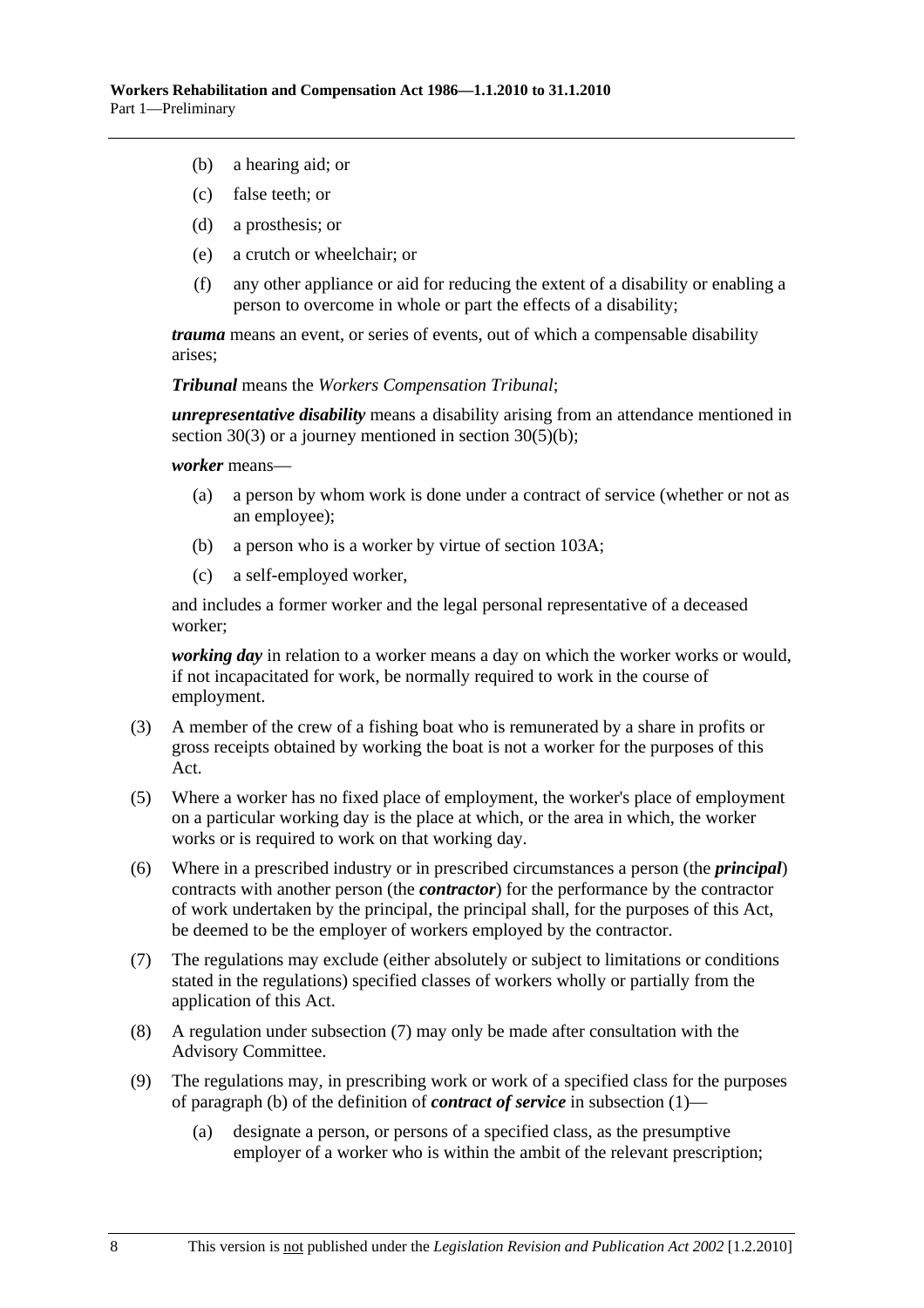- (b) exclude a person who would otherwise be the employer of such a worker from the definition of *employer* in subsection (1).
- (10) For the purposes of this Act—
	- (a) *total incapacity* for work is the incapacity for work that is represented by a worker having no current work capacity within the meaning of this Act; and
	- (b) *partial incapacity* for work is the incapacity for work that is represented by a worker having a current work capacity within the meaning of this Act.
- (11) For the purposes of this Act, a person is the legal personal representative of a deceased worker if the person is—
	- (a) a person who is entitled at law to administer the estate of the deceased worker; or
	- (b) a person who is authorised by the Tribunal (on application made under this subsection) to act under this Act as a legal personal representative of the deceased worker.
- (12) A reference in this Act to suitable employment provided or offered by a worker's employer includes—
	- (a) employment in respect of which—
		- (i) the number of hours each day or week that the worker performs work; or
		- (ii) the range of duties the worker performs,

is suitably increased in stages (in accordance with a rehabilitation and return to work plan or otherwise); and

- (b) if the employer does not provide employment involving the performance of work duties—suitable training or vocational re-education provided—
	- (i) by the employer at the workplace or elsewhere; or
	- (ii) by any other person or body under arrangements approved by the employer,

but only if the employer pays an appropriate wage or salary to the worker in respect of the time the worker attends the suitable training or vocational re-education.

- (13) A reference in a provision of this Act to a designated form is a reference to a form designated for the purposes of that provision by the Minister from time to time by notice in the Gazette.
- (14) A reference in a provision of this Act to a designated manner is a reference to a manner designated for the purposes of that provision by the Corporation from time to time by notice in the Gazette.
- (15) If a monetary sum is followed by the word (*indexed*), the amount is to be adjusted on 1 January of each year by multiplying the stated amount by a proportion obtained by dividing the Consumer Price Index for the September quarter of the immediately preceding year by the Consumer Price Index for the September quarter, 2007 (with the amount so adjusted being rounded up in accordance with the regulations).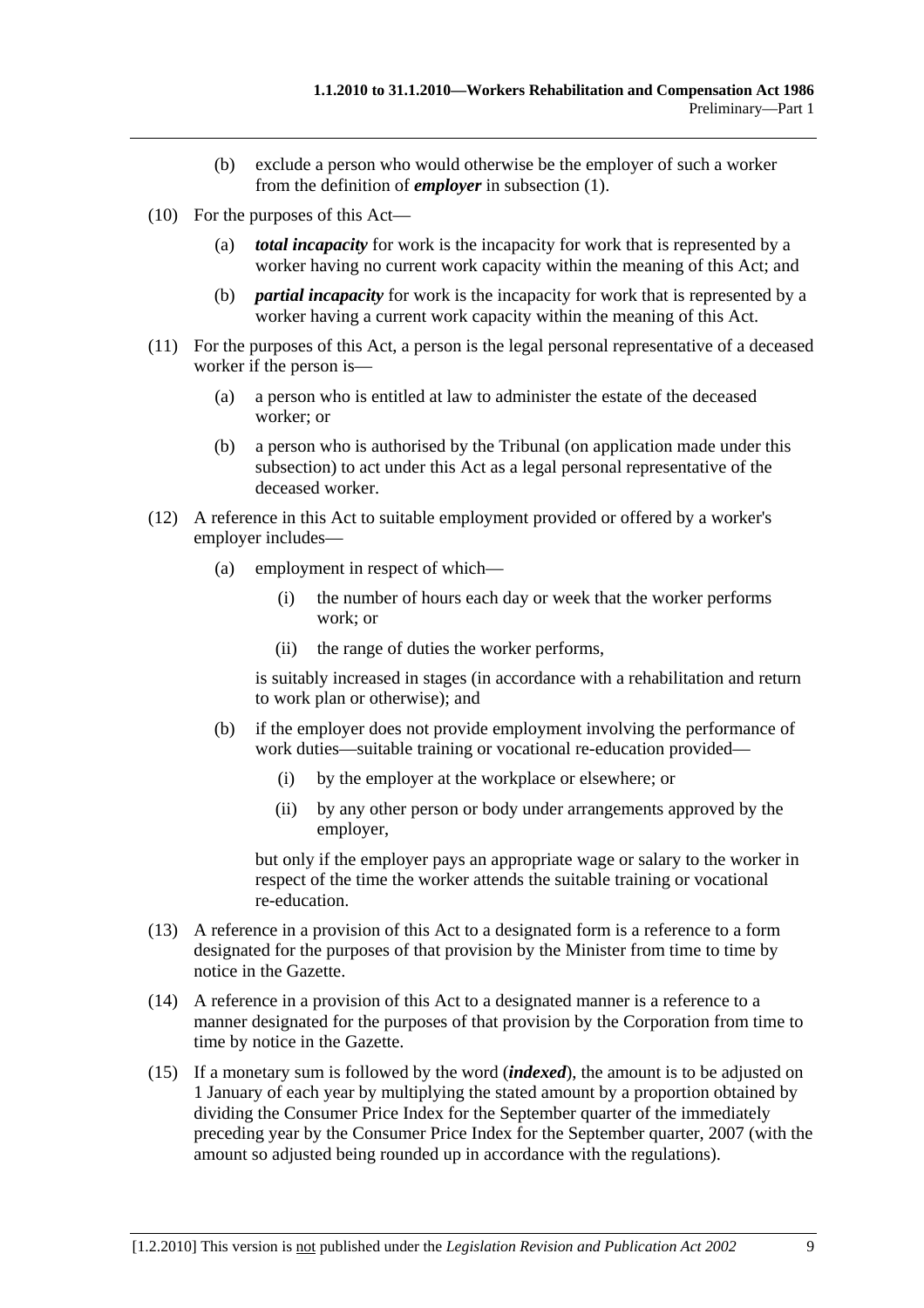### **4—Average weekly earnings**

- (1) Subject to this section, the average weekly earnings of a disabled worker is the average weekly amount that the worker earned during the period of 12 months preceding the relevant date in relevant employment.
- (2) For the purposes of subsection (1), relevant employment is constituted by—
	- (a) employment with the employer from whose employment the disability arose; and
	- (b) if the worker was, at the time of the occurrence of the disability, in the employment of 2 or more employers, employment with each such employer.
- (3) For the purposes of this section, any amount paid while a worker was on annual, sick or other leave will be taken to be earnings.
- (4) If during the period of 12 months before the relevant date the worker had changed the circumstances of his or her employment from working casually or seasonally to working in permanent employment (whether on a full-time or part-time basis) and the worker was in that permanent employment on the relevant date, the worker's average weekly earnings may be determined by reference to the average weekly amount that the worker earned during the period of that permanent employment rather than during the period of 12 months preceding the relevant date, unless to do so would disadvantage the worker.
- (5) If a worker voluntarily (otherwise than by reason of an incapacity resulting from a compensable disability)—
	- (a) reduces the normal number of hours worked; or
	- (b) alters the nature of the work performed with the result that a reduction occurs in the worker's weekly earnings,

any period before the reduction or alteration takes effect will be disregarded for the purposes of determining average weekly earnings.

- (6) In addition, if by reason of the shortness of time during which the worker has been in employment, the terms of the worker's employment or for any other reason, it is not possible to arrive at a fair average, the worker's average weekly earnings may be determined by reference to the average weekly amount being earned by other persons in the same employment with the same employer who perform similar work at the same grade as the worker or, if there is no person so employed, by other persons in the same class of employment who perform similar work at the same grade as the worker.
- (7) If a worker is a contractor rather than an employee, the worker's average weekly earnings will be determined by reference to the rate of pay that the worker would have received if the worker had been working as an employee and, if there is an award or industrial agreement applicable to the class and grade of work in which the worker was engaged, the worker's average weekly earnings will be determined by reference to that award or industrial agreement.
- *(8) If—* 
	- *(a) an employer is a body corporate; and*
	- *(b) the worker is a director as well as an employee of the employer,*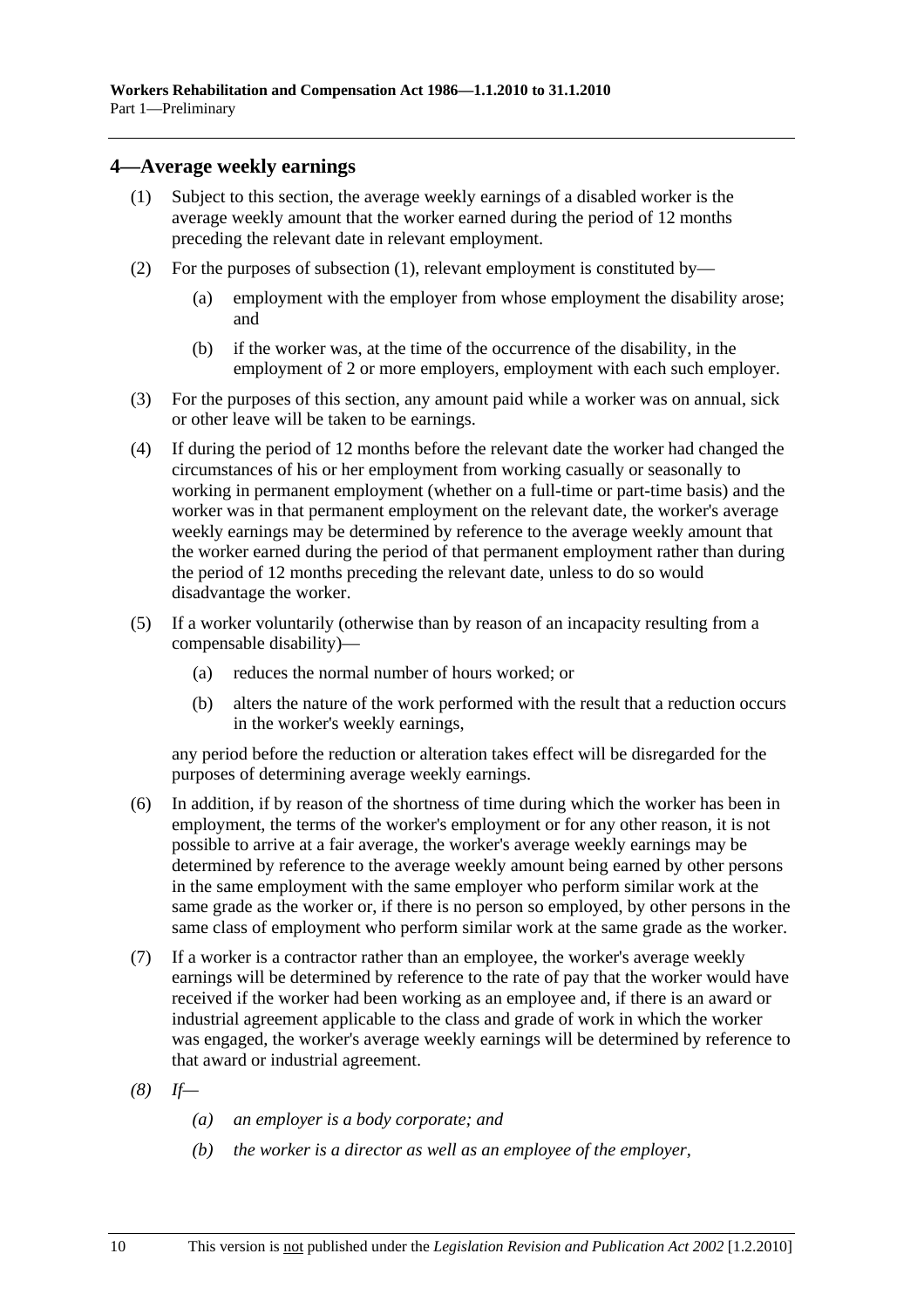*the worker's average weekly earnings will be determined by reference to the remuneration (calculated on a weekly basis) last reported in a return from the employer to the Corporation under Part 5 Division 6 (unless the Corporation determines that there is good cause not to apply this subsection in the circumstances of the particular case).* 

*Note—* 

*Subsection (8) had not come into operation at the date of the publication of this version.* 

- (9) If because of the gradual onset of a compensable disability it appears that the level of earnings of a disabled worker prior to the relevant date were affected by the disability, the average weekly earnings of the worker must be set at an amount that fairly represents the weekly amount that the worker would have been earning if the level of earnings had not been so affected.
- (10) The average weekly earnings of a disabled worker who—
	- (a) was not a full-time worker immediately before the relevant date; and
	- (b) immediately before the relevant date had been seeking full-time employment; and
	- (c) had been predominantly during the preceding 18 months a full-time worker,

will be taken to be the average weekly earnings of the worker while employed in full-time employment during the period of 18 months preceding the relevant date.

- (11) If a worker who suffers a permanent incapacity (whether total or partial) is under the age of 21 years, the average weekly earnings of the worker must be determined by applying the rate of pay that would have been payable to the worker had the worker been 21 years old and if a worker who suffers a permanent incapacity (whether total or partial) is an apprentice, the average weekly earnings of the worker must be determined by applying the rate of pay that would have been payable to the worker had the worker completed the apprenticeship (and this determination may have effect (if not before) when it is determined that a worker has a permanent incapacity under a redetermination under section 53).
- (12) For the purposes of determining the average weekly earnings of a worker—
	- (a) any component of the worker's earnings attributable to overtime will be disregarded if, at the relevant date, the worker had no reasonable expectation to work overtime within the foreseeable future because of a change in employment arrangements or work practices, or other relevant factors, announced, introduced or occurring on or before the relevant date, but otherwise payments attributable to overtime will be taken into account; and
	- (b) to the extent that a worker has worked overtime that is to be taken into account, the component for overtime will be an amount calculated as follows:

$$
C = \frac{A}{B}
$$

Where

*C* is the amount of the component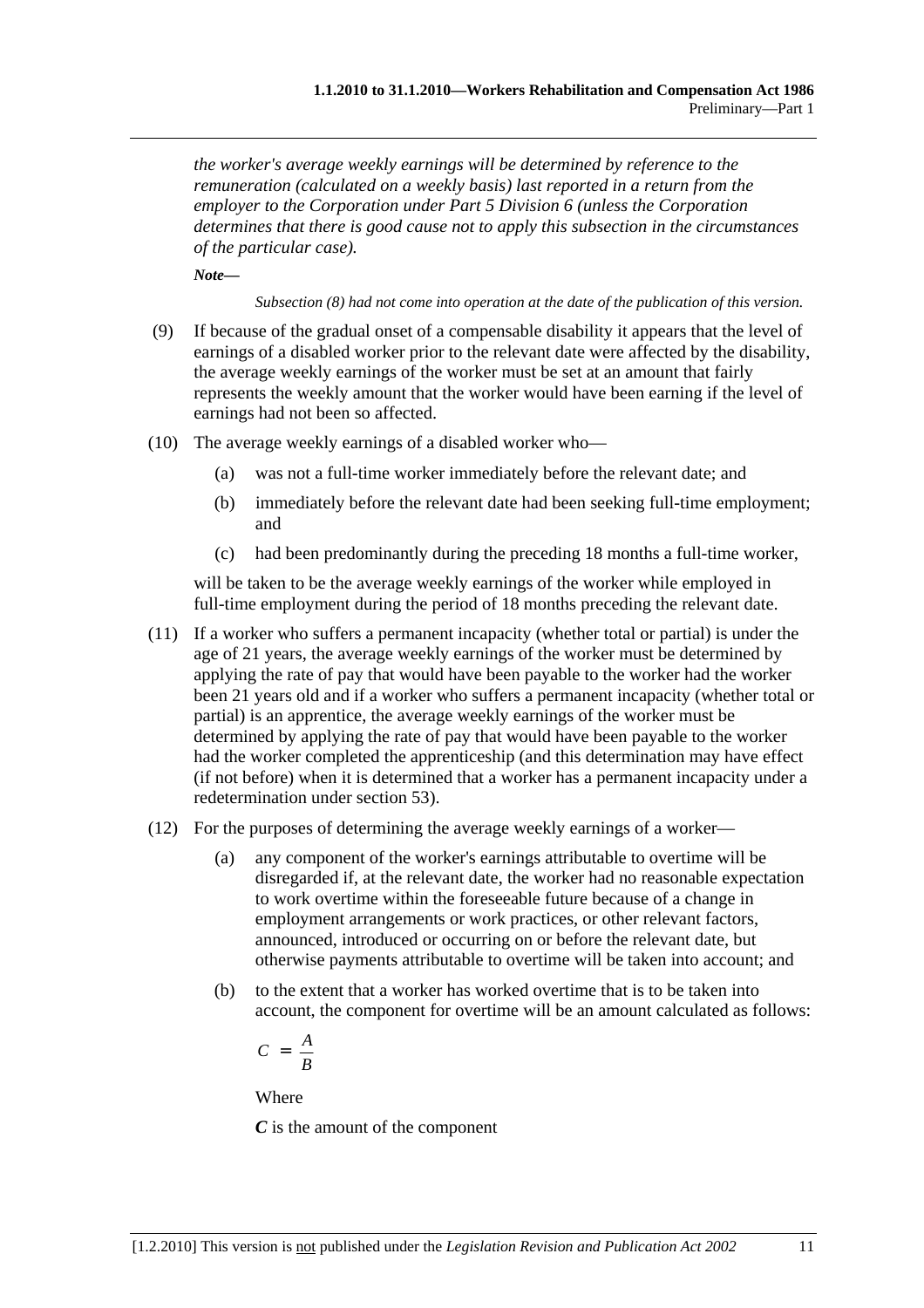*A* is the total of the amounts paid or payable to the worker for overtime during the period used to calculate the average weekly earnings of the worker under a preceding subsection (the *relevant period*)

*B* is the number of weeks in the relevant period during which the worker worked or was on annual, sick or other paid leave.

- (13) For the purposes of determining the average weekly earnings of a worker—
	- (a) any amount otherwise payable to the worker that has been the subject of a voluntary salary sacrifice for superannuation purposes by the worker will be taken into account as earnings; and
	- (b) any non-cash benefit of a prescribed class provided to the worker by an employer—
		- (i) will be taken into account if the worker does not retain the benefit of the non-cash benefit (and valued after taking into account any principles specified by this Act or prescribed by the regulations); and
		- (ii) will not be taken into account if the worker retains the benefit of the non-cash benefit.
- (14) Despite a preceding subsection, the following will be disregarded for the purposes of determining the average weekly earnings of a worker:
	- (a) any contribution paid or payable by an employer to a superannuation scheme for the benefit of the worker;
	- (b) any prescribed allowances.
- (15) Despite a preceding subsection—
	- (a) if a disabled worker's remuneration was, at the relevant date, covered by an award or industrial agreement, the worker's average weekly earnings will not be less than the weekly wage to which the worker was then entitled under the award or industrial agreement;
	- (b) if, but for this paragraph, the average weekly earnings of a worker (not being a self-employed worker) would be less than the prescribed amount, the average weekly earnings will be fixed at the prescribed amount;
	- (c) the average weekly earnings of a worker will in no case be fixed at more than twice State average weekly earnings.
- (16) In this section—
	- (a) a reference to the relevant date is a reference to the date on which the relevant disability occurs; and
	- (b) a reference to State average weekly earnings is a reference to the amount last published before the relevant date by the Australian Bureau of Statistics as an estimate of Average Weekly Earnings for Ordinary Hours of Work for each Full-time Employed Adult Male Unit in this State.

### **5—Act to bind Crown**

This Act binds the Crown in right of the State and also, so far as the legislative power of the State extends, in all its other capacities.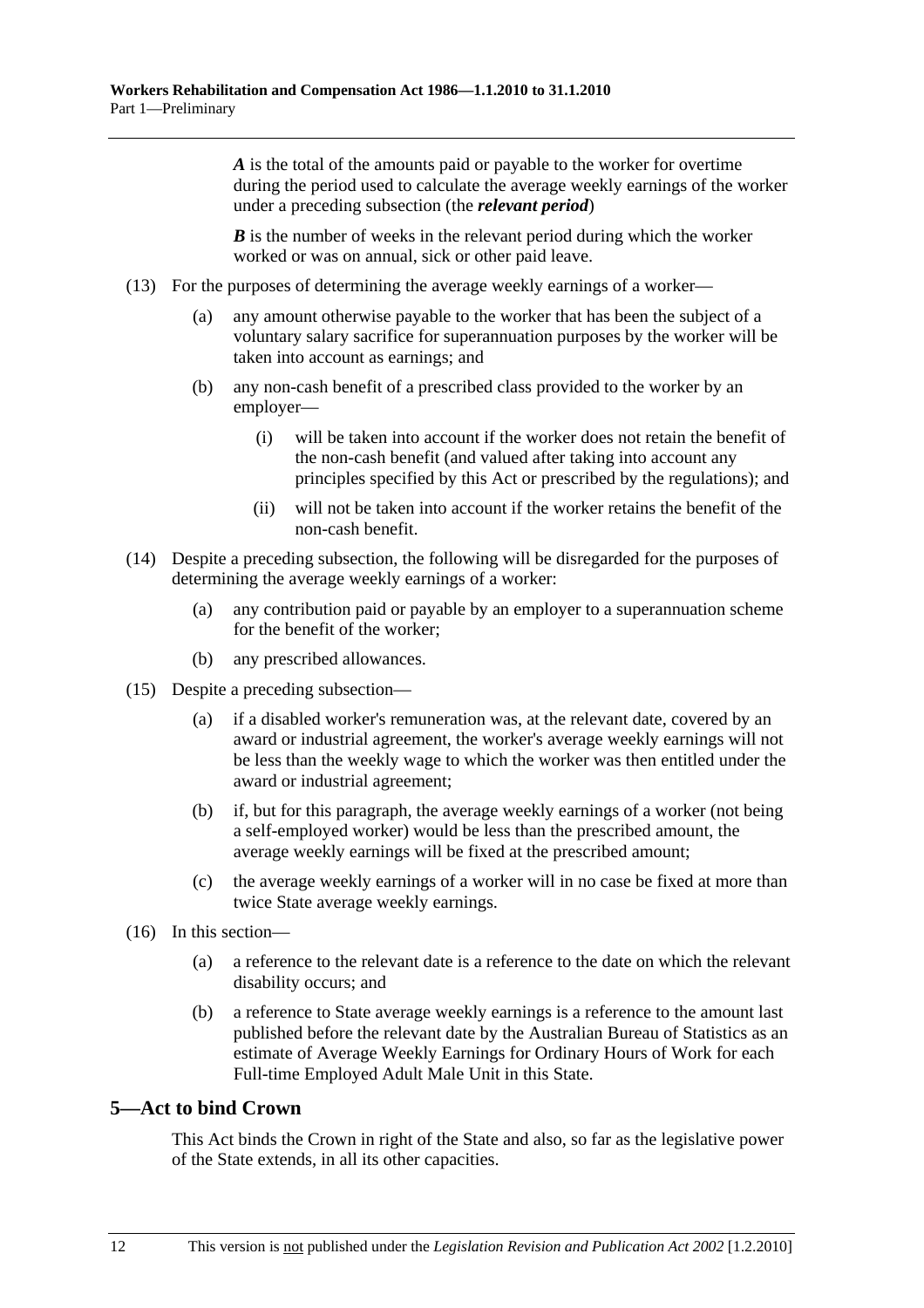### **6—Territorial application of Act**

- (1) This Act applies to a worker's employment if (and only if) that employment is connected with this State.
- (2) The fact that a worker is outside this State when a disability occurs does not prevent an entitlement to compensation arising under this Act in respect of employment that is connected with this State.
- (3) A worker's employment is connected with—
	- (a) the State in which the worker usually works in that employment; or
	- (b) if no State or no one State is identified by paragraph (a), the State in which the worker is usually based for the purposes of that employment; or
	- (c) if no State or no one State is identified by paragraph (a) or (b), the State in which the employer's principal place of business in Australia is located.
- (4) In the case of a worker working on a ship, if no State or no one State is identified by subsection (3), a worker's employment is, while working on a ship, connected with the State in which the ship is registered or (if the ship is registered in more than 1 State) the State in which the ship most recently became registered.
- (5) If no State is identified by subsection (3) or (if applicable) (4), a worker's employment is connected with this State if—
	- (a) a worker is in this State when the disability occurs; and
	- (b) there is no place outside Australia under the legislation of which the worker may be entitled to compensation for the same matter.
- (6) In deciding whether a worker usually works in a State—
	- (a) regard must be had to the worker's work history with the employer over the preceding 12 months and the intentions of the worker and employer; but
	- (b) regard must not be had to any temporary arrangement under which the worker works in a State for a period of not longer than 6 months.
- (7) Subject to subsection (6), in determining whether a worker usually works in a State or is usually based in a State for the purposes of employment, regard must be had to any period during which a worker works in a State or is in a State for the purposes of employment whether or not under the statutory workers compensation scheme of that State the person is regarded as a worker or as working or employed in that State.
- (8) Compensation under this Act does not apply in respect of the employment of a worker on a ship if the *Seafarers Rehabilitation and Compensation Act 1992* of the Commonwealth applies to the worker's employment.
- (9) In this section—

*ship* means any kind of vessel used in navigation by water, however propelled or moved, and includes—

- (a) a barge, lighter, or other floating vessel; and
- (b) an air-cushion vehicle, or other similar craft,

used wholly or primarily in navigation by water;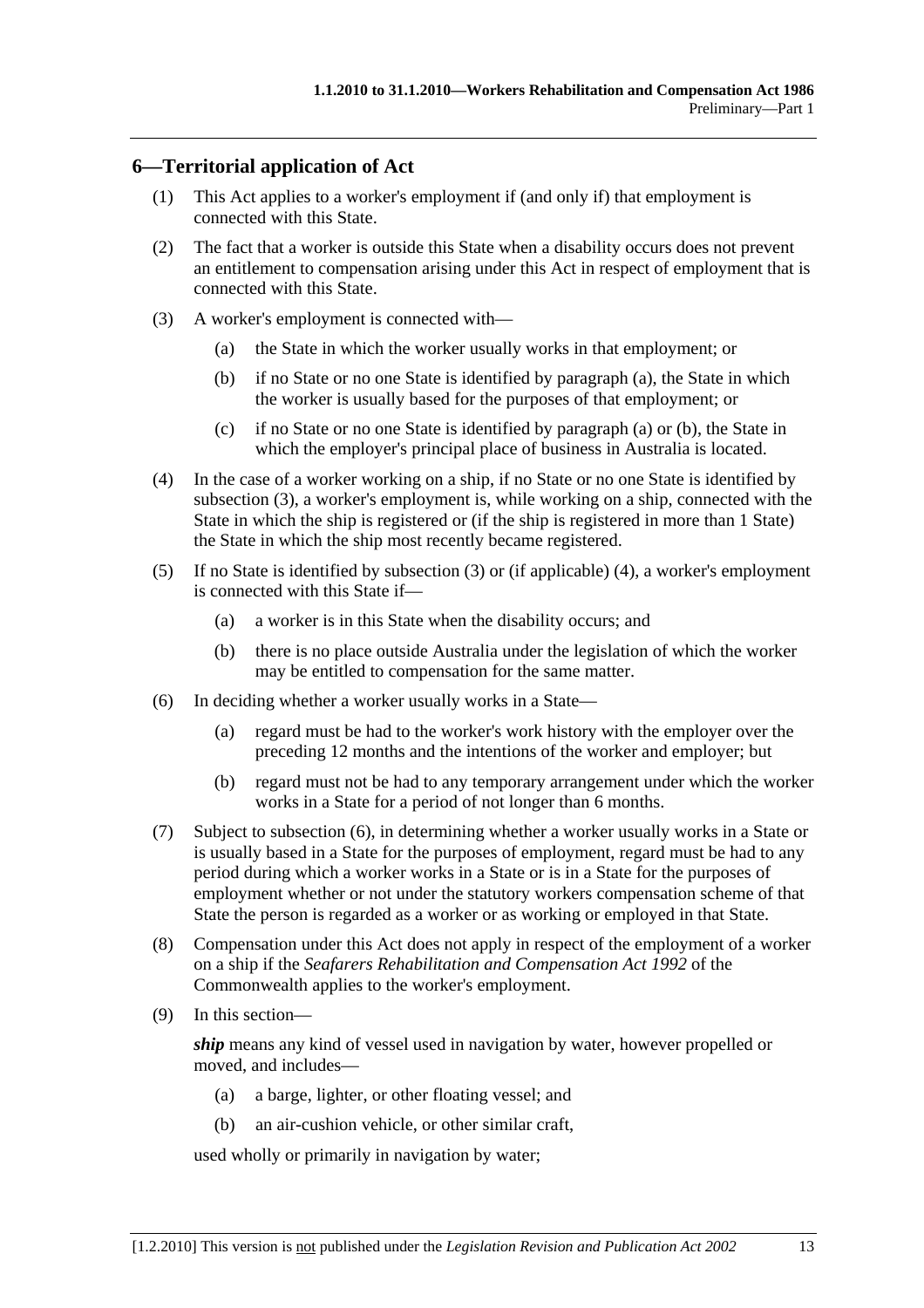*State* includes a Territory and, in a geographical sense, a State's or Territory's relevant adjacent area as described in Schedule 4.

### **6A—Determination of State with which worker's employment is connected in proceedings under this Act**

- (1) If the question of whether this State is connected with a worker's employment arises in proceedings in the Tribunal or a court in relation to a claim for compensation under this Act, the Tribunal or court must—
	- (a) determine the State with which the worker's employment is connected in accordance with section 6; and
	- (b) cause that determination to be entered in its records.
- (2) The Tribunal must, in determining a question under subsection (1), be constituted of 1 or more presidential members and if the question arises in proceedings that are not before a presidential member (or presidential members) then the question is to be referred, on an interlocutory basis, to a presidential member of the Tribunal.
- (3) Subsection (1) does not apply if there is a determination that is to be recognised under section 6B.

### **6B—Recognition of previous determinations**

- (1) If a determination of the State with which a worker's employment is connected has been made—
	- (a) by the Tribunal or a court under section 6A; or
	- (b) by a designated court under a provision of a law that corresponds with section 6A, or under another provision of a law prescribed by the regulations for the purposes of this provision; or
	- (c) by a court of this State or another State in the course of proceedings that are relevant to the application of this Act or a corresponding law, or that relate to a claim for compensation or damages,

the State so determined is to be recognised for the purposes of this Act as the State with which the worker's employment is connected.

- (2) This section does not prevent any appeal relating to any such determination and if the determination is altered on appeal, the altered determination is to be recognised under subsection  $(1)$ .
- (3) In this section—

*designated court* means—

- (a) the Supreme Court of a State in which a corresponding law is in force; or
- (b) a court, tribunal or other decision-making body of a State in which a corresponding law is in force that is declared by the regulations to be a designated court for the purposes of this section;

*State* includes a Territory.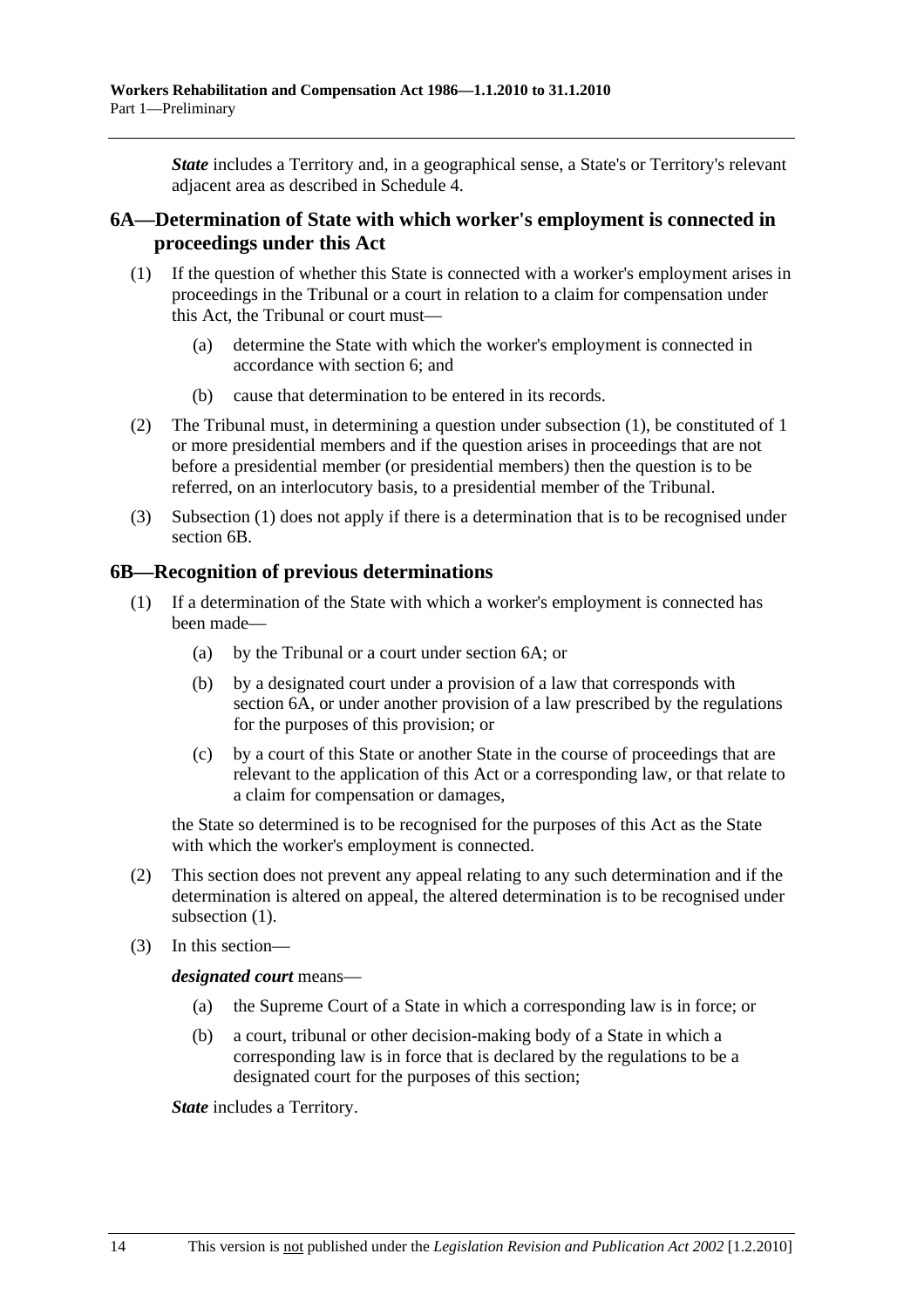## **Part 2—The Workers Rehabilitation and Compensation Advisory Committee**

### **7—Advisory Committee**

- (1) The *Workers Rehabilitation and Compensation Advisory Committee* is established.
- (2) The Advisory Committee consists of nine members appointed by the Governor of whom—
	- (a) three (who must include an expert in rehabilitation) will be appointed on the Minister's nomination made after consulting with associations representing employers and with associations representing employees (including the UTLC); and
	- (b) three (who must include at least one suitable representative of registered employers and at least one suitable representative of self-insured employers) will be appointed on the Minister's nomination made after consulting with associations representing employers; and
	- (c) three will be appointed on the Minister's nomination made after consultation with associations representing employees, including the UTLC.
- (3) One member of the Committee must be appointed by the Governor to preside at meetings of the Committee.

The member is referred to in this Act as the *presiding member* of the Committee.

The appointment must be made from among the members appointed under subsection  $(2)(a)$ .

### **8—Functions of Advisory Committee**

- (1) The functions of the Advisory Committee are—
	- (a) to advise the Minister on the formulation and implementation of policies relating to workers rehabilitation and compensation; and
	- (b) to advise the Minister (on its own initiative or at the request of the Minister) on—
		- (i) proposals to make amendments to this Act, or to make regulations under this Act; and
		- (ii) other legislative proposals that may affect the operation of this Act; and
	- (c) to investigate work-related injury and disease; and
	- (d) to report to the Minister (on its own initiative or at the request of the Minister) on any other matter relating to workers rehabilitation or compensation; and
	- (e) to carry out other functions assigned to the Advisory Committee by the Minister.
- (2) The Advisory Committee may conduct public meetings and discussions and may, with the approval of the Minister, conduct inquiries, on questions arising before the Advisory Committee.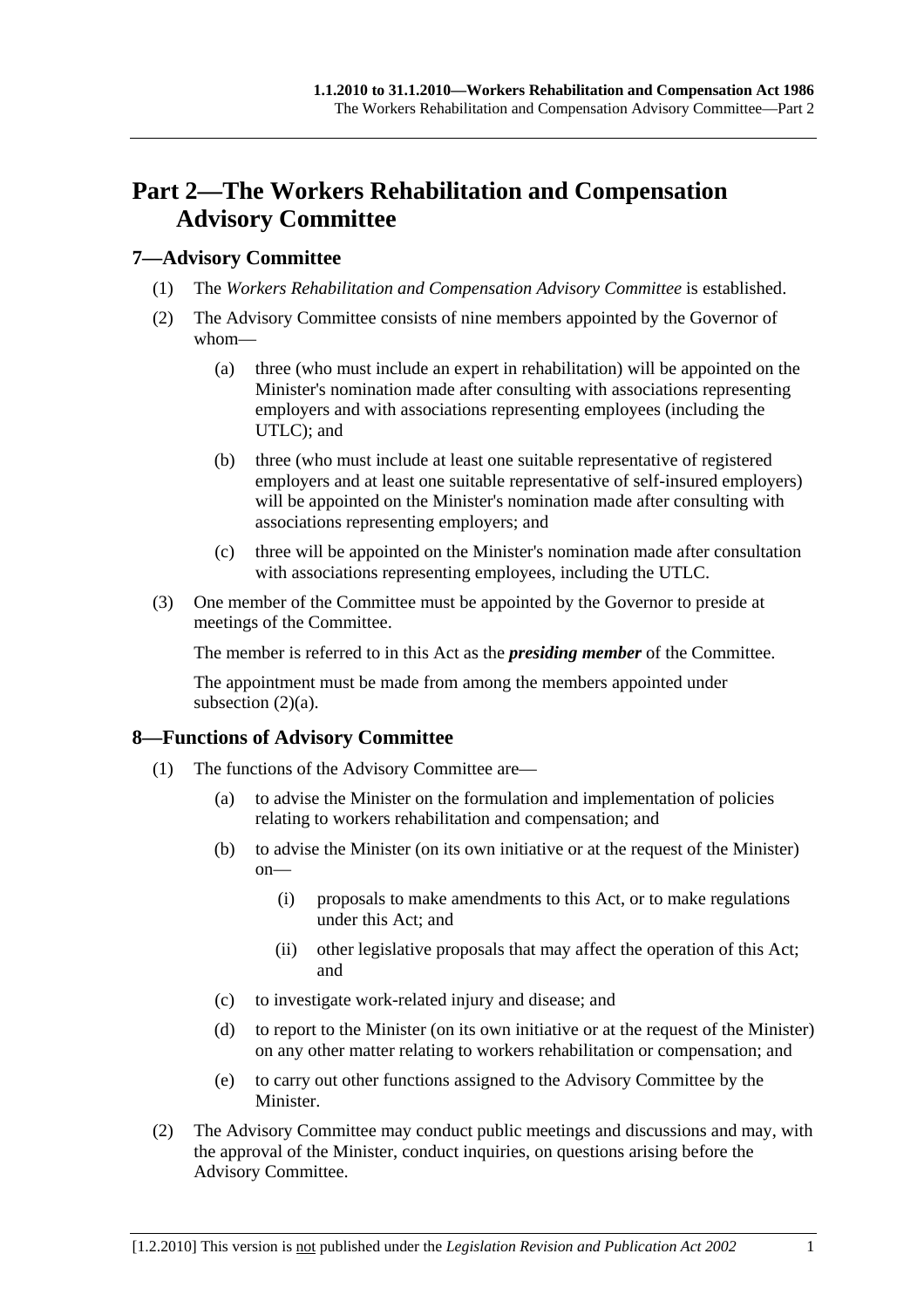- (3) The Advisory Committee may on its own initiative, and must at the direction of the Minister, consult and co-operate with the Corporation, other government authorities at a State or national level, representatives of industrial associations and other persons or bodies.
- (4) The Advisory Committee may, with the approval of the Minister, establish subcommittees to assist the Committee.
- (5) A subcommittee may, but need not, consist of, or include, members of the Advisory Committee.

### **9—Terms and conditions of office**

- (1) A member of the Advisory Committee will be appointed on conditions, and for a term (not exceeding three years), determined by the Governor and, on the expiration of a term of appointment, is eligible for re-appointment.
- (2) The Governor may remove a member from office for—
	- (a) breach of, or non-compliance with, a condition of appointment; or
	- (b) mental or physical incapacity to carry out duties of office satisfactorily; or
	- (c) neglect of duty; or
	- (d) dishonourable conduct.
- (3) The office of a member becomes vacant if the member—
	- (a) dies; or
	- (b) completes a term of office and is not re-appointed; or
	- (c) resigns by written notice addressed to the Minister; or
	- (d) is found guilty of an offence against subsection (5) (Disclosure of interest); or
	- (e) is removed from office by the Governor under subsection (2).
- (4) On the office of a member of the Advisory Committee becoming vacant, a person must be appointed, in accordance with this Act, to the vacant office.
- (5) A member who has a direct or indirect personal or pecuniary interest in a matter under consideration by the Advisory Committee—
	- (a) must, as soon as practicable after becoming aware of the interest, disclose the nature and extent of the interest to the Committee; and
	- (b) must not take part in a deliberation or decision of the Committee on the matter and must not be present at a meeting of the Committee when the matter is under consideration.

Maximum penalty: \$8 000 or imprisonment for two years.

### **10—Allowances and expenses**

- (1) A member of the Advisory Committee is entitled to fees, allowances and expenses approved by the Governor.
- (2) The fees, allowances and expenses are payable out of the Compensation Fund.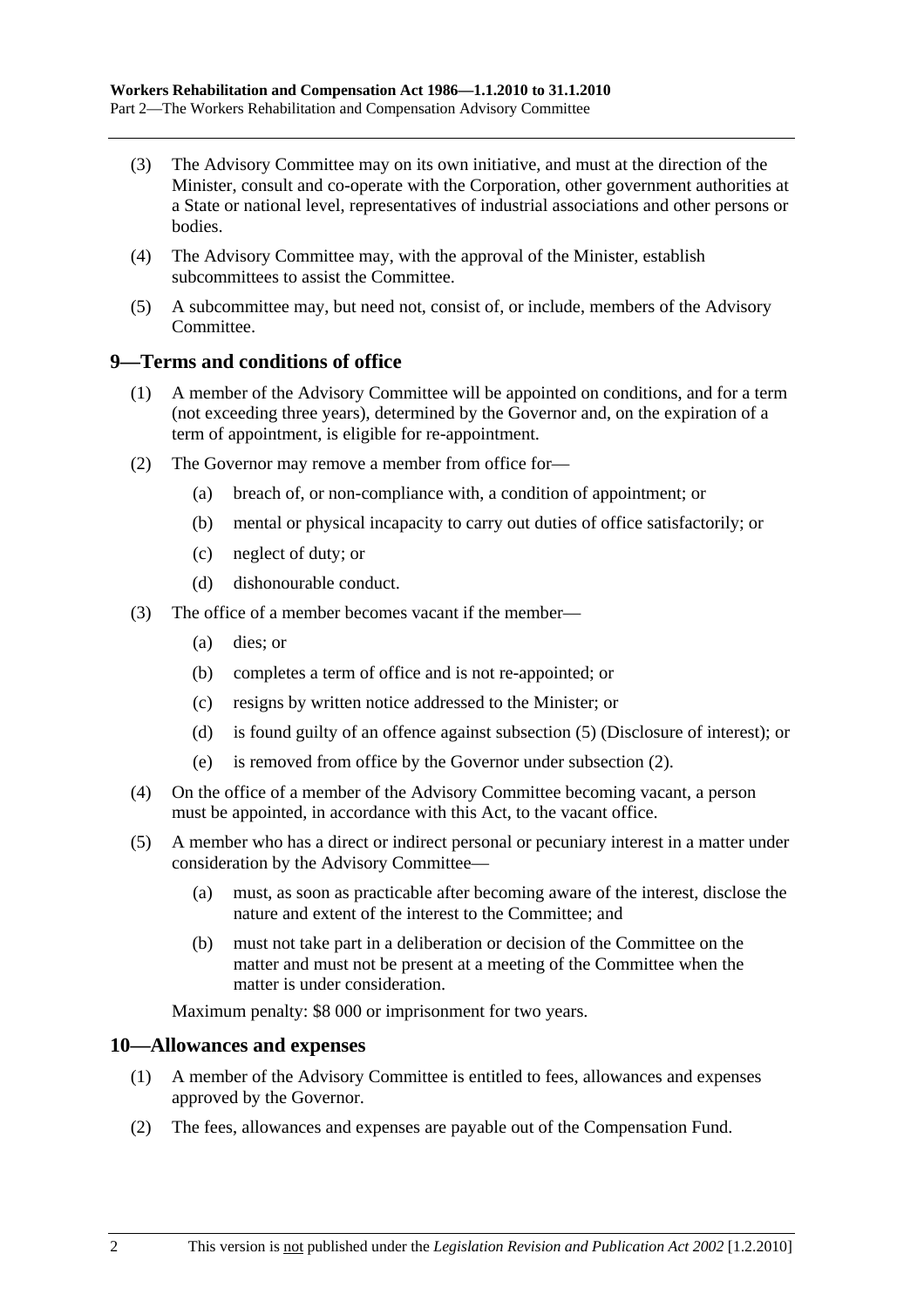### **11—Proceedings etc of the Advisory Committee**

- (1) Meetings of the Advisory Committee must be held at times and places appointed by the Committee, but there must be at least six meetings per year.
- (2) Six members of the Advisory Committee constitute a quorum of the Committee.
- (3) The presiding member of the Advisory Committee will, if present at a meeting of the Committee, preside at the meeting and, in the absence of the presiding member, a member chosen by the members present will preside.
- (4) A decision carried by a majority of the votes of the members present at a meeting of the Advisory Committee is a decision of the Committee.
- (5) Each member present at a meeting of the Advisory Committee is entitled to one vote on a matter arising for decision by the Committee, and, if the votes are equal, the person presiding at the meeting has a second or casting vote.
- (6) The Advisory Committee must ensure that accurate minutes are kept of its proceedings.
- (7) The Advisory Committee may open its proceedings to the public unless the proceedings relate to commercially sensitive matters or to matters of a private confidential nature.
- (8) Subject to this Act, the proceedings of the Advisory Committee will be conducted as the Committee determines.

### **12—Confidentiality**

A member of the Advisory Committee who, as a member of the Committee, acquires information that—

- (a) the member knows to be of a commercially sensitive nature, or of a private confidential nature; or
- (b) the Committee classifies as confidential information,

must not divulge the information without the approval of the Committee.

Maximum penalty: \$1 000.

### **13—Immunity of members of Advisory Committee**

- (1) No personal liability attaches to a member of the Advisory Committee for an act or omission by the member or the Committee in good faith and in the exercise or purported exercise of powers or functions under this Act.
- (2) A liability that would, but for subsection (1), lie against a member lies instead against the Crown.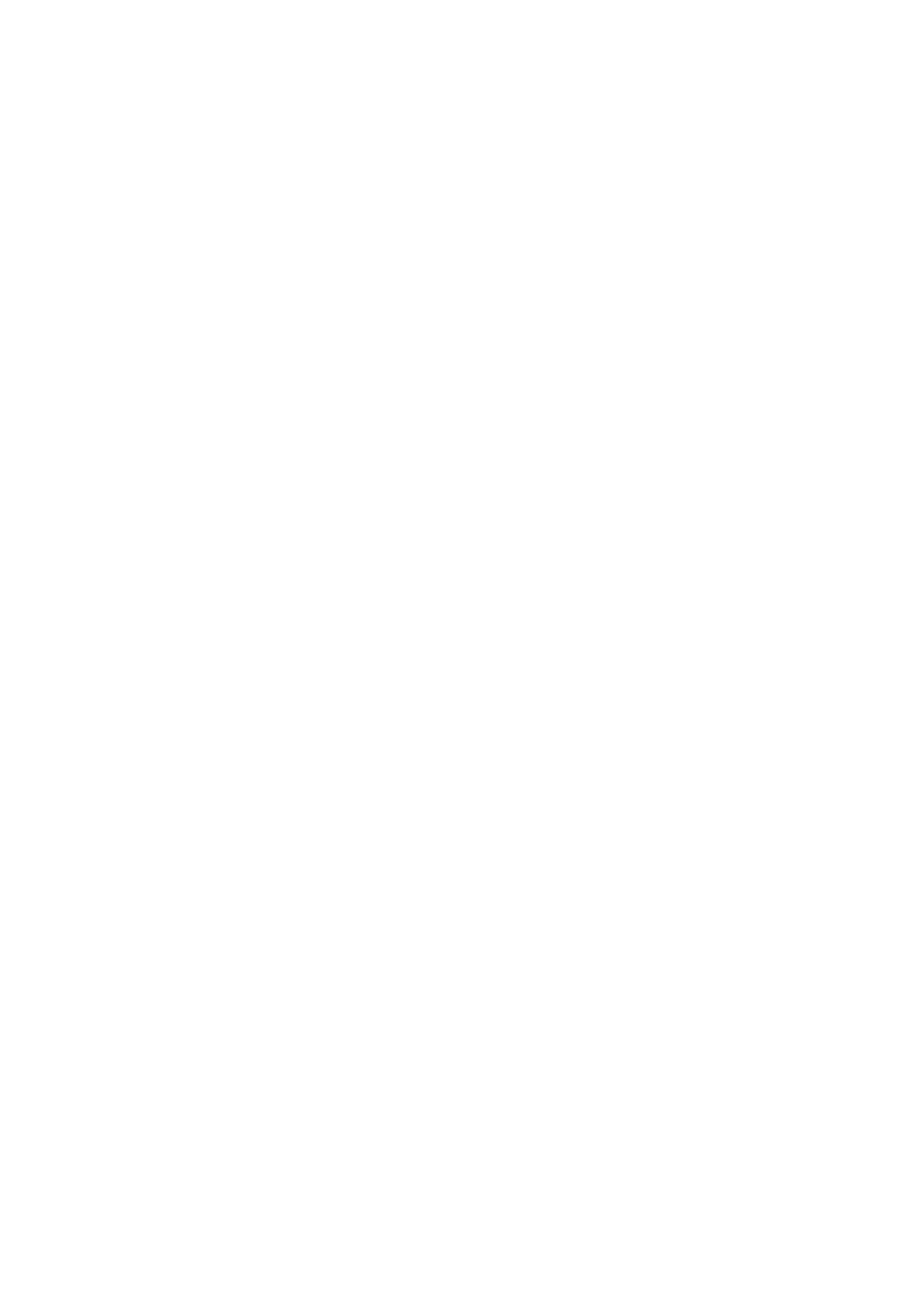## **Part 3—Rehabilitation and accident prevention programmes**

### **Division 1—Rehabilitation**

### **26—Rehabilitation programmes**

- (1) The Corporation shall establish or approve rehabilitation programmes with the object of ensuring that workers suffering from compensable disabilities—
	- (a) achieve the best practicable levels of physical and mental recovery; and
	- (b) are, where possible, restored to the workforce and the community.
- (2) A rehabilitation programme may be established by the Corporation in relation to—
	- (a) a particular worker;
	- (b) workers of a particular class;
	- (c) workers suffering from disabilities of a particular class.
- (3) For the purposes, or in the course, of a rehabilitation programme the Corporation may—
	- (a) provide for the physical, mental or vocational assessment of workers;
	- (b) provide advisory services to workers, members of the families of workers, employers and others;
	- (c) assist workers in seeking, obtaining or retaining employment;
	- (d) assist in the training or retraining of workers;
	- (e) assist workers to find appropriate accommodation;
	- (f) provide for the necessary and reasonable costs (including costs of travel, accommodation and child care) incurred by workers in order to participate in rehabilitation programmes;
	- (g) provide equipment, facilities and services to assist workers to cope with their disabilities at home or in the workplace;
	- (h) provide assistance to persons who may be in a position to help workers to overcome or cope with their disabilities;
	- (i) disseminate information that relates to work related disabilities;
	- (j) conduct, participate in or subsidise research into any aspect of rehabilitation;
	- (k) encourage and support the work of organisations that provide assistance to workers suffering from compensable disabilities;
	- (l) do anything else that may assist in the rehabilitation of workers.
- (4) The Corporation may admit a disabled worker to a rehabilitation programme notwithstanding that it has not been finally established that the worker's disability is compensable.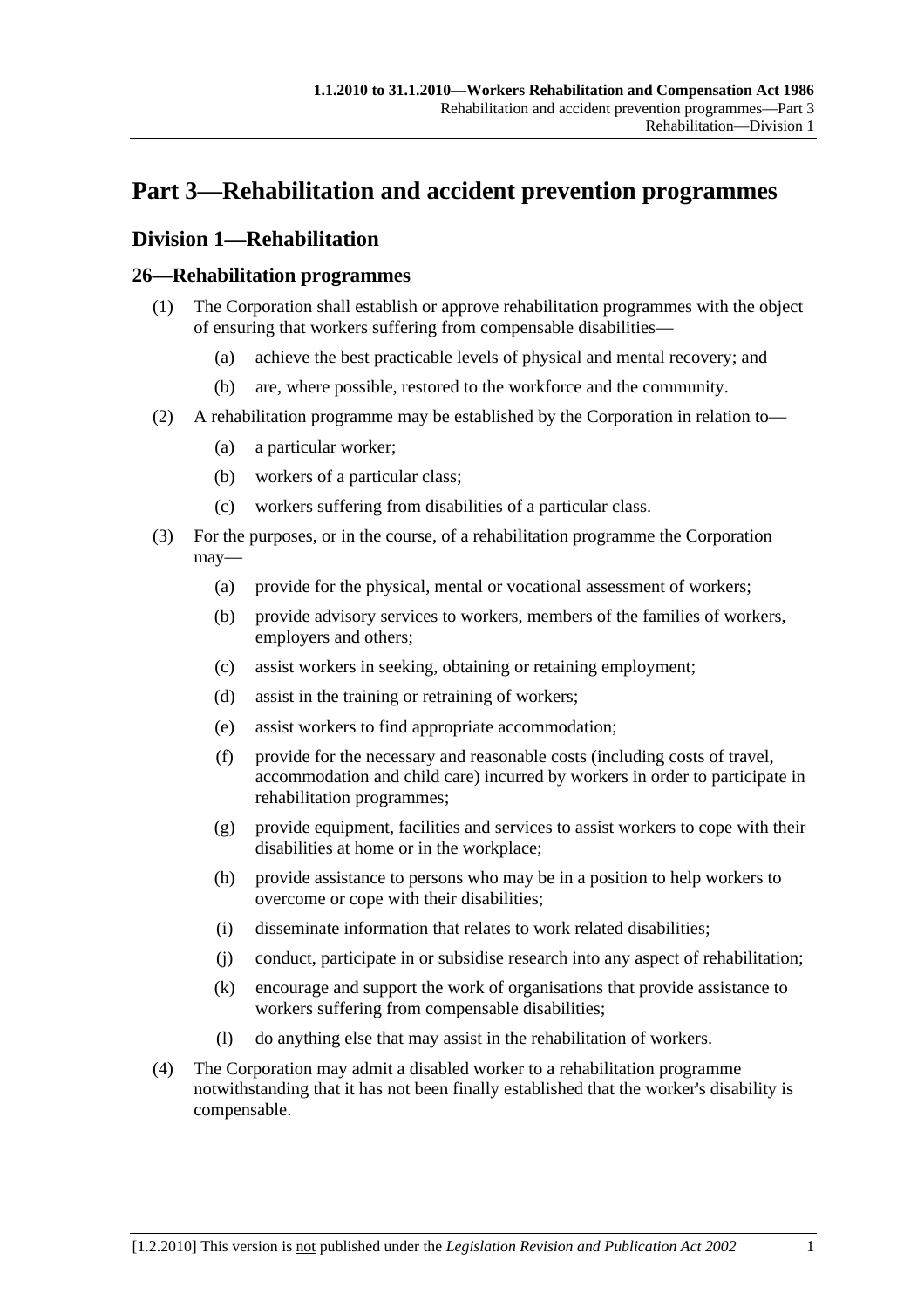### **27—Clinics and other facilities**

- (1) In the exercise of its powers under this Division, the Corporation should seek to utilise rehabilitation facilities and services provided by the employer of a disabled worker.
- (2) In the exercise of its powers under this Division, the Corporation should give encouragement and assistance to the establishment and provision of rehabilitation facilities and services in the private sector.
- (3) The Corporation may—
	- (a) enter into arrangements with any government agency or other body under which medical services or rehabilitation facilities and services will be provided for disabled workers; and
	- (b) with the approval of the Minister, establish clinics and other facilities for the assessment, treatment or rehabilitation of disabled workers; and
	- (c) establish and maintain a register of persons and organisations that are, in the opinion of the Corporation, properly qualified and equipped to provide rehabilitation services.

### **28—Rehabilitation advisers**

- (1) The Corporation shall appoint such rehabilitation advisers as are necessary for the purposes of this Act.
- (2) A rehabilitation adviser—
	- (a) shall assist in devising and co-ordinating rehabilitation programmes for disabled workers; and
	- (b) shall be responsible to the Corporation for monitoring the progress of disabled workers who are involved in rehabilitation programmes; and
	- (c) may, subject to monetary limitations set by the Corporation, expend money of the Corporation in obtaining for a disabled worker services and equipment that may assist towards rehabilitation; and
	- (d) shall consult with employers with a view to expediting the return to work of disabled workers.
- (3) A statement made by or to a rehabilitation adviser about a worker who is participating in a rehabilitation program must not be disclosed in proceedings under this Act unless—
	- (a) the rehabilitation adviser and the worker consent to the disclosure; or
	- (b) the statement is relevant to an allegation of fraud or dishonesty in criminal proceedings against the worker.

### **28A—Rehabilitation and return to work plans**

- (1) The Corporation may establish a rehabilitation and return to work plan for a worker who is incapacitated for work by a compensable disability.
- (2) If a worker—
	- (a) is receiving compensation by way of income maintenance; and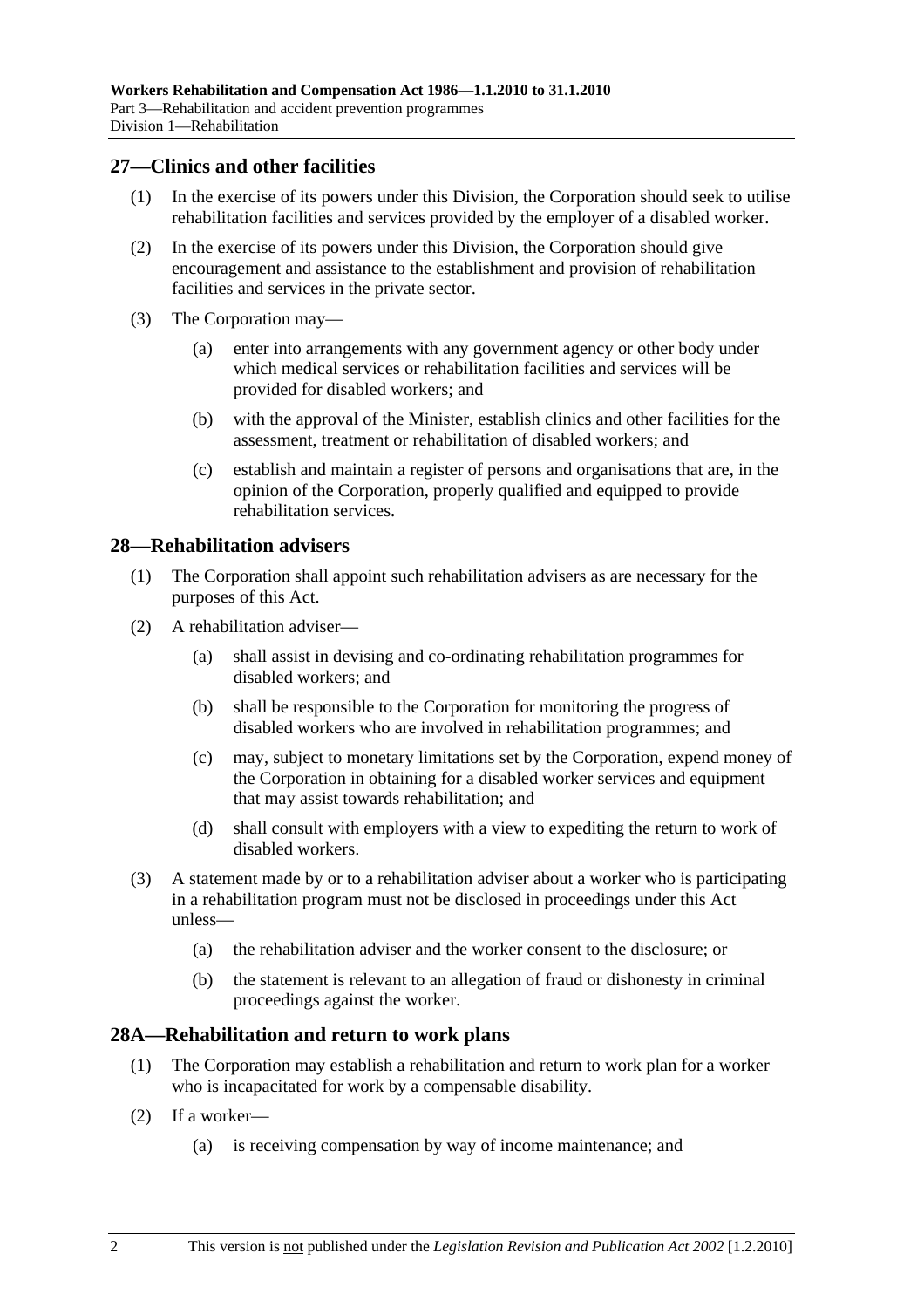(b) is (or is likely to be) incapacitated for work by a compensable disability for more than 13 weeks (but has some prospect of returning to work),

the Corporation must prepare a rehabilitation and return to work plan for the worker.

- (3) In preparing the plan, the Corporation—
	- (a) must consult with the worker and the employer out of whose employment the disability arose; and
	- (ab) must consult with the relevant rehabilitation and return to work co-ordinator under section 28D (if appointed); and
	- (b) should if practicable—
		- (i) review medical records relevant to the worker's condition; or
		- (ii) consult with any medical expert who is treating the worker for the compensable disability.
- (4) A rehabilitation and return to work plan may impose obligations on the worker and on the employer.
- (5) The Corporation must give the worker and the employer a copy of the rehabilitation and return to work plan.
- (6) The plan is binding on the worker and the employer.

### **28B—Review of plan**

- (1) A worker or employer may apply for review of—
	- (a) a decision to establish or not to establish a rehabilitation and return to work plan; or
	- (b) a provision of a rehabilitation and return to work plan,

on the ground that the decision or the provision is unreasonable.

- (2) On review of a rehabilitation and return to work plan (or in consequent appellate proceedings), the plan may be modified to the extent necessary to ensure that the plan does not impose unreasonable obligations on the worker or the employer.
- (3) Proceedings on a review under this section (or consequent appellate proceedings) do not suspend obligations imposed by a rehabilitation and return to work plan.

### **28C—Rehabilitation standards and requirements**

- (1) Rehabilitation programs, and rehabilitation and return to work plans, must comply with standards and requirements imposed by regulation.
- (2) Before the publication of regulations imposing standards and requirements for rehabilitation programs or rehabilitation and return to work plans, the Corporation must consult on the proposed regulations with—
	- (a) professional associations representing the providers of rehabilitation services of the relevant kinds; and
	- (b) the Self-Insurers Association of South Australia Incorporated and associations representing self-managed employers; and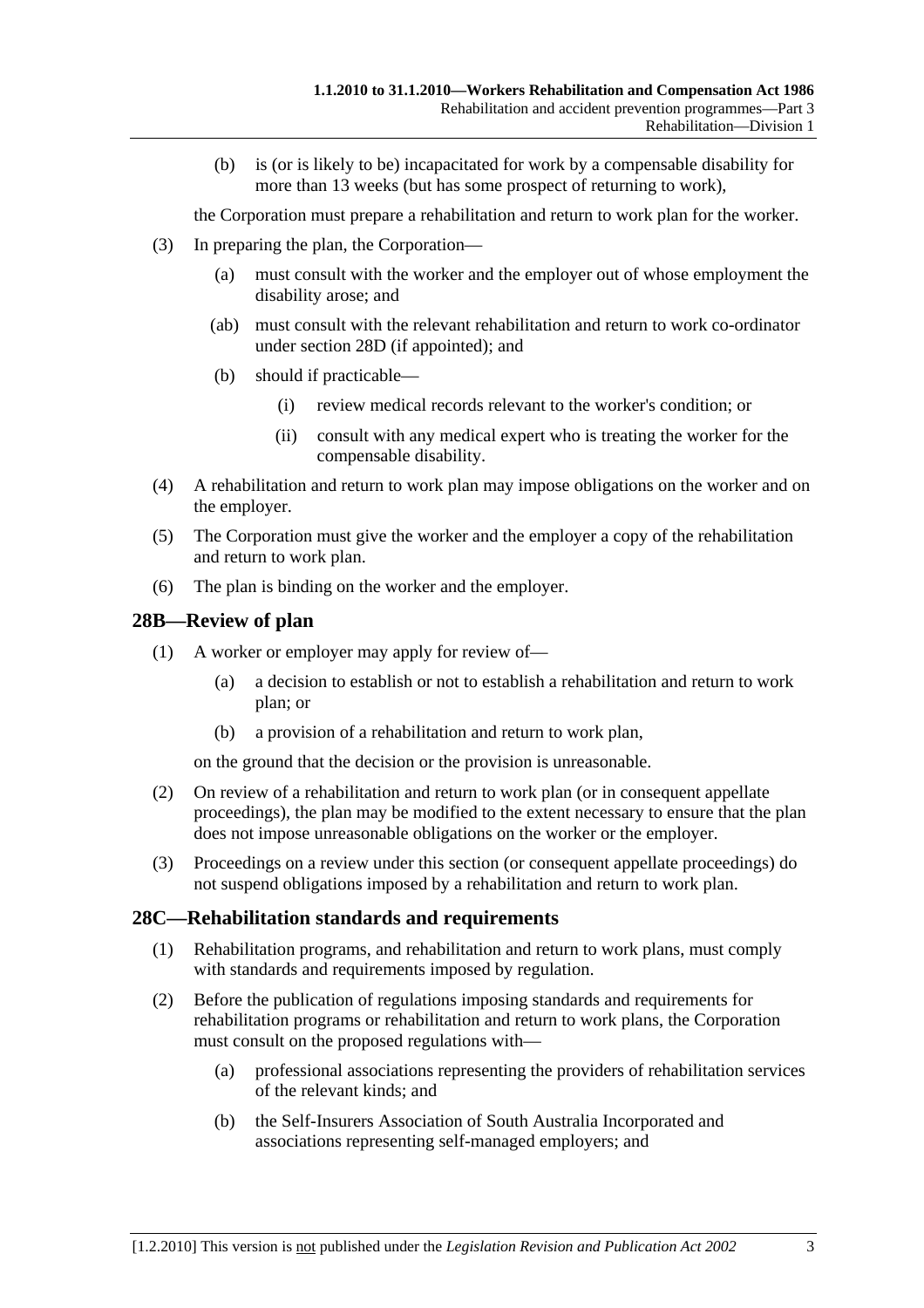- (c) associations representing employers (including the South Australian Employers Chamber of Commerce and Industry); and
- (d) associations representing employees (including the United Trades and Labor Council).

### **28D—Rehabilitation and return to work co-ordinators**

- (1) Subject to this section, an employer must appoint a rehabilitation and return to work co-ordinator (referred to in this section as a *co-ordinator*).
- (2) A co-ordinator—
	- (a) must be an employee of the employer; and
	- (b) must be based in South Australia.
- (3) The employer must appoint the co-ordinator—
	- (a) within 6 months after the requirement to be registered under Part 5 first arises (disregarding any exemption that may be available under that Part); or
	- (b) within a later period approved by the Corporation.

Maximum penalty: \$10 000.

- (4) A co-ordinator has the following functions:
	- (a) to assist workers suffering from compensable disabilities, where prudent and practicable, to remain at or return to work as soon as possible after the occurrence of the disability;
	- (b) to assist with liaising with the Corporation in the preparation and implementation of a rehabilitation and return to work plan for a disabled worker;
	- (c) to liaise with any persons involved in the rehabilitation of, or the provision of medical services to, workers;
	- (d) to monitor the progress of a disabled worker's capacity to return to work;
	- (e) to take steps to, as far as practicable, prevent the occurrence of a secondary disability when a worker returns to work;
	- (f) to perform other functions prescribed by the regulations.
- (5) An employer must—
	- (a) provide such facilities and assistance as are reasonably necessary to enable a co-ordinator to perform his or her functions under this section; and
	- (b) comply with any training or operational guidelines published by the Corporation from time to time for the purposes of this section.
- (6) If a vacancy occurs in the office of a co-ordinator under this section, the employer must make a new appointment to the office within the prescribed period. Maximum penalty: \$10 000.
- (7) The regulations may exempt an employer, or employers of a prescribed class, from a requirement under this section.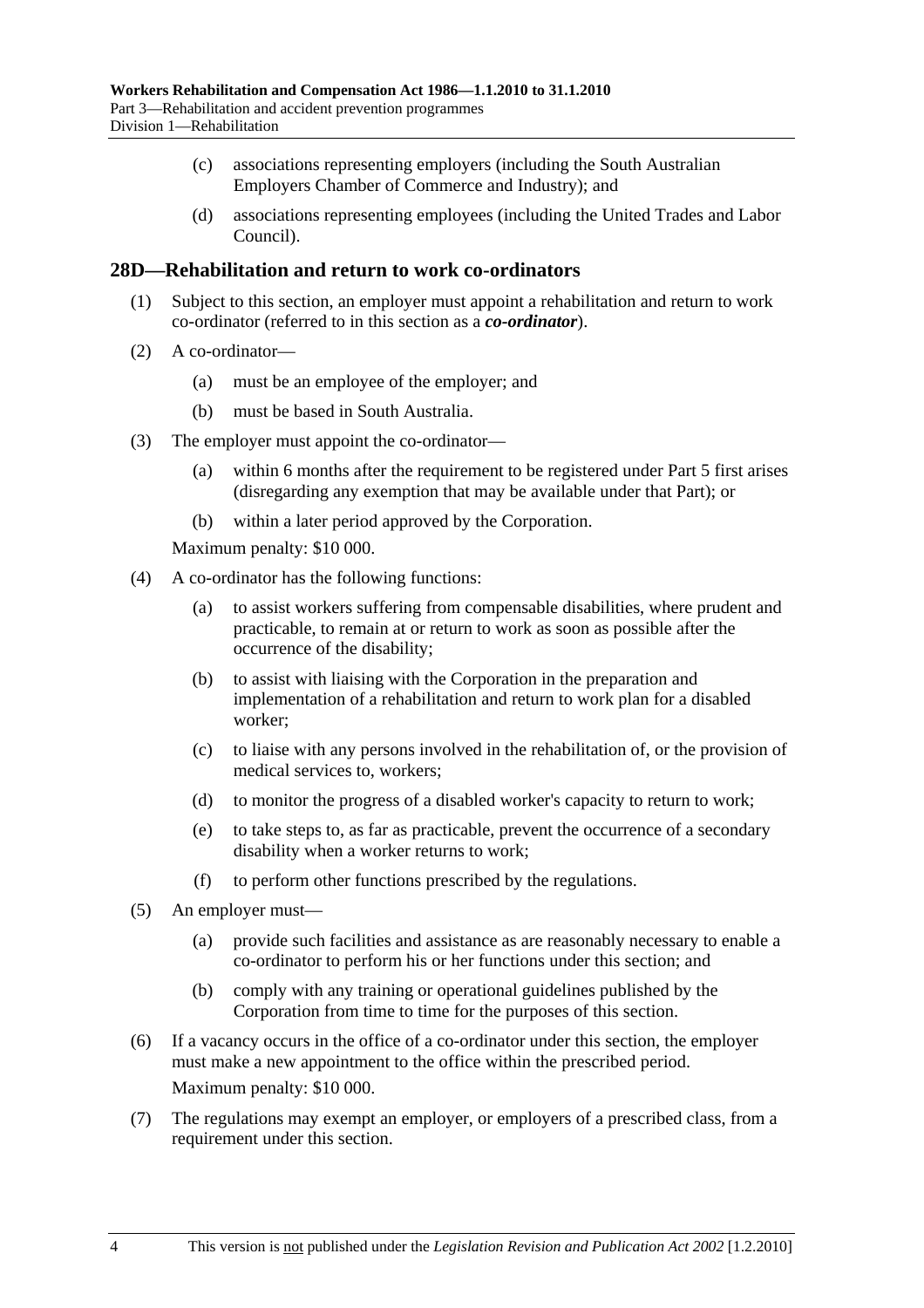## **Division 2—Disability prevention programmes**

### **29—Prevention programmes**

The Corporation may assist employers to establish or maintain programmes that are designed to prevent or reduce the incidence of compensable disabilities.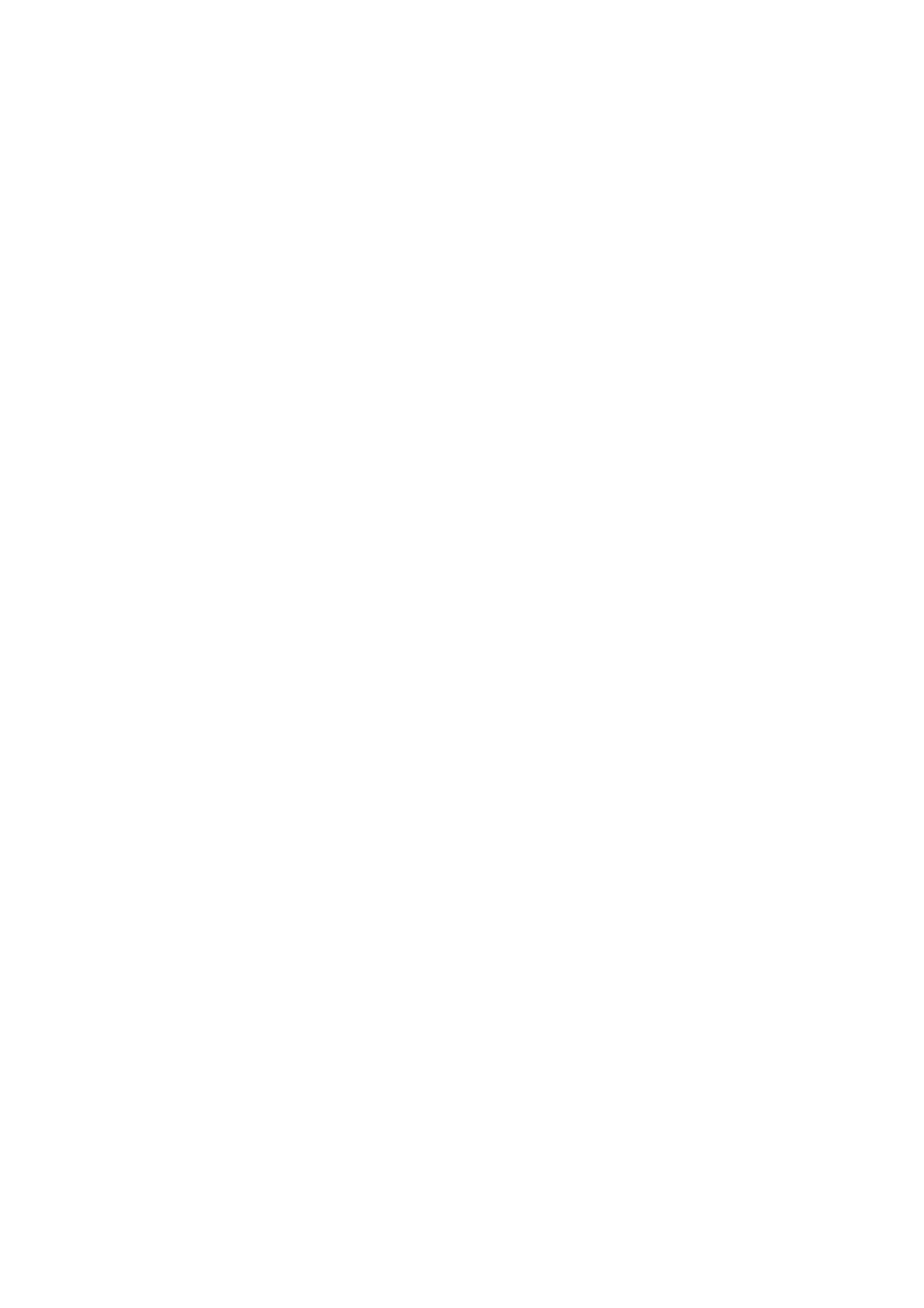## **Part 4—Compensation**

### **Division 1—Conditions under which disability is compensable**

### **30—Compensability of disabilities**

- (1) Subject to this Act, a disability is compensable if it arises from employment.
- (2) Subject to this section, a disability arises from employment if—
	- (a) in the case of a disability that is not a secondary disability or a disease—it arises out of or in the course of employment; or
	- (b) in the case of a disability that is a secondary disability or a disease—
		- (i) the disability arises out of employment; or
		- (ii) the disability arises in the course of employment and the employment contributed to the disability.
- (3) A worker's employment includes—
	- (a) attendance at the worker's place of employment on a working day but before the day's work begins in order to prepare, or be ready, for work; and
	- (b) attendance at the worker's place of employment during an authorised break from work; and
	- (c) attendance at the worker's place of employment but after work ends for the day while the worker is preparing to leave, or in the process of leaving, the place; and
	- (d) attendance at an educational institution under the terms of an apprenticeship or other legal obligation, or at the employer's request or with the employer's approval; and
	- (e) attendance at a place to receive a medical service, to obtain a medical report or certificate (or to be examined for the purpose), to participate in a rehabilitation program or for the purposes of a rehabilitation and return to work plan, or to apply for, or receive, compensation for a compensable disability.
- (4) However, a disability does not arise from employment if it arises out of, or in the course of, the worker's involvement in a social or sporting activity, except where the activity forms part of the worker's employment or is undertaken at the direction or request of the employer.
- (5) A disability that arises out of, or in the course of, a journey arises from employment only if—
	- (a) the journey is undertaken in the course of carrying out duties of employment; or
	- (b) the journey is between—
		- (i) the worker's place of residence and place of employment; or
		- (ii) the worker's place of residence or place of employment and—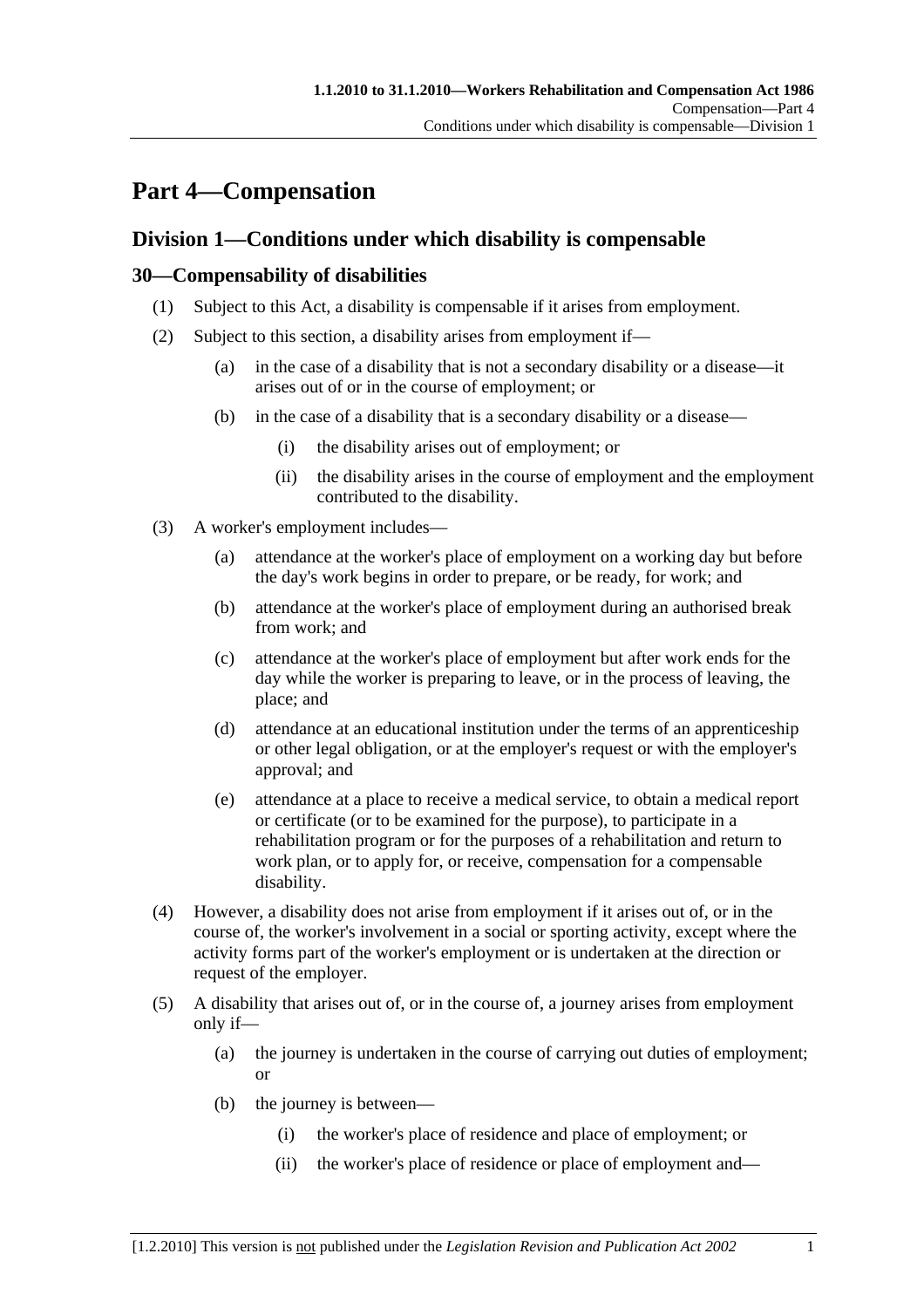- (A) an educational institution the worker attends under the terms of an apprenticeship or other legal obligation, or at the employer's request or with the employer's approval; or
- (B) a place the worker attends to receive a medical service, to obtain a medical report or certificate (or to be examined for that purpose), to participate in a rehabilitation program, or to apply for, or receive, compensation for a compensable disability,

and there is a real and substantial connection between the employment and the accident out of which the disability arises.

- (6) However, the fact that a worker has an accident in the course of a journey to or from work does not in itself establish a sufficient connection between the accident and the employment for the purposes of subsection (5)(b).
- (7) The journey between places mentioned in subsection (5)(b) must be a journey by a reasonably direct route but may include an interruption or deviation if it is not, in the circumstances of the case, substantial, and does not materially increase the risk of injury to the worker.

### **30A—Psychiatric disabilities**

A disability consisting of an illness or disorder of the mind is compensable if and only if—

- (a) the employment was a substantial cause of the disability; and
- (b) the disability did not arise wholly or predominantly from—
	- (i) reasonable action taken in a reasonable manner by the employer to transfer, demote, discipline, counsel, retrench or dismiss the worker; or
	- (ii) a decision of the employer, based on reasonable grounds, not to award or provide a promotion, transfer, or benefit in connection with the worker's employment; or
	- (iii) reasonable administrative action taken in a reasonable manner by the employer in connection with the worker's employment; or
	- (iv) reasonable action taken in a reasonable manner under this Act affecting the worker.

### **30B—Effect of misconduct etc**

- (1) A worker who is acting in connection with, and for the purposes of, the employer's trade or business is presumed to be acting in the course of employment despite the fact that—
	- (a) the worker is acting in contravention of a statutory or other regulation applicable to the employment; or
	- (b) the worker is acting without, or in contravention of, instructions from the employer.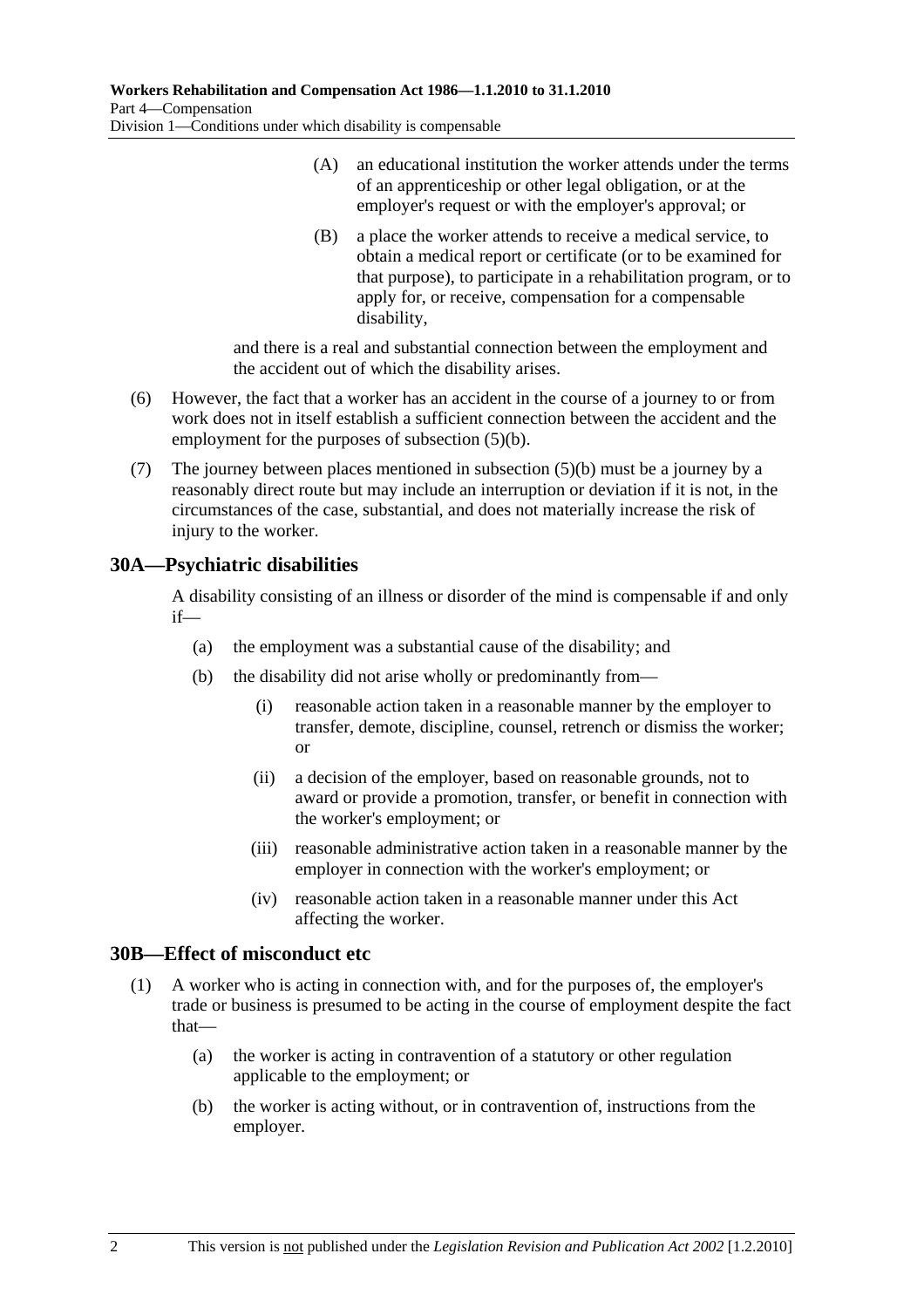- (2) However—
	- (a) a worker will not be presumed to be acting in the course of employment if the worker is guilty of misconduct or acts in contravention of instructions from the employer during the course of an attendance under section 30(3); and
	- (b) a disability is not compensable if it is established on the balance of probabilities that the disability is wholly or predominantly attributable to—
		- (i) serious and wilful misconduct on the part of the worker; or
		- (ii) the influence of alcohol or a drug voluntarily consumed by the worker (other than a drug lawfully obtained and consumed in a reasonable quantity by the worker).
- (3) Subsection (2)(a) does not apply in a case of death or permanent total incapacity for work and subsection (2)(b) does not apply in a case of death or serious and permanent disability.

### **31—Evidentiary provision**

- (1) A disability is not compensable unless it is established on the balance of probabilities that it arises from employment.
- (2) However, if a worker suffers a disability of a kind referred to in the first column of Schedule 2 and has been employed in work of a type referred to in the second column of Schedule 2 opposite the disability, the worker's disability is presumed, in the absence of proof to the contrary, to have arisen from that employment.
- (3) A regulation made on the recommendation, or with the approval, of the Corporation or the Advisory Committee may extend the operation of subsection (2) to disabilities and types of work prescribed in the regulation.
- (4) Where a worker retires or is retired from employment on account of age or ill-health and the worker makes a claim for noise induced hearing loss after the expiration of two years from the date of the retirement, subsection (2) does not apply in relation to that claim.
- (5) Where—
	- (a) a worker's disability consists of the aggravation, acceleration, exacerbation, deterioration or recurrence of a pre-existing coronary heart disease; and
	- (b) the disability arises in the course of employment,

it will be presumed, in the absence of proof to the contrary, that the employment contributed to the disability.

### **Division 2—Compensation for medical expenses etc**

### **32—Compensation for medical expenses**

- (1) Subject to this section, a worker is entitled to be compensated for costs of a kind described in subsection (2) reasonably incurred by the worker in consequences of having suffered a compensable disability—
	- (a) in accordance with a scale published by the Minister under this section; or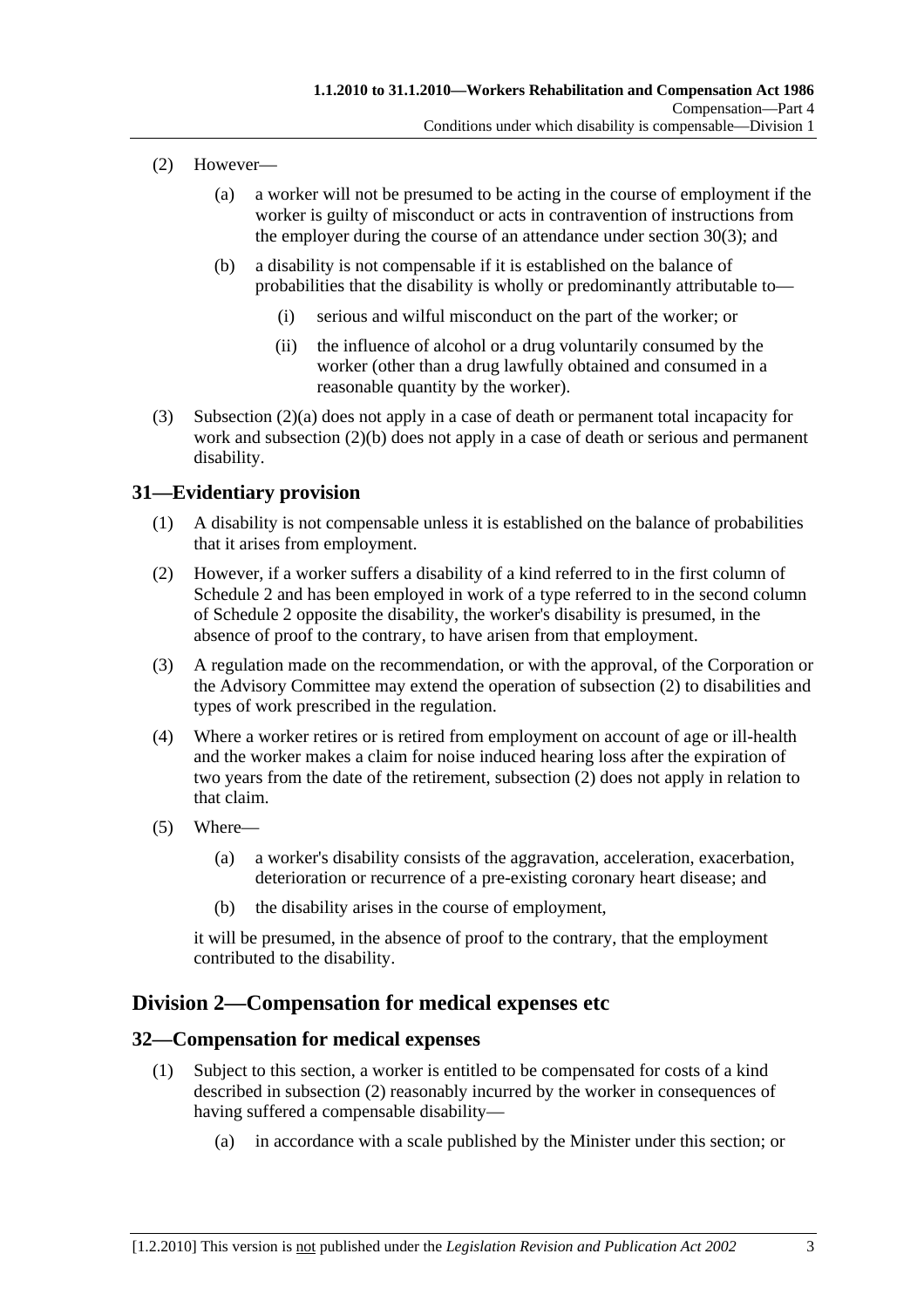- (b) if the relevant service is not covered by a scale under this section—to the extent of a reasonable amount for the provision of the service.
- (2) The costs referred to in subsection (1) are as follows:
	- (a) the cost of medical services;
	- (b) the cost of hospitalisation and all associated medical, surgical and nursing services;
	- (c) the cost of approved rehabilitation;
	- (d) the cost of travelling, or being transported, to and from any place for the purpose of receiving medical services, hospitalisation or approved rehabilitation (but not where the worker travels in a private vehicle);
	- (e) where it is necessary for the worker to be accommodated away from home for the purpose of receiving medical services or approved rehabilitation—the cost of such accommodation (but not exceeding limits prescribed by regulation);
	- (f) the cost of attendance by a registered or enrolled nurse, or by some other person approved by the Corporation or of a class approved by the Corporation, where the disability is such that the worker must have nursing or personal attendance;
	- (g) the cost of the provision, maintenance, replacement or repair of therapeutic appliances;
	- (h) the cost of medicines and other material purchased on the prescription or recommendation of a medical expert;
	- (i) any other costs (or classes of costs) authorised by the Corporation.
- (3) Compensation in respect of costs to which this section applies may be paid—
	- (a) to the worker; or
	- (b) directly to the person to whom the worker is liable for those costs.
- (4) Where a worker has been charged more than the amount that the worker is entitled to claim for the provision of a service in respect of which compensation is payable under this section, the Corporation may reduce the charge by the amount of the excess.
- (4a) A decision of the Corporation under subsection (4) is not reviewable.
- (5) Where—
	- (a) services of a kind to which this section applies were provided to a worker in relation to a compensable disability; and
	- (b) the Corporation considers that the services were, in the circumstances of the case, inappropriate or unnecessary,

the Corporation may disallow charges for the services.

- (6) Where the Corporation disallows or reduces a charge under this section—
	- (a) it must give to the provider of the service a notice setting out—
		- (i) the basis of the Corporation's decision to disallow or reduce the charge; and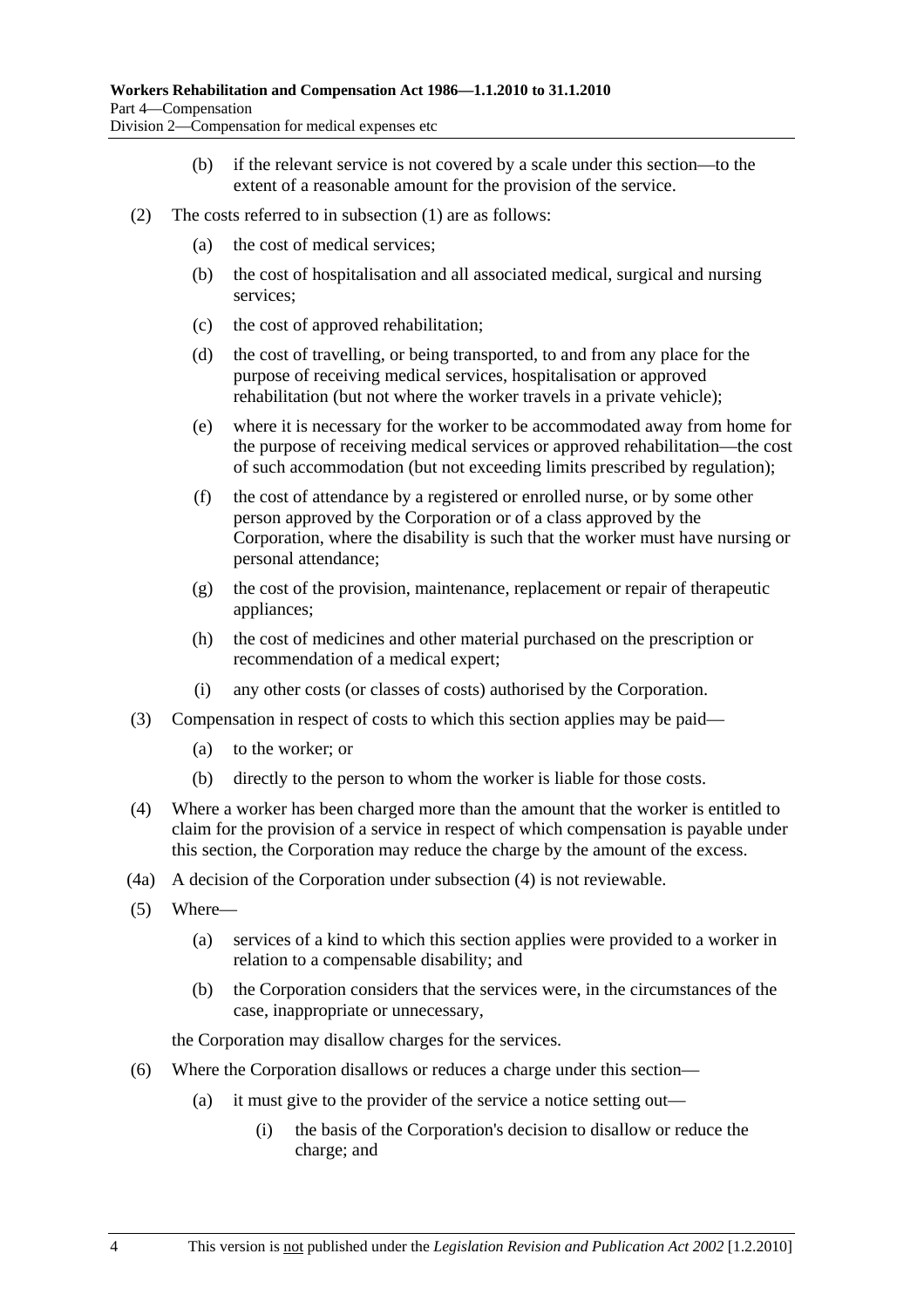- (ii) where the charge has been disallowed under subsection (5) the provider's right to have the decision reviewed under this Act; and
- (b) the worker is not liable to the provider for the disallowed charge, or for more than the reduced charge, (as the case requires) and, if the worker has in fact paid an amount for which he or she is not liable, the Corporation will reimburse the worker for that amount and may recover it from the provider as a debt.
- (7) Where a worker travels in a private vehicle to or from any place for the purpose of receiving medical services, hospitalisation or approved rehabilitation, and the travel is reasonably necessary in the circumstances of the case, the worker is entitled to a travel allowance at rates fixed by a scale published by the Minister under this section.
- (8) A reference in this section to approved rehabilitation is a reference to rehabilitation programmes or services provided by a person who has an agreement with the Corporation for the provision of those programmes or services.
- (9) If a treatment protocol for a disability of a particular kind has been published by the Minister under this section, costs of medical services for treatment of a disability of the relevant kind (and related hospitalisation and nursing services) are only compensable where—
	- (a) the services are provided in accordance with the protocol; or
	- (b) the provider of the services establishes, to the Corporation's satisfaction, that services outside the terms of the protocol are justified in the circumstances of the particular case.
- (10) The amount of compensation for a service covered by a scale of charges published by the Minister under this section must be in accordance with the scale.
- (11) The Minister may, by notice in the Gazette, on the recommendation of the Corporation, publish—
	- (a) scales of charges for the purposes of this section (ensuring as far as practicable that the scales comprehensively cover the various kinds of services to which this section applies);
	- (b) treatment protocols for treatment of disabilities of particular kinds.
- (12) Subject to subsection (12a), a scale of charges published under this section must be based on the average charge to private patients for the relevant service (but the amount fixed for the service must not exceed the amount recommended by the relevant professional association).
- (12a) A scale of charges for services provided by a public hospital may be based on government charges for the relevant service.
- (13) Before the Corporation makes a recommendation to the Minister about the publishing of a scale of charges, or a treatment protocol, the Corporation must consult with—
	- (a) professional associations representing the providers of medical services of the relevant kind; and
	- (b) the Self-Insurers Association of South Australia Incorporated and associations representing self-managed employers; and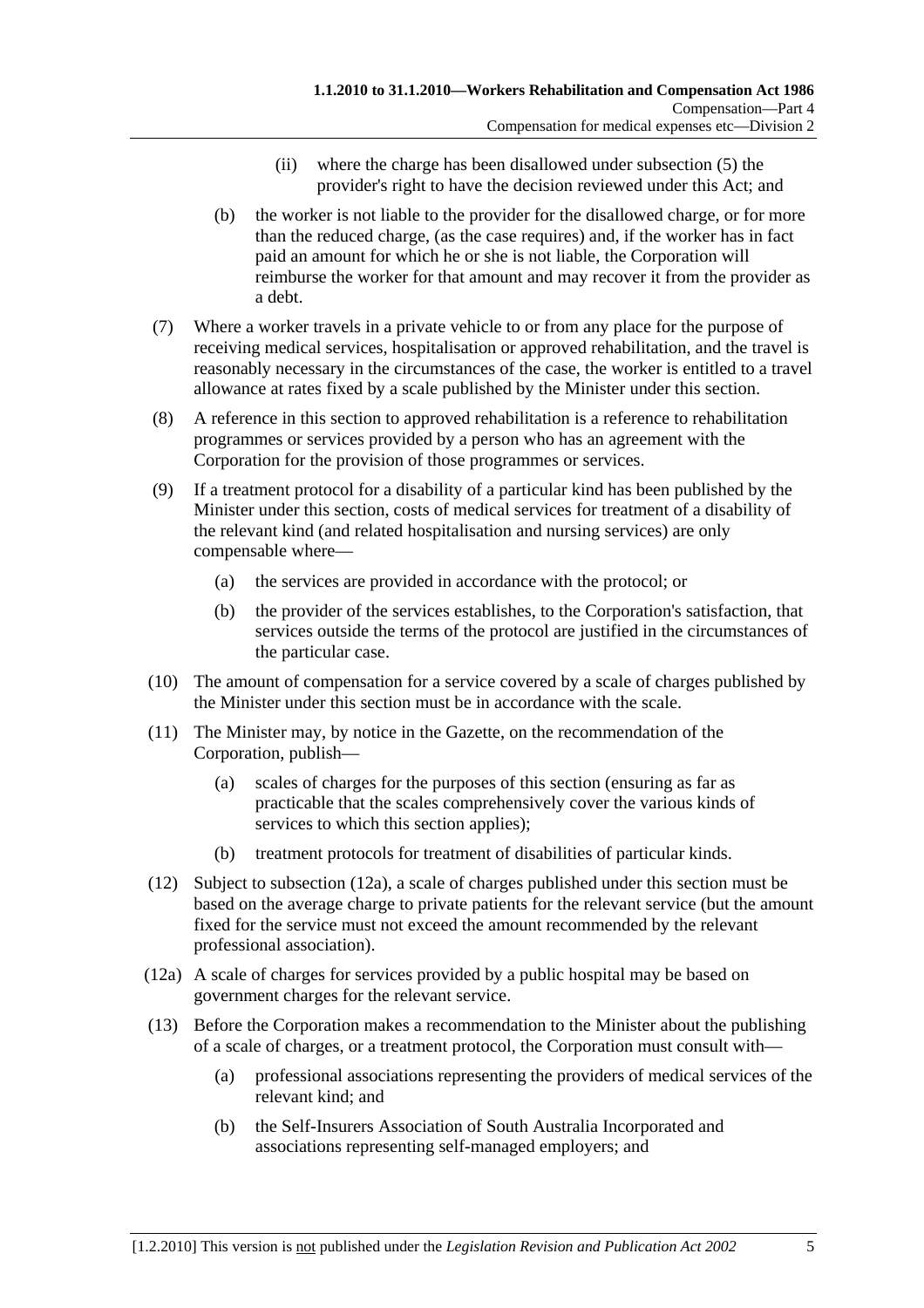- (c) associations representing employers (including the South Australian Employers Chamber of Commerce and Industry); and
- (d) associations representing employees (including the United Trades and Labor Council).
- (14) A person who provides a service for a disabled worker, knowing the worker to be entitled to compensation for the service under this section, must not charge for the service an amount exceeding the amount allowed under a scale of charges published under this section.

Maximum penalty: \$1 000.

## **32A—Special provisions for payment of medical expenses after initial notification of disability**

- (1) A worker may, by application made to the Corporation in the designated manner and the designated form, apply to the Corporation for the payment of costs within the ambit of section 32 before the determination of a claim under Division 8.
- (2) The Corporation may, in connection with an application under subsection (1), require a worker to provide information specified by the Corporation.
- (3) The Corporation may, on application under subsection (1), determine that it is reasonable to accept provisional liability for the payment of compensation under section 32 and make a payment under this section.
- (4) The maximum amount payable under this section with respect to a particular disability is \$5 000 (indexed).
- (5) The acceptance of provisional liability under this section does not constitute an admission of liability under this Act or independently of this Act.
- (6) A payment under this section with respect to a particular cost discharges any liability that the Corporation may have with respect to that cost under section 32.
- (7) The Corporation may determine not to make a payment under this section despite the fact that the Corporation has previously made 1 or more payments with respect to the same disability under this section.
- (8) Subject to subsection (9), if the Corporation makes 1 or more payments under this section and it is subsequently determined that the worker was not entitled to compensation under this Act, the Corporation may, subject to and in accordance with the regulations—
	- (a) recover the amount or amounts paid as a debt; or
	- (b) set the amount off against a right to payment of compensation under this Act.
- (9) A right of recovery or set off under subsection (8) only arises if the worker has acted dishonestly in making an application or providing information for the purposes of this or any other section of this Act.
- (10) The following decisions are not reviewable:
	- (a) a decision to accept or not to accept liability under this section;
	- (b) a decision to make or not to make a payment under this section;
	- (c) a decision to exercise or not to exercise a right of recovery under this section.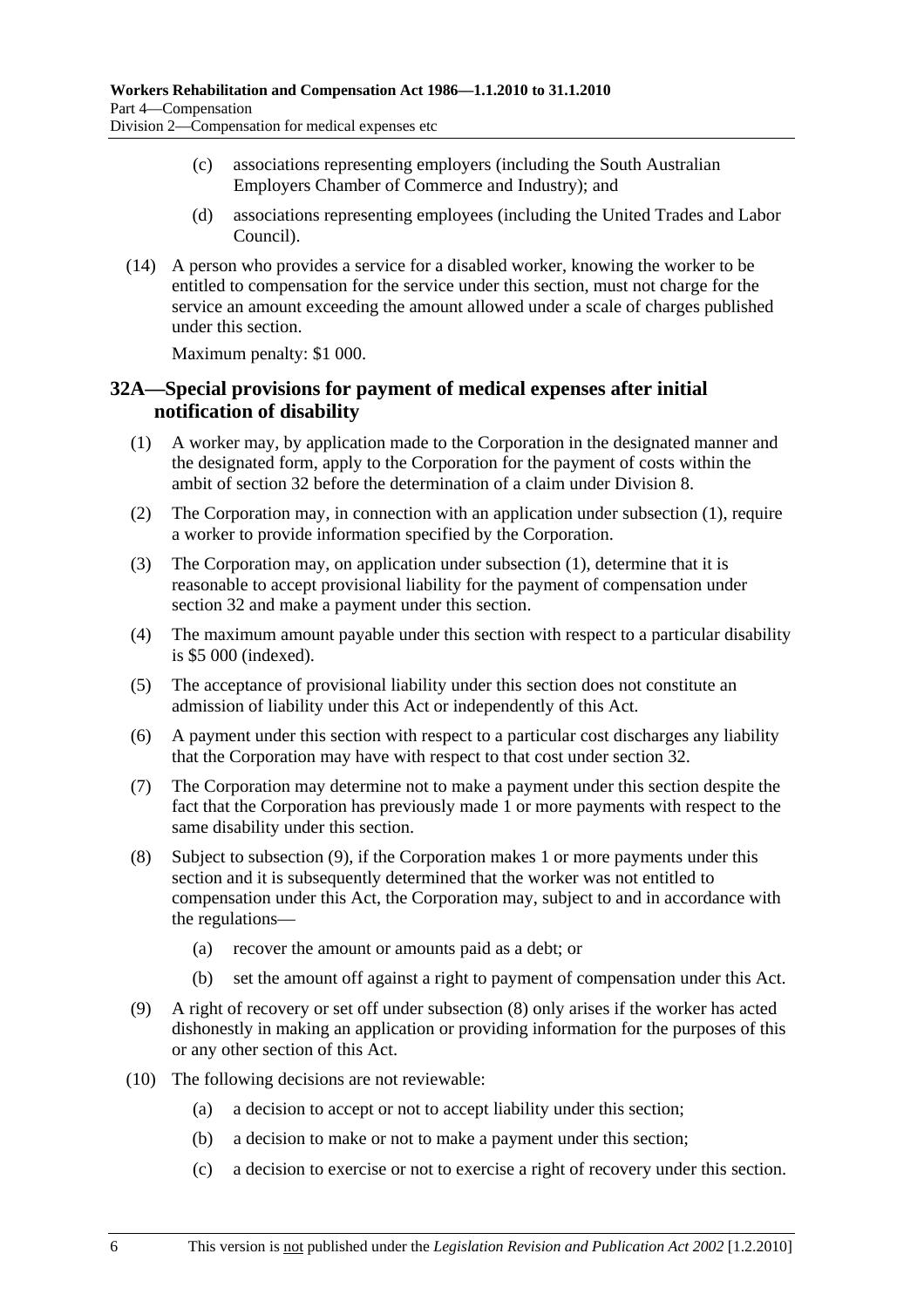## **33—Transportation for initial treatment**

- (1) Where—
	- (a) a worker is injured at the worker's place of employment during the course of employment; and
	- (b) the injury is such as to require immediate medical treatment,

the employer shall, at the employer's own expense, provide the worker with immediate transportation to a hospital or medical expert for initial treatment.

- (2) If an employer fails to provide transportation in accordance with subsection (1), the cost may be recovered by the Corporation from the employer as a debt due to the Corporation.
- (3) An amount recovered by the Corporation under subsection (2) shall, if the worker incurred costs in consequence of the employer's failure to provide transportation, be paid to the worker.
- (4) If the cost of transportation provided by an employer (other than a self-insured employer) to a worker in accordance with subsection (1) exceeds an amount prescribed by the regulations, the employer is, on application to the Corporation in a manner and form approved by the Corporation, entitled to recover the excess from the Corporation.
- (5) An amount prescribed by regulation under subsection (4) may, if the regulations so provide, be indexed so as to provide annual adjustments according to changes in the Consumer Price Index.

## **Division 3—Compensation for property damage**

## **34—Compensation for property damage**

- (1) Where a worker suffers a compensable disability and, in consequence of the trauma out of which the disability arose, damage occurs to any therapeutic appliances, clothes, personal effects or tools of trade of the worker, the worker is, subject to limitations prescribed by regulation, entitled to be compensated for the full amount of the damage.
- (2) An entitlement under subsection (1) does not extend to compensation for damage to a motor vehicle.
- (3) An amount prescribed by regulation under subsection (1) may, if the regulations so provide, be indexed so as to provide annual adjustments according to changes in the Consumer Price Index.

## **Division 4—Compensation by way of income maintenance**

### **35—Preliminary**

- (1) Subject to this Act, where a worker suffers a compensable disability that results in incapacity for work, the worker is entitled to weekly payments in respect of that disability in accordance with this Division.
- (2) Weekly payments are not payable under this Division in respect of a period of incapacity for work falling after the date on which the worker reaches retirement age.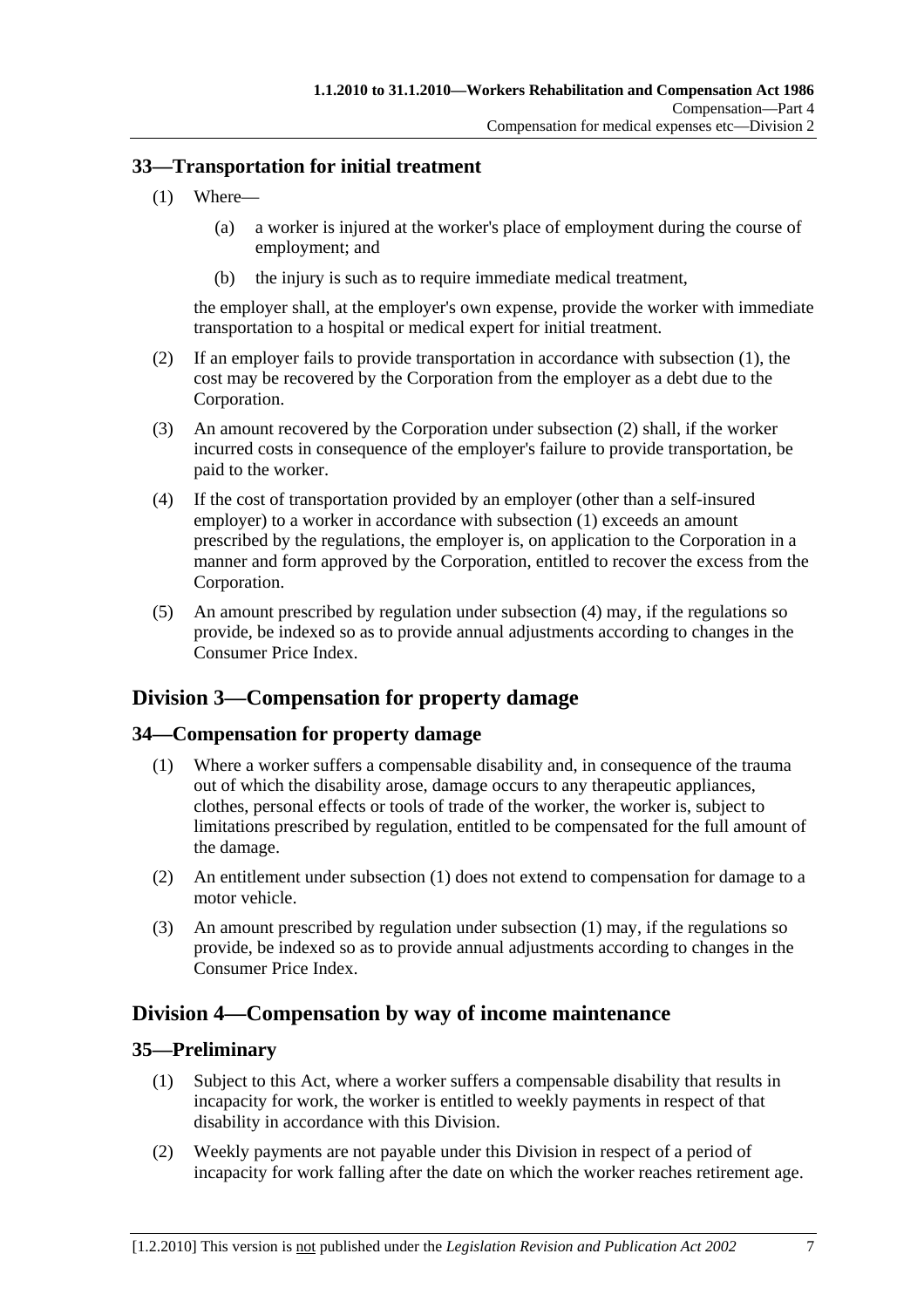- (3) However, if a worker who is within 2 years of retirement age or above retirement age becomes incapacitated for work while still in employment, weekly payments are payable for a period of incapacity falling within 2 years after the commencement of the incapacity.
- (4) A worker is not entitled under this Division to receive, in respect of 2 or more disabilities, weekly payments in excess of the worker's notional weekly earnings.
- (5) If a liability to make weekly payments is redeemed, the worker is taken, for the purposes of this Division, to be receiving the weekly payments that would have been payable if there had been no redemption.
- (6) Subject to subsection (7) (and any other relevant provision of this Act) a reference in this Division to a worker making *every reasonable effort to return to work in suitable employment* includes any reasonable period during which—
	- (a) the worker is waiting for a response to a request for suitable employment made by the worker and received by the employer; and
	- (b) if the employer's response is that suitable employment may or will be provided at some time, the worker is waiting for suitable employment to commence; and
	- (c) if the employer's response is that suitable employment cannot be provided at some time, the worker is waiting for a response to requests for suitable employment from other employers; and
	- (d) the worker is waiting for the commencement of a rehabilitation and return to work plan, after approval has been given.
- (7) A worker must not be treated as making *every reasonable effort to return to work in suitable employment* for the purposes of this Division if the worker—
	- (a) has refused to have an assessment made of the worker's employment prospects; or
	- (b) has refused or failed to take all reasonably necessary steps to obtain suitable employment; or
	- (c) has refused or failed to accept an offer of suitable employment from any person; or
	- (d) has refused or failed to participate in a rehabilitation program or a rehabilitation and return to work plan.
- (8) In this Division—
	- (a) *first entitlement period* means an aggregate period not exceeding 13 weeks (whether consecutive or not) in respect of which a worker has an incapacity for work and is entitled to the payment of compensation under this Act on the account of that incapacity;
	- (b) *second entitlement period* means an aggregate period not exceeding 13 weeks (whether consecutive or not) commencing after the end of the first entitlement period, in respect of which a worker has an incapacity for work and is entitled to the payment of compensation under this Act on account of that incapacity;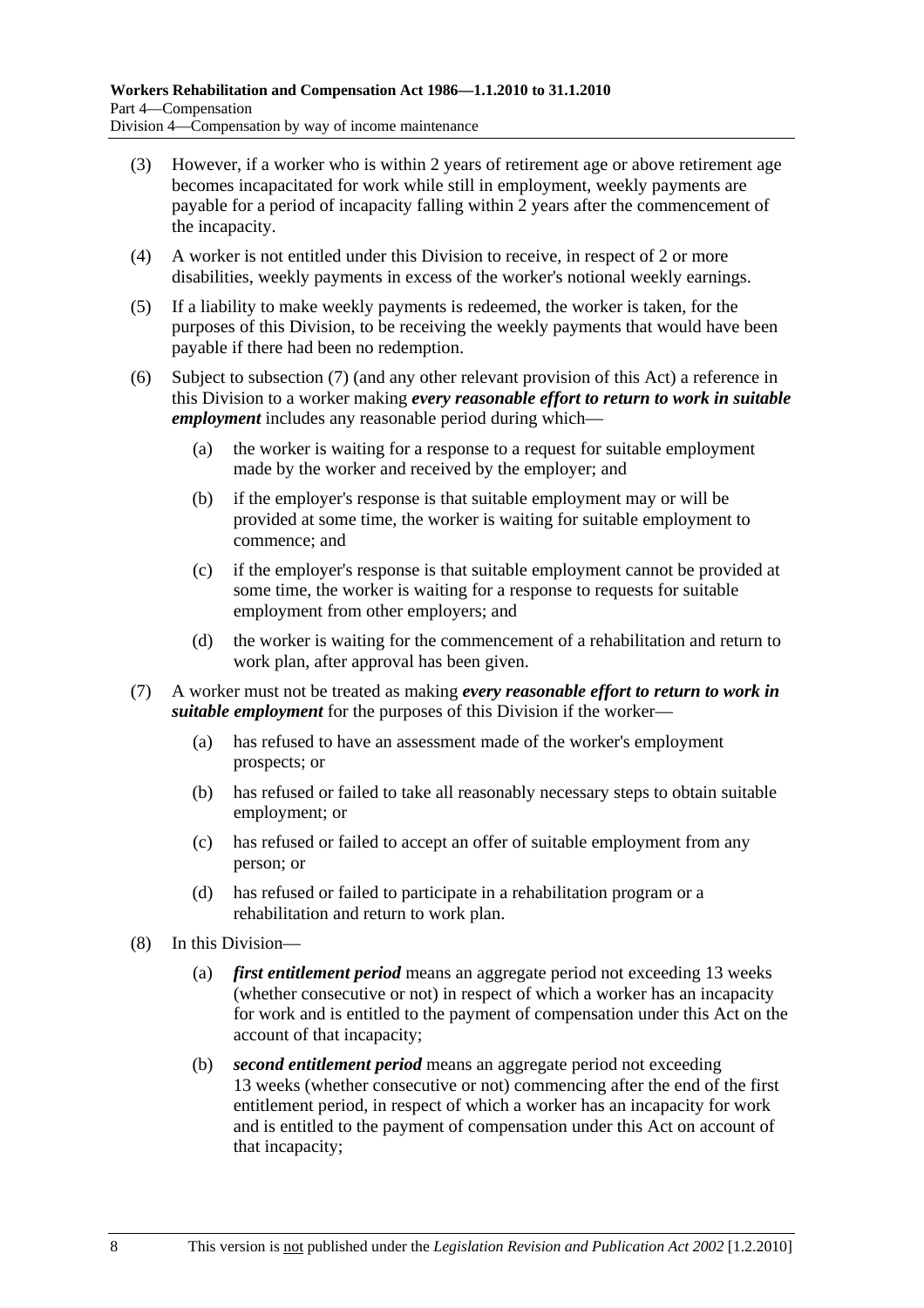- (c) *third entitlement period* means an aggregate period not exceeding 104 weeks (whether consecutive or not), commencing after the end of the second entitlement period, in respect of which a worker has an incapacity for work and is entitled to the payment of compensation under this Act on the account of that incapacity;
- (d) *retirement age* means—
	- (i) if there is a normal retirement age for workers in employment of the kind from which the worker's disability arose—that age of retirement; or
	- (ii) the age of 65 years,

whichever is the lesser;

 (e) a reference to weekly earnings, or current weekly earnings, is a reference to weekly earnings exclusive of prescribed allowances.

## **35A—Weekly payments over designated periods**

- (1) Subject to this Act, a worker is, in respect of a particular compensable disability, entitled to weekly payments while incapacitated for work during the first entitlement period as follows:
	- (a) for any period when the worker has no current work capacity—the worker is entitled to weekly payments equal to the worker's notional weekly earnings;
	- (b) for any period when the worker has a current work capacity—the worker is entitled to weekly payments equal to the difference between the worker's notional weekly earnings and the worker's designated weekly earnings.
- (2) Subject to this Act, a worker is, in respect of a particular compensable disability, entitled to weekly payments while incapacitated for work during the second entitlement period as follows:
	- (a) for any period when the worker has no current work capacity—the worker is entitled to weekly payments equal to 90% of the worker's notional weekly earnings;
	- (b) for any period when the worker has a current work capacity—the worker is entitled to weekly payments equal to 90% of the difference between the worker's notional weekly earnings and the worker's designated weekly earnings.
- (3) Subject to this Act, a worker is, in respect of a particular compensable disability, entitled to weekly payments while incapacitated for work during the third entitlement period as follows:
	- (a) for any period when the worker has no current work capacity—the worker is entitled to weekly payments equal to 80% of the worker's notional weekly earnings;
	- (b) for any period when the worker has a current work capacity—the worker is entitled to weekly payments equal to 80% of the difference between the worker's notional weekly earnings and the worker's designated weekly earnings.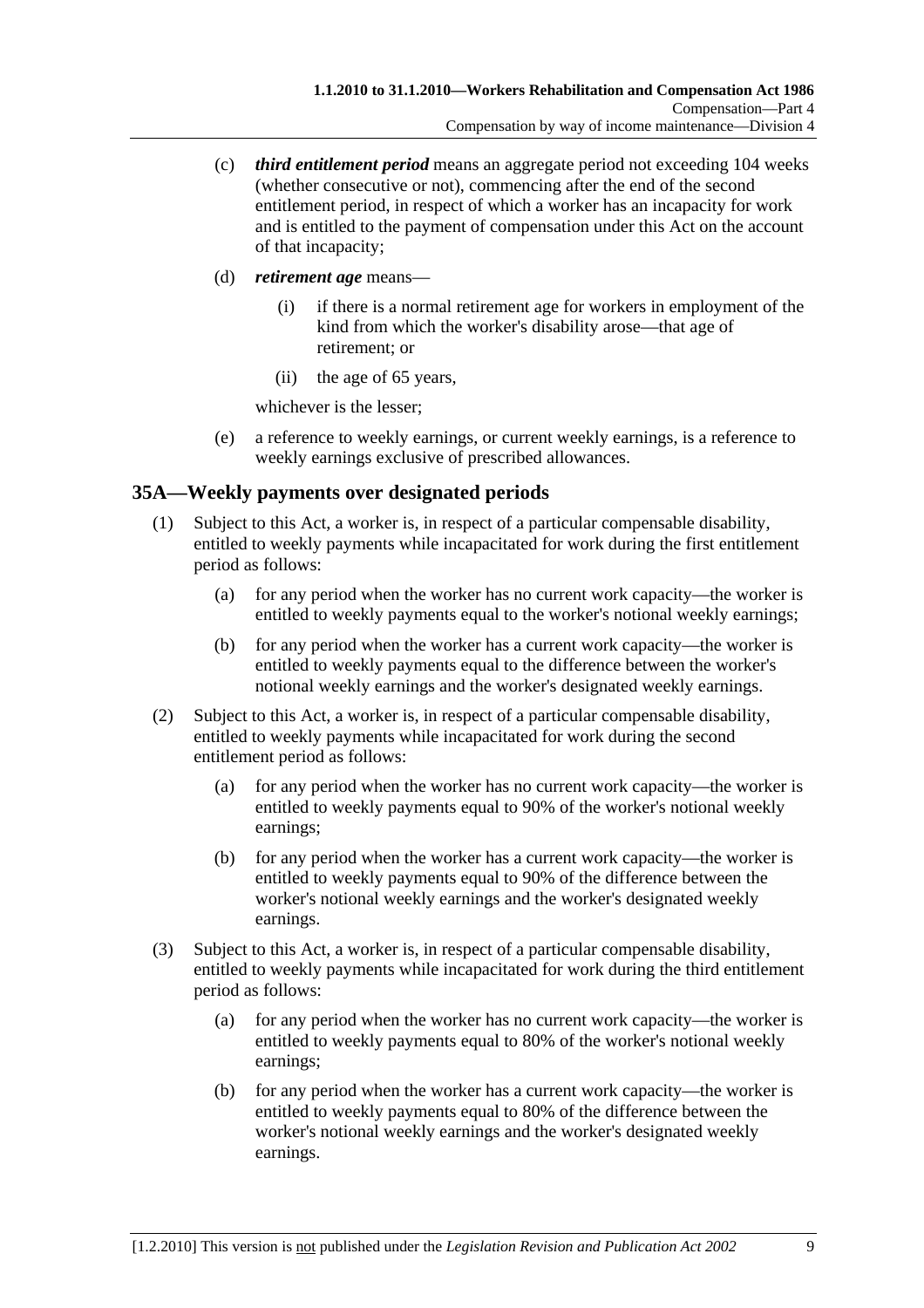- (4) For the purposes of this section, but subject to subsection (5), the *designated weekly earnings* of a worker will be taken to be—
	- (a) the current weekly earnings of the worker in employment or self-employment; or
	- (b) the weekly earnings that the Corporation determines that the worker could earn from time to time (including, but not limited to, the amount of any current weekly earnings) in employment, whether in the worker's employment previous to the relevant disability or in suitable employment, that the Corporation determines the worker is capable of performing despite the disability,

whichever is the greater, but not to include a prescribed benefit under subsection  $(6)$ .

- (5) Subsection (4)(b) will not apply to a worker who has a current work capacity during any period or periods during which the worker is incapacitated for work and in which either of the following circumstances apply:
	- (a) the employer has failed to provide the worker with suitable employment and the worker is making every reasonable effort to return to work in suitable employment;
	- (b) the worker is participating in a rehabilitation and return to work plan which reasonably prevents the worker from returning to employment.
- (6) The following are *prescribed benefits* for the purposes of subsection (4):
	- (a) any amount paid to the worker by the Corporation or a self-insured employer in respect of an employment program provided or arranged by the Corporation or self-insured employer for the purposes of this Act;
	- (b) any of the following received by the worker from an employer:
		- (i) any payment, allowance or benefit related to annual or other leave;
		- (ii) any payment, allowance or benefit paid or conferred by the employer on the worker's retirement;
		- (iii) any payment, allowance or benefit paid or conferred under a superannuation or pension scheme;
		- (iv) any payment, allowance or benefit paid or conferred on the retrenchment, or in relation to the redundancy, of the worker;
	- (c) any other payment, allowance or benefit of a prescribed kind.

### **35B—Weekly payments after expiry of designated periods—no work capacity**

- (1) Subject to section 35C (and to the other provisions of this Act), a worker's entitlement to weekly payments under this Division ceases at the end of the third entitlement period under section 35A (unless brought to an end before this time) unless the worker is assessed by the Corporation as—
	- (a) having no current work capacity; and
	- (b) likely to continue indefinitely to have no current work capacity.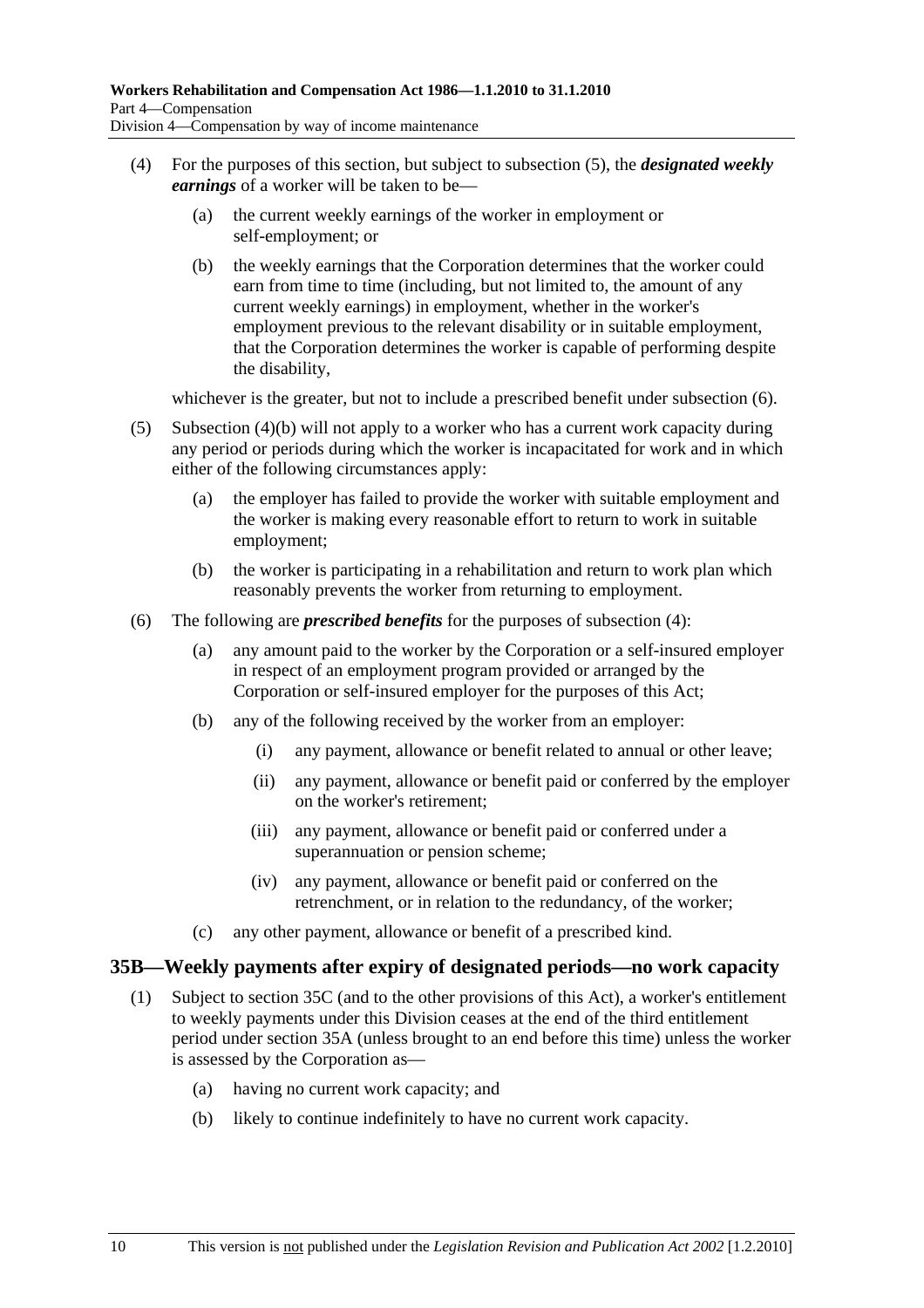- (2) If a worker qualifies under an assessment under subsection (1), the worker is entitled to weekly payments while incapacitated for work in respect of a particular disability equal to 80% of the worker's notional weekly earnings as though the third entitlement period were continuing.
- (3) A review of the assessment of a worker under this section may be conducted by the Corporation at any time and must be conducted as often as may be reasonably necessary, being at least once in every 2 years.
- (4) In connection with the operation of subsection (1), a worker who, immediately before the end of a third entitlement period, is in receipt of weekly payments under paragraph (a) of section  $35A(3)$  is entitled to continue to receive weekly payments at the rate prescribed by that paragraph unless or until the Corporation has assessed whether the worker falls within the category of a worker who may be considered as—
	- (a) having no current work capacity; and
	- (b) likely to continue indefinitely to have no current work capacity.
- (5) An assessment under subsection (4) may be made before or after the end of the third entitlement period.
- (6) Despite section 35A, the Corporation must not discontinue weekly payments to a worker who is subject to the operation of subsection (4) until it has given the worker at least 13 weeks notice in writing of the proposed discontinuance (and the requirements of section 36 will not apply with respect to this notice).
- (7) A notice under subsection (6) must not be given unless or until the assessment envisaged by subsection (4) has been undertaken.
- (8) Subsections (4), (5), (6) and (7) do not apply if the Corporation discontinues the worker's weekly payments under section 36 or suspends such payments under another provision of this Act.
- (9) The Corporation may, on the basis of a review under subsection (3), discontinue weekly payments under this section if satisfied that the worker has a current work capacity.

## **35C—Weekly payments after expiry of designated periods—current work capacity**

- (1) Subject to this Act, a worker who is, or has been, entitled to weekly payments under section 35A(3)(b) or 35B, may apply to the Corporation in accordance with this section for a determination that the worker's entitlement to weekly payments under this Division does not cease at the end of the third entitlement period under section 35A or at the expiry of an entitlement under section 35B (as the case may be).
- (2) The Corporation may determine that the worker's entitlement to weekly payments under this Division does not cease as contemplated by subsection (1) if the Corporation is satisfied that the worker is in employment and that because of the compensable disability, the worker is, and is likely to continue indefinitely to be, incapable of undertaking further or additional employment or work which would increase the worker's current weekly earnings.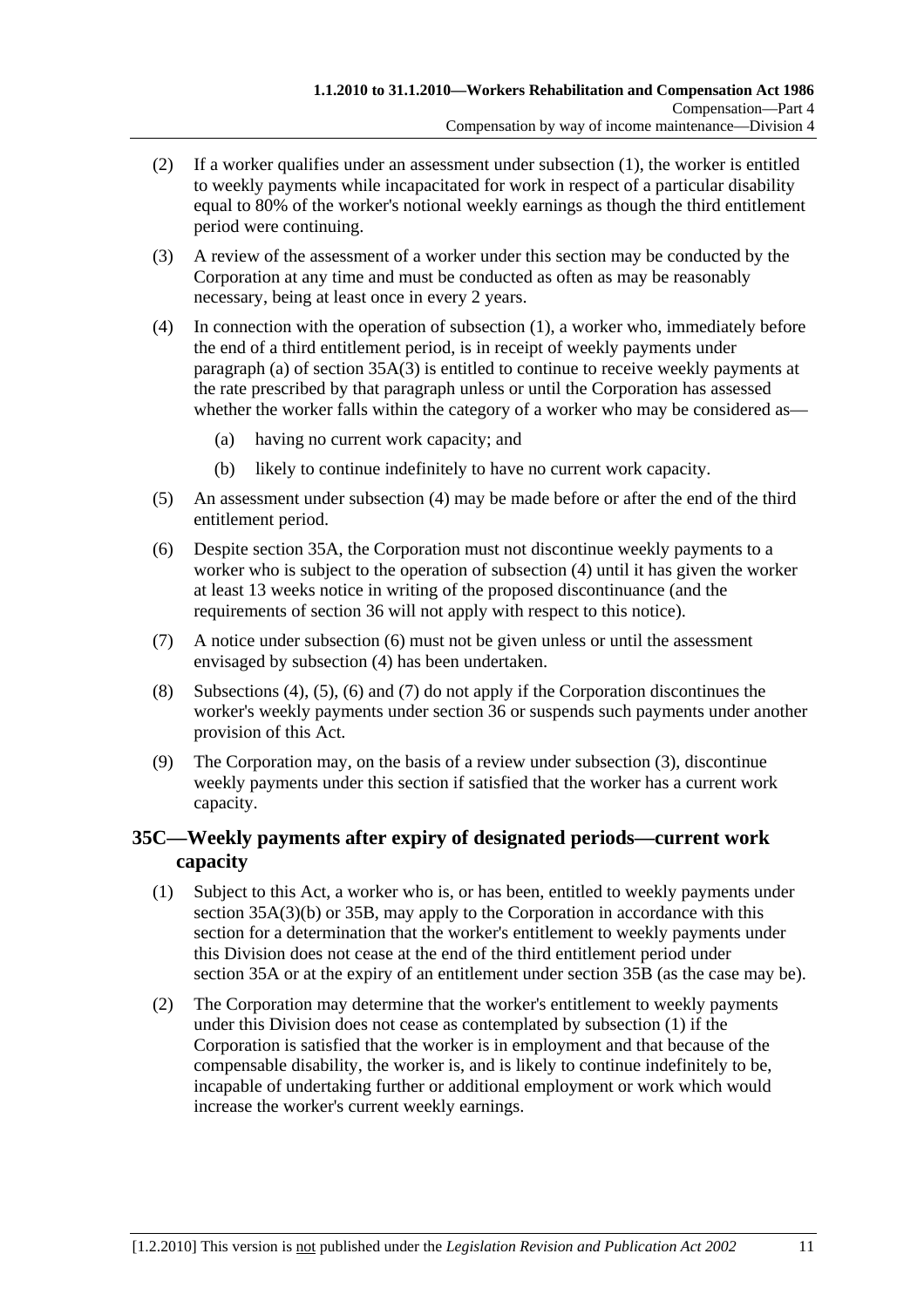- (3) The Corporation—
	- (a) must within 90 days of receiving an application under subsection (1), make or refuse to make a determination under subsection (2) and advise the worker in writing of its decision (unless the Corporation requires an extension of time because of the operation of paragraph (b)); and
	- (b) must not refuse to make a determination under subsection (2) on the ground that the Corporation is not satisfied under the requirements of that subsection unless—
		- (i) the Corporation has referred the medical question whether, because of the disability, the worker is, and is likely to continue indefinitely to be, incapable of undertaking further or additional employment or work, and if not so incapable, what further or additional employment or work the worker is capable of undertaking, for the opinion of a Medical Panel under Part 6C; and
		- (ii) the opinion of the Medical Panel is that the worker is not so incapable and specifies what further or additional employment or work the worker is capable of undertaking.
- (4) If the Corporation makes a determination under subsection (2), subject to this Division, the worker is entitled to weekly payments equal to 80% of the difference between the worker's notional weekly earnings and the worker's current weekly earnings.
- (5) The entitlement to weekly payments under subsection (4) continues until—
	- (a) the Corporation ceases to be satisfied as to the matters specified in subsection (2); or
	- (b) the worker otherwise ceases to be entitled to weekly payments (including by virtue of the operation of section 36).

### **36—Discontinuance of weekly payments**

- (1) Subject to this Act, weekly payments to a worker who has suffered a compensable disability must not be discontinued unless—
	- (a) the worker consents to the discontinuance of weekly payments; or
	- (b) the Corporation is satisfied, on the basis of a certificate of a recognised medical expert, that the worker has ceased to be incapacitated for work by the compensable disability; or
	- (c) the worker has returned to work; or
	- (d) the worker has obtained work as an employee, or as a self-employed contractor, that is providing remuneration equal to or above the worker's notional weekly earnings; or
	- (e) the worker is dismissed from employment for serious and wilful misconduct; or
	- (f) the worker breaches the obligation of mutuality; or
	- (g) the worker is, without the Corporation's consent—
		- (i) resident outside the State; or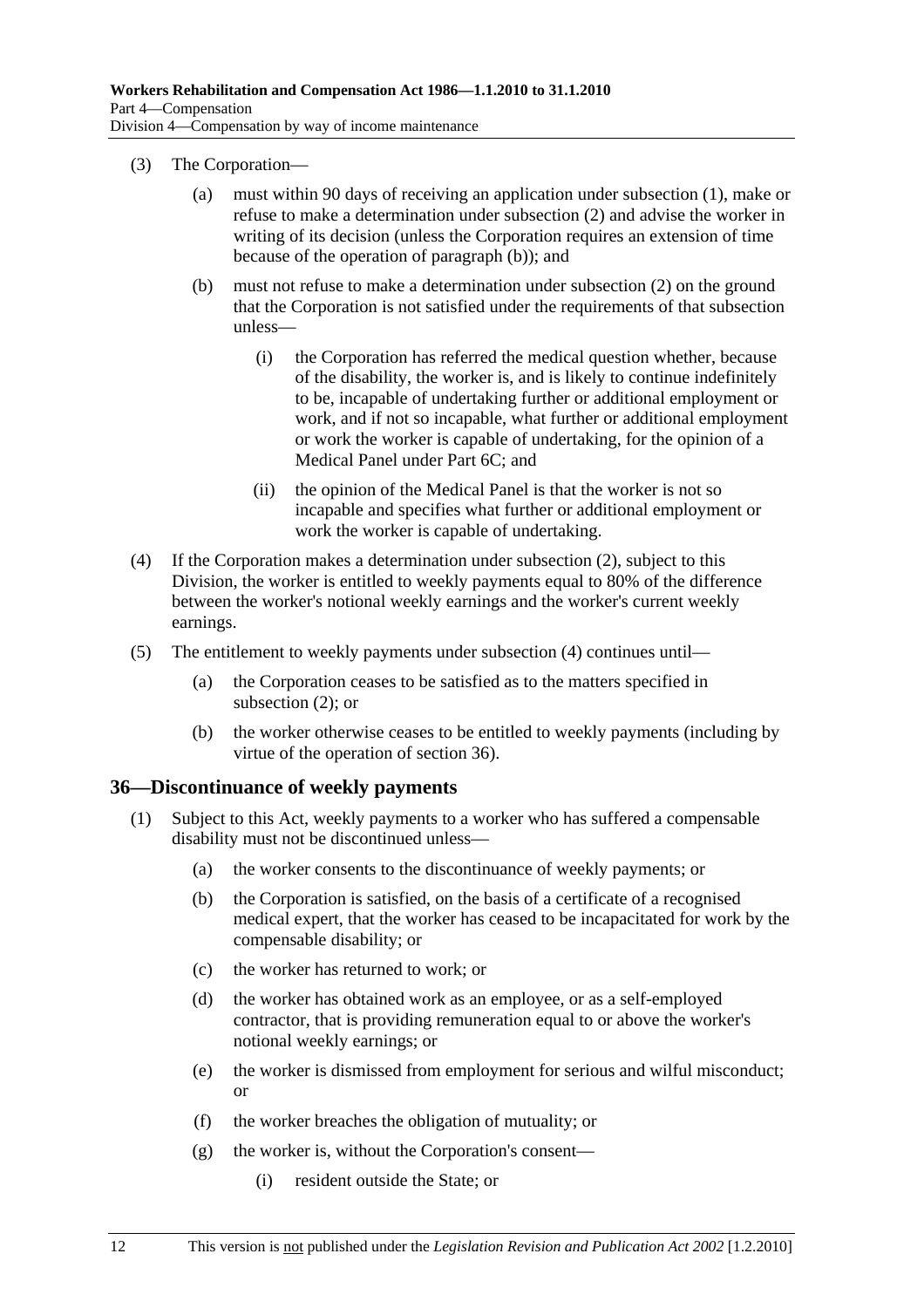- (ii) absent from the State for more than two months in any continuous period of 12 months; or
- (h) the worker's entitlement to weekly payments ceases because of the passage of time; or
- (i) the worker's entitlement to weekly payments ceases because of the occurrence of some other event or the making of some other decision or determination that, under another provision of this Act, brings the entitlement to weekly payments to an end or the discontinuance of weekly payments is otherwise authorised or required under another provision of this Act.
- (1a) A worker breaches the *obligation of mutuality* if—
	- (a) the Corporation has, by written notice to the worker, required the worker to submit to an examination by a recognised medical expert nominated by the Corporation and the worker fails to comply with the requirement within the time allowed in the notice or obstructs the examination; or
	- (b) the Corporation has, by written notice to the worker, required the worker to submit to the Corporation a certificate from a recognised medical expert certifying that the compensable disability continues, and the worker fails to comply with the requirement within the time allowed in the notice; or
	- (c) the worker refuses or fails to submit to proper medical treatment for the worker's condition; or
	- (d) the worker refuses or fails to participate in a rehabilitation program under this Act or participates in a way that frustrates the objectives of the program; or
	- (e) the worker fails to comply with an obligation under a rehabilitation and return to work plan under this Act; or
	- (f) the worker refuses or fails—
		- (i) to undertake work that the worker has been offered and is capable of performing; or
		- (ii) to take reasonable steps to find or obtain suitable employment,

or having obtained suitable employment, unreasonably discontinues the employment; or

- (fa) the worker refuses or fails to participate in assessments of the worker's capacity, rehabilitation progress or future employment prospects (including by failing to attend); or
- (g) the worker does anything else that is, apart from this subsection, recognised as a breach of the obligation of mutuality.
- (1b) However, a worker does not breach the obligation of mutuality—
	- (a) by reasonably refusing surgery or the administration of a drug; or
	- (b) where there is a difference of medical opinion about the appropriate treatment for the worker's condition, or the possibility of choice between a number of reasonable forms of treatment—by choosing one form of treatment in preference to another.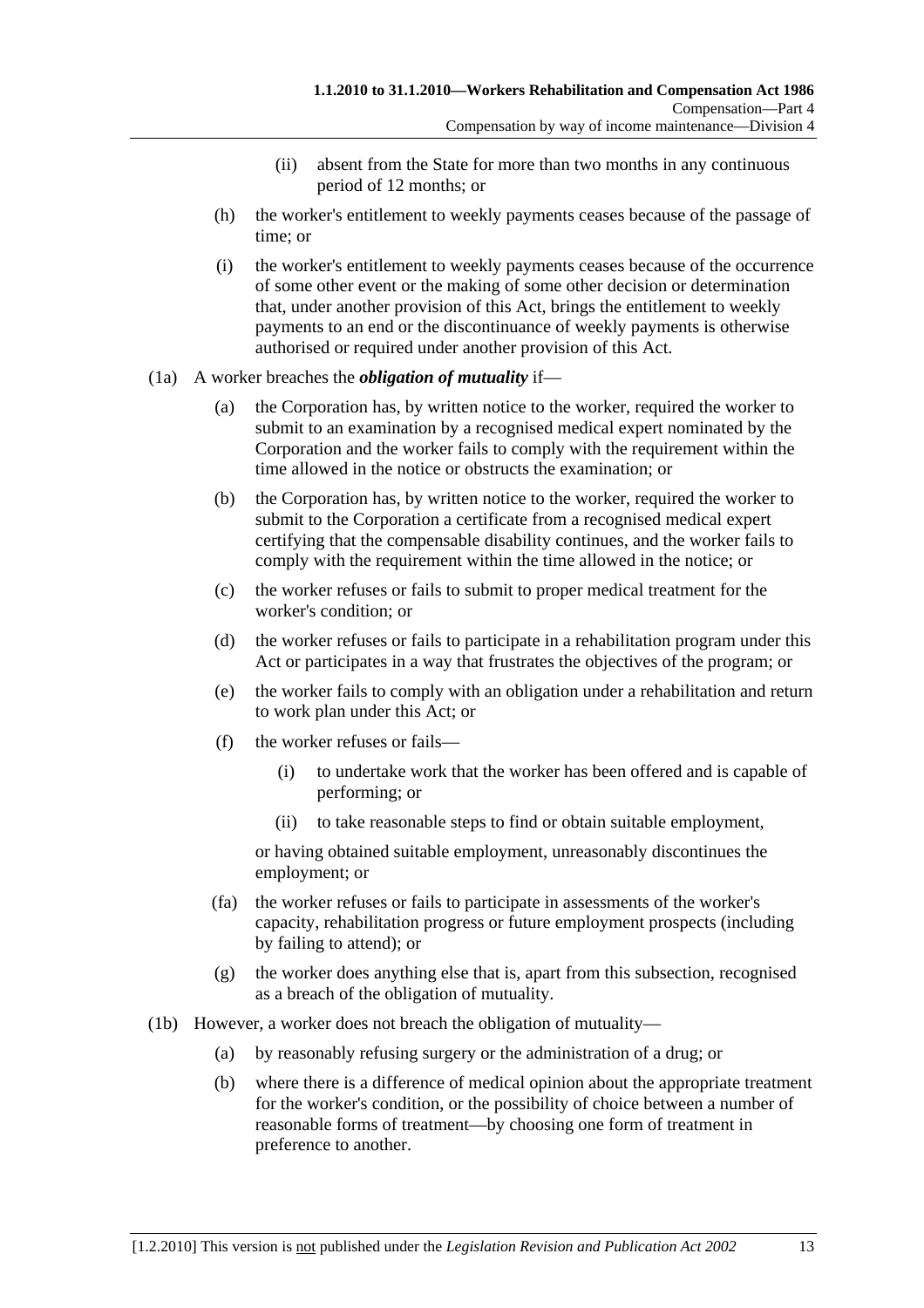- (2) Subject to this Act, weekly payments to a worker who has suffered a compensable disability shall not be reduced unless—
	- (a) the worker consents to the reduction of weekly payments; or
	- (b) the Corporation is satisfied, on the basis of a certificate of a recognised medical expert, that there has been a reduction in the extent the worker is incapacitated for work by the compensable disability; or
	- (ba) the reduction is necessary to correct an arithmetical or clerical error; or
	- (bb) where the weekly payments include a component for overtime—the Corporation is satisfied that if the worker had continued in the work in which he or she was last employed before becoming incapacitated, he or she would not have continued to work overtime or the pattern of overtime would have changed so that the amount of overtime would have diminished; or
	- (c) the worker has recommenced work as an employee or as a self-employed contractor, or the worker has had an increase in remuneration as an employee or a self-employed contractor; or
	- (d) the worker's entitlement to weekly payments reduces because of the passage of time; or
	- (e) the worker's entitlement to weekly payments reduces because of the occurrence of some other event or the making of some other decision or determination that, under another provision of this Act, is expressed to result in a reduction to an entitlement to weekly payments or the reduction of weekly payments is otherwise authorised or required under another provision of this Act.
- (3) Where the Corporation decides to discontinue or reduce weekly payments in pursuance of this section, the Corporation must give notice in writing to the worker containing such information as the regulations may require as to the reasons for the Corporation's decision and informing the worker of the worker's right to have the decision reviewed.
- (3a) The notice must be given at least the prescribed number of days before the decision is to take effect in any of the following cases:
	- (a) where a decision to discontinue weekly payments is made, without the consent of the worker, on the ground that—
		- (i) the Corporation is satisfied that the worker has ceased to be incapacitated for work by the compensable disability (although the worker has not returned to work); or
		- (ii) the worker has failed to submit to an examination by a recognised medical expert or to provide a medical certificate as required by the Corporation; or
		- (iii) the worker has been dismissed from employment for serious and wilful misconduct; or
		- (iv) the worker has breached the obligation of mutuality; or
	- (b) where a decision to reduce weekly payments is made, without the consent of the worker, on the ground that—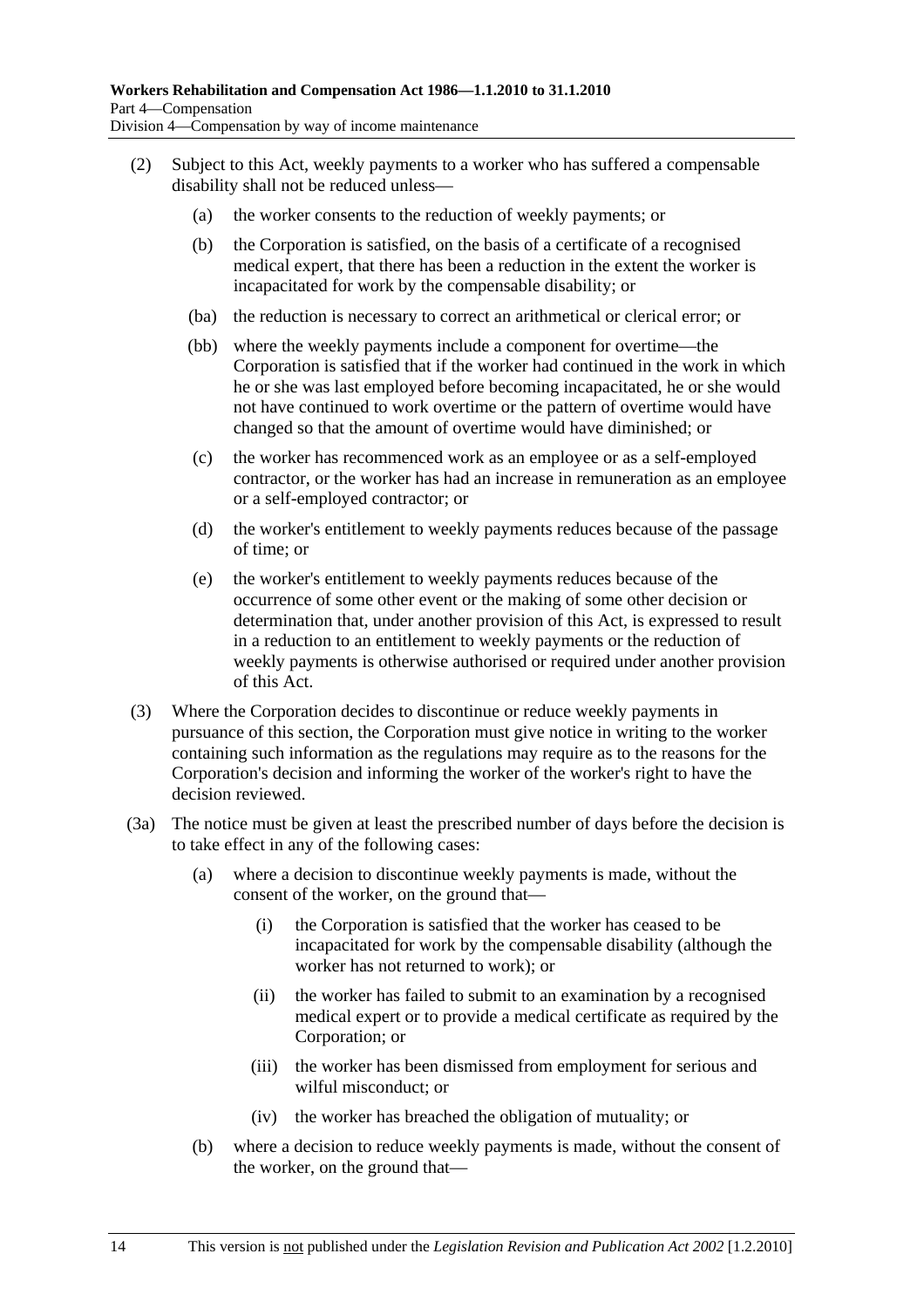- (i) the Corporation is satisfied that there has been a reduction in the extent the worker is incapacitated for work by the compensable disability; or
- (ii) the Corporation is satisfied, in the case of a worker whose weekly payments include a component for overtime, that the worker would not have continued to work overtime or the pattern of overtime would have changed so that the amount of overtime would have diminished; or
- (ba) where a decision to reduce weekly payments is made on account of the end of the first entitlement period or the second entitlement period under section 35A; or
- (bb) where a decision to discontinue weekly payments is made on account of the end of the third entitlement period under section 35A; or
- (bc) where a decision to discontinue weekly payments is made on account of—
	- (i) a review by the Corporation under section 35B(3); or
	- (ii) a decision of the Corporation under section  $35C(5)(a)$ ; or
- (c) where a decision to discontinue or reduce weekly payments is made under section 38,

and in any other case the notice must be given as soon as practicable after the decision is made (but not necessarily before it takes effect).

- (3b) For the purposes of subsection (3a), the prescribed number of days is—
	- (a) if the worker has been receiving weekly payments under this Division (or Division 7A) for a period that is less than 52 weeks, or for 2 or more periods that aggregate less than 52 weeks—14 days;
	- (b) in any other case—28 days.
- (4) Subject to complying with subsection (3a), a discontinuance or reduction of weekly payments under this section takes effect in accordance with the terms of the Corporation's notice under subsection (3).
- (5) The effect of a decision to discontinue or reduce weekly payments is not affected by the worker lodging a notice of dispute under Part 6A.
- (5a) If a dispute is resolved in favour of the worker at the reconsideration, conciliation or judicial determination stage, or on an appeal, the worker is entitled to be paid—
	- (a) in the case of a reconsideration—the total amount that, under the terms of the reconsideration, should have been paid to the worker between the date that the disputed decision took effect and the date that the decision, as varied under the reconsideration, takes effect (less any amount paid to the worker under subsection (15));
	- (b) in the case of a resolution at the conciliation stage—any amount payable under the terms of the relevant settlement;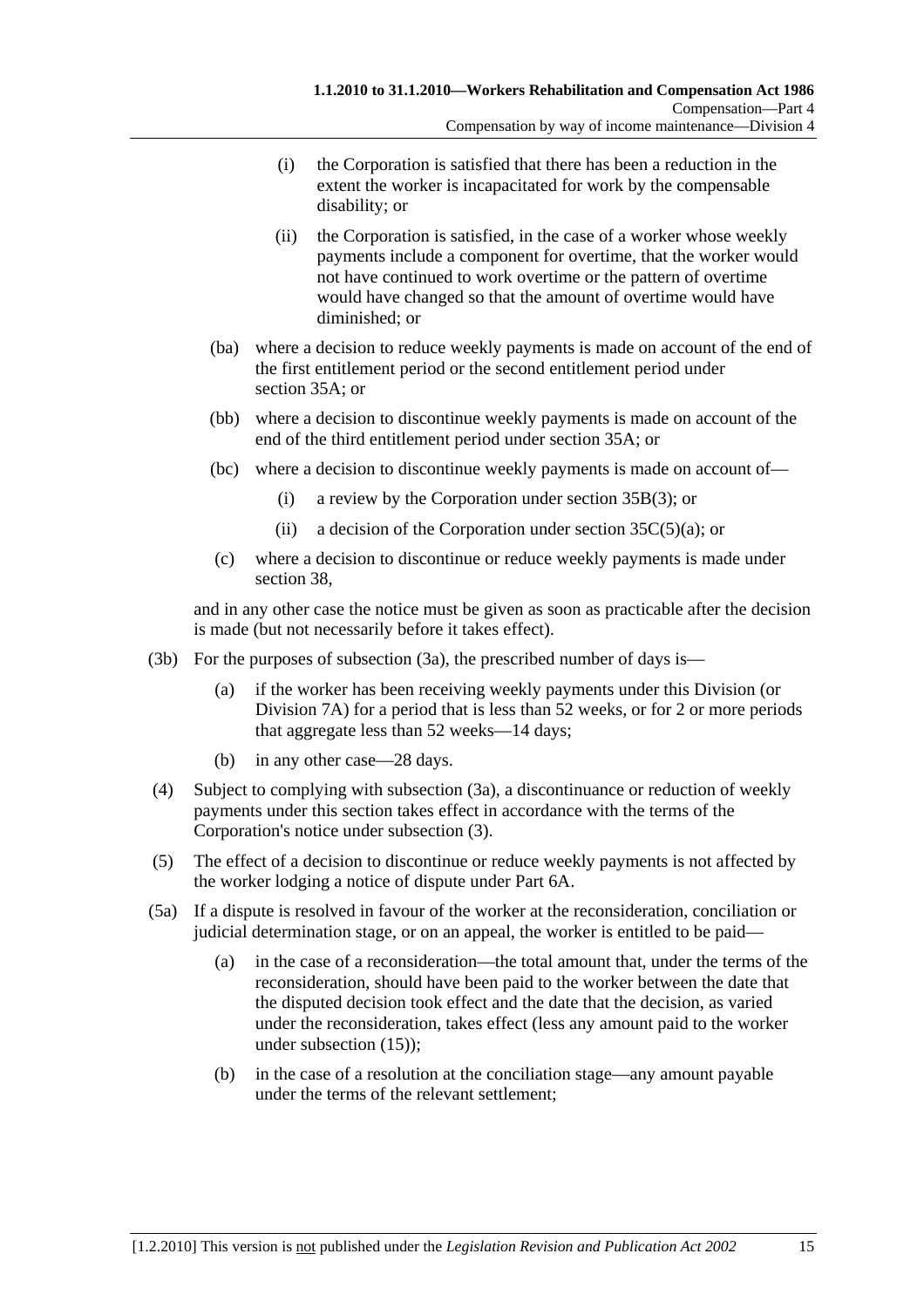- (c) in the case of a judicial determination or determination or on appeal—the amount that, under the terms of the determination or according to the outcome of the appeal, would have constituted the worker's entitlements under this Act had the weekly payments not been discontinued or reduced (as the case may be), taking into account any amount paid to the worker under a preceding paragraph, under subsection (15), or under another provision of this Act, and subject to the specific terms of any determination or order made as a result of the judicial determination or appeal (as the case may be).
- (5b) An amount paid under subsection (5a) will be taken to be an amount in arrears under section 47 (with interest payable subject to the operation of section 47(2)).
- (5c) If a dispute is ultimately resolved in favour of the Corporation and the worker has been paid an amount in excess of the amount of the worker's lawful entitlements to weekly benefits on account of the operation of subsection  $(5a)(c)$  or  $(15)$ , the Corporation may, at the Corporation's discretion (but subject to the regulations)—
	- (a) recover the amount of the excess (together with any interest on that amount paid by the Corporation) from the worker as a debt; or
	- (b) set off the amount recoverable under paragraph (a) against liabilities of the Corporation to make payments to the worker under this Act.
- (6) If the Corporation makes a weekly payment to a worker on the assumption that the worker is incapacitated for work but the worker has in fact returned to work, the Corporation may, subject to the regulations, recover the amount of the payment as a debt.
- (7) If the Corporation overpays a worker by way of weekly payments in consequence of—
	- (a) an arithmetical or clerical error; or
	- (b) an assumption, subsequently found to be incorrect, that a particular pattern of overtime would have continued if the worker had continued in the work in which he or she was last employed before becoming incapacitated,

the Corporation may, subject to and in accordance with the regulations, recover the amount overpaid as a debt.

- (8) An employer who believes that reasonable grounds exist for the discontinuance or reduction of weekly payments under this section to a worker employed by, or formerly employed by, the employer may, in a manner determined by the Corporation, request the Corporation to review the circumstances of the case and to discontinue or reduce the weekly payments.
- (9) The Corporation must carry out the review as soon as practicable after receipt of the request unless the request is, in the Corporation's opinion, unreasonable.
- (10) If the Corporation declines to carry out a review in pursuance of a request under subsection (8), or it appears that there has been undue delay in carrying out the review, the Tribunal may, on application by the employer, direct the Corporation to carry out the review, or give such directions as appear reasonable in the circumstances to expedite the review (as the case may require).
- (11) The Corporation must comply, or take steps to ensure compliance, with such a direction.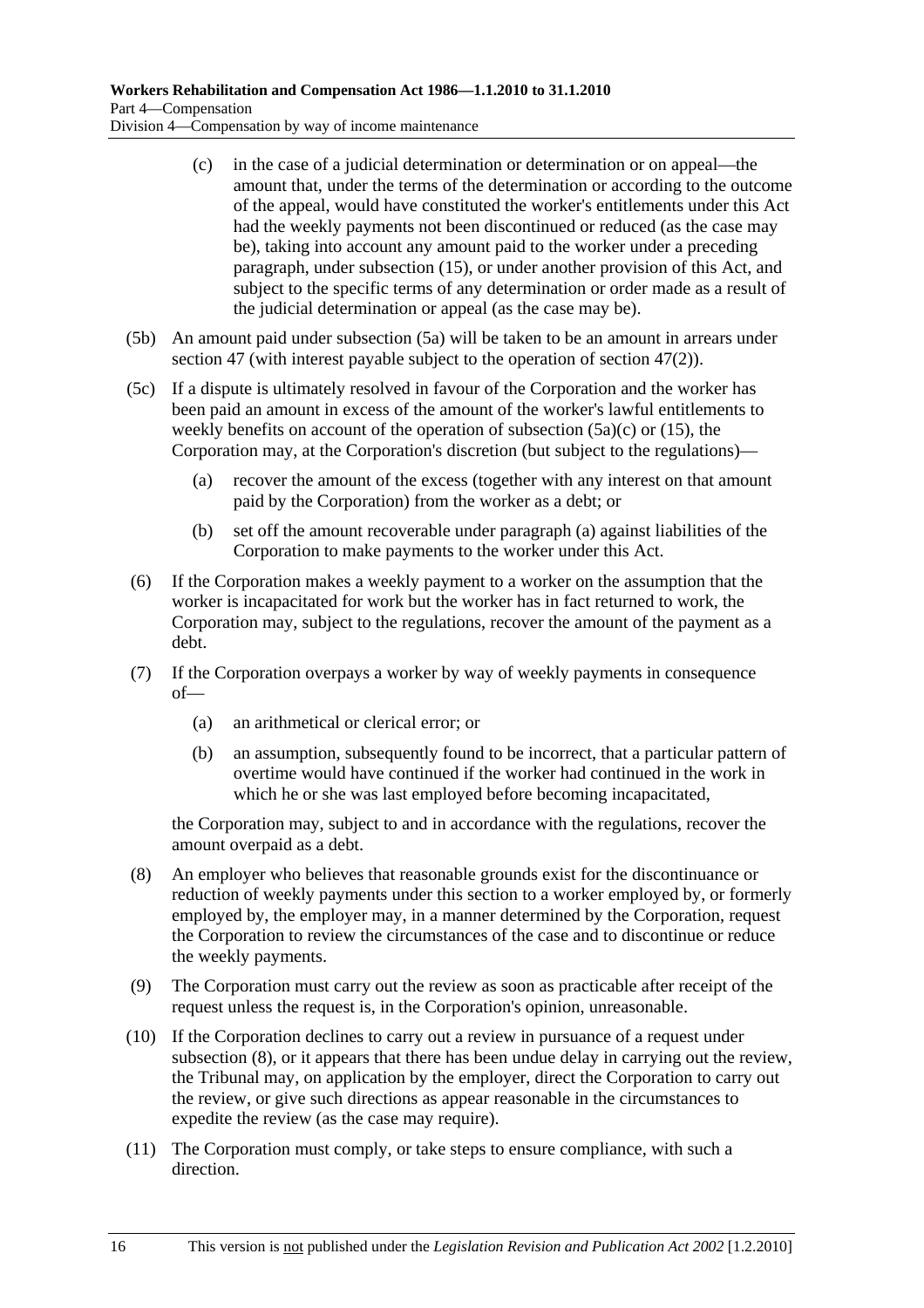- (12) On completing the review, the Corporation must give the employer notice in writing—
	- (a) of the Corporation's decision on the review, and the reasons for its decision; and
	- (b) of the employer's right to have the Corporation's decision reviewed.
- (13) This section does not apply in relation to the discontinuance of payments pursuant to Division 4A.
- (14) In connection with the operation of subsection (1) (and to avoid doubt), a worker is required—
	- (a) to take reasonable steps to attend any appointment reasonably required for the purposes of this Division; and
	- (b) to take reasonable steps to comply with any requirement reasonably required under a rehabilitation program or a rehabilitation and return to work plan,

(and a failure to comply with these requirements constitutes a ground for the discontinuance of payments under this section).

- (15) Despite subsections (4) and (5), if—
	- (a) a worker who has—
		- (i) received a notice of discontinuance of weekly payments under this section; and
		- (ii) lodged a notice of dispute under Part 6A,

applies to the WorkCover Ombudsman for a review of the decision to discontinue weekly payments; and

 (b) on the application for review it appears to the WorkCover Ombudsman that it was not reasonably open to the Corporation to decide to discontinue the payments having regard to the circumstances of the case,

the WorkCover Ombudsman may suspend the operation of the decision to discontinue weekly payments.

- (16) Weekly payments reinstated under subsection (15) will continue until—
	- (a) the notice of dispute is withdrawn; or
	- (b) the matter is resolved on reconsideration by the Corporation or at conciliation (or otherwise between the parties); or
	- (c) the Tribunal—
		- (i) determines the matter in the exercise of its judicial function; or
		- (ii) pending its determination of the matter—orders that the worker should no longer have the benefit of the weekly payments due to some unreasonable act, omission or delay on the part of the worker in connection with the proceedings.
- (17) In connection with the operation of subsection (15)—
	- (a) the WorkCover Ombudsman should seek to consider an application for review under subsection (15)(a) as expeditiously as is reasonably practicable; and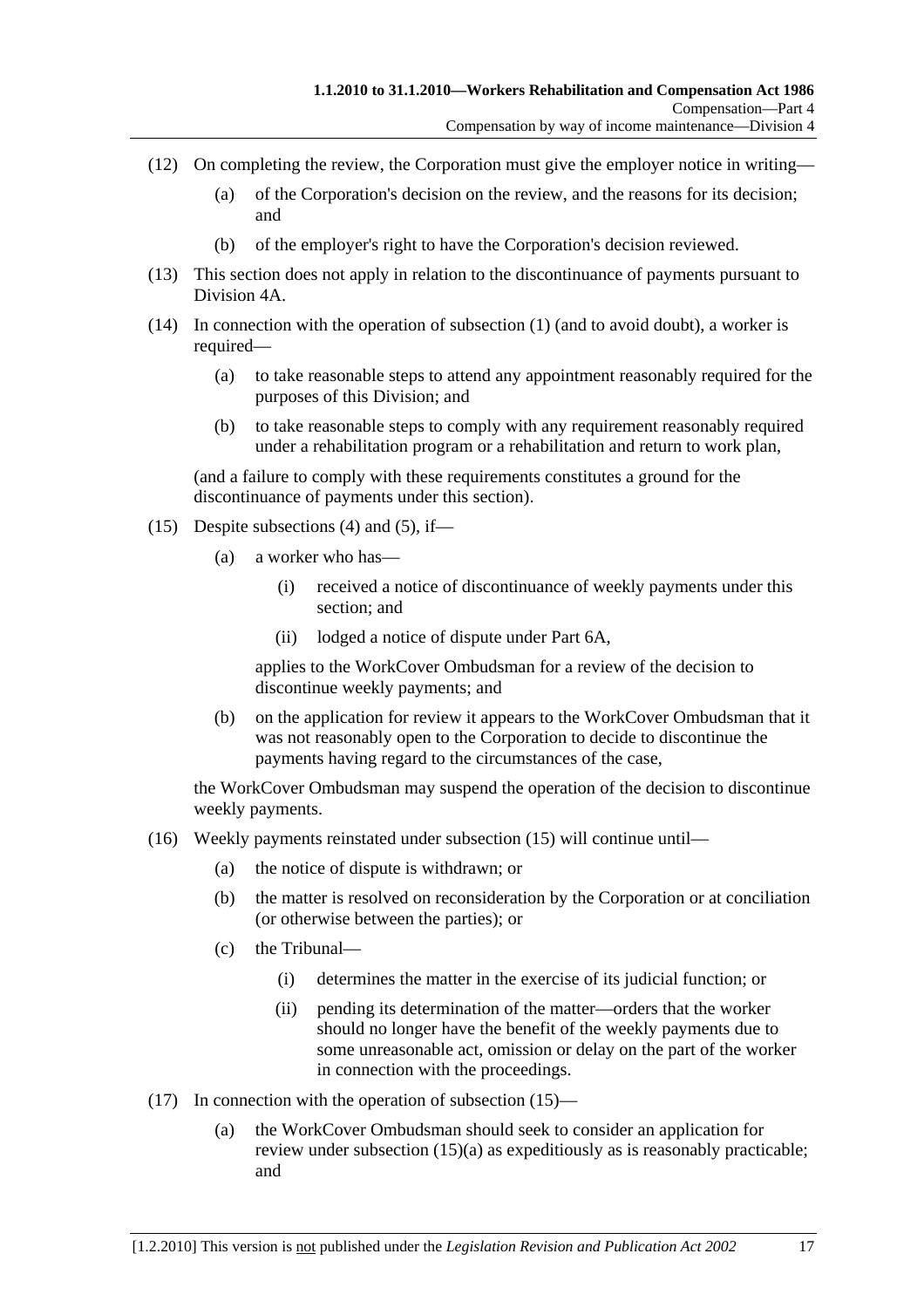- (b) the WorkCover Ombudsman has an absolute discretion as to whether or not the worker or the Corporation will be heard on the review; and
- (c) a decision of the WorkCover Ombudsman on a review is not subject to appeal or review under this or any other Act or law.

### **37—Adjustments due to change from original arrangements**

- (1) The Corporation may, on its own initiative or at the request of the worker, review the calculation of the average weekly earnings of a worker (and therefore the notional weekly earnings of a worker) for the purpose of making an adjustment due to—
	- (a) a change in a component of the worker's remuneration used to determine average weekly earnings (including a component constituted by a non-cash benefit); or
	- (b) a change in the equipment or facilities provided or made available to the worker (if relevant to average weekly earnings).
- (2) A request by a worker must be made in a designated manner and a designated form.
- (3) Before the Corporation begins a review under this section, the Corporation must give the worker notice, in a designated form—
	- (a) informing the worker of the proposed review; and
	- (b) inviting the worker to make written representations to the Corporation on the subject of the review within a reasonable time specified in the notice.
- (4) If the Corporation finds on a review under this section that there has been a change that warrants an adjustment contemplated by subsection (1), the Corporation may make the relevant adjustment.
- (5) An adjustment under this section—
	- (a) will take effect as an adjustment to the worker's notional weekly earnings (and may therefore increase or reduce weekly payments under this Division); and
	- (b) operates from a date determined by the Corporation (which may be an antecedent date but not a date that is before the date of the change on which the adjustment is based and not so as to result in a retrospective reduction in weekly payments).
- (6) For the purposes of a review under this section, the Corporation may, by notice in writing to the worker to whom the review relates, require the worker to furnish any information that the Corporation determines to be relevant to the review.
- (7) If a worker fails to comply with a requirement under subsection (6) within the time allowed in the notice, the Corporation may suspend weekly payments to the worker.
- (8) On completing the review, the Corporation must give notice, in a designated form, setting out the Corporation's decision on the review, and the rights of review that exist in respect of the decision to—
	- (a) the worker; and
	- (b) the employer from whose employment the compensable disability arose.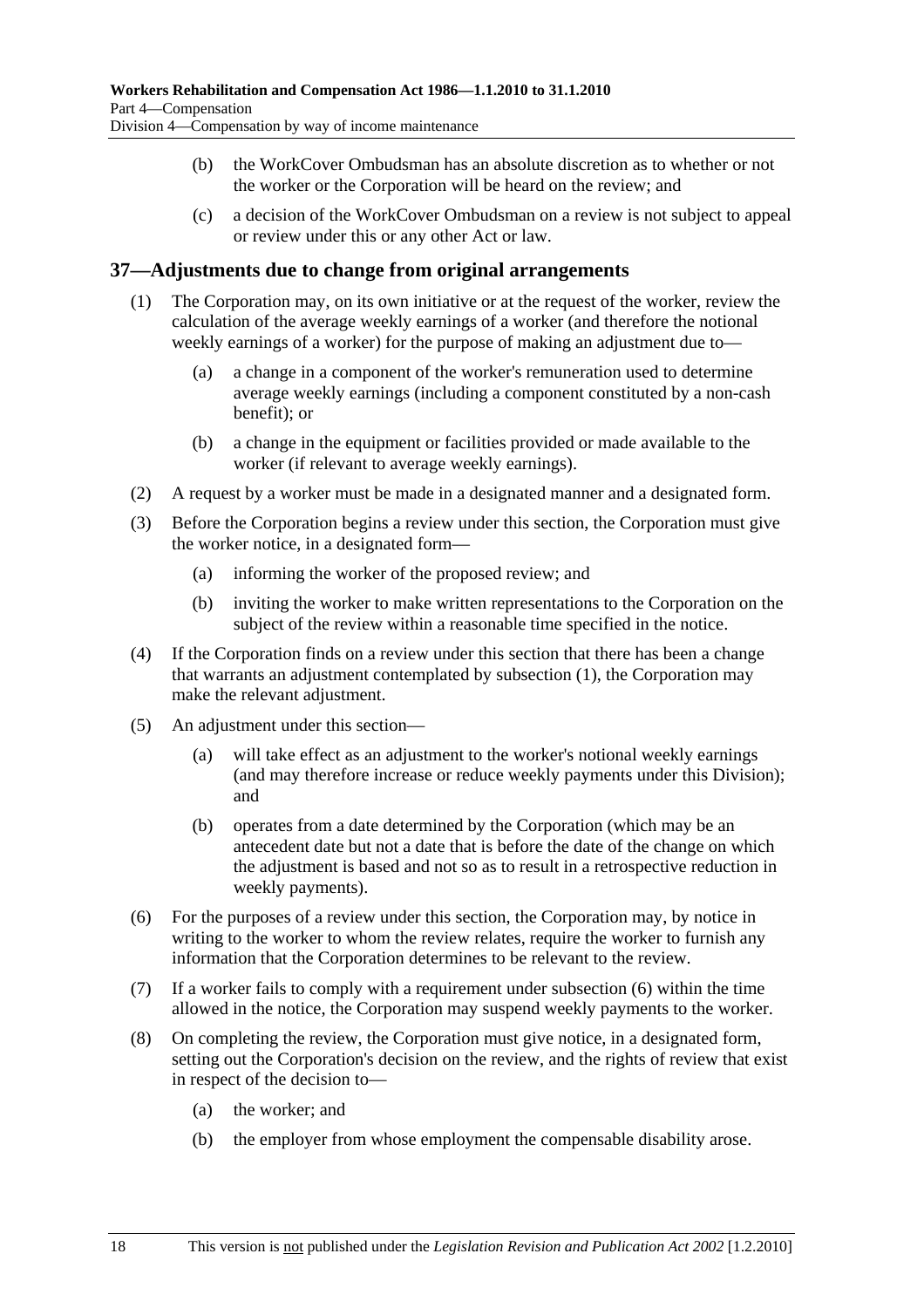#### **38—Review of weekly payments**

- (1) Subject to subsection (2), the Corporation may on its own initiative and shall if requested by a worker or an employer review the amount of the weekly payments made to a worker who has suffered a compensable disability.
- (1a) If a period of incapacity continues for more than one year, the Corporation must conduct a review under this section in the second year of incapacity and in each subsequent year of the incapacity.
- (1b) A request by a worker or employer must be made in a designated manner and a designated form.
- (2) The Corporation is not required to comply with a request for a review under subsection (1) if the request is made within three months from the completion of an earlier review.
- (3) Before the Corporation begins a review under this section, the Corporation must give the worker notice, in a designated form—
	- (a) informing the worker of the proposed review; and
	- (b) inviting the worker to make written representation to the Corporation on the subject of the review within a reasonable time specified in the notice.
- (4) If the Corporation finds on a review under this section that the worker's entitlement to weekly payments has ceased, or has increased or decreased, the Corporation must adjust or discontinue the weekly payments to reflect that finding.

#### **Example—**

For example, if the Corporation finds on the review that there has been a change in the extent of the worker's incapacity with a consequent change in the amount the worker is earning or could earn in suitable employment, the Corporation must adjust the weekly payments to reflect the change in entitlement.

- (5) For the purposes of a review under this section, the Corporation may, by notice in writing to a worker, who is receiving weekly payments—
	- (a) require the worker to submit to an examination by a recognised medical expert nominated by the Corporation; or
	- (b) require the worker to furnish evidence of the worker's earnings.
- (6) If a worker fails to comply with a requirement under subsection (5) within the time allowed in the notice, the Corporation may suspend weekly payments to the worker.
- (7) On completing the review, the Corporation must give notice, in a designated form, setting out the Corporation's decision on the review, and the rights of review that exist in respect of the decision, to—
	- (a) the worker; and
	- (b) the employer from whose employment the compensable disability arose.

#### **39—Economic adjustments to weekly payments**

 (1) Where a worker to whom weekly payments are payable is incapacitated for work or appears likely to be incapacitated for work for more than one year, the Corporation shall, during the course of each year of incapacity, review the weekly payments for the purpose of making an adjustment to the amount of those payments under this section.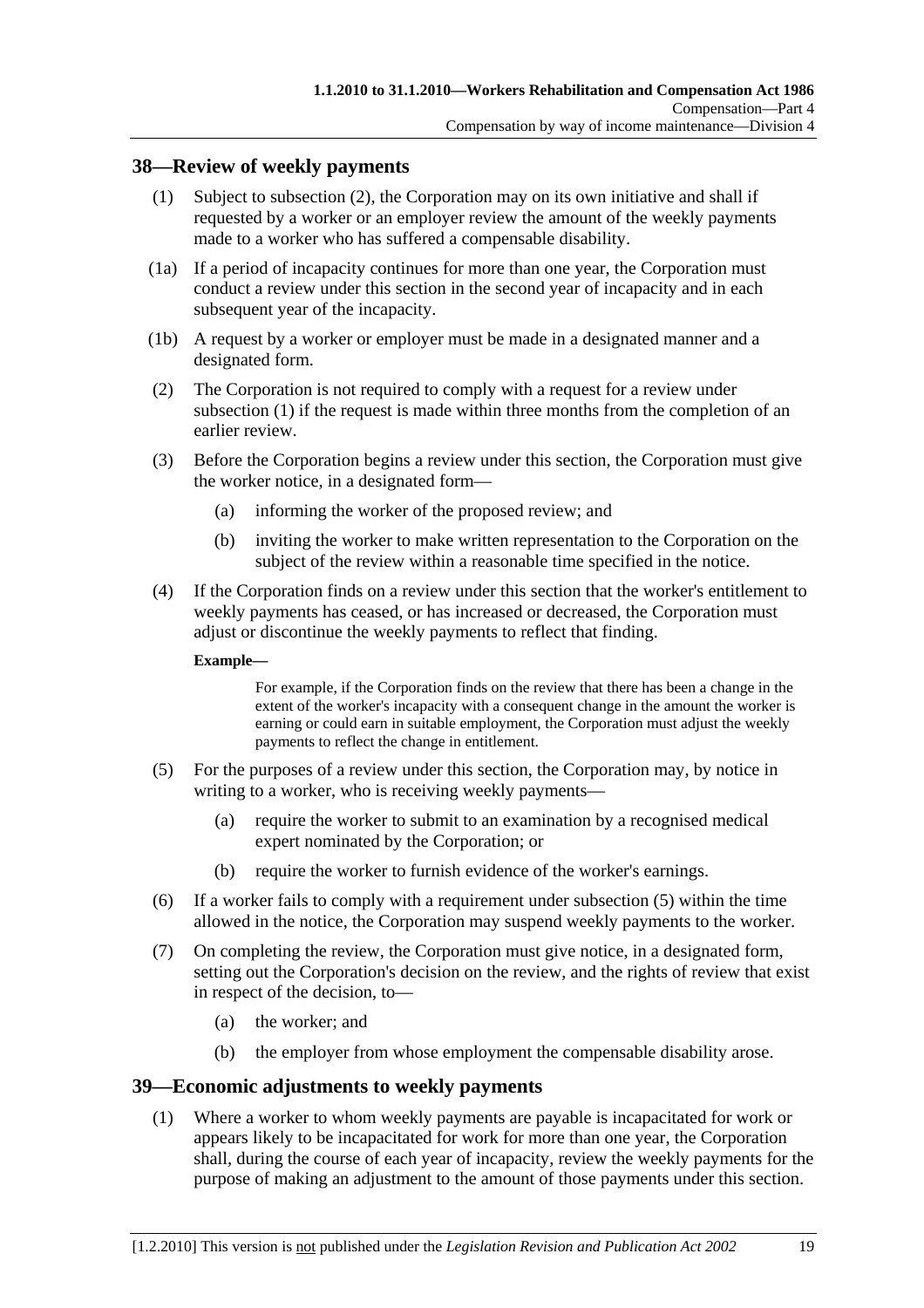- (1a) Before the Corporation begins a review under this section, the Corporation must give the worker notice, in a designated form—
	- (a) informing the worker of the proposed review; and
	- (b) inviting the worker to make written representations to the Corporation on the subject of the review within a reasonable time specified in the notice.
- (2) An adjustment under this section—
	- (a) must be based on—
		- (i) changes in the rates of remuneration payable to workers generally or to workers engaged in the kind of employment from which the worker's disability arose; or
		- (ii) if the worker applies, in a designated manner and a designated form, for the adjustment to be made on the basis of changes in rates of remuneration prescribed by an award or enterprise agreement payable to a group of workers of which the worker was a member at the time of the occurrence of the disability—changes in those rates of remuneration; and
	- (b) operates—
		- (i) in the case of an adjustment under paragraph  $(a)(i)$ —from the end of the year of incapacity in which the review is made;
		- (ii) in the case of an adjustment under paragraph  $(a)(ii)$ —from the Corporation's decision on the application, back-dated to the date of the relevant changes in rates of remuneration.
- (3) Where the Corporation makes an adjustment to weekly payments in pursuance of this section, the Corporation shall give notice in writing, in a designated form, to the worker—
	- (a) containing such information as the regulations may require as to the grounds on which the adjustment is being made; and
	- (b) informing the worker of the worker's rights to have the Corporation's decision reviewed.

### **40—Weekly payments and leave entitlements**

- (1) Subject to subsection (3), neither the liability to make weekly payments to a worker in respect of a period of incapacity nor the amount of such weekly payments is affected by a payment, allowance or benefit for annual leave or long service leave to which the worker is entitled in respect of that period.
- (2) Where a worker is absent from employment in consequence of a compensable disability, the period of absence shall for the purposes of computing the worker's entitlement to annual leave or sick leave under any Act, award or industrial agreement, be counted as a period of service in the worker's employment.
- (3) Where a worker has received weekly payments in respect of total incapacity for work over a period of 52 weeks or more, the liability of the employer to grant annual leave to the worker in respect of a year of employment that coincides with, or ends during the course of, that period shall be deemed to have been satisfied.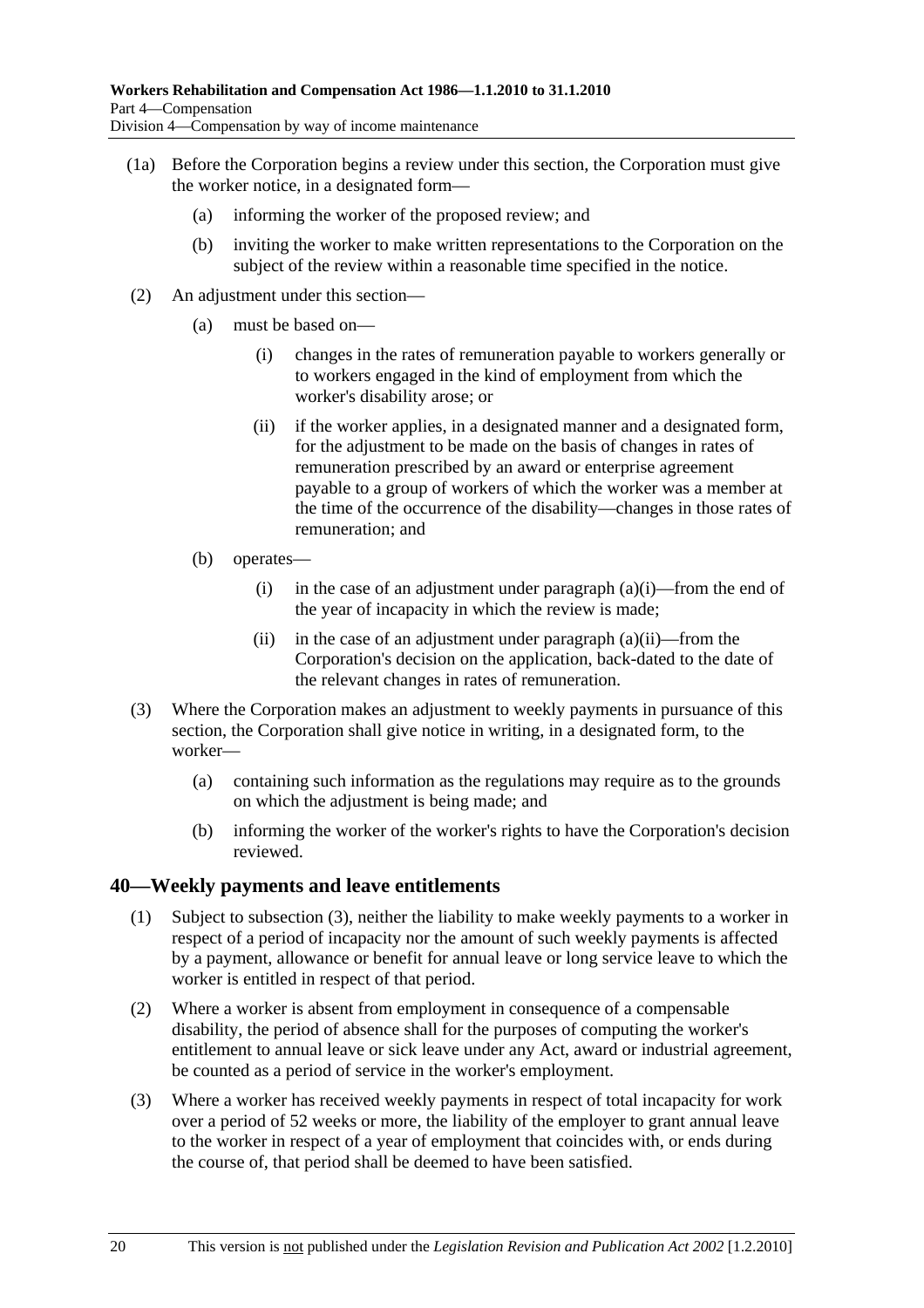- (4) Subsection (3) does not affect the obligation of an employer to make a payment in the nature of an annual leave loading.
- (5) Where—
	- (a) the entitlement of a worker to annual leave, or payment in lieu of annual leave, is governed by a law of the Commonwealth or a State or Territory of the Commonwealth (not being this State); and
	- (b) the worker is absent from employment in consequence of a compensable disability; and
	- (c) the period of absence is not taken into account as service for the purpose of calculating the worker's entitlement to annual leave or payment in lieu of annual leave,

the worker is entitled by way of compensation to the monetary value of the annual leave that would have accrued if the worker had not been absent from employment.

 (6) Any compensation payable under subsection (5) shall be paid when the annual leave, or the payment in lieu of annual leave, would (assuming that the worker had not been absent from employment) have been granted or made.

## **41—Absence of worker from Australia**

- (1) Where a worker who has suffered a compensable disability and who is receiving weekly payments is to be absent from Australia for a period in excess of 28 days, the worker shall, at least 28 days before leaving Australia, give the Corporation prescribed details of the proposed absence.
- (2) Where the Corporation is of the opinion that the absence may impair the prospects of the worker's rehabilitation, it may, after giving the worker at least 14 days notice, in a designated form, of its intention to do so, suspend or reduce the weekly payments to the worker.
- (3) The Corporation may suspend weekly payments that are being made to a worker who is absent from Australia—
	- (a) if the Corporation cannot obtain, to its satisfaction, information relating to—
		- (i) the whereabouts of the worker;
		- (ii) the continuance of the worker's disability or incapacity for work;
		- (iii) the earning capacity of the worker; or
	- (b) if there is, in the opinion of the Corporation, some other proper reason justifying suspension of the weekly payments.
- (4) If a disabled worker leaves Australia without giving the notice required under subsection (1), the Corporation may suspend weekly payments to the worker.

## **Division 4A—Redemption**

## **42—Redemption of liabilities**

- (1) Any of the following liabilities may, by agreement between the worker and the Corporation, be redeemed by a capital payment to the worker—
	- (a) a liability to make weekly payments;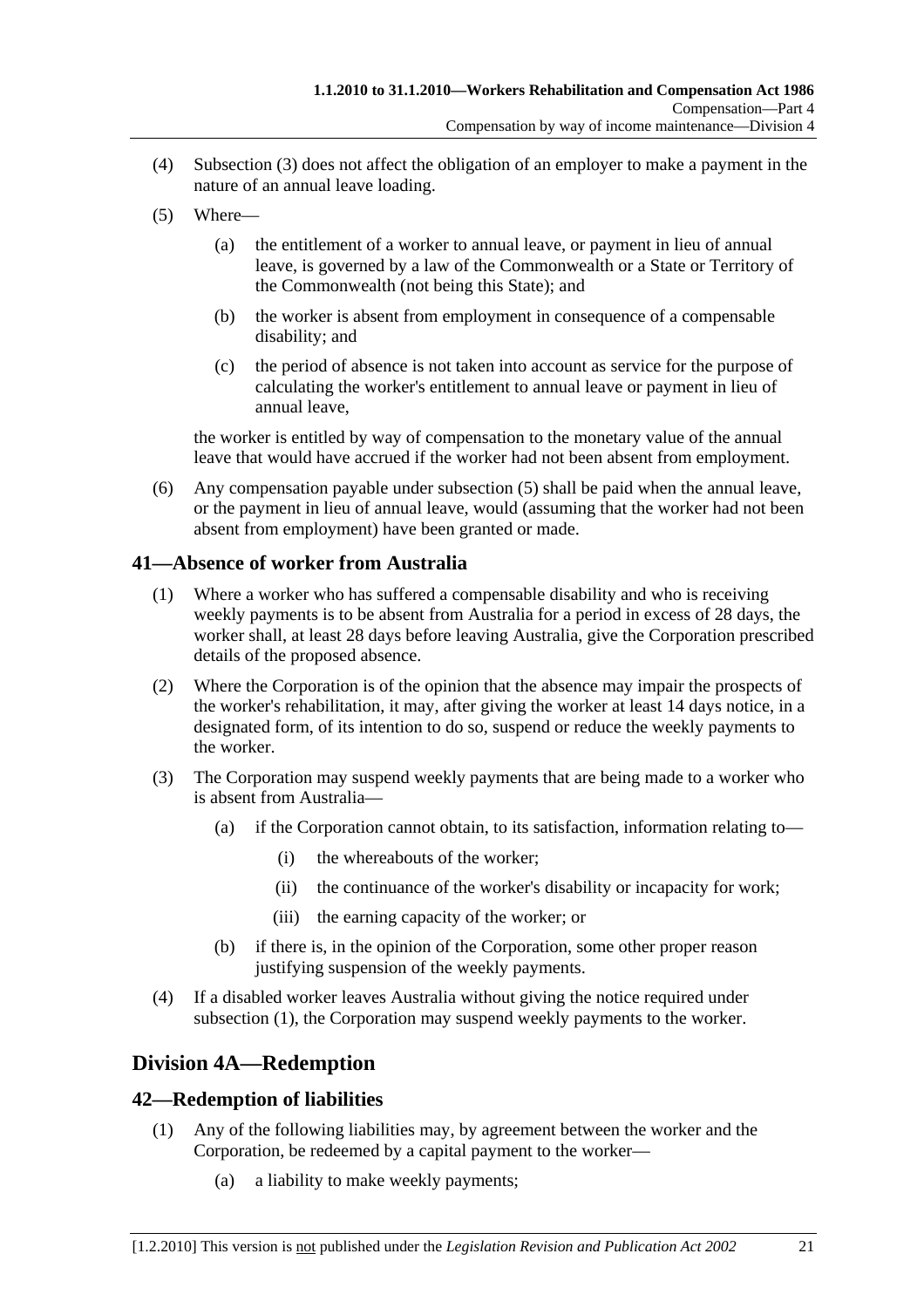- (b) a liability to pay compensation under section 32.
- (2) An agreement for the redemption of a liability under this section cannot be made unless—
	- (a) the worker has received competent professional advice about the consequences of redemption; and
	- (b) the worker has received competent financial advice about the investment or use of money to be received on redemption; and
	- (c) the Corporation has consulted with the employer out of whose employment the disability arose and has considered any representations made by the employer; and
	- (d) a recognised medical expert has certified that the extent of the worker's incapacity resulting from the compensable disability can be determined with a reasonable degree of confidence; and
	- (e) 1 (or more) of the following requirements are satisfied in the case of a proposed redemption under subsection (1)(a):
		- (i) the rate of weekly payments to be redeemed does not exceed \$30 (indexed);
		- (ii) the worker has attained the age of 55 years and the Corporation has determined that the worker has no current work capacity;
		- (iii) the Tribunal (constituted of a presidential member) has determined, on the basis of a joint application made to the Tribunal by the worker and the Corporation in contemplation of an agreement being entered into under this section, that the continuation of weekly payments is contrary to the best interests of the worker from a psychological and social perspective.
- (3) The amount of the redemption payment is to be fixed by the agreement.
- (4) If the Corporation notifies a worker in writing that it is prepared to enter into negotiations for the redemption of a liability by agreement under this section, the Corporation is liable to indemnify the worker for reasonable costs of obtaining the advice required under this section up to a limit prescribed by regulation.
- (5) If agreement is not reached within 3 months after redemption is first proposed (by the worker or the Corporation), either party may apply to the Tribunal for reference of the matter to a conciliation conference.
- (6) The Tribunal will then appoint a conciliator, and a conciliation conference will be held, in accordance with the rules of the Tribunal.
- (7) At the conciliation conference, each party must disclose information in the party's possession that may be relevant to the failure to reach agreement (including representation made by an employer about the redemption proposal).
- (8) The conciliator must make every practicable attempt to help the parties to settle their differences by agreement.
- (9) However, if agreement is not reached, a party cannot be compelled to agree to redemption of the liability.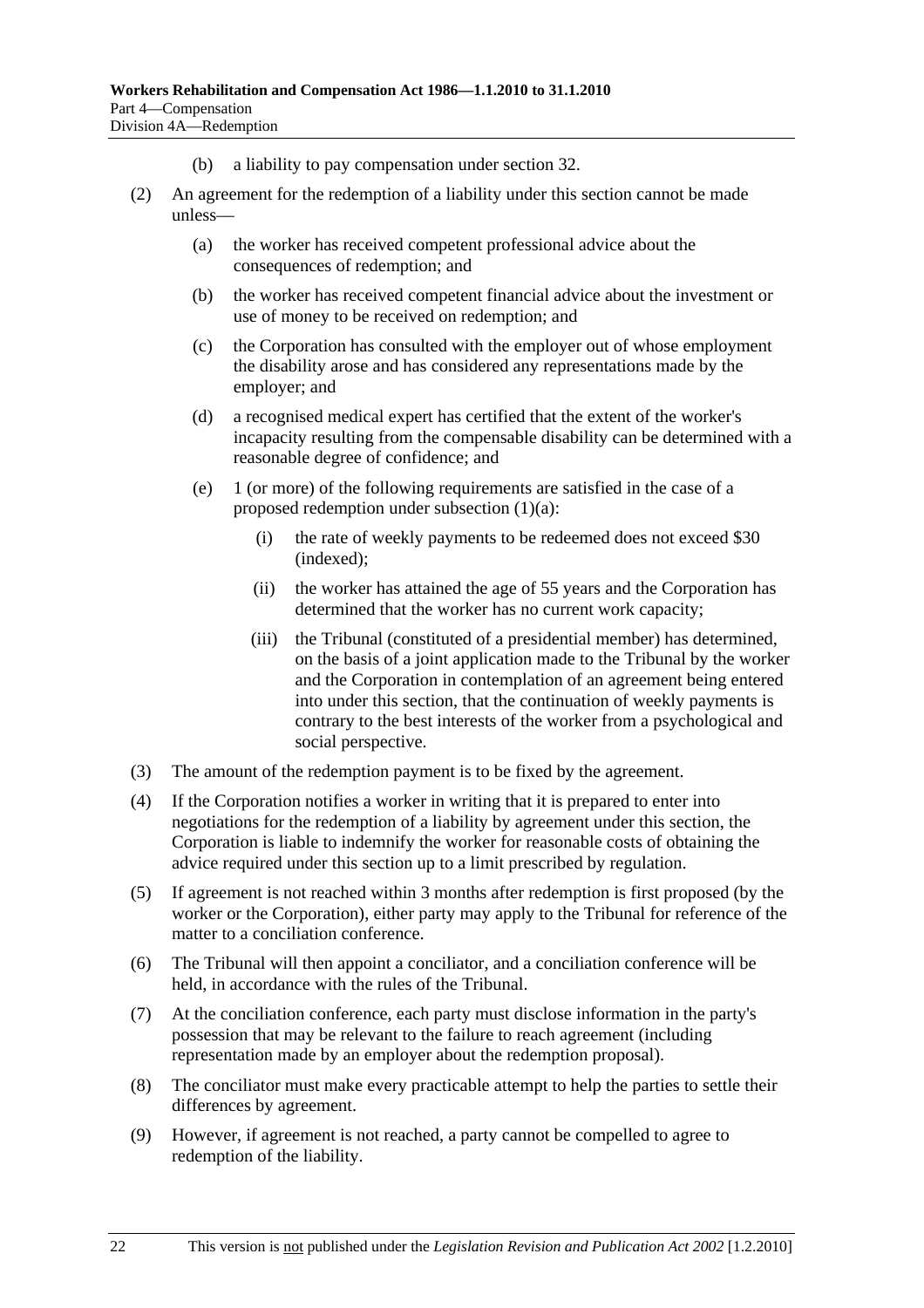- (10) The Corporation may accredit professional and financial advisers for the purpose of giving advice under this section (but a worker is not required to obtain the necessary advice from an accredited adviser).
- (11) However, the Corporation incurs no liability for advice given by an accredited professional or financial adviser.

## **Division 5—Compensation for non-economic loss**

## **43—Lump sum compensation**

- (1) Subject to this Act, if a worker suffers a compensable disability resulting in permanent impairment as assessed in accordance with section 43A, the worker is entitled (in addition to any entitlement apart from this section) to compensation for non-economic loss by way of a lump sum.
- (2) Subject to this section, the lump sum will be an amount that represents a portion of the prescribed sum calculated in accordance with the regulations.
- (3) Regulations made for the purposes of subsection (2) must provide for compensation that at least satisfies the requirements of Schedule 3 taking into account the assessment of whole of person impairment under this Division.
- (4) An entitlement does not arise under this section if the worker's degree of permanent impairment is less than 5%.
- (5) An entitlement does not arise under this section in relation to a psychiatric impairment.
- (6) If a worker suffers 2 or more compensable disabilities arising from the same trauma—
	- (a) the disabilities may together be treated as 1 disability to the extent set out in the WorkCover Guidelines (and assessed together using any combination or other principle set out in the WorkCover Guidelines); and
	- (b) the worker is not entitled to receive compensation by way of lump sum under subsection (2) in respect of those disabilities in excess of the prescribed sum.
- $(7)$  If—
	- (a) a compensable disability consists of the aggravation, acceleration, exacerbation, deterioration or recurrence of a prior compensable disability; and
	- (b) compensation by way of lump sum has been previously paid under this section, or a corresponding previous enactment,

there will be a reduction of the lump sum payable under this section in respect of the disability by the amount of the previous payment unless such a reduction is incorporated into the provisions of the WorkCover Guidelines.

- (8) For the purposes of this section, the *prescribed sum* is—
	- (a) unless a regulation has been made under paragraph (b)—\$400 000 (indexed); or
	- (b) a greater amount prescribed by regulation for the purposes of this definition.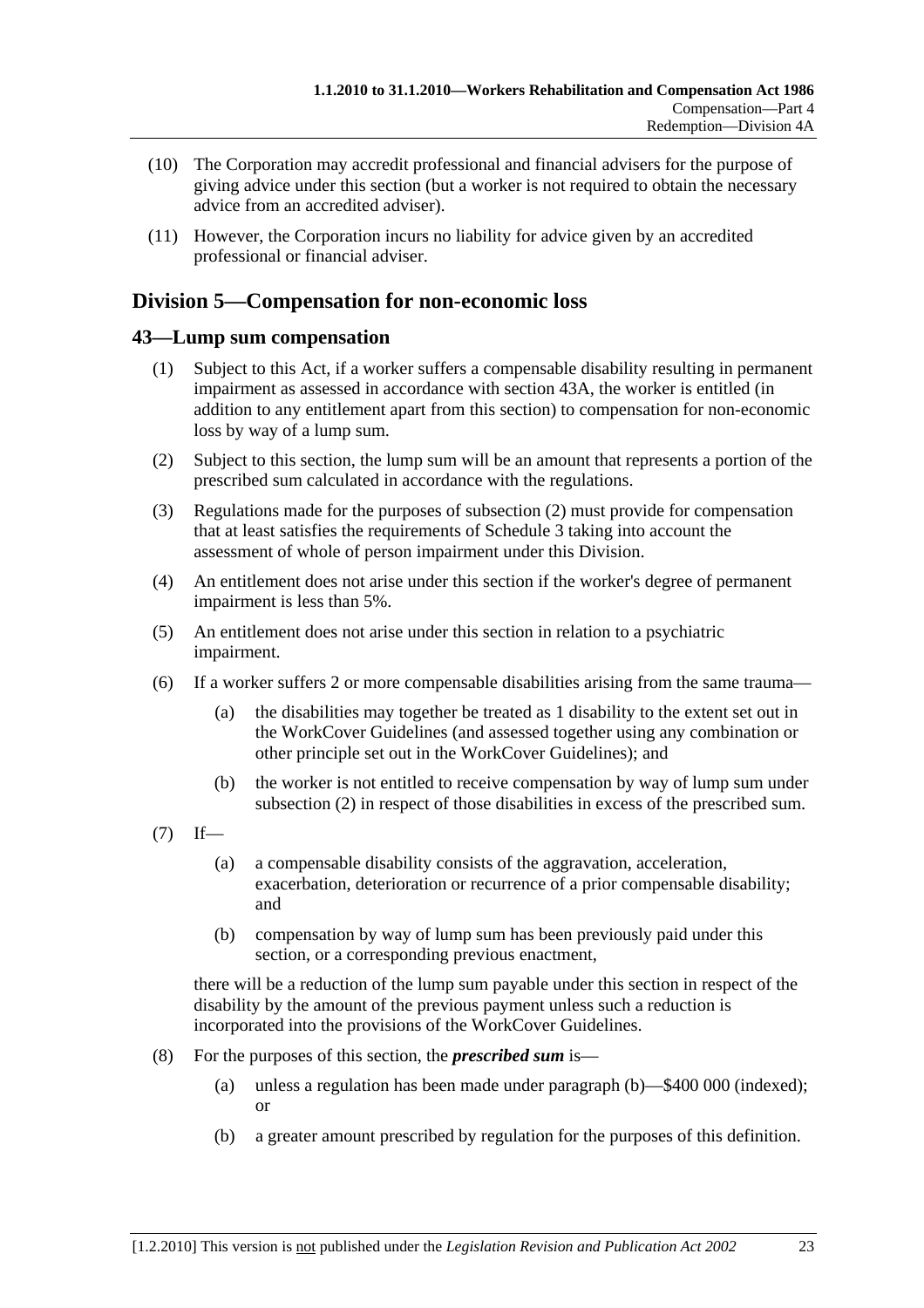- (9) In connection with the operation of subsection (8)—
	- (a) the amount to be applied with respect to a particular disability is the amount applying under that subsection at the time of the occurrence of that disability; and
	- (b) an amount prescribed by regulation under paragraph (b) of that subsection must be indexed so as to provide annual adjustments according to changes in the Consumer Price Index.
- (10) For the purposes of this section, any degree of impairment will be assessed in accordance with section 43A (and the WorkCover Guidelines).
- (11) Compensation is not payable under this section after the death of the worker concerned.
- (12) In this section—

*WorkCover Guidelines* means the guidelines published under section 43A.

#### **43A—Assessment of impairment**

- (1) This section sets out a scheme for assessing the degree of impairment that applies to a compensable disability that results in permanent impairment.
- (2) An assessment—
	- (a) must be made in accordance with the WorkCover Guidelines; and
	- (b) must be made by a legally qualified medical practitioner who holds a current accreditation issued by the Corporation for the purposes of this section.
- (3) The Minister will publish guidelines (the "WorkCover Guidelines") for the purposes of section 43 and this section.
- (4) The guidelines under subsection (3)—
	- (a) must be published in the Gazette; and
	- (b) may adopt or incorporate the provisions of other publications, whether with or without modification or addition and whether in force at a particular time or from time to time; and
	- (c) must incorporate a methodology that arrives at an assessment of the degree of impairment of the whole person; and
	- (d) may specify procedures to be followed in connection with an assessment for the purposes of this Division; and
	- (e) may have effect on a day specified by the Minister by notice in the Gazette; and
	- (f) may be amended or substituted by the Minister from time to time.
- (5) The Minister must, before publishing or amending the WorkCover Guidelines, consult with—
	- (a) the Australian Medical Association (South Australia) Incorporated; and
	- (b) any other prescribed body.
- (6) The Corporation will establish an accreditation scheme for the purposes of subsection (2)(b).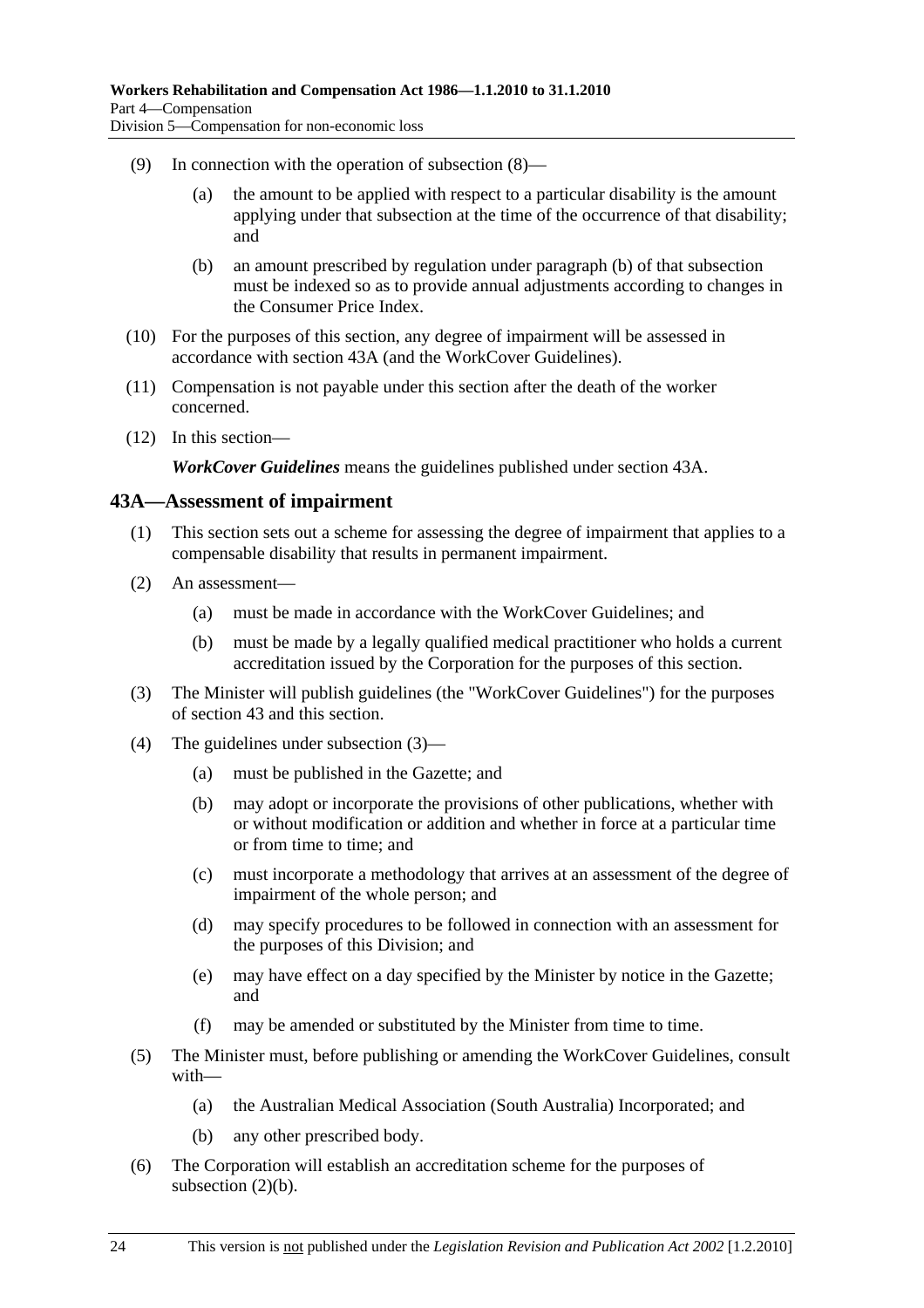- (7) The accreditation scheme—
	- (a) may provide for a term or period of accreditation, and for the suspension or cancellation of accreditation on specified grounds; and
	- (b) may specify terms or conditions of accreditation; and
	- (c) may be amended or substituted by the Corporation from time to time.
- (8) An assessment of the degree of impairment resulting from a disability for the purposes of this Division must—
	- (a) be made after the disability has stabilised; and
	- (b) subject to subsection (9), be based on the worker's current impairment as at the date of assessment, including any changes in the signs and symptoms following any medical or surgical treatment undergone by the worker in respect of the disability.
- (9) An assessment must take into account the following principles:
	- (a) if a worker presents for assessment in relation to disabilities which occurred on different dates, the impairments are to be assessed chronologically by date of disability;
	- (b) impairments from unrelated disabilities or causes are to be disregarded in making an assessment;
	- (c) assessments are to comply with any other requirements specified by the WorkCover Guidelines or prescribed by the regulations.
- (10) An amendment or substitution in relation to the WorkCover Guidelines under subsection (4)(d) will only apply in respect of a disability occurring on or after the date the amendment or substitution takes effect.
- (11) A number determined under the WorkCover Guidelines with respect to a value of a person's degree of impairment may be rounded up or down according to any principle set out in the WorkCover Guidelines.

#### **43B—No disadvantage—compensation table**

- $(1)$  If—
	- (a) a worker suffers a compensable disability that gives rise to an entitlement to compensation under sections 43 and 43A; and
	- (b) the compensable disability is a loss mentioned in the table in Schedule 3A; and
	- (c) the amount of compensation payable under sections 43 and 43A in respect of that disability is less than the amount applying under the table in Schedule 3A in respect of that disability,

then the worker is entitled to compensation equal to the amount applying under the table (and, if relevant, subsection (2)) instead of the compensation payable under sections 43 and 43A.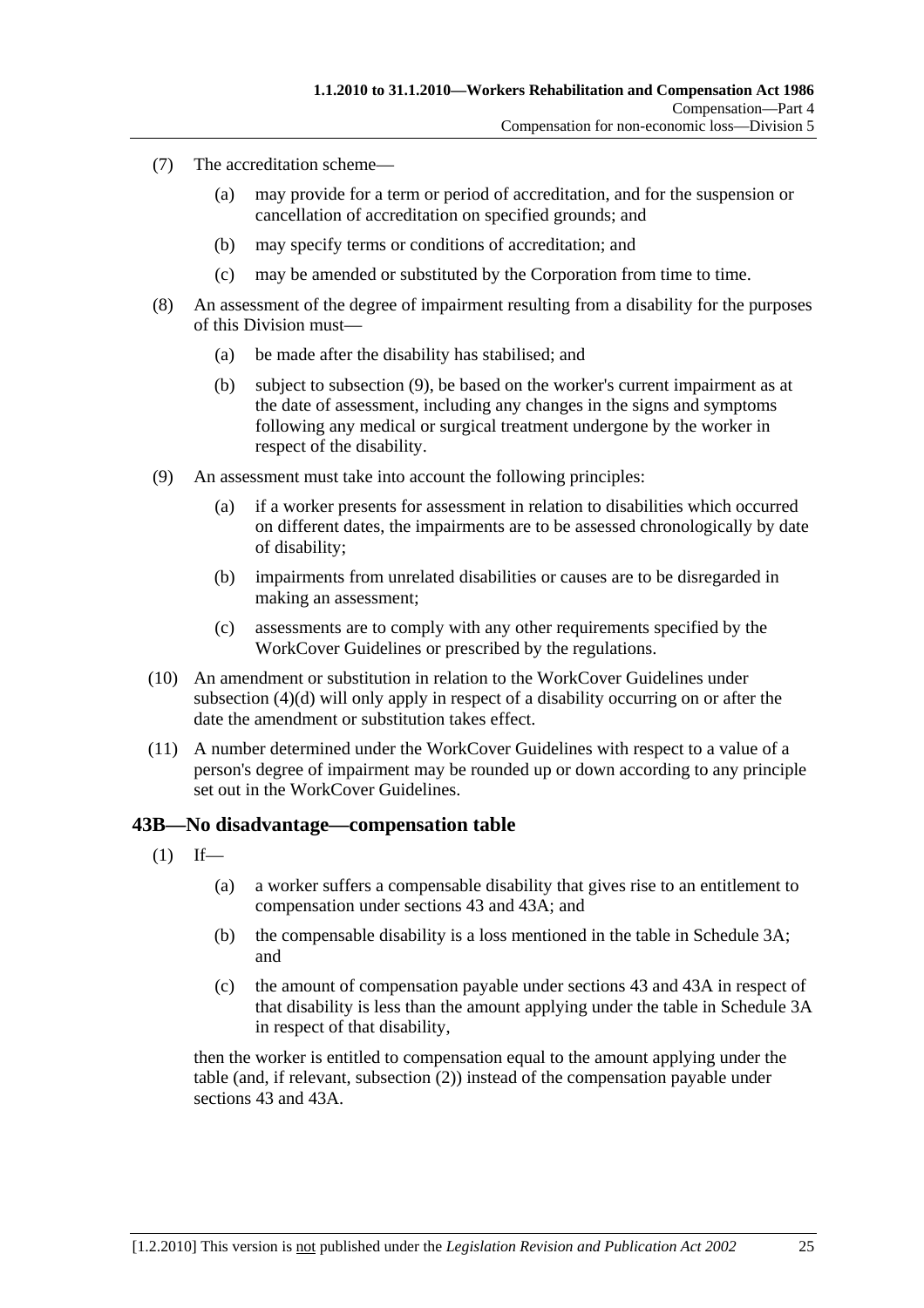- (2) If a worker suffers 2 or more disabilities mentioned in the table in Schedule 3A arising from the same trauma, the worker is not entitled in any case to receive compensation under this section in excess of \$254 100 (indexed) (despite the operation of subsection (1) and the table).
- (3) Compensation is not payable under this section after the death of the worker concerned.

## **Division 6—Compensation payable on death**

### **44—Compensation payable on death—weekly payments**

- (1) Subject to this Act, where a worker dies as a result of a compensable disability, compensation in the form of weekly payments is payable as follows:
	- (a) a dependent spouse or domestic partner is entitled to weekly payments equal to—
		- (i) in the case of total dependency—50%;
		- (ii) in the case of partial dependency—such lesser percentage as may be fixed by the Corporation having regard to the extent of the dependency,

of the amount of the notional weekly earnings of the deceased worker;

- (b) a dependent child (being an orphaned child) is entitled to weekly payments equal to—
	- (i) in the case of total dependency— $25\%$ ;
	- (ii) in the case of partial dependency—such lesser percentage as may be fixed by the Corporation having regard to the extent of the dependency,

of the amount of the notional weekly earnings of the deceased worker;

- (d) a dependent child (not being an orphaned child) is entitled to weekly payments equal to—
	- (i) in the case of total dependency— $12\frac{1}{2}$  per cent;
	- (ii) in the case of partial dependency—such lesser percentage as may be fixed by the Corporation having regard to the extent of the dependency,

of the amount of the notional weekly earnings of the deceased worker;

- (e) a dependent relative (not being a spouse, domestic partner or child) is entitled to such compensation by way of weekly payments as may be determined by the Corporation having regard to—
	- (i) the extent of the relative's dependency on the deceased worker;
	- (ii) the earning capacity of the relative;
	- (iii) the relative's means;
	- (iv) the extent of any other benefits provided under this Act in respect of the worker's death.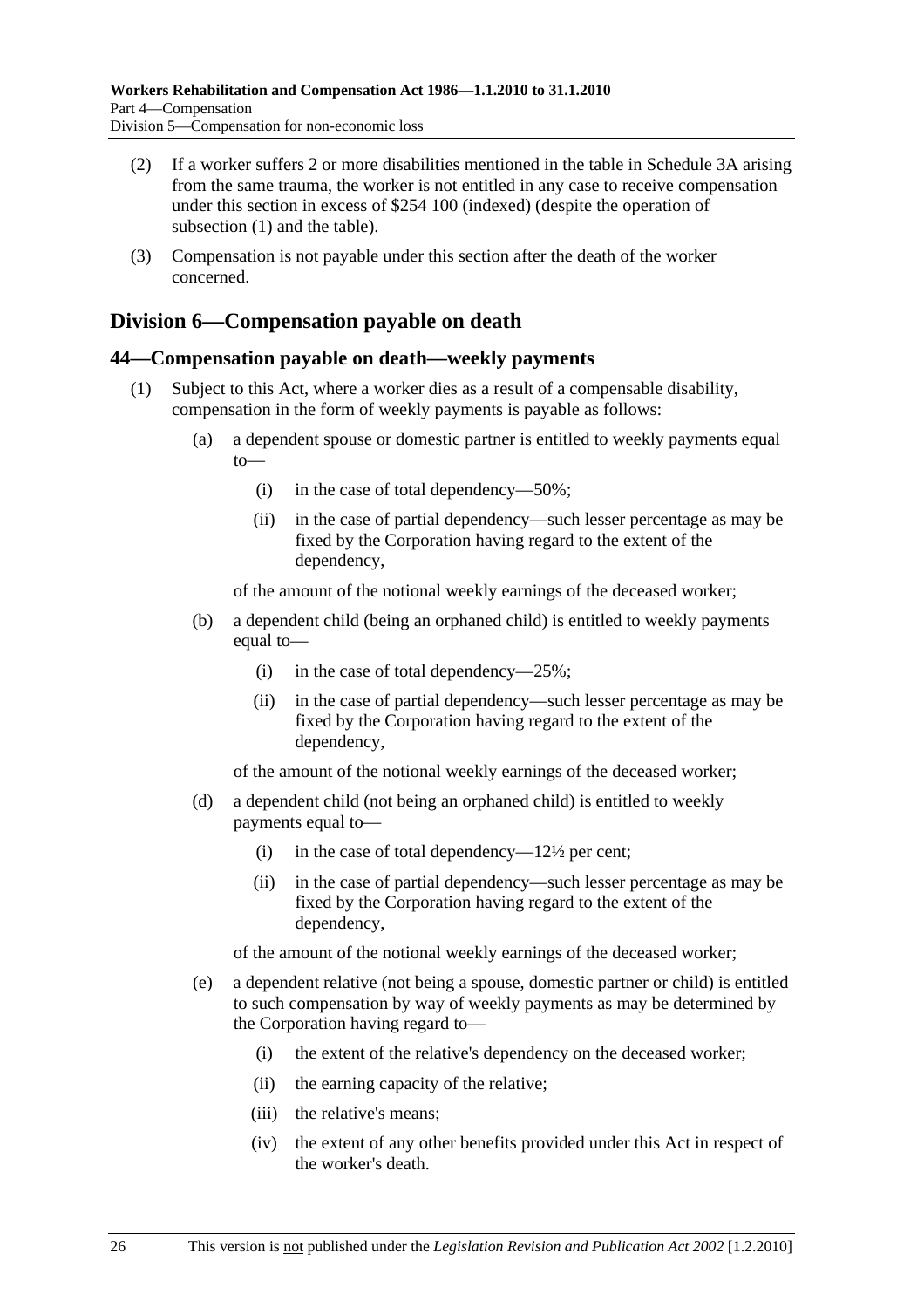- (4) For the purposes of subsection (1), where a worker and the worker's spouse or domestic partner jointly contributed to the support of a dependent child immediately before the occurrence of the compensable disability that resulted in the worker's death, any contribution to the support of the child from the worker's spouse or domestic partner shall be disregarded in determining whether the child is a dependant and, if so, the extent of the child's dependency.
- (5) Where—
	- (a) a worker dies leaving a spouse or domestic partner and a dependent child; and
	- (b) the spouse or domestic partner subsequently dies,

the child (if still eligible to receive weekly payments under this section) shall then be entitled to receive weekly payments under subsection (1)(b) as an orphaned child.

- (6) Compensation is payable, if the Corporation so decides, to a spouse or domestic partner or child of a deceased worker who, although not dependent on the worker at the time of the worker's death, suffers a change of circumstances that may, if the worker had survived, have resulted in the spouse or domestic partner or child becoming dependent on the worker.
- (7) Weekly payments shall not be made to a dependent child under this section unless—
	- (a) the child is under the age of 18 years; or
	- (b) the child is a full-time student at an educational institution approved by the Corporation for the purposes of this paragraph and is under the age of 26 years; or
	- (c) the child is, by reason of physical or mental disability, incapable of earning a living.
- (8) Weekly payments shall not be paid under this section beyond the date at which such payments would, assuming that the worker had survived but had been permanently incapacitated for work, have ceased to be payable to the worker.
- (9) Where weekly payments payable under this section would but for this subsection exceed in aggregate the amount of the weekly payments to which the worker would have been entitled in the event of total and permanent incapacity, the weekly payments shall be proportionately reduced so as not to exceed that amount.
- (10) Where a person who is entitled to a payment under this section is under the age of 18 years, the payment may, if the Corporation so determines, be made wholly or in part to a guardian or trustee for the benefit of that person.
- (11) Subject to subsection (12), where the child of a deceased worker who is entitled to weekly payments under this section is under the age of 18 years and is in the care of a person other than a dependent spouse or domestic partner of the worker, that person shall, if the Corporation so determines, be entitled to a supplementary allowance to assist in the care of the child until—
	- (a) the child attains the age of 18 years; or
	- (b) the person ceases to have the care of the child,

whichever first occurs.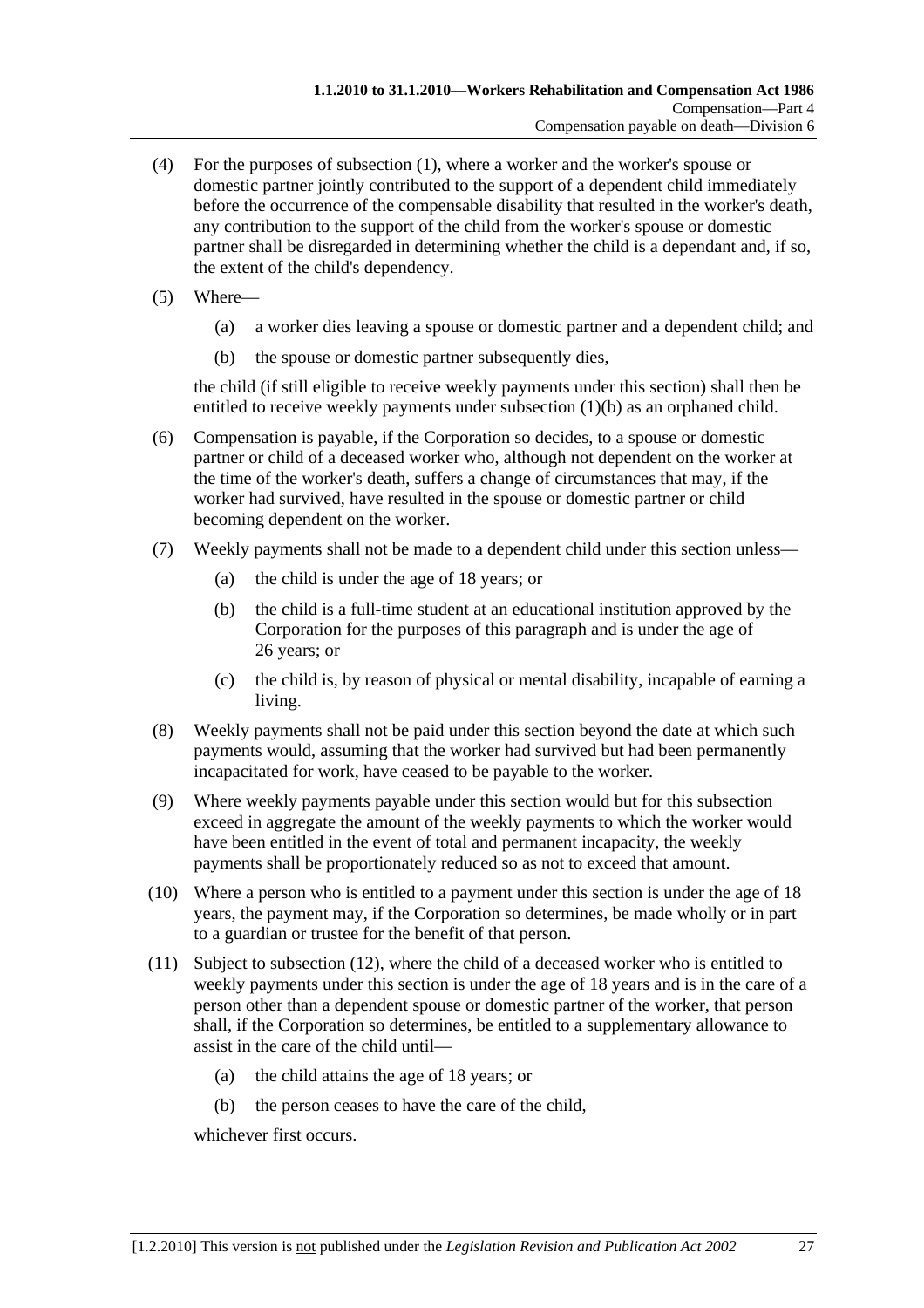- (12) Where a child is by reason of a physical or mental disability, incapable of earning a living, the Corporation may pay a supplementary allowance under subsection (11) during the period of incapacity even though the child has attained the age of 18 years.
- (13) Where the worker had received compensation under Division 4B, a person is not eligible for weekly payments under this section to the extent (if any) that those payments would coincide with a period in respect of which the compensation under Division 4B was paid but otherwise weekly payments are payable under this section as if compensation had not been paid under that Division.
- (14) A liability to make weekly payments under this section may, on application by the person entitled to the weekly payments, be commuted to a liability to make a capital payment that is actuarially equivalent to the weekly payments.
- (15) However, the liability may only be commuted if the actuarial equivalent of the weekly payments does not exceed the prescribed sum (within the meaning of section 43).
- (16) The Corporation has (subject to this section) an absolute discretion to commute or not to commute a liability under this section, and the Corporation's decision to make or not to make commutation is not reviewable (but a decision on the amount of a commutation is reviewable).
- (17) If the Corporation decides to make a commutation and makes an offer under this section, the Corporation cannot, without the agreement of the applicant, subsequently revoke its decision to make the commutation.
- (18) In calculating the actuarial equivalent of weekly payments, the principles (and any discount, decrement or inflation rate) prescribed by regulation must be applied.
- (19) A commutation discharges the Corporation's liability to make weekly payments to which the commutation relates.

## **45—Review of weekly payments**

- (1) The Corporation may on its own initiative and shall if requested by an employer or the person to whom weekly payments are payable, review the amount of weekly payments payable to any person under this Division.
- (2) A request for a review of the amount of weekly payments payable under this Division may not be made within 6 months from the completion of an earlier review.
- (3) The amount of the weekly payments payable under this Division shall be reviewed at least once in each year.
- (4) On a review under this section the Corporation shall make any necessary adjustments to the amount of weekly payments—
	- (a) to reflect changes in the income or earning capacity of the person to whom the weekly payments are payable and any other relevant changes in the circumstances of that person; and
	- (b) where the review is an annual review conducted in pursuance of subsection (3)—to reflect changes in the average minimum award rates since payments were commenced under this Division or an adjustment was last made under this section (as may be appropriate).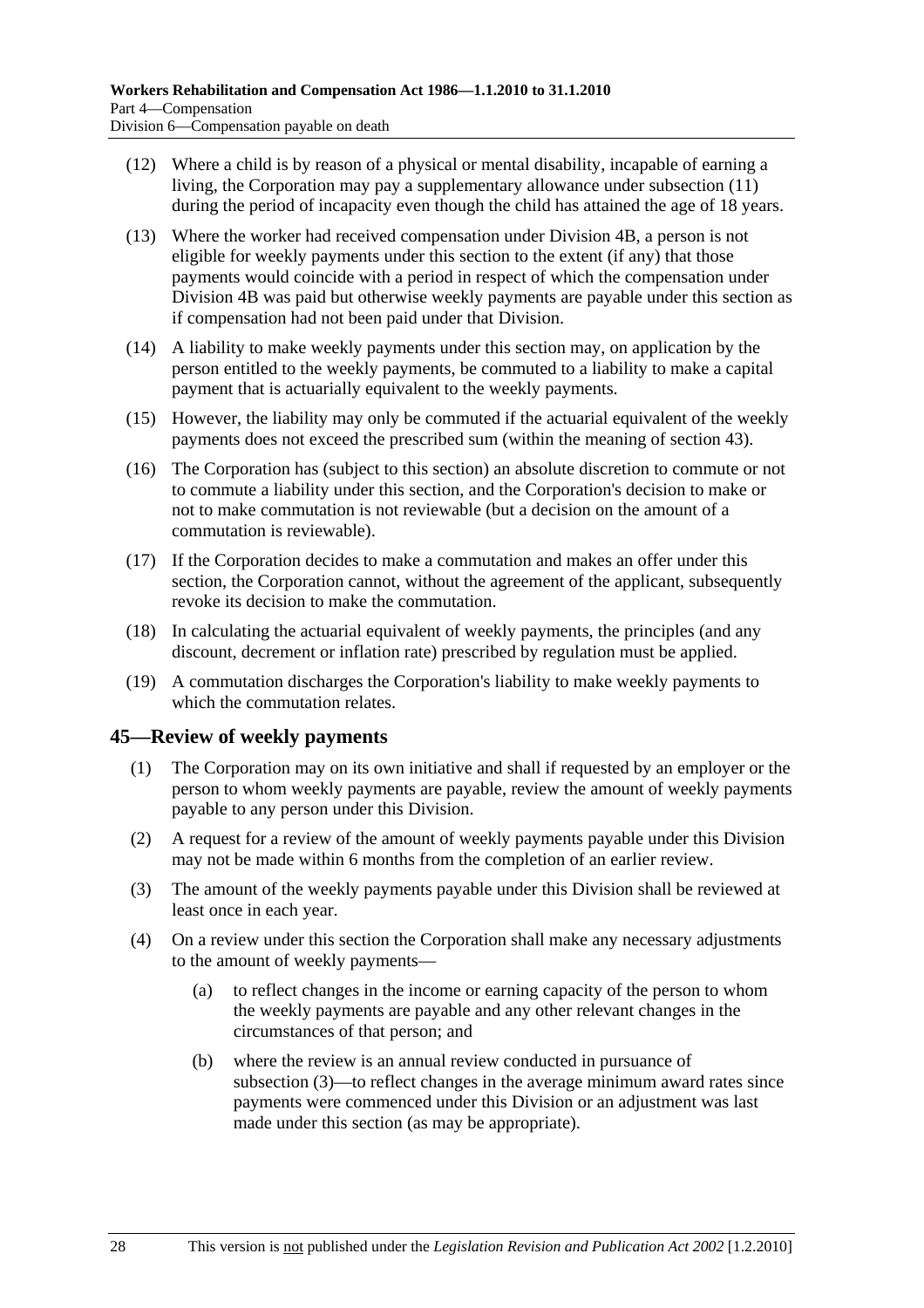- (5) For the purposes of a review under this section, the Corporation may, by notice in writing to a person who is receiving weekly payments under this Division, require that person to produce evidence to the satisfaction of the Corporation of—
	- (a) income;
	- (b) earning capacity;
	- (c) any other circumstances that are relevant to the payment, or the amount, of weekly benefits.
- (6) If a person fails to comply with a requirement under subsection (5) within the time allowed in the notice, the Corporation may suspend weekly payments to that person.
- (7) Where the Corporation proposes the reduction of weekly payments to a person on a review under this section the Corporation shall, at least 21 days before the proposal is to take effect, give notice in writing to the person—
	- (a) containing such information as the regulations may require as to the grounds on which weekly payments are to be reduced; and
	- (b) informing the person of the person's rights to have the Corporation's decision reviewed.

### **45A—Compensation payable on death—lump sums**

(1) In this section—

*child* means a person who—

- (a) is under the age of 18 years; or
- (b) is a full-time student at an educational institution approved by the Corporation for the purposes of this paragraph and is under the age of 26 years; or
- (c) is, by reason of physical or mental disability, incapable of earning a living;

*dependent child* means a child, including an orphaned child, totally, mainly or partially dependent on the worker's earnings;

*dependent partner* means a spouse or domestic partner totally or mainly dependent on the worker's earnings;

*partially dependent partner* means a spouse or domestic partner who is to any extent dependent on the worker's earnings;

*prescribed sum* means the prescribed sum under section 43 (as at the time of the occurrence of the compensable disability that resulted in the death of the relevant worker and less any amount paid to the relevant worker under section 43).

 (2) For the purposes of this section, in determining whether a spouse or domestic partner was wholly or mainly dependent on a worker's earnings at the time of death of the worker or other relevant time, no regard will be had to any money which the spouse or domestic partner had earned or was earning by his or her own personal exertion or to any savings arising from any such earnings.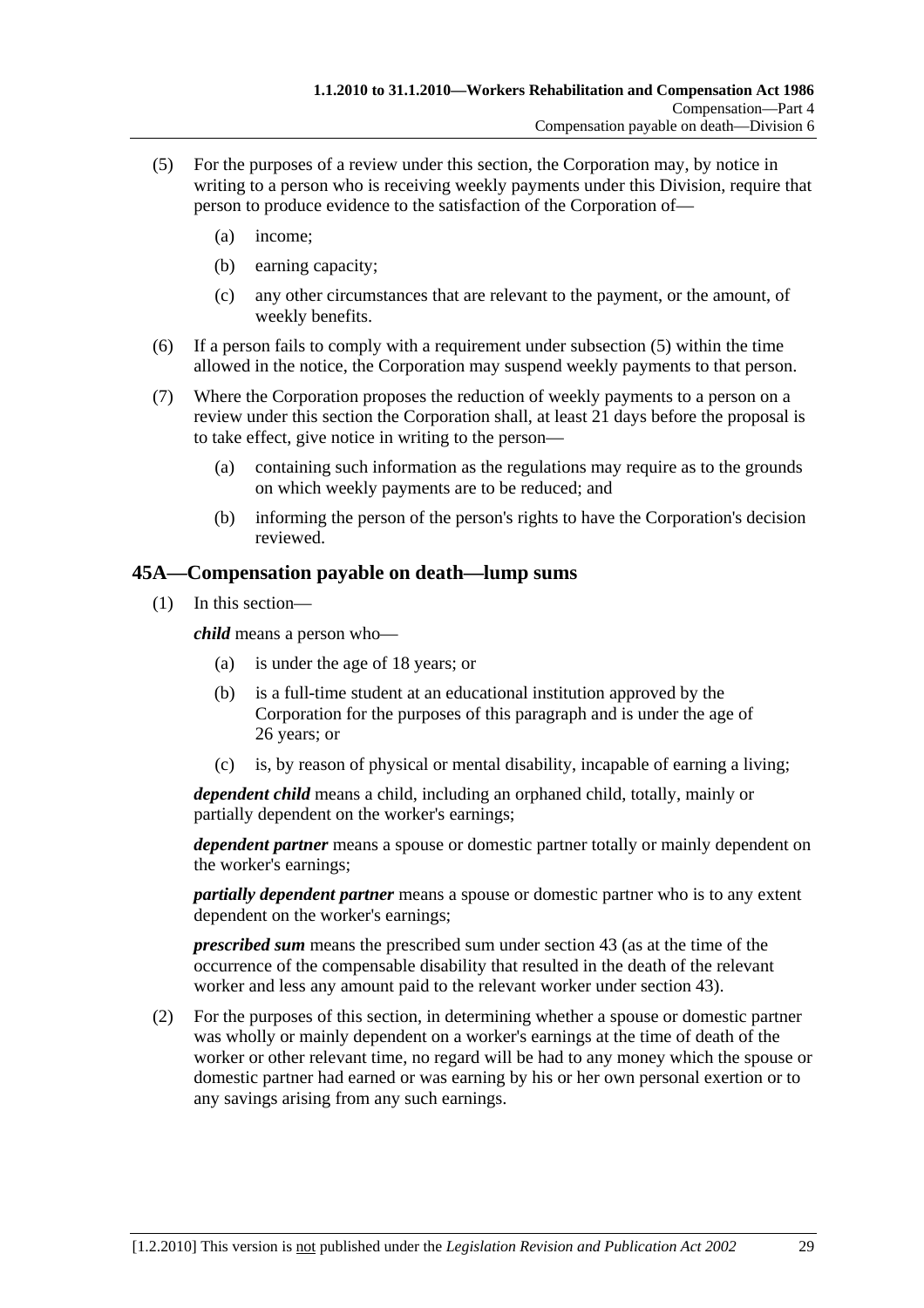- (3) For the purposes of this section, if a worker and the worker's spouse or domestic partner jointly contributed to the support of a dependent child immediately before the occurrence of the compensable disability that resulted in the worker's death, any contribution to the support of the child from the worker's spouse or domestic partner will be disregarded in determining whether the child is a dependant and, if so, the extent of the child's dependency.
- (4) Subject to this Act, if a worker dies as a result of a compensable disability, compensation in the form of a lump sum is payable in accordance with this section.
- (5) If the worker leaves a dependent partner, or dependent partners, and no dependent child, the amount of compensation is an amount equal to the prescribed sum payable to the dependent partner or, if there is more than 1, in equal shares to the dependent partners.
- (6) If the worker leaves no dependent partner and no dependent children other than an orphan child or orphan children, the amount of compensation is an amount equal to the prescribed sum payable to that orphan child or, if there are 2 or more, in equal shares for those children.
- (7) If the worker leaves a dependent partner, or dependent partners, and 1, and only 1, dependent child, the amount of compensation is—
	- (a) an amount equal to 90% of the prescribed sum payable to the dependent partner or, if more than 1, in equal shares to the dependent partners; and
	- (b) an amount equal to 10% of the prescribed sum payable to the dependent child.
- (8) If the worker leaves a dependent partner, or dependent partners, and more than 1 and not more than 5 dependent children, the amount of compensation is an amount equal to the prescribed sum payable in the following shares:
	- (a) an amount equal to 5% of the prescribed sum payable to each dependent child;
	- (b) the balance to the dependent partner or, if more than 1, in equal shares to the dependent partners.
- (9) If the worker leaves a dependent partner, or dependent partners, and more than 5 dependent children, the amount of compensation is an amount equal to the prescribed sum payable in the following shares:
	- (a) an amount equal to 75% of the prescribed sum payable to the dependent partner or, if more than 1, in equal shares to the dependent partners;
	- (b) an amount equal to 25% of the prescribed sum payable to the dependent children in equal shares.
- (10) If the worker does not leave a dependent partner but leaves a dependent child or dependent children (not taking into account an orphan child or orphan children), that dependent child is, or if more than 1, each of those dependent children are, entitled to the amount of compensation being such share of a sum not exceeding the prescribed sum that the Corporation considers is reasonable and appropriate to the loss to the dependent child or, if more than 1 dependent child, to those dependent children.
- (11) If the worker leaves—
	- (a) a partially dependent partner or partially dependent partners; and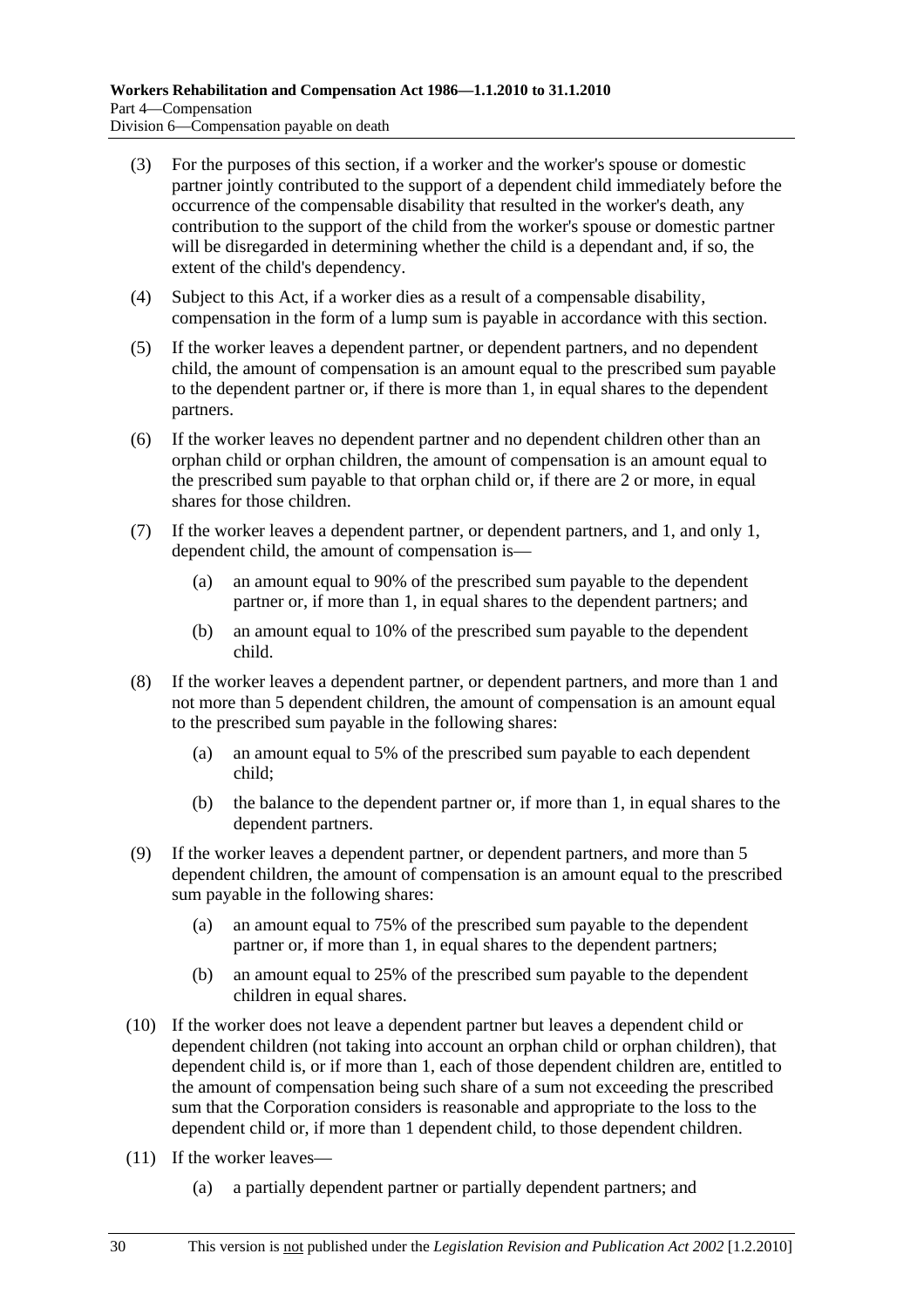(b) a dependent partner or dependent partners or a dependent child or dependent children or any combination thereof,

each of those dependents is entitled to the amount of compensation being such share of a sum not exceeding the prescribed sum that the Corporation considers is reasonable and appropriate to the loss to that dependent.

- (12) If the worker does not leave any dependent partner, dependent child or partially dependent partner but leaves any other person who is to any extent dependent on the worker's earnings, the Corporation may, if it considers it to be justified in the circumstances, pay compensation of a sum not exceeding the prescribed sum that the Corporation considers is reasonable and appropriate to the loss to that person (and if the Corporation decides to make a payment of compensation to more than 1 person under this subsection then the sums paid must not in total exceed the prescribed sum).
- (13) If the worker, being under the age of 21 years at the time of the compensable disability, leaves no dependent partner, dependent child or partially dependent partner but, immediately before the disability, was contributing to the maintenance of the home of the members of his or her family, the members of his or her family are taken to be dependents of the worker partly dependent on the worker's earnings.
- (14) If a person who is entitled to a payment under this section is under the age of 18 years, the payment may, if the Corporation so determines, be made wholly or in part to a guardian or trustee for the benefit of that person.
- (15) A claimant is entitled to interest at the prescribed rate on an amount of compensation payable under this section in respect of the period beginning on the date the claim for compensation was lodged in accordance with this Act and ending on the date of the payment.
- (16) Compensation is payable, if the Corporation so decides, to a spouse or domestic partner or child of a deceased worker who, although not dependent on the worker at the time of the worker's death, suffers a change of circumstances that may, if the worker had survived, have resulted in the spouse or domestic partner or child becoming dependent on the worker.

## **45B—Funeral benefit**

- (1) If a worker dies as a result of a compensable disability, a funeral benefit is payable equal to—
	- (a) the actual cost of the worker's funeral; or
	- (b) the prescribed amount,

whichever is the lesser.

- (2) A funeral benefit payable under subsection (1) will be paid—
	- (a) to the person who conducted the funeral; or
	- (b) to a person who has paid, or is liable to pay, the funeral expenses of the deceased worker.
- (3) An amount prescribed by regulation under subsection (1) may, if the regulations so provide, be indexed so as to provide annual adjustments according to changes in the Consumer Price Index.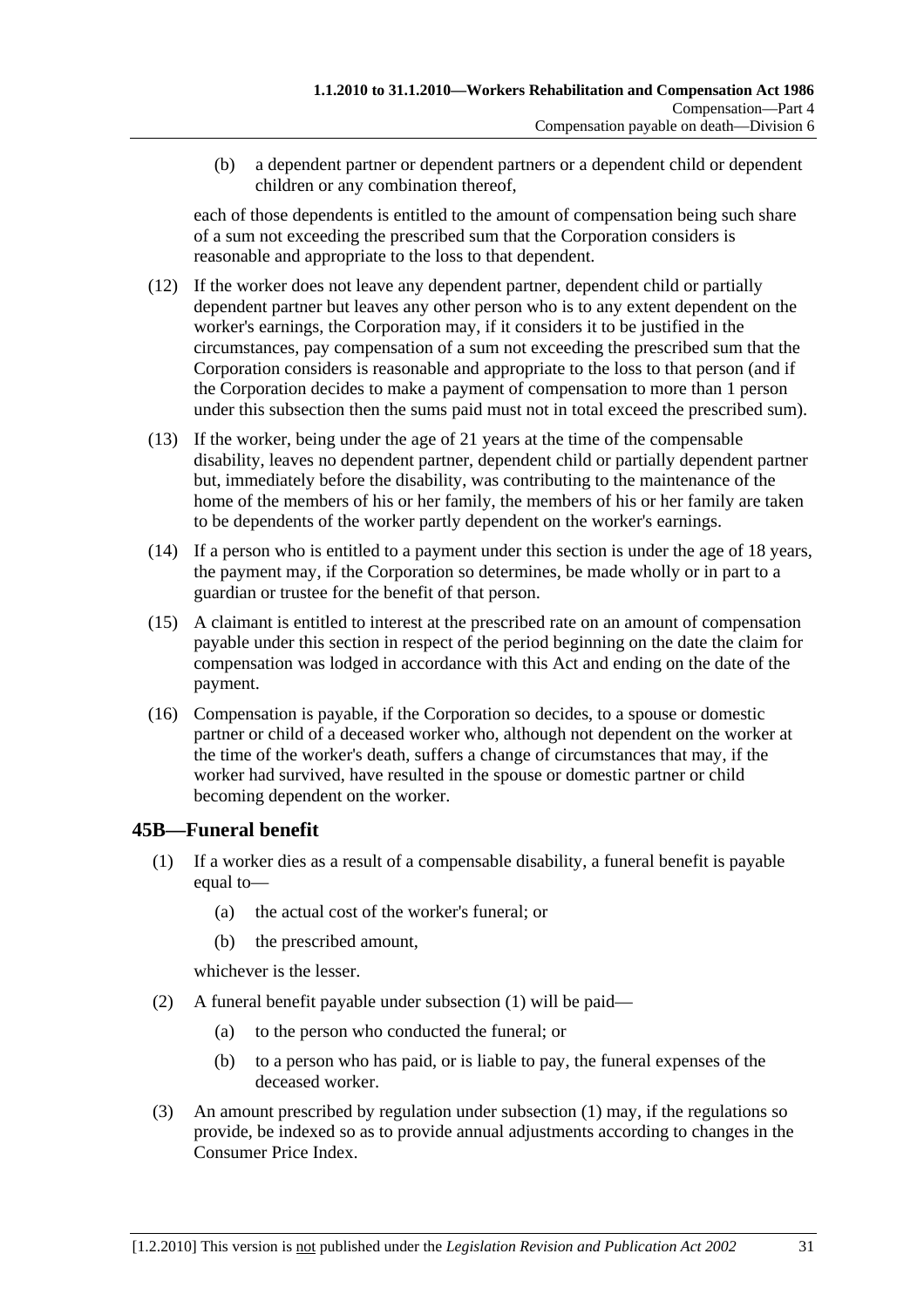#### **45C—Counselling services**

- (1) If a worker dies as a result of a compensable disability, a family member is entitled to be compensated for the cost of approved counselling services to assist the family member to deal with issues associated with the death.
- (2) Compensation in respect of costs under this section may be paid—
	- (a) to the family member; or
	- (b) directly to the person to whom the family member is liable for those costs.
- (3) Compensation under this section—
	- (a) will be payable in accordance with scales determined or approved by the Minister and published in the Gazette; and
	- (b) will be subject, in any particular case, to a maximum entitlement prescribed by the regulations.
- (4) A reference in this section to approved counselling services is a reference to counselling services of a kind, or provided by a person, approved by the Corporation for the purposes of this section.
- (5) In this section—

*family member* means a spouse, domestic partner, parent, sibling or child of the worker or of the worker's spouse or domestic partner.

## **Division 7—Liability to pay compensation**

#### **46—Incidence of liability**

- (1) Subject to this section, the Corporation is liable for the compensation that is payable under this Act on account of the occurrence of a compensable disability.
- (2) Where a compensable disability arises from employment by a self-insured employer, the self-insured employer is liable to make all payments of compensation to which any person becomes entitled in consequence of the occurrence of that compensable disability.
- (3) Subject to this section, where a worker is, as a result of a compensable disability, wholly or partially incapacitated for work and is in employment when the incapacity arises, the worker's employer is liable to pay compensation by way of income maintenance—
	- (a) if the period of incapacity is two weeks or less—for the whole period of the incapacity; or
	- (b) if the period of the incapacity is more than two weeks—for the first two weeks of the period of incapacity.
- (4) If separate periods of incapacity commence during the course of the same calendar year (whether attributable to the same disability or not), an employer is not liable to pay compensation under subsection (3) for those periods of incapacity in excess of an amount equal to twice the worker's average weekly earnings.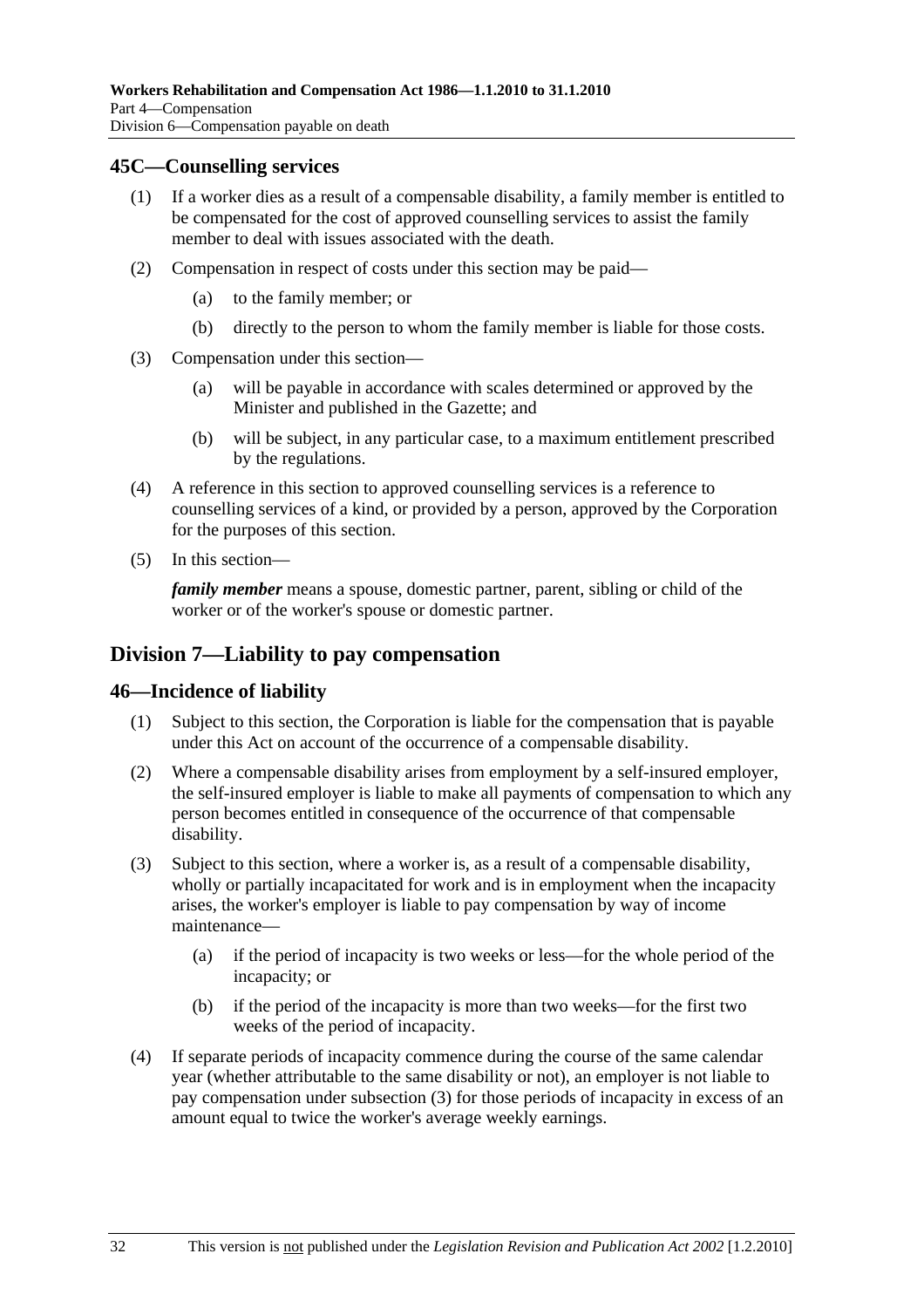- (5) Where a worker is, at the commencement of a period of incapacity, in the employment of two or more employers, they are liable to pay the compensation referred to in subsection (3) in proportions determined by agreement between them or, in default of agreement, by the Corporation.
- (6) An employer who is liable to pay compensation to a worker under subsection (3) shall make the payment—
	- (a) if the claim for compensation is not disputed—within 14 days after the date of the claim; or
	- (b) if the claim for compensation is disputed—forthwith after the dispute is determined.
- (6a) Where an employer (not being a self-insured employer) pays compensation under subsection (3) in respect of an unrepresentative disability, the employer may recover the amount of the payment from the Corporation.
- (7) Where an employer pays compensation under subsection (3) in respect of a disability that did not arise from employment by that employer, that employer may recover the amount of the payment from the Corporation, and the Corporation may, in turn, recover that amount—
	- (a) from the employer from whose employment the disability arose; or
	- (b) if it appears that the worker was not entitled to that compensation—from the worker.
- (8) Where the Corporation pays compensation by way of income maintenance to a worker who was not in employment when the incapacity for work arose, the Corporation may recover any amount that would, if the worker had been in employment, have been payable under subsection (3) by the employer from whose employment the worker's disability arose.
- (8a) The regulations may exempt prescribed classes of employers from the operation of subsection (3) (and in that case the Corporation will undertake any liability of those employers that would otherwise have arisen under that subsection).
- (8b) The Corporation will also undertake any liability of an employer under subsection (3) in respect of a particular disability if the Corporation is satisfied that the employer has complied with the employer's responsibilities under section 52(5) within 2 business days after receipt of the relevant claim (and if an employer pays compensation despite the operation of this subsection, the employer may recover the amount of the payment from the Corporation up to the amount of compensation payable to the worker under this Act in respect of the relevant period).
- (9) No compensation by way of income maintenance is payable to a disabled selfemployed worker whose disability arises from self-employment in respect of the first week of incapacity for work.

### **47—Augmentation of weekly payment in consequence of delay**

- (1) Subject to subsection (2), where—
	- (a) a weekly payment, or part of a weekly payment, is not paid as and when required to be paid under this Act; or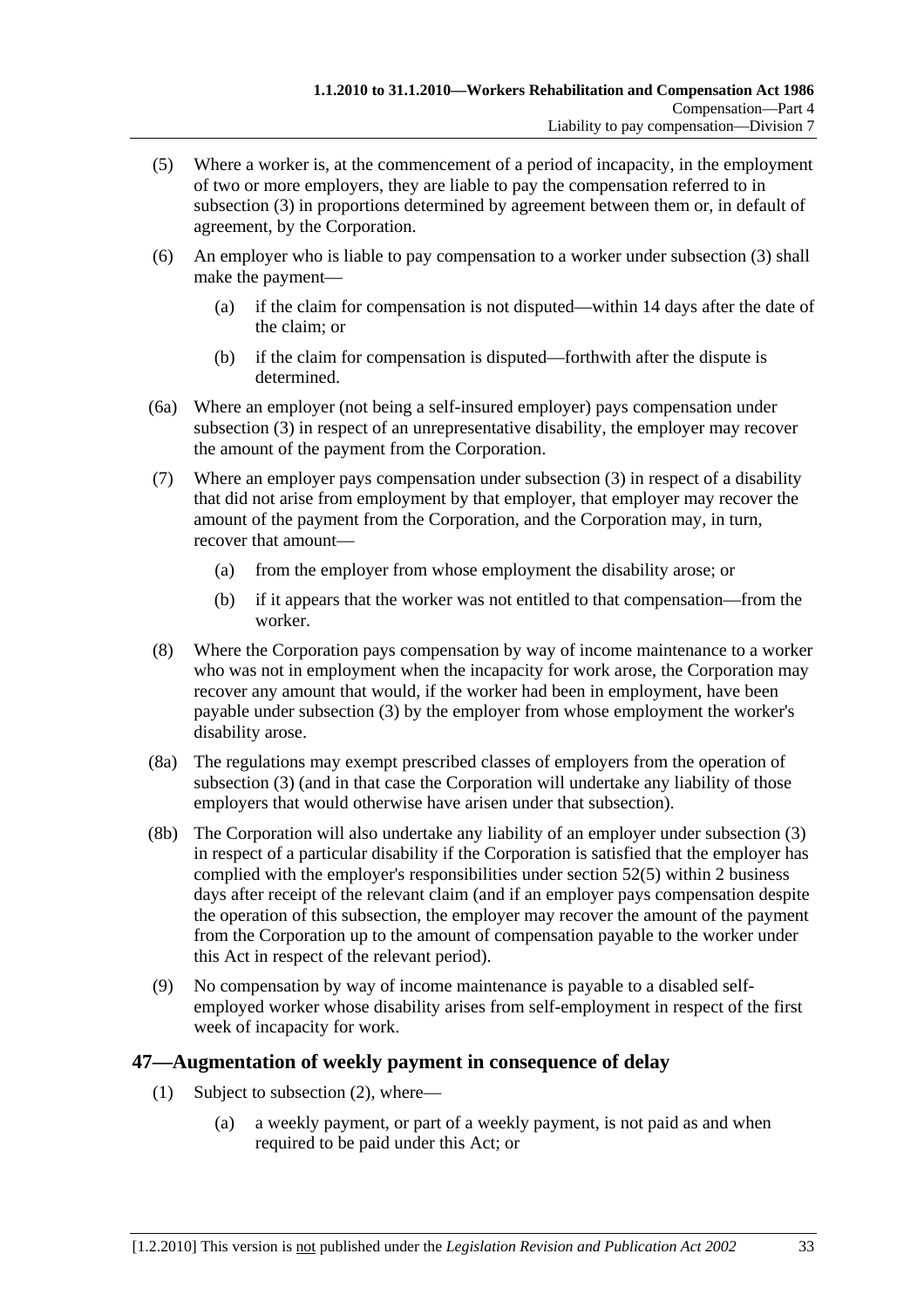(b) the making of a weekly payment is delayed pending resolution of a dispute under this Act,

any amount in arrears shall be increased by interest at the prescribed rate.

 (2) No interest is payable under this section if the delay is attributable to some fault on the part of the worker.

#### **48—Payments by Corporation on behalf of defaulting employer**

- (1) Where an employer fails to make a payment of compensation that the employer is liable to make under this Act, the Corporation shall make that payment on behalf of the employer.
- (2) Where the Corporation makes a payment of compensation under this section, the Corporation is entitled to recover from the employer as a debt—
	- (a) the amount of the payment; and
	- (b) an administration fee fixed in accordance with the regulations,

(and the Corporation shall take all reasonable steps to recover that debt).

#### **49—Corporation may undertake employer's liability to make weekly payments**

Where an employer is liable to make weekly payments of compensation, the Corporation may, at the request of the employer, undertake that liability on the employer's behalf in consideration of the payment by the employer to the Corporation of an amount fixed by the Corporation.

#### **50—Corporation as insurer of last resort**

- (1) If a self-insured employer has ceased to be registered as a self-insured employer under this Act, the Corporation may, in its discretion, undertake, in whole or part, liabilities related to compensable disabilities arising from employment during the period of that registration.
- (2) The Corporation must undertake the liabilities of a formerly self-insured employer under subsection (1) if the employer—
	- (a) becomes insolvent; or
	- (b) ceases to carry on business in the State and fails to make provision that the Corporation considers adequate for dealing with claims, and meeting liabilities and responsibilities related to compensable disabilities, arising from employment during the period of the employer's registration as a self-insured employer.
- (3) The Corporation may recover the amount of liabilities undertaken by the Corporation under this section as a debt due to the Corporation from the employer (and, if the employer is being wound up, a claim for the relevant amount may be made in the winding up).
- (4) If a claim is made under subsection (3) for an amount representing liabilities that have not fallen due, or have not been ascertained, as at the date of the claim, the liabilities will be estimated and capitalised in accordance with principles stated, or referred to, in the regulations.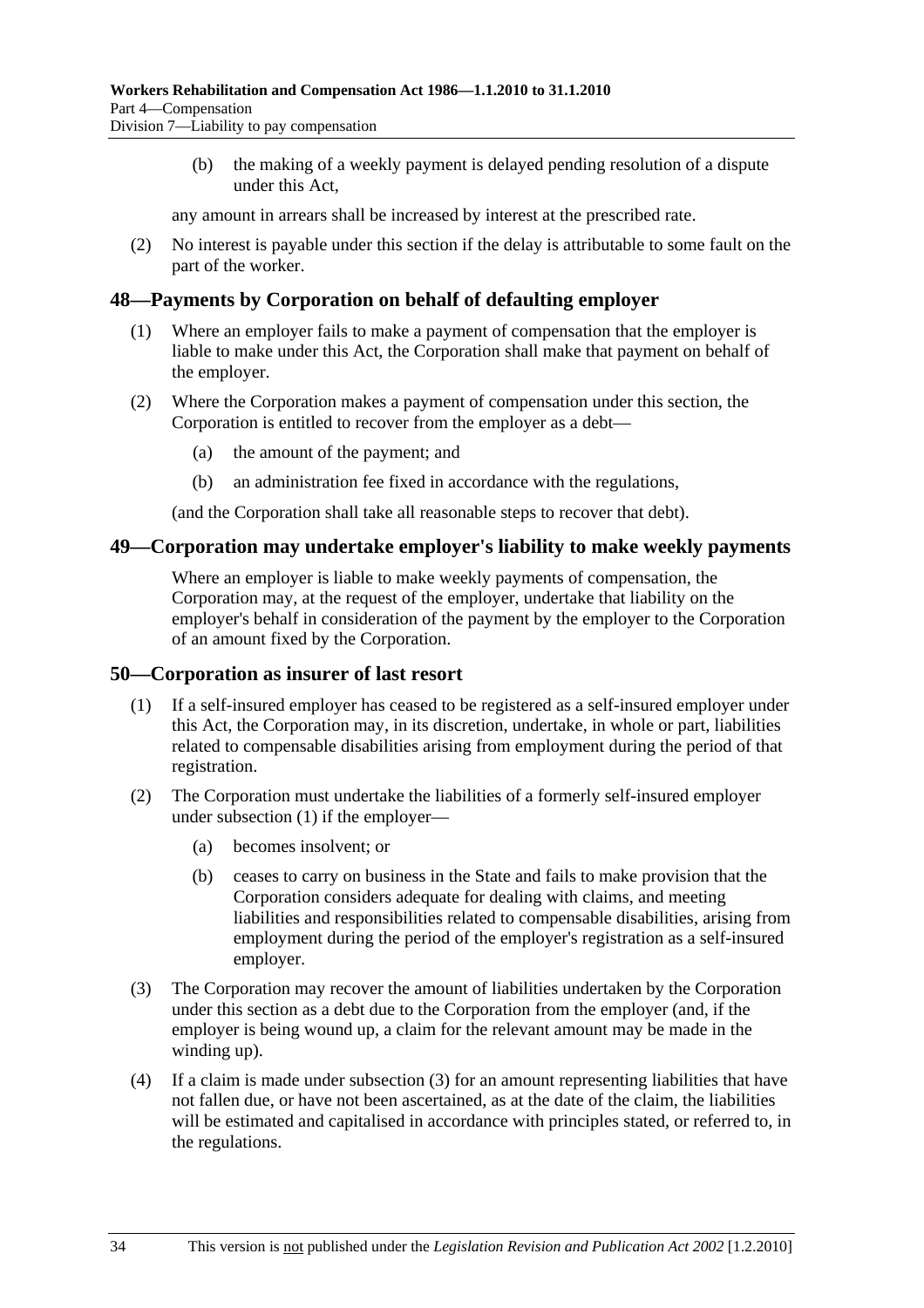# **Division 7A—Special provisions for commencement of weekly payments after initial notification of disability**

## **50A—Interpretation**

In this Division—

*initial notification* means the notification of a disability that is given to an employer (if the worker is in employment) and the Corporation, in the manner and form required by the Provisional Payment Guidelines, by the worker or by a person acting on behalf of the worker (for example, by an employer or a medical expert);

*Provisional Payment Guidelines* means guidelines published by the Minister from time to time in the Gazette for the purposes of this Division.

## **50B—Commencement of weekly payments following initial notification of disability**

- (1) Provisional weekly payments of compensation by the employer or the Corporation are to commence within 7 days after initial notification of a disability by the worker, unless the Corporation determines that there is a reasonable excuse for not commencing those weekly payments.
- (2) Weekly payments under subsection (1) are to be made—
	- (a) by the employer or the Corporation in accordance with the incidence of liability determined under the Provisional Payment Guidelines; and
	- (b) in accordance with any other requirements under the Provisional Payment Guidelines.
- (3) A reasonable excuse under subsection (1) must be a reasonable excuse under the Provisional Payment Guidelines.

## **50C—Status of payments**

- (1) The payment of provisional weekly payments of compensation under this Division is on the basis of the provisional acceptance of liability for a period of up to 13 weeks determined by the Corporation having regard to the nature of the disability and the period of incapacity.
- (2) The acceptance of liability on a provisional basis does not constitute an admission of liability by the employer or the Corporation under this Act or independently of this Act.
- (3) A payment under this Division will be taken to constitute the payment of a weekly payment of compensation under Division 4 (and the other provisions of this Act will, subject to this Division or any provision made by the regulations, apply accordingly).
- (4) Without limiting the operation of any other section, the employer or the Corporation may decide to discontinue weekly payments under this section on any ground set out in the Provisional Payment Guidelines.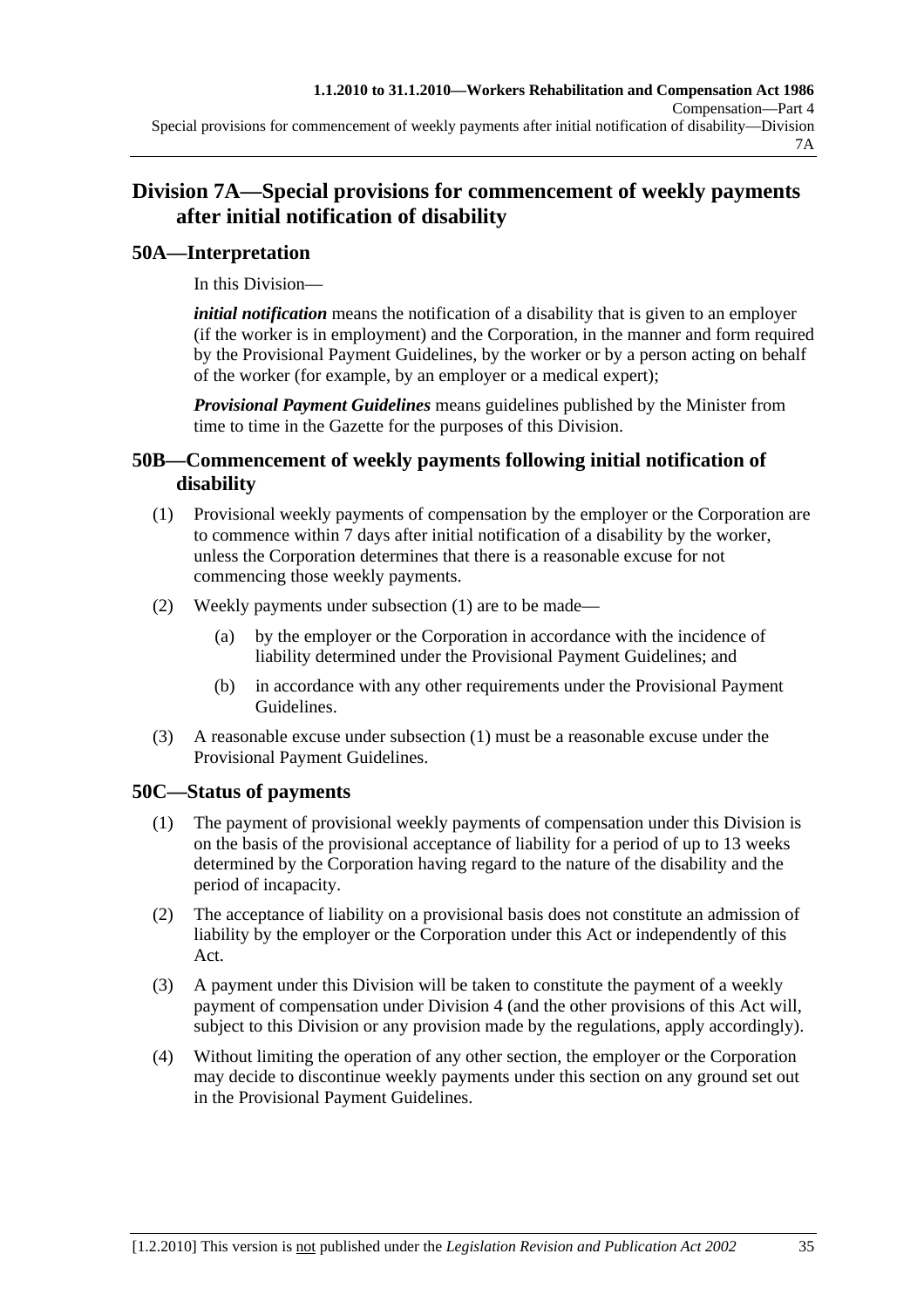#### **Workers Rehabilitation and Compensation Act 1986—1.1.2010 to 31.1.2010**

Part 4—Compensation

Division 7A—Special provisions for commencement of weekly payments after initial notification of disability

## **50D—Worker to be notified if weekly payments are not commenced**

If weekly payments of compensation are not commenced because of a reasonable excuse under the Provisional Payment Guidelines, the Corporation must within the prescribed period give the worker notice in writing that there is a reasonable excuse for not commencing weekly payments of compensation and include in that notice—

- (a) details of that reasonable excuse; and
- (b) a statement in the designated form about the worker's rights under this Act (including to make a claim under Division 8).

#### **50E—Notice of commencement of weekly payments**

As soon as practicable after weekly payments of compensation commence under this Division, the employer or Corporation (as required under the Provisional Payment Guidelines) must give the worker notice in writing—

- (a) notifying the worker that weekly payments of compensation to the worker have commenced on the basis of provisional acceptance of liability; and
- (b) setting out a statement in the designated form about the operation of this Act in relation to the payments and the making of a claim.

#### **50F—Obligations of worker**

- (1) The Corporation may, on or after the commencement of weekly payments of compensation under this Division, require the worker to provide—
	- (a) a medical certificate in a designated form certifying as to the worker's incapacity for work; and
	- (b) other information of a prescribed kind.
- (2) Weekly payments of compensation under this Division may be discontinued by the Corporation if the worker fails to comply with a requirement under this section within 7 days after it is served on the worker.

### **50G—Liability to make weekly payments not affected by making of claim**

- (1) A liability to make weekly payments of compensation pursuant to the acceptance of liability on a provisional basis under this Division is not affected by the making of a claim for compensation.
- (2) If the period for making payment of provisional weekly payments ends before the determination of a claim under Division 8, an employer or the Corporation may (but need not), subject to any provision made by the Provisional Payment Guidelines, continue to make weekly payments under this Division until the determination of the claim or until otherwise determined by the employer or the Corporation (before the determination of the claim).

### **50H—Set-offs and rights of recovery**

 (1) An amount paid under this Division may be set off against a liability to make weekly payments of compensation under Division 4.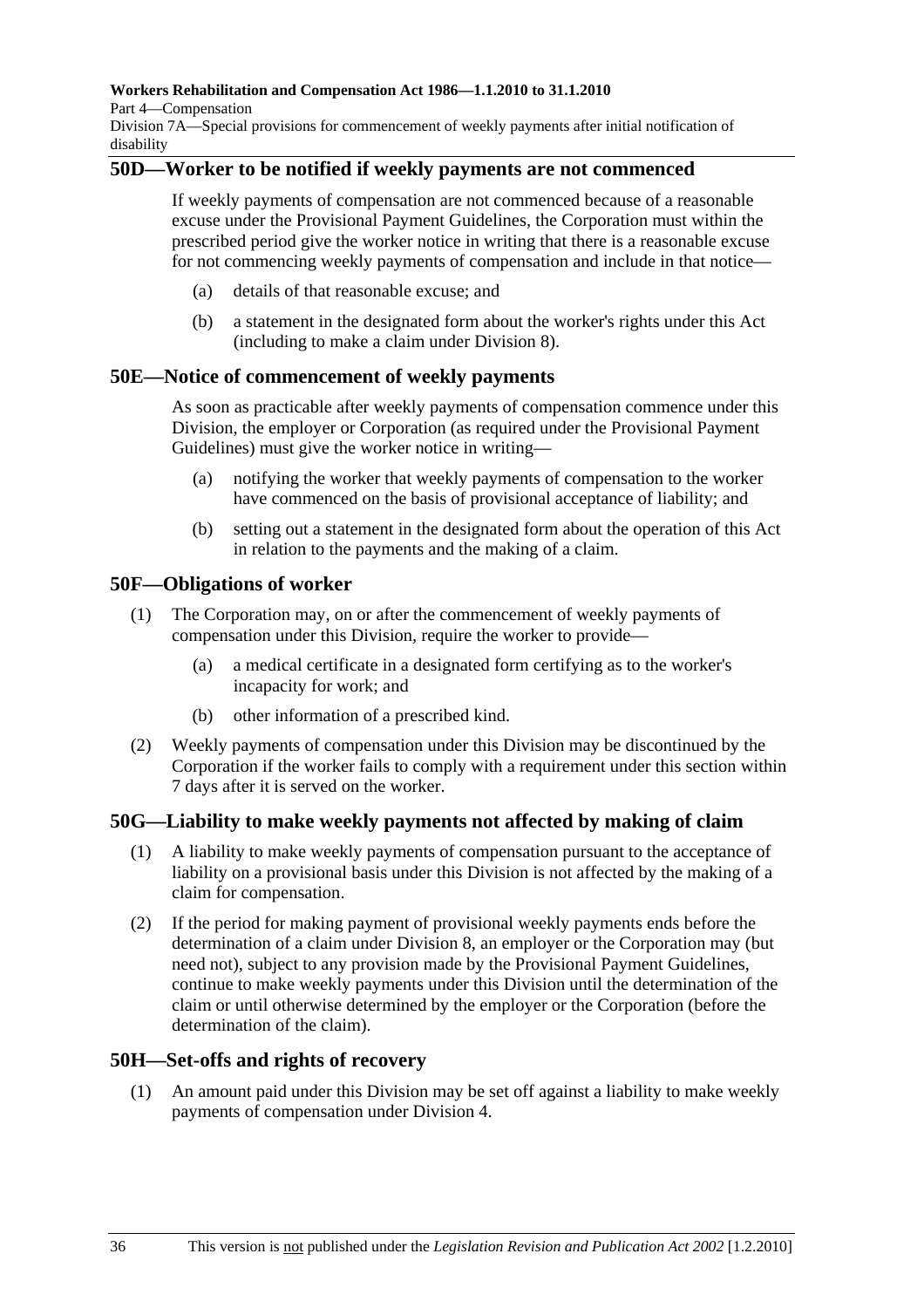Special provisions for commencement of weekly payments after initial notification of disability—Division 7A

- (2) Subject to subsection (3), if an employer or the Corporation makes 1 or more payments under this Division and it is subsequently determined that the worker was not entitled to compensation under this Act, the employer or the Corporation may, subject to and in accordance with the regulations, recover the amount or amounts paid as a debt from the worker.
- (3) A right of recovery under subsection (2) only arises if the worker has acted dishonestly in making an application or providing information for the purposes of this Division or any other provisions of this Act.

## **50I—Status of decisions**

The following decisions under this Division are not reviewable:

- (a) a decision to make a provisional weekly payment of compensation;
- (b) a decision not to make a provisional weekly payment of compensation after it is established that there is a reasonable excuse under the Provisional Payment Guidelines;
- (c) a decision to discontinue weekly payments of compensation under section 50C or 50F:
- (d) a decision to continue or not to continue weekly payments of compensation under section 50G;
- (e) a decision to exercise or not to exercise a right of recovery under section 50H.

## **Division 8—Notices of disabilities and claims for compensation**

## **51—Duty to give notice of disability**

- (1) Where a worker suffers a compensable disability, notice of that disability must be given—
	- (a) to the employer by whom the worker is employed at the time of the occurrence of the disability; or
	- (b) if the worker is not then in employment or is self-employed—to the Corporation.
- (2) Notice of a disability should be given—
	- (a) if practicable within 24 hours after the occurrence of the disability but, if that is not practicable, as soon as practicable after the occurrence of the disability;
	- (b) if the worker is not, immediately after the occurrence of the disability, aware of the disability—as soon as practicable after the worker becomes so aware;
	- (c) if the worker dies without having become so aware or before it is practicable to give such a notice—as soon as practicable after the worker's death.
- (3) Notice of a disability—
	- (a) may be given orally or in writing; and
	- (b) should specify to the best of the knowledge, information and belief of the person giving the notice—
		- (i) the day on which the disability occurred; and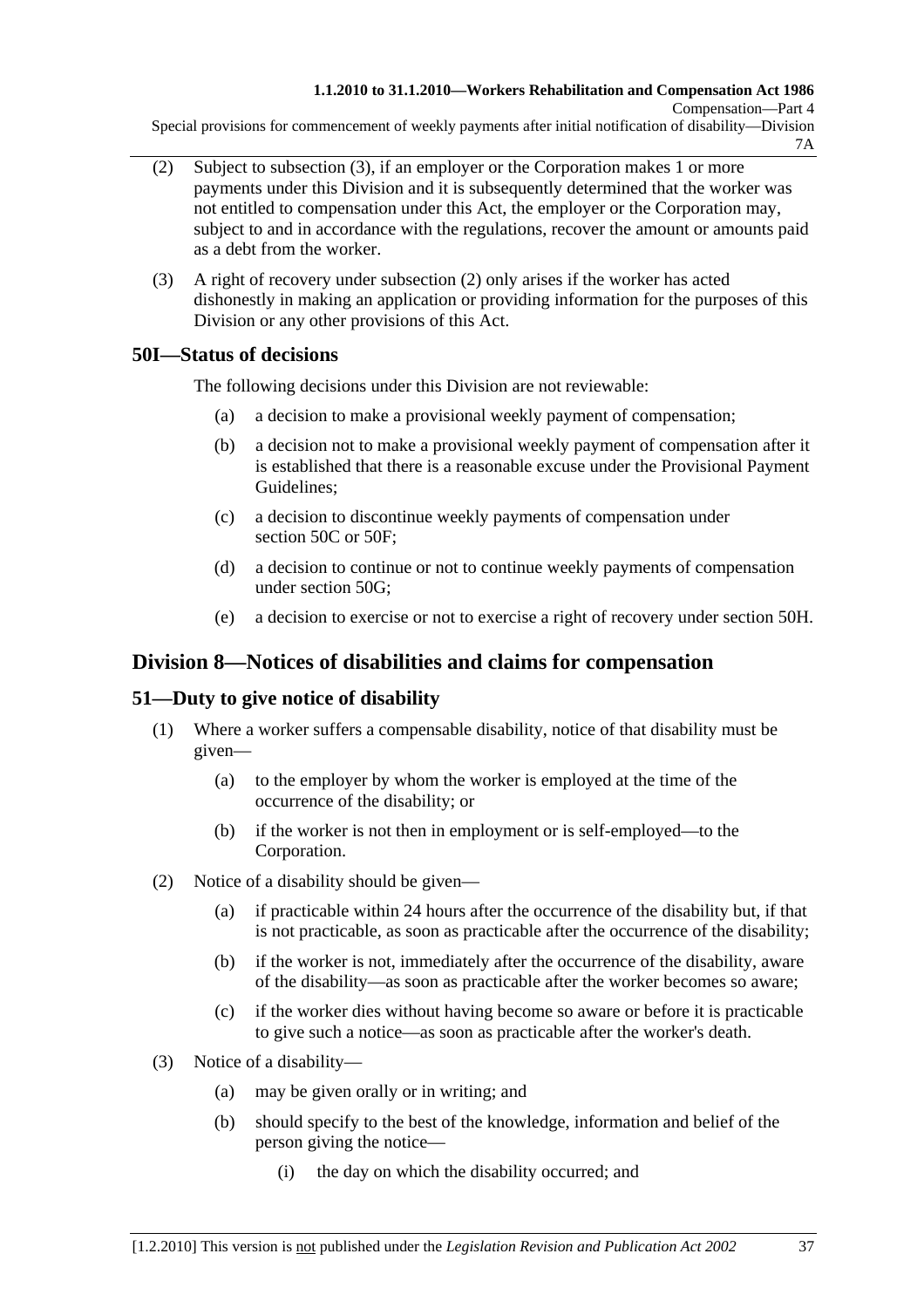- (ii) the place at which the disability occurred; and
- (iii) the nature of the disability; and
- (iv) the cause of the disability.
- (4) For the purposes of this section, notice of a disability shall be deemed to have been given to an employer if—
	- (a) it is given to—
		- (i) the employer at any place of business of the employer; or
		- (ii) any person under whose supervision the worker was employed at the time of the disability; or
		- (iii) any person designated for the purpose by the worker's employer; or
	- (b) it is served by post on the employer.
- (5) A person by whom a notice under this section is given orally shall, at the request of the person to whom the notice is given, complete a written statement in a form determined by the Corporation.
- (6) Subject to subsection (8), where an employer (not being a self-insured employer) receives notice of a disability given or purportedly given under this section the employer shall, within 5 business days after the receipt of the notice, send a copy of the notice to the Corporation together with the prescribed information.

Maximum penalty: \$1 000.

- (7) Where it appears from a notice under this section that the worker was not, at the date of the notice, in the employment of the employer from whose employment the disability arose, the Corporation shall (where it is practicable to do so) send a copy of the notice to that employer.
- (8) The Corporation may, by notice published in the Gazette—
	- (a) exclude from the application of this section minor disabilities of a class specified in the notice;
	- (b) vary, in relation to cases of a specified class, the time at which an employer is required to report to it under this section.

### **52—Claim for compensation**

- (1) Subject to this section, a claim for compensation—
	- (a) must be made in a manner and form approved by the Corporation; and
	- (b) must be made within the prescribed period; and
	- (c) must be supported by a certificate in the designated form by a recognised medical expert certifying—
		- (i) the nature of the disability;
		- (ii) the probable cause of the disability so far as that is ascertainable by the medical expert;
		- (iii) where the claimant claims to be incapacitated for work—the extent and probable duration of the incapacity;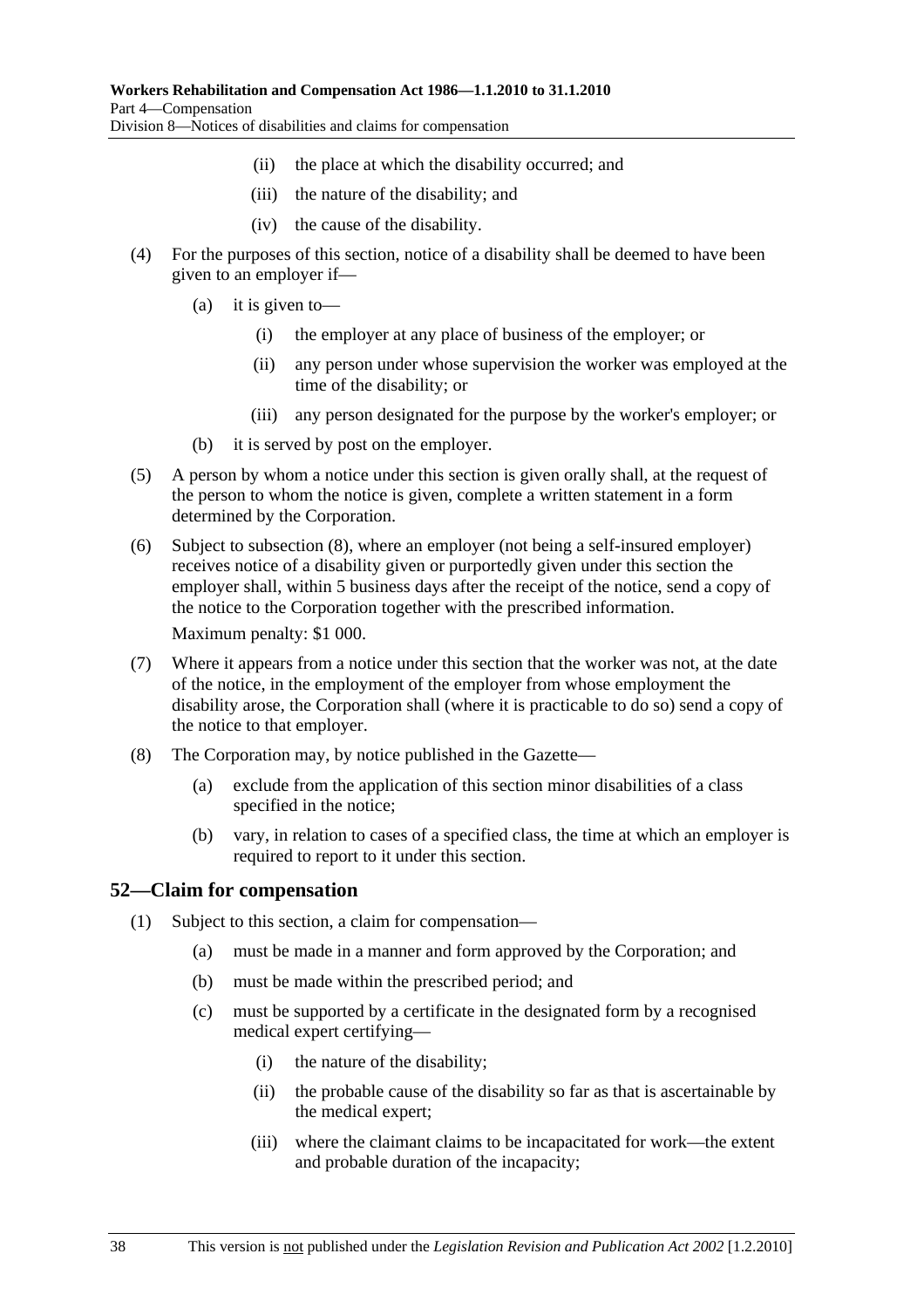- (iv) whether the medical expert has personal knowledge of the worker's workplace and, if so, the extent of that knowledge and whether the medical expert has discussed with the employer the kinds of work that might be appropriate for the worker in view of the disability.
- (2) Where notice of a disability is required under this Division, a claim for compensation may not be made in respect of that disability unless notice of the disability has been given in accordance with this Division.
- (3) Notwithstanding subsections (1) and (2)—
	- (a) the absence of, or a defect in, a notice of disability is not a bar to the making of a claim if—
		- (i) the proper determination of the claim has not been substantially prejudiced; or
		- (ii) the failure to give the notice, or the defect in the notice, was occasioned by ignorance of the claimant, mistake or absence from the State, or other reasonable cause; and
	- (b) a failure to make a claim within the prescribed period is not a bar to the making of a claim if—
		- (i) the proper determination of the claim has not been substantially prejudiced; or
		- (ii) the failure to make the claim within the prescribed period was occasioned by ignorance of the claimant, mistake or absence from the State, or other reasonable cause.
- (4) A claim for compensation must be given as follows:
	- (a) where the worker is at the commencement of the incapacity in employment the claim must be given to the employer;
	- (b) in any other case—the claim must be given to the Corporation.
- (5) Within 5 business days after receipt of a claim under this section, an employer (not being a self-insured employer) shall forward to the Corporation—
	- (a) a copy of the claim;
	- (b) a statement in the designated form containing such information as may be prescribed.

Maximum penalty: \$1 000.

 (5a) An employer (not being a self-insured employer) must furnish to the Corporation, in such manner and form as the Corporation may determine, such other information as the Corporation may reasonably require in order to determine a claim.

Maximum penalty: \$1 000.

- (6) Where it appears from a claim that the worker was not, at the time of making the claim, in the employment of the employer from whose employment the disability arose, the Corporation shall (where it is practicable to do so) notify that employer of the claim.
- (6a) The Corporation may dispense with a requirement under this section.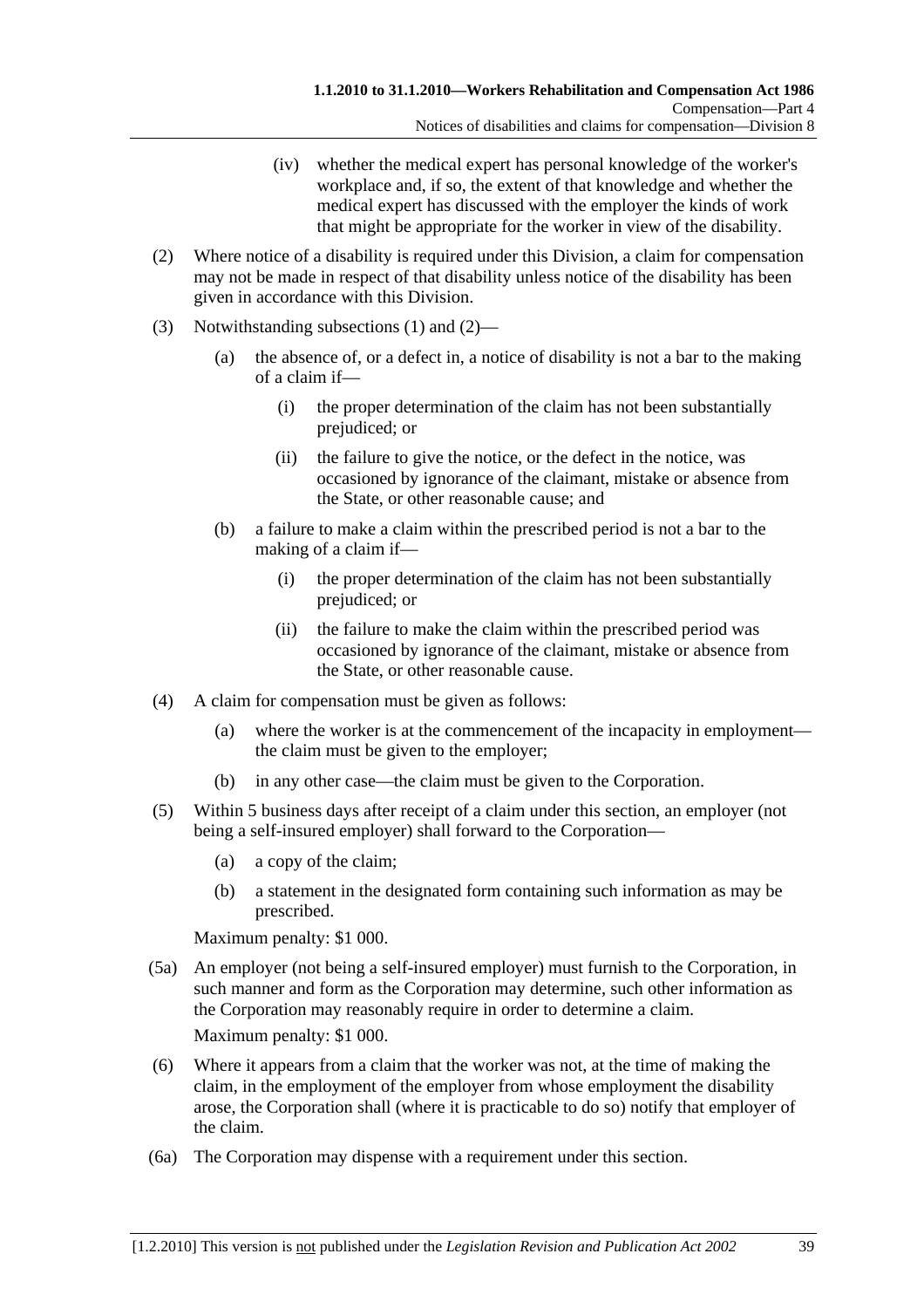- (6b) A self-insured employer may dispense with the requirement for a certificate under subsection  $(1)(c)$  if a claim is only for compensation under section 32.
- (7) In this section—

*prescribed period*, in relation to the making of a claim in pursuance of this section, means the period of 6 months commencing on the day on which the entitlement to make the claim arises.

#### **53—Determination of claim**

- (1) On receipt of a claim for compensation the Corporation shall make such investigations and inquiries as it thinks necessary to determine the claim.
- (2) For the purpose of satisfying itself of the nature, extent or probable duration of a disability, the Corporation may require a worker to submit to an examination by a recognised medical expert nominated by the Corporation from a list of approved experts.
- (3) If a claimant for compensation—
	- (a) fails or refuses to furnish information reasonably required by the Corporation to determine the claim; or
	- (b) fails or refuses to submit to an examination as required under subsection (2),

the claim may be rejected.

- (4) The Corporation shall determine claims for compensation as expeditiously as reasonably practicable and where the claim is for compensation by way of income maintenance shall, wherever practicable, endeavour to determine the claim within 10 business days after the date of receipt of the claim.
- (4a) Where—
	- (a) the disability results from a road accident; and
	- (b) no member of the police force attends at the scene of the accident; and
	- (c) the claimant is required to report the accident to a member of the police force or at a police station under the *Road Traffic Act 1961*,

the Corporation may refrain from determining the claim until the accident is so reported.

- (4b) If an employer notifies the Corporation, before the Corporation determines a claim, that the employer disputes that the disability is compensable under this Act, the Corporation must, before determining the claim, make a reasonable investigation into the grounds on which the employer disputes the compensability of the disability.
- (5) As soon as practicable after determining a claim for compensation the Corporation shall give notice in writing of the determination—
	- (a) to the claimant; and
	- (b) to any employer who may be directly affected.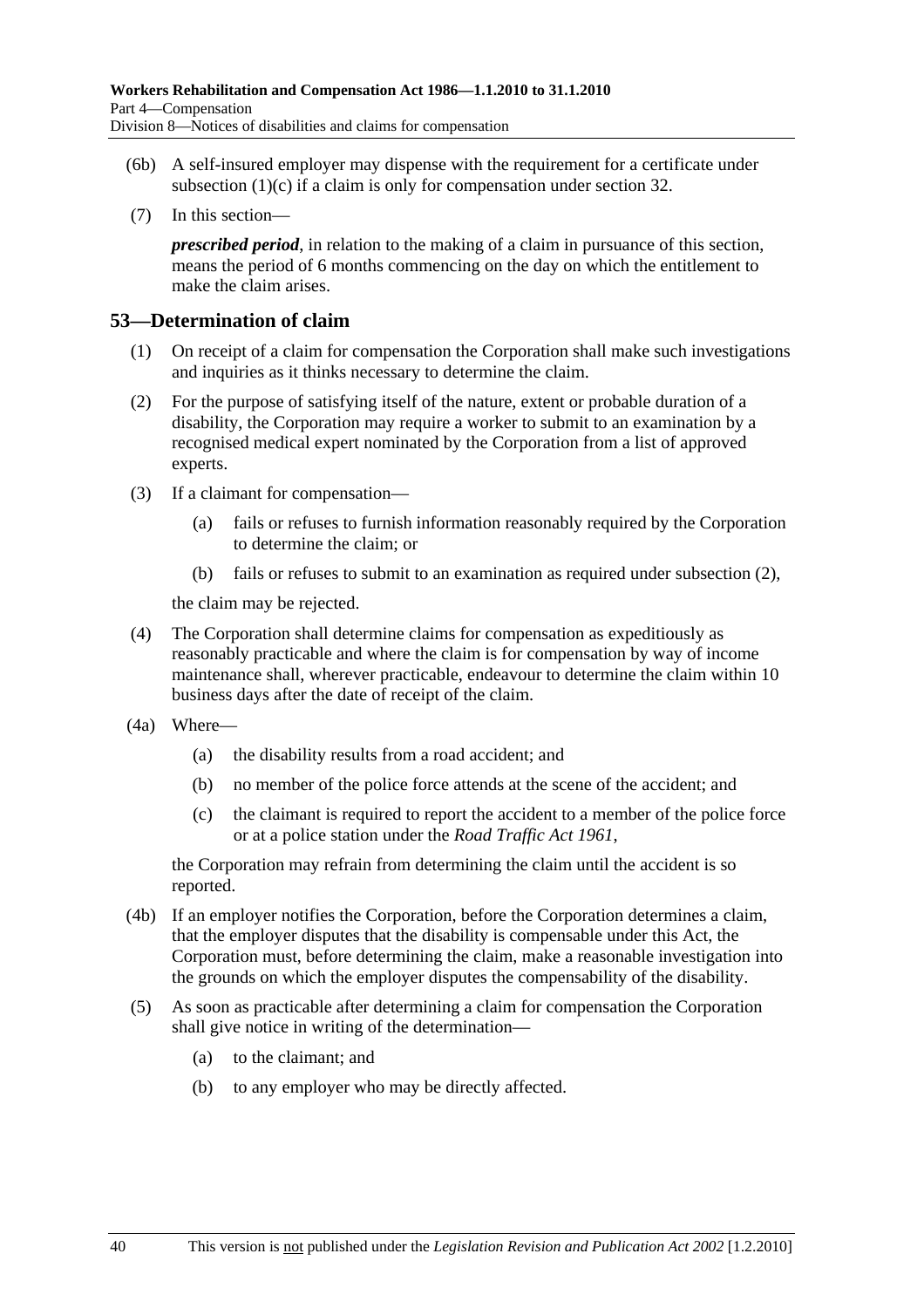- (6) Where any part of a claim is rejected, the notice referred to in subsection (5) must include—
	- (a) such information as the regulations may require as to the grounds on which the claim is rejected; and
	- (b) a statement of the claimant's rights to have the determination reviewed.
- (7) The Corporation may, in an appropriate case, by notice in writing to the worker, redetermine a claim.
- (7a) For the purposes of subsection (7), an appropriate case is one where—
	- (a) the redetermination is necessary to give effect to an agreement reached between the parties to an application for review or to reflect progress (short of an agreement) made by the parties to such an application in an attempt to resolve questions by agreement; or
	- (b) the claimant deliberately withheld information that should have been supplied to the Corporation and the original determination was, in consequence, based on inadequate information; or
	- (c) the redetermination is appropriate by reason of new information that was not available and could not reasonably have been discovered by due enquiry at the time that the original determination was made; or
	- (ca) the redetermination is for the purposes of section  $4(11)$  and is appropriate by reason of the stabilising of a compensable disability; or
	- (d) the original determination was made as the result of an administrative error and the redetermination is made within two weeks of the making of the original determination; or
	- (e) the redetermination is made in prescribed circumstances.
- (7b) A regulation made for the purposes of subsection  $(7a)(e)$  cannot come into operation until the time for disallowance has passed.
- (8) The redetermination of a claim does not give rise to any right on the part of the Corporation to recover from the worker money paid under a previous determination unless the previous determination was made in consequence of the worker's fraud.

# **Division 9—Miscellaneous**

#### **Subdivision 1—Limitations on liability**

#### **54—Limitation of employer's liability**

- (1) Subject to subsection (2), no liability attaches to an employer in respect of a compensable disability arising from employment by that employer except—
	- (a) a liability under this Act.
- (2) Subsection (1) does not affect a liability arising out of the use of a motor vehicle, being a liability against which the employer was or ought to have been insured under the law of compulsory third-party motor vehicle insurance.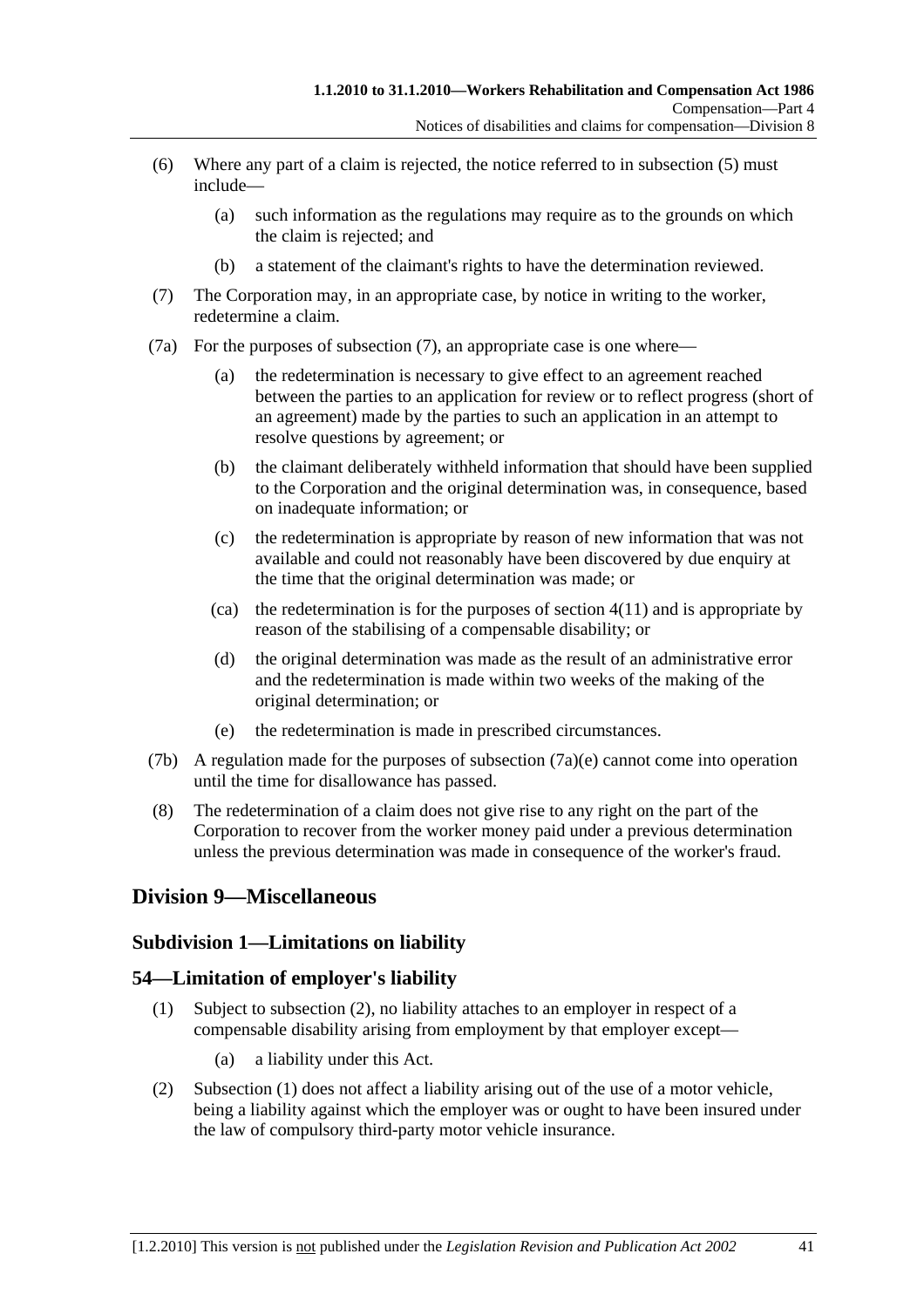- (3) A court before which an action is brought against an employer for non-economic loss arising from a compensable disability (being a disability that arises out of the use of a motor vehicle and gives rise to a liability of a kind referred to in subsection (2)) shall make due allowance for any lump sum paid or payable under Division 5 or 6 to the person by or on whose behalf the action is brought.
- (4a) Where—
	- (a) a worker suffers a compensable disability (not being a disability that arises out of the use of a motor vehicle and gives rise to a liability of a kind referred to in subsection (2)); and
	- (b) the disability is attributable to the negligence of another worker—
		- (i) who was acting in the course of employment with the same employer; and
		- (ii) whose negligence did not arise from, or in the course of, serious and wilful misconduct,

the worker has no right of action against the other worker.

- (4b) Where—
	- (a) a worker suffers a compensable disability (not being a disability that arises out of the use of a motor vehicle and gives rise to a liability of a kind referred to in subsection (2)); and
	- (b) action is taken against a person other than the employer for damages in respect of the disability,

the other person has no right to recover contribution from the employer.

- (5) Where—
	- (a) compensation is paid or payable under this Act in respect of a compensable disability;
	- (b) a right of action exists against a person other than the employer for damages in respect of the disability,

the person by whom the compensation is paid or payable is entitled to recover from that other person the amount of the compensation in accordance with subsection (7).

- (6) Where—
	- (a) a compensable disability arises out of the use of a motor vehicle;
	- (b) the employer was or ought to have been insured against liability for the disability under the law of compulsory third-party motor vehicle insurance;
	- (c) compensation is paid or payable by the Corporation or a self-insured employer under this Act in respect of the disability,

the Corporation or a self-insured employer (as the case requires) is entitled to recover the amount of the compensation in accordance with subsection (7).

- (7) Where—
	- (a) compensation is paid or payable to a person (the *injured party*) under this Act;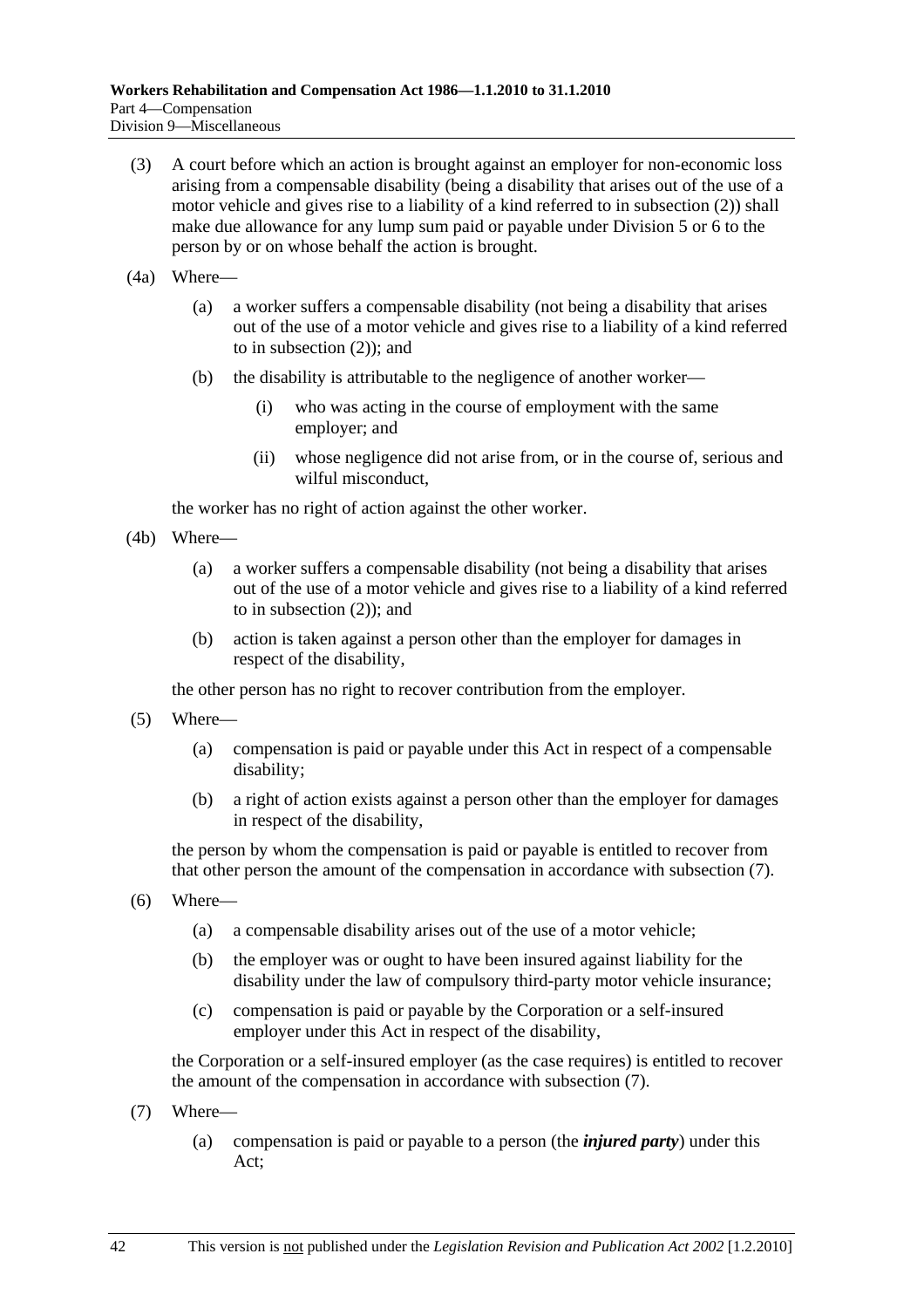- (b) the injured party has received, or is entitled to, damages from another person (the *wrongdoer*) in pursuance of rights arising from the same trauma as gave rise to the rights to compensation under this Act;
- (c) the person by whom the compensation is paid or payable under this Act (the *claimant*) is entitled to recover the amount of the compensation by virtue of subsection  $(5)$  or  $(6)$ ,

then the following provisions apply:

- (d) the claimant is entitled to recover the amount of compensation paid or payable under this Act from the wrongdoer or the injured party but subject to the following qualifications:
	- (i) no amount may be recovered from the wrongdoer in excess of the wrongdoer's unsatisfied liability to the injured party; and
	- (ii) the claimant must exhaust its rights against the wrongdoer before recovering against the injured party; and
	- (iii) no amount may be recovered from the injured party in excess of the amount of the damages received by the injured party;
- (e) the claimant shall, on giving notice to a wrongdoer of an entitlement to recover compensation under this section, have a first charge, to the extent of the entitlement, on damages payable by the wrongdoer to the injured party;
- (f) any amount recovered by the claimant against a wrongdoer under this subsection shall be deemed to be an amount paid in or towards satisfaction of the wrongdoer's liability to the injured party;
- (g) an action for the recovery of compensation under this subsection—
	- (i) may be heard and determined by the Tribunal (constituted of a presidential member); and
	- (ii) must be commenced within 3 years after the date of the trauma referred to in paragraph (b).
- (7a) This section is intended to apply in relation to any action that arises out of the occurrence of a compensable disability—
	- (a) irrespective of where the disability occurred; and
	- $(b)$ 
		- (i) irrespective of whether the action is brought before a court of this State or before a court of some other state, territory or country; and
		- (ii) notwithstanding that the court before which the action is brought would not (but for this subsection) apply, or take into account, South Australian law.
- (7b) If—
	- (a) an action is brought in respect of a compensable disability in a court that is not a court of the State; and
	- (b) notwithstanding subsection (7a), the court awards an amount against an employer that is in excess of the amount (if any) that would have been awarded in a similar action before a court of the State; and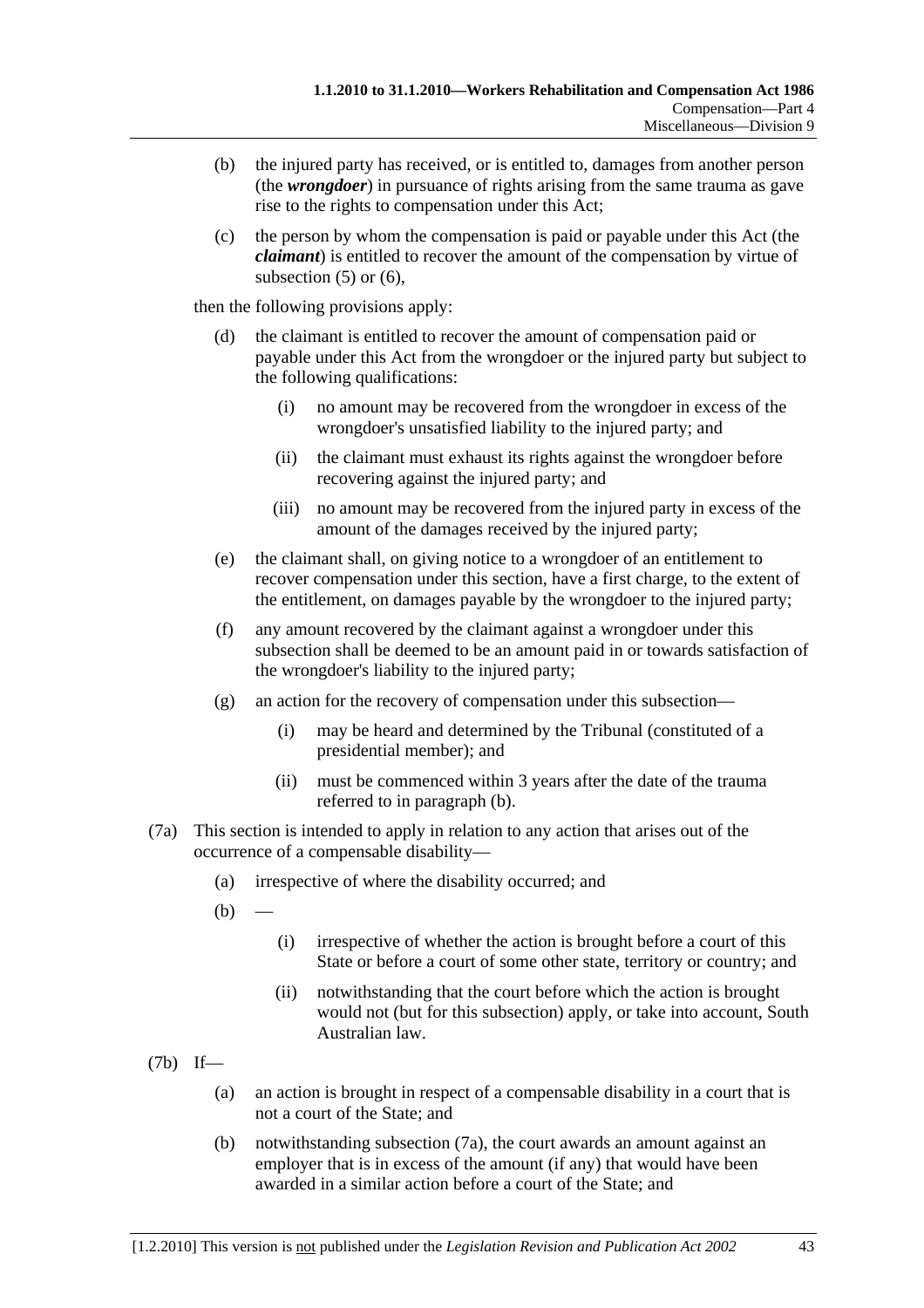(c) the Corporation is liable to pay the amount awarded by virtue of insurance provided under this Act,

the Corporation is entitled to recover the excess from the person to whom the amount is awarded.

- (7c) In the course of proceedings under subsection (7b) a court may
	- receive in evidence any transcript of evidence in proceedings before the court by which the amount was awarded and draw any conclusions of fact from the evidence that it considers proper; or
	- (b) adopt any of the court's findings of fact.
- (8) In this section—

*damages* includes any form of compensation payable apart from this Act in respect of a compensable disability;

#### *employer* includes—

- (a) any person for whose torts an employer is vicariously liable;
- (b) any person who is vicariously liable for the torts of an employer;

#### *the law of compulsory third-party motor vehicle insurance* means—

- (a) Part 4 of the *Motor Vehicles Act 1959* (including a policy of insurance under that Part); or
- (b) the law of another State or a Territory of the Commonwealth that corresponds to Part 4 of the *Motor Vehicles Act 1959* (including a policy of insurance under such a law).

#### **55—Prohibition of double recovery of compensation**

- (1) Compensation under this Act is not payable in respect of a disability to the extent that compensation has been received in respect of the same disability under the laws of a place other than this State (whether within or outside Australia).
- (2) If a person receives compensation under this Act in respect of a disability and, in respect of the same disability, subsequently receives compensation under the laws of a place other than this State (whether within or outside Australia), the person from whom compensation under this Act is received may, in a court of competent jurisdiction, sue and recover (as a debt) from the person the amount described in subsection (2a).
- (2a) The amount that is recoverable under subsection (2) is—
	- (a) the amount of compensation paid under this Act; or
	- (b) the amount of compensation received under the laws of the place other than this State,

whichever is less.

 (3) The fact that compensation or damages in respect of a disability have been recovered under a foreign law is a bar to the recovery of compensation in respect of the same disability under this Act.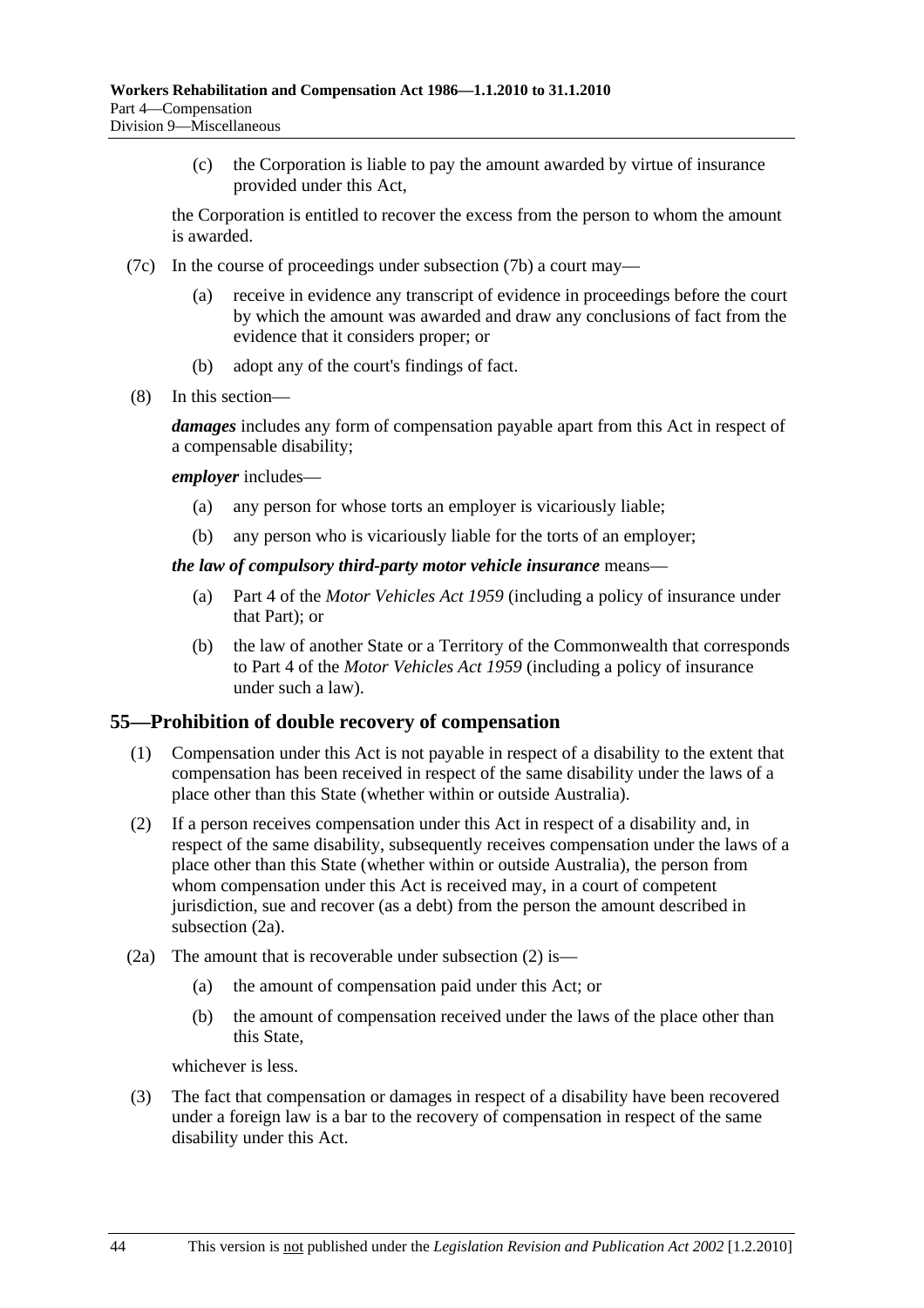# **57—Compensation payable in respect of disabilities arising from employment on ships**

Where a compensable disability arises from employment on a ship the amount of the compensation is not subject to any limitation imposed by the *Merchant Shipping Act 1894* of the United Kingdom.

# **58—Certain sporting injuries not to be compensable**

- (1) Notwithstanding any other provision of this Act, but subject to subsection (2), where—
	- (a) a worker is employed by an employer solely—
		- (i) to participate as a contestant in a sporting or athletic activity (and to engage in training or preparation with a view to such participation); or
		- (ii) to act as a referee or umpire in relation to a sporting or athletic contest (and to engage in training or preparation with a view to so acting); and
	- (b) remuneration is not payable under the contract of employment except in respect of such employment,

a disability arising out of or in the course of that employment is not compensable.

- (2) This section does not apply to—
	- (a) a person authorised or permitted by a racing controlling authority within the meaning of the *Authorised Betting Operations Act 2000* to ride or drive in a race within the meaning of that Act; or
	- (b) a boxer, wrestler or referee employed or engaged for a fee to take part in a boxing or wrestling match; or
	- (c) a person who derives an entire livelihood, or an annual income in excess of the prescribed amount, from employment of a kind referred to in subsection  $(1)(a)$ .
- (3) In this section—

*the prescribed amount* means—

- (a) in relation to 1987—\$27 200;
- (b) in relation to a subsequent year—a sum (calculated to the nearest multiple of \$100) that bears to \$25 000 the same proportion as the Consumer Price Index for the September quarter of the immediately preceding year bears to the Consumer Price Index for the September quarter, 1985.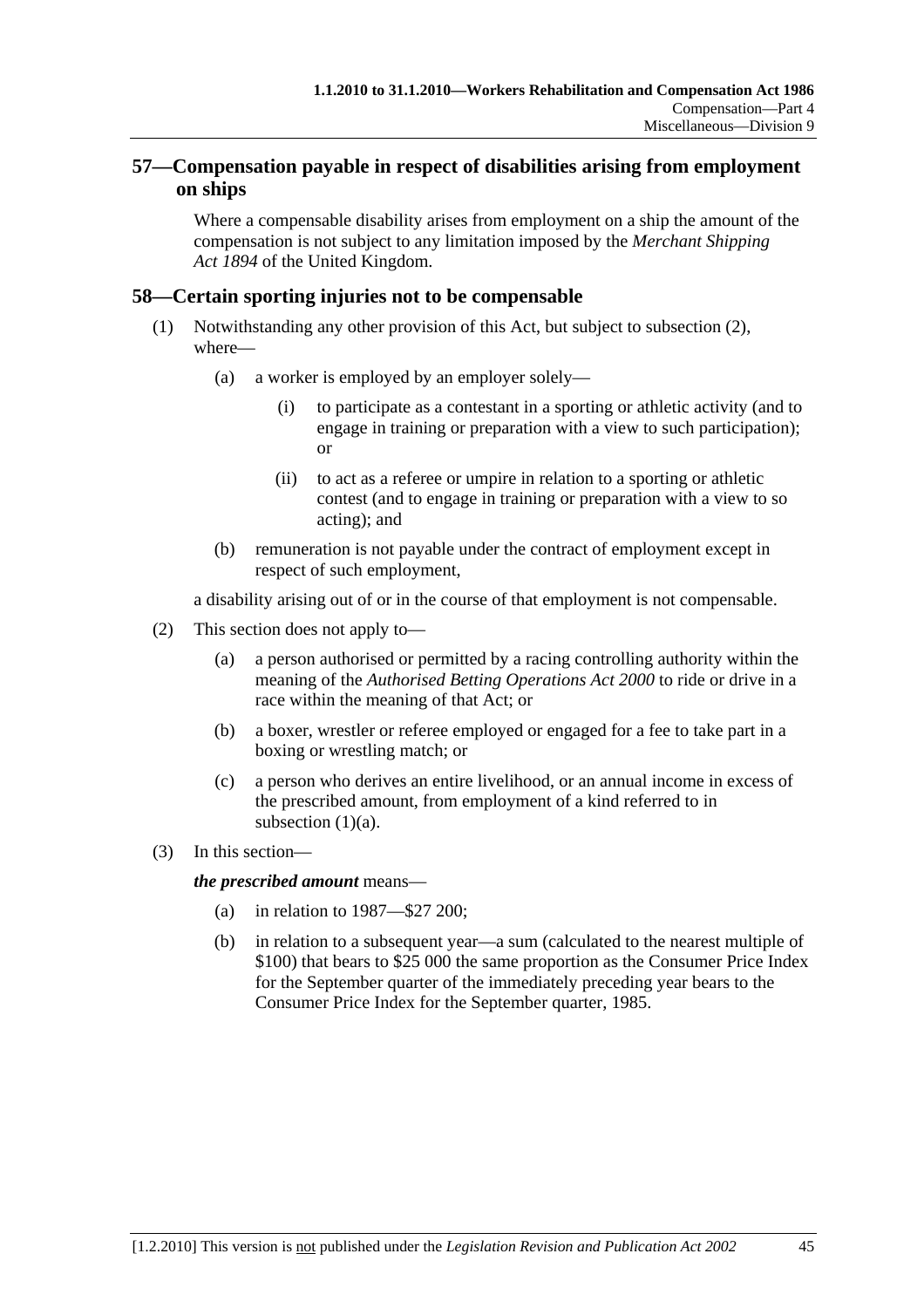# **Subdivision 2—Choice of law**

# **58AA—The applicable substantive law for work disability claims**

- (1) If there is an entitlement to compensation under the statutory workers compensation scheme of a State in respect of a disability to a worker (whether or not compensation has been paid), the substantive law of that State is the substantive law that governs—
	- (a) whether or not a claim for damages in respect of the disability can be made; and
	- (b) if it can be made, the determination of the claim.
- (2) This Subdivision does not apply if compensation is payable in respect of the disability under the statutory workers compensation scheme of more than 1 State.
- (3) For the purposes of this section, compensation is considered to be payable under a statutory workers compensation scheme of a State in respect of a disability if compensation in respect of it—
	- (a) would have been payable but for a provision of the scheme that excludes the worker's right to compensation because the disability is attributable to any conduct or failure of the worker that is specified in that provision; or
	- (b) would have been payable if a claim for that compensation had been duly made, and (where applicable) an election to claim that compensation (instead of damages) had been duly made.
- (4) A reference in this section to compensation payable in respect of a disability does not include a reference to compensation payable on the basis of the provisional acceptance of liability.
- (5) In this Subdivision—

*State* includes a Territory.

#### **58AB—Claims to which Subdivision applies**

- (1) This Subdivision applies to a claim for damages or recovery of contribution brought against a worker's employer in respect of a disability that was caused by—
	- (a) the negligence or other tort (including breach of statutory duty) of the worker's employer; or
	- (b) a breach of contract by the worker's employer.
- (2) This Subdivision also applies to a claim for damages or recovery of contribution brought against a person other than a worker's employer in respect of a disability if—
	- (a) the worker's employment is connected with this State; and
	- (b) the negligence or other tort or the breach of contract on which the claim is founded occurred in this State.
- (3) Subsection (1)(a) and subsection (2) apply even if damages resulting from the negligence or other tort are claimed in an action for breach of contract or other action.
- (4) A reference in this Subdivision to a worker's employer includes a reference to—
	- (a) a person who is vicariously liable for the acts of the employer; and
	- (b) a person for whose acts the employer is vicariously liable.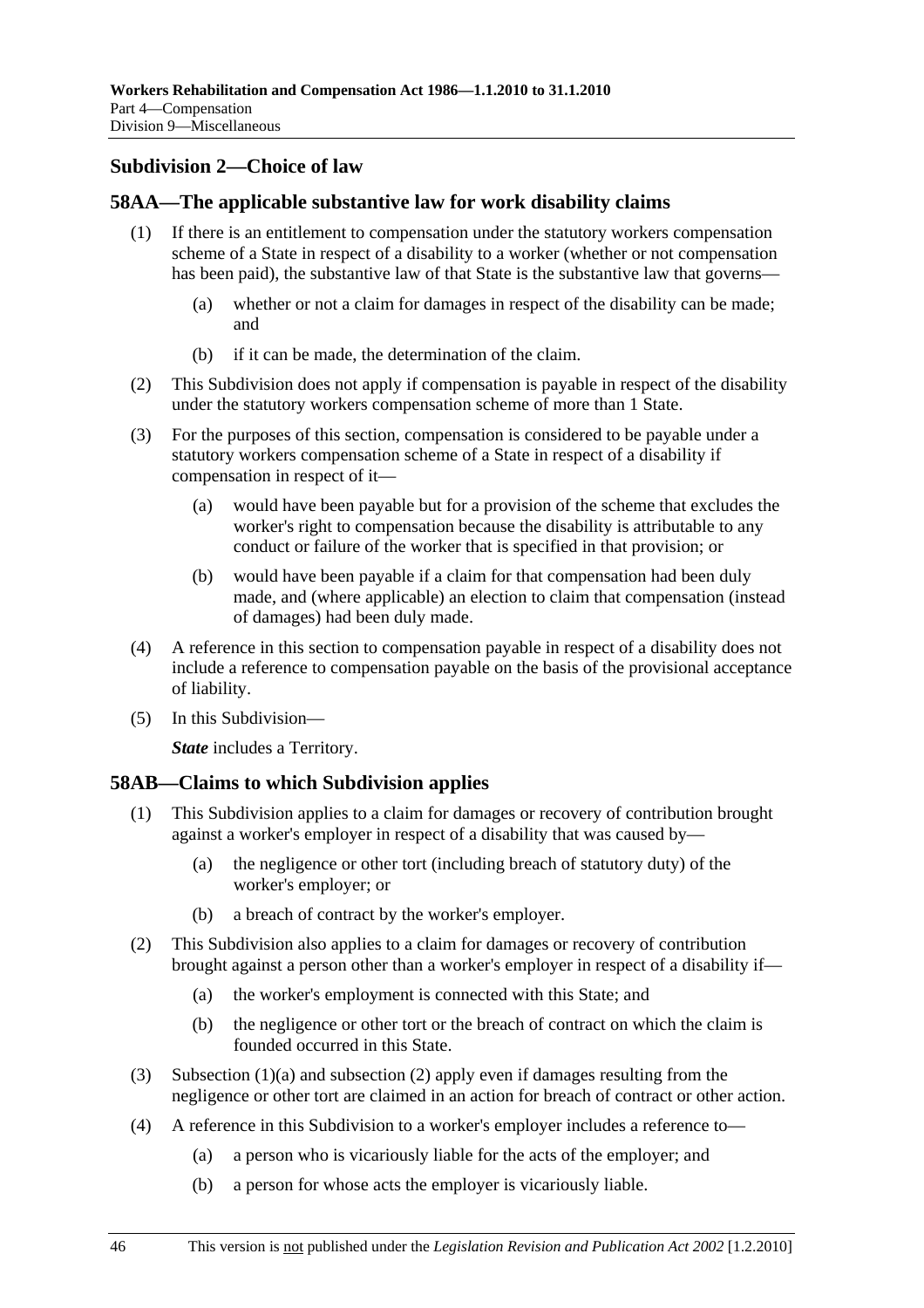#### **58AC—What constitutes disability and employment**

For the purposes of this Subdivision—

- (a) *disability*, *employer* and *worker* include anything that is within the scope of a corresponding term in the statutory workers compensation scheme of another State; and
- (b) the determination of what constitutes employment or whether or not a person is a worker or a worker's employer is to be made on the basis that those concepts include anything that is within the scope of a corresponding concept in the statutory workers compensation scheme of another State.

# **58AD—Claim in respect of death included**

For the purposes of this Subdivision, a claim for damages in respect of death resulting from a disability is to be considered as a claim for damages in respect of the disability.

# **58AE—Meaning of substantive law**

In this Subdivision—

#### *a State's legislation about damages for a work related disability* means—

- (a) for this State—this Part and any other provision of this Act providing for the interpretation of anything in this Part; and
- (b) for another State—any provisions of a law of that State that is declared by the regulations to be the State's legislation about damages for a work related disability;

#### *substantive law* includes—

- (a) a law that establishes, modifies, or extinguishes a cause of action or a defence to a cause of action;
- (b) a law prescribing the time within which an action must be brought (including a law providing for the extension or abridgment of that time);
- (c) a law that provides for the limitation or exclusion of liability or the barring of a right of action if a proceeding on, or arbitration of, a claim is not commenced within a particular time limit;
- (d) a law that limits the kinds of injury, loss or damage for which damages or compensation may be recovered;
- (e) a law that precludes the recovery of damages or compensation or limits the amount of damages or compensation that can be recovered;
- (f) a law expressed as a presumption, or rule of evidence, that affects substantive rights; and
- (g) a provision of a State's legislation about damages for a work related disability, whether or not it would be otherwise regarded as procedural in nature,

but does not include a law prescribing rules for choice of law.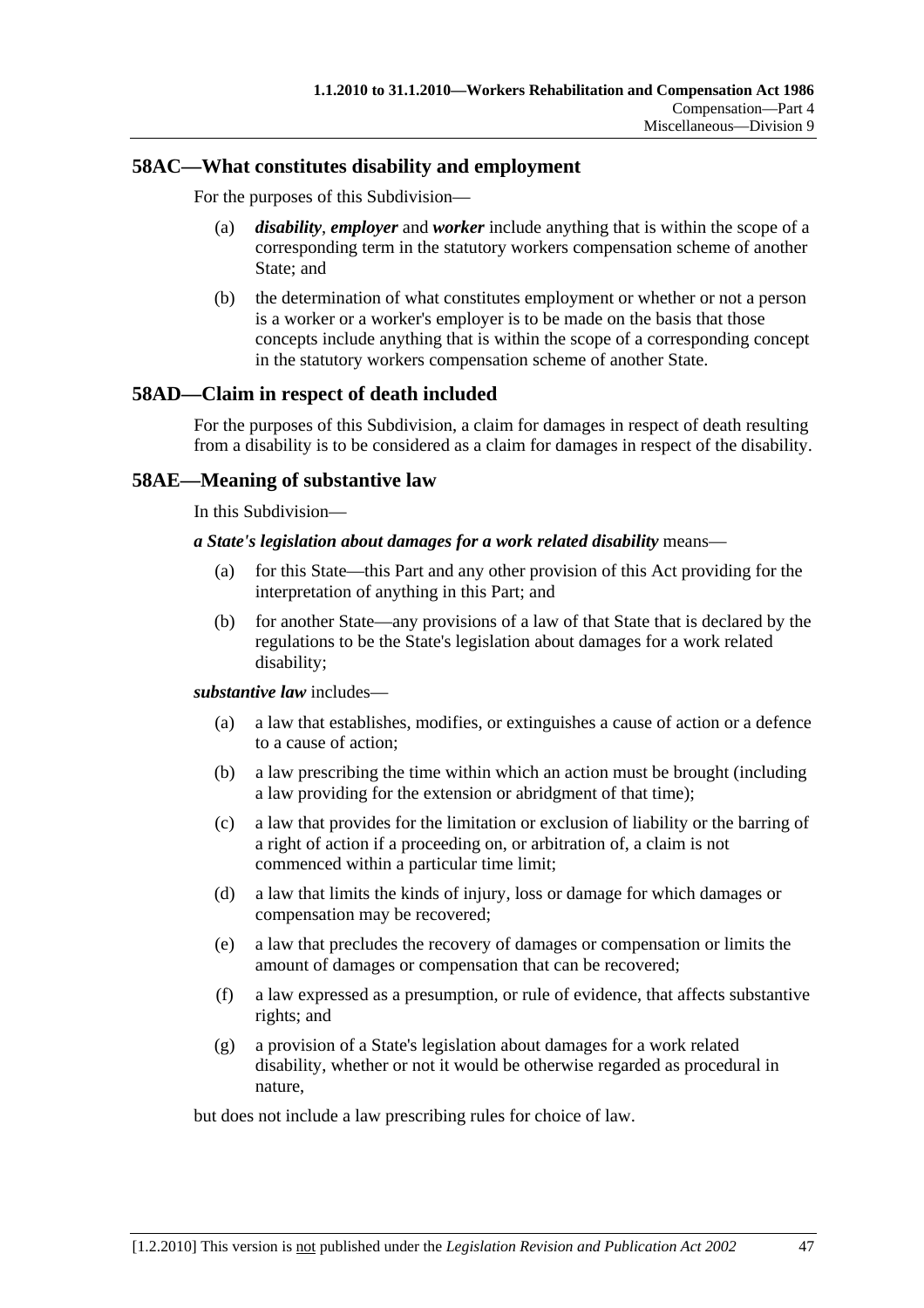#### **58AF—Availability of action in another State not relevant**

- (1) It makes no difference for the purposes of this Subdivision that, under the substantive law of another State—
	- (a) the nature of the circumstances is such that they would not have given rise to a cause of action had they occurred in that State; or
	- (b) the circumstances on which the claim is based do not give rise to a cause of action.
- (2) In subsection  $(1)$ —

*another State* means a State other than the State with which the worker's employment is connected.

#### **Subdivision 3—Other matters**

#### **58A—Reports of return to work etc**

- (1) An employer (other than a self-insured employer) must notify the Corporation whenever—
	- (a) a worker who has been receiving weekly payments for total incapacity returns to work; or
	- (b) there is a change in the weekly earnings of a worker who is receiving weekly payments for partial incapacity; or
	- (c) there is a change in the type of work performed by a worker who is receiving weekly payments for partial incapacity,

(but notification is not required in a case or class of cases excepted by the Corporation from the operation of this subsection).

- (2) Where a worker who has been receiving weekly payments for total incapacity returns to work with an employer other than the employer from whose employment the disability arose, the worker must notify that previous employer of the return to work.
- (3) A notification under subsection (1) or (2)—
	- (a) must be given within 14 days of the occurrence of the notifiable event or such longer period as the regulations may allow; and
	- (b) must include full particulars of the notifiable event.
- (4) A person who without reasonable excuse fails to comply with this section is guilty of an offence.

Maximum penalty: \$1 000.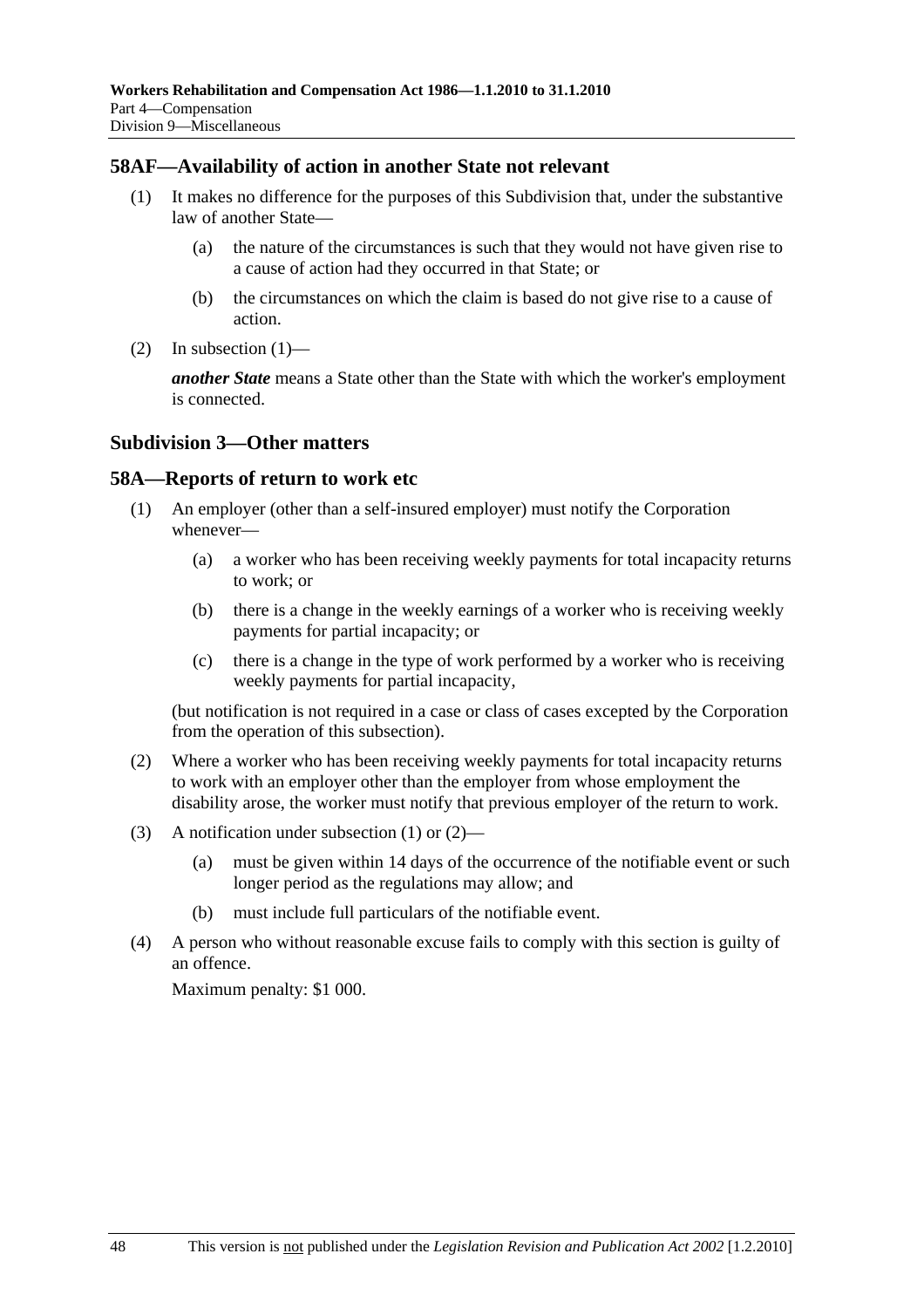### **58B—Employer's duty to provide work or pay wages**

 (1) If a worker who has been incapacitated for work in consequence of a compensable disability is able to return to work (whether on a full-time or part-time basis and whether or not to his or her previous employment), the employer from whose employment the disability arose must provide suitable employment for the worker (the employment being employment for which the worker is fit and, subject to that qualification, so far as reasonably practicable the same as, or equivalent to, the employment in which the worker was employed immediately before the incapacity).

Maximum penalty: \$25 000.

- (2) Subsection (1) does not apply if—
	- (a) it is not reasonably practicable to provide employment in accordance with that subsection (and the onus of establishing that lies in any legal proceedings on the employer); or
	- (b) the worker left the employment of that employer before the commencement of the incapacity for work; or
	- (c) the worker terminated the employment after the commencement of the incapacity for work; or
	- (e) the employer currently employs less than 10 employees, and the period that has elapsed since the worker became incapacitated for work is more than 1 year.
- (3) If a worker who has been incapacitated for work in consequence of a compensable disability undertakes alternative or modified duties under employment or an arrangement that falls outside the worker's contract of service for the employment from which the disability arose, the employer must pay an appropriate wage or salary in respect of those duties unless otherwise determined by the Corporation.

#### **58C—Notice of termination of employment to be given in certain cases**

 (1) If a worker has suffered a compensable disability, the employer from whose employment the disability arose must not terminate the worker's employment without first giving the Corporation and the worker at least 28 days notice of the proposed termination.

Maximum penalty: \$15 000.

- (2) However, notice of termination is not required under this section if—
	- (a) the employment is properly terminated on the ground of serious and wilful misconduct; or
	- (b) the worker is neither receiving compensation, nor participating in a rehabilitation program, for the disability; or
	- (c) the worker's rights to compensation for the disability have been exhausted or the time for making a claim for compensation has expired.

[In legal proceedings, the burden of establishing that an employer terminated a worker's employment on the ground of serious and wilful misconduct lies on the employer.]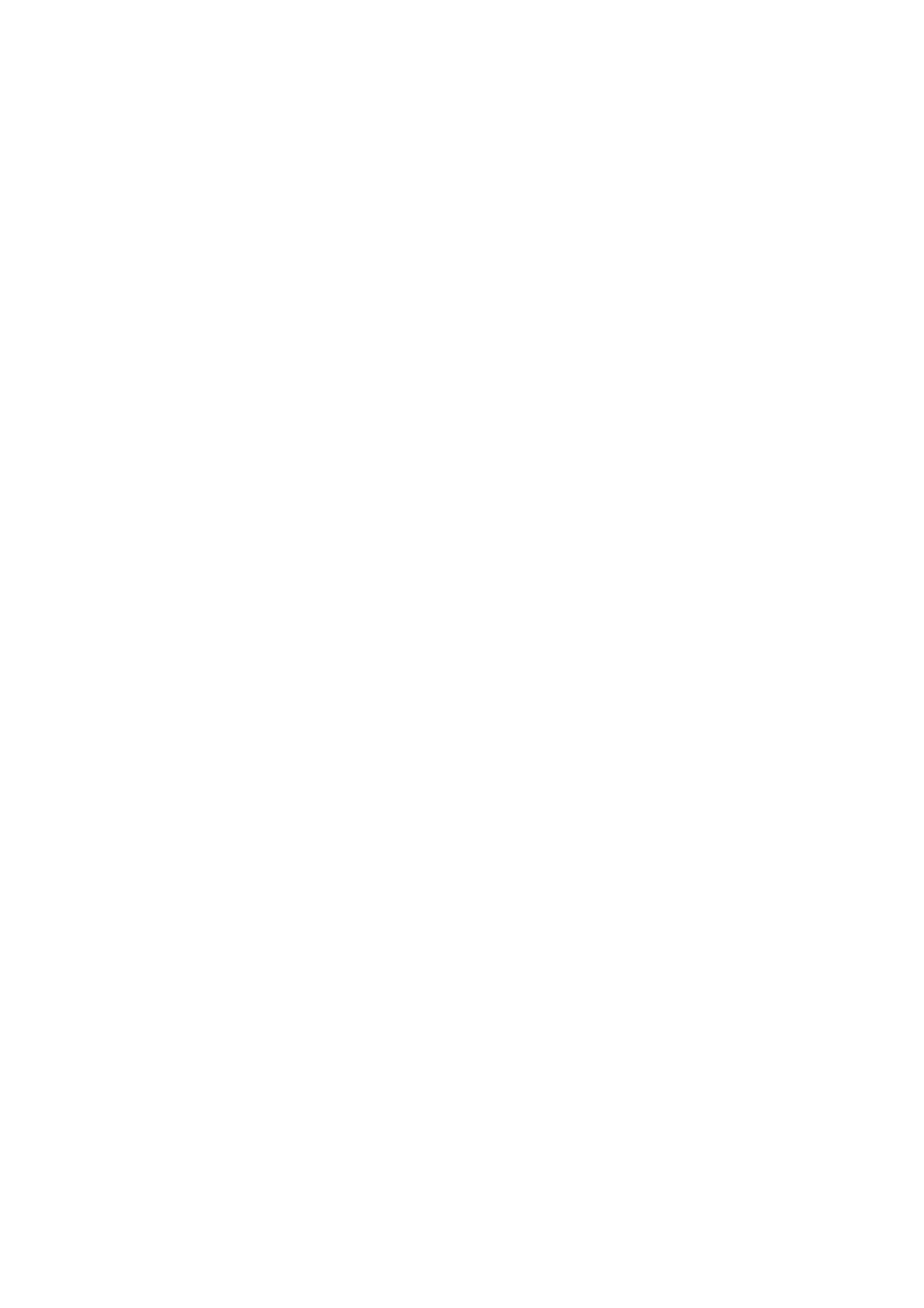# **Part 5—Registration and funding**

# **Division 1—Registration of employers**

# **59—Registration of employers**

- (1) Subject to subsection (2), an employer shall not employ a worker in employment to which this Act applies unless the employer is registered by the Corporation. Maximum penalty: \$10 000 for each worker so employed.
- (2) An employer is not required to be registered if the employer is exempted by the regulations from the obligation to be registered.
- (3) No offence is committed by an employer against this section if the employer applies for registration within 14 days after the obligation to be registered arises.
- (4) It is a defence to a prosecution for an offence under subsection (1) in respect of the employment of a particular worker if the court is satisfied that at the time of the alleged offence the employer believed on reasonable grounds that the worker's employment was not connected with this State by virtue of the operation of section 6.
- (5) If the employer's belief on reasonable grounds was that under section 6 the worker's employment was connected with another State, subsection (4) does not apply unless at the time of the alleged offence the employer had workers compensation cover in respect of the worker under the law of that other State.
- (6) In this section—

**State** includes a Territory;

*workers compensation cover* means insurance or registration required under the law of a State in respect of liability for statutory workers compensation under that law.

#### **60—Self-insured employers**

- (1) Subject to this section, an employer or a group of employers may apply to the Corporation for registration as a self-insured employer or as a group of self-insured employers.
- (2) An application shall not be made under subsection (1) unless—
	- (a) in the case of an application by an individual employer—
		- (i) the employer is a body corporate; or
		- (ii) the employer is an indemnified maritime employer;
	- (b) in the case of an application by a group—
		- (i) the members of the group are related bodies corporate or local government corporations; and
		- (ii) if the members of the group are related bodies corporate—no related body corporate of any member of the group that employs a worker or workers in employment to which this Act applies is not a member of the group.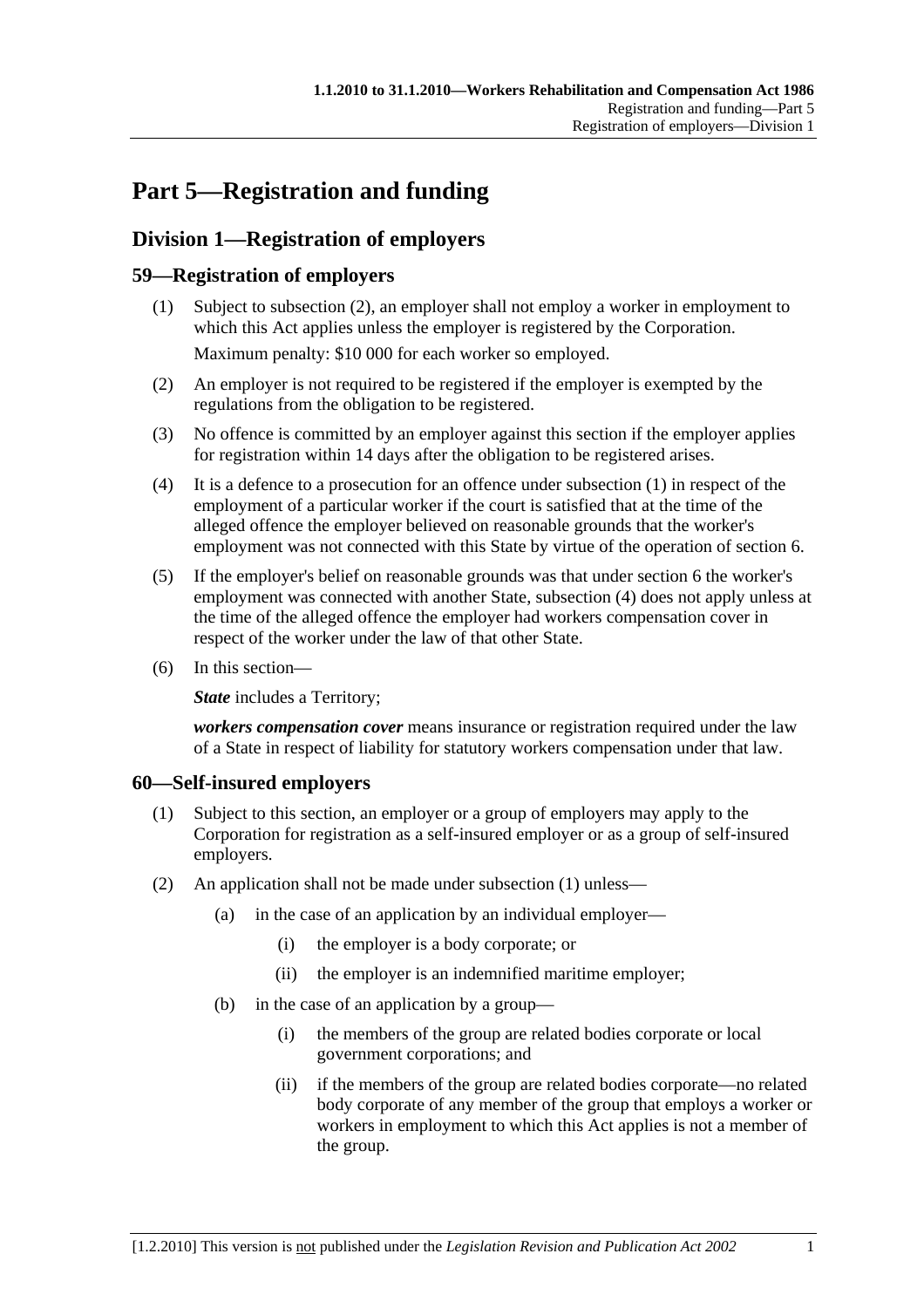- (3) Where—
	- (a) an application is made under subsection (1); and
	- (b) the Corporation is satisfied—
		- (i) that the employer or the employers constituting the group have reached a standard that, in the opinion of the Corporation, must be achieved before conferral of self-insured status can be considered; and
		- (ii) that in all the circumstances it is appropriate to do so,

the Corporation may register the employer or the group as a self-insured employer or a group of self-insured employers.

- (4) A registration under this section—
	- (a) is subject to—
		- (i) a condition that the self-insured employer must not exercise any power or discretion delegated to the self-insured employer under this Act unreasonably; and
		- (ii) such other terms and conditions as the Corporation determines from time to time or as are prescribed by the regulations; and
	- (b) where the self-insured status was conferred on the ground that the employer is an indemnified maritime employer—is subject to a condition limiting the effect of the conferral to the workers, or a specified class of the workers, to whom the relevant indemnity relates; and
	- (ba) where self-insured status was conferred on a group of related bodies corporate—is subject to the condition that there is at no time a related body corporate to any member of the group that employs a worker or workers in employment to which this Act applies that is not a member of the group; and
	- (bb) is subject to a condition that the self-insured employer will comply with any code of conduct for self-insured employers determined by the Corporation from time to time and published in the Gazette; and
	- (c) takes effect on a date fixed by the Corporation; and
	- (d) subject to this section—
		- (i) has effect for an initial period (not exceeding three years) determined by the Corporation; and
		- (ii) may, on further application to the Corporation, be renewed from time to time for a further period (not exceeding three years) determined by the Corporation at the time of the renewal.
- (4a) The Corporation may, at any time, on the application of 2 or more self-insured employers, amend the registration of each self-insured employer so as to form a group on the ground that they are now related bodies corporate.
- (4b) The Corporation may, at any time, on application by a group of self-insured employers, amend the registration of the group in order to—
	- (a) add another body corporate to the group (on the ground that the body corporate is now a related body corporate); or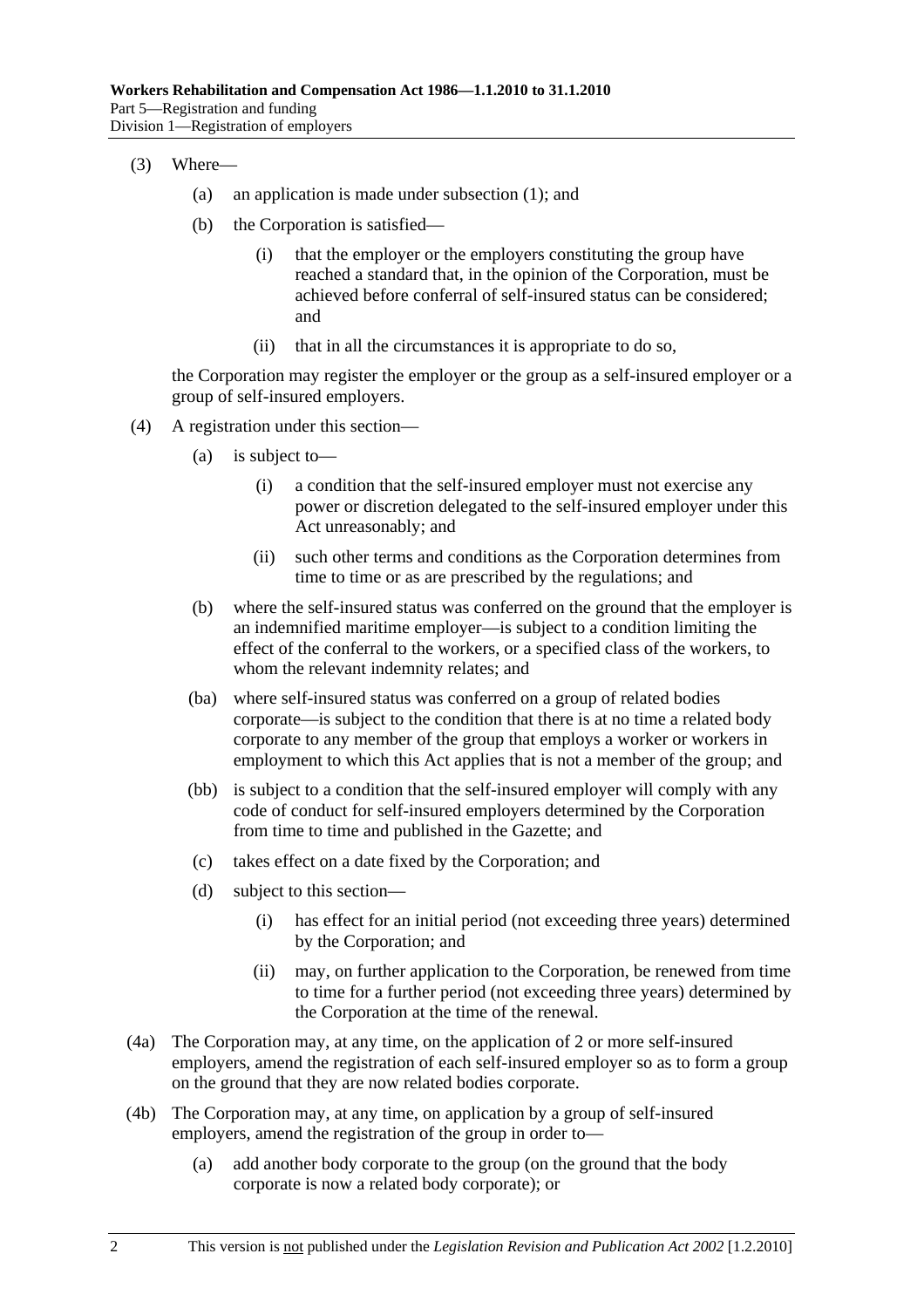- (b) remove a body corporate from the group (on the ground that the body corporate is no longer a related body corporate); or
- (c) amalgamate the registration of 2 or more groups (on the ground that all the bodies corporate are now related bodies corporate); or
- (d) divide the registration of a group into 2 or more new groups (on the ground that the bodies corporate have separated into 2 or more groups of related bodies corporate).
- (5) The Corporation may revoke the registration of a self-insured employer or group of self-insured employers, or reduce the period of registration, if the employer, or a member of the group, (as the case requires) breaches or fails to comply with this Act or a term or condition of registration.
- (6) In deciding whether to grant, renew, revoke, or reduce the period of registration as a self-insured employer or group of employers under this section the Corporation may have regard to such matters as it considers relevant and will have regard to the following:
	- (aa) the number of employees employed by the employer or group;
	- (a) whether the employer or group is, and is likely to continue to be, able to meet its liabilities;
	- (b) the resources that the employer or group has for the purpose of administering claims for compensation;
	- (c) the incidence and severity of compensable disabilities arising from employment by the employer or employers;
	- (d) the effect, or likely effect, of the working conditions under which workers are employed by the employer, or any of the employers, on the health and safety of those workers;
	- (e) the record of the employer or employers in relation to the rehabilitation of disabled workers;
	- (f) the record of the employer or employers in providing suitable employment to workers who suffer compensable disabilities;
	- (g) the views of any industrial association that has, in the opinion of the Corporation, a proper interest in the matter,

but once an employer or group has been registered as self-insured, the Corporation must not, in deciding whether to renew the registration, consider the effect of the registration on the Compensation Fund.

- (7) Where employers are registered as a group of self-insured employers, one of those employers nominated in the application for registration shall, for the purposes of this Act, be treated as the employer of all workers employed by the various members of the group.
- (7a) The Corporation may, on application by a group of self-insured employers, accept the nomination of another member of the group as the relevant employer under subsection (7).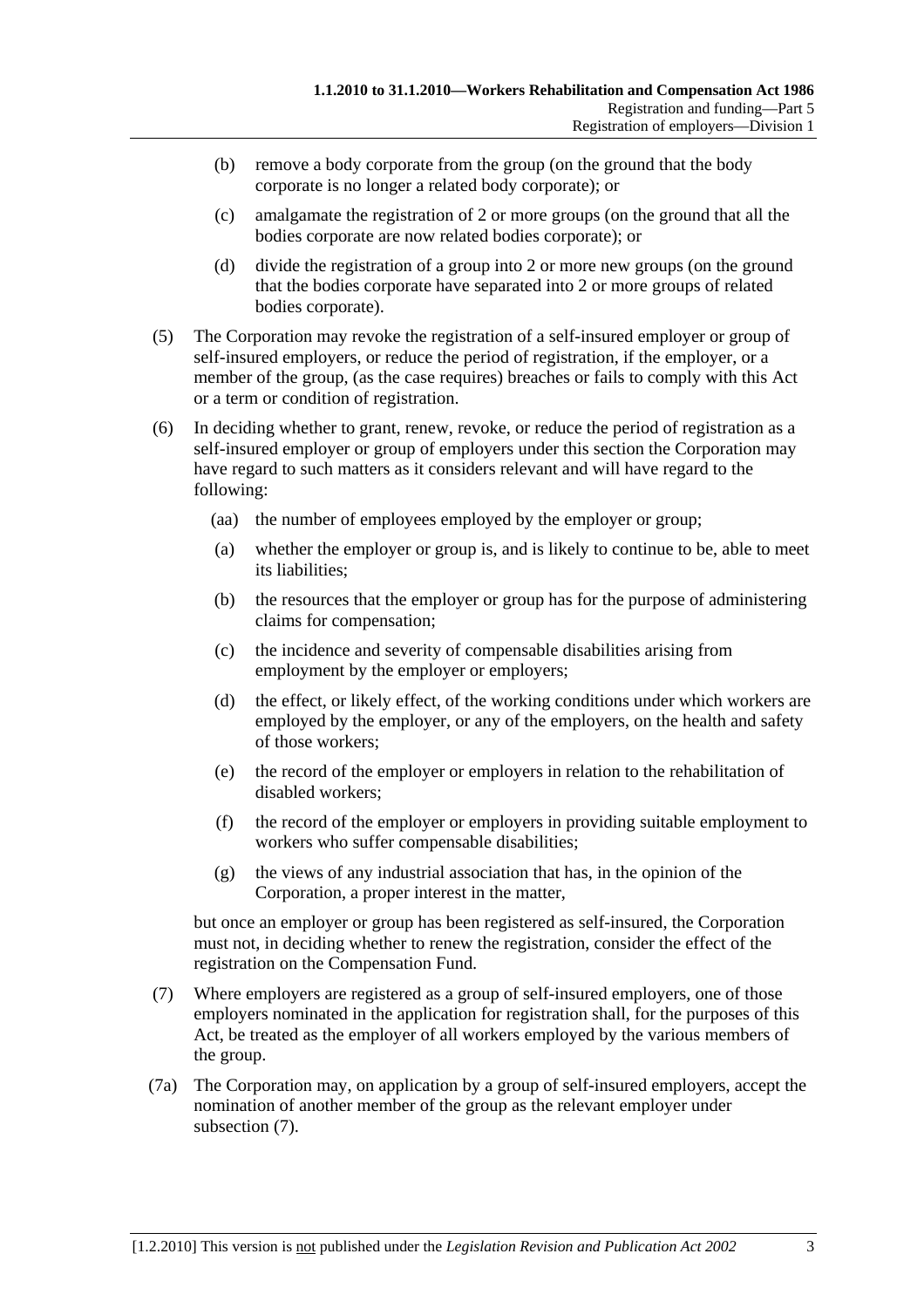- (8) Notwithstanding subsection (7), the members of the group are jointly and severally liable to satisfy the liabilities under this Act of the member referred to in subsection (7).
- (9) In this section—

*indemnified maritime employer* means an employer that has the benefit of an indemnity granted by a member of the International Group of Protection and Indemnity Associations;

*related bodies corporate* means—

- (a) in the case of corporations—bodies corporate that are related bodies corporate under section 50 of the *Corporations Act 2001* of the Commonwealth;
- (b) in the case of any other kind of bodies corporate—bodies corporate that are associated entities under section 50AAA of the *Corporations Act 2001* of the **Commonwealth**

#### **61—The Crown and certain agencies to be self-insured employers**

- (1) Subject to subsection (2), the Crown and any agency or instrumentality of the Crown shall be deemed to be registered as self-insured employers.
- (2) The Governor may, by proclamation, declare that an agency or instrumentality of the Crown is not to be regarded as a self-insured employer, and in that event the agency or instrumentality shall not be regarded as a self-insured employer.
- (3) The Governor may, by further proclamation, vary or revoke a proclamation under subsection (2).
- (4) In this section—

*agency or instrumentality of the Crown* includes any body, or body of a specified class, prescribed by regulation for the purposes of this definition.

 (5) A regulation for the purposes of subsection (4) may, if the regulation so provides, take effect from a day antecedent to the day on which it is made.

# **62—Applications**

- (1) An application for registration as an employer, a self-insured employer or a group of self-insured employers—
	- (a) must be made in the designated manner and the designated form; and
	- (b) must be accompanied by the prescribed information; and
	- (c) in the case of an application for registration of a group of self-insured employers must nominate a member of the group as the employer who is, for the purposes of this Act, to be treated as the employer of all workers employed by the various members of the group.
- (2) An application for registration as a self-insured employer or group of self-insured employers must be accompanied by a fee fixed in accordance with the regulations.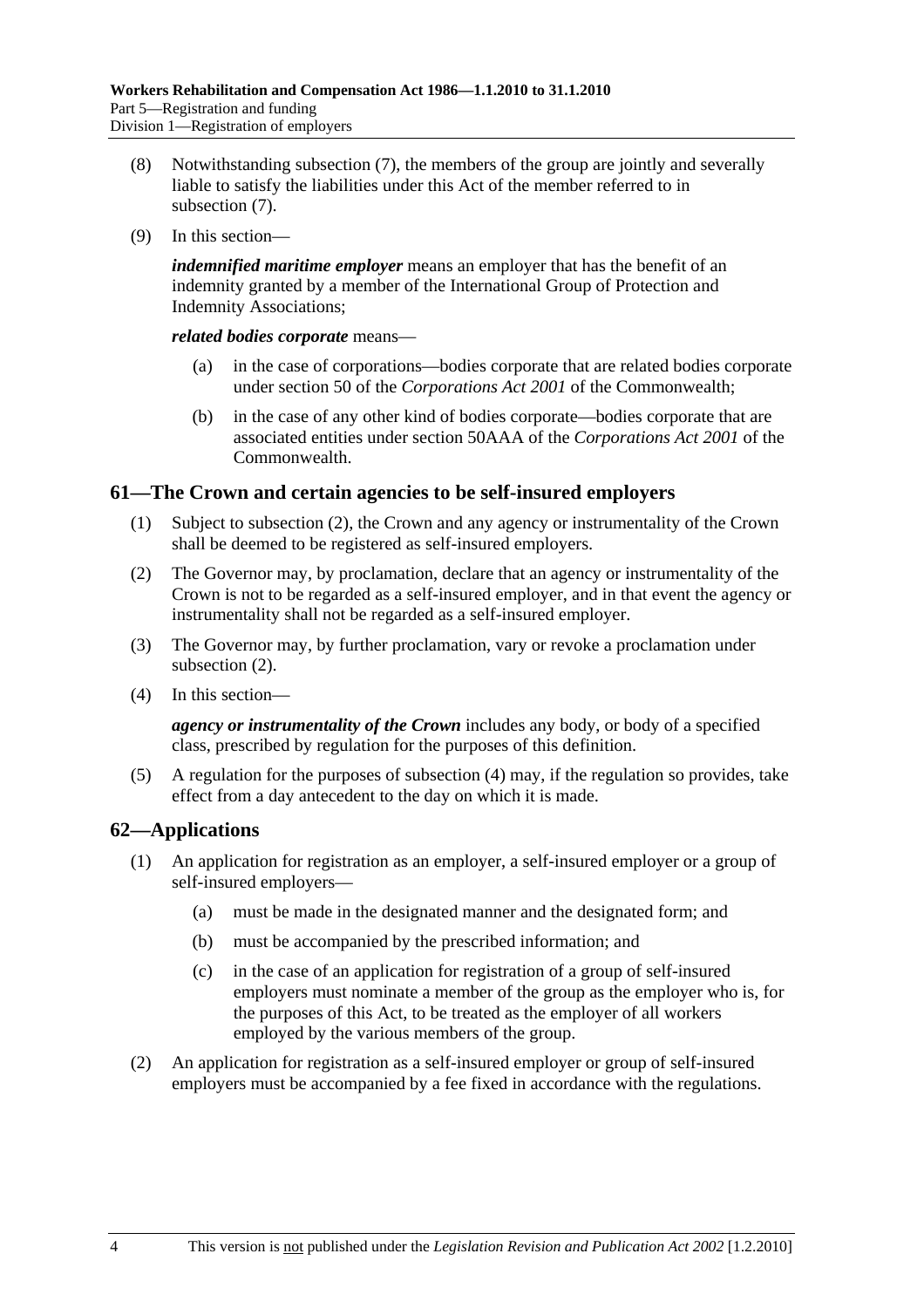### **62A—Ministerial appeal on decisions relating to self-insured employers**

- (1) If the Corporation—
	- (a) refuses the registration of an employer or group of employers as a selfinsured employer or group of self-insured employers; or
	- (b) grants or renews registration as a self-insured employer or group of self-insured employers for a period of less than three years; or
	- (ba) reduces the period of registration of an employer or group of employers as a self-insured employer or group of self-insured employers; or
	- (c) cancels the registration of an employer or group of employers as a selfinsured employer or group of self-insured employers,

the employer or employers may appeal to the Minister against that decision.

- (2) The appeal must be commenced within one month after the employer or employers receive notice of the Corporation's decision unless the Minister allows an extension of time for the appeal.
- (2a) If an employer or a group of employers appeals to the Minister against a decision of the Corporation to refuse to renew, or to cancel, the registration of the employer or employers as a self-insured employer or group of self-insured employers, the Corporation may extend or renew the registration of the employer or employers for a period of up to 3 months (pending resolution of the appeal).
- (3) The Minister may (but is not obliged to) permit an appellant to appear personally or by representative before the Minister on an appeal.
- (4) The Minister has an absolute discretion to decide an appeal under this section as the Minister thinks appropriate.
- (5) If the Minister decides in favour of the appellant, the Minister must furnish the Corporation with a statement of the reasons for the decision.

# **Division 2—Delegation to self-insured employers**

#### **63—Delegation to self-insured employer**

- (1) Subject to this Act, the following powers and discretions of the Corporation, insofar as they are exercisable in relation to workers of a self-insured employer, are delegated to the self-insured employer—
	- (a) the powers and discretions under the following sections:

section 26 section 28A section 32 (but not section 32(11) and (13)) section 32A section 35 section 35A section 35B section 35C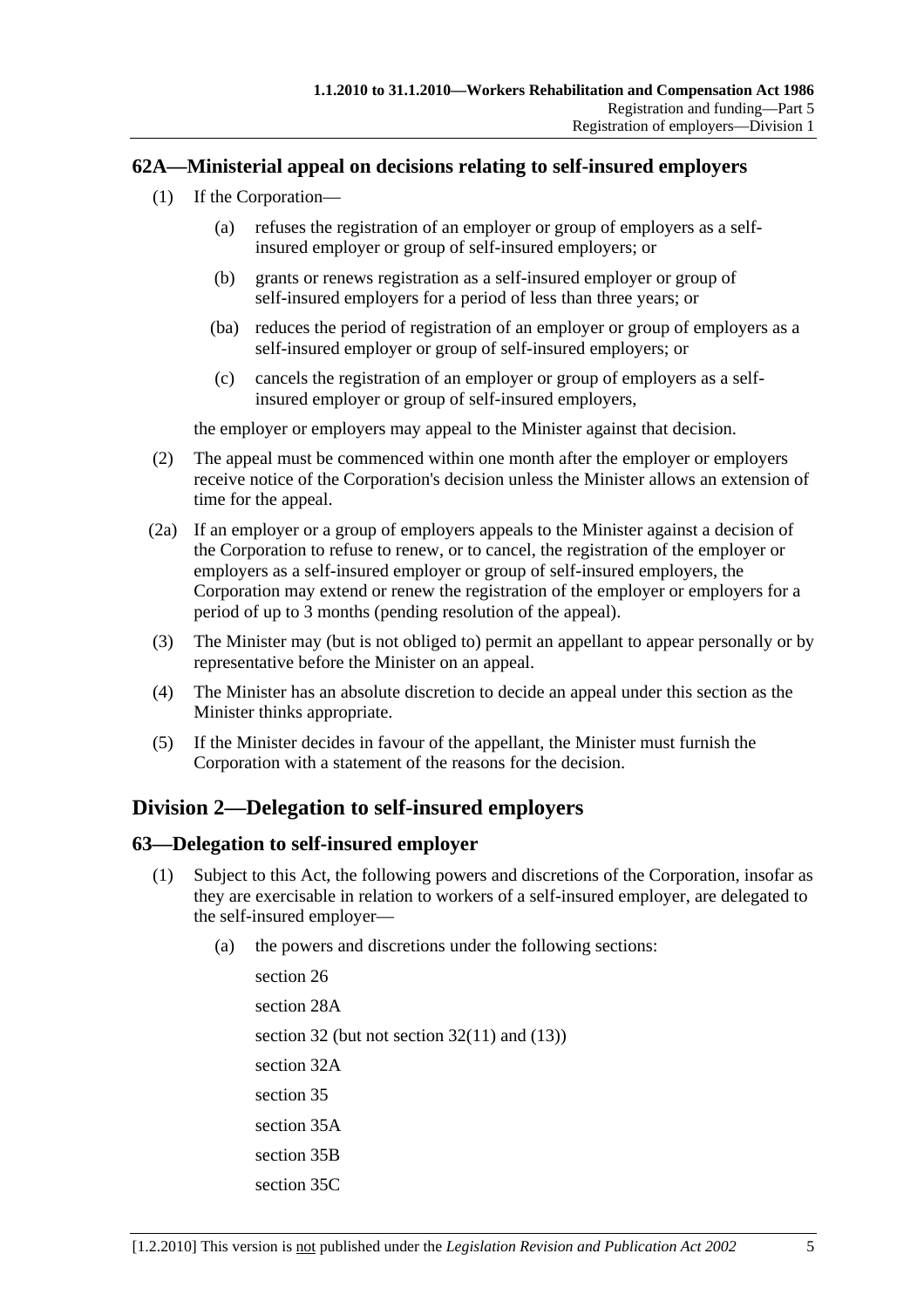| section 36                                                                                                              |
|-------------------------------------------------------------------------------------------------------------------------|
| section 37                                                                                                              |
| section 38                                                                                                              |
| section 39                                                                                                              |
| section 41                                                                                                              |
| section 42                                                                                                              |
| section 42A                                                                                                             |
| section 42B                                                                                                             |
| section 43                                                                                                              |
| section 43A (but not any power associated with an accreditation scheme for<br>medical practitioners under that section) |
| section 43B                                                                                                             |
| section 44                                                                                                              |
| section 45                                                                                                              |
| section 45A                                                                                                             |
| section 45B                                                                                                             |
| section 45C                                                                                                             |
| section 50B                                                                                                             |
| section 50C                                                                                                             |
| section 50D                                                                                                             |
| section 50E                                                                                                             |
| section 50F                                                                                                             |
| section 50G                                                                                                             |
| section 50H                                                                                                             |
| section 53 (but not the power to approve recognised medical experts for the<br>purposes of section $53(2)$ )            |
| section 98F                                                                                                             |
| section 98G                                                                                                             |
| section 98H                                                                                                             |

section 106

section 106A;

- (b) any other prescribed powers and discretions.
- (2) Delegated powers and discretions referred to in subsection (1) shall not be exercised by the Corporation in relation to the workers of the self-insured employer.
- (3) Subject to this section, the Corporation shall not overrule or interfere with a decision of a self-insured employer made in the exercise of delegated powers or discretions.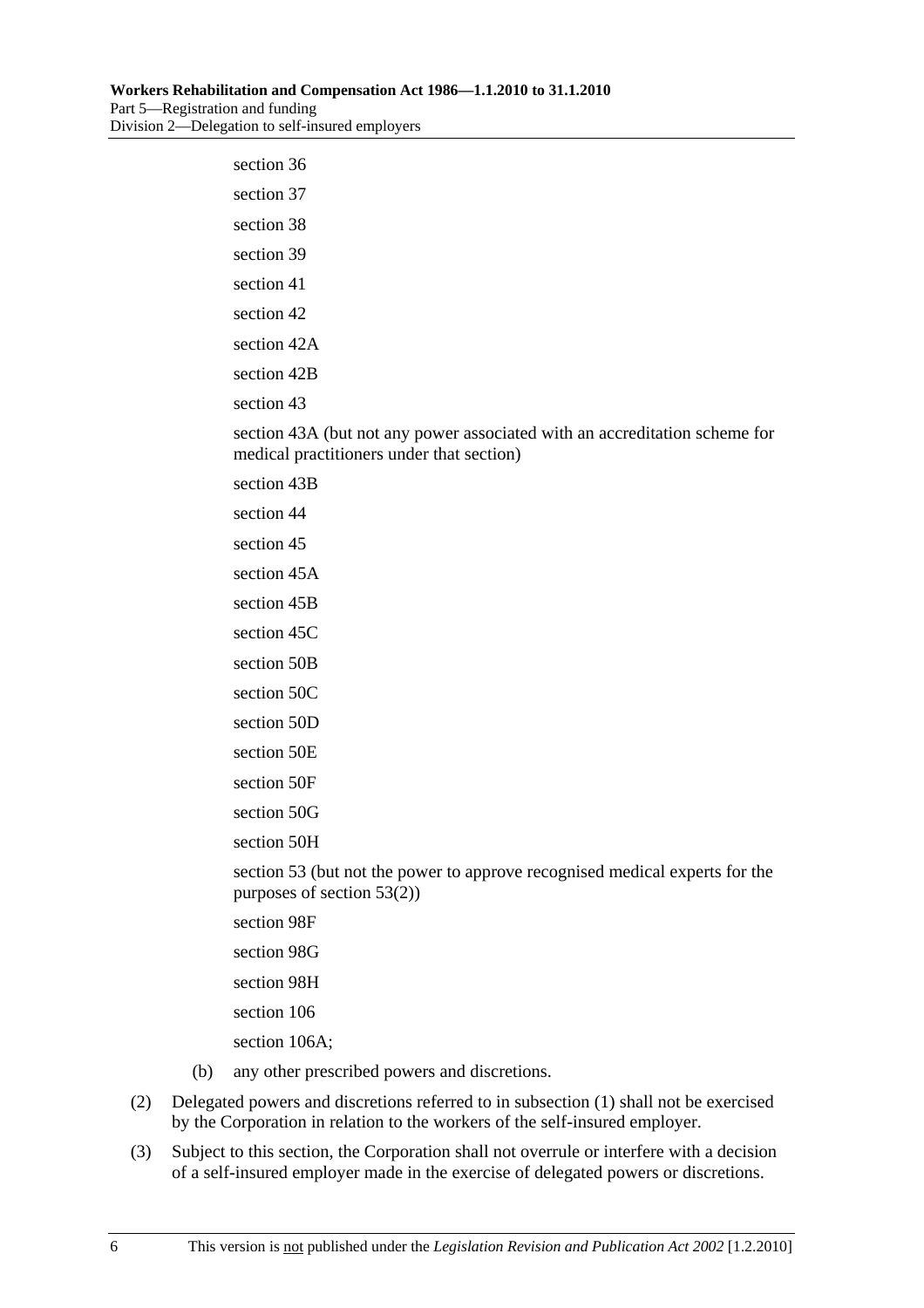- (3aa) A self-insured employer—
	- (a) must notify the Corporation, in accordance with the regulations, of its intention to make an assessment under Division 4B of Part 4 (Compensation for Loss of Earning Capacity) and must not proceed to make the assessment except with the Corporation's consent; and
	- (b) is subject to direction by the Corporation as to how it is to exercise its powers and discretions under that Division in relation to the workers, or a particular worker, of the employer.
- (3a) The Corporation may direct a self-insured employer how the employer is to exercise its discretion regarding the maximum lump sum to be paid to an orphan child, or to orphan children.
- (4) A decision of a self-insured employer made in pursuance of a power or discretion delegated under subsection (1) shall have the same force and effect as a decision of the Corporation and shall be subject to review and appeal in the same way as a decision of the Corporation.
- (5) A reference to the Corporation in the provisions of this Act referred to in subsection (1) shall, in relation to any matter over which a self-insured employer has delegated powers or discretions, be construed as a reference to that self-insured employer.
- (5a) If the Corporation would, but for this section, be required under a provision of this Act referred to in subsection (1) to take any action or do any thing in relation to a worker of a self-insured employer—
	- (a) responsibility for taking the action or doing the thing rests with the self-insured employer; and
	- (b) any cost incurred in connection with taking the action or doing the thing is to be borne by the self-insured employer.
- (6) If a self-insured employer exercises a power or discretion delegated under subsection (1) unreasonably, the Corporation may withdraw (in whole or in part) the delegation effected by subsection (1).
- (7) If an employer ceases to be registered as a self-insured employer under this Act, the delegation to the employer under this section will, if the Corporation so determines, continue to such extent as the Corporation thinks fit in relation to disabilities that occurred before that cessation (and any act or omission of the employer within the scope of the delegation will be taken for the purposes of this Act, to be the act or omission of a self-insured employer).

# **Division 3—The Compensation Fund**

#### **64—The Compensation Fund**

- (1) The Corporation shall establish and maintain a fund entitled the *Compensation Fund*.
- (2) The Compensation Fund shall consist of—
	- (a) amounts received from the imposition of levies under this Part;
	- (b) any income and accretions produced by the investment of money from the Fund;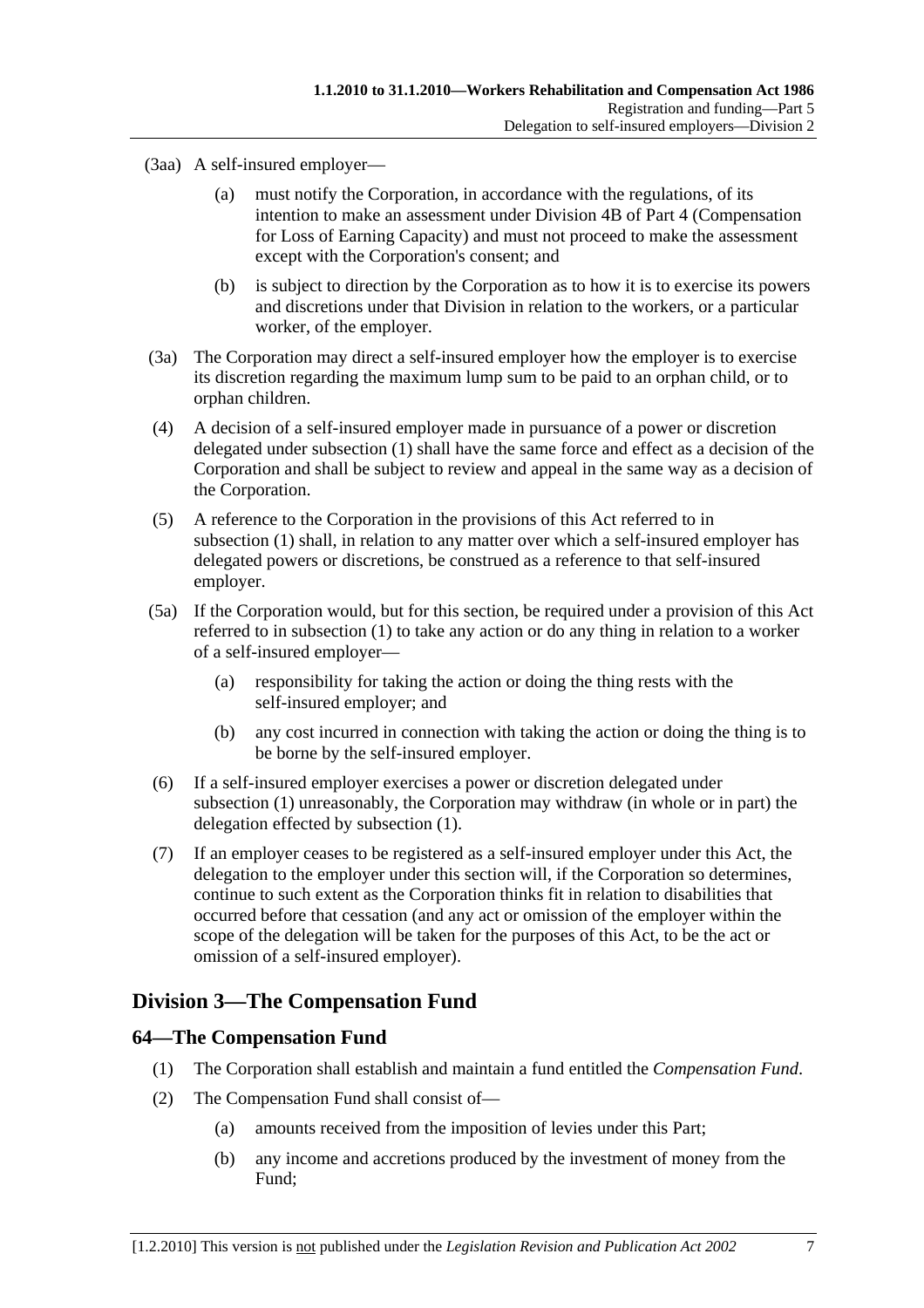- (c) any money advanced to the Corporation for the purposes of the Fund;
- (d) other money received by the Corporation under this Act or in the administration of this Act;
- (e) to the extent provided by regulation—money received by the Corporation under, or in the administration of, another Act.
- (3) The Compensation Fund shall be applied towards—
	- (a) the payments of compensation that the Corporation is liable to make under this Act;
	- (b) the costs incurred by the Corporation in performing its functions under this Act;
	- (ba) any costs incurred by the Minister or the Crown if a decision or process of the Minister under section 62A becomes the subject of judicial proceedings;
	- (c) the costs of the system of dispute resolution established by this Act;
	- (ca) the costs associated with the establishment and operation of Medical Panels;
	- (cb) the costs recoverable from the Compensation Fund under Part 6C;
	- (cc) the costs recoverable from the Compensation Fund under Part 6D;
	- (d) to the extent provided by regulation—the costs incurred by the Corporation in carrying out its functions under another Act;
	- (e) any payment that the Corporation is required to make under the *Occupational Health, Safety and Welfare Act 1986*.
- (3a) The amount to be paid from the Compensation Fund under subsection (3)(c) will be determined by agreement between the Chief Executive Officer of the department of the Minister to whom the administration of this Act is committed and the Corporation or, in default of agreement, by the Minister.
- (4) The Corporation may invest money that is not immediately required for the purposes of the Compensation Fund as the Corporation thinks fit.
- (5) Subject to subsection (6), in deciding how to invest funds that are available for investment, the Corporation shall endeavour to achieve the highest possible rates of return.
- (6) The Corporation is not required to comply with subsection (5) if the board unanimously decides, in relation to certain funds, to invest those funds at a lesser rate of return but so as to promote the economy of the State.
- (7) Until there are sufficient funds in the Compensation Fund to meet the liabilities of the Fund, the Treasurer may, as may be required from time to time, lend money to the Corporation on such terms and conditions as the Treasurer may determine.
- (8) The Treasurer may charge a fee of such amount as the Treasurer thinks fit in respect of any loan made to the Corporation under subsection (7).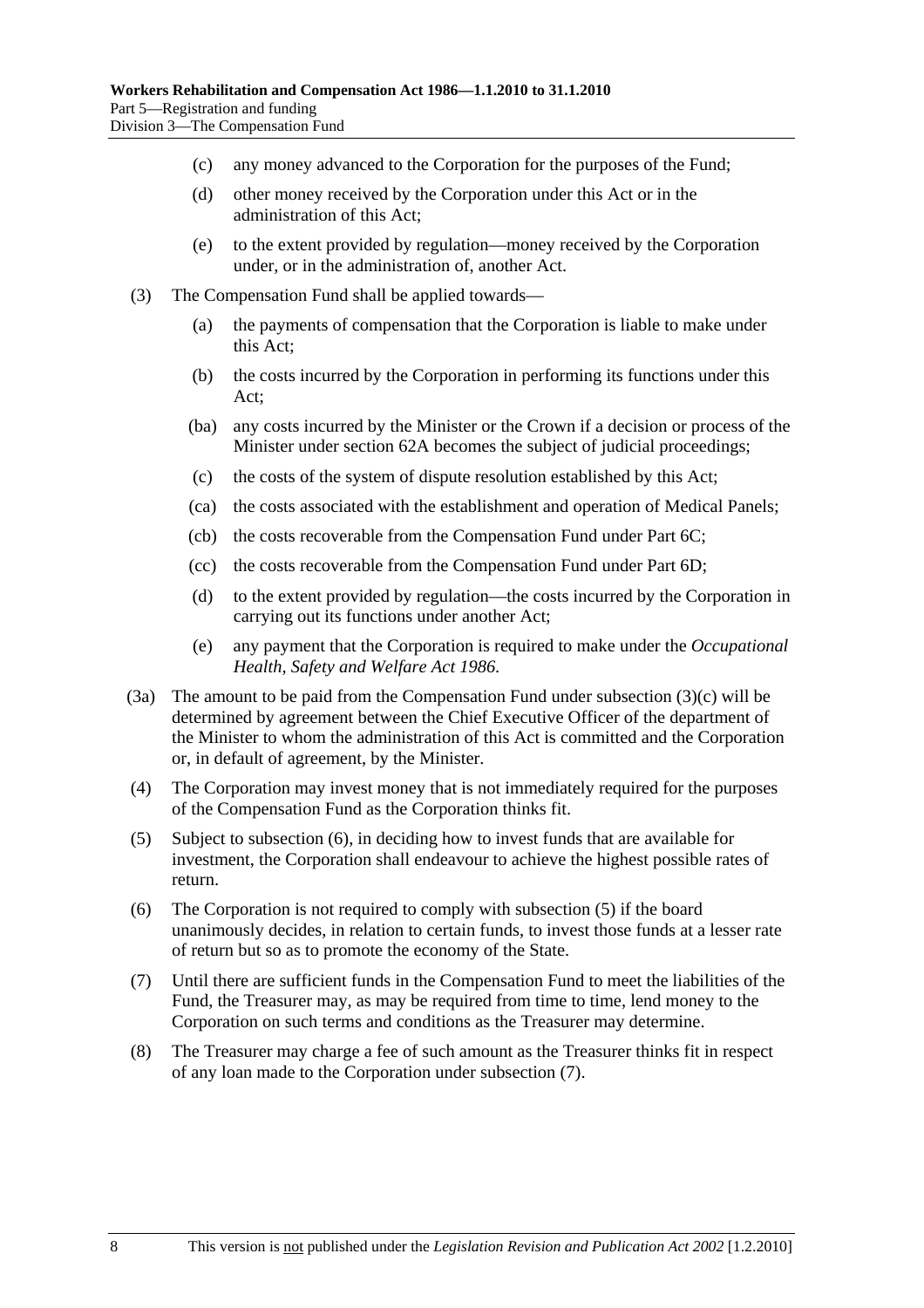# **Division 4—Imposition of levies**

# **65—Preliminary**

(1) In this Division—

*class* of industry includes a subclass;

*remuneration* includes payments made to or for the benefit of a worker which by the determination of the Corporation constitute remuneration but does not include payments determined by the Corporation not to constitute remuneration.

- (2) For the purposes of this Division, two or more workplaces in close proximity may, if the Corporation so determines, be regarded as a single workplace.
- (3) For the purposes of this Division, two or more employers will, if the Corporation so determines, constitute a group if—
	- (a) they are capable of being treated as members of a group under the *Pay-roll Tax Act 1971*; or
	- (b) they are related in some other way.
- (4) Where two or more employers constitute a group, one of those employers, nominated by the Corporation after consultation with the members of the group, will be treated as the employer of all workers employed by the members of the group.
- (5) The levy under this Act is subject to any GST payable under *A New Tax System (Goods and Services) Tax Act 1999* (Commonwealth) and any such GST is additionally payable by an employer.
- (6) Subsection (5) does not extend to a fine imposed under section 70 or any penalty interest or fine imposed under section 71.

#### **66—Imposition of levies**

- (1) An employer (not being a self-insured employer) is liable to pay a levy to the Corporation under this section.
- (2) The levy is a percentage of the aggregate remuneration paid to the employer's workers in each class of industry in which the employer employs workers.
- (2a) The levy will, subject to this Act, be payable at first instance on the basis of an estimate of aggregate remuneration for a particular financial year in accordance with Division 6.
- (3) The Corporation may for the purposes of this section divide the industries carried on in the State into various classes.
- (4) The Corporation may determine any question as to the class of industry in which an employer employs workers.
- (5) In determining the class of industry in which an employer employs workers the following provisions will be applied—
	- (a) if the employer employs a worker in two or more classes of industry—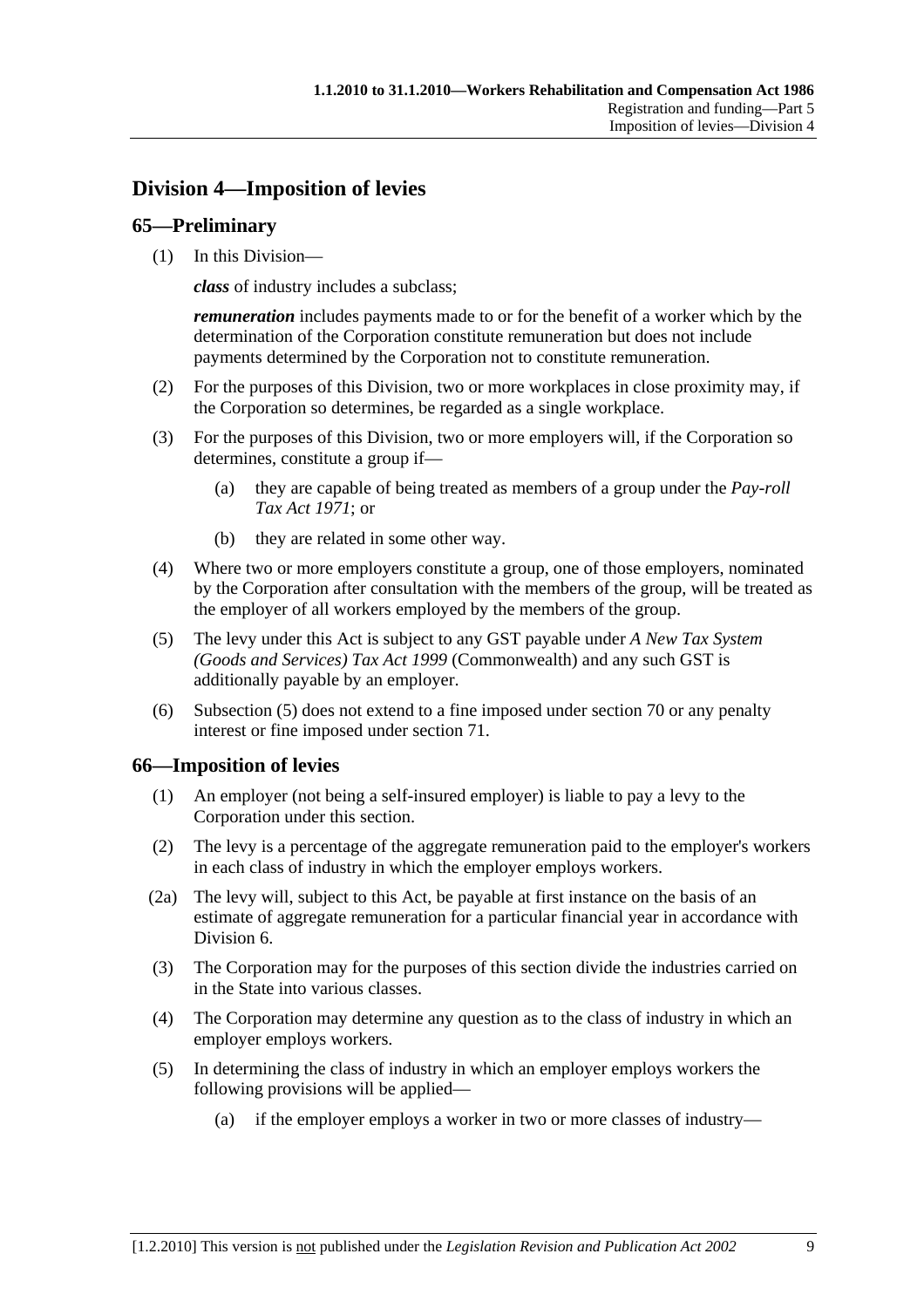- (i) the worker will, subject to any determination by the Corporation to the contrary, be treated as if solely employed in the class of industry in which he or she is predominantly employed; and
- (ii) if it is not possible to determine which is the predominant class, the worker will be treated as if solely employed in a class of industry determined by the Corporation; and
- (b) if the employer employs workers in different classes of industry at a particular workplace, all workers employed at the workplace will, if the Corporation so determines, be treated as engaged in the predominant class of industry; and
- (c) in determining what is the predominant class of industry, the Corporation will have regard to—
	- (i) the importance within the employer's total operations of each class of industry in which workers are employed; and
	- (ii) any other relevant factor.
- (6) The Corporation—
	- (a) must fix the percentages applicable to the various classes of industry by notice published in the Gazette; and
	- (b) may, by subsequent notice published in the Gazette, vary the percentages so fixed.
- (7) Subject to subsection (9), a percentage fixed under subsection (6) in relation to a class of industry must not exceed 7.5 per cent.
- (8) In fixing the percentage applicable to a particular class of industry the corporation must have regard to—
	- (a) the extent to which work carried on in that class is, in the opinion of the Corporation, likely to contribute to the cost of compensable disabilities; and
	- (b) the need for the Corporation to establish and maintain sufficient funds—
		- (i) to satisfy the Corporation's current and future liabilities in respect of compensable disabilities attributable to traumas occurring in a particular period from levies raised from remuneration paid in that period; and
		- (ii) to make proper provision for administrative and other expenditure of the Corporation; and
		- (iii) to make up any insufficiency in the Compensation Fund resulting from previous liabilities or expenditures or from a reassessment of future liabilities.
- (9) The Corporation may fix a percentage in excess of 7.5 per cent in relation to a particular class of industry if in each of two consecutive years the Corporation's estimate of the aggregate cost of claims in respect of disabilities attributable to traumas occurring in the year in the relevant class exceeds 30 per cent of the aggregate leviable remuneration paid to workers in that class.
- (10) A percentage may not be fixed under subsection (9) in excess of 20 per cent.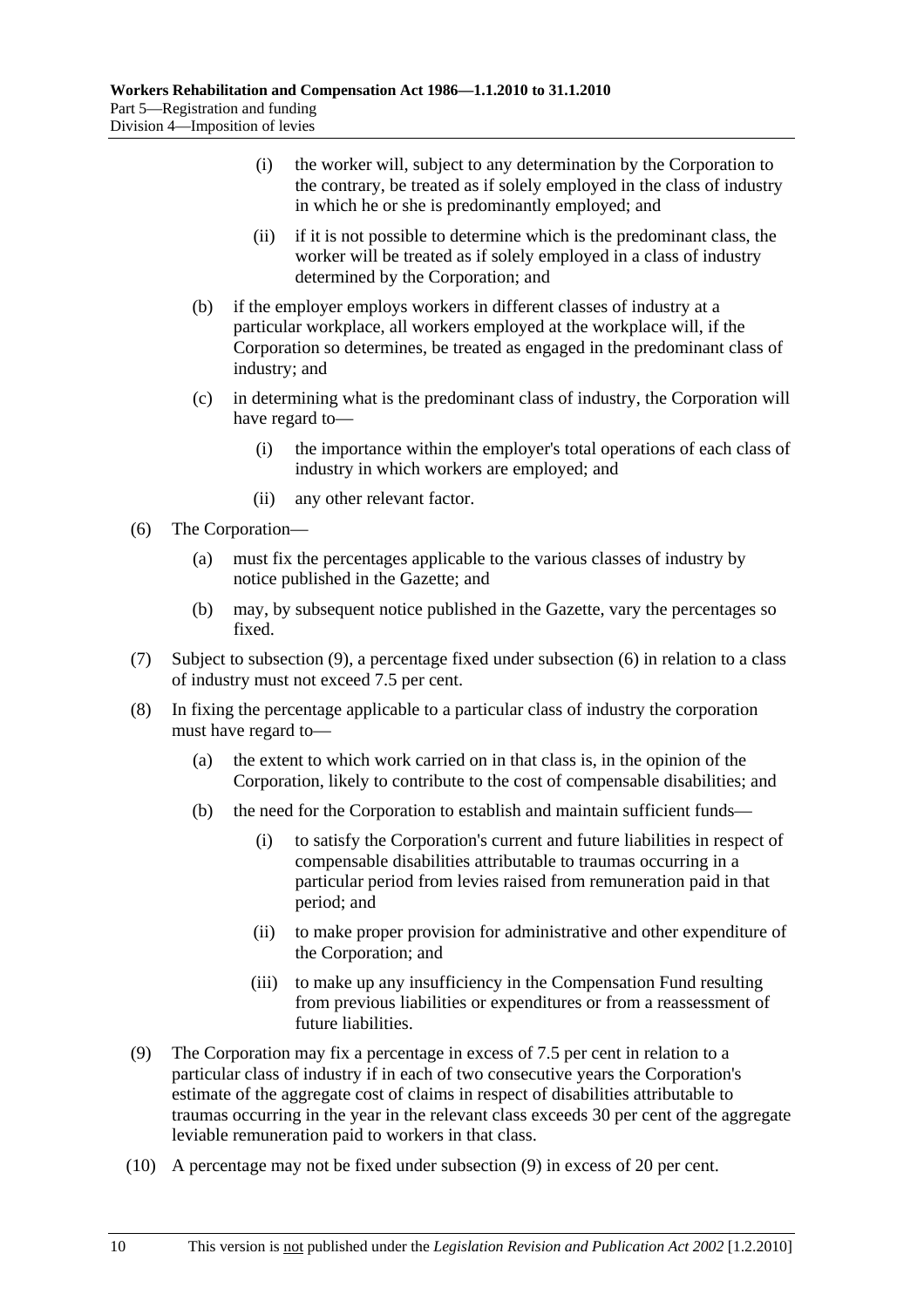- (11) A percentage fixed under subsection (9) will be reviewed annually by the Corporation and applies until it is revoked or varied by the Corporation.
- (12) The Corporation may, in prescribed circumstances, remit the levy payable by an employer under this section wholly or in part.
- (13) Subject to any remission of levy granted by the Corporation where—
	- (a) the amount of levy payable by an employer in a financial year would, apart from this subsection, be less than the designated minimum levy; or
	- (b) an employer is registered but no levy would, apart from this subsection, be payable by the employer for that financial year,

the levy payable by the employer for that financial year is the designated minimum levy.

 (14) The Corporation may, from time to time, by notice in the Gazette, fix the designated minimum levy for the purposes of subsection (13).

#### **67—Adjustment of levy in relation to individual employers**

- (1) The Corporation may, in relation to a particular employer, having regard to all or any of the following matters—
	- (a) the adequacy or inadequacy of measures taken by the employer to reduce the incidence of work related traumas;
	- (b) the incidence or costs of claims for compensable disabilities suffered by the employer's workers (disregarding claims of a class excluded from the ambit of this paragraph by regulation);
	- (c) the rehabilitation facilities or services for disabled workers provided by the employer, or the absence or inadequacy of such facilities or services provided by the employer;
	- (ca) the employer's practices and procedures in connection with the appointment and work of a rehabilitation and return to work co-ordinator under Part 3 (including with respect to compliance with any relevant guidelines published by the Corporation for the purposes of section 28D);
	- (d) the employer's practices as to the retention, employment or re-employment of disabled workers (and, in particular, any failure on the employer's part to provide, in accordance with this Act, employment to a worker who has suffered a compensable disability in the employer's employment);
	- (e) such other matters (whether similar or dissimilar to those referred to above) as the Corporation considers relevant,

grant to the employer a remission of the levy that would be otherwise payable or impose on the employer a supplementary levy (as the case may require).

- (2) If the Corporation imposes a supplementary levy on an employer under subsection (1), it may also require the employer to observe conditions stipulated by the Corporation in a written notice given by the Corporation to the employer.
- (3) If an employer fails to comply with a condition imposed under this section, the Corporation may impose on that employer a further supplementary levy.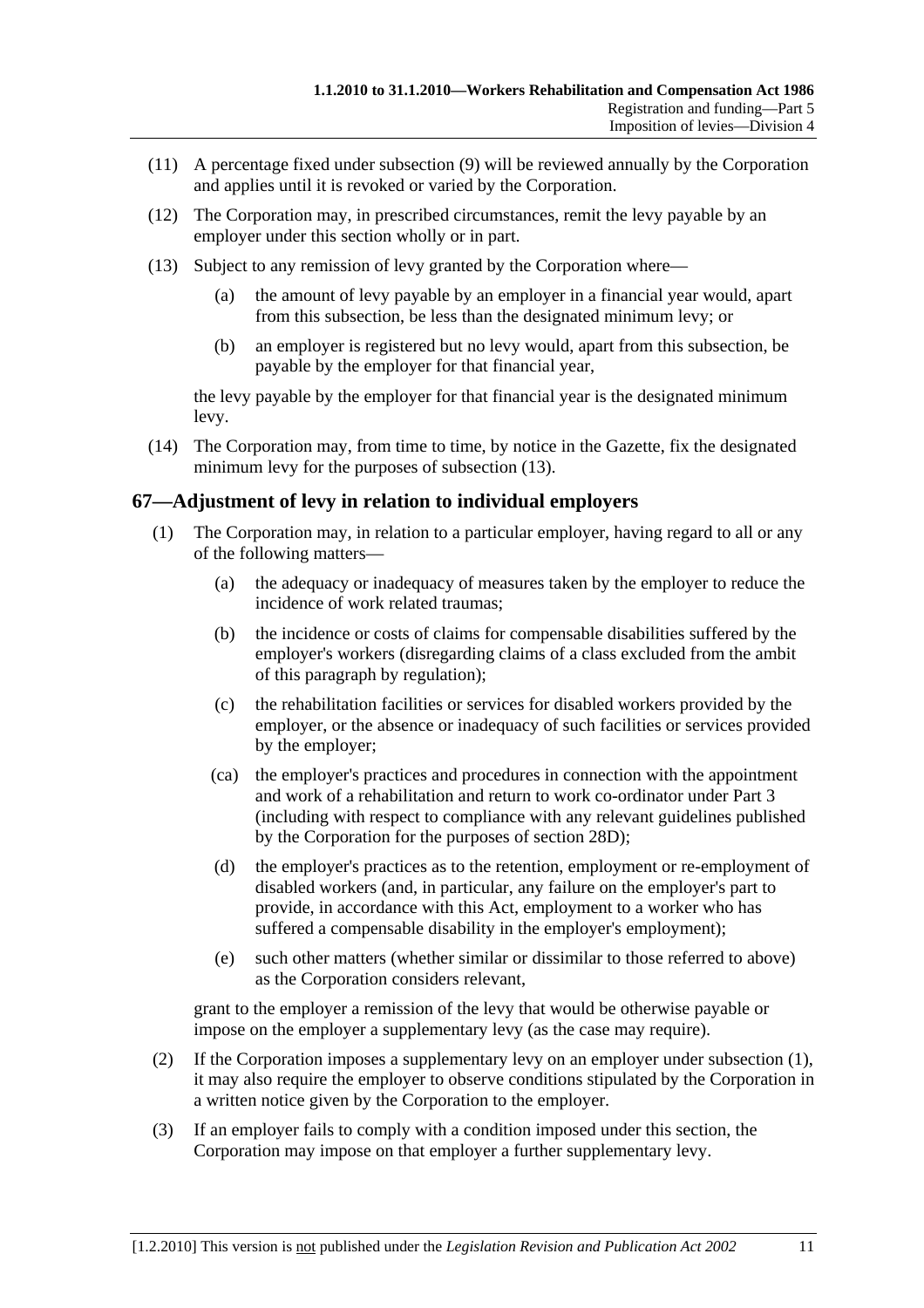- (4) The Corporation may, for any proper reason—
	- (a) vary or revoke a condition imposed under this section; or
	- (b) revoke or reduce a supplementary levy imposed, or a remission of levy granted, under this section.
- (5) The Corporation may establish rehabilitation and return to work programs for disabled workers on terms under which an employer who participates in the program by providing employment for disabled workers and complying with the other conditions of the scheme is entitled to reduction of the levy that would otherwise be payable by the employer on a basis set out in the scheme.
- (6) The terms and conditions of a rehabilitation and return to work scheme established under subsection (5) must be promulgated by regulation.

# **Division 5—Special levy for self-insured employers**

#### **68—Special levy for self-insured employers**

- (1) A self-insured employer is liable to pay a levy to the Corporation under this section.
- (2) The levy payable by a self-insured employer will be a percentage of the levy that would have been payable by the employer if the employer were not registered as a self-insured employer and will be fixed by the Corporation with a view to raising from self-insured employers—
	- (a) a fair contribution towards the administrative expenditure of the Corporation; and
	- (b) a fair contribution towards the cost of rehabilitation funding; and
	- (c) a fair contribution towards the costs of the system of dispute resolution established by this Act;
	- (d) a fair contribution towards actual and prospective liabilities of the Corporation arising from the insolvency of employers.
- (3) If the Corporation is satisfied that there are good reasons for differentiating between different self-insured employers or classes of self-insured employers, the percentage on which the levy for self-insured employers is based may vary from self-insured employer to self-insured employer or from class to class.
- (4) Where the measures taken by a self-insured employer—
	- (a) to reduce the incidence of work related traumas and disabilities; and
	- (b) to provide for the rehabilitation of disabled workers; and
	- (c) to provide for the administration of claims,

conform to or exceed standards determined by the Corporation for the purposes of this subsection, the Corporation may grant to the self-insured employer such remission of the levy that would otherwise be payable by the self-insured employer as the Corporation thinks fit.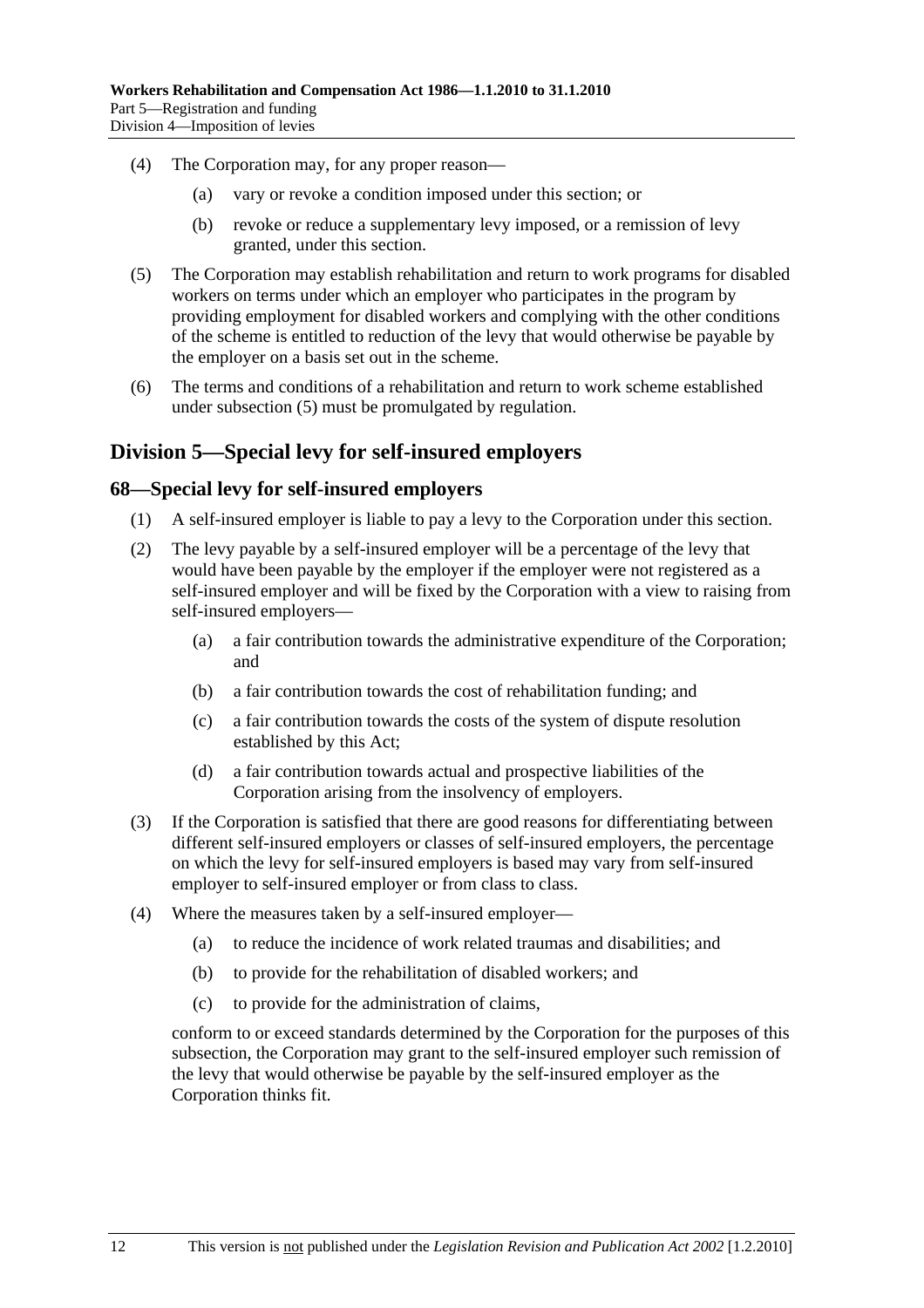# **Division 6—Payment of levies**

### **69—Initial payment**

- (1) Subject to this Division, an employer must, by the prescribed date in each financial year, provide to the Corporation, in the form of a return determined by the Corporation—
	- (a) if the employer is a self-insured employer—an estimate of the aggregate remuneration that the employer expects to pay to the employer's workers during the financial year;
	- (b) if the employer is not a self-insured employer—an estimate of the aggregate remuneration that the employer expects to pay to the employer's workers in each class of industry during the financial year.
- (2) An estimate under subsection (1) must be provided in a manner approved by the Corporation.
- (3) A return under subsection (1) must be accompanied by the levy payable on aggregate remuneration in the relevant class or classes of industry based on the estimate or estimates set out in the return.
- (4) The Corporation may, by notice to a particular employer or by notice in the Gazette—
	- (a) specify another date that will apply instead of the prescribed date under subsection (1):
	- (b) specify an estimate or estimates of aggregate remuneration that will apply instead of any estimate under subsection (1);
	- (c) specify that any levy must be paid according to some other requirement determined by the Corporation.
- (5) A date specified under subsection (4)(a) may be before or after the prescribed date and, in relation to a newly registered employer, may be specified on or after registration.
- (6) An estimate specified under subsection (4)(b) may apply, according to a determination of the Corporation—
	- (a) despite the provision of an estimate by the employer under subsection (1); or
	- (b) so as to relieve the employer from the requirement to provide an estimate under subsection (1).
- (7) If the Corporation specifies an estimate under subsection (4)(b), the amount of the estimate will be used for the purposes of the calculation of the levy that would otherwise be payable under subsection (3) (as if the Corporation's estimate were set out in a relevant return).
- (8) A requirement specified under subsection  $(4)(c)$  may—
	- (a) be a requirement that any levy be paid on a monthly basis, or with respect to some other period determined by the Corporation; or
	- (b) allow an employer to pay any levy on aggregate remuneration paid during a preceding period.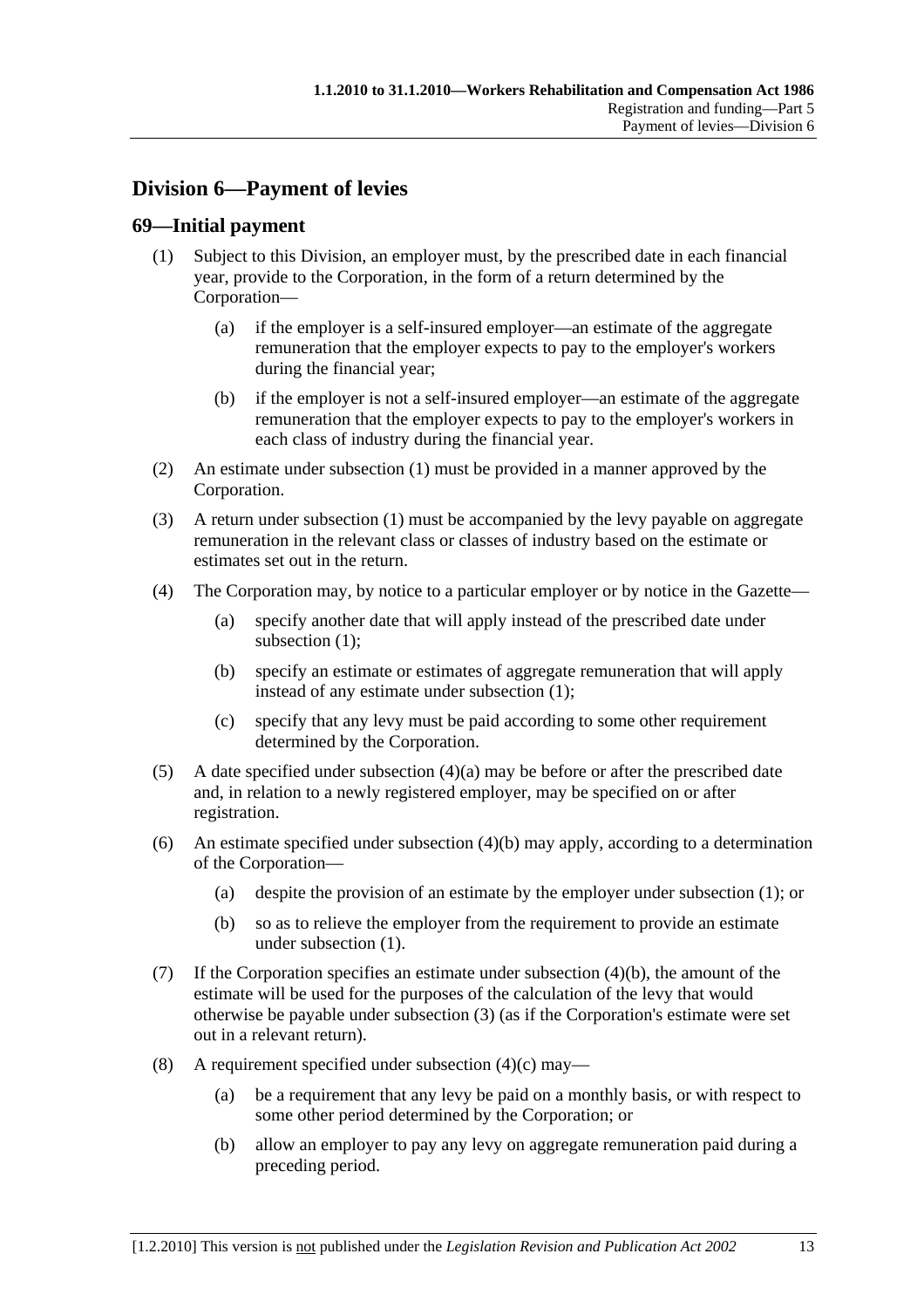- (9) The Corporation may, from time to time as the Corporation thinks fit, vary or revoke a notice under subsection (4), or make a new specification or impose a new requirement under subsection (4).
- (10) A notice in the Gazette under subsection (4) or (9) may apply to—
	- (a) a specified employer; or
	- (b) employers of a specified class.

#### **69A—Revised estimates of remuneration by employers**

- (1) If as a result of a change in circumstances an employer becomes aware that the actual remuneration paid or payable by the employer exceeds or is likely to exceed by more than the prescribed percentage the estimate, or latest estimate, (as the case may be) of aggregate remuneration applying in relation to the employer under this Division, the employer must advise the Corporation of the changed circumstances and submit a revised estimate or estimates, in the designated form, within 28 days of becoming aware of the changed circumstances.
- (2) If the actual remuneration paid or payable by an employer as at any time before the last 2 months of a financial year exceeds the estimate, or the latest estimate, (as the case may be) of aggregate remuneration applying in relation to the employer under this Division, the employer must advise the Corporation and submit a revised estimate or estimates, in the designated form, within 28 days of the actual remuneration exceeding the estimate.
- (3) Subsection (2) does not apply if the period for the estimation of remuneration payable by the employer is less than a full financial year by virtue of the operation of a notice of the Corporation under section 69.

#### **69B—Certificate of remuneration**

The Corporation may by notice in writing require an employer to provide a certified statement of remuneration paid or payable by the employer in a designated form during a period specified by the Corporation to workers employed by the employer to the Corporation within 28 days of receiving the notice or such longer period as is specified in the notice.

#### **69C—Revised estimates of remuneration by Corporation**

- (1) The Corporation may, in addition to the preceding sections of this Division, in its absolute discretion, review an estimate of remuneration previously made under this Division.
- (2) In conducting the review, the Corporation may have regard to any matter relevant to the determination of the remuneration paid or payable to an employer.

#### **69D—Statement for reconciliation purposes**

An employer must, within the prescribed period after the end of a period for which levy is payable (the *designated period*), provide to the Corporation a statement in a designated form that sets out the remuneration paid by the employer to workers employed by the employer during the designated period.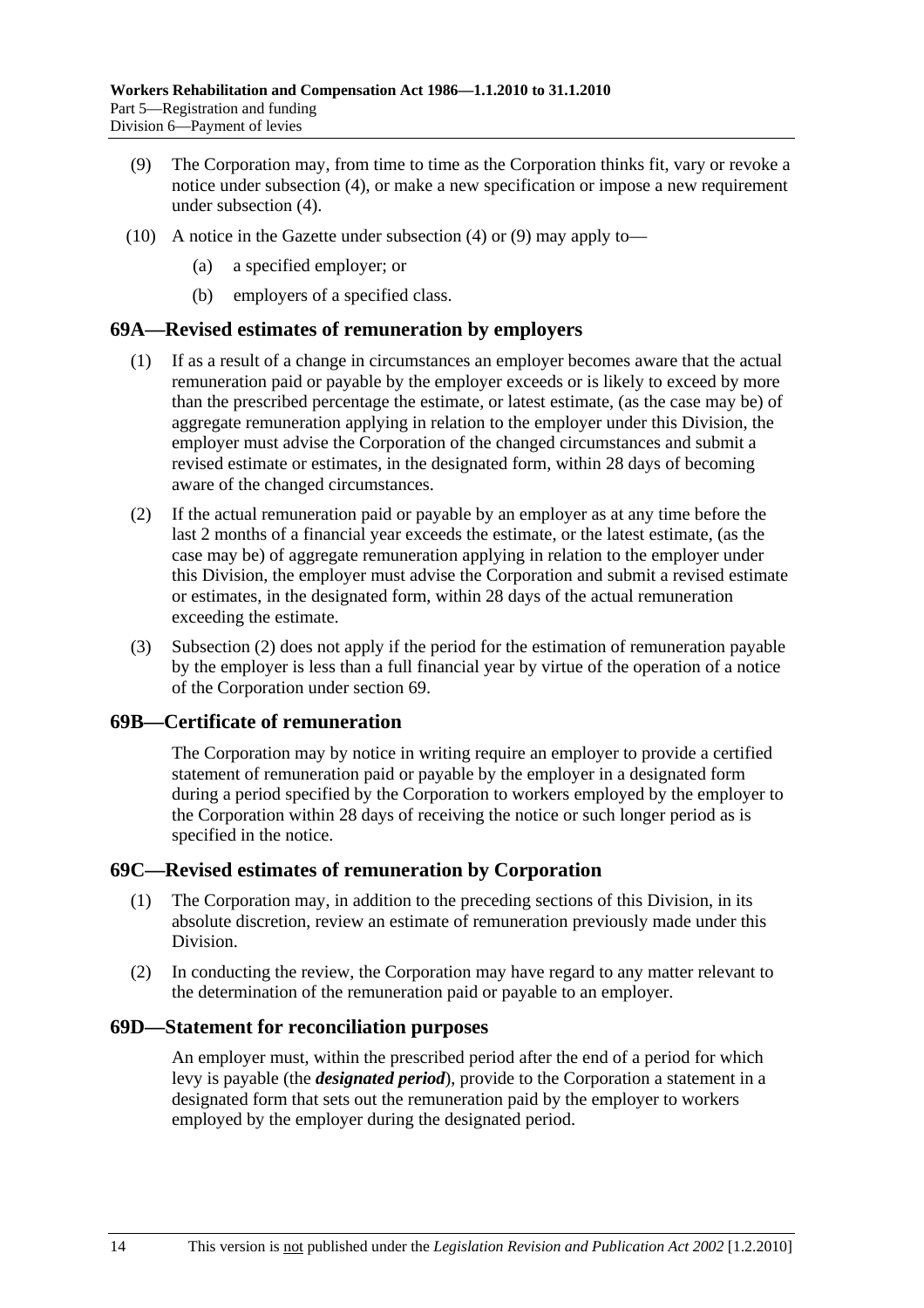# **69E—Adjustment of levy**

- (1) If the Corporation considers that the levy payable by an employer should be adjusted—
	- (a) because of the specification of an estimate of remuneration under section 69(4); or
	- (b) because the circumstances specified in section 69A(1) or (2) apply; or
	- (c) because of information provided in a statement under section 69B; or
	- (d) because of the outcome of a review under section  $69C(1)$ ,

the Corporation may issue a notice of adjustment of levy to the employer.

- (2) If, as a result of the actual remuneration paid by an employer to workers employed by the employer during a period for which levy is payable, the employer has paid an amount of levy that does not equal the amount of levy payable under Division 4 or 5, there will be an adjustment of the employer's liability to levy with respect to that period by force of this subsection.
- (3) If additional levy is payable—
	- (a) under a notice of adjustment under subsection (1); or
	- (b) by operation of subsection (2),

the additional amount is payable in accordance with the regulations (and may be recovered as unpaid levy in a case of default).

- (4) If an excess amount has been paid by the employer—
	- (a) on account of a notice of adjustment under subsection (1); or
	- (b) by operation of subsection (2),

the Corporation may at the Corporation's discretion (but subject to the regulations)—

- (c) refund the excess to the employer; or
- (d) set off the excess against existing or future liabilities of the employer to make payments of levy under this Act.

#### **69F—Deferred payment of levy**

- (1) The Corporation may, on application by an employer, defer the payment of levy by the employer if satisfied that—
	- (a) the employer is in financial difficulties; but
	- (b) the employer has a reasonable prospect of overcoming the financial difficulties and the deferment would assist materially in overcoming those difficulties.
- (2) A deferment may be given under this section on conditions that the Corporation considers appropriate having regard to the objects of this Act.
- (3) The Corporation may, by written notice to the employer, cancel a deferment under this section.
- (4) If a deferment is cancelled, the employer must pay to the Corporation the amount covered by the deferment as required by the notice of cancellation.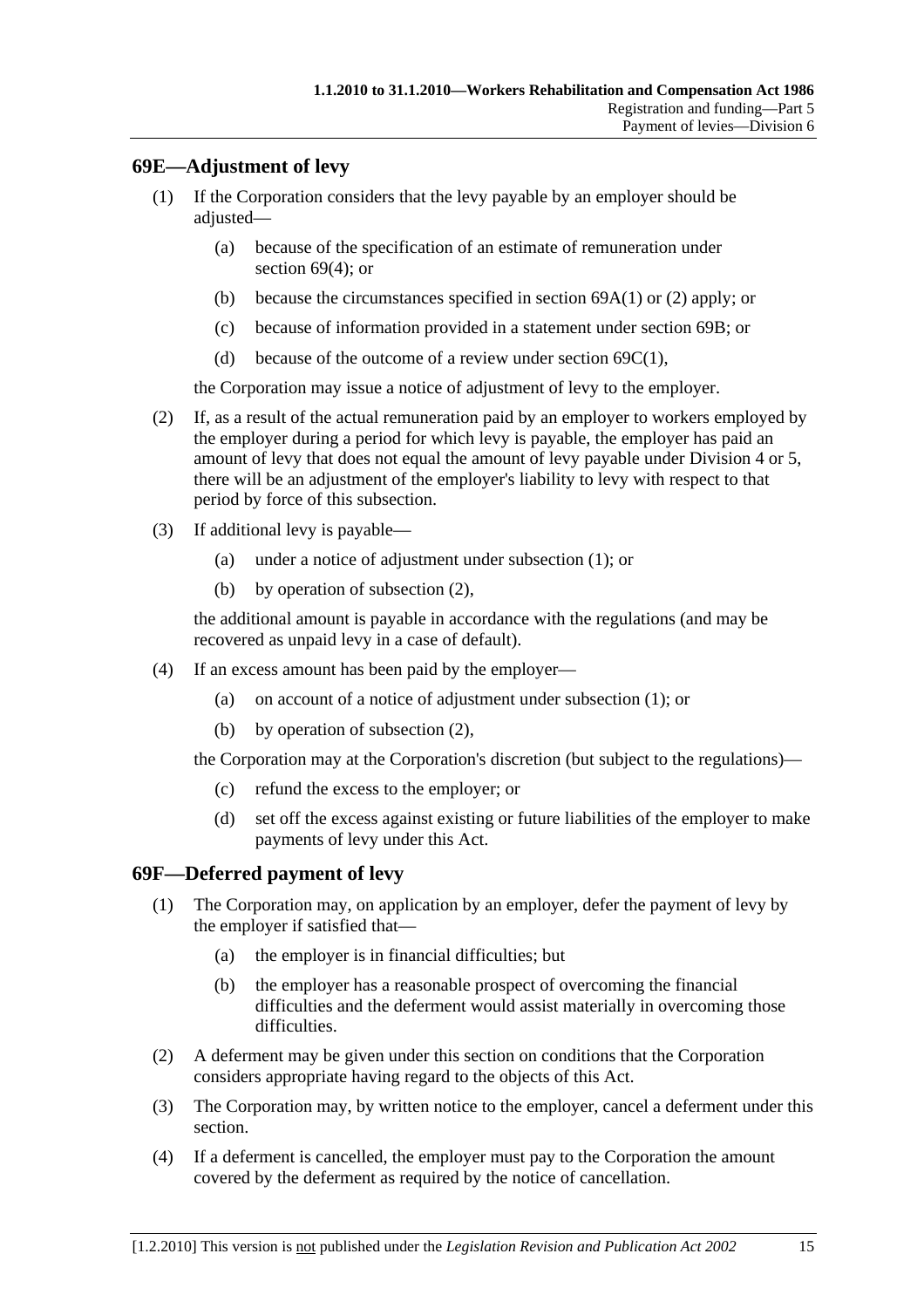#### **69G—Exercise of adjustment powers**

The Corporation may exercise its powers under this Division regardless of whether or not—

- (a) any levy has been fixed, demanded or paid; or
- (b) a period to which any determination or adjustment may apply has been completed; or
- (c) the Corporation has already reviewed or adjusted any estimate, liability or payment under this Division; or
- (d) any circumstances have arisen that would, but for this section, stop the Corporation from conducting a review, or making a determination or adjustment.

# **Division 7—Recovery of levies and fines**

#### **70—Recovery on default**

- (1) Where an employer—
	- (a) fails or neglects duly to furnish a return when required by or under this Act; or
	- (b) furnishes a return that the Corporation has reasonable grounds to believe to be defective in any respect,

the Corporation may make an assessment of levy on the basis of estimates made by the Corporation.

- (2) Where an employer fails to pay a levy, or the full amount of a levy, required by or under this Act, the Corporation will make an assessment of the amount payable by the employer.
- (3) The Corporation may, by assessment under subsection (1) or (2), impose on the employer a fine of an amount (not exceeding 3 times the amount assessed) fixed by the Corporation.
- (4) The Corporation may for any proper reason remit a fine imposed under subsection (3) wholly or in part.
- (5) An employer to whom a notice of an assessment or a fine under this section is given shall pay the amount of the assessment or fine within the time allowed in the notice. Maximum penalty: \$10 000.

#### **71—Penalty for late payment**

- (1) Where an employer fails to pay a levy as and when required by or under this Part—
	- (a) the amount in arrears will, unless the Corporation determines otherwise be increased by penalty interest at the prescribed rate; and
	- (b) the Corporation may impose on the employer a fine of an amount (not exceeding 3 times the amount assessed) fixed by the Corporation.
- (2) The Corporation may for any proper reason remit penalty interest or a fine imposed under subsection (1) wholly or in part.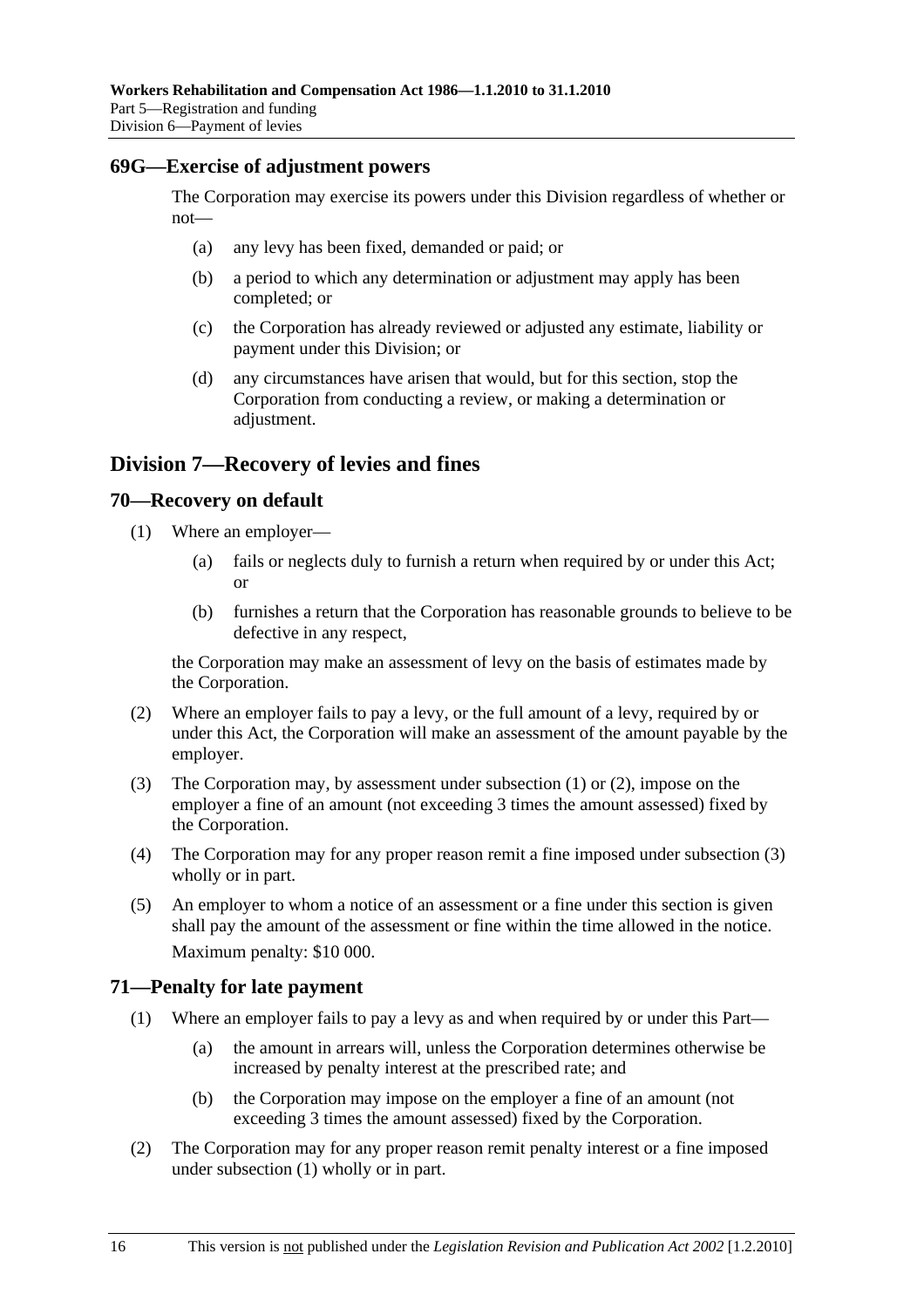(3) An employer to whom notice of an assessment or a fine under this section is given shall pay the amount of the assessment or fine within the time allowed in the notice. Maximum penalty: \$10 000.

#### **72—Review**

- (1) Where an employer considers that a decision of the Corporation as to—
	- (aa) the estimate of remuneration that is to be used for the calculation of a levy; or
	- (a) the fixing or assessment of a levy; or
	- (b) the imposition of penalty interest or a fine; or
	- (c) the imposition or variation of a condition of a kind that may lead to the imposition of a supplementary levy,

is unreasonable, the board must, on application by the employer, review the decision.

- (2) An application for review does not suspend a liability to pay a levy, penalty interest or a fine.
- (3) The review will be conducted, in accordance with procedures determined by the board, by the board itself, or by a committee or person to whom the board has delegated its powers of review under this section, and the board has an absolute discretion as to whether it will permit the employer or a representative of the employer to be heard orally on the review.
- (4) On review, the board may—
	- (aa) alter an estimate;
	- (a) alter a levy or an assessment;
	- (b) quash or reduce penalty interest or a fine;
	- (c) direct the repayment of amounts overpaid;
	- (d) quash or vary a condition imposed by the Corporation.
- (5) An application under this section for review of a decision of the Corporation—
	- (a) must, if the decision relates to a class of employers, be made within four months after notice of the decision was given; or
	- (b) must, if the decision relates to an individual employer, be made within two months after the employer was given notice of the decision,

unless the board (or its delegate) allows an extension of time for making the application.

#### **72A—Reasonable mistake about application of Act**

 (1) Despite any other provision of this Division, if the Corporation is satisfied that the reason for an employer failing to pay the correct amount of levy is that the employer believed on reasonable grounds that the employer would not be required to pay levy in respect of a particular worker because that worker's employment was not connected with this State by virtue of the operation of section 6, the employer is not liable to pay a fine or penalty interest on account of that particular failure.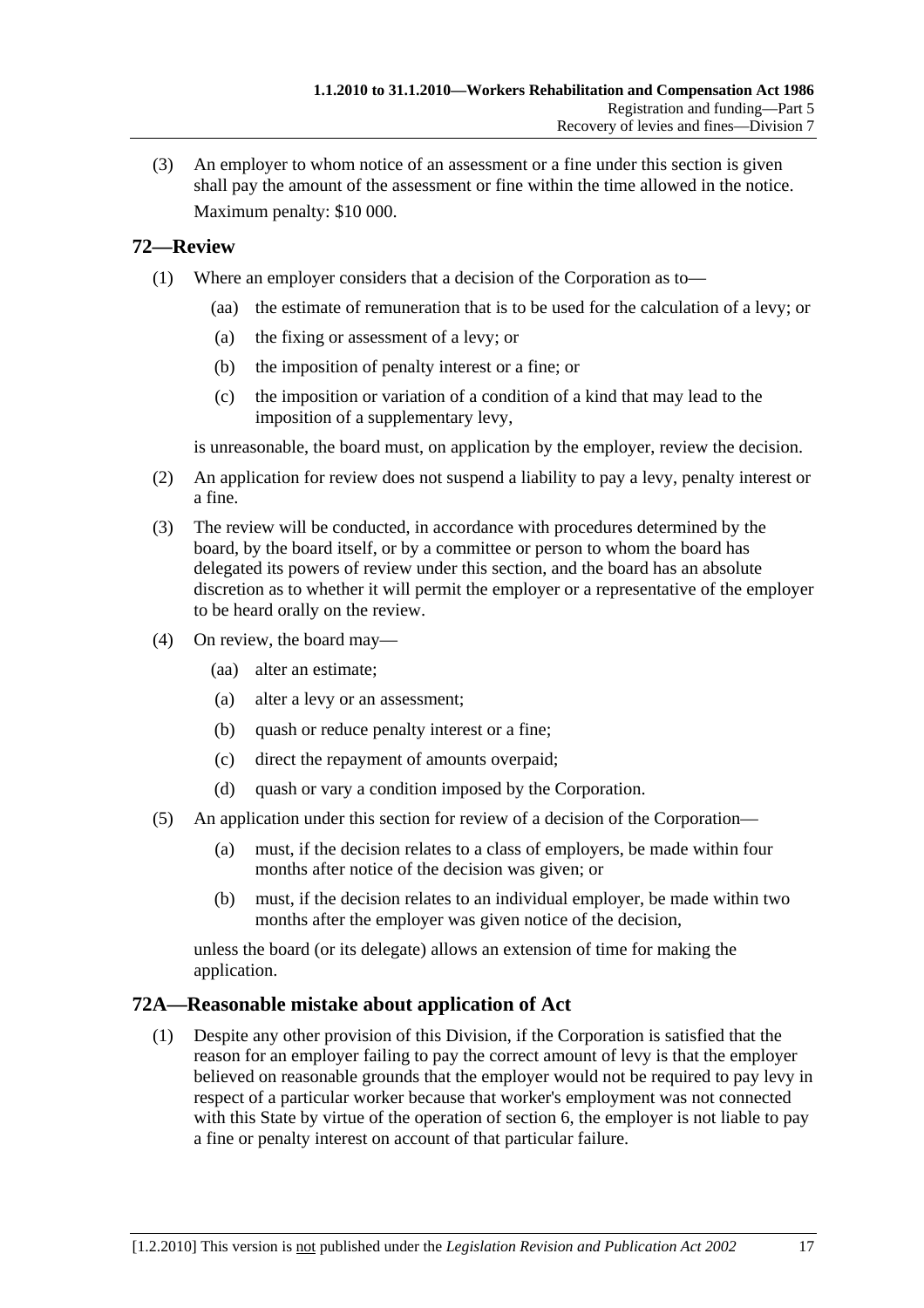- (2) However, if the employer's belief on reasonable grounds under subsection (1) was that under section 6 the particular worker's employment was connected with another State, subsection (1) does not apply unless at the time of the relevant failure the employer had workers compensation cover in respect of the worker under the law of that other State.
- (3) In this section—

*State* includes a Territory:

*workers compensation cover* means insurance or registration under the law of a State in respect of liability for statutory workers compensation under that law.

# **Division 8—Miscellaneous**

#### **73—Separate accounts**

The Corporation shall, in a manner and form determined by the Corporation, maintain a separate account for each employer in which the Corporation records—

- (a) the levies charged to the employer; and
- (b) the amounts paid by an employer; and
- (c) the costs related to claims arising from employment by the employer, distinguishing the costs related to claims for unrepresentative disabilities and secondary disabilities from the other claims; and
- (d) all other costs attributable to the employer; and
- (e) any other matter that the Corporation thinks fit.

#### **74—Liability to keep accounts**

- (1) For the purpose of completing returns in accordance with this Part, an employer shall keep—
	- (a) an accurate account of all remuneration paid or payable to the workers of the employer;
	- (b) such other information as may be required by the Corporation.

Maximum penalty: \$10 000.

- (2) Where an employer employs workers in more than one class of industry, the Corporation may require the employer to keep an account and other information under subsection (1) in respect of each separate class.
- (3) Any accounts and other information required to be kept under this section must be kept within the State and in writing in the English language or so as to be readily accessible and convertible into writing in the English language.
- (4) This section does not apply so as to require the retention of accounts or other information beyond 7 years or such lesser period as the Corporation may determine in a particular case from the end of the period to which the accounts or other information relates.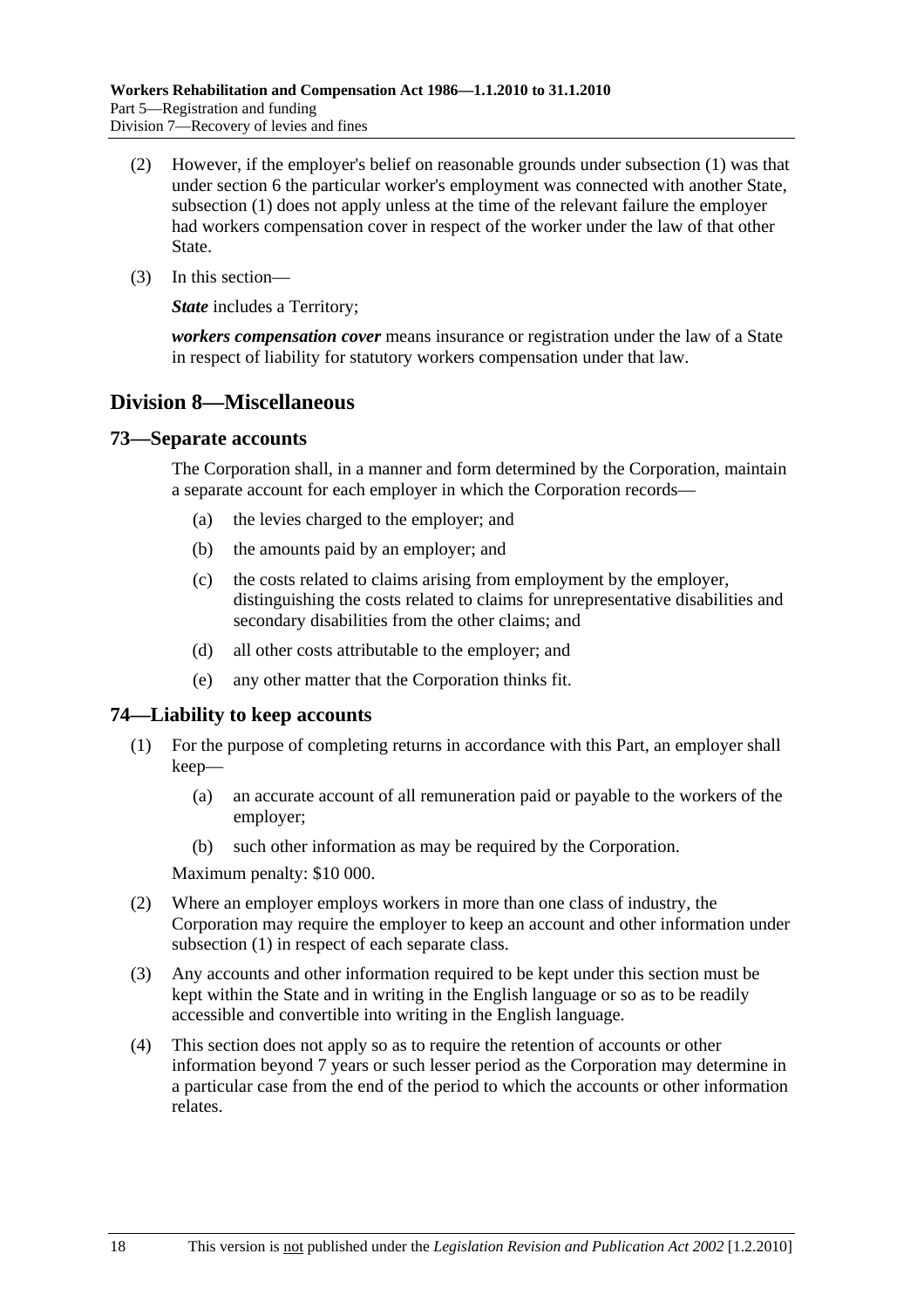#### **75—Person ceasing to be an employer**

- (1) Where a registered employer ceases to be an employer who is required to be registered under this Part, the person shall, within 14 days of ceasing to be such an employer—
	- (a) give written notice in a manner and form approved by the Corporation; and
	- (b) furnish the Corporation, in a manner and form approved by the Corporation, with such information as the Corporation may require.
- (2) The Corporation may cancel the registration of an employer if it is satisfied that the person has ceased to be an employer who is required to be registered under this Part.
- (3) The cancellation of registration does not affect any liability that arose before the date of cancellation.

#### **76—Proof of registration**

An employer shall, at the request of an authorised officer, an officer of an industrial association or any other person appointed by the Corporation in writing for the purposes of this section, produce evidence of the employer's registration under this Act.

Maximum penalty: \$1 000.

#### **76AA—Discontinuance fee**

- (1) An employer who—
	- (a) ceases to be registered under section 59 (including in a case where the employer is then registered as a self-insured employer under section 60); or
	- (b) ceases to be registered under section 60 (but not including in a case where the employer is then registered under section 59),

is liable to pay to the Corporation a fee calculated in accordance with the regulations.

 (2) A fee payable under subsection (1) is a debt due to the Corporation and may be recovered by the Corporation in a court of competent jurisdiction.

#### **76A—Recovery of levy**

A levy payable under this Act (and any penalty interest or fine imposed by the Corporation under this Part) is a debt due to the Corporation and may be recovered by the Corporation in a court of competent jurisdiction.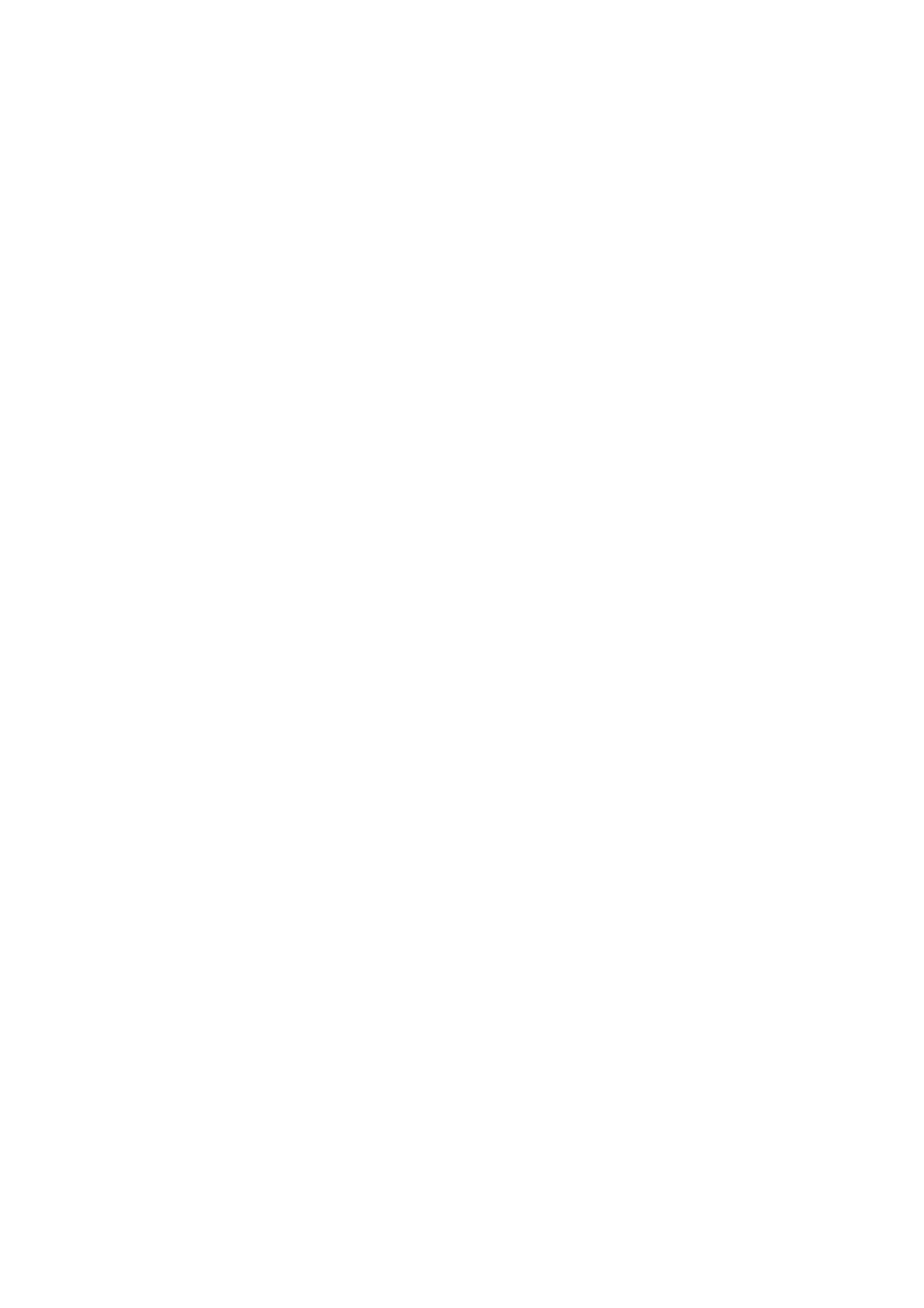# **Part 6—Workers Compensation Tribunal**

# **Division 1—Establishment of Tribunal**

# **77—Establishment of Tribunal**

The *Workers Compensation Appeal Tribunal* established under this Act before the commencement of this Part continues as the *Workers Compensation Tribunal*.

# **77A—Seal**

- (1) The Tribunal has a seal and may have more than one seal.
- (2) A document apparently sealed with a seal of the Tribunal will, in the absence of evidence to the contrary, be taken to have been duly issued under the authority of the Tribunal.

# **Division 2—Constitution of the Tribunal**

# **78—Constitution of Tribunal**

The Tribunal may be constituted of—

- (a) a Full Bench; or
- (b) a single presidential member; or
- (c) a single conciliation officer.

# **78A—Full Bench**

- (1) A Full Bench of the Tribunal consists of three presidential members.
- (2) A decision in which a majority of the presidential members constituting a Full Bench of the Tribunal agree is a decision of the Tribunal.

# **78B—Exercise of Tribunal's powers by the Registrar**

The Registrar may exercise the powers of the Tribunal for the purpose of—

- (a) adjourning proceedings by consent of the parties; or
- (b) carrying out other functions assigned to the Registrar under the rules.

# **Division 3—Jurisdiction of the Tribunal**

#### **79—Jurisdiction**

The Tribunal has the jurisdiction conferred by statute.

# **Division 4—The presidential members**

#### **80—The President**

- (1) The Senior Judge of the *Industrial Relations Court of South Australia* is President of the Tribunal.
- (2) The President is the principal judicial officer of the Tribunal.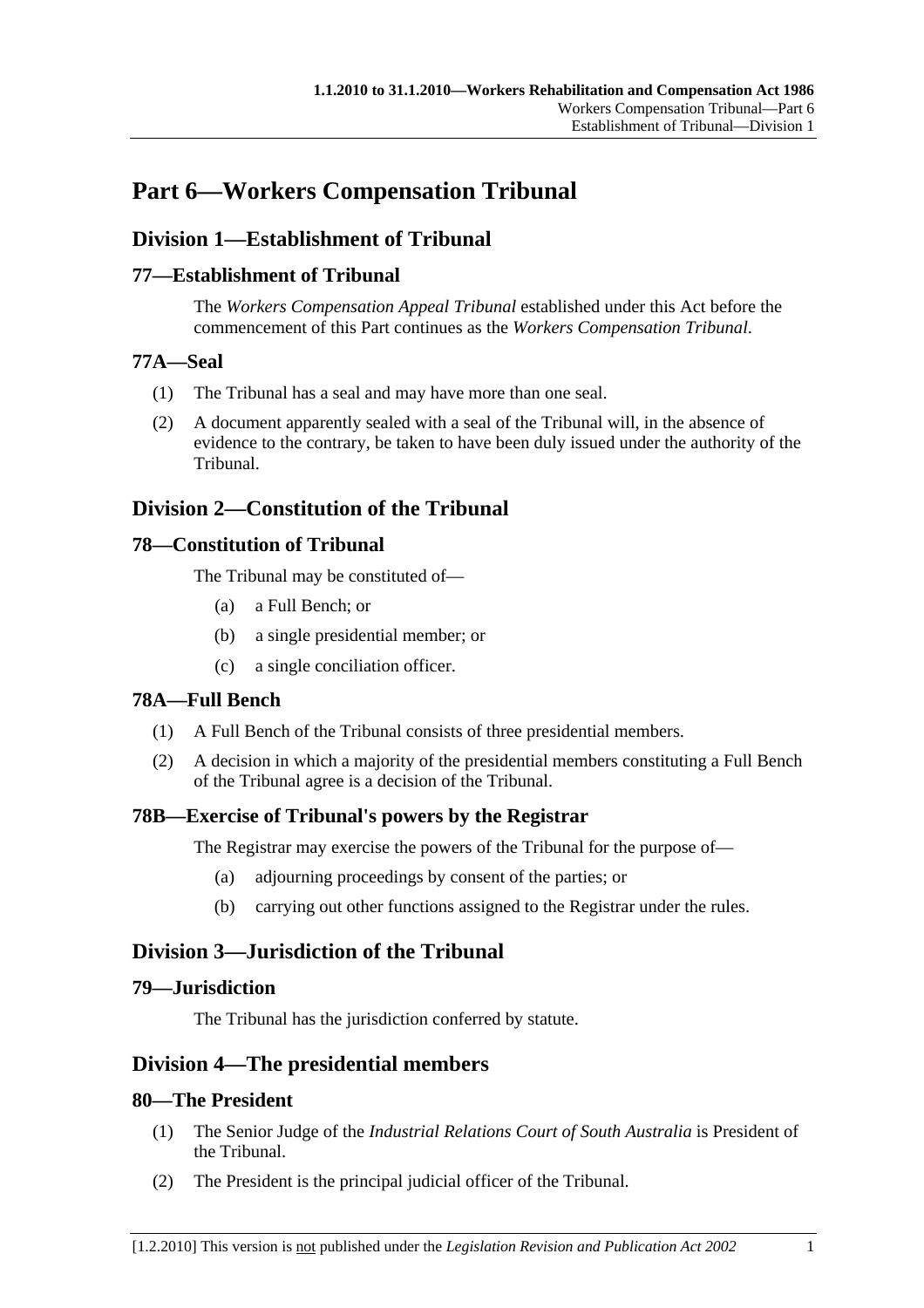- (3) The President is responsible for the administration of the Tribunal.
- (4) In the absence of the President from official duties, responsibility for administration of the Tribunal devolves on a Deputy President appointed by the Governor to act in the President's absence or, if no such appointment has been made, on the most senior Deputy President available to undertake that responsibility.
- (5) The President may delegate administrative powers and responsibilities.
- (6) A delegation under subsection (5)—
	- (a) may be made to any person; and
	- (b) is revocable at will; and
	- (c) does not derogate from the President's power to act personally in any matter.

#### **80A—The Deputy Presidents**

- (1) A Judge (other than the Senior Judge) of the *Industrial Relations Court of South Australia* is a Deputy President of the Tribunal.
- (2) The Governor may, on the nomination of the Minister, appoint a suitable person as a Deputy President of the Tribunal.
- (3) A person is not eligible for appointment as a Deputy President of the Tribunal unless the person is a legal practitioner of at least seven years standing.
- (4) A person may be appointed as a Deputy President of the Tribunal on a permanent or acting basis.
- (5) A person appointed as a Deputy President of the Tribunal under this section ceases to hold that office if the person—
	- (a) dies; or
	- (b) reaches the age of 65 years; or
	- (c) in the case of a Deputy President appointed on an acting basis—completes the term appointment and is not reappointed; or
	- (d) resigns by written notice given to the Minister; or
	- (e) is removed from office by the Governor for—
		- (i) misconduct; or
		- (ii) neglect of duty; or
		- (iii) incompetence; or
		- (iv) incapacity to carry out official duties satisfactorily.
- (6) A Deputy President appointed under this section is entitled to remuneration allowances and expenses on a basis approved by the Governor.
- (7) This section does not derogate from the operation of the *Judicial Administration (Auxiliary Appointments and Powers) Act 1988*.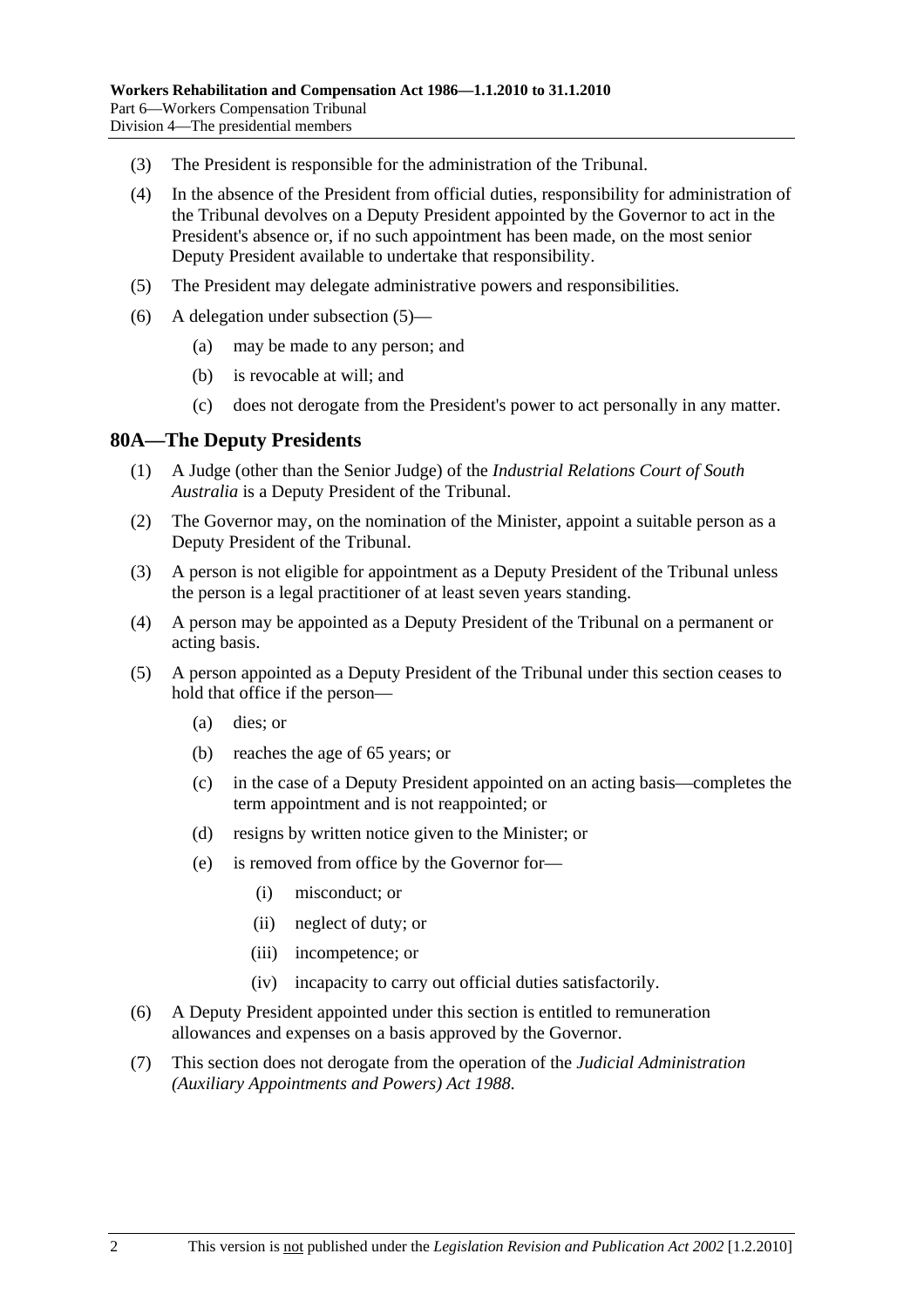# **Division 5—Conciliation officers**

# **81—Appointment of conciliation officers**

- (1) The Governor may appoint conciliation officers to carry out the Tribunal's work of conciliation.
- (2) A conciliation officer must be a person of standing in the community with appropriate experience to work effectively in the conciliation of disputes under this Act.
- (3) Before a person is appointed (or reappointed) as a conciliation officer, the Minister must consult confidentially about the proposed appointment with—
	- (a) the United Trades and Labor Council; and
	- (b) the South Australian Employers' Chamber of Commerce and Industry; and
	- (c) the President of the Tribunal, or a Deputy President nominated by the President of the Tribunal.

# **81A—Conditions of appointment**

- (1) A conciliation officer will be appointed for a term of five years and, at the end of a term of appointment, is eligible for reappointment.
- (2) However—
	- (a) a term of appointment cannot extend beyond the time the appointee reaches 65 years and if the appointee will reach that age less than 5 years after the date the appointment was made or last renewed, the appointment will be made or renewed for a term ending when the appointee reaches 65 years of age; and
	- (b) an appointment may be made on an acting basis and, in that case, the appointment will be for a term (not exceeding six months) stated in the instrument of appointment.
- (3) A conciliation officer—
	- (a) is entitled to a salary and allowances determined by the Governor on the recommendation of the Minister; and
	- (b) is, to an extent determined by the Governor, subject to the *Public Sector Management Act 1995* (which applies with modification determined by the Governor); and
	- (c) is an employee for the purposes of the *Superannuation Act 1988*.
- (4) A conciliation officer—
	- (a) must not, without the consent of the Minister, engage in remunerative work apart from official duties; and
	- (b) must not, while in office, be an officer of an industrial association.
- (5) The Governor may remove a conciliation officer from office if the officer—
	- (a) is convicted of an indictable offence; or
	- (b) is guilty of misconduct or neglect of duty; or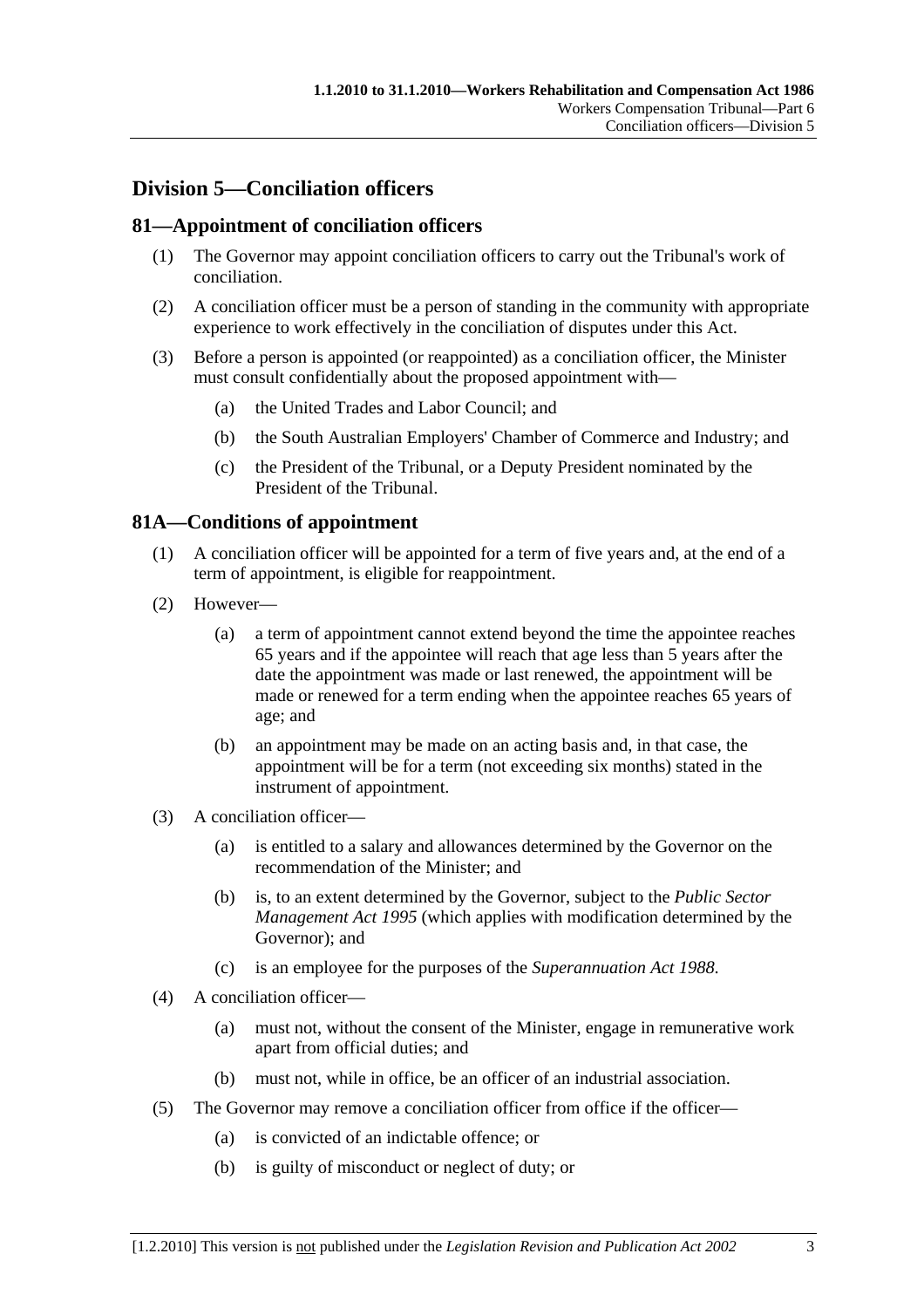- (c) is incompetent; or
- (d) becomes mentally or physically incapable of carrying out official duties satisfactorily; or
- (e) contravenes subsection (4).

*Misconduct* includes (but is not limited to)—

- unlawful or improper conduct in the performance of official duties;
- refusal or deliberate failure to follow reasonable administrative directions given under this Part by the President.
- (6) The office of a conciliation officer becomes vacant if the officer—
	- (a) dies; or
	- (b) completes a term of appointment and is not reappointed; or
	- (c) resigns by written notice to the Minister; or
	- (d) is removed from office under subsection (5).

#### **81B—Administrative responsibilities of conciliation officers**

A conciliation officer is responsible to, and subject to direction by, the President on administrative matters and, in particular, is subject to direction by the President on the duties to be performed and the times and places at which the duties are to be performed.

#### **Division 6—Administrative and ancillary staff**

#### **82—Administrative and ancillary staff**

The Tribunal's administrative and ancillary staff consists of—

- (a) the Registrar;
- (b) the Deputy Registrars;
- (c) any other persons appointed to the administrative and ancillary staff of the Tribunal.

#### **82A—Appointment etc of the Registrar**

A person cannot be appointed to the office of Registrar of the Tribunal, nor can a person holding that office be dismissed or reduced in status, except on the recommendation, or with the concurrence, of the President.

#### **82B—Responsibilities of administrative and ancillary staff**

A member of the Tribunal's administrative or ancillary staff is responsible to the President (through any properly constituted administrative superior) for the proper and efficient discharge of his or her duties.

#### **Division 7—Sittings and distribution of business**

#### **83—Time and place of sittings**

(1) The Tribunal may sit at any time (including a Sunday).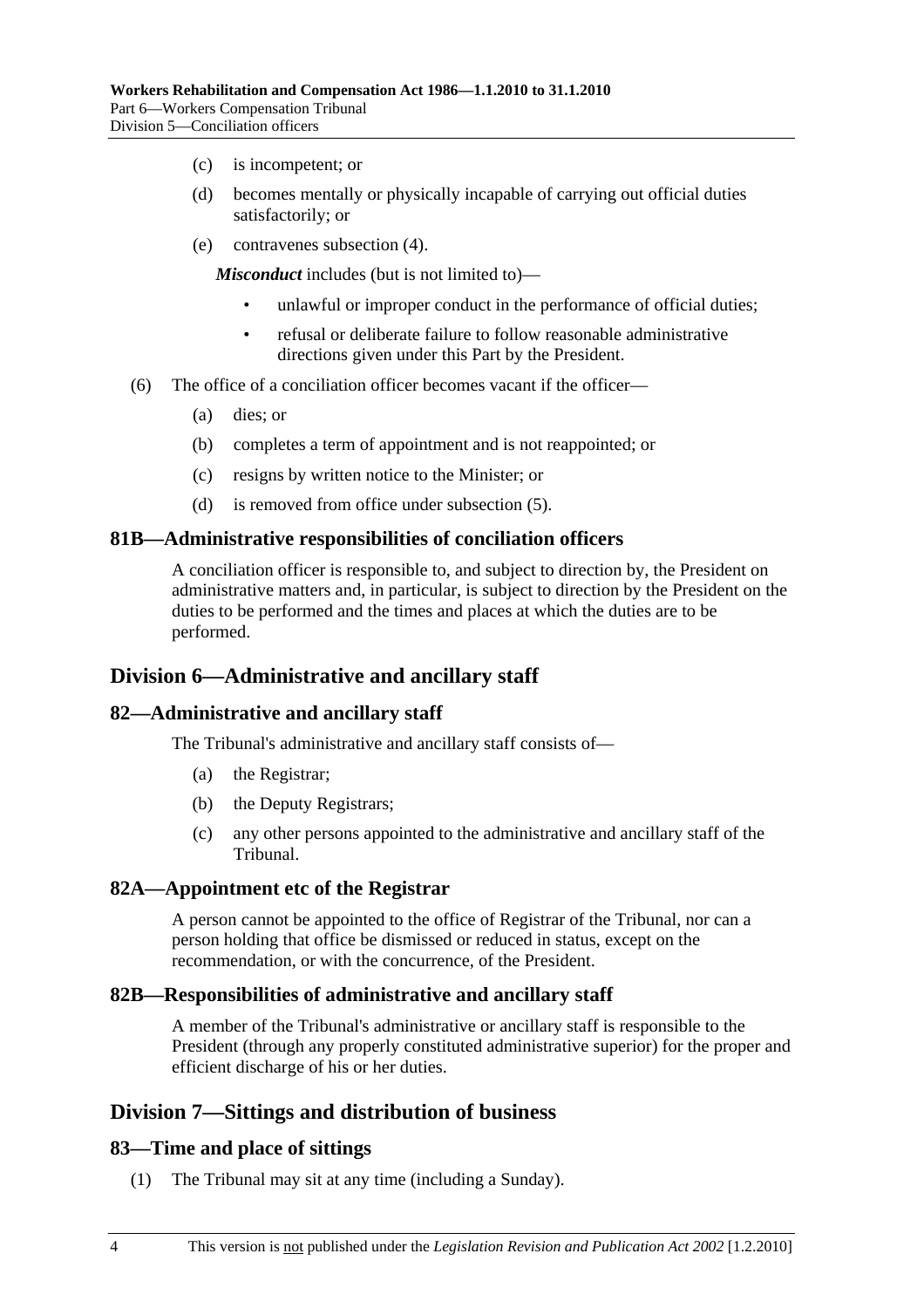- (2) The Tribunal may sit at any place (either within or outside the State).
- (3) The Tribunal will sit at such times and places as the President may direct.

# **83A—Adjournment from time to time and from place to place**

The Tribunal may—

- (a) adjourn proceedings from time to time and from place to place; or
- (b) adjourn proceedings to a time, or a time and place, to be fixed; or
- (c) order the transfer of proceedings from place to place.

# **Division 8—Evidence**

#### **84—Tribunal not to be bound by evidentiary rules**

The Tribunal is not bound by the rules of evidence but may inform itself in any way it considers appropriate.

### **84A—Power to require attendance of witnesses and production of evidentiary material**

- (1) The Tribunal may, on the application of a party to proceedings or on its own initiative, issue a summons requiring a person to appear before the Tribunal at a specified time and place to give evidence or to produce evidentiary material (or both).
- (2) A summons to produce evidentiary material may, instead of providing for production of the material before the Tribunal, provide for production of the material to an officer of the Tribunal nominated in the summons.

#### **84B—Power to compel the giving of evidence**

- (1) A person who is called to give evidence or to produce evidentiary material before the Tribunal and—
	- (a) refuses or fails to make an oath or affirmation when required to do so by the Tribunal; or
	- (b) refuses or fails to give evidence on a subject on which that person is compellable to give evidence; or
	- (c) refuses or fails without reasonable excuse to produce evidentiary material that that person is required by the Tribunal to produce,

commits a contempt of the Tribunal.

 (2) This section applies whether the person was summoned before the Tribunal, brought before the Tribunal on a warrant, or came to the Tribunal of his or her own volition.

#### **84C—Entry and inspection of property**

- (1) The Tribunal may enter any land or building and carry out an inspection that the Tribunal considers relevant to a proceeding before the Tribunal.
- (2) The Tribunal may authorise an officer of the Tribunal to enter any land or building and carry out an inspection that the Tribunal considers relevant to a proceeding before the Tribunal.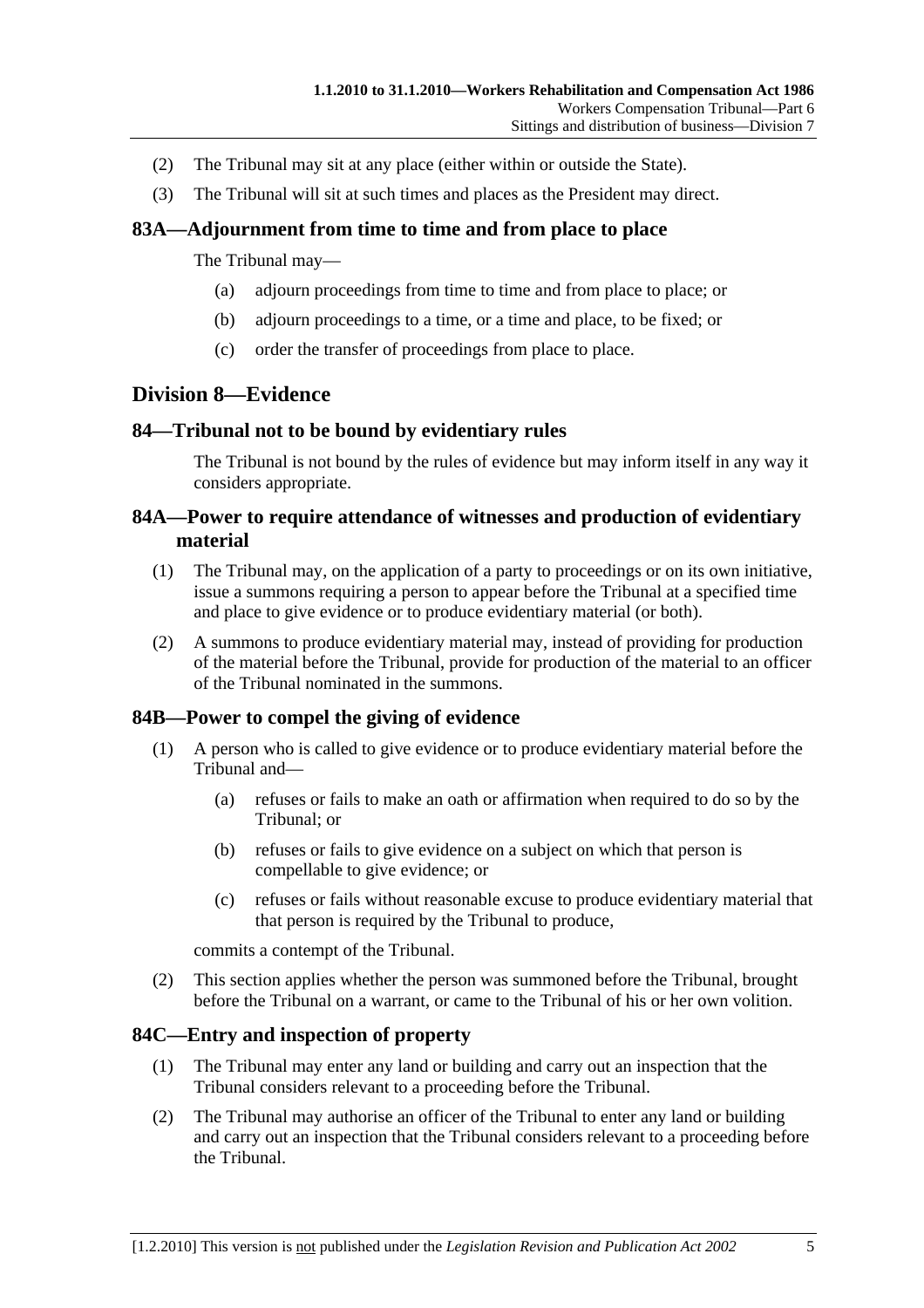(3) A person who obstructs the Tribunal, or a person authorised by the Tribunal, in the exercise of a power of entry or inspection under this section commits a contempt of the Tribunal.

#### **84D—Issue of evidentiary summonses**

- (1) A summons under this Part may be issued on behalf of the Tribunal by—
	- (a) a presidential member of the Tribunal; or
	- (b) a conciliation officer; or
	- (c) the Registrar.
- (2) However, the Registrar may only issue a summons at the direction of a presidential member or a conciliation officer or as authorised under the Rules.

# **Division 9—General principles and rules**

#### **85—Principles of equity and good conscience**

The Tribunal must act according to equity, good conscience and the substantial merits of the case without regard to technicalities and legal forms.

#### **85A—Hearings to be in public**

- (1) The Tribunal must hear proceedings (other than interlocutory or conciliation proceedings) in a place open to the public.
- (2) However, the Tribunal may, in the interests of a party to proceedings hear the proceedings, or a particular part of the proceedings, in private.

#### **85B—Representation**

- (1) A person is entitled to appear personally or by representative in conciliation proceedings or other proceedings before the Tribunal.
- (2) However, a person is not entitled to be represented by a person whose name has been struck off the roll of legal practitioners or who, although a legal practitioner, is not entitled to practise the profession of law because of disciplinary action taken against the person.
- (3) If, in conciliation proceedings, the conciliator presiding at the proceedings wants to speak to a person privately in the absence of the person's representative, the representative must withdraw until—
	- (a) the conciliator invites the representative to return; or
	- (b) the private interview is terminated.
- (4) A party is entitled to terminate a private interview with the conciliator held in the absence of the party's representative at any time after the conciliator has had a reasonable opportunity to put to the party proposals for which the conciliator initiated the private interview.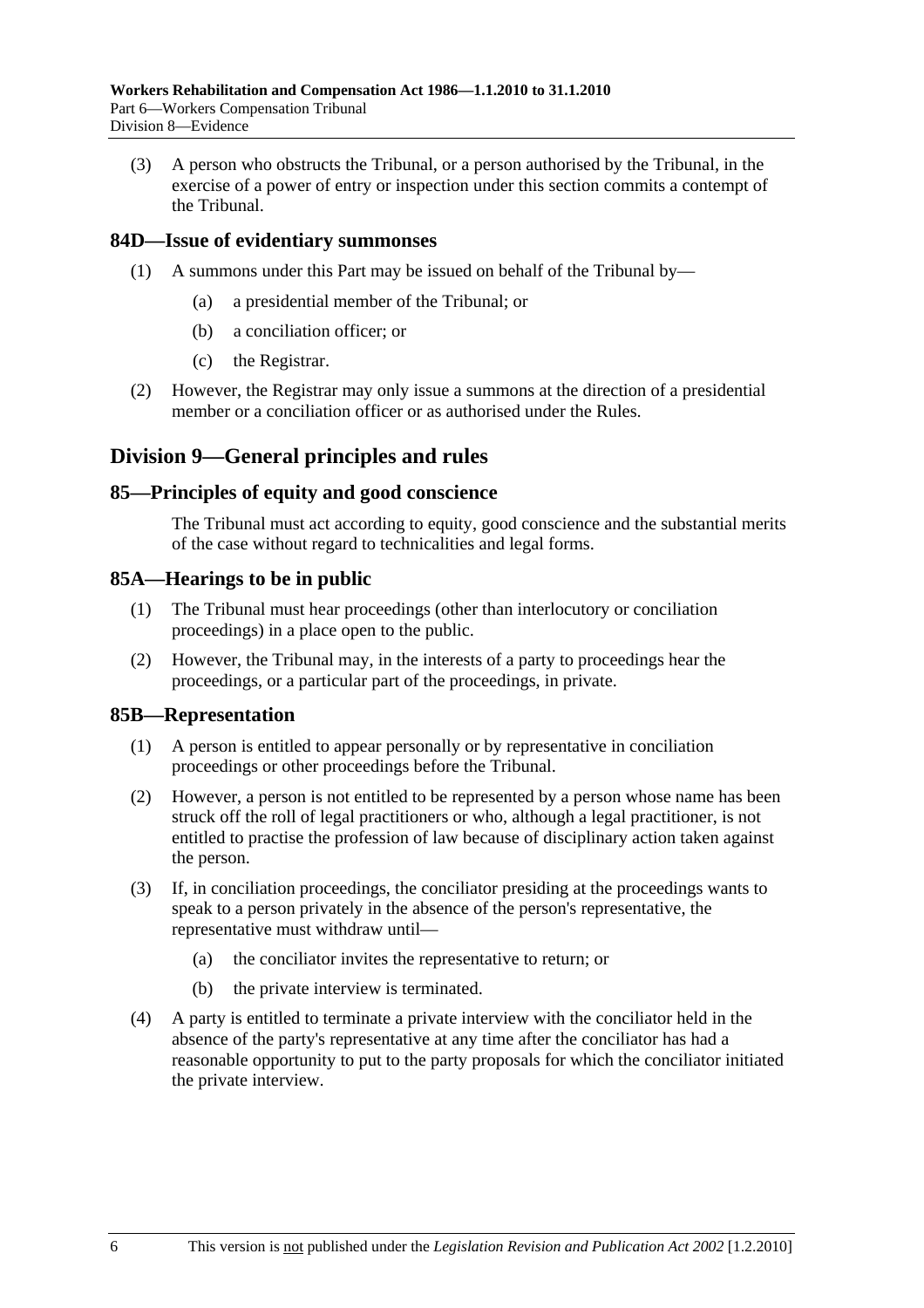## **Division 10—Appeals and references of questions of law**

## **86—Appeal on question of law**

- (1) An appeal lies on a question of law against a decision of the Tribunal constituted of a single presidential member to a Full Bench of the Tribunal.
- (2) An appeal under this section must be commenced, heard and determined in accordance with the rules.

## **86A—Reference of question of law and final appeal to Supreme Court**

- (1) A Full Bench of the Tribunal may refer a question of law for the opinion of the Full Court of the Supreme Court.
- (2) Subject to subsection (2a), an appeal also lies on a question of law against a decision of the Full Bench of the Tribunal to the Full Court of the Supreme Court.
- (2a) An appeal cannot be commenced under subsection (2) except with the permission of a Judge of the Supreme Court.
- (3) On a reference or appeal under this section, the Full Court of the Supreme Court may—
	- (a) decide the question of law;
	- (b) refer the matter back to the Tribunal with directions the Full Court considers appropriate;
	- (c) make consequential or related orders (including orders for costs).

## **Division 11—Enforcement of judgments**

## **87—Certified copy of judgment or order**

The Registrar must, on application by a party to proceedings, issue a certified copy of a judgment or order of the Tribunal in the proceedings.

## **87A—Enforcement of judgments and orders**

- (1) A certified copy of a judgment or order of the Tribunal may be filed in the District Court.
- (2) When a certified copy of a judgment or order is filed in the District Court under this section, the judgment or order may be enforced as a judgment or order of the District Court.

## **Division 12—Miscellaneous**

## **88—Immunities**

- (1) A presidential member of the Tribunal or a conciliation officer has the same privileges and immunities from civil liability as a Judge of the Supreme Court.
- (2) An officer of the Tribunal, other than a presidential member or a conciliation officer, incurs no civil or criminal liability for an honest act or omission in carrying out or purportedly carrying out official functions.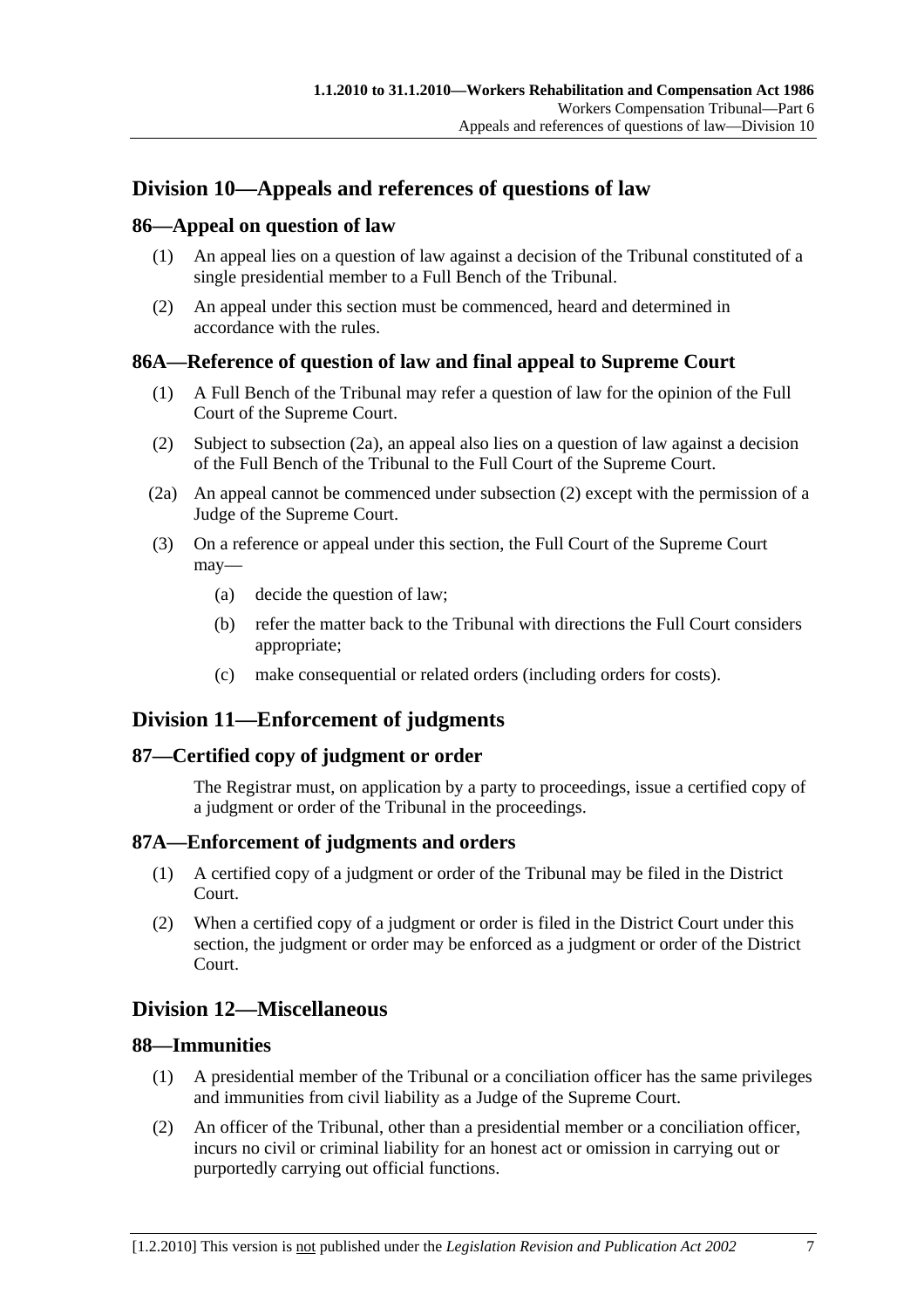## **88A—Contempts of Tribunal**

A person who—

- (a) interrupts the proceedings of the Tribunal or misbehaves before the Tribunal; or
- (b) insults a presidential member, a conciliation officer or another officer of the Tribunal who is acting in the exercise of official functions; or
- (c) refuses, in the face of the Tribunal, to obey a lawful direction of the Tribunal; or
- (d) fails to comply with a summons, direction, order or other process of the Tribunal (other than an order for the payment of money),

is guilty of a contempt of the Tribunal.

#### **88B—Punishment of contempts**

- (1) The Tribunal constituted of a presidential member may punish a contempt by imposing a fine of an amount (not exceeding \$2 000) considered appropriate by the presidential member.
- (2) This section applies both to contempts committed in the face of the Tribunal and contempts arising from non-compliance with an order, direction, summons or other process of the Tribunal.
- (3) The Supreme Court may review a penalty imposed for a contempt of the Tribunal and quash, increase or reduce the penalty.

#### **88C—Miscellaneous provisions about legal process**

- (1) Any process of the Tribunal may be issued or executed on a Sunday as well as any other day.
- (2) The validity of process is not affected by the fact that the person who issued it dies or ceases to hold office.

## **88D—Service**

- (1) If it is not practicable to serve any process, notice or other document in the manner otherwise prescribed or contemplated by law, the Tribunal may, by order—
	- (a) provide for service by post; or
	- (b) make any other provision that may be necessary or desirable for service.
- (2) Any process, notice or other document served in accordance with an order under subsection (1) will, despite any other law, be taken to have been duly served.

#### **88DA—Power to enlarge scope of proceedings**

The Tribunal may, with the consent of all parties to proceedings, enlarge the scope of the proceedings to include questions that are not presently at issue in the proceedings.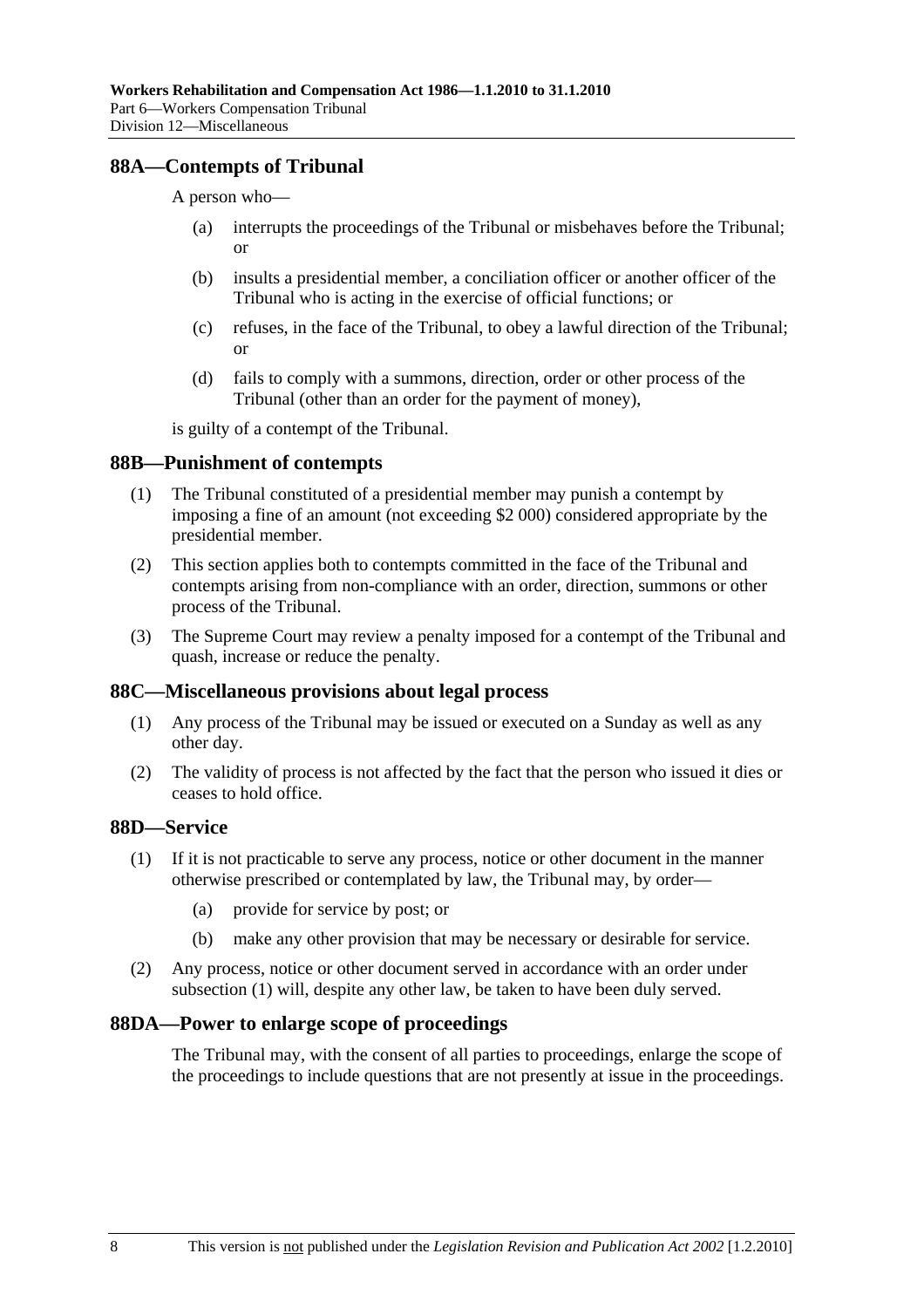### **88E—Rules**

- (1) The President may make Rules of the Tribunal—
	- (a) regulating the business of the Tribunal and the duties of the various officers of the Tribunal; and
	- (b) authorising conciliation officers to exercise any part of the jurisdiction of the Tribunal; and
	- (c) regulating the practice and procedure of the Tribunal; and
	- (d) imposing mutual obligations on parties to proceedings in the Tribunal to disclose to each other the contents of expert reports or other material of relevance to the proceedings before the proceedings are brought to trial; and
	- (e) regulating the form in which evidence may be taken; and
	- (f) regulating costs; and
	- (g) dealing with any other matter necessary or expedient for the effective and efficient operation of the Tribunal.
- (2) Before making Rules of the Tribunal, the President must consult with a rules committee consisting of—
	- (a) at least three presidential members; and
	- (b) at least two conciliation officers; and
	- (c) the Registrar.
- (3) The rules take effect as from the date of publication in the Gazette or a later date specified in the rules.

#### **88F—Costs of proceedings**

Subject to this Act, the costs of proceedings before the Tribunal are in the discretion of the Tribunal.

#### **88G—Recovery of costs of representation**

 (1) A representative of a party to proceedings before the Tribunal must not charge nor seek to recover for work involved in, or associated with, that representation an amount exceeding the amount allowable under a scale fixed by regulation.

Maximum penalty: \$2 000.

 (2) Before proposing a regulation under this section to the Executive Council, the Minister must consult with the Crown Solicitor.

#### **88H—Power to set aside judgments or orders**

- (1) The Tribunal may amend or set aside a judgment or order of the Tribunal—
	- (a) by consent of the parties; or
	- (b) in order to correct an error; or
	- (c) if the interests of justice require that the judgment or order be amended or set aside.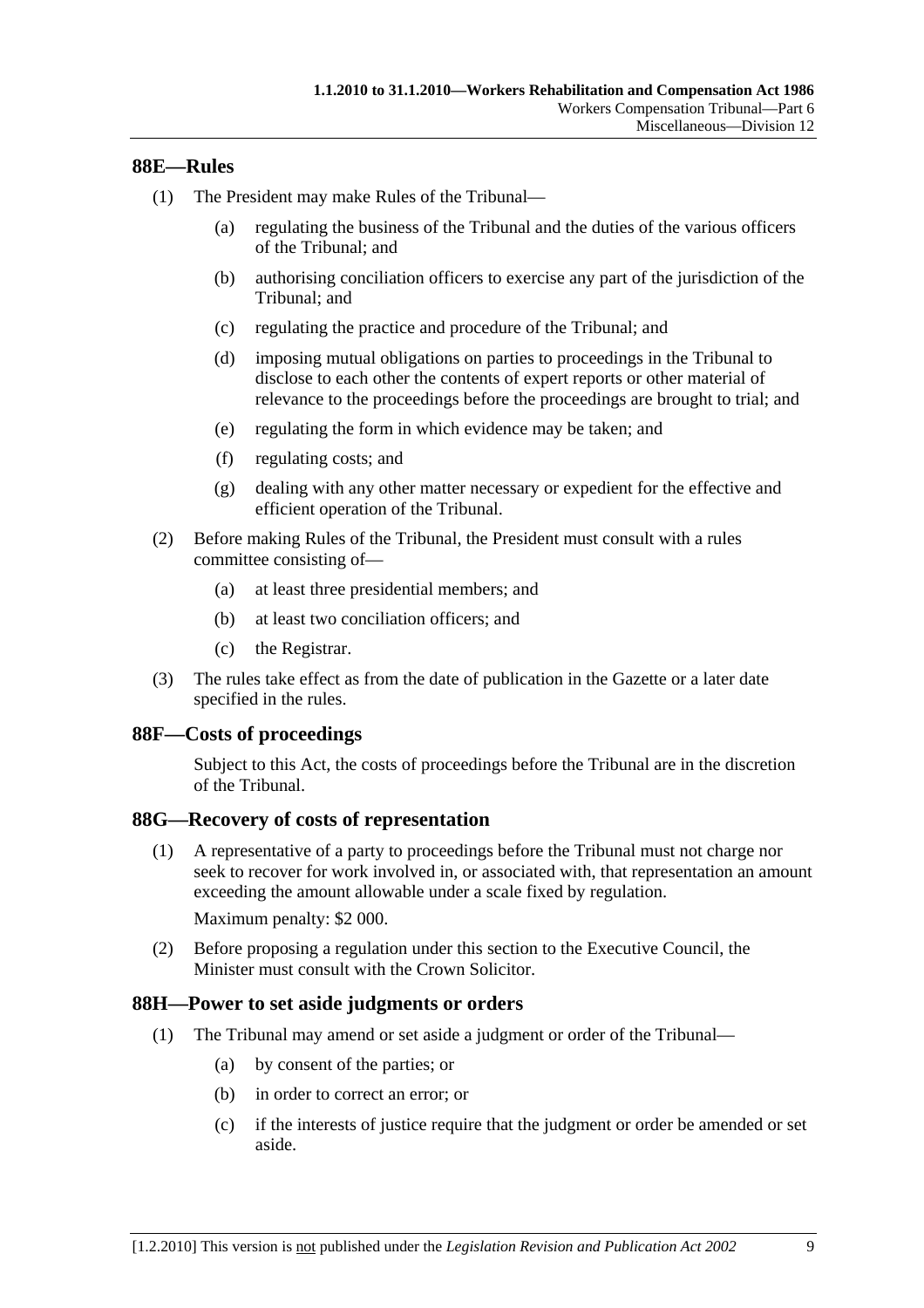(2) The power under subsection (1) may only be exercised by the President or a presidential member or conciliation officer to whom the President has delegated the power.

## **88I—Finality of the Tribunal's decisions**

No proceeding, judgment or decision of the Tribunal can be challenged, appealed against, reviewed, quashed or called in question except—

- (a) as provided in this Act; or
- (b) in proceedings before the Full Supreme Court founded on an alleged excess or want of jurisdiction.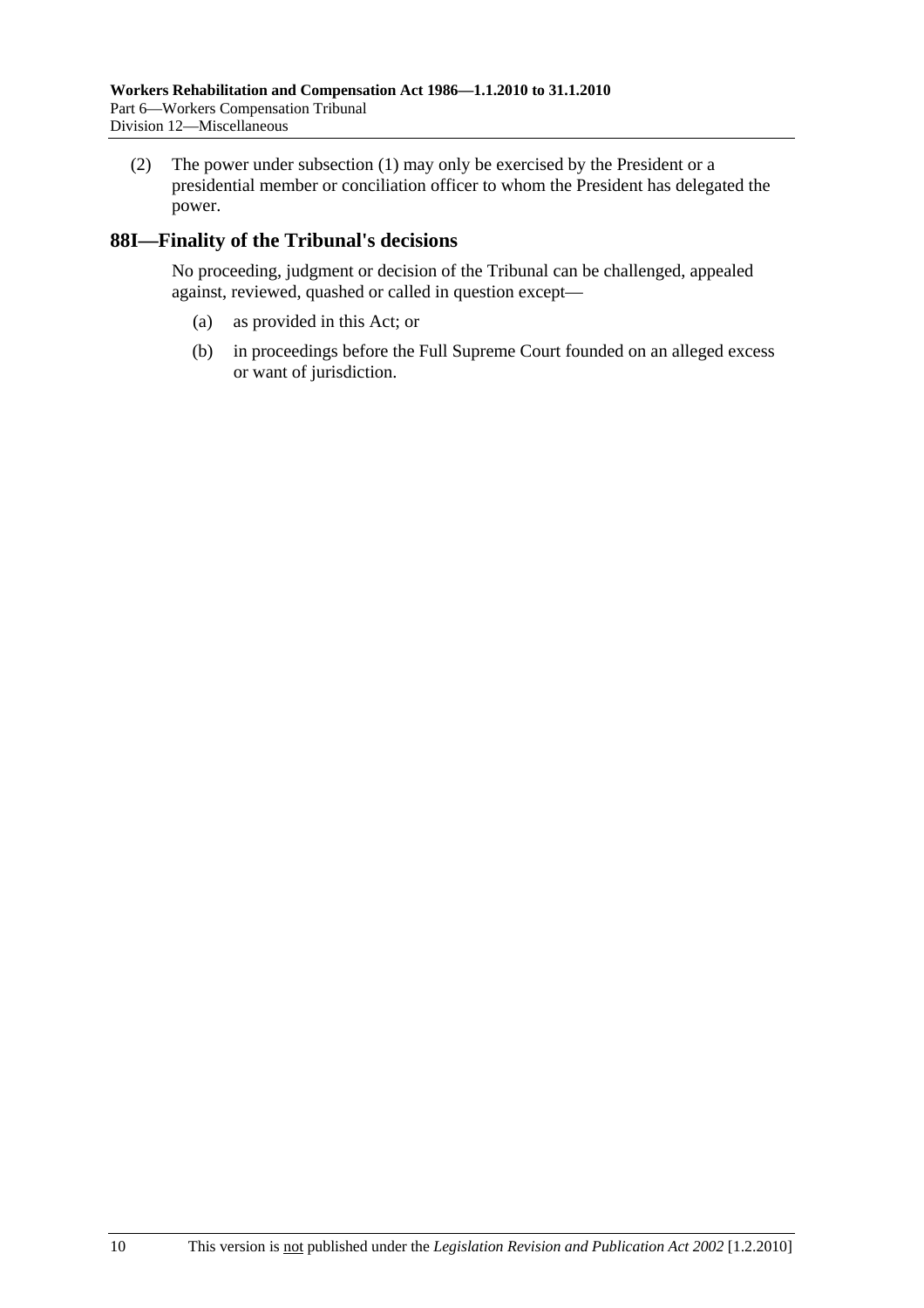# **Part 6A—Dispute resolution**

## **Division 1—Preliminary**

## **89—Interpretation**

In this Part—

*applicant* means the person who lodges a notice of dispute under this Part;

*party* to a dispute means—

- (a) the applicant; and
- (b) the relevant compensating authority; and
- (c) if the dispute is about a compensable disability and the worker who suffered or is alleged to have suffered the compensable disability is not the applicant—the worker; and
- (d) if the dispute is about a compensable disability and the employer from whose employment the disability arose or is alleged to have arisen is not the applicant—the employer; and
- (e) a person who has a direct interest in the dispute and has notified the Registrar of the interest;

*relevant compensating authority* in relation to a particular disputed decision means—

- (a) if the decision was made by the Corporation or a body corporate exercising powers delegated by the Corporation—the Corporation or the relevant delegate; or
- (b) if the decision was made by a self-insured employer—the self-insured employer.

## **89A—Reviewable decisions**

- (1) The following decisions are reviewable—
	- (a) a decision on a claim for compensation including—
		- (i) a decision redetermining a claim<sup>1</sup>; or
			- (ii) a decision on a claim by the Tribunal, made in the exercise of the Tribunal's special jurisdiction to expedite decisions on claims<sup>2</sup>;
	- (b) a decision about the nature of rehabilitation services provided, or to be provided, for a worker<sup>3</sup>;
	- (c) a decision to vary, suspend or discontinue weekly payments;
	- (d) a decision on an application by an employer to have weekly payments payable to a worker employed by, or formerly employed by, the employer reviewed;
	- (e) a decision to disallow or reduce a charge for a medical service (unless the decision merely brings the charge into conformity with a rate of charge prescribed by regulation).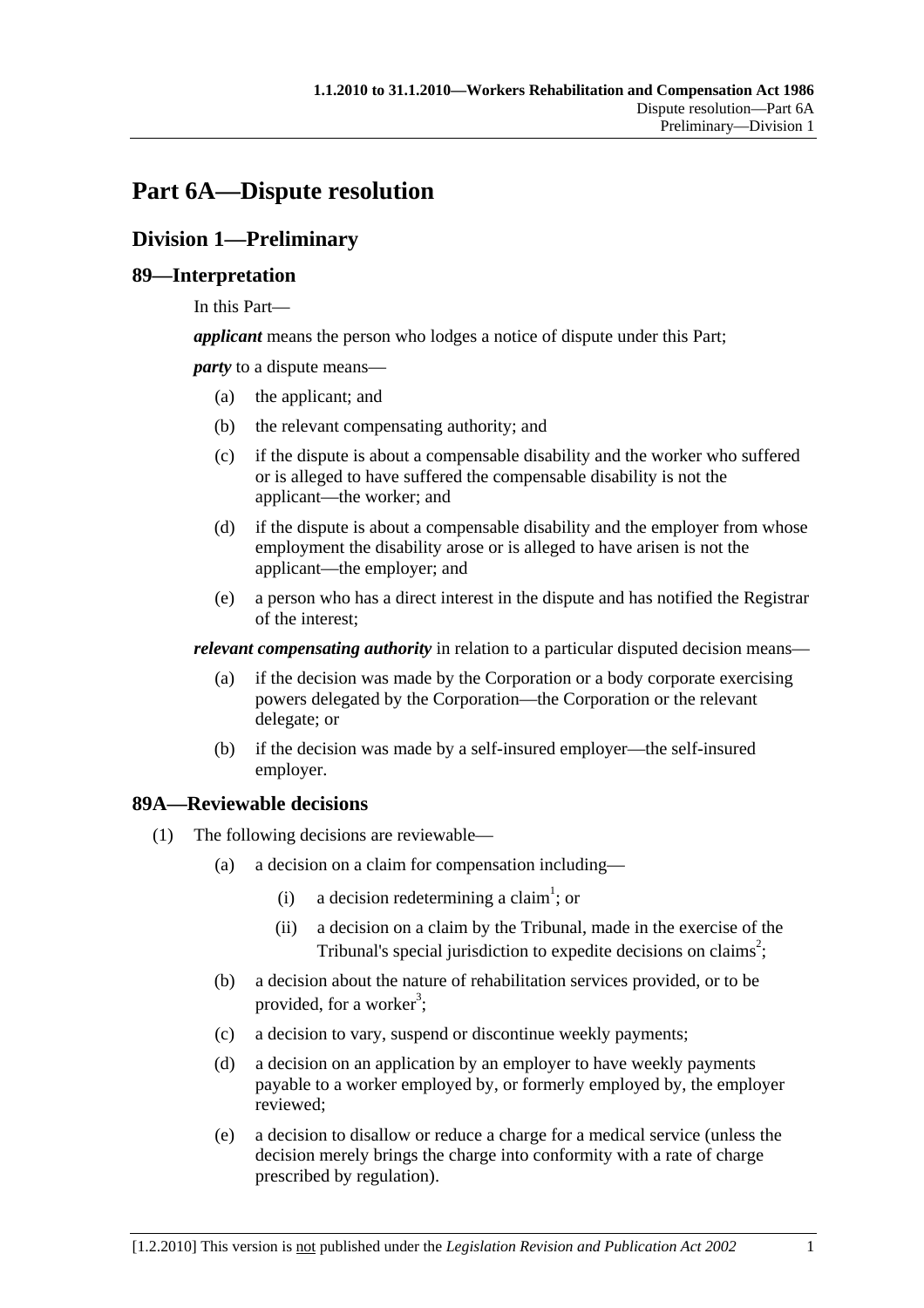(2) However, a decision is not reviewable if declared not to be reviewable by or under this Act.

#### **Notes—**

- 1 See section 53(7) & (7a).
- 2 See section 97B(3)(b).
- 3 Section 28B also provides for the review of a rehabilitation and return to work plan.

## **Division 2—Notice of dispute**

#### **90—Notice of dispute**

- (1) A person with a direct interest in a reviewable decision (the *applicant*) may lodge a notice of dispute with the Registrar.
- (2) A notice of dispute must be in writing and in the form prescribed by regulation.
- (3) A person has a direct interest in a reviewable decision if the person—
	- (a) is directly affected by the decision; or
	- (b) is the employer from whose employment the compensable disability arose or is alleged to have arisen.

#### **90A—Time for lodging notice of dispute**

- (1) The notice of dispute must be lodged within one month after the applicant receives notice of the reviewable decision unless the Tribunal allows an extension of time.
- (2) The Tribunal's power to extend time may only be exercised by the President or a presidential member or conciliation and arbitration officer to whom the President has delegated the power to allow an extension of time.
- (3) An application an extension of time must be made as in the manner and form prescribed by the regulations.

#### **90B—Notice to be given by Registrar**

- (1) On receiving a notice of dispute, the Registrar must immediately send copies of the notice of dispute to the other parties to the dispute.
- (2) The copy of the notice of dispute sent to the relevant compensating authority must be accompanied by copies of any documentary materials lodged with the notice of dispute.

## **Division 3—Initial reconsideration**

#### **91—Initial reconsideration**

- (1) The relevant compensating authority must, on receiving a copy of a notice of dispute under this Part—
	- (a) assign a suitable person to reconsider the disputed decision; and
	- (b) have the decision reconsidered in the light of the matters set out in the notice of dispute.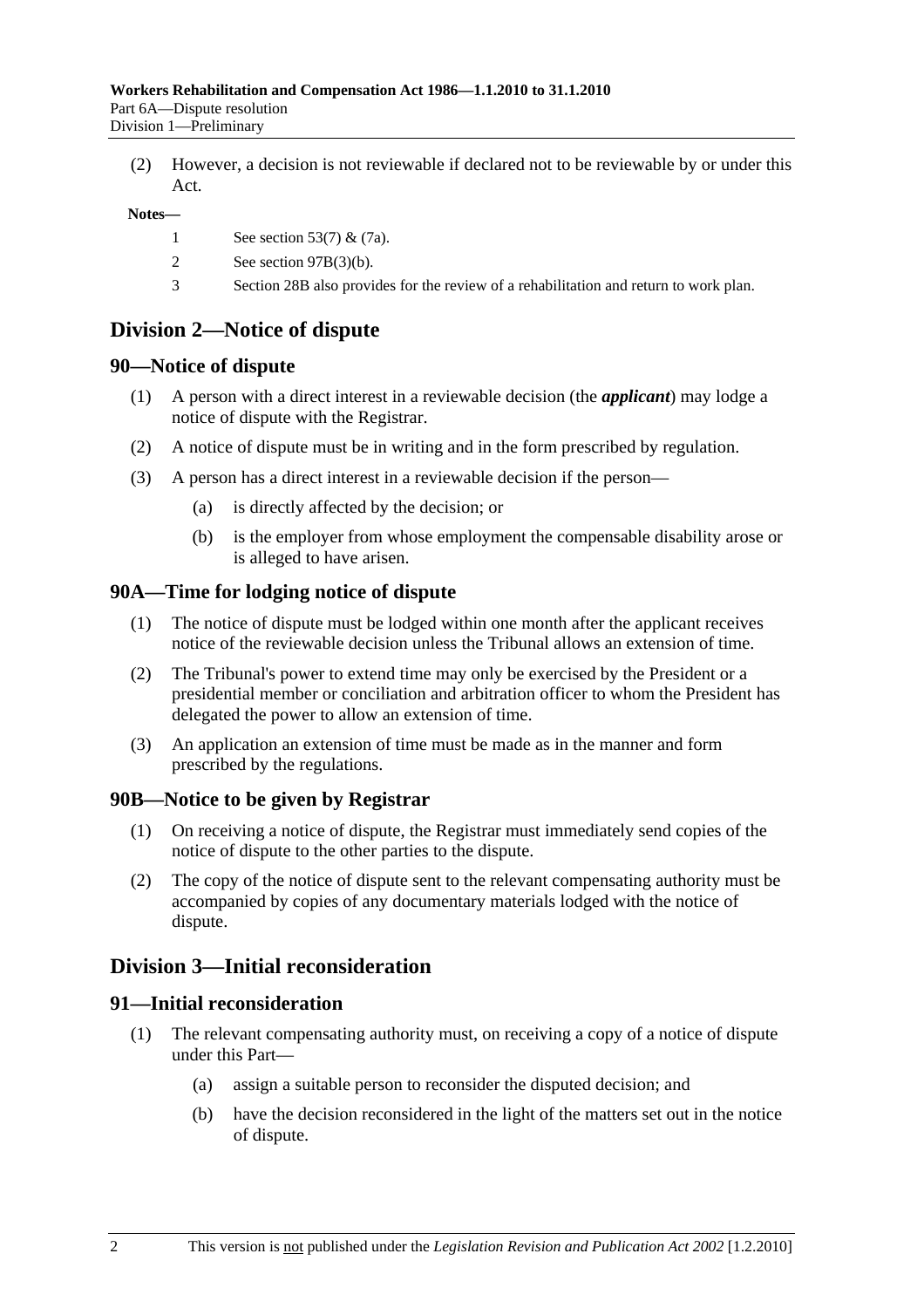- (2) A person assigned to reconsider the disputed decision—
	- (a) may (but need not be) an officer of the relevant compensating authority but must not be the person who made the disputed decision; and
	- (b) must be a person who has been nominated to the Registrar in accordance with the regulations as a person who may be assigned to reconsider disputed decisions under this Division.
- (3) On completion of the reconsideration, the relevant compensating authority must confirm or vary the disputed decision to conform with the result of the reconsideration and give the Registrar a written notice stating—
	- (a) the result of the reconsideration; and
	- (b) whether the compensating authority has confirmed or varied the decision as a result of the reconsideration and, if the decision has been varied, how the decision has been varied.
- (4) If the disputed decision is varied, the written notice must also be given to the other parties to the dispute.
- (5) The relevant compensating authority must complete the reconsideration and give the notice or notices stating the result of the reconsideration within 7 days after receiving the notice of dispute or a longer time allowed by the Registrar on the authority's application.

Maximum penalty: \$5 000.

- (6) The variation of a decision under this section is not to be regarded as a redetermination of a claim<sup>1</sup>.
- (7) A decision on a claim by the Tribunal itself, made in the exercise of the Tribunal's special jurisdiction to expedite decisions on claims<sup>2</sup>, is not liable to reconsideration under this section; if such a decision is disputed, the Registrar must immediately refer the dispute for conciliation.

#### **Notes—**

- 1 See section 53(7) and (7a).
- 2 See section 97B.

## **91A—Reference of disputes to conciliation**

 $If$ <sub>—</sub>

- (a) the relevant compensating authority, on reconsideration of a disputed decision, confirms the decision; or
- (b) the relevant compensating authority, on reconsideration of a disputed decision, varies the decision and a party to the dispute expresses dissatisfaction with the result of the reconsideration in accordance with the rules,

the Registrar must refer the dispute for conciliation.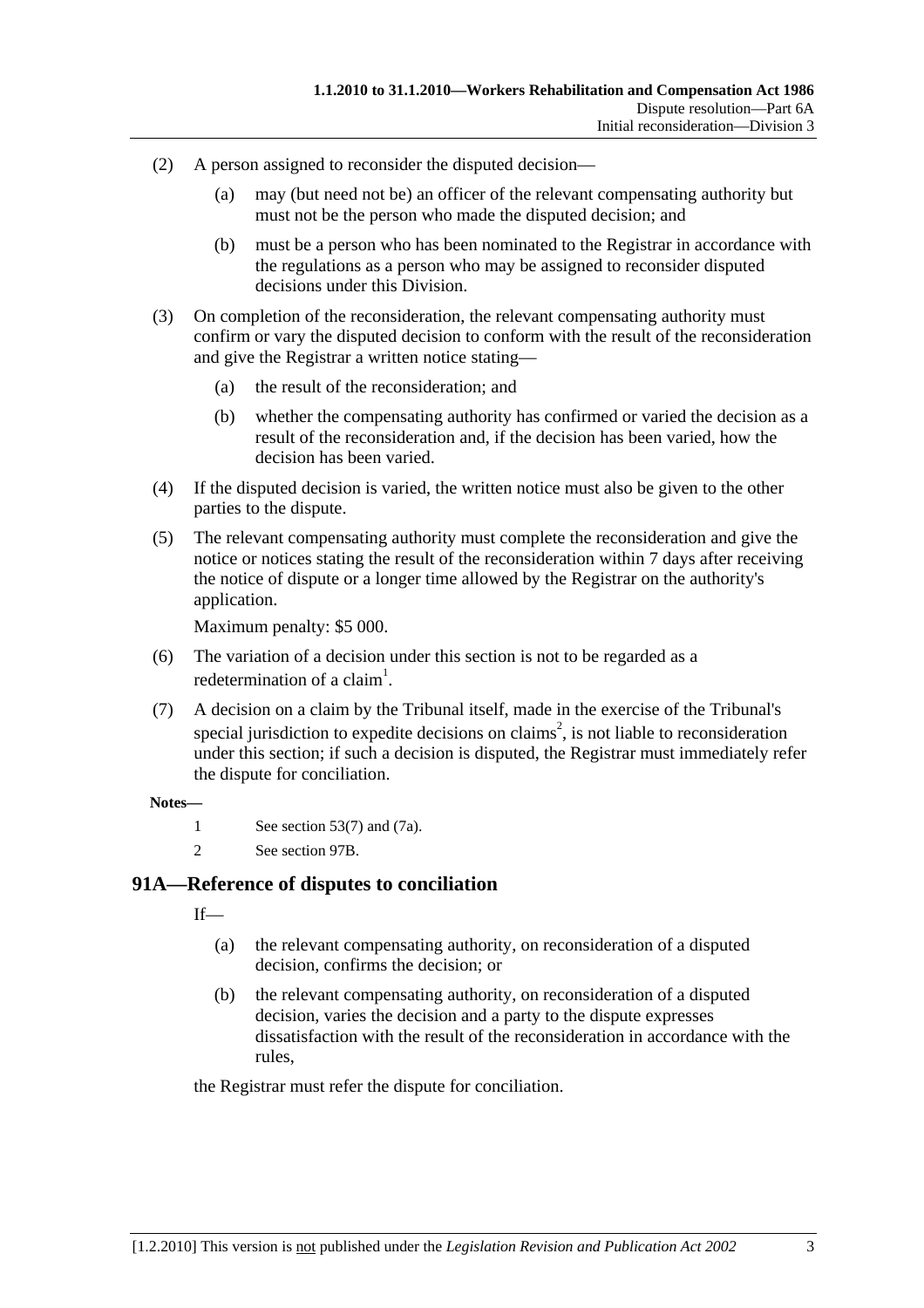## **Division 4—Conciliation proceedings**

## **92—Assignment of presidential member or conciliation officer to preside at conciliation proceedings**

- (1) When a dispute is referred for conciliation—
	- (a) a presidential member or conciliation officer must be assigned in accordance with the rules to preside at the conciliation proceedings; and
	- (b) each party to the dispute must, in accordance with the rules—
		- (i) disclose to the conciliator the existence and nature of all evidentiary material in the party's possession relevant to the dispute; and
		- (ii) at the request of another party to the dispute, give the party access to the relevant evidentiary material.
- (2) However, if the conciliator agrees, a party need not give another party access to evidentiary material if—
	- (a) the material is a videotape, photographic material, or a report of surveillance; or
	- (b) the disclosure of the material could prejudice the investigation of a suspected offence.

### **92A—Obligation of conciliator**

In conducting conciliation proceedings, the conciliator must—

- (a) seek to identify the issues in dispute and to narrow the range of the dispute; and
- (b) explore the possibilities of resolving the dispute by agreement.

#### **92B—Calling of conciliation conference**

- (1) A compulsory conference of the parties to a dispute that has been referred for conciliation must be called within the time fixed by the rules.
- (2) The Tribunal may summon the parties to the dispute and any other persons who may be able to assist in resolving the dispute to appear at the conference.
- (3) A compulsory conference may, at the discretion of the conciliator, be held in public or private or partly in public and partly in private.
- (4) A person who fails to attend a compulsory conference as required by summons or who, having attended, fails to participate in the conference as required by the conciliator presiding at the conference, commits a contempt of the Tribunal.

#### **92C—Procedure in conciliation proceedings**

 (1) In the course of conducting conciliation proceedings, the conciliator may interview the parties to the dispute separately or together.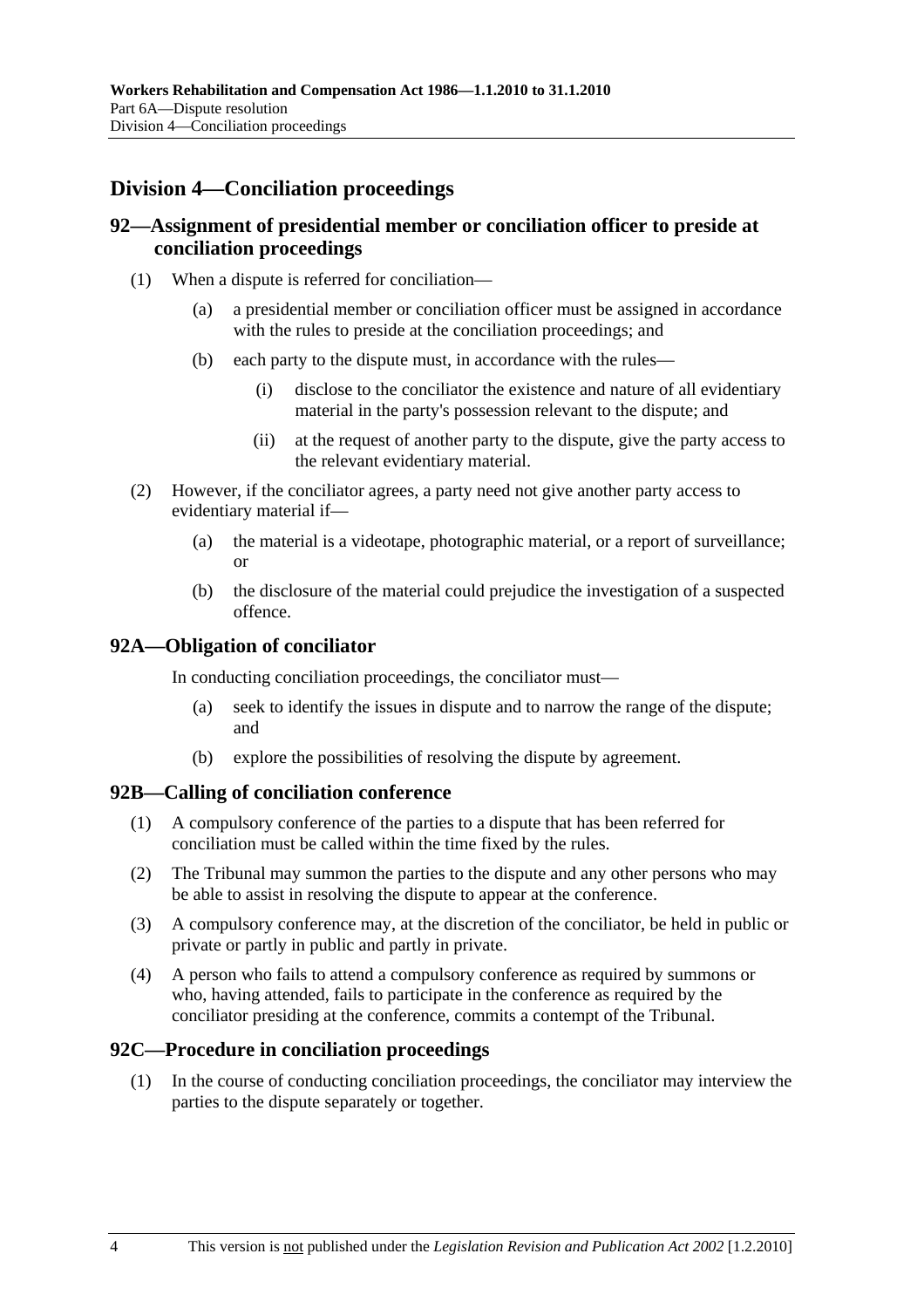- (2) The conciliator presiding at a conference may (subject to the rules) adjourn the conference from time to time to allow the parties to gather further information, to consider their respective positions or for other purposes relevant to the resolution of the dispute.
- (3) Evidence of anything said or done in the course of conciliation proceedings is only admissible in subsequent proceedings by consent of all parties to the proceedings.
- (4) However—
	- (a) evidence of a settlement reached in conciliation proceedings is admissible (without the consent of all parties) in subsequent proceedings; and
	- (b) evidence of the offers made in the course of conciliation proceedings is admissible (without the consent of all parties) in subsequent proceedings for the purpose of applying provisions for deciding questions about costs.
- (5) A settlement to which counsel or another representative of a party agrees at a conference is binding on the party.
- (6) The conciliator presiding at a conference may make a determination or order to give effect to a settlement reached at the conference.
- (7) A determination or order under subsection (6) is a determination or order of the Tribunal.

## **92D—Reference of dispute into Tribunal**

If conciliation proceedings do not result in an agreed settlement of the dispute, the conciliator presiding at the conciliation proceedings must refer the dispute into the Tribunal for judicial determination.

## **Division 6—Judicial determination of dispute**

## **94A—Constitution of Tribunal**

- (1) For the purpose of making a judicial determination of a disputed claim, the Tribunal will be constituted of a single presidential member.
- (2) However, if the President decides that a particular dispute should be referred directly to a Full Bench of the Tribunal, the dispute will be heard and determined by a Full Bench of the Tribunal.

## **94B—Pre-hearing conference**

- (1) Before the Tribunal proceeds with the hearing of the disputed claim, a pre-hearing conference of the parties must be held in accordance with the rules.
- (2) However, a presidential member of the Tribunal may dispense with a pre-hearing conference if there is proper reason for doing so.

## **94C—Determination of dispute**

 (1) In proceedings under this Division, the Tribunal must decide the dispute without regard to decisions taken in earlier proceedings.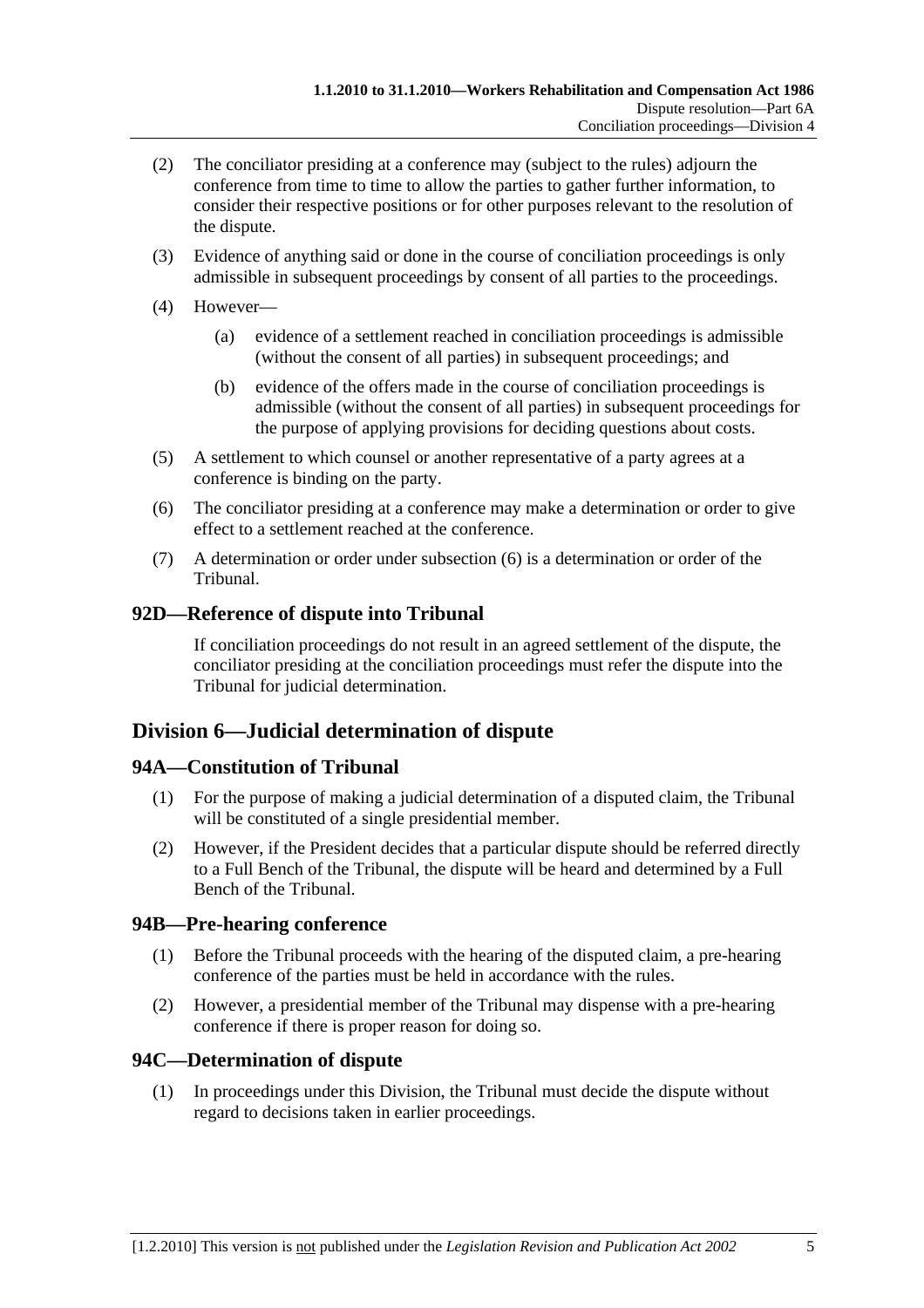(2) However, if the amount of lump sum compensation is disputed by a worker and the amount the Tribunal proposes to award is less than, or the same as, or less than 10% above, the amount offered in conciliation proceedings, the worker is not entitled to costs of the proceedings under this Division.

## **Division 7—Costs**

## **95—Costs**

- (1) A party (other than the relevant compensating authority) is entitled, subject to this Part and to limits prescribed by regulation, to an award against the relevant compensating authority for the party's reasonable costs of—
	- (a) the initial reconsideration of a disputed decision; and
	- (b) any subsequent proceedings for resolution of the dispute under this Part (but not proceedings by way of an appeal or a reference of a question of law to a Full Bench of the Tribunal or the Supreme Court).
- (2) Costs may only be awarded to cover—
	- (a) the cost of representation by a legal practitioner or an officer or employee of an industrial association; and
	- (b) costs of a kind authorised by the regulations that were reasonably incurred.
- (3) If the Tribunal is of the opinion that a party acted unreasonably, frivolously or vexatiously in bringing or in relation to the conduct of proceedings, the Tribunal may—
	- (a) decline to make an award of costs in favour of the party and may further (if it thinks fit) make an award of costs against the party; or
	- (b) reduce the amount of the award to which the party would otherwise have been entitled.
- (4) An award of costs to cover professional advice or assistance may, if the Tribunal considers appropriate, be made in favour of the person who provided the professional advice or assistance.
- (5) An award of legal costs cannot exceed 85% of the amount that would be allowable under the relevant Supreme Court scale if the proceedings were in the Supreme Court.

## **95A—Costs liability of representatives**

(1) In this section—

*professional representative* means a legal practitioner or other person who has been engaged or appointed to represent a party to proceedings before the Tribunal (whether personally or through an employee or agent).

- (2) If a professional representative acting for a party to proceedings before the Tribunal under this Part (whether personally or through an employee or agent) has caused costs—
	- (a) to be incurred improperly or without reasonable cause; or
	- (b) to be wasted by undue delay or negligence or by any other misconduct or default,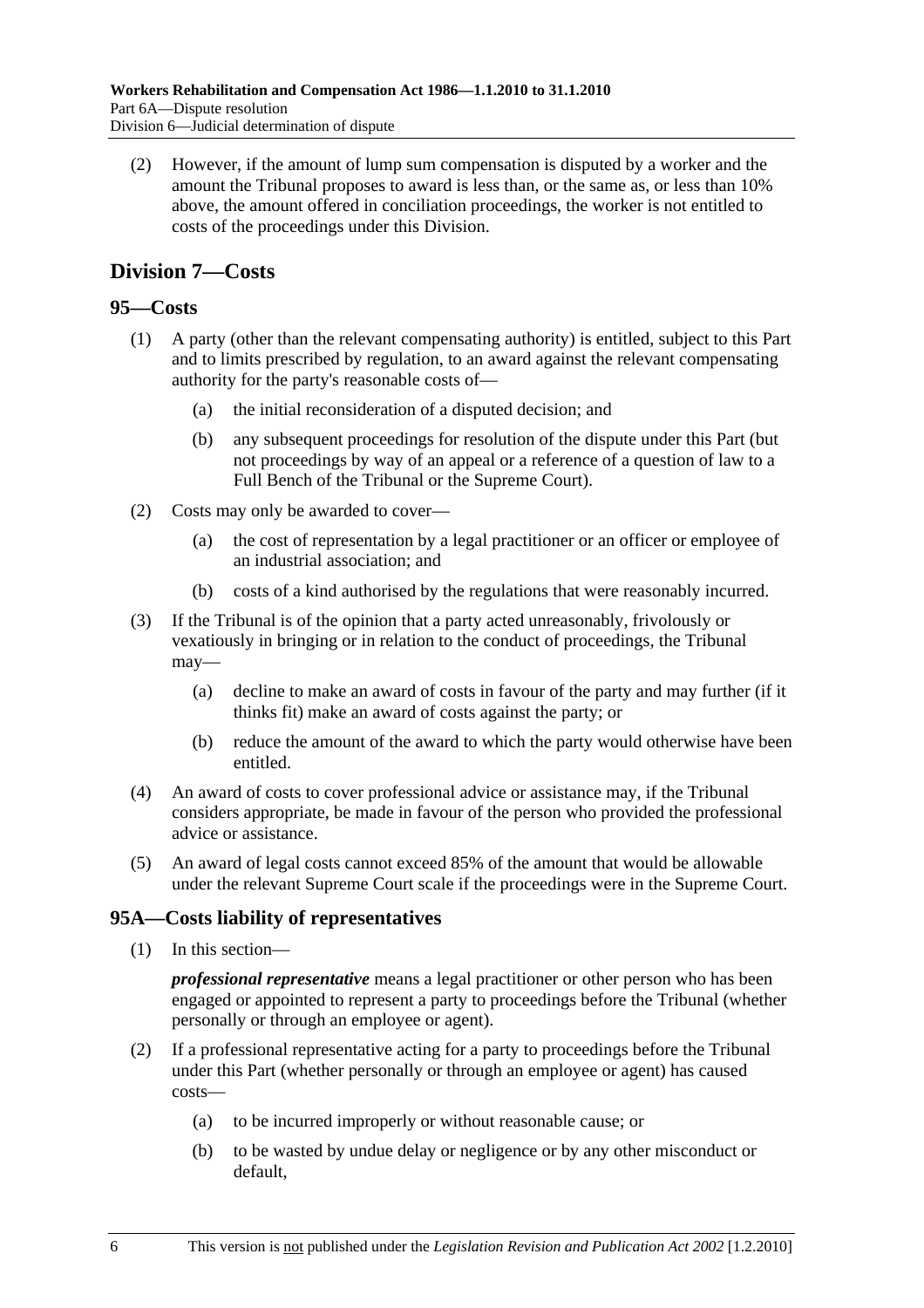the Tribunal may make an order as specified in subsection (3).

- (3) The Tribunal may order—
	- (a) that all or any of the costs between the professional representative and his or her client be disallowed or that the professional representative repay to his or her client the whole or part of any money paid on account of costs;
	- (b) that the professional representative pay to his or her client all or any of the costs which his or her client has been ordered to pay to any party;
	- (c) that the professional representative pay all or any of the costs of any party other than his or her client.
- (4) Without limiting subsection (2), a professional representative is in default for the purposes of that subsection if any proceedings cannot conveniently be heard or proceed, or fail or are adjourned without any useful progress being made, because the professional representative failed to—
	- (a) attend in person or by a proper representative; or
	- (b) file any document which ought to have been filed; or
	- (c) lodge or deliver any document for the use of the Tribunal which ought to have been lodged or delivered; or
	- (d) be prepared with any proper evidence or account; or
	- (e) otherwise proceed.
- (5) The Tribunal may not make an order against a professional representative under subsection (3) unless the Tribunal has informed the professional representative of the nature of the order proposed and allowed the professional representative a reasonable opportunity to make representations, and call evidence, in relation to the matter.
- (6) The Tribunal may order that notice of any proceedings or order against a professional representative under this section be given to the client in such manner as the Tribunal directs.
- (7) A decision of the Tribunal constituted of a conciliation officer under this section may be reviewed, on application under the rules, by a presidential member of the Tribunal.
- (8) On a review under subsection (7), the presidential member of the Tribunal may—
	- (a) decide the matter and, if he or she thinks fit—
		- (i) make any order that may be made under this section at first instance;
		- (ii) vary or revoke the order that is the subject of the review;
	- (b) refer the matter back to the conciliation officer with directions the presidential member thinks fit;
	- (c) make consequential or related orders.

## **Division 8—Ministerial intervention**

## **96—Ministerial intervention**

The Minister may, if satisfied that intervention is justified in the public interest, intervene in proceedings before the Tribunal or the Supreme Court under this Part.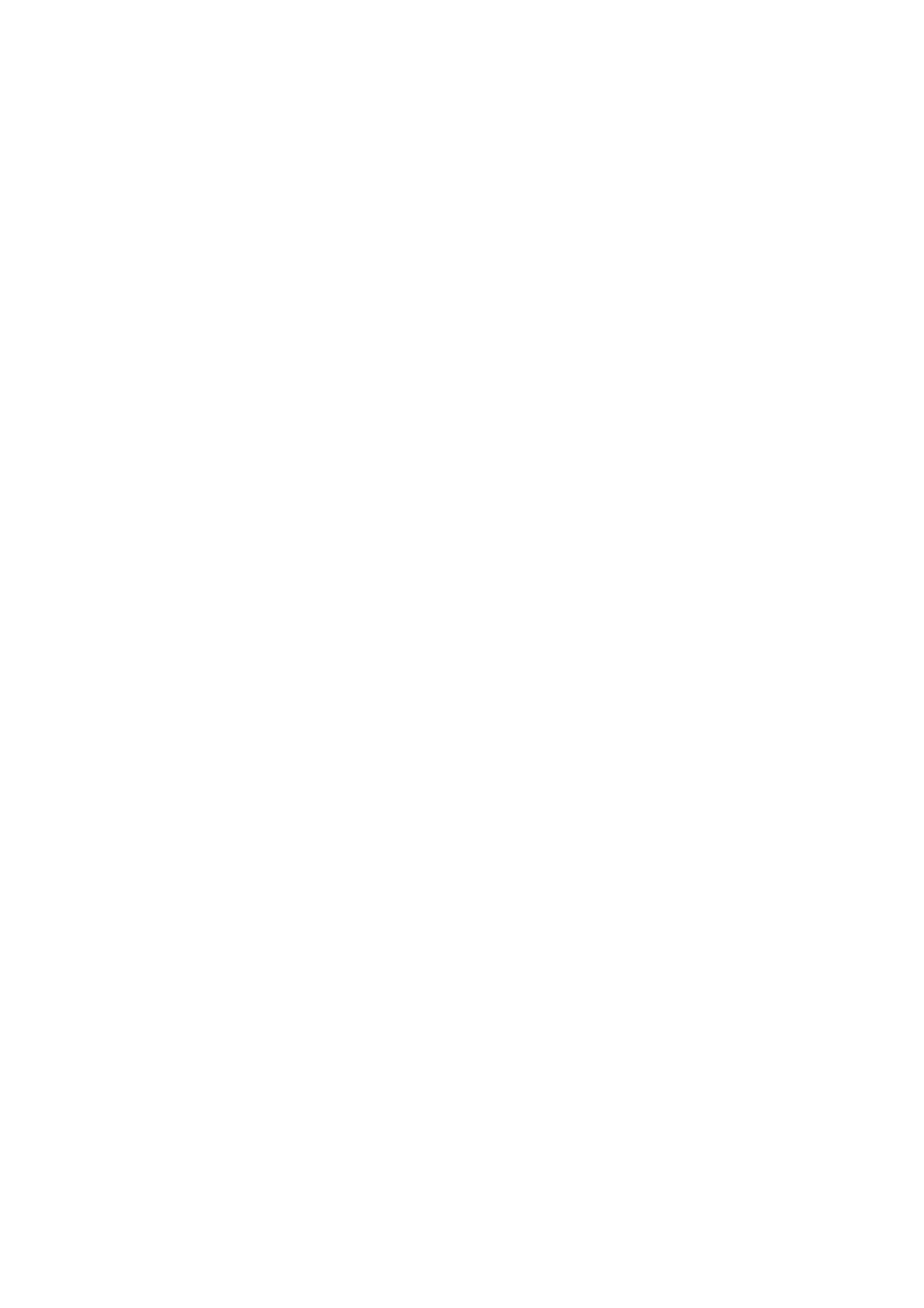# **Part 6B—Special jurisdiction to expedite decisions**

## **97—Special jurisdiction**

- (1) A worker or employer who believes there has been undue delay in deciding a claim or other matter affecting the worker or employer may apply to the Tribunal, in the manner and form prescribed by regulation, for expedited determination of the matter.
- (2) However, an application cannot be made for expedited determination of—
	- (a) a question about the redemption of a liability<sup>1</sup>; and
		- (b) a matter of a class excluded by regulation from the ambit of this section.
- (3) An application for expedited determination of a matter cannot be made until at least 14 days after the day the matter was placed before the decision-maker whose decision is required.

**Note—** 

1 See section 42.

## **97A—Constitution of Tribunal for proceedings under this Part**

For the purpose of proceedings under this Part, the Tribunal may be constituted of a presidential member or a conciliation officer.

## **97B—Powers of Tribunal on application**

- (1) On an application for expedited determination of a matter, the Tribunal may—
	- (a) give directions the Tribunal considers necessary to expedite the determination of the matter; or
	- (b) decide the matter itself.
- (2) A person to whom a direction is given by the Tribunal under subsection (1) must comply with the direction.

Maximum penalty: \$5 000.

Prosecution of non-compliance as an offence does not prejudice enforcement of the direction in other ways.

- (3) If the Tribunal decides a claim under this section, the decision—
	- (a) is to be treated as a decision of the relevant compensating authority; and
	- (b) is a reviewable decision.

#### **97C—Costs**

Regulations may be made about the costs of proceedings under this Part.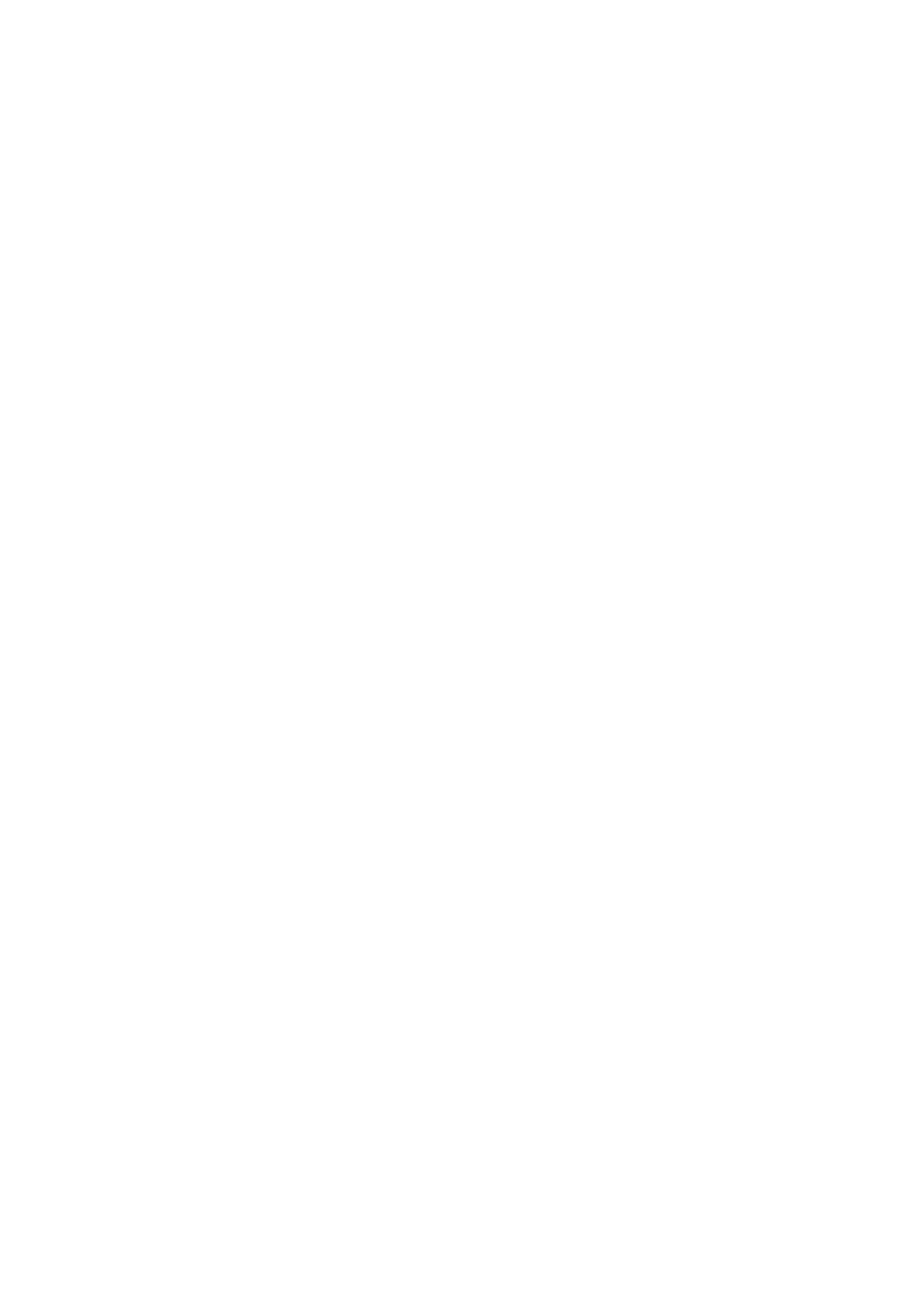# **Part 6C—Medical Panels**

## **Division 1—Establishment and constitution**

## **98—Establishment**

- (1) There will be such Medical Panels as are necessary for the purposes of this Act.
- (2) For the purpose of constituting Medical Panels, there is to be a list of legally qualified medical practitioners appointed by the Governor on the recommendation of the Minister.
- (3) For the purpose of making recommendations under subsection (2), the Minister must establish a selection committee in accordance with the regulations and seek and take into account nominations from that committee.
- (4) For the purpose of making nominations under subsection (3), the selection committee must invite expressions of interest in accordance with the regulations.
- (5) Subsection (4) does not apply if the Minister is simply seeking the advice of the selection committee about whether a particular medical practitioner should be re-appointed at the expiration of a term of office.
- (6) A person appointed under subsection (2) will be appointed on conditions, and for a term (not exceeding 3 years), determined by the Governor and, on the expiration of a term of office, is eligible for re-appointment.
- (7) The office of a person appointed under subsection (2) becomes vacant if the person—
	- (a) resigns by written notice addressed to the Minister; or
	- (b) is removed from office by the Governor for—
		- (i) breach of, or non-compliance with, a condition of appointment; or
		- (ii) mental or physical incapacity to carry out duties of office satisfactorily; or
		- (iii) neglect of duty; or
		- (iv) dishonourable conduct; or
		- (v) incompetence; or
	- (c) completes a term of office and is not re-appointed; or
	- (d) ceases to be entitled to practise as a medical practitioner; or
	- (e) is convicted of an indictable offence or of an offence which, if committed in South Australia, would be an indictable offence; or
	- (f) is sentenced to imprisonment for an offence.
- (8) From the list of medical practitioners under subsection (2), the Minister must appoint (on terms and conditions determined by the Minister)—
	- (a) a Convenor; and
	- (b) a Deputy Convenor.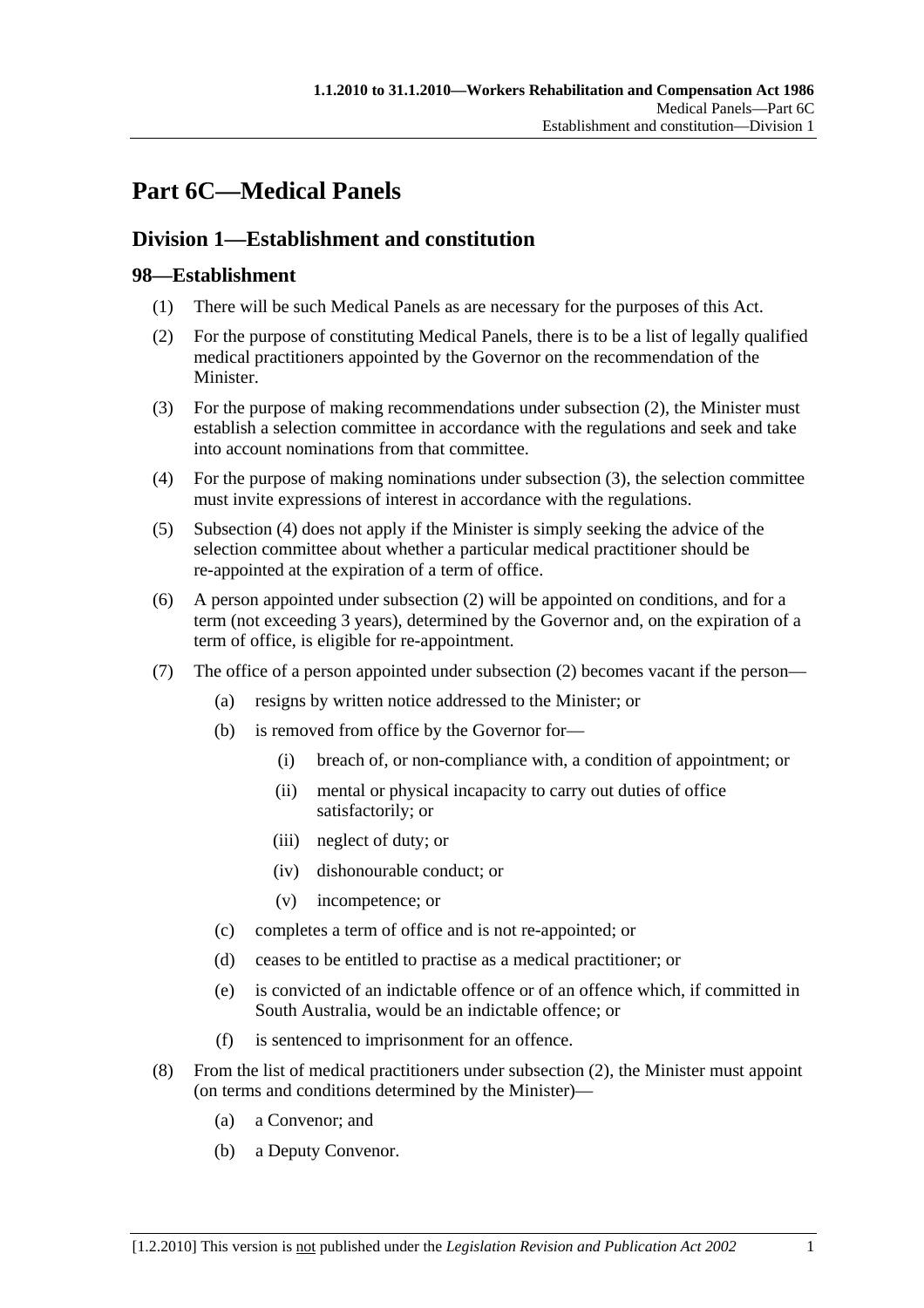- (9) The Deputy Convenor may, subject to the direction of the Convenor, exercise the functions and powers conferred on the Convenor by or under this Act.
- (10) In the temporary absence of the Convenor, the Deputy Convenor has, and may exercise, the functions and powers conferred on the Convenor by or under this Act.

### **98A—Constitution**

- (1) A Medical Panel is to consist of the number of members, not exceeding 5, as is determined by the Convenor of Medical Panels in each particular case.
- (2) If a medical practitioner has been engaged to treat or examine, or to furnish a report in relation to, a worker (other than as a member of a Medical Panel), the medical practitioner is not to sit as a member of a Medical Panel examining the worker.
- (3) A member of a Medical Panel is entitled to fees, allowances and expenses approved by the Governor.
- (4) The fees, allowances and expenses are payable out of the Compensation Fund.
- (5) The Convenor must appoint a presiding member for each Medical Panel, who will have general responsibility for managing the operations of the Medical Panel in its particular case.

#### **98B—Procedures**

- (1) A Medical Panel is not bound by the rules of evidence but may inform itself in any way it considers appropriate.
- (2) A Medical Panel may act informally and without regard to technicalities or legal forms.
- (3) A Medical Panel may engage consultants and seek expert advice as it considers necessary in any particular case.
- (4) The Convenor may give directions as to the arrangement of the business of the Panels.
- (5) The Minister may for the purposes of—
	- (a) ensuring procedural fairness in the procedures of the Medical Panels; and
	- (b) facilitating the proper administration of the Medical Panels,

issue guidelines as to the procedures of Medical Panels.

- (6) The Minister must consult with the Attorney-General and the Convenor before issuing any guidelines under this section.
- (7) The Convenor may give directions as to the procedures of the Panels but may not give directions inconsistent with any guidelines issued by the Minister.
- (8) An act or decision of a majority of the members of a Medical Panel constitutes an act or decision of the Medical Panel.
- (9) Subject to this section and the other provisions of this Part, a Medical Panel may determine its own procedures.

#### **98C—Validity of acts**

An act or proceeding of a Medical Panel is not invalid by reason only of a vacancy in its membership or a defect in the appointment of a member.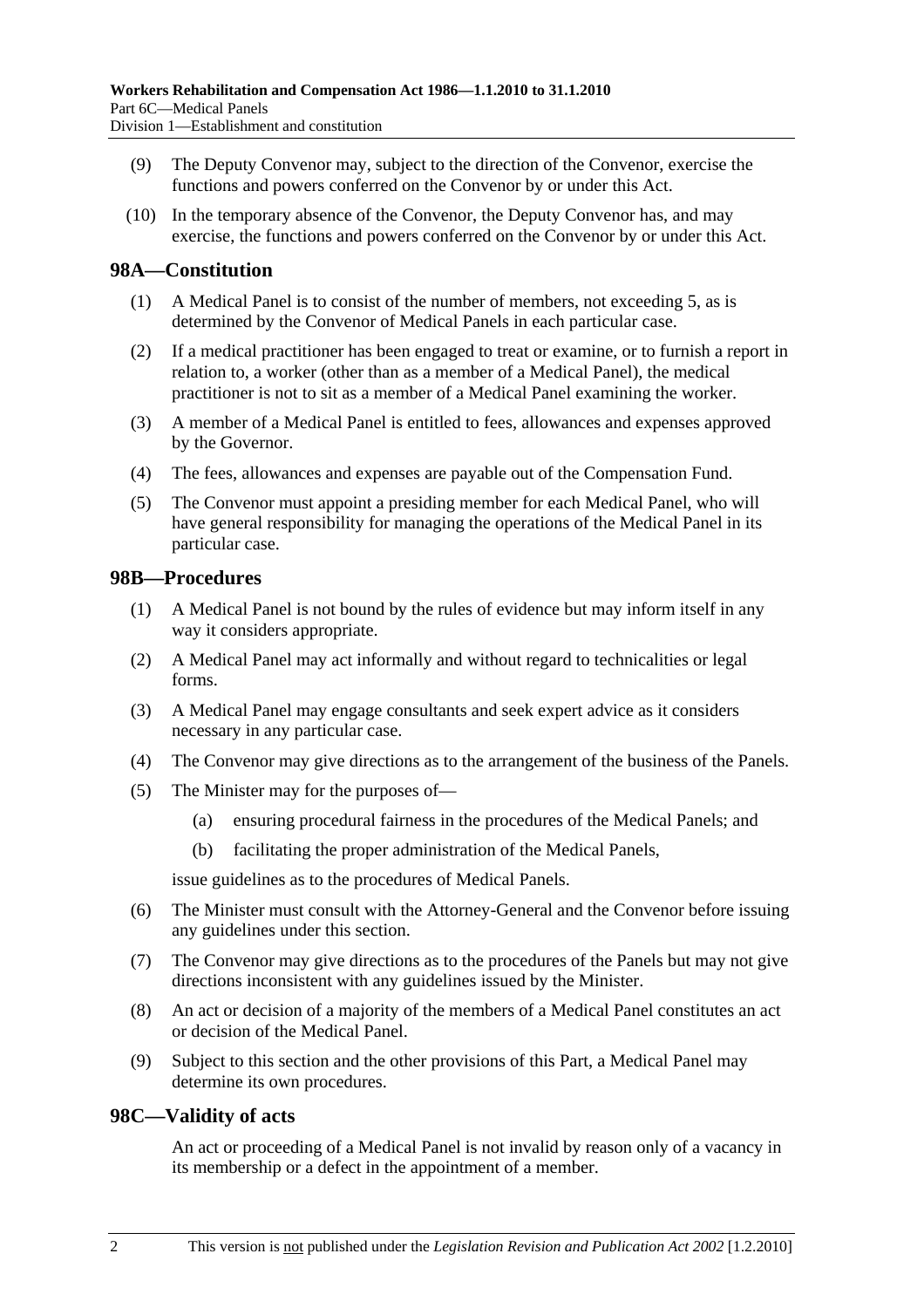### **98D—Immunity of members**

No personal liability attaches to a member of a Medical Panel for an act or omission by the member or the Medical Panel in good faith and in the exercise or purported exercise of powers or functions under this Act.

## **Division 2—Functions and powers**

#### **98E—Interpretation**

In this Division—

#### *medical question* means—

- (a) a question whether a worker has a disability and, if so, the nature or extent of that disability; or
- (b) a question whether a worker's disability—
	- (i) in the case of a disability that is not a secondary disability or a disease—arose out of or in the course of employment; or
	- (ii) in the case of a disability that is a secondary disability or a disease arose out of employment or arose in the course of employment and the employment contributed to the disability; or
- (c) a question whether a worker's employment was a substantial cause of a worker's disability consisting of an illness or disorder of the mind; or
- (d) a question whether a worker has suffered a disability of a kind referred to in the first column of Schedule 2; or
- (e) a question whether a medical expense has been reasonably incurred by a worker in consequence of having suffered a compensable disability; or
- (f) a question whether a charge for a medical service should be disallowed under section  $32(5)$ ; or
- (g) a question whether a disability results in incapacity for work; or
- (h) a question as to the extent or permanency of a worker's incapacity for work and the question whether a worker has no current work capacity or a current work capacity; or
- (i) a question as to what employment would or would not constitute suitable employment for a worker; or
- (j) a question as to whether a worker who has no current work capacity is likely to continue indefinitely to have no current work capacity; or
- (k) a question whether a worker who has a current work capacity is, and is likely to continue indefinitely to be, incapable of undertaking further or additional employment or work and, if not so incapable, what further or additional employment or work the worker is capable of undertaking; or
- (l) a question as to when a disability, other than noise induced hearing loss, that developed gradually first caused an incapacity for work; or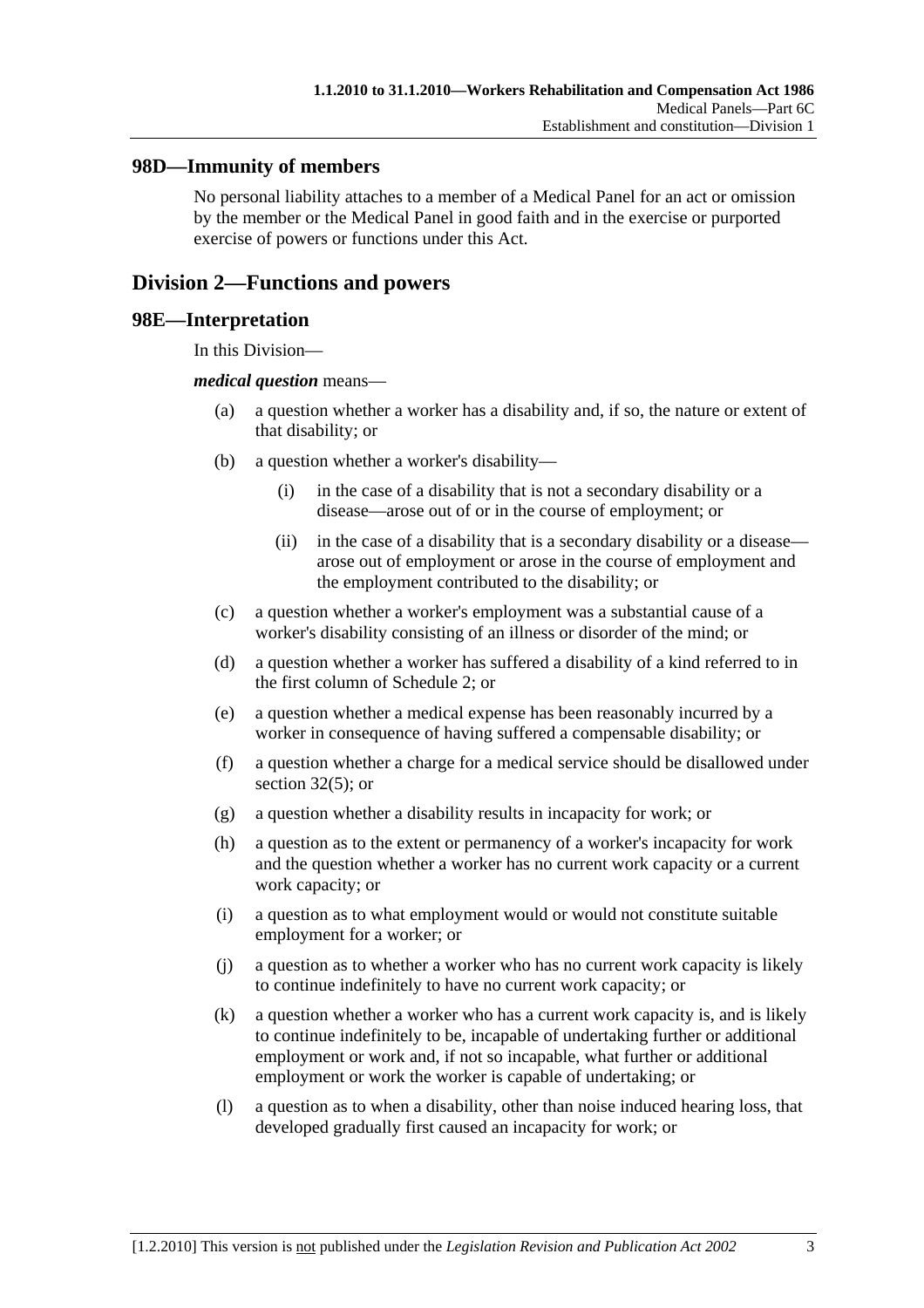- (m) a question as to when and in what employment a worker with noise induced hearing loss was last exposed to noise capable of causing noise induced hearing loss; or
- (n) a question as to when a worker has ceased to be incapacitated for work by a compensable disability; or
- (o) a question as to what constitutes proper medical treatment for the purposes of section  $36(1a)(c)$ ; or
- (p) a question as to whether a disability is permanent and, if so, the level of impairment of a worker for the purposes of sections 43 and 43A; or
- (q) a question as to whether a provision of a rehabilitation and return to work plan imposes an unreasonable obligation on a worker; or
- (r) a question as to any other prescribed matter.

#### **98F—Functions**

- (1) The function of a Medical Panel is to give an opinion on any medical question referred to it under this Act.
- (2) The Corporation or the Tribunal may, at any time or from time to time, require a worker—
	- (a) who claims compensation under this Act; or
	- (b) who is in receipt of weekly payments of compensation under this Act,

to submit himself or herself for examination by a Medical Panel or to answer questions (or both) on a date and at a place arranged by the Convenor of Medical Panels so that the Medical Panel can determine any specified medical question.

- *(3) In addition, a medical question that constitutes or forms part of, or arises in connection with, a matter that is the subject of a dispute under Part 6A must be referred to a Medical Panel.*
- (4) A Medical Panel may decide not to give an opinion on a particular medical question if it appears to the Medical Panel that the question relates to a matter that falls outside the range of matters that should be subject to determination under this Part.

**Note—** 

Section 98F(3) had not come into operation at the date of the publication of this version.

#### **98G—Powers and procedures on a referral**

- (1) A Medical Panel may ask a worker—
	- (a) to meet with the Medical Panel and answer questions;
	- (b) to supply copies of all documents in the possession of the worker which relate to the medical question to the Medical Panel;
	- (c) to submit to a medical examination by the Medical Panel or by a member of the Medical Panel.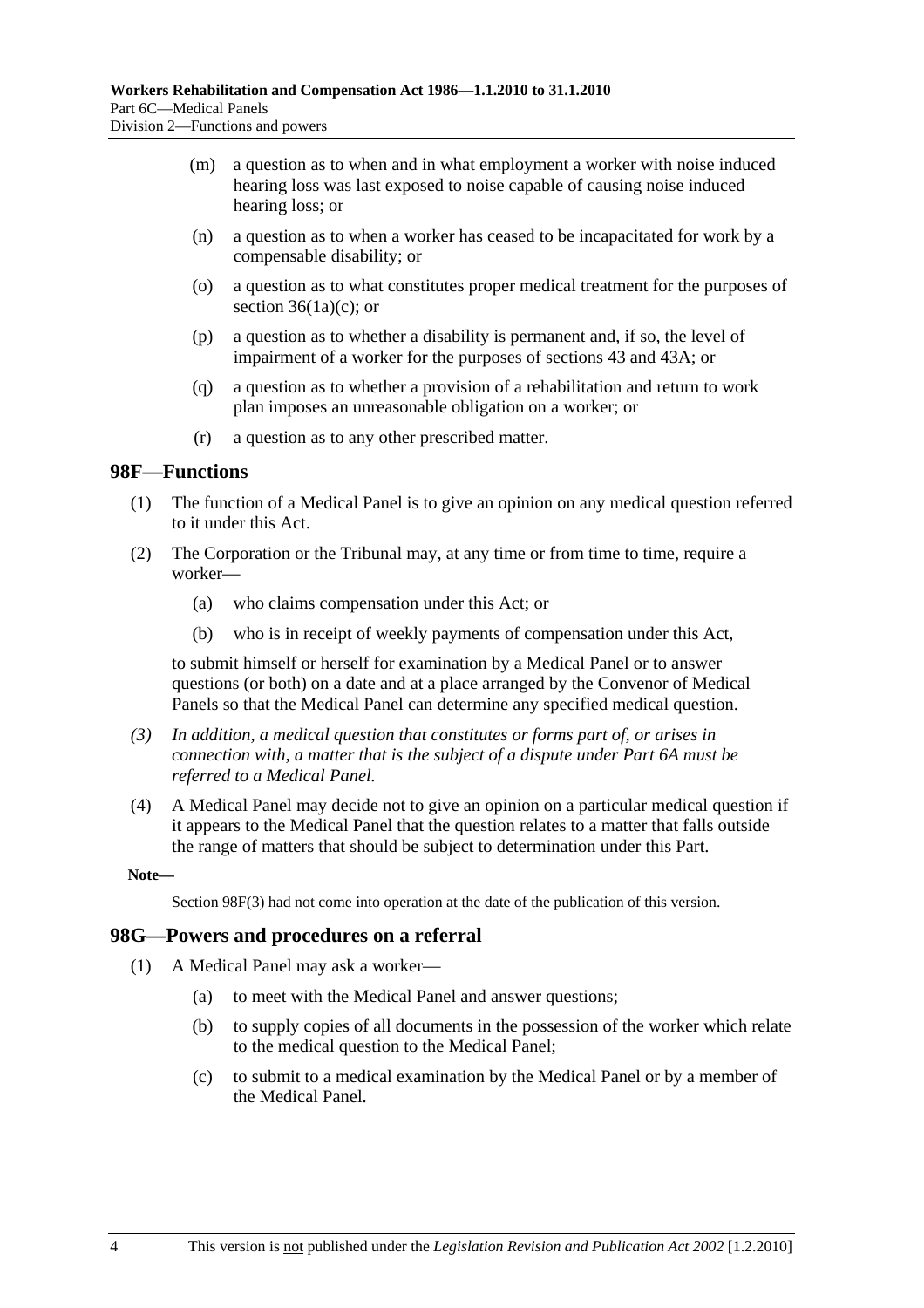- (2) A person or body referring a medical question to a Medical Panel must submit a document to the Medical Panel specifying—
	- (a) the disability or alleged disability to, or in respect of, which the medical question relates;
	- (b) the facts or questions of fact relevant to the medical question which the person or body is satisfied have been agreed and those facts or questions that are in dispute.
- (3) A person or body referring a medical question to a Medical Panel must submit copies of all documents relating to the medical question in the possession of that person or body to the Medical Panel.
- (4) If a Medical Panel requests and the worker consents, a medical expert who has provided a medical service to a worker in relation to the relevant compensable disability must—
	- (a) meet with the Medical Panel and answer questions; and
	- (b) supply relevant documents to the Medical Panel.
- (5) If a worker unreasonably refuses to comply with subsection (1) or in any way hinders an examination—
	- (a) the worker's rights to recover compensation under this Act with respect to the disability; or
	- (b) the worker's rights to weekly payments,

may be suspended by the Corporation until the examination has taken place in accordance with the requirements of the Medical Panel (and any weekly payments that would otherwise be payable during the period of suspension are forfeited).

- (6) Any attendance of a worker before a Medical Panel must be in private, unless the Medical Panel considers that it is necessary for another person to be present.
- (7) Information given to a Medical Panel cannot be used in subsequent proceedings unless—
	- (a) the proceedings are before the Tribunal or a court under this Act; or
	- (b) the worker consents to the use of the information; or
	- (c) the proceedings are for an offence against this Act.

## **98H—Opinions**

- (1) A Medical Panel must form its opinion on a medical question referred under this Division within 60 days after the reference is made or such longer period as may be agreed by the Corporation or Tribunal (as the case requires).
- (2) The Medical Panel to which a medical question is so referred must give a certificate as to its opinion.
- (3) An opinion under subsection (2) must include a statement setting out the reason or reasons for the opinion provided by the Medical Panel.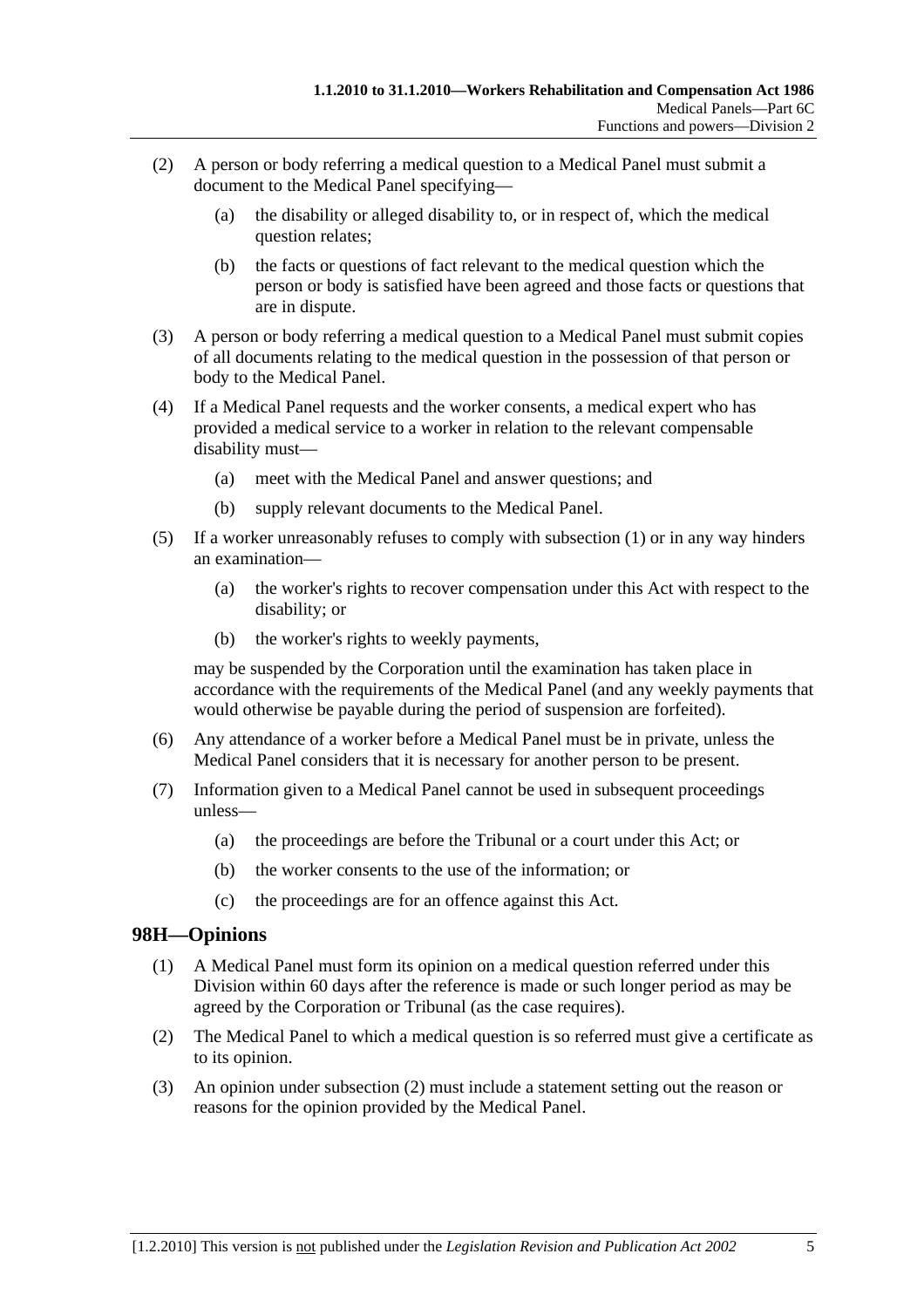(4) For the purposes of determining any question or matter, the opinion of a Medical Panel on a medical question referred to the Medical Panel is to be adopted and applied by any body or person acting under this Act and must be accepted as final and conclusive irrespective of who referred the medical question to the Medical Panel or when the medical question was referred.

## **Division 3—Related matters**

## **98I—Admissibility**

- (1) A certificate given by a Medical Panel is admissible in evidence in any proceedings under this Act.
- (2) A member of a Medical Panel is competent to give evidence as to matters in a certificate given by the Medical Panel of which he or she was a member, but the member may not be compelled to give any such evidence.
- (3) A consultant engaged to provide expert advice to a Medical Panel is competent to give evidence as to matters relating to that expert advice, but the consultant may not be compelled to give any such evidence.

## **98J—Support staff**

- (1) The Minister must ensure that there are such administrative and ancillary staff as are necessary for the proper functioning of Medical Panels.
- (2) The staff may be—
	- (a) Public Service employees assigned to work in support of the Medical Panels; or
	- (b) persons employed or engaged for the purposes of this Part.
- (3) The terms and conditions of appointment of a person under subsection (2)(b) will be determined by the Minister and such a person will not be a Public Service employee.
- (4) The costs associated with the staff under subsection (1) will be recoverable from the Compensation Fund under a scheme established or approved by the Treasurer after consultation with the Corporation.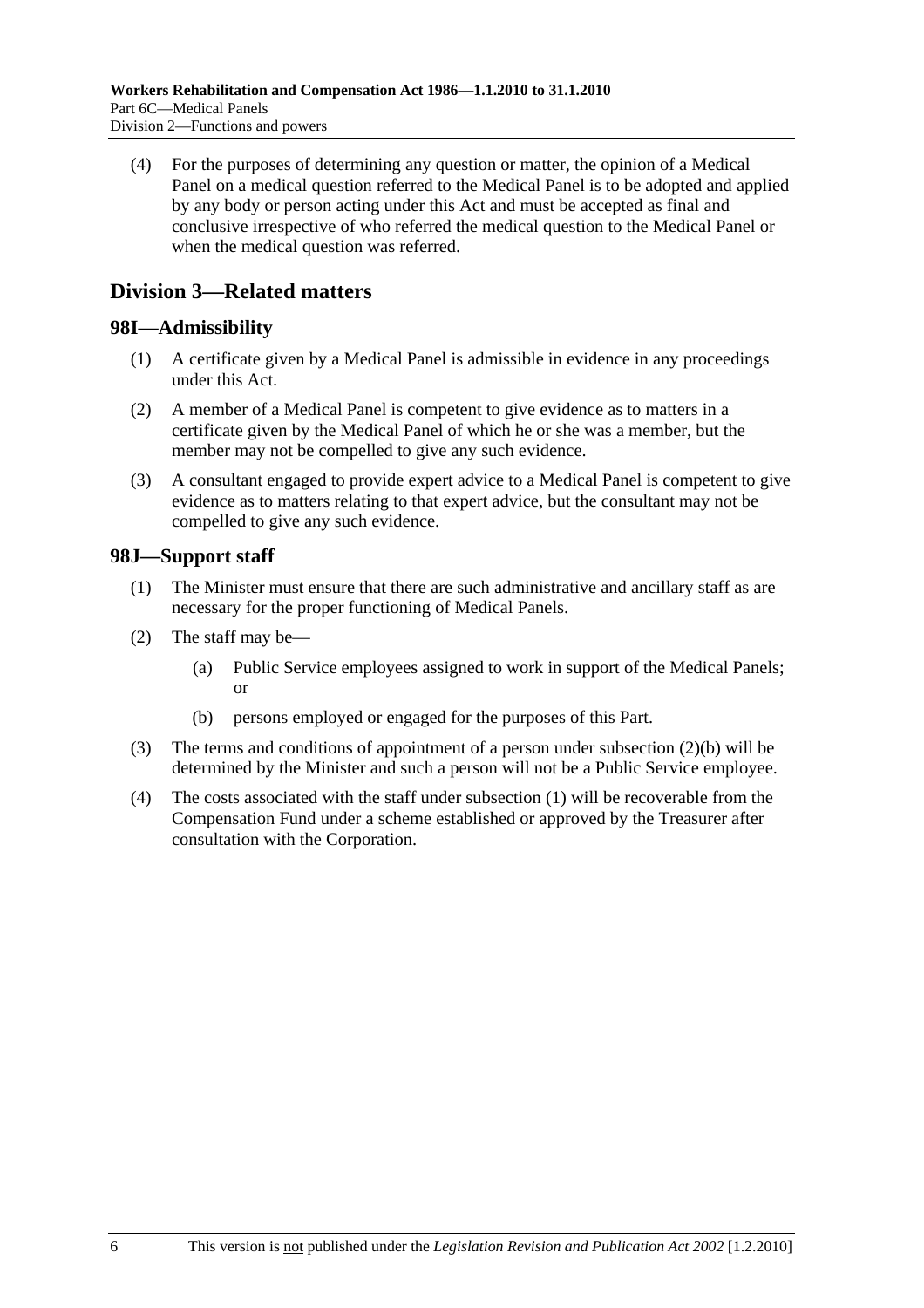# **Part 6D—WorkCover Ombudsman**

## **Division 1—Appointment and conditions of office**

## **99—Appointment**

- (1) There is to be a *WorkCover Ombudsman*.
- (2) The WorkCover Ombudsman is appointed by the Governor.
- (3) The person appointed as the WorkCover Ombudsman may hold another office or position if the Governor is satisfied that there is no conflict between the functions and duties of the WorkCover Ombudsman and the functions and duties of the other office or position.

## **99A—Term of office and conditions of appointment**

- (1) The WorkCover Ombudsman is appointed on conditions determined by the Governor and for a term, not exceeding 7 years, specified in the instrument of appointment.
- (2) An appointment may be renewed but a person must not hold office as WorkCover Ombudsman for more than 2 consecutive terms.
- (3) The Governor may remove the WorkCover Ombudsman from office on the presentation of an address from both Houses of Parliament seeking the WorkCover Ombudsman's removal.
- (4) The Governor may suspend the WorkCover Ombudsman from office on the ground of incompetence or misbehaviour and, in that event—
	- (a) a full statement of the reason for the suspension must be laid before both Houses of Parliament within 3 sitting days of the suspension; and
	- (b) if, at the expiration of 1 month from the date on which the statement was laid before Parliament, an address from both Houses of Parliament seeking the WorkCover Ombudsman's removal has not been presented to the Governor, the WorkCover Ombudsman must be restored to office.
- (5) The office of WorkCover Ombudsman becomes vacant if the WorkCover Ombudsman—
	- (a) dies; or
	- (b) resigns by written notice given to the Minister; or
	- (c) completes a term of office and is not reappointed; or
	- (d) is removed from office by the Governor under subsection (3); or
	- (e) becomes bankrupt or applies as a debtor to take the benefit of the laws relating to bankruptcy; or
	- (f) is convicted of an indictable offence or of an offence which if committed in South Australia, would be an indictable offence; or
	- (g) is sentenced to imprisonment for an offence; or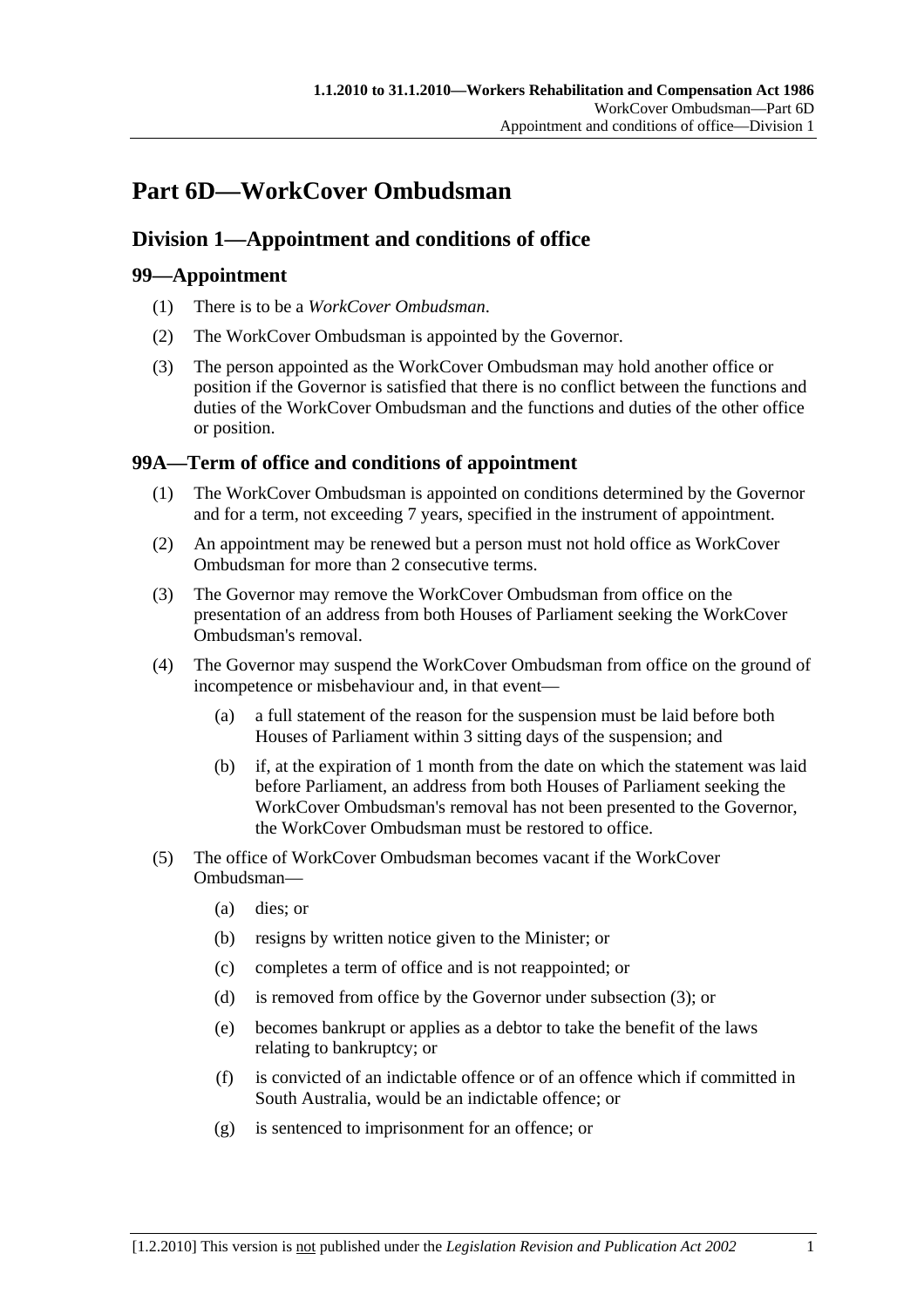- (h) becomes a member of the Parliament of this State or any other State of the Commonwealth or of the Commonwealth or becomes a member of a Legislative Assembly of a Territory of the Commonwealth; or
- (i) becomes, in the opinion of the Governor, mentally or physically incapable of carrying out satisfactorily the duties of office.
- (6) Except as is provided by this section, the WorkCover Ombudsman may not be removed or suspended from office, nor will the office of the WorkCover Ombudsman become vacant.

## **99B—Remuneration**

The WorkCover Ombudsman is entitled to remuneration, allowances and expenses determined by the Governor.

## **99C—Temporary appointments**

The Minister may appoint a person (who may but need not be an employee in the Public Service) to act as the WorkCover Ombudsman—

- (a) during a vacancy in the office of WorkCover Ombudsman; or
- (b) when the WorkCover Ombudsman is absent from, or unable to discharge, official duties; or
- (c) if the WorkCover Ombudsman is suspended from office under this Act.

## **Division 2—Functions and powers**

#### **99D—Functions**

- (1) The WorkCover Ombudsman has the following functions:
	- (a) to identify and review issues arising out of the operation or administration of this Act, and to make recommendations for improving the operation or administration of this Act, especially so as to improve processes that affect workers who have suffered a compensable disability or employers;
	- (b) to receive and investigate complaints about administrative acts under this Act, and to seek to resolve those complaints expeditiously, including by making recommendations to relevant parties;
	- (c) without limiting paragraphs (a) and (b)—
		- (i) to receive and investigate complaints about failures to comply with section 58B or 58C and to give directions to the Corporation or any relevant employer in connection with the operation or requirements of either section;
		- (ii) to investigate other matters relating to providing for the effective rehabilitation of disabled workers and their return to work on a successful basis;
	- (d) to encourage and assist the Corporation and employers to establish their own complaint-handling processes and procedures with a view to improving the effectiveness of this Act;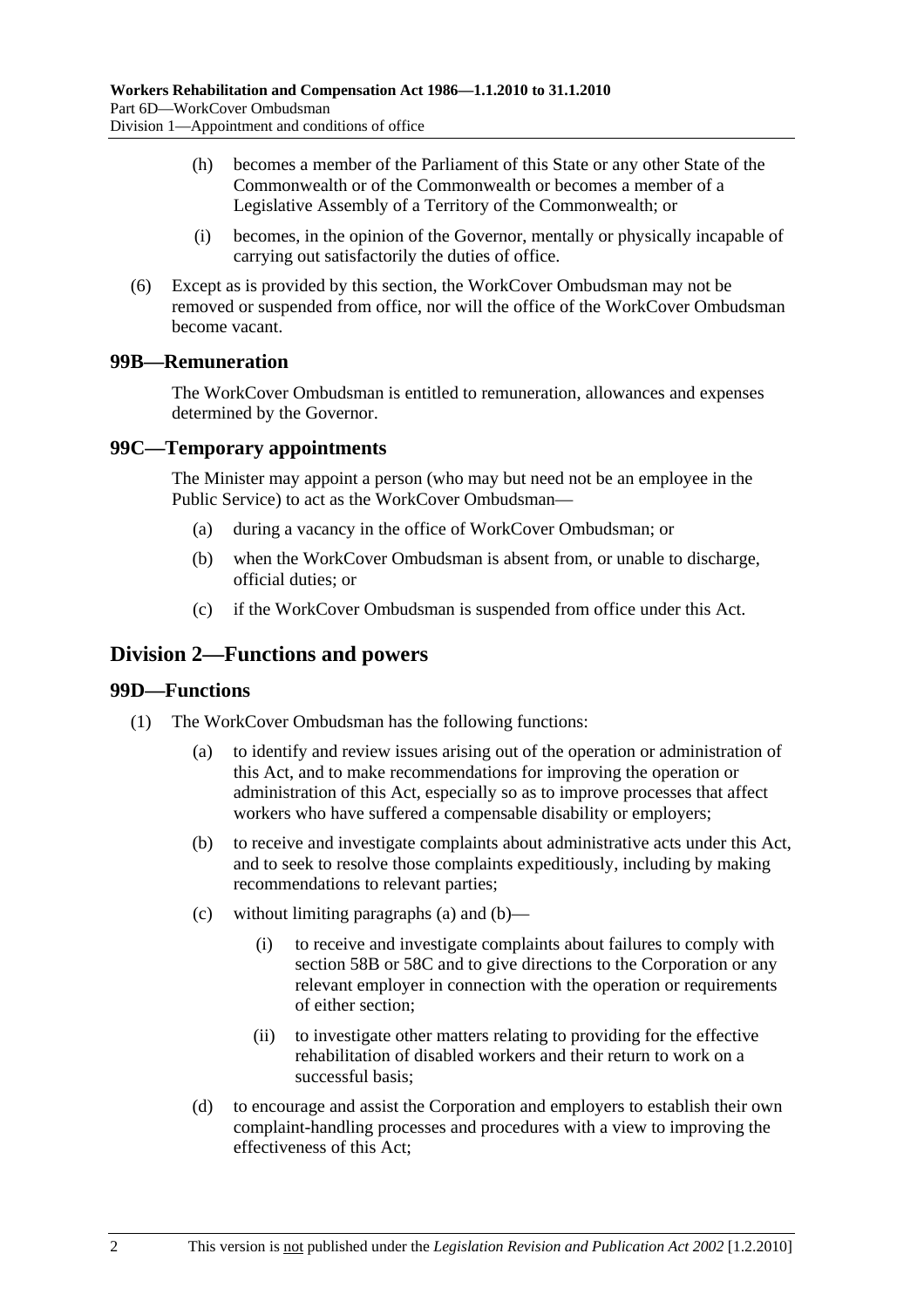- (e) to initiate or support other activities or projects relating to the workers rehabilitation and compensation scheme established by this Act;
- (f) to provide other assistance or advice to support the fair and effective operation or administration of this Act.
- (2) The WorkCover Ombudsman may act under subsection (1) on his or her own initiative, at the request of the Minister, or on the receipt of a complaint by an interested person.
- (3) However, the WorkCover Ombudsman—
	- (a) may not investigate an act where the relevant matter—
		- (i) is, or is capable of being, the subject of proceedings under Part 5, 6, 6A, 6B or 6C; or
		- (ii) is the subject of any legal proceedings; and
	- (b) may not investigate an act in the nature of an industrial dispute under the *Fair Work Act 1994*.
- (4) The WorkCover Ombudsman must establish a scheme for receiving and dealing with complaints for the purposes of subsection (1).
- (5) The WorkCover Ombudsman may refuse to entertain a complaint, or, having commenced to consider a matter raised in a complaint, may refuse to continue if of the opinion—
	- (a) that the matter raised in the complaint is trivial; or
	- (b) that the complaint is frivolous or vexatious or is not made in good faith; or
	- (c) that the complainant or the person on whose behalf the complaint was made has not a sufficient personal interest in the matter raised in the complaint; or
	- (d) that the complainant has failed, without good reason, to take reasonable steps to resolve the matter through another established complaint-handling process; or
	- (e) that having regard to all the circumstances of the case, the investigation or the continuance of the investigation of the matter raised in the complaint is unnecessary or unjustifiable; or
	- (f) that the matter raised in the complaint should be dealt with under another Act or by another person or body; or
	- (g) that there is some other reasonable cause that justifies the discontinuance of proceedings under this Part.
- (6) The WorkCover Ombudsman may, at any time, decide to attempt to deal with a complaint by conciliation (and, in doing so, may act personally or through some other person).
- (7) In this section—

*act* includes—

- (a) an omission;
- (b) a decision, proposal or recommendation,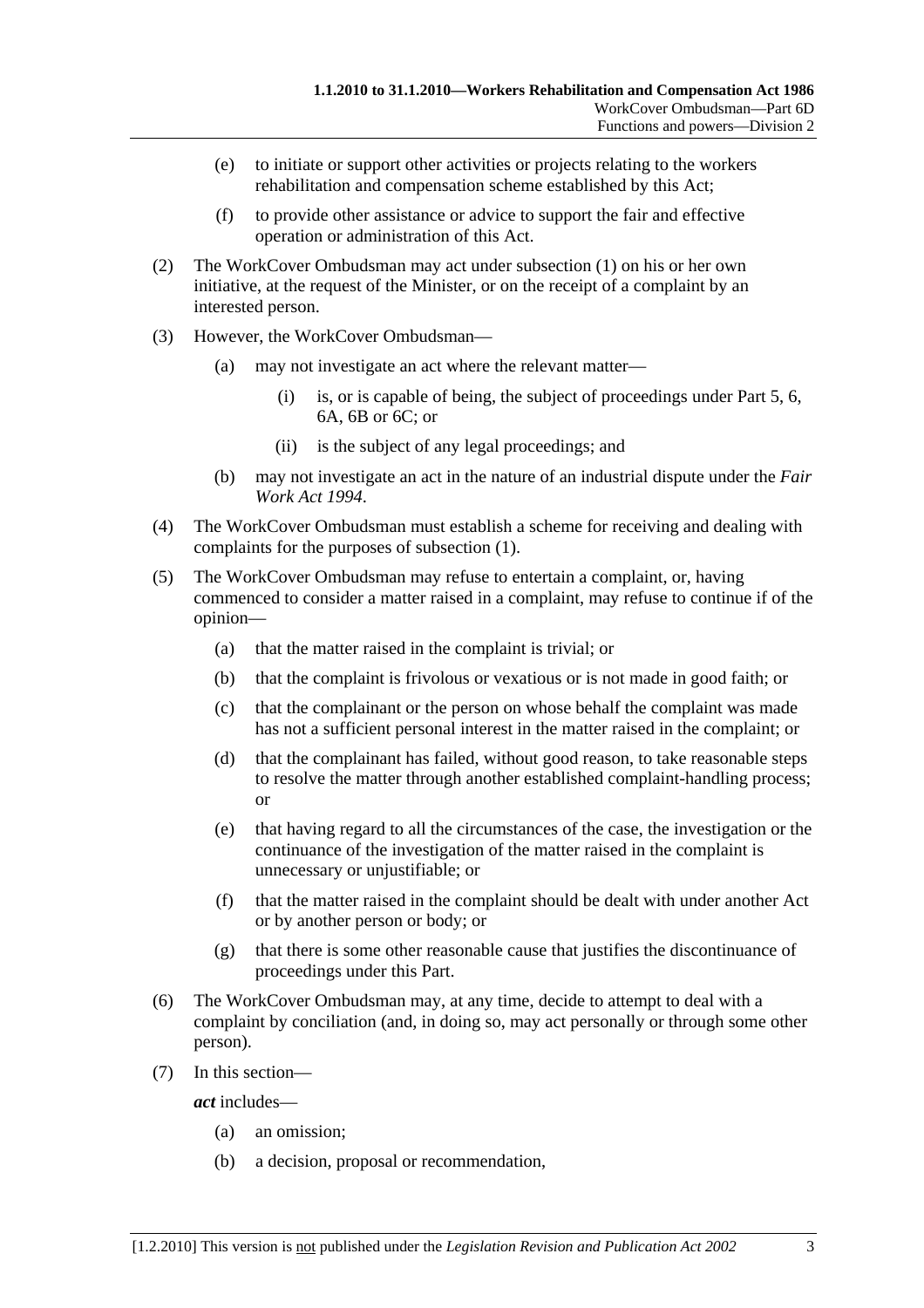and the circumstances surrounding an act.

#### **99E—Powers—general**

The WorkCover Ombudsman has the powers necessary or expedient for, or incidental to, the performance of the WorkCover Ombudsman's functions.

#### **99F—Obtaining information**

- (1) If the WorkCover Ombudsman has reason to believe that a person is capable of providing information or producing a document relevant to a matter under consideration by the WorkCover Ombudsman, the WorkCover Ombudsman may, by notice in writing provided to the person, require the person to do 1 or more of the following:
	- (a) to provide that information to the WorkCover Ombudsman in writing signed by that person or, in the case of a body corporate, by an officer of the body corporate;
	- (b) to produce that document to the WorkCover Ombudsman;
	- (c) to attend before a person specified in the notice and answer questions or produce documents relevant to the matter.
- (2) A notice under subsection (1) is to specify the period within which, or the time, day and place at which, the person is required to provide the information or document, or to attend.
- (3) A notice under subsection (1) must provide a period of time for compliance with a requirement under that subsection that has been determined by the WorkCover Ombudsman to be reasonable in the circumstances.
- (4) A person must comply with a requirement under subsection (1). Maximum penalty: \$5 000.
- (5) If a document is produced in accordance with a requirement under this section, the WorkCover Ombudsman or other appropriate person may take possession of, make copies of, or take extracts from, the document.

#### **99G—Power to examine witnesses etc**

- (1) The WorkCover Ombudsman, or a person who is to receive information under section 99F, may administer an oath or affirmation to a person required to attend before him or her under this Part and may examine the person on oath or affirmation.
- (2) The WorkCover Ombudsman may require a person to verify by statutory declaration—
	- (a) any information or document produced under this Part; or
	- (b) a statement that the person has no relevant information or documents or no further relevant information or documents.
- (3) A person must comply with a requirement under subsection (2). Maximum penalty: \$5 000.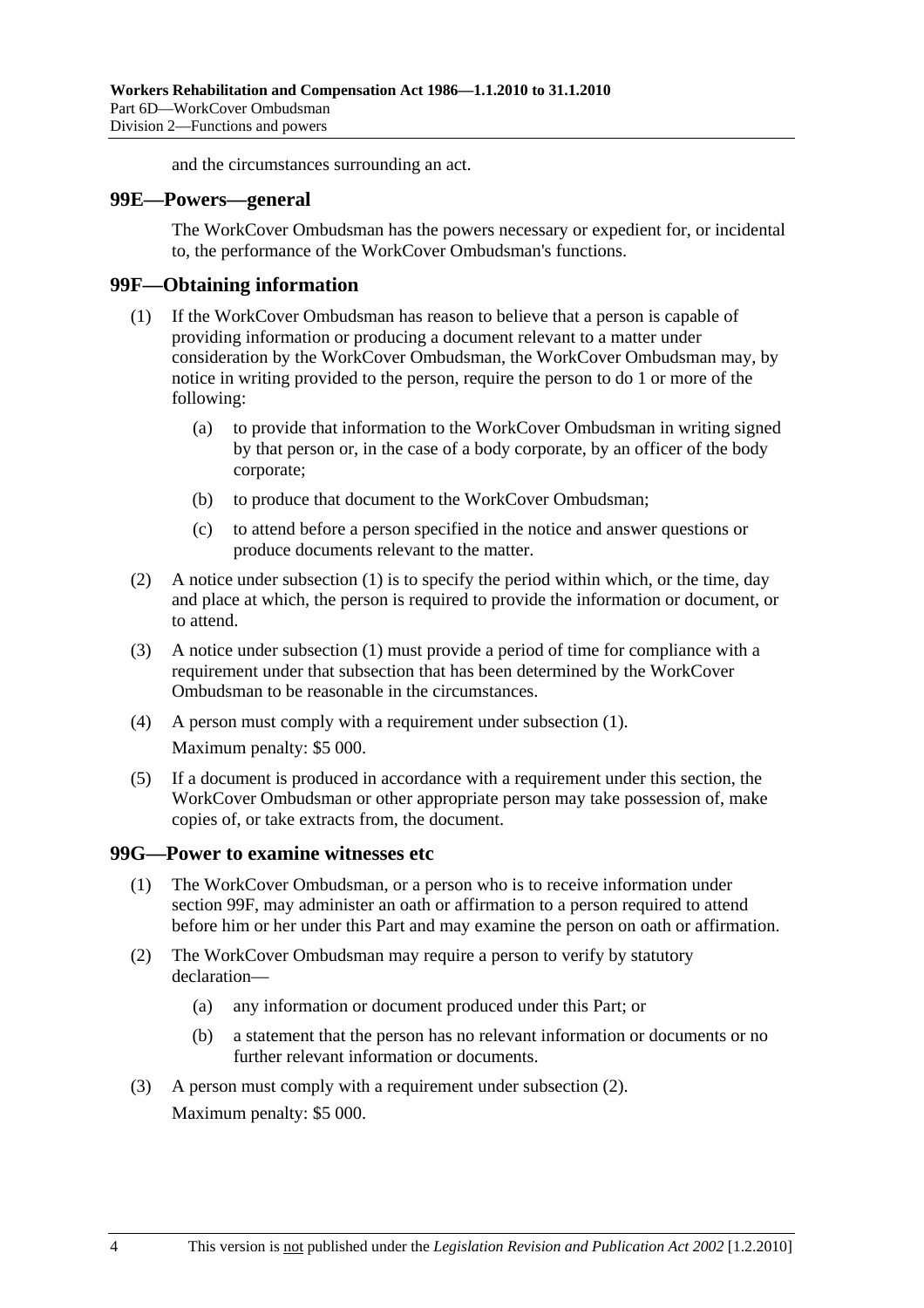## **Division 3—Other matters**

## **99H—Independence**

- (1) In performing and exercising his or her functions and powers under this Act, the WorkCover Ombudsman must act independently, impartially and in the public interest.
- (2) The Minister cannot control how the WorkCover Ombudsman is to exercise the WorkCover Ombudsman's statutory functions and powers.

## **99I—Staff**

- (1) The WorkCover Ombudsman's staff consists of—
	- (a) Public Service employees assigned to work in the office of the WorkCover Ombudsman under this Act; and
	- (b) any person appointed under subsection (3).
- (2) The Minister may, by notice in the Gazette—
	- (a) exclude Public Service employees who are members of the WorkCover Ombudsman's staff from specified provisions of the *Public Sector Management Act 1995*; and
	- (b) if the Minister thinks that certain provisions should apply to such employees instead of those excluded under paragraph (a)—determine that those provisions will apply,

and such a notice will have effect according to its terms.

- (3) The WorkCover Ombudsman may, with the consent of the Minister, appoint staff for the purposes of this Act.
- (4) The terms and conditions of employment of a person appointed under subsection (3) will be determined by the Minister and such a person will not be a Public Service employee.
- (5) The WorkCover Ombudsman may, by agreement with the Minister responsible for an administrative unit of the Public Service, make use of the services of the staff, equipment or facilities of that administrative unit.

## **99J—Funding**

The cost associated with the office of the WorkCover Ombudsman (including in the performance by the WorkCover Ombudsman of functions under this Act) and the WorkCover Ombudsman's staff will be recoverable from the Compensation Fund under a scheme established or approved by the Treasurer after consultation with the Corporation.

## **99K—Delegation**

- (1) The WorkCover Ombudsman may delegate a function or power conferred on or vested in the WorkCover Ombudsman under this Act—
	- (a) to a particular person or body; or
	- (b) to the person for the time being occupying a particular office or position.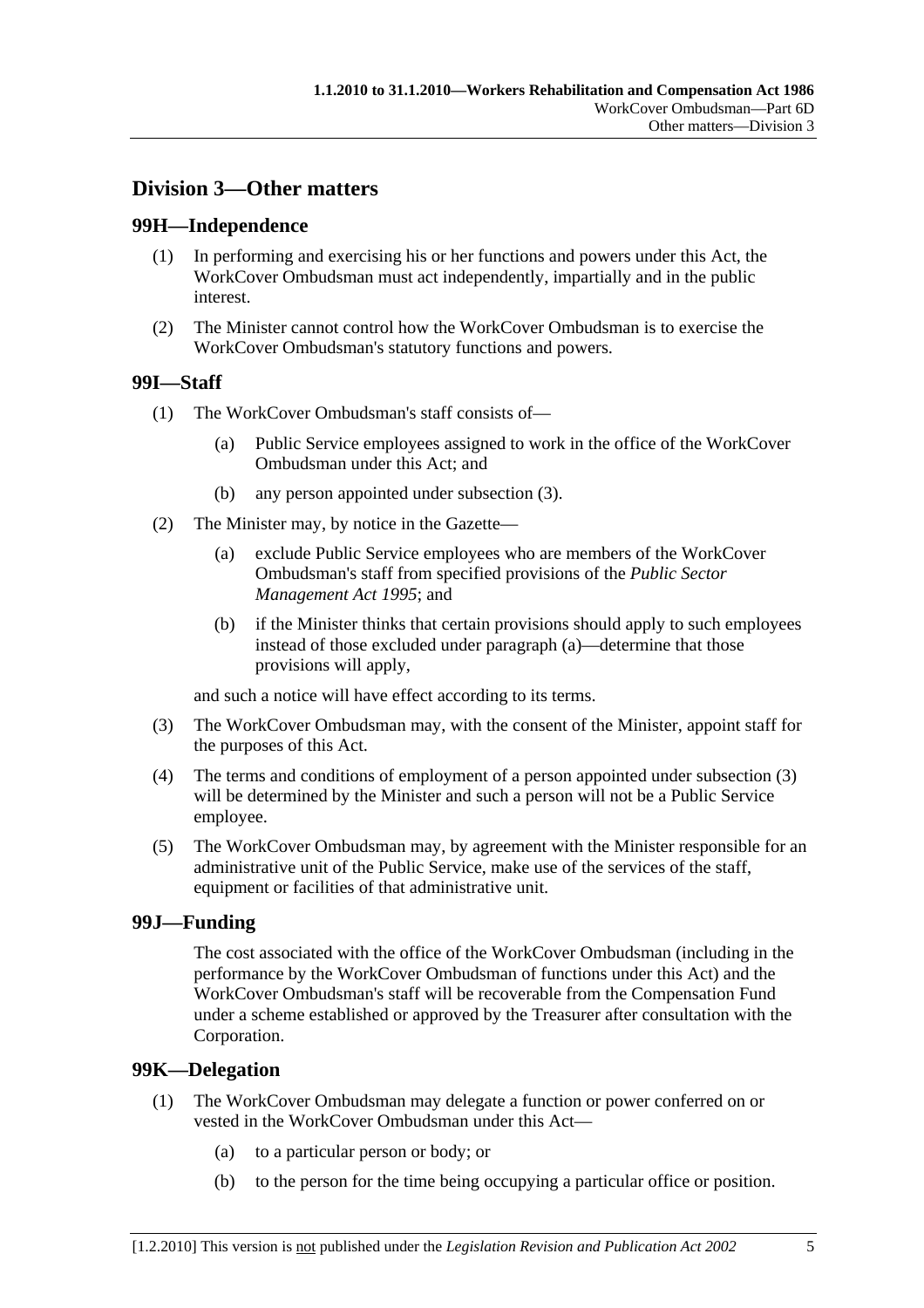- (2) A function or power delegated under this section may, if the instrument of delegation so provides, be further delegated.
- (3) A delegation—
	- (a) may be absolute or conditional; and
	- (b) does not derogate from the power of the WorkCover Ombudsman to act in a matter; and
	- (c) is revocable at will by the WorkCover Ombudsman.

#### **99L—Annual report**

- (1) The WorkCover Ombudsman must, on or before 30 September in each year, forward a report to the Minister on the work of the WorkCover Ombudsman under this Act during the financial year ending on the preceding 30 June.
- (2) The Minister must, within 6 sitting days after receiving a report under this section, have copies of the report laid before both Houses of Parliament.

## **99M—Other reports**

- (1) The WorkCover Ombudsman may, at any time, prepare a report to the Minister on any matter arising out of the exercise of the WorkCover Ombudsman's functions under this Act.
- (2) Subject to subsection (3), the Minister must, within 2 weeks after receiving a report under this section, have copies of the report laid before both Houses of Parliament.
- (3) If the Minister cannot comply with subsection (2) because Parliament is not sitting, the Minister must deliver copies of the report to the President and the Speaker and the President and the Speaker must then—
	- (a) immediately cause the report to be published; and
	- (b) lay the report before their respective Houses at the earliest opportunity.
- (4) A report will, when published under subsection (3)(a), be taken for the purposes of any other Act or law to be a report of the Parliament published under the authority of the Legislative Council and the House of Assembly.

## **99N—Immunity**

- (1) The WorkCover Ombudsman incurs no civil liability for an honest act or omission in the performance or exercise, or purported performance or exercise, of a function or power under this Act.
- (2) The immunity under subsection (1) does not extend to culpable negligence.
- (3) A civil liability that would, but for this section, attach to a person attaches instead to the Crown.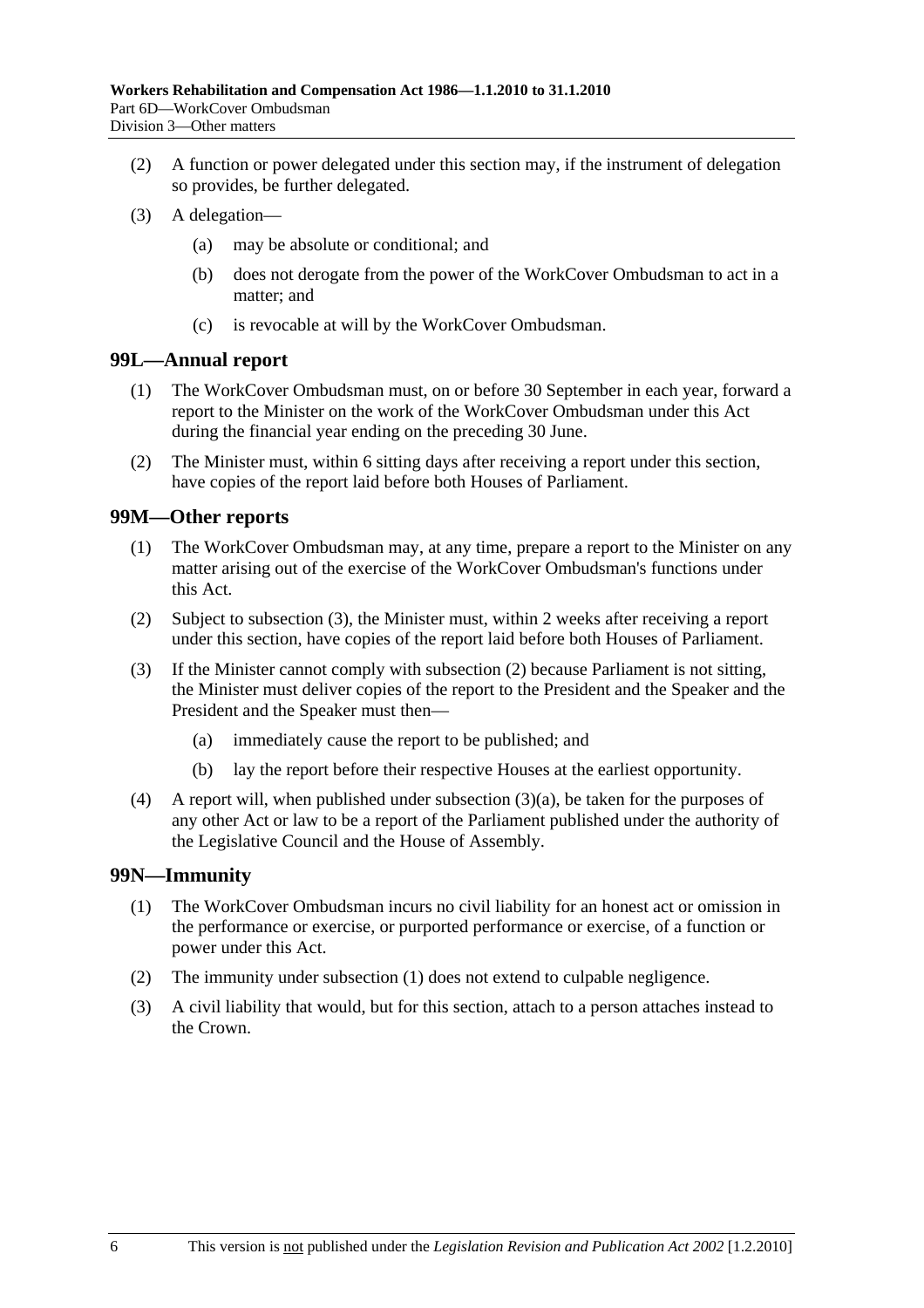# **Part 7—Miscellaneous**

## **103—Extension of the application of this Act to self-employed persons**

- (1) The Corporation may, on the application of a person who is self-employed, extend to that person the protection of this Act.
- (2) An application under subsection (1) may be granted by the Corporation subject to such conditions and limitations as the Corporation thinks fit and any such condition or limitation shall, to the extent of any inconsistency, prevail over the provisions of this Act.

## **103A—Special provision for prescribed classes of volunteers**

- (1) The Crown is the presumptive employer of persons of a prescribed class who voluntarily perform work of a prescribed class that is of benefit to the State (and the Crown therefore has the liabilities of a self-insured employer in relation to persons of that class).
- (2) Where a person of a class prescribed under subsection (1) suffers a compensable disability while performing the work to which the prescription relates—
	- (a) the question of whether and, if so, to what extent the person is incapacitated for work must be determined according to the employment (including selfemployment) in which the person was otherwise engaged at the commencement of the incapacity or, if the person was not then engaged in other employment, by reference to employment for which he or she was then reasonably fitted; and
	- (b) subject to paragraph (c), the average weekly earnings of the person must be determined—
		- (i) if the person was self-employed, by reference to the remuneration that the person would have received if he or she had been doing the same work in employment; or
		- (ii) if the person was not employed, by reference to the remuneration that the person would have received if he or she had been working in employment for which he or she was reasonably fitted,

and, if there is an award or industrial agreement applicable to that class or grade of employment, by reference to that award or agreement; and

- (c) where—
	- (i) the person dies;
	- (ii) a claim for compensation is made by a person claiming to be a dependant of the deceased;
	- (iii) the deceased and the claimant were both members of a partnership or proprietary company and the predominant work of the deceased before the date of death was in the business of that partnership or company,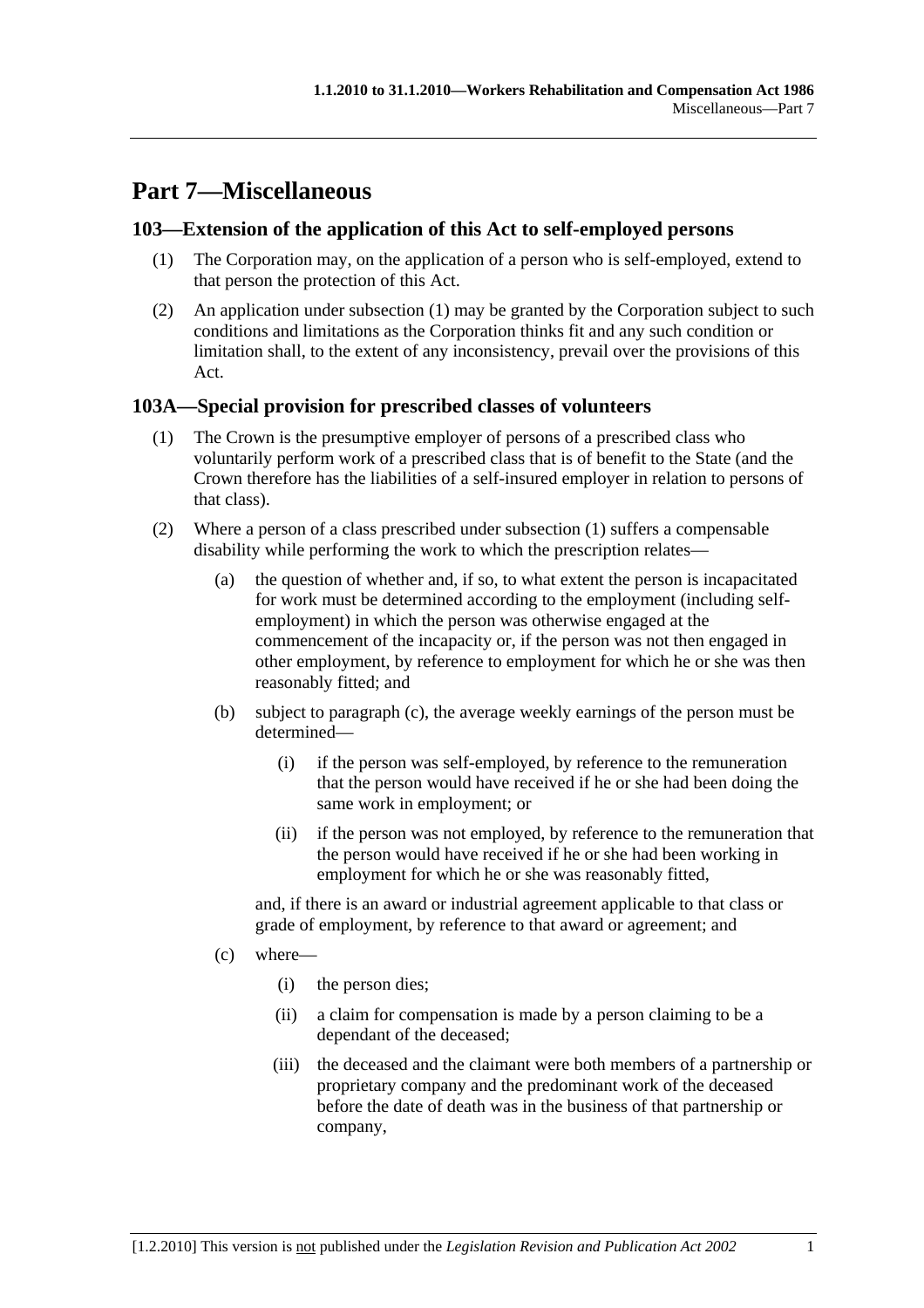then for the purposes of determining whether the claimant was a dependant of the deceased and, if so, the extent of the dependency, any income derived by the claimant from the partnership or company during the deceased's lifetime will (to the extent that the income is attributable to the deceased's work on behalf of the partnership or company) be taken to be an allowance made by the deceased, out of the deceased's own income, for the maintenance of the claimant.

## **105—Insurance of registered employers against other liabilities**

- (1) An employer who is registered under this Act, and any employer who is not required to be registered because of an exemption under the regulations, is insured by the Corporation, subject to terms and conditions prescribed by regulation, against any liability that may arise apart from this Act in respect of a compensable disability arising from employment (being employment to which this Act applies) by the employer.
- (2) Where an employer participates in the provision of a rehabilitation programme or a rehabilitation and return to work plan under this Act, and in consequence of that participation provides work for a person who is not a worker employed by that employer, that person will be taken to be in the employment of the employer for the purposes of subsection (1).
- (3) The insurance provided by subsection (1) does not extend to a self-insured employer except in relation to persons of the class referred to in subsection (2).

#### **106—Payment of interim benefits**

- (1) The Corporation may, pending the final determination of a claim, make interim payments of compensation to a claimant.
- (2) Where on the final determination of a claim it appears that an amount to which the claimant was not entitled has been paid under this section, the Corporation may recover that amount as a debt.
- (3) This section does not derogate from the operation of Part 4 Division 7A.

#### **106A—Payment not to constitute an admission of liability**

A payment by the Corporation or an employer to a worker does not constitute an admission of liability or estop a subsequent denial of liability.

#### **107—Employer may request progress report**

- (1) The employer of a worker may at any time request the Corporation to provide a report on—
	- (a) the medical progress being made by the worker;
	- (b) the worker's incapacity for work as assessed under this Act.
- (2) A request under subsection (1) must be accompanied by the prescribed fee.
- (3) The Corporation shall prepare a report requested under subsection (1) within a reasonable time of the request being made and shall send copies of the report to the employer and the worker.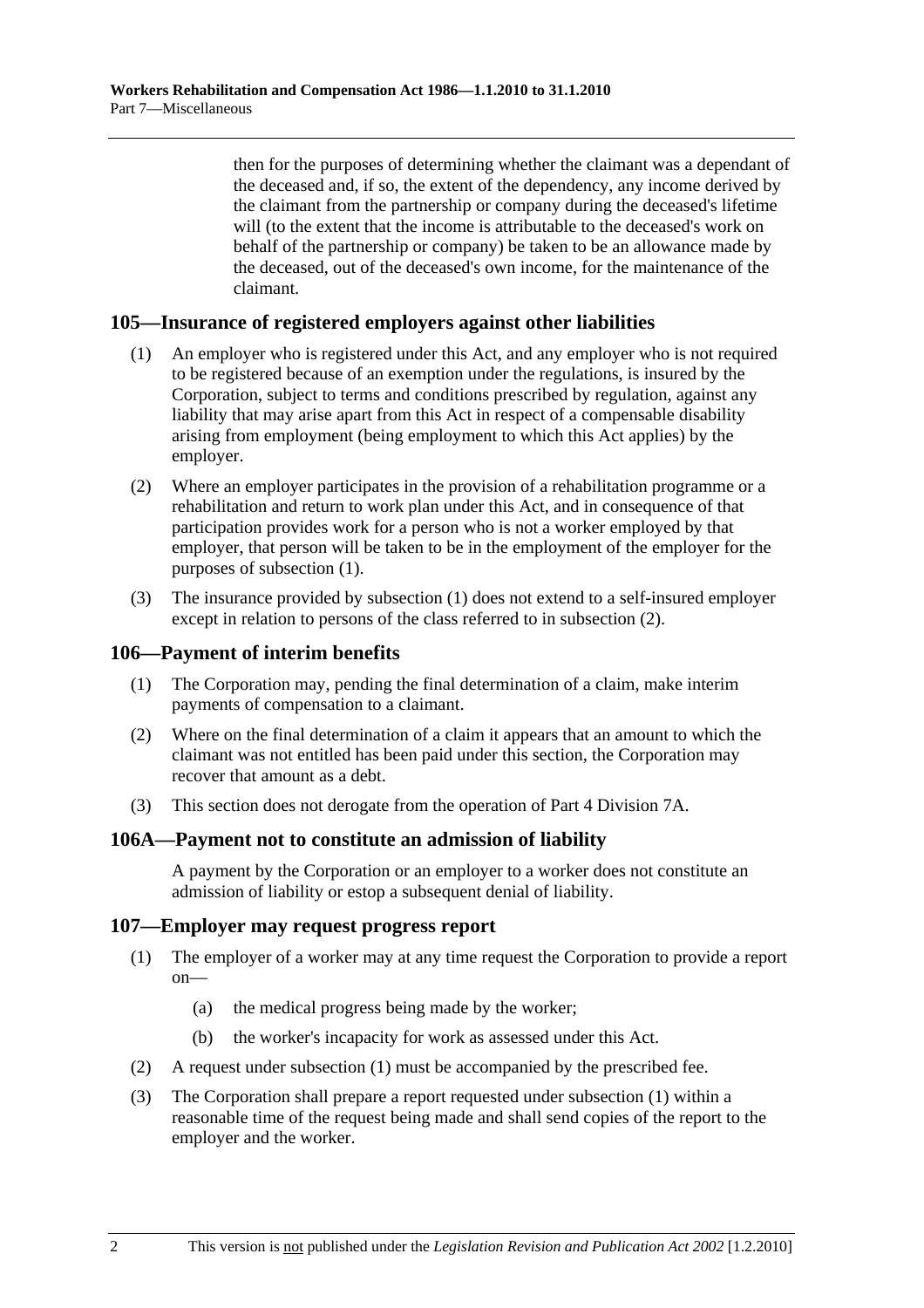## **107A—Copies of medical reports**

- (1) The Corporation must, within 7 days after receiving a request from a worker's employer, provide the employer with copies of reports in the Corporation's possession prepared by medical experts and relevant to the worker's medical condition, the worker's progress in rehabilitation, or the extent of the worker's incapacity for work.
- (2) A request under subsection (1) must be accompanied by the prescribed fee.
- (3) An employer must not disclose confidential information about a worker in a report obtained under this section except as may be necessary—
	- (a) to assist the worker's rehabilitation and return to work; or
	- (b) for the purposes of proceedings under this Act.

#### **107B—Worker's right of access to claims file**

- (1) The Corporation or a delegate of the Corporation must, at the request of a worker—
	- (a) provide the worker, within 45 days after the date of the request, with copies of all documentary material in the possession of the Corporation or the delegate relevant to a claim made by the worker; and
	- (b) make available for inspection by the worker (or a representative of the worker) all non-documentary material in the possession of the Corporation or the delegate relevant to a claim made by the worker.

Maximum penalty: \$5 000.

- (2) Non-documentary material is to be made available for inspection—
	- (a) at a reasonable time and place agreed between the Corporation or delegate and the worker; or
	- (b) in the absence of agreement—at a public office of the Corporation or delegate nominated by the worker at a time (which must be at least 45 days, but not more than 60 days, after the request is made and during ordinary business hours) nominated by the worker.
- (3) However, the Corporation or delegate is not obliged to provide copies of material, or to make material available for inspection by the worker if—
	- (a) the material is relevant to the investigation of suspected dishonesty in relation to the claim; or
	- (b) the material is protected by legal professional privilege.
- (4) In this section, a *delegate* of the Corporation includes a self-insured employer.

#### **108—Medical examination at request of employer**

- (1) Subject to subsection (2), the employer of a worker who has made a claim under this Act may require the Corporation to have the worker submit to an examination by a recognised medical expert nominated by the Corporation.
- (2) A worker shall not be required to submit to examinations under this section more frequently than is permitted by the regulations.
- (3) The Corporation may, if it thinks fit, charge the cost of an examination under this section to the employer.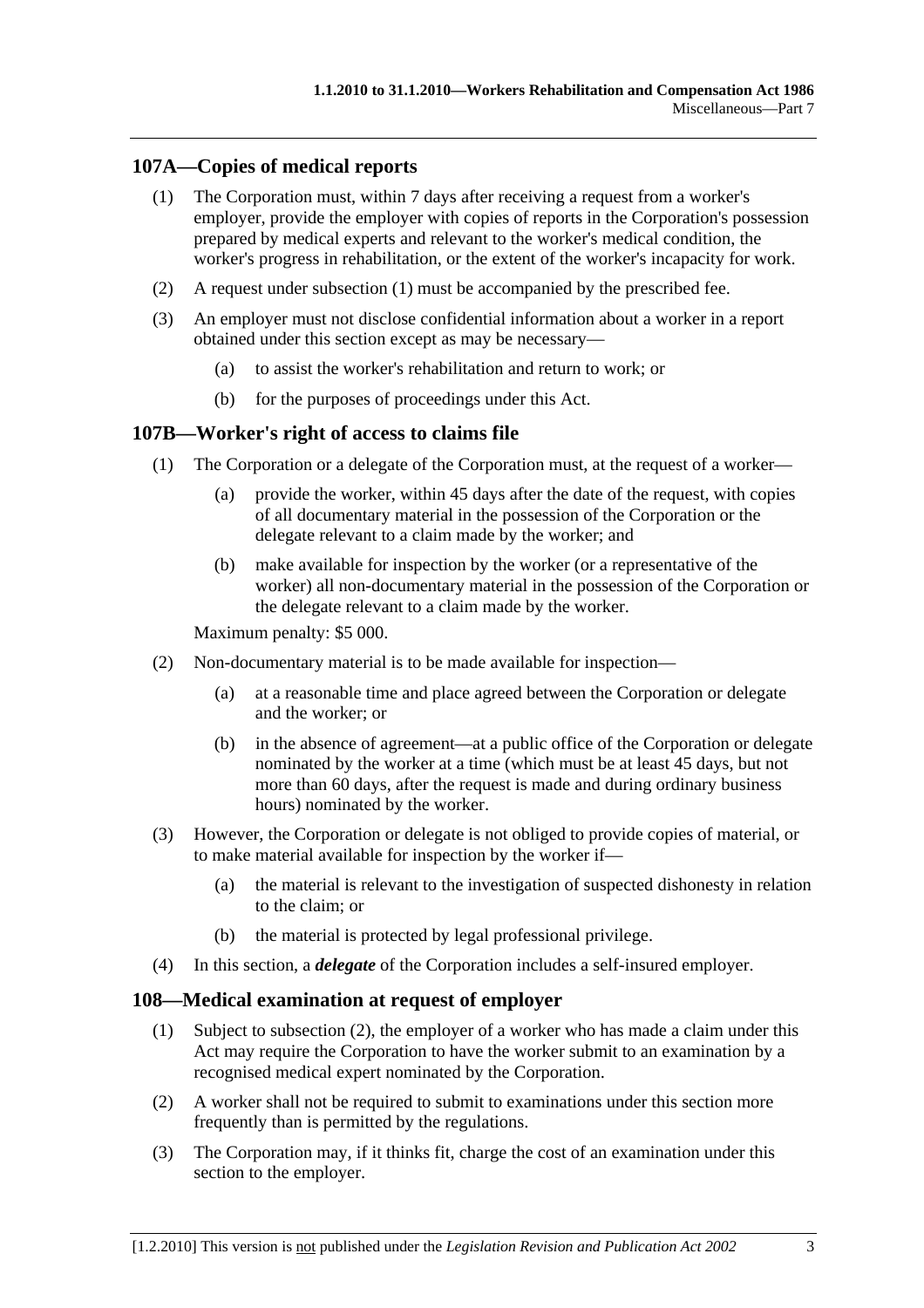- (4) If it appears that there has been undue delay in having a worker examined under this section, the Tribunal may, on application by the employer, give such directions to the Corporation as appear reasonable in the circumstances to expedite the examination.
- (5) The Corporation must comply, or take steps to secure compliance, with such a direction.

## **109—Worker to be supplied with copy of medical report**

Where a report is obtained for the purposes of this Act by the Corporation or an employer on the findings made, or the opinions formed, by a medical expert on the examination of a worker, the Corporation or the employer must, within 7 days after receiving the report, send a copy of the report to the worker.

#### **110—Powers of entry and inspection**

- (1) For the purposes of this Act, an authorised officer may, at any reasonable time—
	- (a) enter any workplace;
	- (b) inspect the workplace, anything at the workplace and work there in progress;
	- (c) require a person who has custody or control of books, documents or records relevant to any matter arising under this Act to produce those books, documents or records;
	- (d) examine, copy and take extracts from any such books, documents or records, or require an employer to provide a copy of any such books, documents or records;
	- (e) take photographs, films or video or audio recordings;
	- (f) take measurements, make notes and records and carry out tests;
	- (g) require (directly or through an interpreter) any person to answer, to the best of that person's knowledge, information and belief, any question relevant to any matter arising under this Act;
	- (h) require an employer to produce any document, or a copy of any document, that is required to be prepared or kept under this Act.
- (2) Where—
	- (a) a person whose native language is not English is suspected of having breached this Act; and
	- (b) the person is interviewed by an authorised officer in relation to that suspected breach; and
	- (c) the person is not reasonably fluent in English,

the person is entitled to be assisted by an interpreter during the interview.

- (3) A person is not required—
	- (a) to provide information under this section that is privileged on the ground of legal professional privilege; or
	- (b) to answer a question under this section if the answer would tend to incriminate that person of an offence.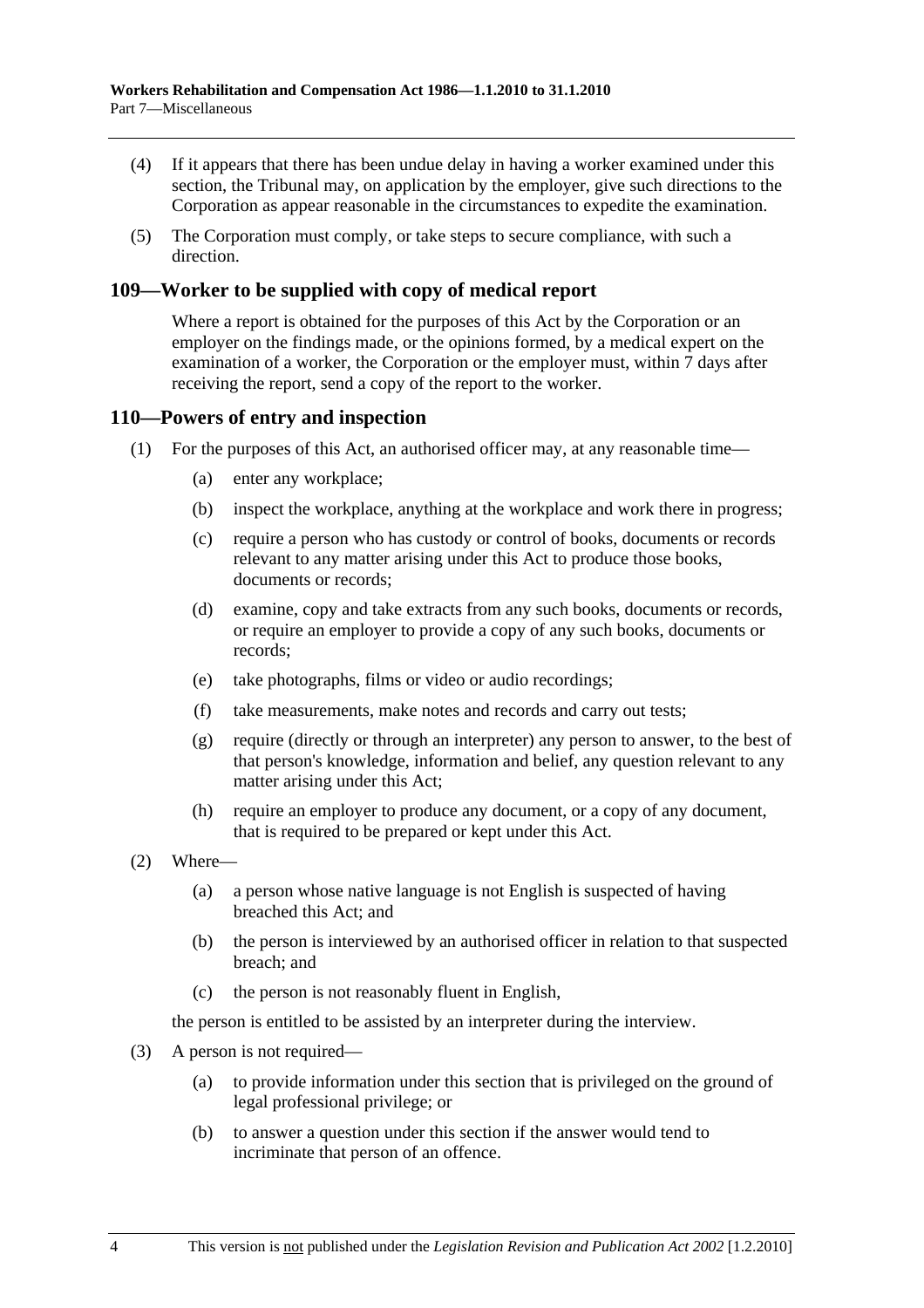- (4) An authorised officer, who suspects on reasonable grounds that an offence against this Act has been committed, may seize and retain anything that affords evidence of that offence.
- (5) An authorised officer must, at the request of any person from whose possession evidentiary material is seized under subsection (4), provide a receipt for that material.
- (6) Where anything has been seized under subsection (4) the following provisions apply:
	- (a) the thing seized must be held pending proceedings for an offence against this Act related to the thing seized, unless the Minister, on application, authorises its release to the person from whom it was seized, or any person who had legal title to it at the time of its seizure, subject to such conditions as the Minister thinks fit (including conditions as to the giving of security for satisfaction of an order under paragraph  $(b)(ii)$ ;
	- (b) where proceedings for an offence against this Act relating to the thing seized are instituted within six months of its seizure and the person charged is found guilty of the offence, the court may—
		- (i) order that it be forfeited to the Crown; or
		- (ii) where it has been released pursuant to paragraph (a)—order that it be forfeited to the Crown or that the person to whom it was released pay to the Minister an amount equal to its market value at the time of its seizure, as the court thinks fit;
	- (c) where—
		- (i) proceedings are not instituted for an offence against this Act relating to the thing seized within six months after its seizure; or
		- (ii) proceedings having been so instituted—
			- (A) the person charged is found not guilty of the offence; or
			- (B) the person charged is found guilty of the offence but no order for forfeiture is made under paragraph (b),

the person from whom the thing was seized, or any person with legal title to it, is entitled to recover from the Minister, by action in a court of competent jurisdiction, the thing itself, or if it has deteriorated or been destroyed, compensation of an amount equal to its market value at the time of its seizure.

- (7) In the exercise of powers under this section, an authorised officer may be accompanied by such assistants as may be necessary or desirable in the circumstances.
- (8) An employer whose workplace is subject to an inspection under this section must provide such assistance as may be necessary to facilitate the exercise of the powers conferred by this section.
- (9) A person must not—
	- (a) hinder or obstruct an authorised officer in the exercise of a power conferred by this section; or
	- (b) refuse or fail, without lawful excuse, to comply with a requirement under this section.

Maximum penalty: \$10 000.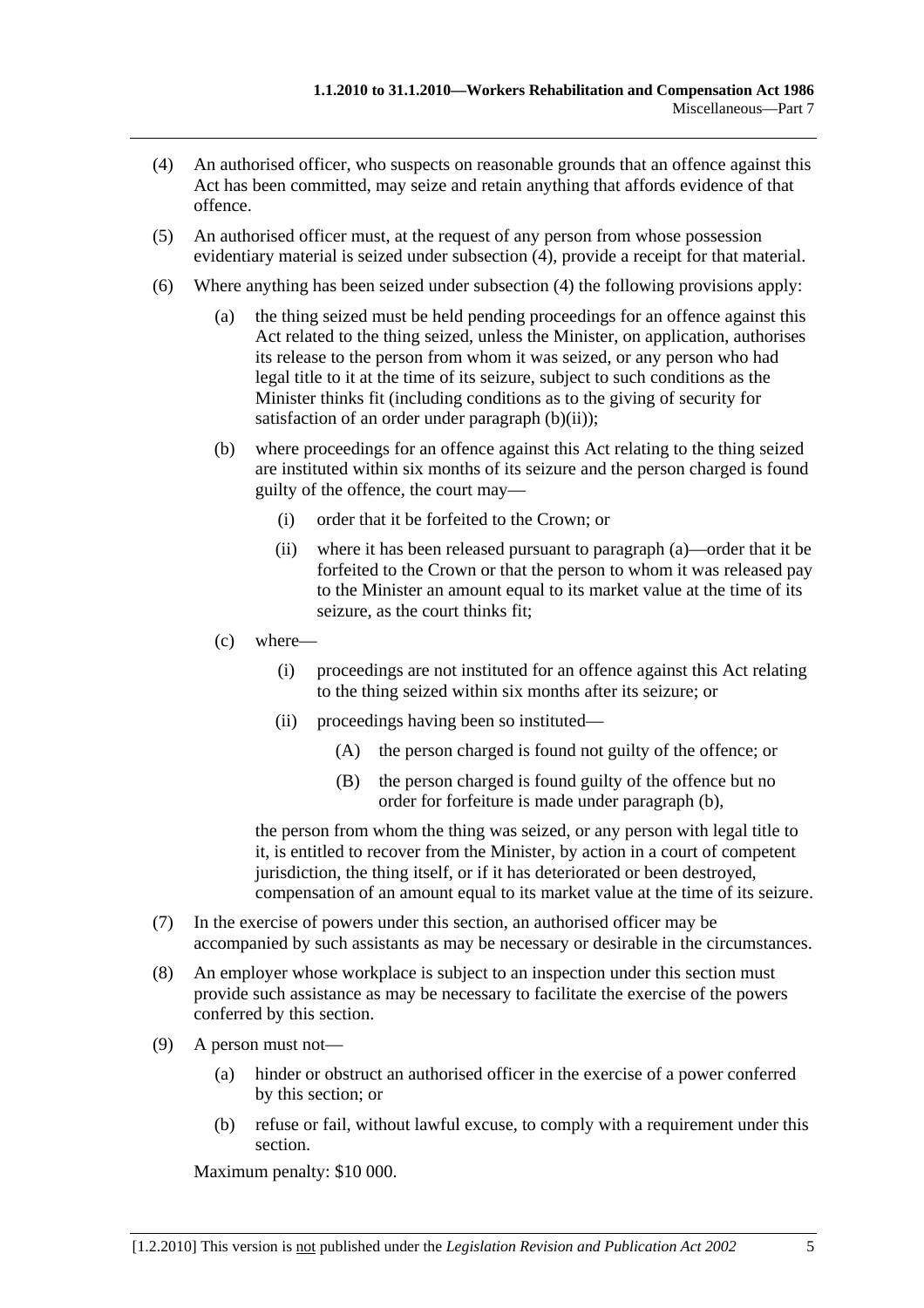- (10) An authorised officer, or a person assisting an authorised officer, who in the course of exercising powers under this section in relation to an employer—
	- (a) unreasonably hinders or obstructs the employer in the day to day running of his or her business;
	- (b) addresses offensive language to the employer or to any other person at the workplace;
	- (c) assaults the employer or any other person at the workplace,

is guilty of an offence.

Maximum penalty:

- (a) for an offence against paragraph (a) or  $(b)$ —\$6 000;
- (b) for an offence against paragraph (c)—\$6 000 or imprisonment for one year.

#### **111—Inspection of place of employment by rehabilitation adviser**

- (1) Subject to subsection (2), a rehabilitation adviser may inspect the place of employment of a disabled worker.
- (2) A power of inspection under subsection (1) shall be exercised so as to avoid any unnecessary disruption of, or interference with, the performance of work at a place of employment.
- (3) A person shall not hinder an inspection under this section.

Maximum penalty: \$5 000.

#### **112—Confidentiality to be maintained**

- (1) A person must not disclose information (except as permitted by subsection (2)) if—
	- (a) the person obtained the information in the course of carrying out functions in, or related to, the administration, operation or enforcement of this Act; and
	- (b) the information is—
		- (i) about commercial or trading operations; or
		- (ii) about the physical or mental condition, or the personal circumstances or affairs, of a worker or other person; or
		- (iii) information provided in a return or in response to a request for information under this Act.

Maximum penalty: \$5 000.

- (1a) The Corporation may enter into arrangements with corresponding workers compensation authorities about sharing information obtained in the course of carrying out functions related to the administration, operation or enforcement of this Act or a corresponding law.
- (2) A disclosure of information is permitted if it is—
	- (a) a disclosure in the course of official duties; or
	- (b) a disclosure of statistical information; or
	- (c) a disclosure made with the consent of the person to whom the information relates, or who furnished the information; or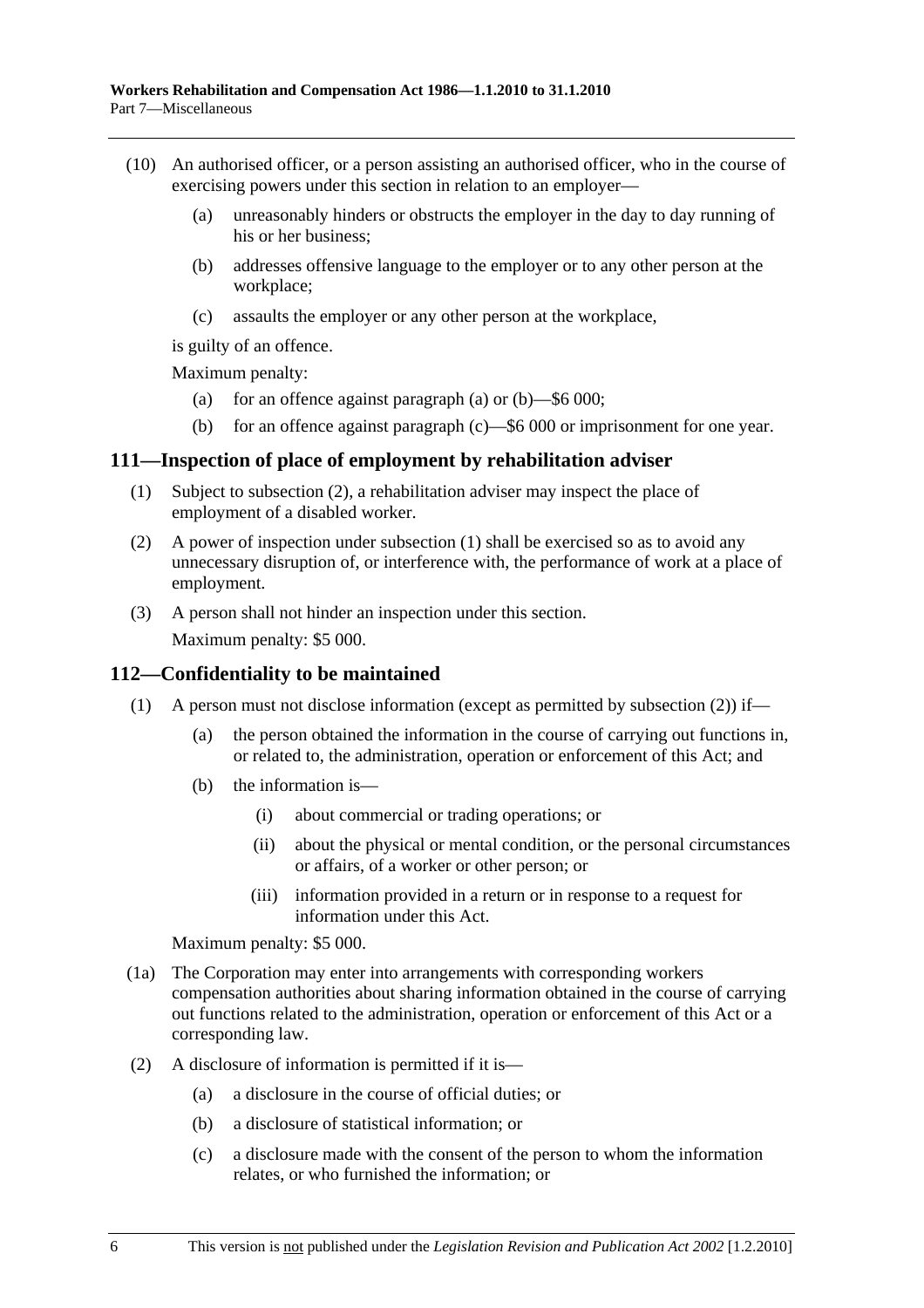- (ca) a disclosure made to a corresponding workers compensation authority in accordance with an arrangement entered into under subsection (1a); or
- (cb) a disclosure authorised or required under any other Act or law; or
- (d) a disclosure required by a court or tribunal constituted by law, or before a review authority; or
- (e) a disclosure to the Corporation or a self-insured employer; or
- (f) a disclosure to a disabled worker's employer in accordance with this Act; or
- (g) a disclosure made under the authorisation of the Minister; or
- (h) a disclosure authorised by regulation.
- (2a) A regulation made for the purposes of subsection (2)(h) cannot take effect unless it has been laid before both Houses of Parliament and—
	- (a) no motion for disallowance is moved within the time for such a motion; or
	- (b) every motion for disallowance of the regulation has been defeated or withdrawn, or has lapsed.
- (3) In this section—

*corresponding workers compensation authority* means any person or authority in another State or a Territory of the Commonwealth with power to determine or manage claims for compensation for disabilities arising from employment.

#### **112AA—Confidentiality—employers**

- (1) An employer who is registered under this Act, or a person employed by an employer who is registered under this Act, must not disclose information about the physical or mental condition of a worker unless the disclosure is—
	- (a) reasonably required for, or in connection with, the carrying out of the proper conduct of the business of the employer; or
	- (b) required in connection with the operation of this Act; or
	- (c) made with the consent of the person to whom the information relates, or who furnished the information; or
	- (d) required by a court or tribunal constituted by law, or before a review authority; or
	- (e) authorised or required under any other Act or law; or
	- (f) made—
		- (i) to the Corporation; or
		- (ii) to the worker's employer; or
	- (g) made under the authorisation of the Minister; or
	- (h) authorised by regulation.

Maximum penalty: \$5 000.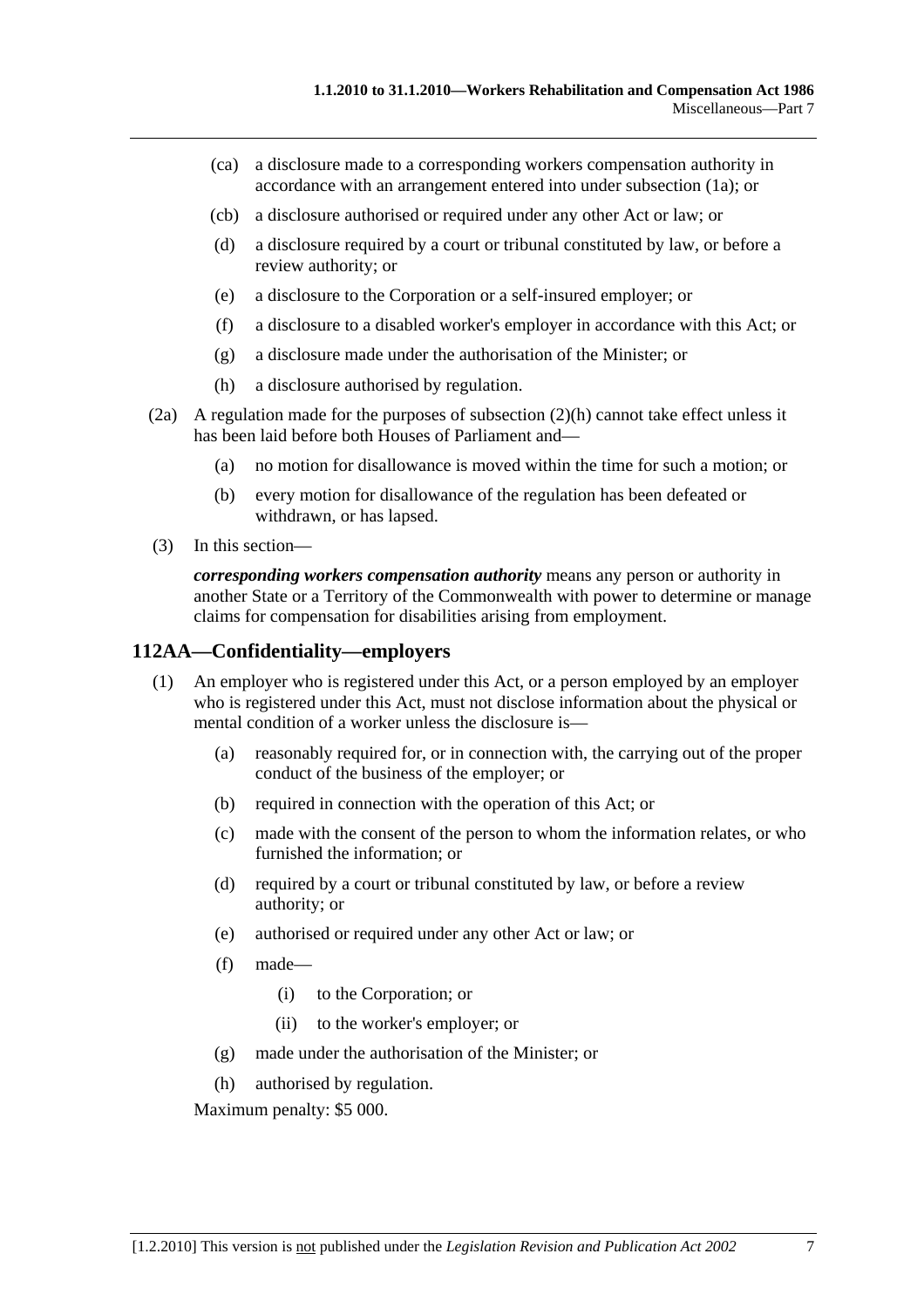- (2) A regulation made for the purposes of subsection (1)(h) cannot take effect unless it has been laid before both Houses of Parliament and—
	- (a) no motion for disallowance is moved within the time for such a motion; or
	- (b) every motion for disallowance of the regulation has been defeated or withdrawn, or has lapsed.

#### **112A—Employer information**

The Corporation may, as it thinks fit, disclose the following information in relation to any employer registered under this Act:

- (a) the number of claims in respect of compensable disabilities made by the employer's workers in a particular period;
- (b) the cost of claims in respect of compensable disabilities suffered by the employer's workers in a particular period;
- (c) the nature of compensable disabilities suffered by the employer's workers;
- (d) details of any remission of levy granted to the employer, or any supplementary levy imposed on the employer, under section 67.

#### **113—Disabilities that develop gradually**

- (1) A disability (not being noise induced hearing loss) that develops gradually or is a disease shall be deemed to have occurred when the worker first becomes totally or a partially incapacitated for work by the disability.
- (2) Subject to this section, where a claim is made under this Act in respect of noise induced hearing loss by a worker (not being a person who has retired from employment on account of age or ill-health), the whole of the loss shall be deemed to have occurred immediately before notice of the disability was given and, subject to any proof to the contrary, to have arisen out of employment in which the worker was last exposed to noise capable of causing noise induced hearing loss.
- (2a) Where a claim is made under this Act in respect of noise induced hearing loss by a person who has retired from employment on account of age or ill-health, the whole of the loss shall be deemed to have occurred immediately before the person retired and, subject to any proof to the contrary, to have arisen out of employment in which the person was last exposed to noise capable of causing noise induced hearing loss.
- (2b) The Corporation may, by notice to the particular employer or employers, or by notice in the Gazette, require an employer, or employers of a specified class determined by the Corporation, to carry out (within a period specified by the Corporation) tests of a kind prescribed by the regulations on workers belonging to classes determined by the Corporation.
- (2c) Unless the Corporation otherwise determines, the cost of carrying out tests under subsection (2b) must be borne by the employer.
- (3) Where—
	- (a) a self-insured employer establishes in accordance with procedures laid down by the regulations that a worker was, at the time of undertaking employment with the employer, suffering from a particular disability;
	- (b) the disability is of a prescribed class;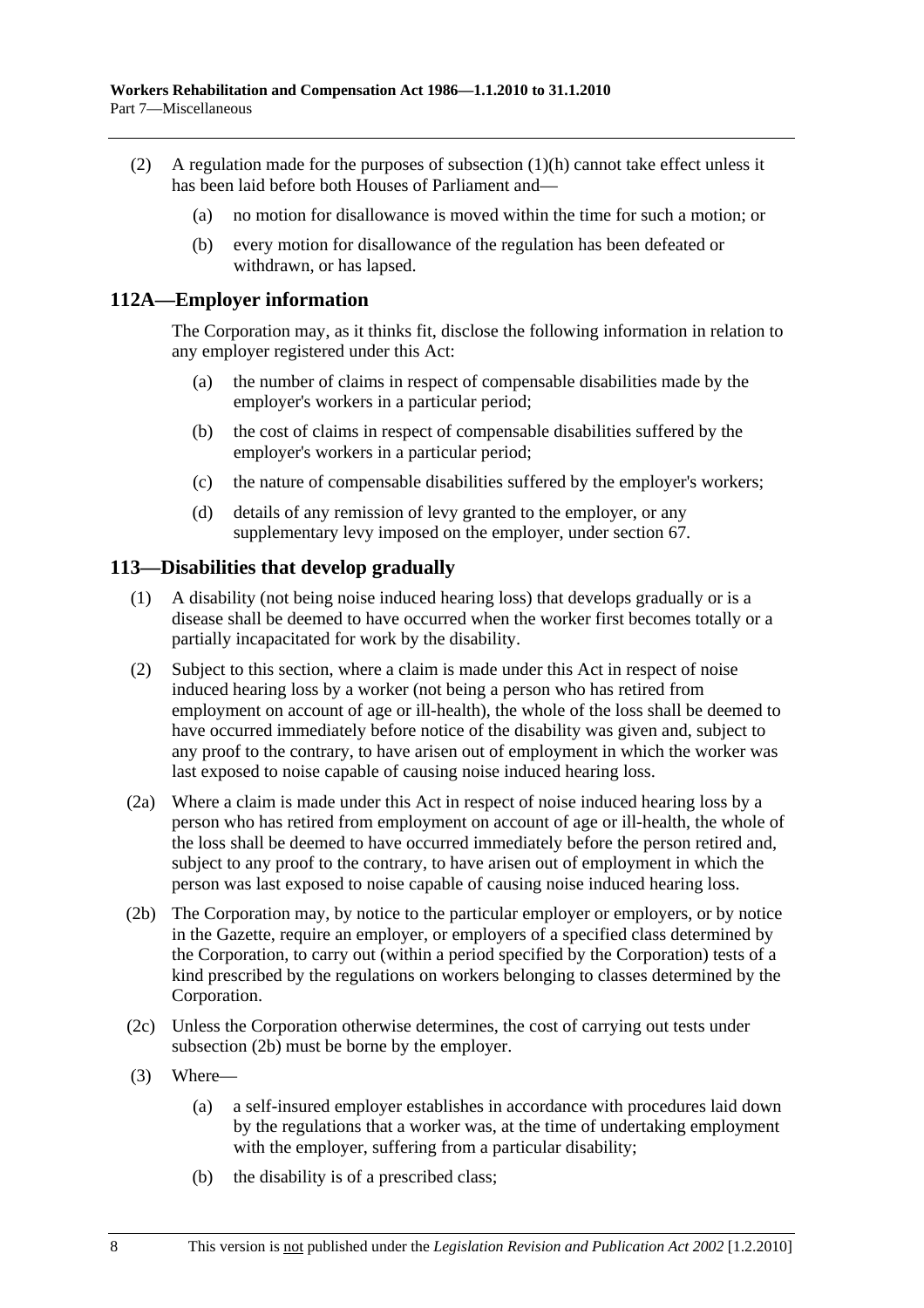- (c) an aggravation, acceleration, exacerbation, deterioration or recurrence of the disability arises from employment by the employer referred to in paragraph (a);
- (d) the employer pays compensation under this Act in respect of the disability,

the employer may, by action in the Industrial Court, recover a fair contribution, determined by the Court, towards the amount of the compensation—

- (e) from any self-insured employer from whose employment the disability established under paragraph (a) arose; or
- (f) if there is no such self-insured employer—from the Corporation.
- (4) Where—
	- (a) an employer (not being a self-insured employer) establishes in accordance with procedures laid down by the regulations that a worker was, at the time of undertaking employment with the employer, suffering from a particular disability;
	- (b) the disability is of a prescribed class;
	- (c) an aggravation, acceleration, exacerbation, deterioration or recurrence of the disability arises from employment by the employer referred to in paragraph (a);
	- (d) the Corporation pays compensation under this Act in respect of the disability,

the Corporation may, by action in the Industrial Court, recover a fair contribution, determined by the Court, towards the amount of the compensation from any selfinsured employer from whose employment the disability established under paragraph (a) arose.

## **114—Certain payments not to affect benefits under this Act**

Compensation provided to a person under this Act shall not be reduced or otherwise affected by—

- (a) an *ex gratia* payment; or
- (b) an accident insurance payment; or
- (c) a payment or benefit of a class prescribed by regulation for the purposes of this section.

#### **115—No contribution from workers**

- (1) An employer shall not deduct from the wages of a worker any part of any sum that the employer is or may become liable to pay under this Act.
- (2) An employer shall not discriminate against a worker on the ground that the employer is liable to pay any sum under this Act to or in relation to the worker.
- (3) An employer shall not require or permit a worker to contribute in any manner towards indemnifying the employer against any liability which the employer may incur under this Act.
- (4) A person who contravenes this section—
	- (a) is guilty of an offence; and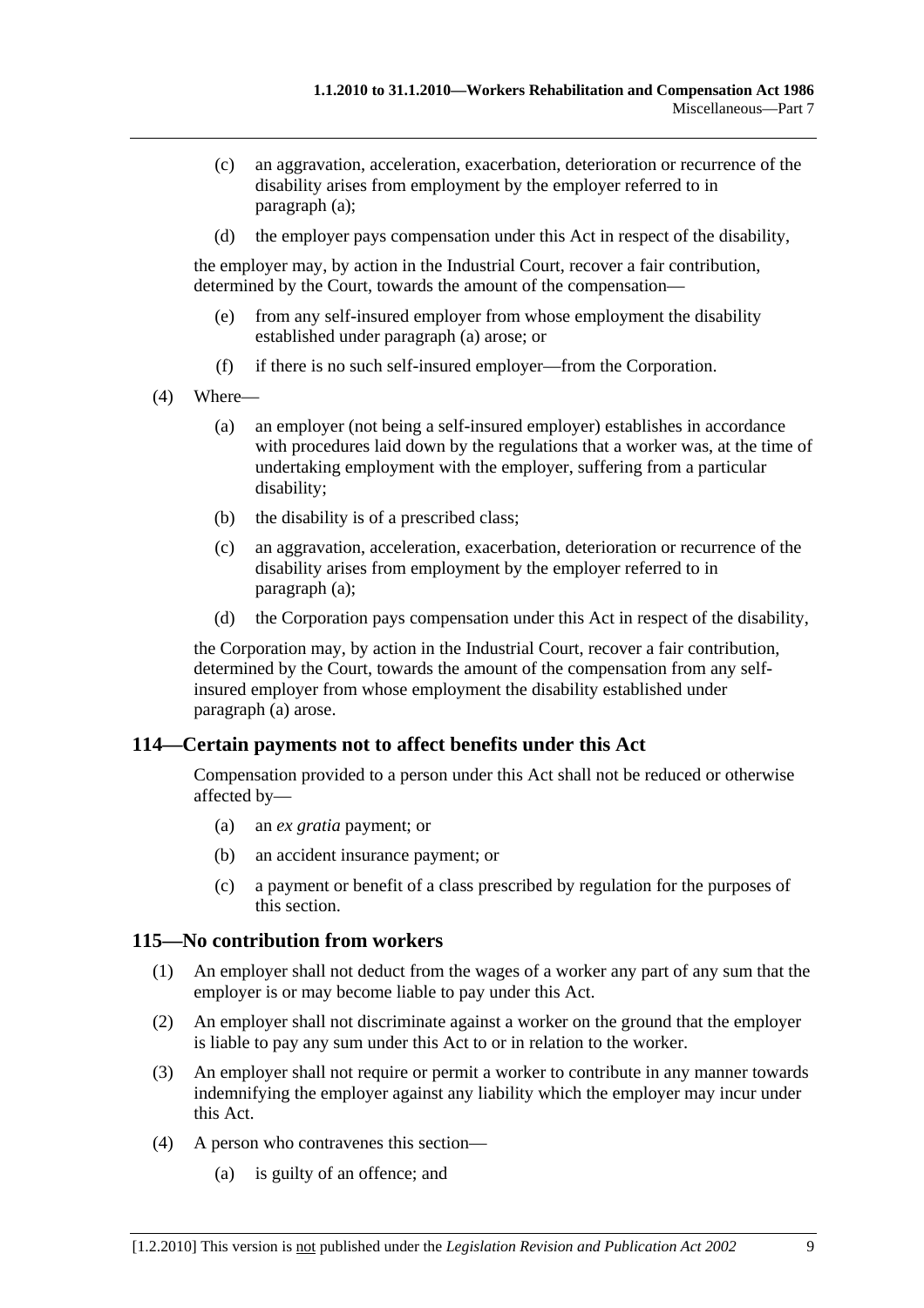(b) is liable to compensate a worker for any monetary loss suffered by virtue of that contravention.

#### **116—Payment of compensation where worker in prison**

- (1) Where a person who is in receipt of weekly payments under this Act is convicted of an offence and committed to prison, then during the period of imprisonment the weekly payments shall be suspended unless the Corporation determines that they should be paid to the dependants of the prisoner.
- (2) Where the Corporation determines that weekly payments should be paid to the dependants of a prisoner, they shall be so paid in such proportions as the Corporation may determine.

#### **117—Service of documents**

- (1) A notice or other document required or authorised by this Act to be served or given to any person may be served—
	- (a) personally; or
	- (b) by leaving the notice or document at an address for service; or
	- (c) by sending the notice or document or a sealed copy of the notice or document by post addressed to the person at an address for service; or
	- (d) by such other method as is permitted by any Act.
- (2) In any case to which subsection (1) applies, unless the contrary is proved, service of a notice or document shall be deemed to have been effected 2 business days after the date of posting.
- $(3)$  In subsection  $(1)$ —

*address for service*, in relation to a person, means—

- (a) the person's last known place of residence or business; or
- (b) an address for service as shown on a claim or a return made or furnished by the person, or on the person's behalf, under this Act (not being an address superseded by a subsequent address for service shown on a later claim or return).

#### **118—Service of documents on the Corporation**

Any claim, notice, return or form to be served on the Corporation for the purposes of this Act may be served by lodgment at an office of the Corporation with a person authorised by the Corporation to accept service of documents on its behalf.

#### **119—Contract to avoid Act**

- (1) Any agreement or arrangement entered into without the consent of the Corporation that purports to exclude, modify or restrict the operation of this Act is to that extent void and of no effect.
- (2) Any purported waiver of a right conferred by or under this Act is void and of no effect.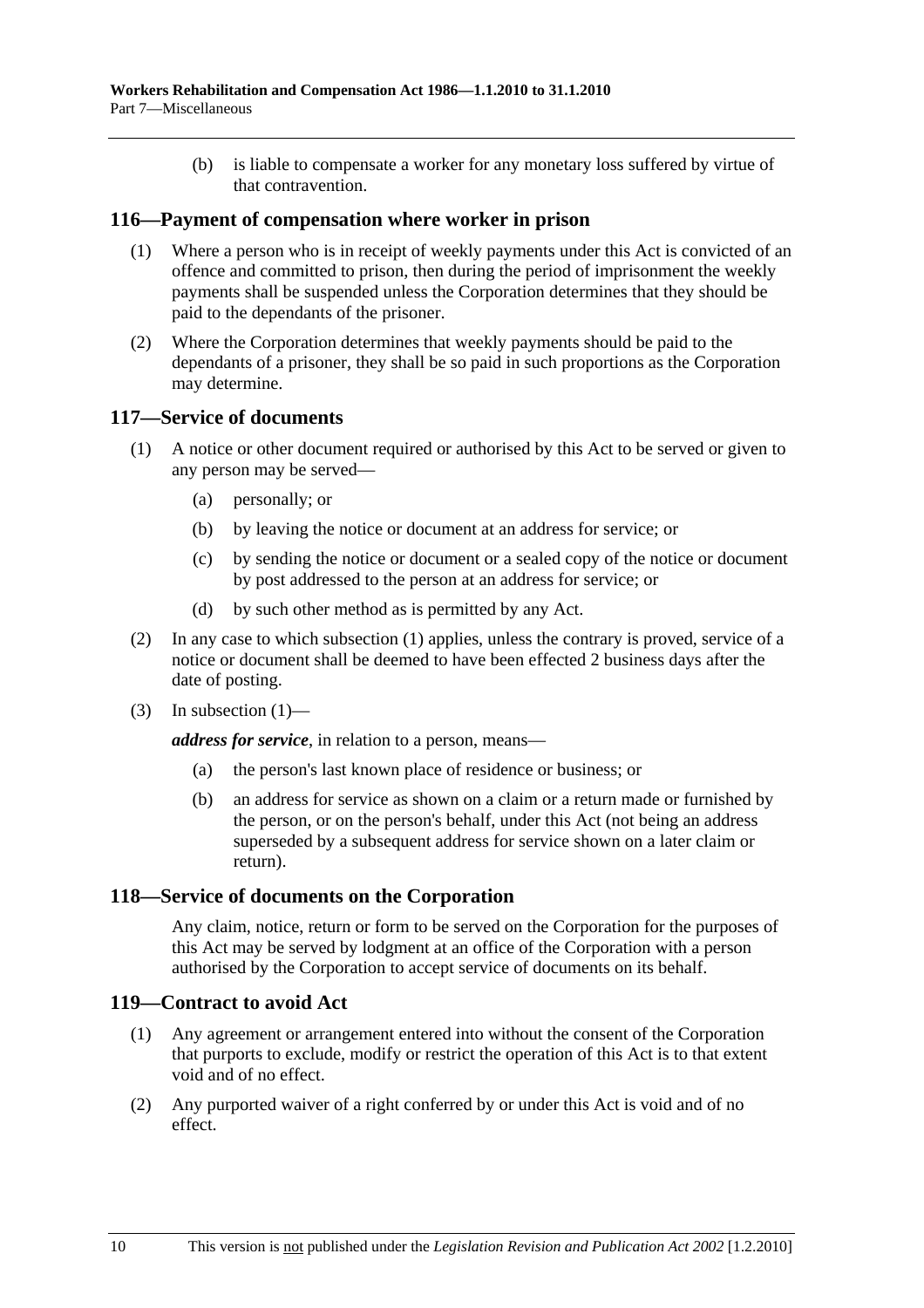- (3) Any person—
	- (a) who enters into any agreement or arrangement with intent either directly or indirectly to defeat, evade or prevent the operation of this Act; or
	- (b) who attempts to induce a person to waive a right or benefit conferred by or under this Act,

is guilty of an offence.

Maximum penalty: \$5 000 or imprisonment for one year.

- (4) Subsections (2) and (3) do not apply to—
	- (a) any action taken by an employer with the consent of the Corporation; or
	- (b) any agreement or arrangement entered into by an employer with, or with the consent of, the Corporation.

### **120—Dishonesty**

- (1) A person who—
	- (a) obtains by dishonest means a payment or other benefit under this Act; or
	- (b) dishonestly claims to be entitled to a payment or other benefit under this Act; or
	- (c) dishonestly makes a statement about a claim under this Act knowing the statement is false or misleading; or
	- (d) dishonestly makes an application, or gives a return, under this Act knowing the application or return to be false or misleading,

is guilty of an offence.

Maximum penalty: \$50 000 or imprisonment for one year.

- (2) A person who—
	- (a) aids, abets, counsels or procures the commission of an offence against subsection (1); or
	- (b) solicits or incites the commission of any such offence,

is guilty of an offence.

Maximum penalty: \$10 000 or imprisonment for one year.

- (3) Where a court convicts a person of an offence against this section, or finds a person guilty of such an offence without recording a conviction, the court must, on application by the Corporation or a self-insured employer, order the person who committed the offence—
	- (a) to make good any loss to the applicant resulting from the commission of the offence; and
	- (b) to reimburse costs incurred by the applicant in investigating and prosecuting the offence.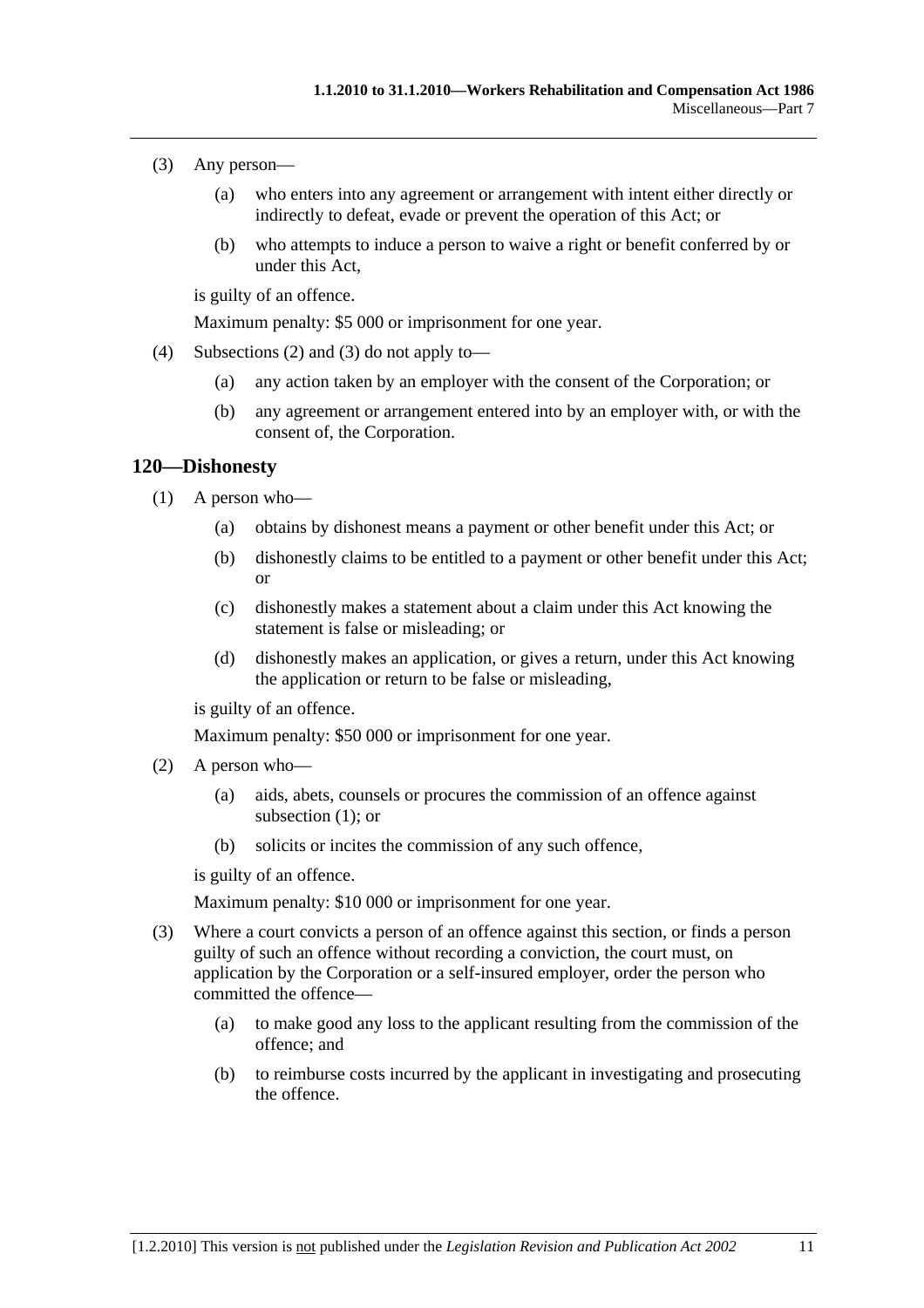## **120A—Evidence**

- (1) In any legal proceedings, a certificate apparently signed by an officer of the Corporation, certifying—
	- (a) that a person was, on a day specified in the certificate, an employer;
	- (b) that a person was, on a day specified in the certificate, a worker,

will, in the absence of proof to the contrary, be proof of the matters stated in the certificate.

- (2) In any legal proceedings against a person for failing to register with the Corporation as an employer, a certificate apparently signed by an officer of the Corporation, certifying that the person was not, on a specified day, registered as an employer will, in the absence of proof to the contrary, be proof of the matters stated in the certificate.
- (3) In any legal proceedings, a certificate apparently signed by an officer of the Corporation, certifying that an amount specified in the certificate is payable to the Corporation, by way of levy or fine, by a person named in the certificate, will, in the absence of proof to the contrary, be proof of the liability.
- (4) In any proceedings against a person for failing to furnish a return under this Act, a certificate apparently signed by an officer of the Corporation certifying that the return was not received before the expiration of the period within which it was required to be furnished will, in the absence of evidence to the contrary, be proof that the defendant failed duly to furnish the return.
- (5) In any proceedings, a certificate apparently under the seal of the Corporation certifying that an officer of the Corporation named in the certificate was, on a day specified in the certificate, invested with specified delegated powers or functions will, in the absence of evidence to the contrary, be proof of the matters stated in the certificate.
- (6) In this section—

*officer of the Corporation* includes a person who, although not an officer of the Corporation, is acting under a delegation of the Corporation.

## **122—Offences**

- (1) A person who contravenes or fails to comply with a provision of this Act is guilty of an offence.
- (2) A person who is guilty of an offence against this Act for which no penalty is specifically provided shall be liable to a fine not exceeding \$2 000.
- (3) Proceedings for an offence against this Act shall be disposed of summarily.
- (3a) A prosecution for an offence against this Act must be commenced within three years after the date on which the offence is alleged to have been committed.
- (4) Subsection (1) does not render the Corporation, a member of the staff of the Corporation, or any person acting on behalf of the Corporation, liable to prosecution for any act or omission related to the administration or enforcement of this Act.

## **122A—Expiation fees**

Expiation fees may be fixed, by regulation, for alleged offences against this Act.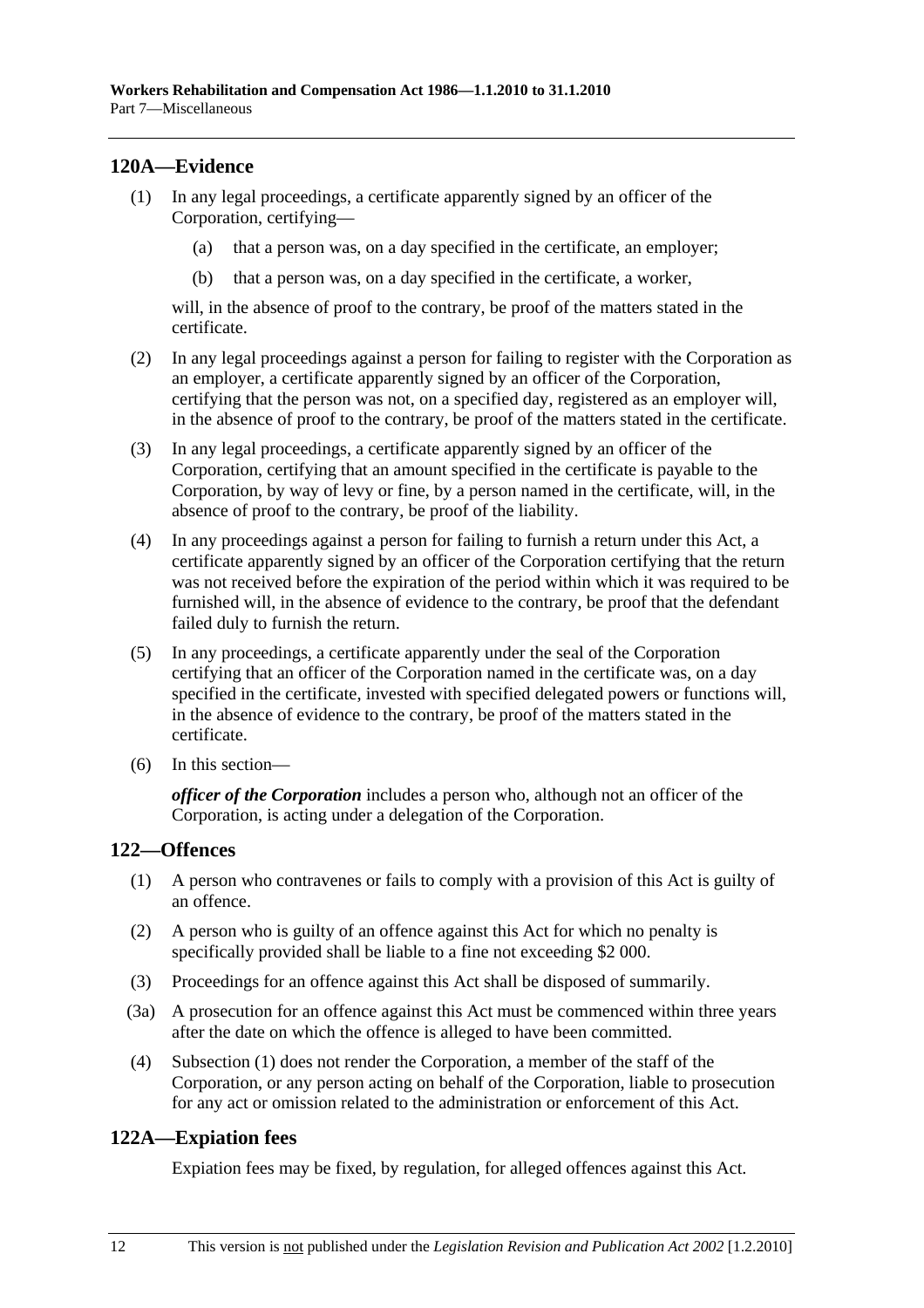## **123A—Right of intervention**

The Corporation has a right to intervene and be heard in—

- (a) any proceedings under this Act before the Tribunal; or
- (b) any proceedings before a court—
	- (i) in which the interpretation or application of this Act is in issue; or
	- (ii) in which the Corporation's interests may be directly or indirectly affected.

### **123B—Code of Claimants' Rights**

- (1) The Governor may, by regulation made on the recommendation of the Minister, prescribe a code to be known as the *Code of Claimants' Rights*.
- (2) The purpose of the Code is to meet the reasonable expectations of claimants for compensation under this Act (including the highest practicable standard of service and fairness) about how a relevant authority should deal with them, by—
	- (a) setting out principles that should be observed by a relevant authority; and
	- (b) providing for the procedure for lodging and dealing with complaints about breaches of the Code; and
	- (c) providing—
		- (i) for the consequences of, and remedies for, a breach of the Code by a relevant authority; and
		- (ii) without limiting subparagraph (i), how and to what extent a relevant authority must address situations where its conduct is not consistent with or does not uphold the rights of claimants under the Code.
- (3) The provisions of the Code—
	- (a) are in addition to other requirements under this or any other Act; and
	- (b) do not affect the entitlements and responsibilities of claimants under this Act; and
	- (c) do not affect the powers or discretions of a relevant authority under this Act or the validity of any decision or determination made in accordance with this Act.
- (4) A relevant authority must, in its dealings with claimants, seek to ensure that its actions are consistent with the Code.
- (5) The Governor may, by regulation made on the recommendation of the Minister, vary the Code (including by the substitution of a new code).
- (6) In this section—

*relevant authority* means the Corporation or a self-insured employer.

### **124—Regulations**

 (1) The Governor may make such regulations as are contemplated by this Act, or as are necessary or expedient for the purposes of this Act.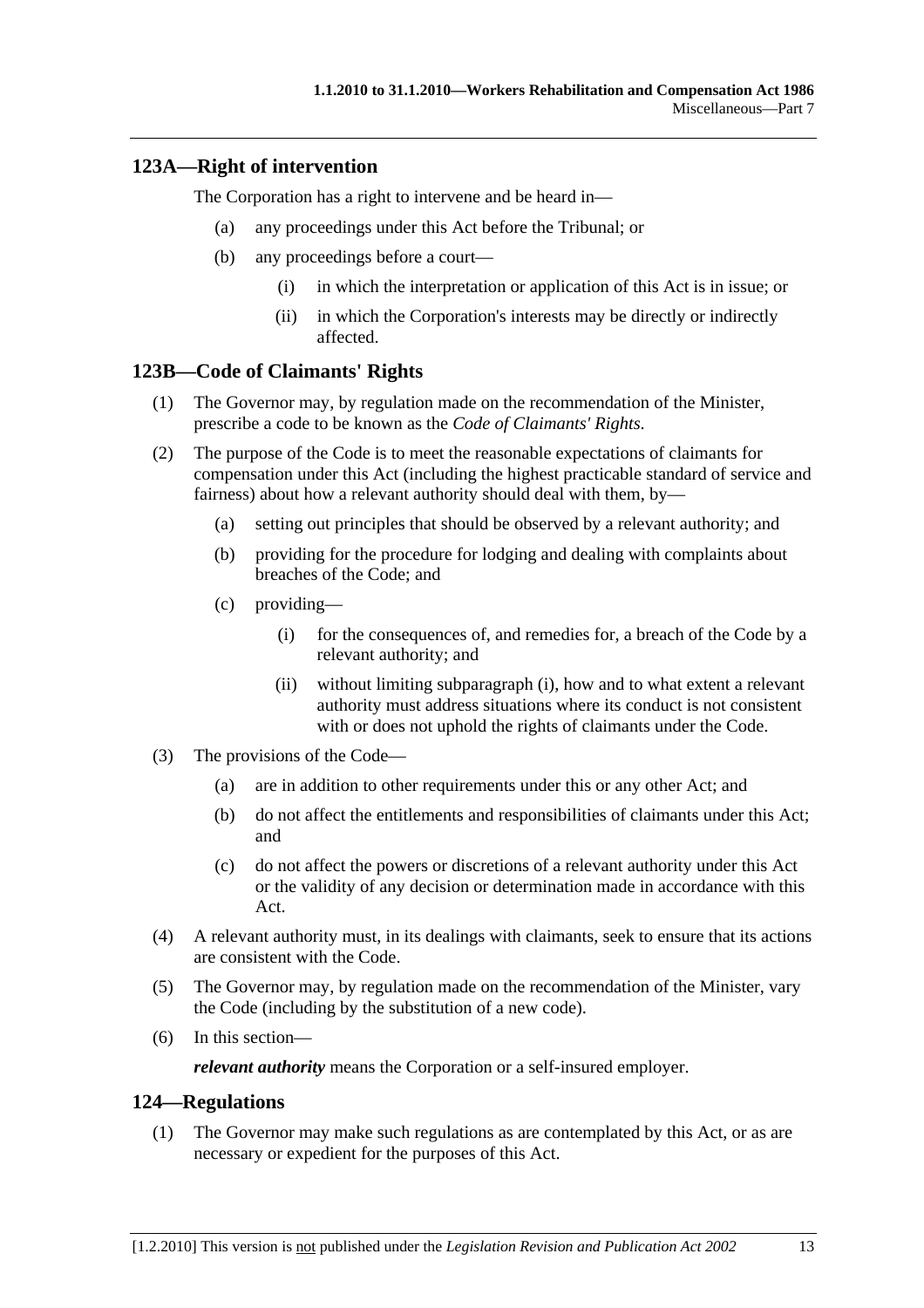- (2) Regulations made under this Act—
	- (a) may be of general or limited application;
	- (b) may allow for matters to be determined at the discretion of the Corporation (or a delegate of the Corporation) or confer other forms of discretionary power on the Corporation (or a delegate of the Corporation).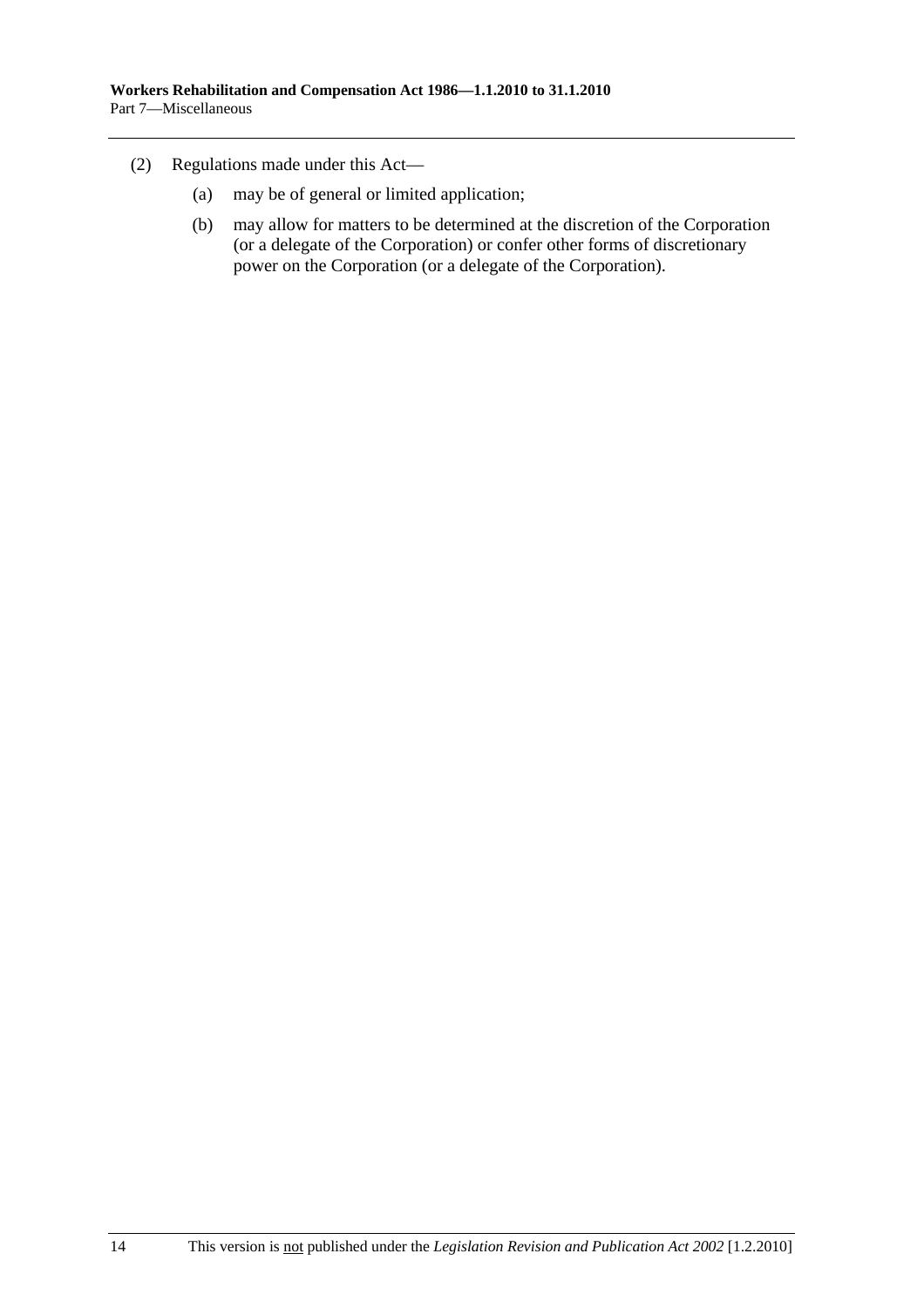# **Schedule 1—Transitional provisions**

## **1—Interpretation**

In this Schedule—

*the appointed day* means the day on which the *Workers Compensation Act 1971* is repealed by this Act;

*compensating authority* means the Corporation or an exempt employer.

## **2—Application of repealed Act**

- (1) Subject to this clause, the repealed Act continues to apply in respect of a disability that is attributable to a trauma that occurred before the appointed day.
- (2) This Act applies in relation to a disability (referred to in this clause as a *transitional disability*) that is partially attributable to a trauma that occurred before the appointed day and partially attributable to a trauma that occurred on or after the appointed day, but does not affect rights (referred to in this clause as *antecedent rights*) that had accrued before the appointed day in respect of a transitional disability.
- (3) The following provisions apply in relation to a transitional disability—
	- (a) where a compensating authority pays or is liable to pay compensation to a claimant under this Act in relation to a transitional disability, the compensating authority is subrogated, to an appropriate extent, to the antecedent rights of the claimant;
	- (b) where the claimant has received, in pursuance of antecedent rights, damages or compensation (not being weekly payments for a period of incapacity that concluded before the appointed day), there shall be an appropriate reduction in the amount of compensation payable under this Act in respect of the disability;
	- (c) the extent of a subrogation under paragraph (a), or a reduction in the amount of compensation under paragraph (b), shall be determined having regard to—
		- (i) the amount of the compensation payable (apart from this subclause) under this Act in respect of the transitional disability; and
		- (ii) the extent to which the transitional disability is attributable to a trauma that occurred before the appointed day; and
		- (iii) any other relevant factors.
- (4) Where a compensating authority—
	- (a) pays compensation to a claimant under this Act; and
	- (b) becomes entitled to recover a proportion of the payment from an employer by virtue of subrogation to the rights of the claimant under subclause (3)(a); and
	- (c) notifies that employer in writing of the payment,

the amount recoverable from the employer will be increased by interest at the prescribed rate as from the date of the notification.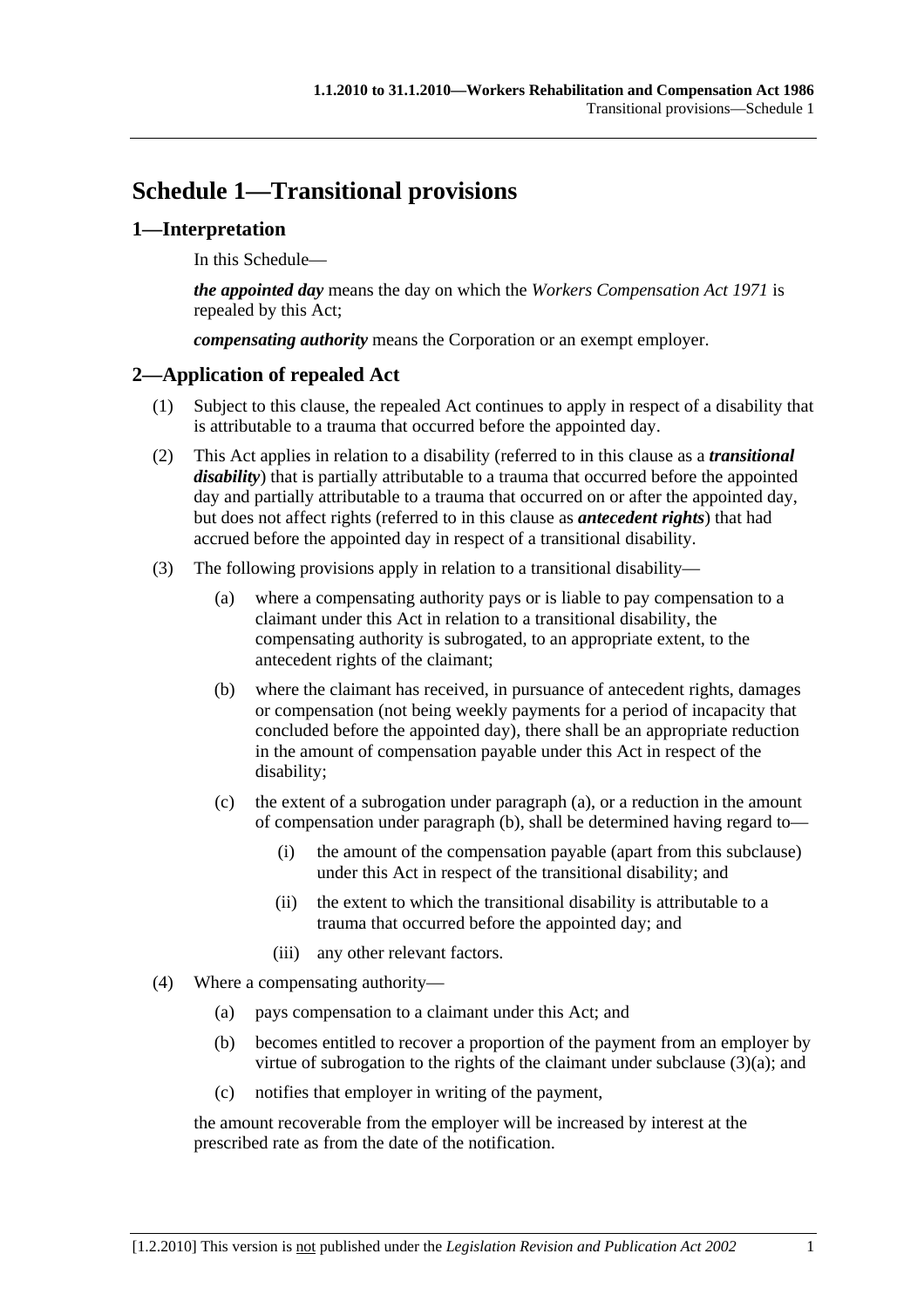- (5) The Corporation will, in the first instance, make a determination of—
	- (a) the extent of a subrogation under subclause  $(3)(a)$  or a reduction in the amount of compensation under subclause (3)(b); and
	- (b) the amount of any consequential liability.
- (6) Before making such a determination the Corporation must allow any person whose interests may be affected by the determination a reasonable opportunity to make representations to the Corporation on the subject matter of the determination and when the determination is made the Corporation must give written notification (personally or by post) of the terms of the determination to every person whose interests are affected by it.
- (7) Any such person may, by written notice served personally or by post on the Corporation within one month after receiving notice of the determination or such longer period as the Corporation may allow, dispute the determination.
- (8) Any such dispute may be referred on the application of any party affected by the determination—
	- (a) to the Tribunal (constituted of a presidential member); or
	- (b) if all parties affected by the determination agree—to an arbitrator appointed under the *Commercial Arbitration Act 1986*,

(but where the dispute is referred to an arbitrator no part of the costs of the arbitration can be awarded against the worker).

- (9) Where a dispute is so referred, the Tribunal or the arbitrator will review the Corporation's determination and may confirm, vary or revoke it.
- (10) Subject to the regulations, a determination by the Corporation under this clause may be enforced in the same way as a judgment of the Tribunal.
- (11) A determination by the Corporation may be enforced notwithstanding that it is disputed, but if it appears from the result of a review that a compensating authority has recovered an amount in pursuance of the determination to which the compensating authority is not entitled, that amount must be repaid together with interest at the prescribed rate.

### **3—Exempt employers**

- (1) An employer in respect of whom a certificate of exemption was in force under Division 2 of Part 10A of the repealed Act immediately before the appointed day shall be deemed to have been registered, on the appointed day, as an exempt employer under this Act.
- (2) If within 30 days after the appointed day the Local Government Association lodges with the Corporation a schedule of local government corporations to be registered as a group of exempt employers under this Act, those corporations shall be so registered and shall be deemed to have been so registered as from the appointed day.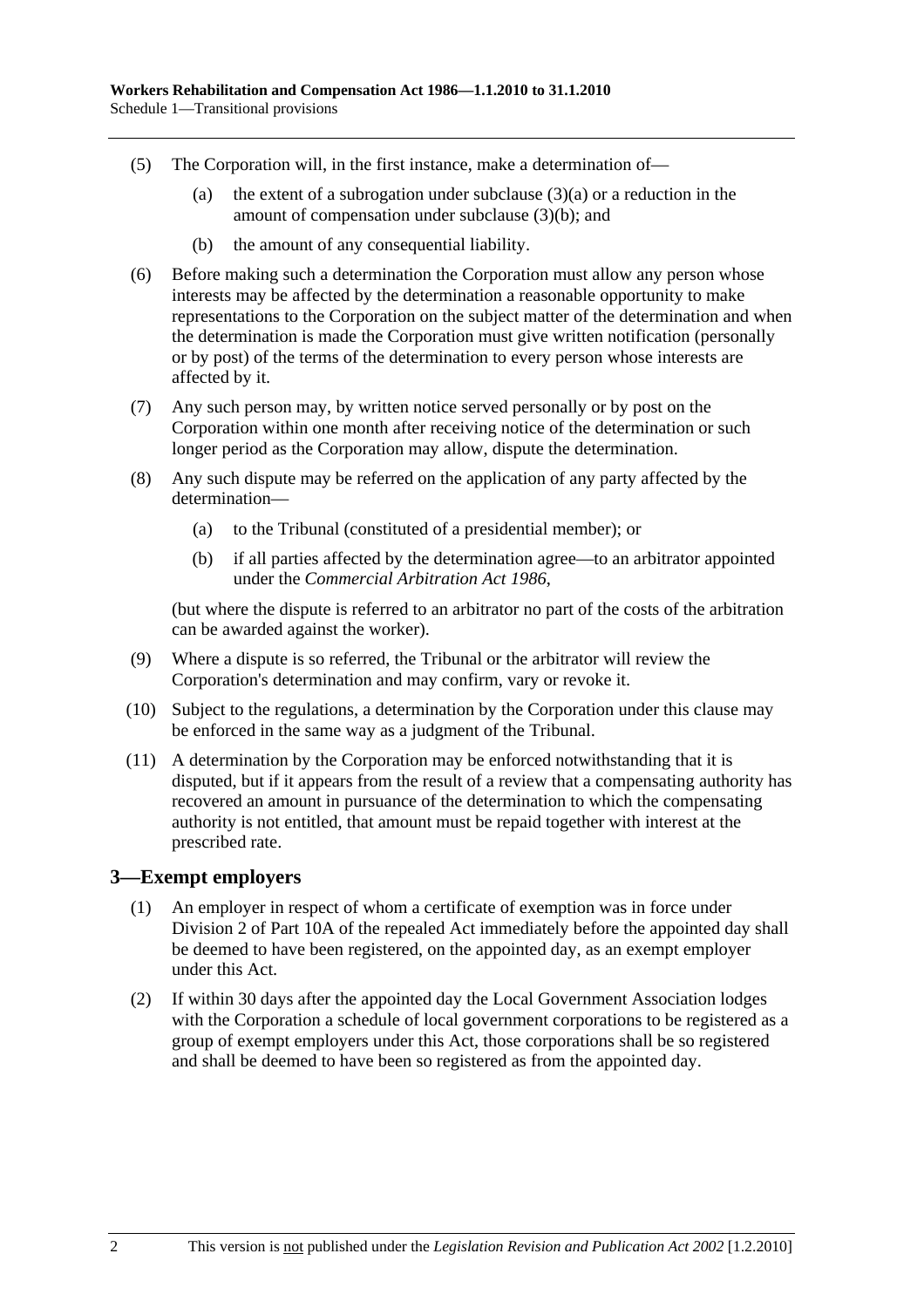## **4—Mining and Quarrying Industries Fund**

- (1) The scheme established under Part 9 of the repealed Act continues in existence for the settlement of claims and other matters arising in relation to death or disablement from silicosis suffered before the appointed day with the following qualifications:
	- (a) the Corporation will be liable to satisfy any claim made under the scheme; and
	- (b) the money standing to the credit of the general compensation fund is to be transferred to the Corporation.
- (2) The money received by the Corporation under subclause (1) must be paid into a special account entitled the *Mining and Quarrying Industries Fund*.
- (3) The Mining and Quarrying Industries Fund is to be notionally divided into two parts (Part A and Part B), one part (Part A) to be available to the Corporation to satisfy its liabilities under subclause (1) and the balance (Part B) to be available to the Mining and Quarrying Occupational Health and Safety Committee under Schedule 3 of the *Occupational Health, Safety and Welfare Act 1986* for the purposes referred to in that Schedule.
- (4) For the purposes of the division of the Mining and Quarrying Industries Fund into two parts—
	- (a) the Corporation must on 30 June 1995 and thereafter at three yearly intervals arrange for an actuary to estimate the extent of the Corporation's existing and prospective liabilities under subclause (1) at that date; and
	- $(b)$
- (i) if it appears from any such estimate that the amount standing to the credit of Part A exceeds the amount required to satisfy the Corporation's liabilities under subclause (1), the amount of the excess must be transferred from Part A to Part B;
- (ii) if it appears from any such estimate that the amount standing to the credit of Part A is less than the amount required to satisfy the Corporation's liabilities under subclause (1), the amount required to make up the deficiency must be transferred from Part B to Part A.
- (5) The Corporation must keep separate accounting records for Parts A and B.
- (6) Money standing to the credit of the Mining and Quarrying Industries Fund (and not immediately required for the purposes of the fund) may be invested as if it were part of the Compensation Fund.
- (7) Income and accretions produced by the investment of the money must be shared between Parts A and B (the amount of the shares being determined according to the extent to which money held on each account has contributed to the amount invested).
- (8) The Corporation may debit the Mining and Quarrying Industries Fund with—
	- (a) the reasonable costs of administering the fund.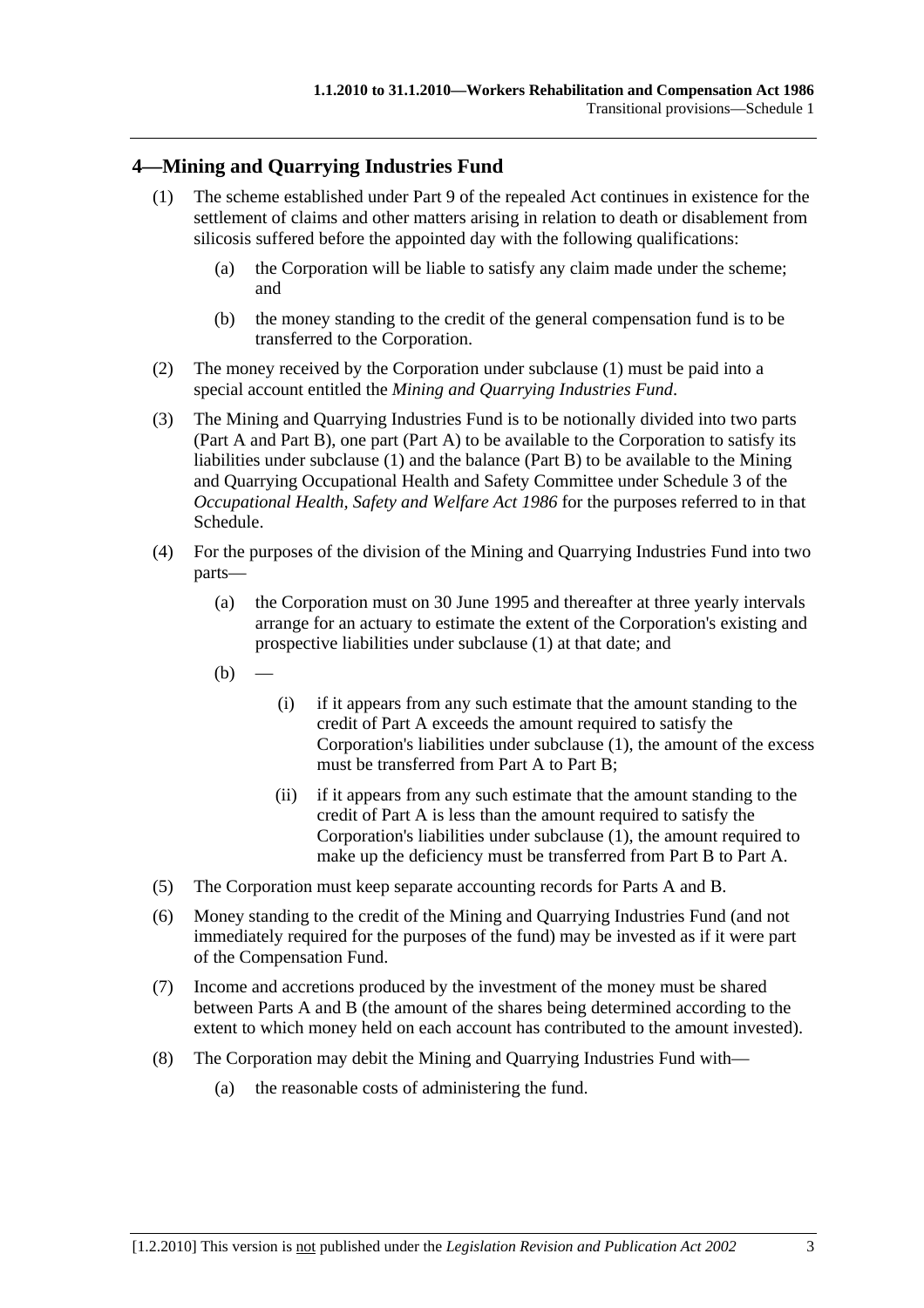### **5—Statutory Reserve Fund**

- (1) The Statutory Reserve Fund (referred to in section 118c of the repealed Act) must be re-established by separating out the part of the Compensation Fund that represents the former Statutory Reserve Fund.
- (2) Division 4 of Part 10A (ie sections 118d to 118e) of the repealed Act, and related interpretative provisions, continue in force subject to the following modifications—
	- (a) references to the Commission are to be read as references to the Corporation; and
	- (b) references to the fund are to be read as references to the Statutory Reserve Fund re-established under subclause (1); and
	- (c) references to the Treasurer are to be read as references to the Corporation; and
	- (d) references to the Court are to be read as references to the Tribunal; and
	- (e) section 118d(10) is modified to read as follows:
		- (10) On an appeal under this section, the Tribunal has power to review all aspects of the Corporation's determination.; and
	- (f) after section 118d(12) subsections are inserted in the following terms:
		- (13) Any amounts recovered by the Corporation in the exercise of rights to which it is subrogated under subsection (12) must be paid into the fund.
		- (14) A claim made under this section before the date of transition that had not been disposed of at the date of transition (a *pretransition claim*), is taken to have been made against the Corporation as if this section had been in force in its modified form when the claim was made and it was then made against the Corporation.
		- (15) It follows that the Corporation assumes responsibility for administering pre-transition claims and is substituted for the Commission or the Treasurer (as the case requires) in any legal proceedings relating to such claims.
		- (16) Any rights of subrogation that existed in favour of the Treasurer immediately before the date of transition are transferred to the Corporation.
		- (17) The Corporation may recoup administrative expenses and legal costs related to claims under this section from the fund.
		- (18) The Corporation may intervene and be heard in proceedings before a court if there is a prospect that a claim before the court, or a judgment of the court, may lead to a claim under this section.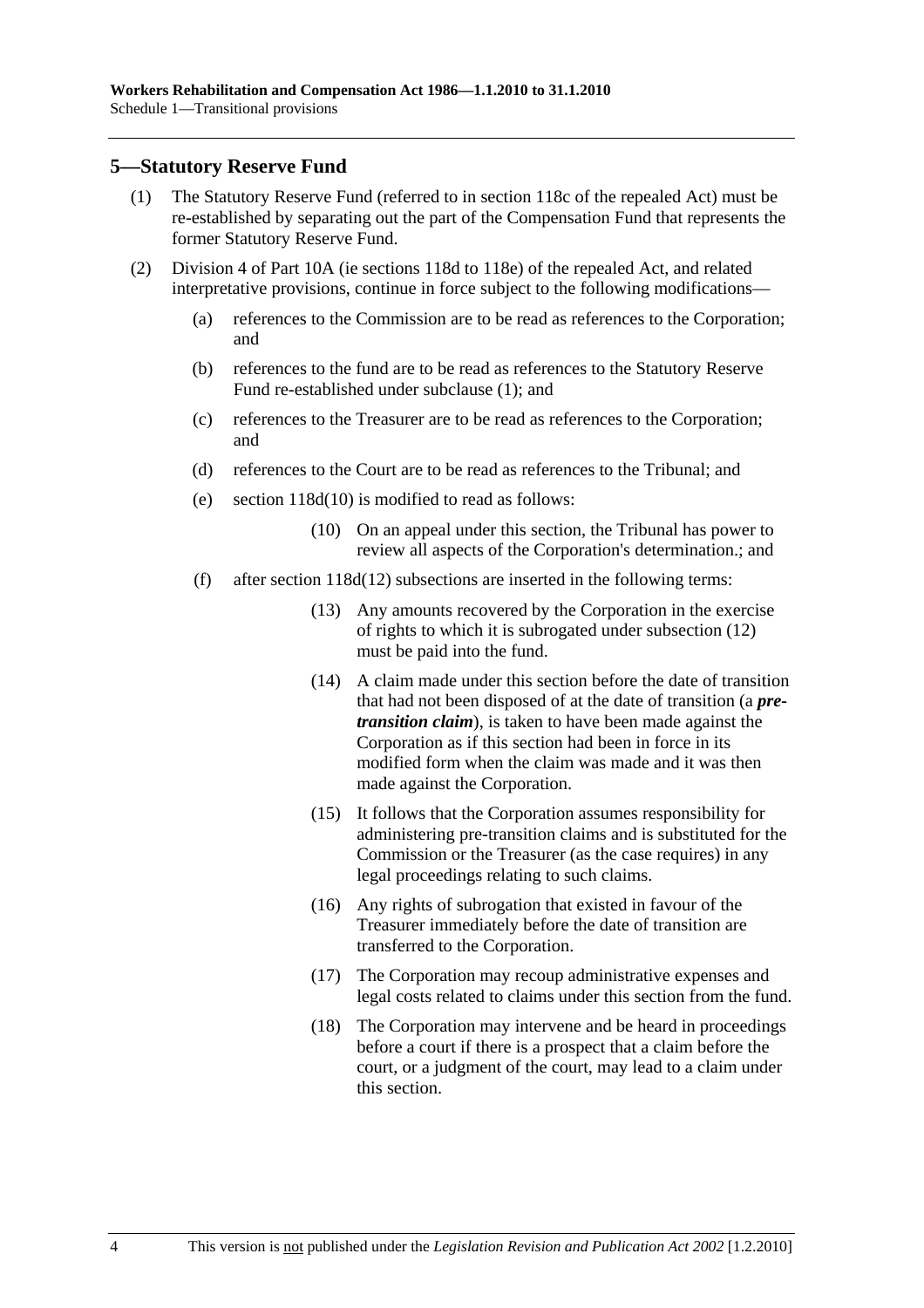(19) In this section—

*date of transition* means the date on which the *Workers Rehabilitation and Compensation (SGIC) Amendment Act 1996* comes into operation.

### **5A—Insurance Assistance Fund**

- (1) The Insurance Assistance Fund must be established by separating out the part of the Compensation Fund identified in the accounts of the Corporation as the Insurance Assistance Fund immediately before the commencement of this clause.
- (2) The Governor may, by proclamation, transfer rights and liabilities of the insurer under a section 118g policy from the Motor Accident Commission to the Corporation.
- (3) The Motor Accident Commission may delegate to the Corporation its responsibility for administering claims under section 118g policies.
- (4) The Corporation may, by an authorised contract or arrangement—
	- (a) delegate its responsibility for administering claims under section 118g policies in relation to which the rights and liabilities of the insurer have been transferred to the Corporation under subclause (2); or
	- (b) subdelegate a responsibility for administering claims under section 118g policies delegated to it under subclause (3).
- (5) The Motor Accident Commission or the Corporation (as the case requires) may recoup expenditure covering liabilities under section 118g policies and associated administrative and legal costs (other than expenditure and costs covered by a contract of reinsurance) from the Insurance Assistance Fund and, if that proves insufficient, from the Statutory Reserve Fund.
- (6) In this clause—

*authorised contract or arrangement* means a contract or arrangement authorised by regulation under section 14 of the *WorkCover Corporation Act 1994*;

*section 118g policy* means a policy of insurance issued under section 118g(3) of the repealed Act.

#### **5B—Investment of, and dealings with, the Funds**

- (1) The Statutory Reserve Fund and the Insurance Assistance Fund may be invested in common with the Compensation Fund as if they formed part of the Compensation Fund.
- (2) If the Corporation is of the opinion that the balance of the Statutory Reserve Fund or the Insurance Assistance Fund exceeds the amount reasonably required for the purposes for which the relevant fund exists, the Corporation may, with the Minister's consent, transfer the surplus to the Compensation Fund.

#### **5C—Entitlement to documents**

The Corporation is entitled to possession of all documents and other materials in the possession or power of the Motor Accident Commission relevant to claims against the Statutory Reserve Fund or to liabilities under policies of insurance transferred to the Corporation under this Schedule.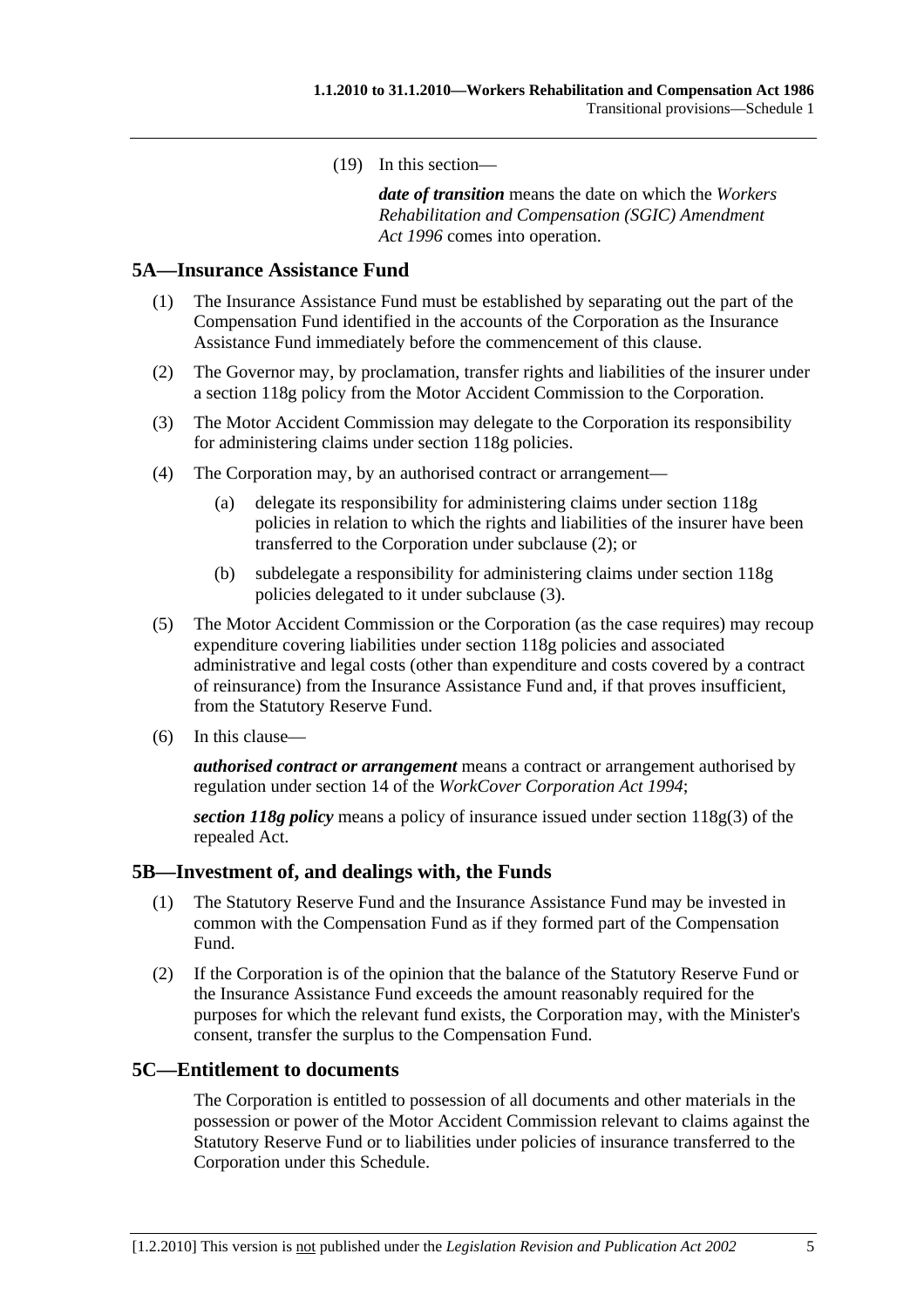### **5D—Compensation payable to domestic partner on death of worker**

An amendment made by a provision of the *Statutes Amendment (Domestic Partners) Act 2006* to a provision of this Act that provides for, or relates to, the payment of a lump sum or weekly payments to a person on the death of a worker, applies only if the death occurs after the commencement of the amendment.

### **5E—Additional transitional provisions**

- (1) The Governor may, by regulation, make additional provisions of a saving or transitional nature consequent on the amendment of this Act by another Act.
- (2) A provision of a regulation made under subclause (1) may, if the regulations so provide, take effect from the commencement of the amendment or from a later day.
- (3) To the extent that a provision takes effect under subclause (2) from a day earlier than the day of the regulation's publication in the Gazette, the provision does not operate to the disadvantage of a worker by decreasing the worker's rights.

### **6—Acts Interpretation Act**

The *Acts Interpretation Act 1915* shall, except to the extent of any inconsistency with the provisions of this Schedule, apply to the repeal of the *Workers Compensation Act 1971*.

# **Schedule 2—Disabilities presumed to arise from employment**

| <b>Section</b> | <b>Description of disability</b>          | <b>Description of work</b> |                                                                                                                                                       |
|----------------|-------------------------------------------|----------------------------|-------------------------------------------------------------------------------------------------------------------------------------------------------|
|                | Ankylostomiasis                           | Mining.                    |                                                                                                                                                       |
|                | Anthrax                                   | Any work—                  |                                                                                                                                                       |
|                |                                           | (a)                        | in connection with animals infected with<br>anthrax;                                                                                                  |
|                |                                           | (b)                        | involving handling of animal carcasses<br>or parts of such carcasses;                                                                                 |
|                |                                           | (c)                        | involving handling of wool, hair, bristles,<br>hides or skins;                                                                                        |
|                |                                           | (d)                        | involving loading or unloading, or<br>transport, of animals, animal carcasses or<br>parts of such carcasses, wool, hair,<br>bristles, hides or skins. |
|                | Antimony poisoning or its <i>sequelae</i> |                            | Any work involving the use of antimony or its<br>preparations or compounds.                                                                           |
|                | Arsenic poisoning or its <i>sequelae</i>  |                            | Any work involving the use of arsenic or its<br>preparations or compounds.                                                                            |
|                | Asbestosis                                | asbestos fibres.           | Any work involving exposure to inhalation of                                                                                                          |
|                | Asthma or asthmatic attacks               | blackwood.                 | Any work involving contact with, or the inhalation<br>of, the dust of red pine, western red cedar or                                                  |
|                |                                           |                            | Any work involving contact with, or the inhalation<br>of, flour or flour dust.                                                                        |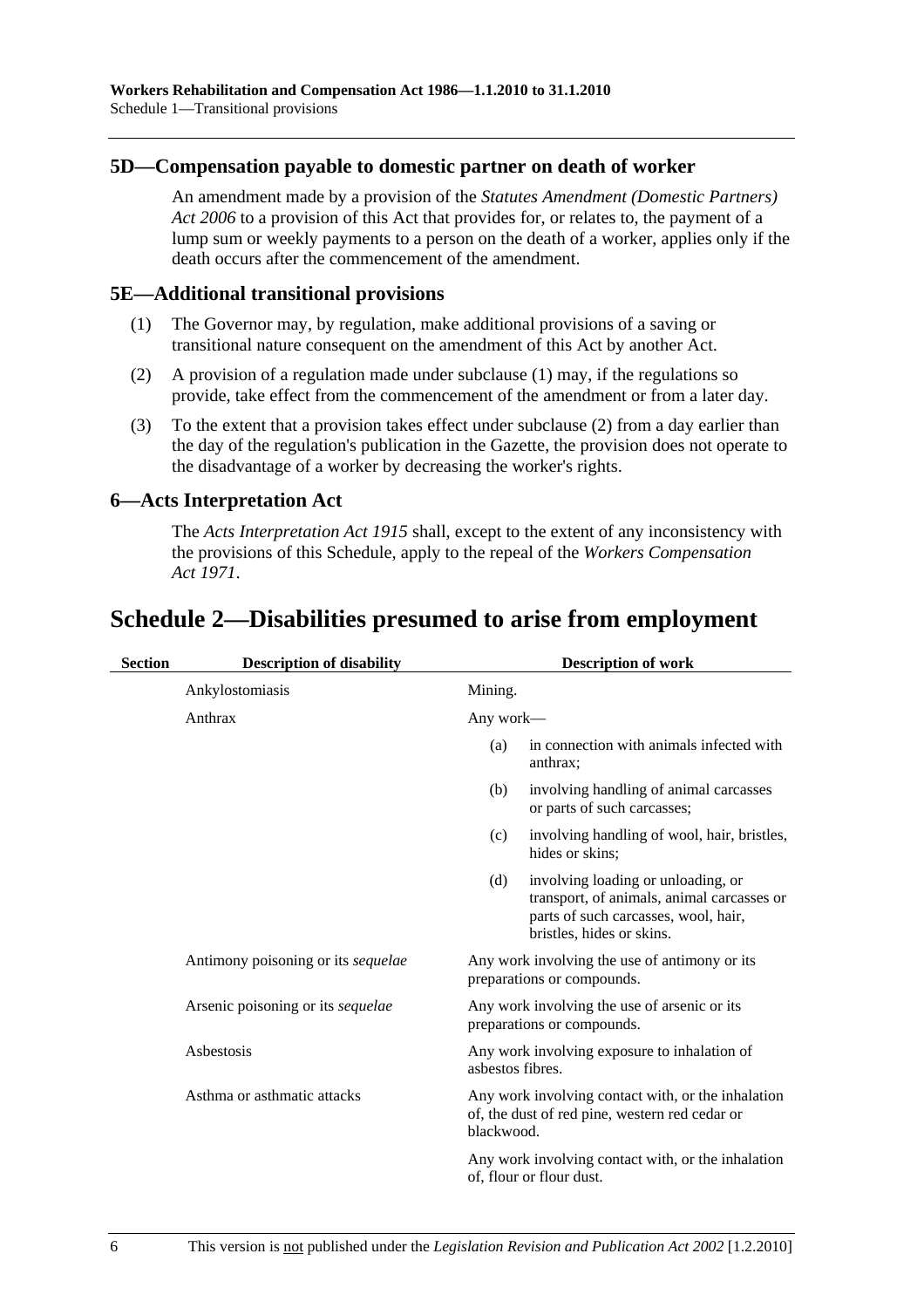#### **1.1.2010 to 31.1.2010—Workers Rehabilitation and Compensation Act 1986**

Disabilities presumed to arise from employment—Schedule 2

| <b>Section</b> |            | <b>Description of disability</b>                                                                                           | <b>Description of work</b>                                                                                                                                                         |
|----------------|------------|----------------------------------------------------------------------------------------------------------------------------|------------------------------------------------------------------------------------------------------------------------------------------------------------------------------------|
|                |            | Benzene poisoning (ie poisoning by<br>benzene or its homologues or their nitro-<br>and amido-derivatives) and its sequelae | Any work involving the production, liberation or<br>utilisation of benzene or its homologues or their<br>nitro- and amido-derivatives.                                             |
|                |            | Brucellosis, leptospirosis, or Q fever                                                                                     | Any work at, in, about, or in connection with, a<br>meat works or involving the handling of meat,<br>hides, skins or carcasses.                                                    |
|                |            | Carbon monoxide poisoning or its sequelae                                                                                  | Any work involving contact with, or the inhalation<br>of, carbon monoxide gas.                                                                                                     |
|                |            | Chrome ulceration or its sequelae                                                                                          | Any work involving the use of chromic acid or bi-<br>chromate or ammonium potassium or sodium or<br>their preparations.                                                            |
|                |            | Copper poisoning or its sequelae                                                                                           | Any work involving the use or handling of copper<br>or its preparations or compounds.                                                                                              |
|                | Dermatitis |                                                                                                                            | Any work involving exposure to, or contact with,<br>the dust of blackwood.                                                                                                         |
|                |            | Halogen poisoning (ie poisoning by the<br>halogen derivatives of hydrocarbons of the<br>aliphatic series) and its sequelae | Any work involving the production, liberation or<br>utilisation of halogen derivatives or hydrocarbons<br>of the aliphatic series.                                                 |
|                |            | Lead poisoning or its sequelae                                                                                             | Any work involving the use of lead or its<br>preparations or compounds.                                                                                                            |
|                |            | Mercury poisoning or its sequelae                                                                                          | Any work involving the use of mercury or its<br>preparations or compounds.                                                                                                         |
|                |            | Nitrous fumes poisoning and its sequelae                                                                                   | Any work involving contact with nitric acid or the<br>inhalation of nitrous fumes.                                                                                                 |
|                |            | Noise induced hearing loss                                                                                                 | Any work involving exposure to noise.                                                                                                                                              |
|                |            | Pathological manifestations due to-                                                                                        | Any work involving exposure to the action of                                                                                                                                       |
|                | (a)        | radium and other radioactive<br>substances;                                                                                | radium, radioactive substances or X-rays.                                                                                                                                          |
|                | (b)        | X-rays                                                                                                                     |                                                                                                                                                                                    |
|                |            | Phosphorus, poisoning or its sequelae                                                                                      | Any work involving the use of phosphorus or its<br>preparations or compounds.                                                                                                      |
|                |            | Pneumoconiosis, including silicosis                                                                                        | Any work involving mining, quarrying, cutting,<br>crushing, grinding or pushing stone or melting,<br>grinding or polishing metal.                                                  |
|                |            | Primary epitheliomatous cancer of the skin                                                                                 | Any work involving processes which involve the<br>handling or use of tar, pitch, bitumen, mineral oil,<br>paraffin, or the compounds, products or residues of<br>those substances. |
|                |            | Septic poisoning or its sequelae                                                                                           | Any work involving the handling of meat or the<br>manufacture of meat products or animal by-<br>products in connection with the trade of butcher or<br>slaughterman.               |
|                |            | Zinc poisoning or its sequelae                                                                                             | Any work involving the use of zinc or its<br>preparations or compounds.                                                                                                            |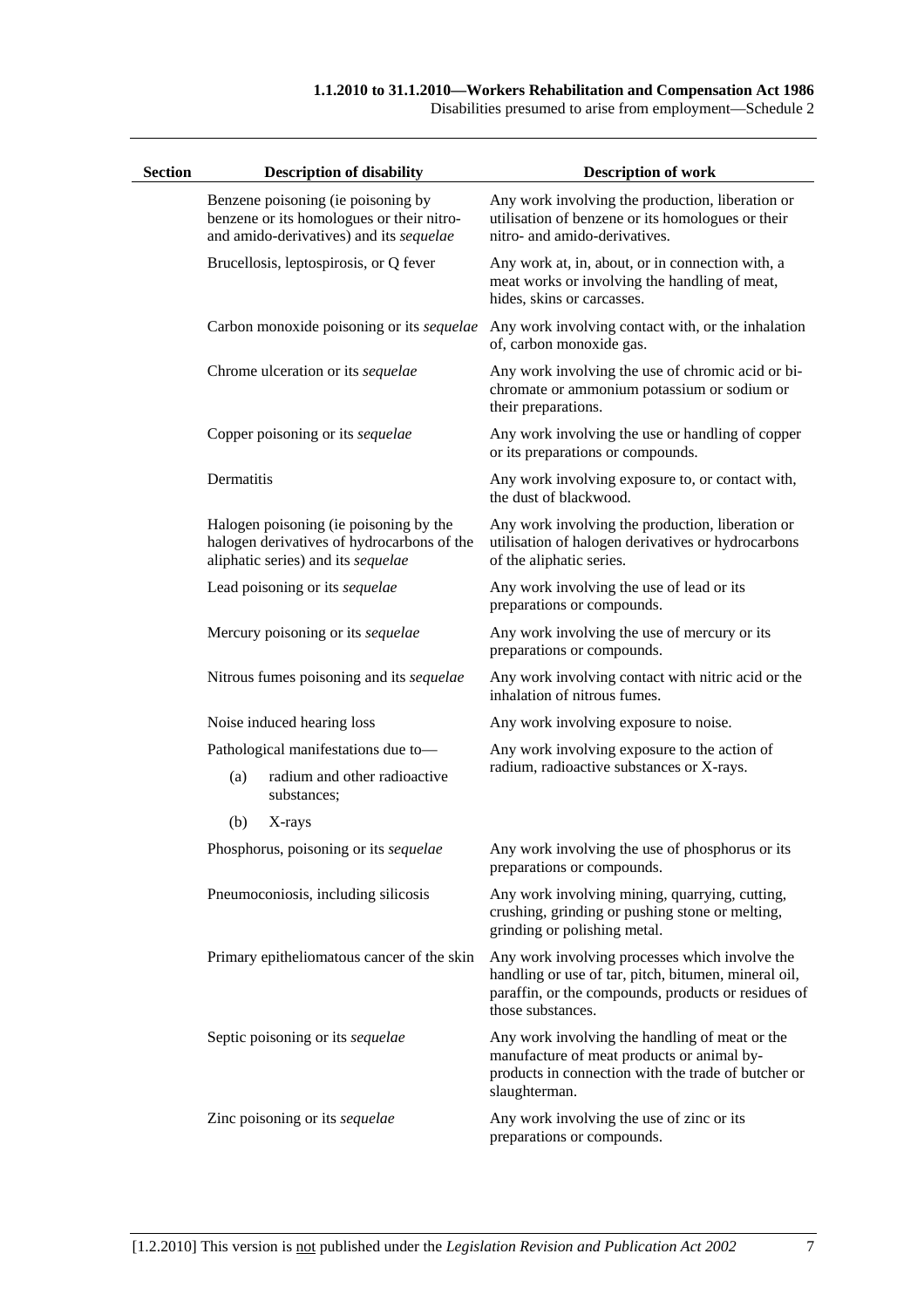# **Schedule 3—Minimum amounts of compensation according to degree of impairment under regulations**

| Degree of whole of person assessment | Minimum compensation payable under regulations<br>under section $43(2)$ |
|--------------------------------------|-------------------------------------------------------------------------|
| $5\% - 9\%$ (inclusive)              | \$10,000 (indexed)                                                      |
| $10\% - 29\%$ (inclusive)            | \$17,500 (indexed)                                                      |
| $30\% - 54\%$ (inclusive)            | \$75 000 (indexed)                                                      |
| $55\% - 69\%$ (inclusive)            | \$250 000 (indexed)                                                     |
| $70\% - 100\%$ (inclusive)           | \$400 000 (indexed)                                                     |
|                                      |                                                                         |

This Schedule does not derogate from the operation of section 43(4), (5), (6) or (7).

# **Schedule 3A—No disadvantage—non-economic loss compensation**

| <b>Disability</b>                                                                                                         | <b>Minimum</b> compensation<br>payable under section<br>43B |
|---------------------------------------------------------------------------------------------------------------------------|-------------------------------------------------------------|
| Total and incurable paralysis of the limbs                                                                                | \$254 100 (indexed)                                         |
| Total loss of sight in both eyes                                                                                          | \$254 100 (indexed)                                         |
| Total loss of sight of 1 eye                                                                                              | \$75 850 (indexed)                                          |
| Total loss of sight of 1 eye, the vision in the other eye being less than 6/60<br>Snellens type with correction or absent | \$254 100 (indexed)                                         |
| Total loss of hearing                                                                                                     | \$159 300 (indexed)                                         |
| Total loss of the power of speech                                                                                         | \$159 300 (indexed)                                         |
| Total loss of senses of taste and smell                                                                                   | \$75 850 (indexed)                                          |
| Total loss of sense of taste                                                                                              | \$37 930 (indexed)                                          |
| Total loss of sense of smell                                                                                              | \$37 930 (indexed)                                          |
| Loss of arm at or above elbow                                                                                             | \$215 160 (indexed)                                         |
| Loss of arm below elbow                                                                                                   | \$178 240 (indexed)                                         |
| Loss of both hands                                                                                                        | \$254 100 (indexed)                                         |
| Loss of thumb                                                                                                             | \$53 100 (indexed)                                          |
| Loss of forefinger                                                                                                        | \$37 930 (indexed)                                          |
| Loss of middle finger                                                                                                     | \$30 340 (indexed)                                          |
| Loss of ring finger                                                                                                       | \$30 340 (indexed)                                          |
| Loss of little finger                                                                                                     | \$21 240 (indexed)                                          |
| Total loss of movement of joint of thumb                                                                                  | \$22 760 (indexed)                                          |
| Loss of distal phalanx of thumb                                                                                           | \$25 780 (indexed)                                          |
| Loss of portion of terminal segment of thumb involving one-third of its flexor<br>surface without loss of distal phalanx  | \$22 760 (indexed)                                          |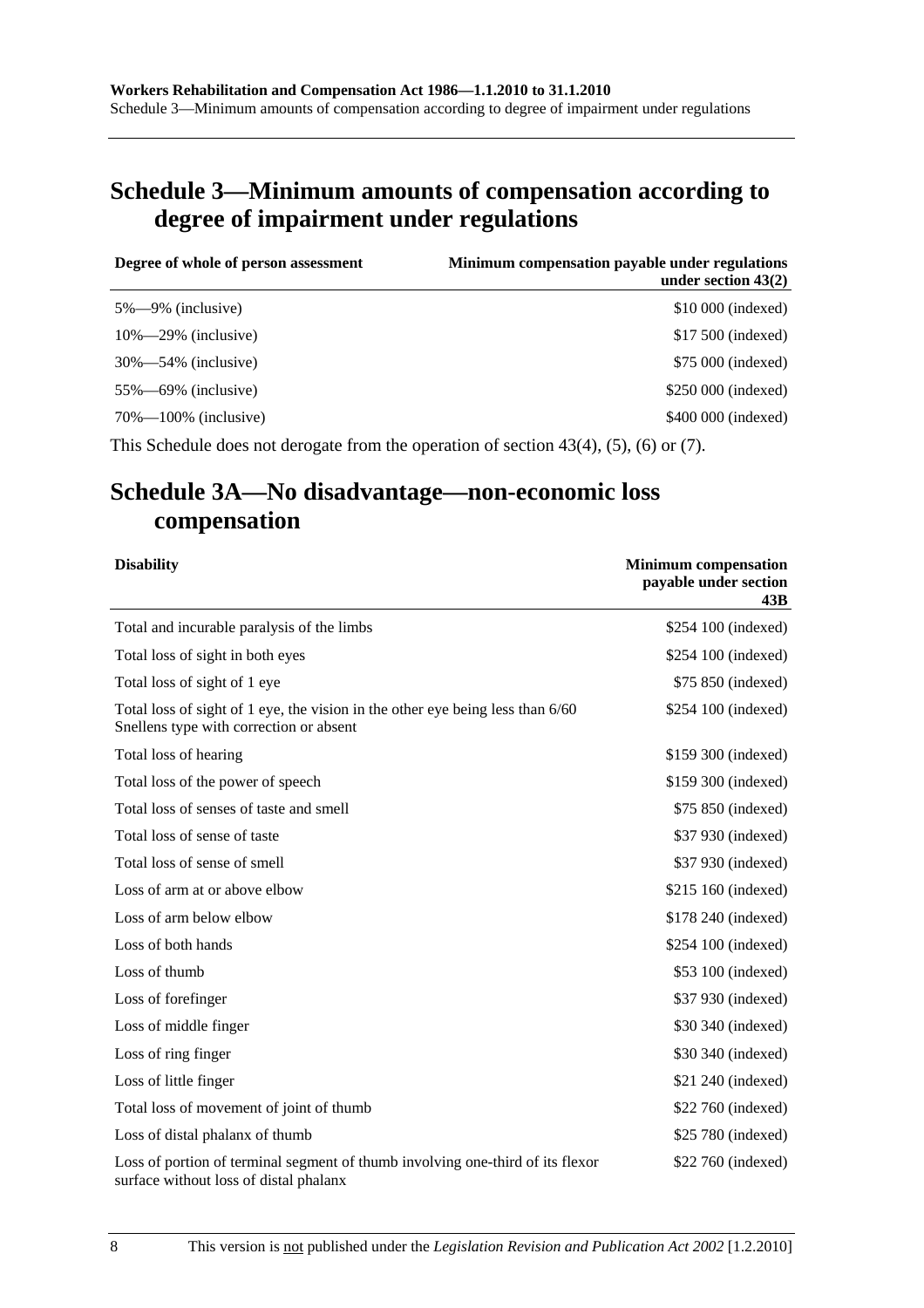#### **1.1.2010 to 31.1.2010—Workers Rehabilitation and Compensation Act 1986**

No disadvantage—non-economic loss compensation—Schedule 3A

| <b>Disability</b>                                     | <b>Minimum</b> compensation<br>payable under section<br>43B |
|-------------------------------------------------------|-------------------------------------------------------------|
| Loss of distal phalanx of forefinger                  | \$16 690 (indexed)                                          |
| Loss of distal phalanx of other fingers               | \$13 660 (indexed)                                          |
| Loss of hand or loss of thumb and 4 fingers           | \$178 240 (indexed)                                         |
| Loss of leg at or above knee                          | \$215 160 (indexed)                                         |
| Loss of leg below knee                                | \$178 240 (indexed)                                         |
| Loss of both feet                                     | \$254 100 (indexed)                                         |
| Loss of a foot and hand                               | \$254 100 (indexed)                                         |
| Loss of a foot                                        | \$159 300 (indexed)                                         |
| Loss of great toe                                     | \$37 930 (indexed)                                          |
| Loss of any other toe                                 | \$15 170 (indexed)                                          |
| Loss of 2 phalanges of any other toe                  | \$12 140 (indexed)                                          |
| Loss of phalanx of great toe                          | \$16 690 (indexed)                                          |
| Loss of phalanx of any other toe                      | \$10 620 (indexed)                                          |
| Loss of genital organs                                | \$140 320 (indexed)                                         |
| Total impairment of the neck and cervical spine       | \$178 240 (indexed)                                         |
| Total impairment of the upper back and thoracic spine | \$75 850 (indexed)                                          |
| Total impairment of the lower back and lumbar spine   | \$178 240 (indexed)                                         |
| Loss of all teeth                                     | \$30 340 (indexed)                                          |
| Total impairment of the ventilatory function          | \$215 160 (indexed)                                         |
| Total impairment of shoulder                          | \$75 850 (indexed)                                          |
| Total impairment of wrist                             | \$37 930 (indexed)                                          |
| Total impairment of hip                               | \$68 270 (indexed)                                          |
| Total impairment of ankle                             | \$45 510 (indexed)                                          |
|                                                       |                                                             |

For the purposes of this Schedule—

- (a) a limb or other member will be taken to be lost if it is rendered permanently and wholly useless, and a finger will be taken to be lost if 2 joints are severed from the hand or rendered permanently and wholly useless; and
- (b) for the purpose of determining the extent of a loss, the extent to which the loss, or the effect of the loss, may be reduced or limited by an external removable aid or appliance will be disregarded.

# **Schedule 4—Adjacent areas**

### **1—Interpretation**

(1) In this Schedule—

*continental shelf* and *territorial sea* have the same meanings as those terms have in the Seas and Submerged Lands Act;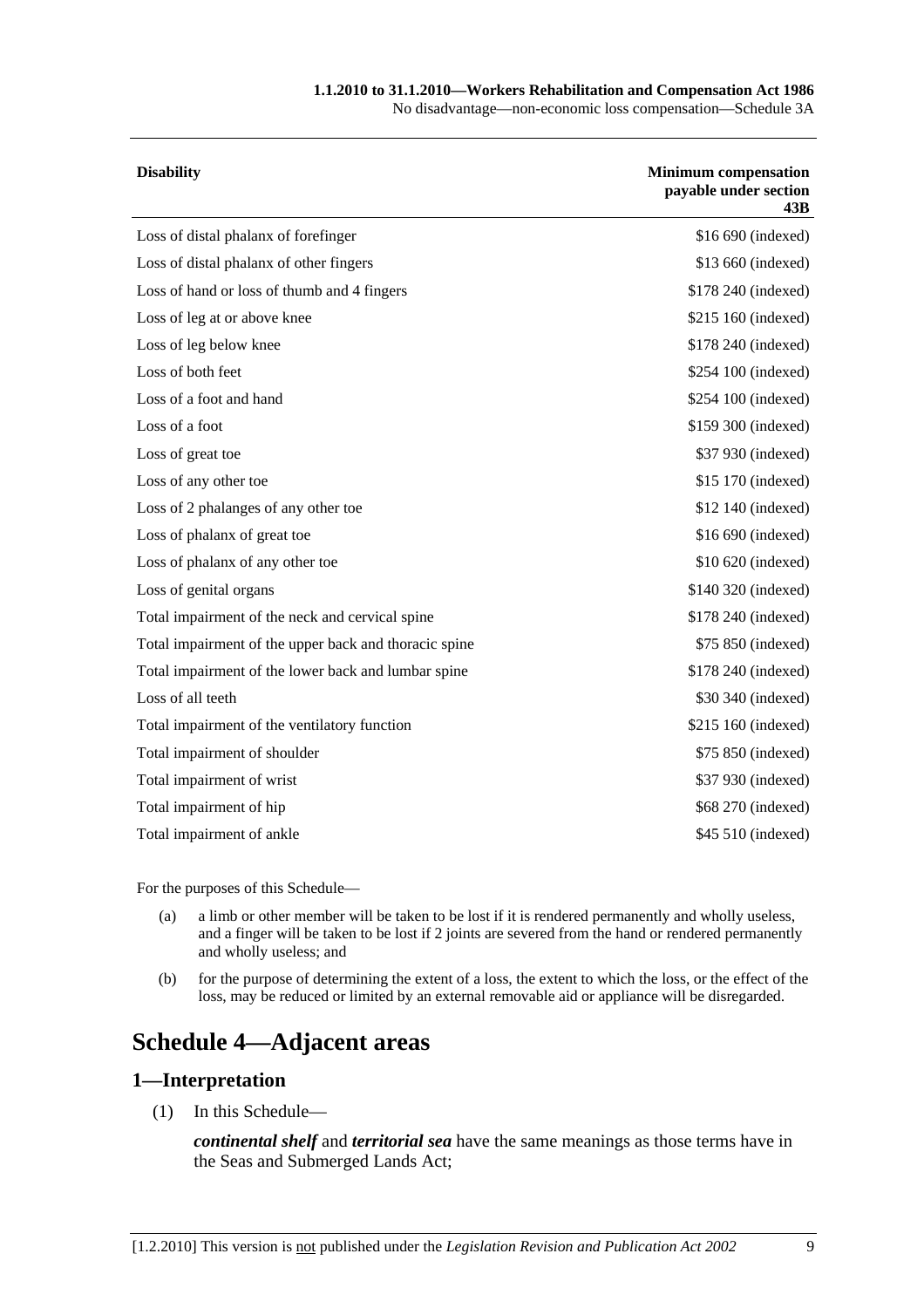*Petroleum Act* means the *Petroleum (Submerged Lands) Act 1967* of the Commonwealth;

*Seas and Submerged Lands Act* means the *Seas and Submerged Lands Act 1973* of the Commonwealth.

 (2) If the Petroleum Act is repealed and re-enacted (with or without modifications), a reference in this Schedule to that Act, or to a provision or Schedule of that Act, will be taken to include a reference to the new Commonwealth Act, or to the corresponding provision or Schedule in the new Commonwealth Act, (as the case requires).

## **2—Adjacent areas**

- (1) The *adjacent area* for South Australia, New South Wales, Victoria or Tasmania is so much of the area described in Schedule 2 to the Petroleum Act in relation to that State as is within the outer limits of the continental shelf and includes the space above and below that area.
- (2) The *adjacent area* for Queensland is—
	- (a) so much of the area described in Schedule 2 to the Petroleum Act in relation to Queensland as is within the outer limits of the continental shelf; and
	- (b) the Coral Sea area (within the meaning of subsection (7) of section 5A of the Petroleum Act) other than the territorial sea within the Coral Sea area; and
	- (c) the areas within the outer limits of the territorial sea adjacent to certain islands of Queensland as determined by proclamation on 4 February 1983 under section 7 of the Seas and Submerged Lands Act; and
	- (d) the space above and below the areas described in paragraphs (a), (b) and (c).
- (3) The *adjacent area* for Western Australia is so much of the area described in Schedule 2 to the Petroleum Act in relation to Western Australia as—
	- (a) is within the outer limits of the continental shelf; and
	- (b) is not within Area A of the Zone of Cooperation,

and includes the space above and below that area.

- (4) The *adjacent area* for the Northern Territory is—
	- (a) so much of the area described in Schedule 2 to the Petroleum Act in relation to the Northern Territory as—
		- (i) is within the outer limits of the continental shelf; and
		- (ii) is not within Area A of the Zone of Cooperation; and
	- (b) the adjacent area for the Territory of Ashmore and Cartier Islands (within the meaning of subsection (3) of section 5A of the Petroleum Act) other than the territorial sea within that area; and
	- (c) the space above and below the areas described in paragraphs (a) and (b).
- (5) However, the adjacent area for a State does not include any area inside the limits of any State or Territory.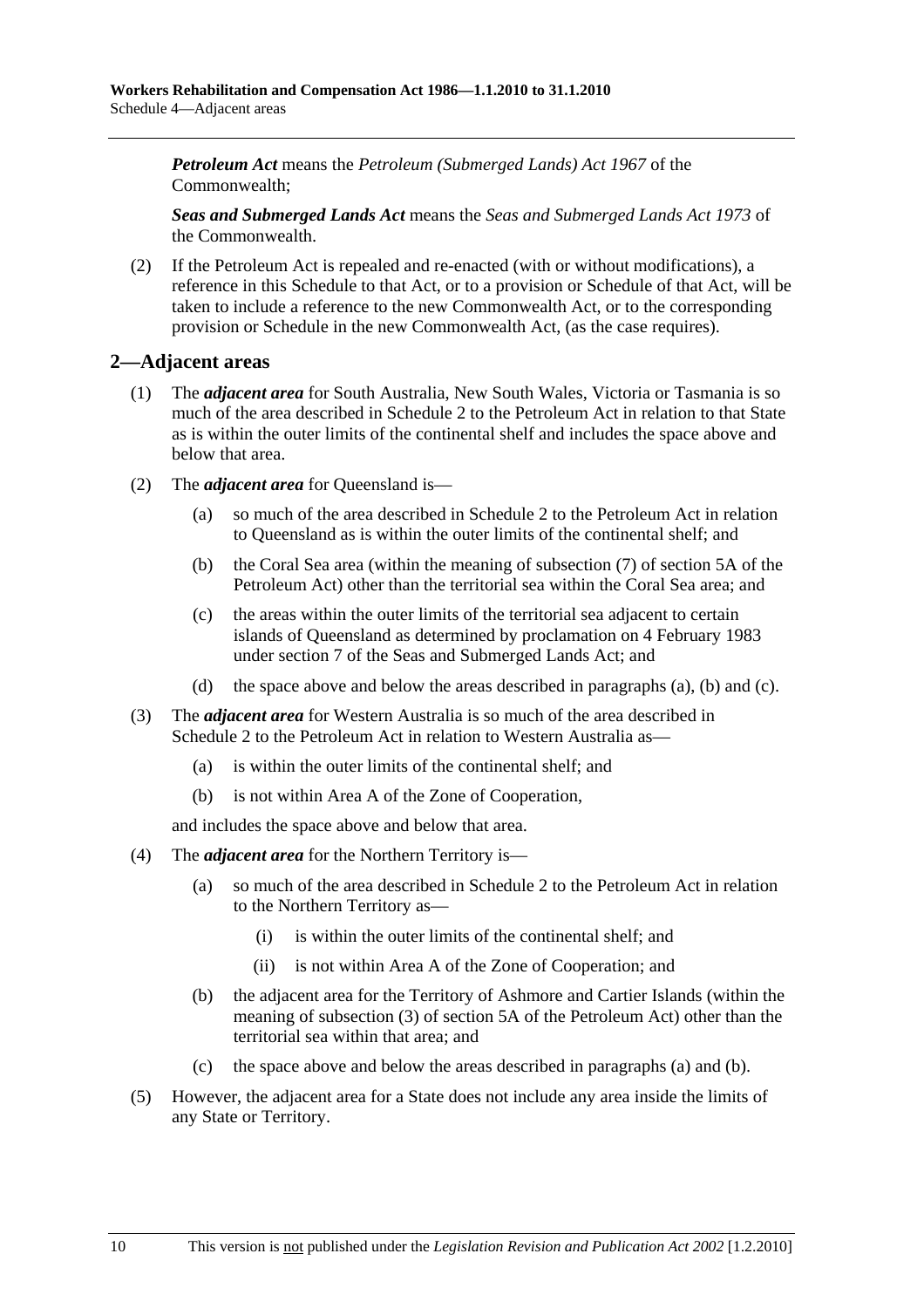# **Legislative history**

# **Notes**

• This version is comprised of the following:

| Part 1    | 1.1.2010   |
|-----------|------------|
| Part 2    | 1.1.2009   |
| Part 3    | 1.4.2009   |
| Part 4    | 1.7.2009   |
| Part 5    | 1.7.2009   |
| Part 6    | 1.1.2009   |
| Part 6A   | 1.1.2009   |
| Part 6B   | 1.1.2009   |
| Part $6C$ | 15.10.2009 |
| $Pt\;6D$  | 1.1.2009   |
| Part 7    | 1.1.2009   |
| Schedules | 1.4.2009   |

- Amendments of this version that are uncommenced are not incorporated into the text.
- Please note—References in the legislation to other legislation or instruments or to titles of bodies or offices are not automatically updated as part of the program for the revision and publication of legislation and therefore may be obsolete.
- Earlier versions of this Act (historical versions) are listed at the end of the legislative history.
- For further information relating to the Act and subordinate legislation made under the Act see the Index of South Australian Statutes or www.legislation.sa.gov.au.

# **Legislation repealed by principal Act**

The *Workers Rehabilitation and Compensation Act 1986* repealed the following:

*Workers Compensation Act 1971*

# **Principal Act and amendments**

New entries appear in bold.

| Year | N <sub>0</sub> | Title                                                                       | Assent     | Commencement                                                                                                                                                                        |
|------|----------------|-----------------------------------------------------------------------------|------------|-------------------------------------------------------------------------------------------------------------------------------------------------------------------------------------|
| 1986 | 124            | <i>Workers Rehabilitation and</i><br>Compensation Act 1986                  | 24.12.1986 | 16.4.1987 (Gazette 16.4.1987 p1008)<br>except ss 3-6, 26, 29-63, 65-76, 80,<br>$81, 85, 86, 88 - 120, 122 - 125,$<br>Schs $1 - 3 - 4$ p.m. on 30.9.1987<br>(Gazette 17.9.1987 p886) |
| 1987 | 106            | Workers Rehabilitation and<br><b>Compensation Act Amendment</b><br>Act 1987 | 17.12.1987 | 4 p.m. on 30.9.1987: s 2                                                                                                                                                            |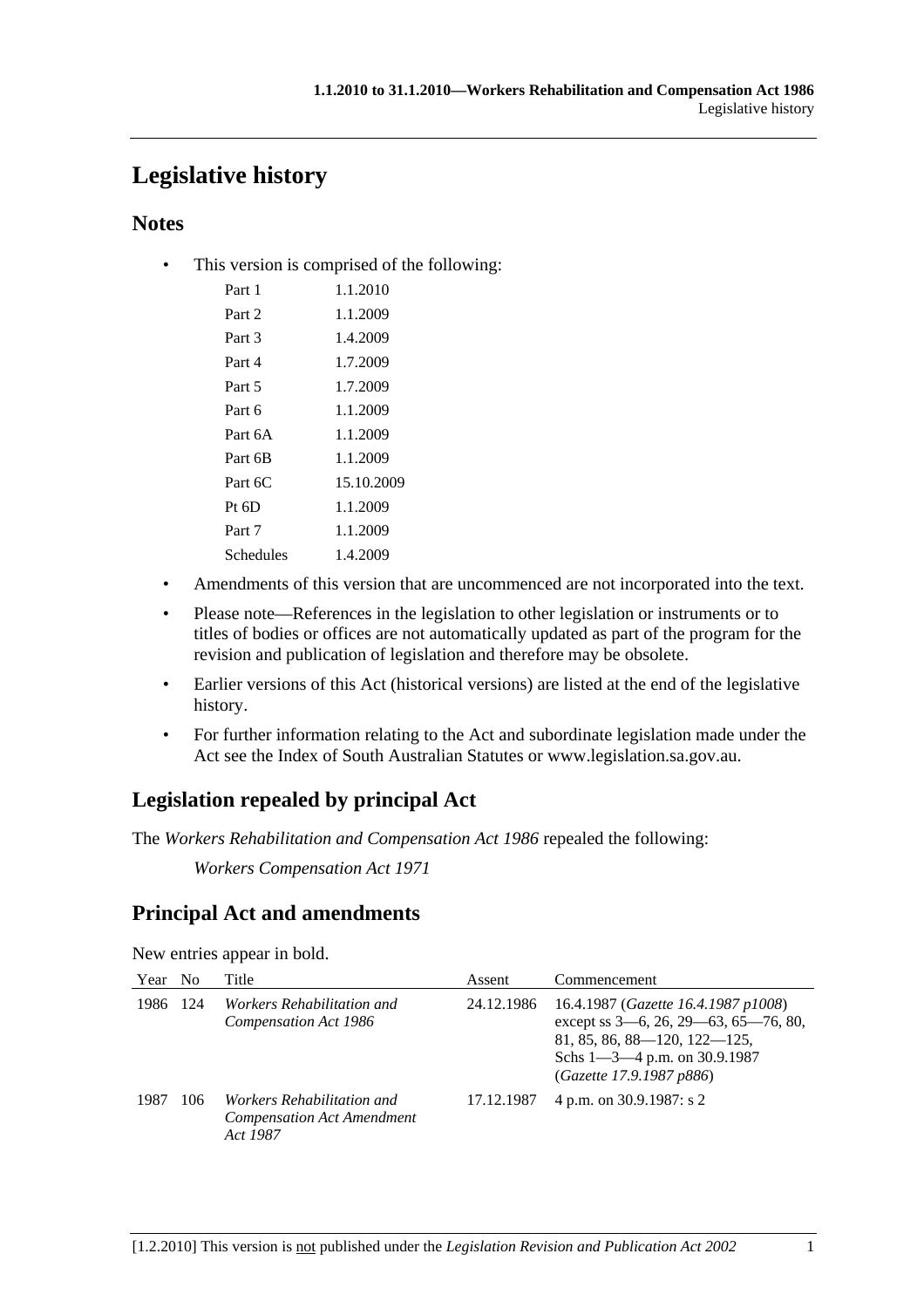| 1988 39 |                | Workers Rehabilitation and<br><b>Compensation Act Amendment</b><br>Act 1988 as amended by 97/1988                              | 28.4.1988  | 17.10.1988 (Gazette 6.10.1988 p1236)<br>except new s 58B (as inserted by s 15)-<br>1.1.1989 (Gazette 15.12.1988 p2010)<br>and except ss 18, 19(a) & 22(a)—<br>uncommenced                                                                                                                                                                                                                                                                                                                    |
|---------|----------------|--------------------------------------------------------------------------------------------------------------------------------|------------|----------------------------------------------------------------------------------------------------------------------------------------------------------------------------------------------------------------------------------------------------------------------------------------------------------------------------------------------------------------------------------------------------------------------------------------------------------------------------------------------|
| 1988 97 |                | <b>Statutes Amendment (Workers</b><br>Rehabilitation and Compensation)<br>Act 1988                                             | 15.12.1988 | Pt 2 (ss 3-8) and Pt 3 (ss 9 & 10)-<br>15.12.1988 (Gazette 15.12.1988 p2009);<br>s 11-uncommenced                                                                                                                                                                                                                                                                                                                                                                                            |
| 1990    | 34             | Workers Rehabilitation and<br><b>Compensation Act Amendment</b><br>Act 1990                                                    | 26.4.1990  | 26.4.1990 except s 3-16.4.1987 and<br>except s 5-1.7.1990: s 2                                                                                                                                                                                                                                                                                                                                                                                                                               |
| 1991    | $\overline{4}$ | Workers Rehabilitation and<br>Compensation (Miscellaneous<br>Provisions) Amendment Act 1991                                    | 21.3.1991  | 8.4.1991 (Gazette 4.4.1991 p1148)                                                                                                                                                                                                                                                                                                                                                                                                                                                            |
| 1992    | 69             | <b>Statutes Amendment (Public</b><br>Actuary) Act 1992                                                                         | 19.11.1992 | 10.12.1992 (Gazette 10.12.1992 p1752)                                                                                                                                                                                                                                                                                                                                                                                                                                                        |
| 1992 84 |                | Workers Rehabilitation and<br>Compensation (Miscellaneous)<br>Amendment Act 1992 as validated by<br>2/1993                     | 3.12.1992  | 4 p.m. on 30.9.1987: s 2(2) except<br>s 18(a)—8.4.1991: s 2(3) and except<br>ss 1, 2, 4, 5, 16, 18(b), (c), 19, 21 &<br>22-3.12.1992 (Gazette 3.12.1992<br>$p1688$ ) and except ss 11, 12(a)—(c) &<br>20-10.12.1992 (Gazette 10.12.1992<br>$p1754$ ) and except ss 7(a) & (b), 8, 9, 13<br>& 15-3.5.1993 (Gazette 22.4.1993<br>$p1400$ ) and except ss 6, 7(c), 10, 12(d)<br>& 17-1.7.1993 (Gazette 24.6.1993<br>p2045) and except s 14–3.12.1994<br>$(s 7(5)$ Acts Interpretation Act 1915) |
| 1992    | (97)           | Regulations varying the Workers<br>Rehabilitation and Compensation<br>(General) Regulations 1987 (Gazette<br>18.6.1992 p1810)  |            | 18.6.1992                                                                                                                                                                                                                                                                                                                                                                                                                                                                                    |
| 1992    | (212)          | Regulations varying the Workers<br>Rehabilitation and Compensation<br>(General) Regulations 1987 (Gazette<br>10.12.1992 p1761) |            | $10.12.1992:$ r 2                                                                                                                                                                                                                                                                                                                                                                                                                                                                            |
| 1993 1  |                | <b>Statutes Amendment (Chief</b><br>Inspector) Act 1993                                                                        | 25.2.1993  | 1.7.1993 (Gazette 17.6.1993 p1974)                                                                                                                                                                                                                                                                                                                                                                                                                                                           |
| 1993    | -2             | Workers Rehabilitation and<br>Compensation (Declaration of<br>Validity) Act 1993                                               | 25.2.1993  | 25.2.1993                                                                                                                                                                                                                                                                                                                                                                                                                                                                                    |
| 1993    | - 52           | Workers Rehabilitation and<br><b>Compensation (Review Authorities)</b><br>Amendment Act 1993                                   | 20.5.1993  | 20.5.1993: s 2(2) and (Gazette<br>20.5.1993 p1694) except ss 7-12,<br>$14(a)$ , (d) - (g) & $16(2)$ - (6) - 1.7.1993<br>(Gazette 24.6.1993 p2045) and except<br>ss 4 & 14(b)-24.2.1994 (Gazette<br>24.2.1994 p524) and except s 13-<br>$20.5.1995$ (s $7(5)$ Acts Interpretation<br>Act 1915)                                                                                                                                                                                                |
| 1994    | 49             | Workers Rehabilitation and<br>Compensation (Administration)<br>Amendment Act 1994                                              | 16.6.1994  | 1.7.1994 (Gazette 30.6.1994 p1842)                                                                                                                                                                                                                                                                                                                                                                                                                                                           |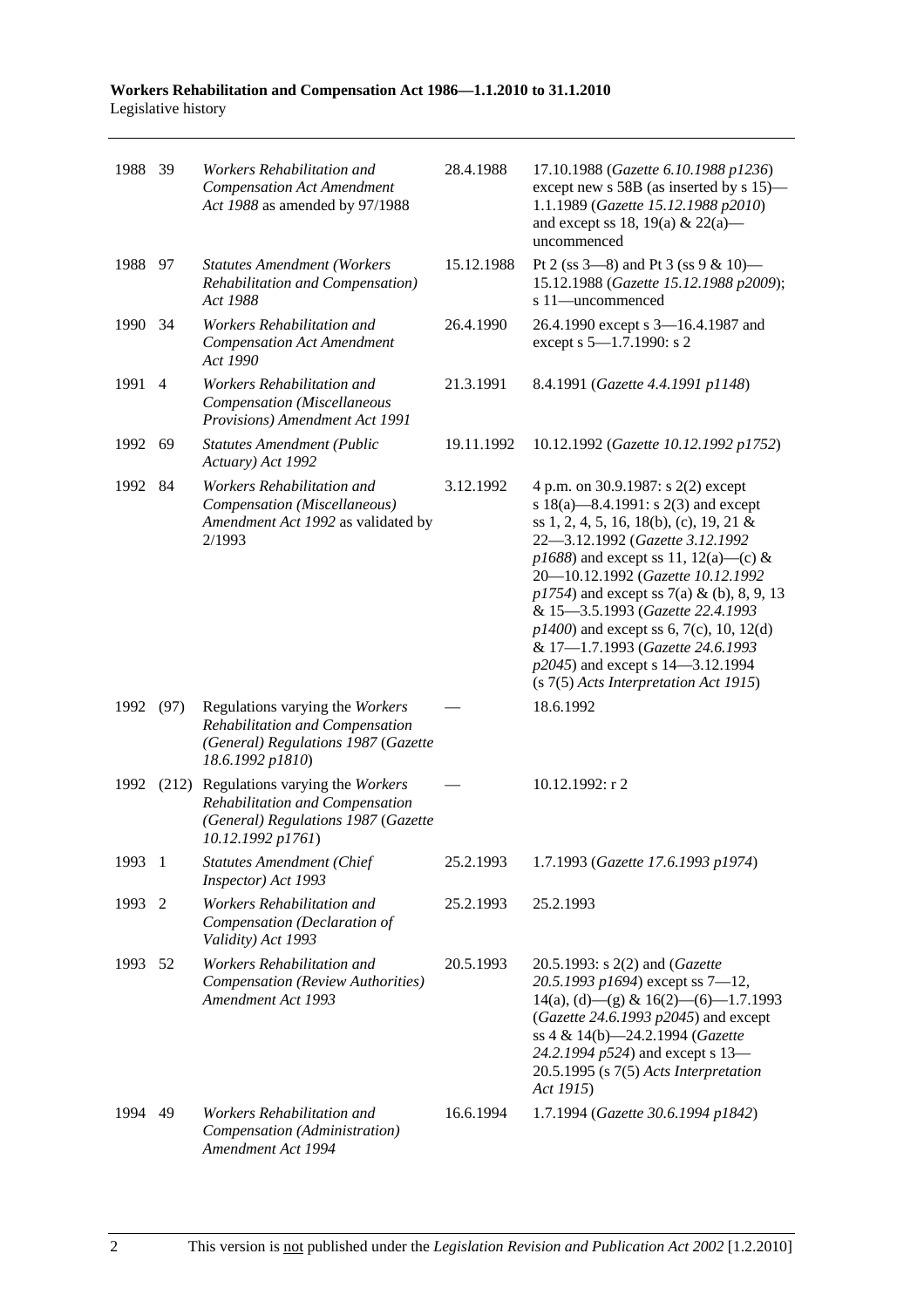| 1995    | 35   | Workers Rehabilitation and<br>Compensation (Miscellaneous<br>Provisions) Amendment Act 1995 as<br>amended by 56/1995 | 27.4.1995  | 25.5.1995 (Gazette 25.5.1995 p2200)<br>except ss 9, 14, 16, 26 & 28-17.8.1995<br>(Gazette 17.8.1995 $p446$ ) and except<br>s 7-25.1.1996 (Gazette 25.1.1996<br>p807) and except s 21-1.4.1996<br>(Gazette 28.3.1996 p1788) and except<br>s 25-27.6.1996 (Gazette 27.6.1996<br>p3104) |
|---------|------|----------------------------------------------------------------------------------------------------------------------|------------|--------------------------------------------------------------------------------------------------------------------------------------------------------------------------------------------------------------------------------------------------------------------------------------|
| 1995    | - 56 | Workers Rehabilitation and<br>Compensation (Miscellaneous)<br>Amendment Act 1995                                     | 3.8.1995   | 17.8.1995 (Gazette 17.8.1995 p447)                                                                                                                                                                                                                                                   |
| 1995    | 75   | Workers Rehabilitation and<br>Compensation (Dispute Resolution)<br>Amendment Act 1995 as amended by<br>21/1996       | 9.11.1995  | 14.12.1995 (Gazette 14.12.1995 p1642)<br>except ss 3-5 & 7-17-3.6.1996<br>(Gazette 30.5.1996 p2636)                                                                                                                                                                                  |
| 1995    | 105  | <b>Statutes Amendment (Workers</b><br>Rehabilitation and Compensation)<br>Act 1995                                   | 14.12.1995 | 14.12.1995 (Gazette 14.12.1995 p1642)<br>except s $4 - 25.5.1995$ : s 2(a)                                                                                                                                                                                                           |
| 1996 2  |      | Workers Rehabilitation and<br>Compensation (SGIC) Amendment<br>Act 1996                                              | 7.3.1996   | 14.3.1996 (Gazette 14.3.1996 p1592)                                                                                                                                                                                                                                                  |
| 1996    | 21   | Workers Rehabilitation and<br>Compensation (Dispute Resolution)<br>Amendment Act 1996                                | 24.4.1996  | 3.6.1996 (Gazette 30.5.1996 p2636)                                                                                                                                                                                                                                                   |
| 1996 34 |      | <b>Statutes Amendment and Repeal</b><br>(Common Expiation Scheme)<br>Act 1996                                        | 2.5.1996   | Sch (cl 45)-3.2.1997 (Gazette<br>19.12.1996 p1923)                                                                                                                                                                                                                                   |
| 1998    | 30   | Workers Rehabilitation and<br><b>Compensation (Self Managed</b><br>Employer Scheme) Amendment<br>Act 1998            | 16.4.1998  | ss 3-6-13.4.2000 (Gazette 13.4.2000<br>p2084)—cancelled on 13.4.2004: s 8                                                                                                                                                                                                            |
| 2000    | 95   | <b>Authorised Betting Operations</b><br>Act 2000                                                                     | 21.12.2000 | Sch 2 (cl 4)-14.12.2001 (Gazette<br>6.12.2001 p5266)                                                                                                                                                                                                                                 |
| 2001    | 69   | <b>Statutes Amendment (Courts and</b><br>Judicial Administration) Act 2001                                           | 6.12.2001  | Pt 16 (s 35)-13.1.2002 (Gazette<br>$10.1.2002\ p4$                                                                                                                                                                                                                                   |
| 2003 44 |      | Statute Law Revision Act 2003                                                                                        | 23.10.2003 | Sch 1-24.11.2003 (Gazette 13.11.2003<br>p4048)                                                                                                                                                                                                                                       |
| 2005    | 41   | Occupational Health, Safety and<br>Welfare (SafeWork SA) Amendment<br>Act 2005                                       | 14.7.2005  | Sch 1 (cll 5-7)-15.8.2005 (Gazette<br>11.8.2005 p3011)                                                                                                                                                                                                                               |
| 2006    | 17   | <b>Statutes Amendment (New Rules of</b><br>Civil Procedure) Act 2006                                                 | 6.7.2006   | Pt 81 (ss 258-260)-4.9.2006 (Gazette<br>17.8.2006 p2831)                                                                                                                                                                                                                             |
| 2006 23 |      | Workers Rehabilitation and<br>Compensation (Territorial<br>Application of Act) Amendment Act<br>2006                 | 5.10.2006  | 1.1.2007 (Gazette 14.12.2006 p4364)<br>except Sch 1 (cll 4-6)-13.9.2007<br>(Gazette 30.8.2007 p3547)                                                                                                                                                                                 |
| 2006 43 |      | <b>Statutes Amendment (Domestic</b><br>Partners) Act 2006                                                            | 14.12.2006 | Pt 94 (ss 226-228)-1.6.2007 (Gazette<br>26.4.2007 p1352)                                                                                                                                                                                                                             |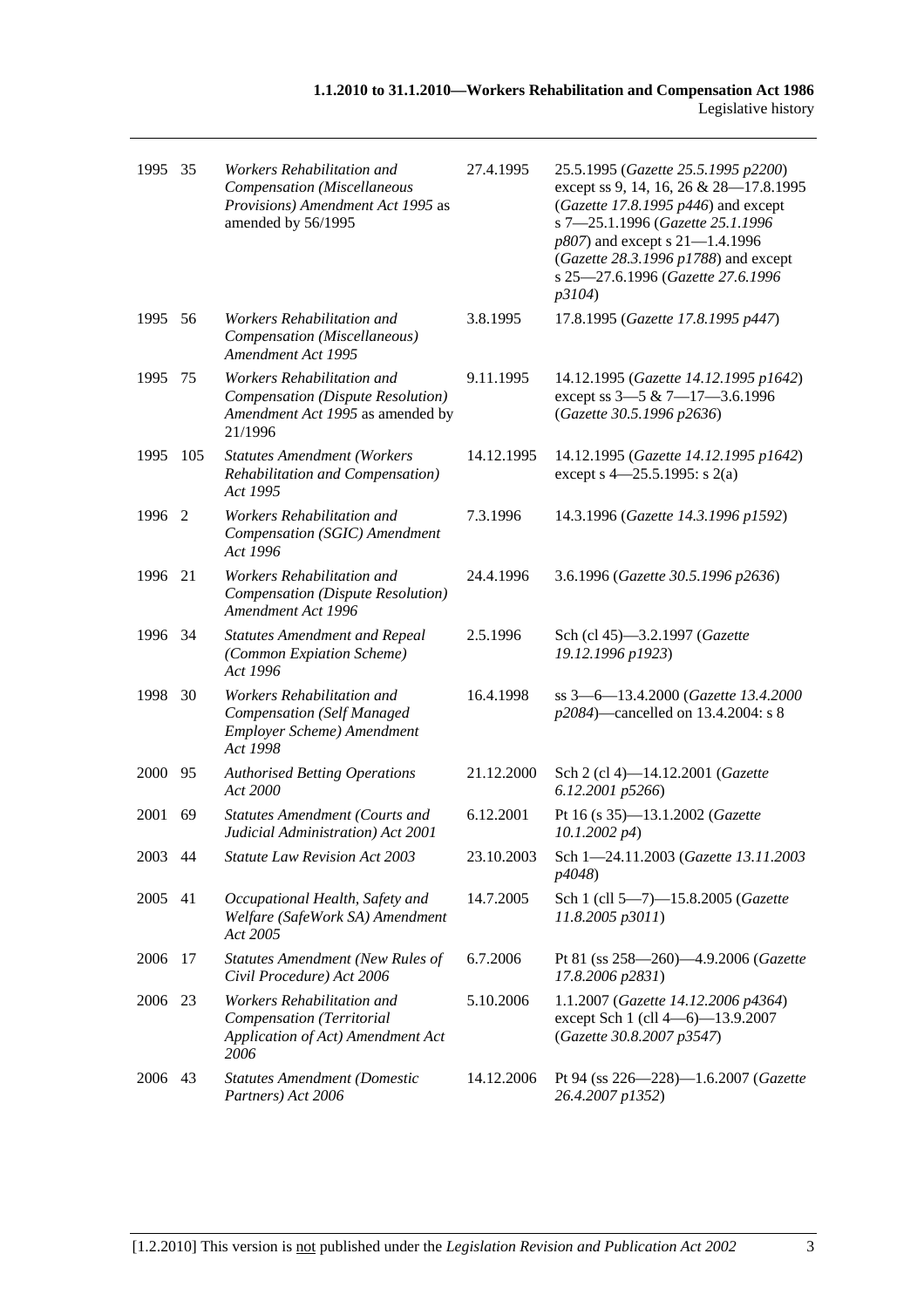| 2008 | 17 | Workers Rehabilitation and<br>Compensation (Scheme Review)<br>Amendment Act 2008       | 19.6.2008  | 1.7.2008 (Gazette 26.6.2008 p2556)<br>except new Pt 6C Div $1 \&$ Div $3 \times 98J$<br>(as inserted by s $70$ )-2.10.2008<br>(Gazette 25.9.2008 $p4576$ ) and except<br>ss 9 & 11-2.10.2008 (Gazette<br>2.10.2008 $p4749$ ) and except ss 5(2) &<br>$(3)$ , 12, 27(4), 29, 41(3), certain text of<br>s $63(1)(a)$ (as inserted by s $41(7)$ ),<br>ss 52–62, 64–69, 73, Sch 1 cll 3 &<br>15-1.1.2009 (Gazette 18.12.2008<br>$p5655$ ) and except s $5(14)$ , certain text<br>of s $63(1)(a)$ (as inserted by s $41(7)$ ),<br>new Pt 6C Div 2 (ss $98E(a)$ —(d), (g)—<br>$(m), (p), (r), 98F(1), (2), (4), 98G, 98H),$<br>new Pt 6C Div 3 (s 98I) (as inserted by<br>s 70) & Sch 1 cl 16-1.4.2009 (Gazette<br>19.3.2009 $p1060$ ) and except ss 8(2), 24,<br>41(6), 51, 83, Sch 1 cll 4(2), (3) & $10-$<br>1.4.2009 (Gazette 26.3.2009 p1154) and<br>except ss $22(2)$ , $44(2)$ — $(5)$ , $45$ , $48$ , $50$<br>& Sch 1 cl 8-1.7.2009 (Gazette<br>28.5.2009 p1843) and except Pt 6C<br>Div 2 (s $98E(e)$ , (f), (n), (o), (q)) (as<br>inserted by s 70)-15.10.2009 (Gazette<br>15.10.2009 p4873) and except new<br>s $4(8)$ (as inserted by s 6), s 49 & new<br>Pt 6C Div 2 (s 98F(3)) (as inserted by<br>s 70)—uncommenced |
|------|----|----------------------------------------------------------------------------------------|------------|-----------------------------------------------------------------------------------------------------------------------------------------------------------------------------------------------------------------------------------------------------------------------------------------------------------------------------------------------------------------------------------------------------------------------------------------------------------------------------------------------------------------------------------------------------------------------------------------------------------------------------------------------------------------------------------------------------------------------------------------------------------------------------------------------------------------------------------------------------------------------------------------------------------------------------------------------------------------------------------------------------------------------------------------------------------------------------------------------------------------------------------------------------------------------------------------------------------------------------|
| 2009 | 58 | <b>Statutes Amendment (National</b><br><b>Industrial Relations System) Act</b><br>2009 | 26.11.2009 | Pt 19 (s 47)-1.1.2010 (Gazette<br>17.12.2009 p6351)                                                                                                                                                                                                                                                                                                                                                                                                                                                                                                                                                                                                                                                                                                                                                                                                                                                                                                                                                                                                                                                                                                                                                                         |
| 2009 | 84 | <b>Statutes Amendment (Public Sector</b><br>Consequential Amendments) Act<br>2009      | 10.12.2009 | Pt 167 (ss 375-380)-1.2.2010<br>(Gazette 28.1.2010 p320)                                                                                                                                                                                                                                                                                                                                                                                                                                                                                                                                                                                                                                                                                                                                                                                                                                                                                                                                                                                                                                                                                                                                                                    |

# **Provisions amended**

New entries appear in bold.

Entries that relate to provisions that have been deleted appear in italics.

| Provision             | How varied                                                            | Commencement |
|-----------------------|-----------------------------------------------------------------------|--------------|
| Long title            | amended under Legislation Revision and<br><b>Publication Act 2002</b> | 24.11.2003   |
| Pt1                   |                                                                       |              |
| s <sub>2</sub>        | substituted by 49/1994 s 3                                            | 1.7.1994     |
| s(2)                  | amended by $35/1995$ s 3                                              | 25.5.1995    |
| s(2(3))               | inserted by 17/2008 s 4                                               | 1.7.2008     |
| s <sub>3</sub>        |                                                                       |              |
| s(3(1))               |                                                                       |              |
| actuary               | inserted by $69/1992$ s 31                                            | 10.12.1992   |
| Advisory<br>Committee | inserted by $49/1994$ s $4(a)$                                        | 1.7.1994     |
| apprentice            | amended by $17/2008$ s $5(1)$                                         | 1.7.2008     |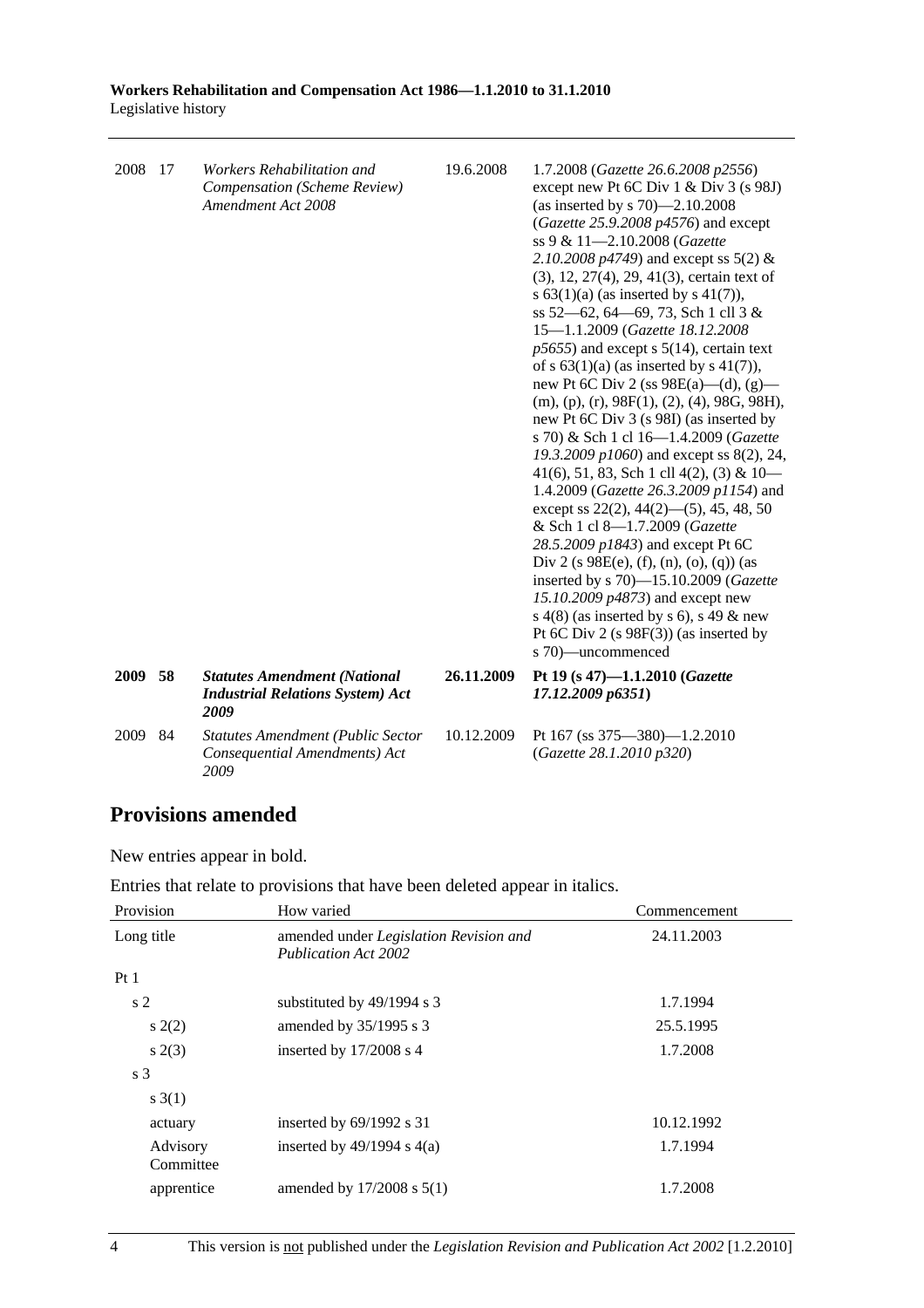| arbitration officer                     | inserted by $75/1995$ s $3(a)$    | 3.6.1996   |
|-----------------------------------------|-----------------------------------|------------|
|                                         | deleted by $17/2008 s 5(2)$       | 1.1.2009   |
| close personal<br>relationship          | inserted by 43/2006 s 226(1)      | 1.6.2007   |
| conciliation and<br>arbitration officer | inserted by $75/1995$ s $3(b)$    | 3.6.1996   |
|                                         | deleted by $17/2008 s 5(3)$       | 1.1.2009   |
| conciliation<br>officer                 | inserted by $75/1995$ s 3(b)      | 3.6.1996   |
|                                         | substituted by $17/2008$ s $5(3)$ | 1.1.2009   |
| conciliator                             | inserted by $75/1995$ s 3(b)      | 3.6.1996   |
| the Consumer<br>Price Index             | deleted by $17/2008 s 5(4)$       | 1.7.2008   |
| <b>Consumer Price</b><br>Index          | inserted by $17/2008$ s $5(4)$    | 1.7.2008   |
| contract of service                     | amended by 17/2008 s 5(5)         | 1.7.2008   |
| the Corporation                         | deleted by $49/1994 s 4(b)$       | 1.7.1994   |
| Corporation                             | inserted by $49/1994$ s $4(b)$    | 1.7.1994   |
| current work<br>capacity                | inserted by 17/2008 s 5(6)        | 1.7.2008   |
| disability                              | amended by $39/1988$ s $3(a)$     | 17.10.1988 |
| disease                                 | substituted by 34/1990 s 3        | 16.4.1987  |
| domestic partner                        | inserted by $43/2006$ s $226(2)$  | 1.6.2007   |
| employer                                | amended by 39/1988 s 3(b)         | 17.10.1988 |
|                                         | amended by 17/2008 s 5(7)         | 1.7.2008   |
| employment                              | amended by 39/1988 s 3(c), (d)    | 17.10.1988 |
| evidentiary<br>material                 | inserted by $75/1995$ s 3(c)      | 3.6.1996   |
| exempt employer                         | deleted by $17/2008 s 5(8)$       | 1.7.2008   |
| industrial<br>association               | inserted by $75/1995$ s 3(d)      | 3.6.1996   |
|                                         | amended by 17/2008 s 5(9), (10)   | 1.7.2008   |
|                                         | amended by 58/2009 s 47           | 1.1.2010   |
| legal personal<br>representative        | inserted by 17/2008 s 5(11)       | 1.7.2008   |
| journey                                 | deleted by $49/1994 s 4(c)$       | 1.7.1994   |
| local government<br>corporation         | amended by 17/2008 s 5(12)        | 1.7.2008   |
| medical expert                          | amended by 17/2008 s 5(13)        | 1.7.2008   |
| medical question                        | deleted by $17/2008 s 5(14)$      | 1.4.2009   |
| no current work<br>capacity             | inserted by 17/2008 s 5(15)       | 1.7.2008   |
| notional weekly<br>earnings             | amended by 17/2008 s 5(16)        | 1.7.2008   |
| orphan child                            | inserted by $4/1991$ s $3(a)$     | 8.4.1991   |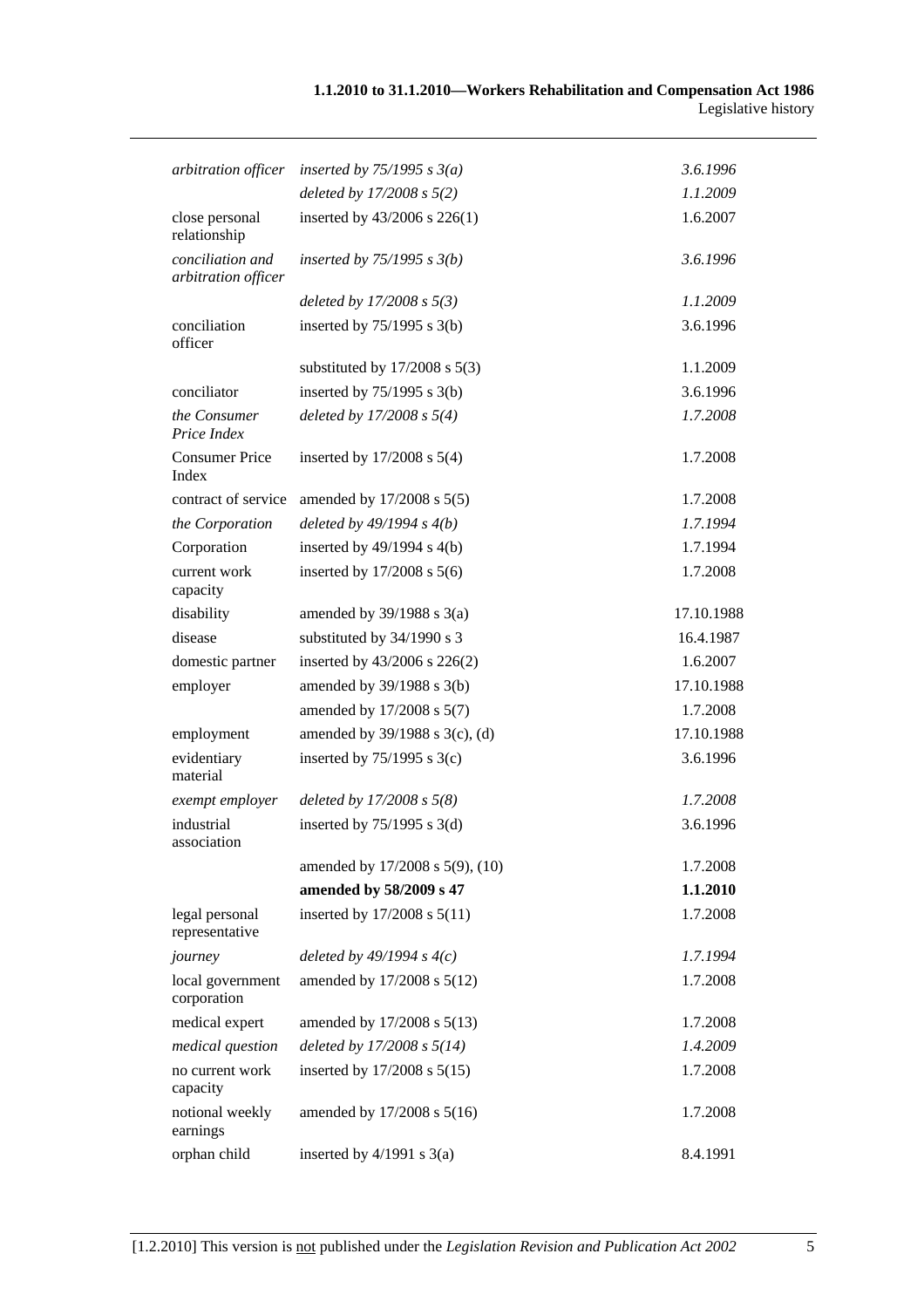| place of<br>employment                                       | substituted by $49/1994$ s $4(d)$   | 1.7.1994                                  |
|--------------------------------------------------------------|-------------------------------------|-------------------------------------------|
| place of pick-up                                             | deleted by $49/1994 s 4(e)$         | 1.7.1994                                  |
| prescribed<br>allowance before<br>substitution by<br>17/2008 | (c) deleted by $4/1991 s 3(b)$      | 8.4.1991                                  |
| prescribed<br>allowance                                      | substituted by $17/2008$ s $5(17)$  | 1.7.2008                                  |
| presidential<br>member                                       | inserted by $75/1995$ s 3(e)        | 3.6.1996                                  |
| registered<br>association                                    | amended by $49/1994 s 4(f)$         | 1.7.1994                                  |
|                                                              | deleted by $75/1995$ s $3(f)$       | 3.6.1996                                  |
| relative                                                     | amended by 43/2006 s 226(3)         | 1.6.2007                                  |
| review authority                                             | amended by $4/1991$ s $3(c)$        | 8.4.1991                                  |
|                                                              | (c) deleted by $4/1991$ s $3(c)$    | 8.4.1991                                  |
| reviewable<br>decision                                       | inserted by 35/1995 s 4             | 25.5.1995                                 |
|                                                              | substituted by $75/1995$ s 3(g)     | 3.6.1996                                  |
| self-insured<br>employer                                     | inserted by 17/2008 s 5(18)         | 1.7.2008                                  |
| spouse                                                       | substituted by $43/2006$ s $226(4)$ | 1.6.2007                                  |
| suitable<br>employment                                       | inserted by 17/2008 s 5(19)         | 1.7.2008                                  |
| the Tribunal                                                 | deleted by $75/1995$ s $3(h)$       | 3.6.1996                                  |
| Tribunal                                                     | inserted by $75/1995$ s 3(h)        | 3.6.1996                                  |
| unrepresentative<br>disability                               | substituted by $49/1994$ s $4(g)$   | 1.7.1994                                  |
|                                                              | substituted by 105/1995 s 3         | 14.12.1995                                |
| worker                                                       | amended by 39/1988 s 3(e)           | 17.10.1988                                |
| $s \frac{3}{2}$                                              | deleted by 39/1988 s 3(f)           | 17.10.1988                                |
| $s \; 3(3)$                                                  | amended by 106/1987 s 3             | 30.9.1987                                 |
| $s \frac{3}{4}$                                              | deleted by $49/1994 s 4(h)$         | 1.7.1994                                  |
| $s \frac{3(7)}{2}$                                           | inserted by $4/1991$ s 3(d)         | 8.4.1991                                  |
| $s \; 3(8)$                                                  | inserted by $4/1991$ s 3(d)         | 8.4.1991                                  |
|                                                              | substituted by $49/1994$ s $4(i)$   | 1.7.1994                                  |
| s $3(9)$ (15)                                                | inserted by 17/2008 s 5(20)         | 1.7.2008                                  |
| s 4 before<br>substitution by<br>17/2008                     |                                     |                                           |
| $s \, 4(8)$                                                  | substituted by $4/1991 s 4$         | 8.4.1991                                  |
|                                                              | amended by 84/1992 s 3              | 30.9.1987                                 |
| s <sub>4</sub>                                               | substituted by 17/2008 s 6          | 1.7.2008 except s $4(8)$ —<br>uncommenced |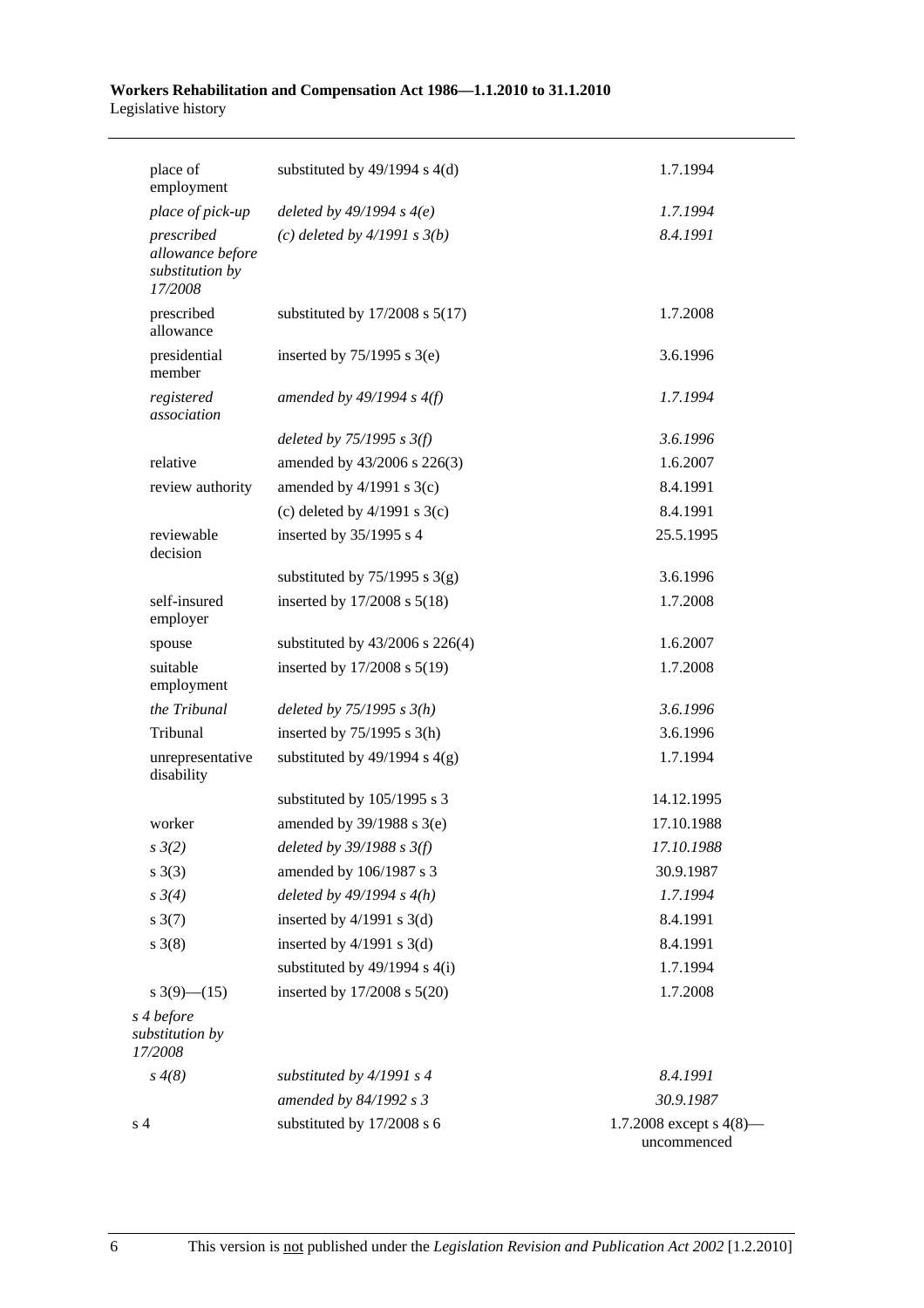| 1.1.2010 to 31.1.2010—Workers Rehabilitation and Compensation Act 1986 |                     |
|------------------------------------------------------------------------|---------------------|
|                                                                        | Legislative history |

| s 6 before                 | substituted by $35/1995$ s 5                                                                                            | 25.5.1995                       |
|----------------------------|-------------------------------------------------------------------------------------------------------------------------|---------------------------------|
| substitution by<br>23/2006 |                                                                                                                         |                                 |
| $s\ 6(4)$                  | s 6 contents commencing "In this section"<br>amended and redesignated as $s$ 6(4) by 44/2003<br>$s \frac{3}{1}$ (Sch 1) | 24.11.2003                      |
| s <sub>6</sub>             | substituted by 23/2006 s 4                                                                                              | 1.1.2007                        |
| ss $6A$ and $6B$           | inserted by 23/2006 s 4                                                                                                 | 1.1.2007                        |
| Pt 2                       | amended by 39/1988 s 4                                                                                                  | 17.10.1988                      |
|                            | amended by 4/1991 s 5                                                                                                   | 8.4.1991                        |
|                            | substituted by 49/1994 s 5                                                                                              | 1.7.1994                        |
| s <sub>7</sub>             |                                                                                                                         |                                 |
| s(7(3))                    | amended by $44/2003$ s $3(1)$ (Sch 1)                                                                                   | 24.11.2003                      |
| 57(2)                      | amended by 17/2008 s 7                                                                                                  | 1.7.2008                        |
| s <sub>8</sub>             |                                                                                                                         |                                 |
| s(3)                       | amended by 75/1995 s 4                                                                                                  | 3.6.1996                        |
| s <sub>9</sub>             |                                                                                                                         |                                 |
| $s \, 9(3)$                | (d) deleted by $84/2009$ s $375(1)$                                                                                     | uncommenced-not<br>incorporated |
| $s\,9(5)$                  | deleted by $84/2009$ s $375(2)$                                                                                         | uncommenced—not<br>incorporated |
| s 13                       | substituted by 84/2009 s 376                                                                                            | uncommenced—not<br>incorporated |
| $Pt\,3$                    |                                                                                                                         |                                 |
| s 28                       |                                                                                                                         |                                 |
| $s\,28(3)$                 | substituted by 35/1995 s 6                                                                                              | 25.5.1995                       |
| ss 28A                     | inserted by 35/1995 s 7                                                                                                 | 25.1.1996                       |
| s 28A(2)                   | amended by 17/2008 s 8(1)                                                                                               | 1.7.2008                        |
| s 28A(3)                   | amended by 17/2008 s 8(2)                                                                                               | 1.4.2009                        |
| ss 28B                     | inserted by 35/1995 s 7                                                                                                 | 25.1.1996                       |
| ss 28C                     | inserted by 35/1995 s 7                                                                                                 | 25.1.1996                       |
| s 28D                      | inserted by 17/2008 s 9                                                                                                 | 2.10.2008                       |
| Pt 4                       |                                                                                                                         |                                 |
| Pt 4 Div 1                 |                                                                                                                         |                                 |
| s 30                       | amended by 84/1992 s 4                                                                                                  | 3.12.1992                       |
|                            | substituted by 49/1994 s 6                                                                                              | 1.7.1994                        |
| $s \ 30(3)$                | amended by 17/2008 s 10                                                                                                 | 1.7.2008                        |
| $s \, 30(5)$               | $(b)(ii)$ dot points redesignated as $(b)(ii)(A)$ and<br>(B) by $44/2003$ s $3(1)$ (Sch 1)                              | 24.11.2003                      |
| s 30A                      | inserted by 49/1994 s 6                                                                                                 | 1.7.1994                        |
|                            | substituted by 35/1995 s 8                                                                                              | 25.5.1995                       |
| s 30B                      | inserted by 49/1994 s 6                                                                                                 | 1.7.1994                        |
| s 31                       |                                                                                                                         |                                 |
| s $31(1)$ —(3)             | substituted by $49/1994$ s $7(a)$                                                                                       | 1.7.1994                        |
| $s \ 31(4)$                | inserted by 39/1988 s 5                                                                                                 | 17.10.1988                      |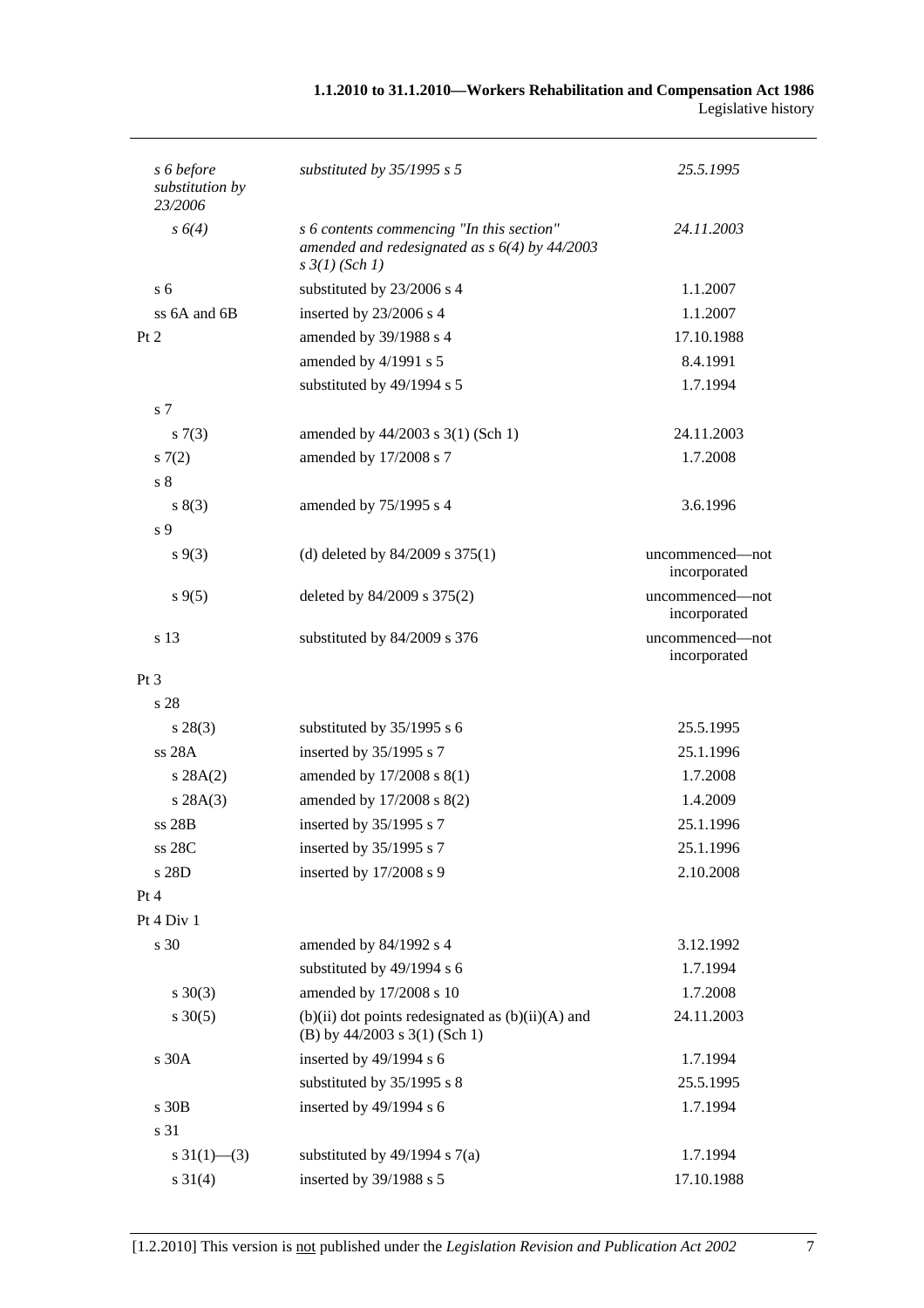|                       | amended by 49/1994 s 7(b)         | 1.7.1994   |
|-----------------------|-----------------------------------|------------|
| $s \, 31(5)$          | inserted by 34/1990 s 4           | 26.4.1990  |
| Pt 4 Div 2            |                                   |            |
| s 32                  |                                   |            |
| $s \, 32(1)$          | substituted by $35/1995$ s $9(a)$ | 17.8.1995  |
|                       | amended by 17/2008 s 11(1)        | 2.10.2008  |
| $s\,32(1a)$           | inserted by $4/1991 s 6(a)$       | 8.4.1991   |
|                       | amended by $52/1993$ s $3(a)$     | 20.5.1993  |
|                       | deleted by $35/1995 s 9(a)$       | 17.8.1995  |
| $s \, 32(2)$          | amended by 39/1988 s 6            | 17.10.1988 |
|                       | amended by $4/1991$ s $6(b)$      | 8.4.1991   |
| $s \, 32(3)$          | substituted by $4/1991$ s $6(c)$  | 8.4.1991   |
| $s \, 32(4)$          | substituted by $4/1991$ s $6(c)$  | 8.4.1991   |
|                       | substituted by $52/1993$ s 3(b)   | 20.5.1993  |
| $s \frac{32}{4a}$     | inserted by $52/1993$ s $3(b)$    | 20.5.1993  |
| $s \, 32(5)$          | inserted by $4/1991$ s $6(c)$     | 8.4.1991   |
| $s \frac{32(6)}{2}$   | amended by $52/1993$ s $3(c)$     | 20.5.1993  |
| $s \, 32(7)$          | inserted by $4/1991$ s $6(c)$     | 8.4.1991   |
|                       | amended by 17/2008 s 11(2)        | 2.10.2008  |
| $s \, 32(8)$          | inserted by $4/1991$ s $6(c)$     | 8.4.1991   |
|                       | amended by $52/1993$ s $3(d)$     | 20.5.1993  |
| $s \, 32(9)$          | substituted by $35/1995$ s $9(b)$ | 17.8.1995  |
|                       | amended by 17/2008 s 11(3)        | 2.10.2008  |
| $s \frac{32(10)}{2}$  | inserted by $4/1991$ s $6(c)$     | 8.4.1991   |
|                       | substituted by $52/1993$ s $3(e)$ | 20.5.1993  |
|                       | substituted by $35/1995$ s $9(b)$ | 17.8.1995  |
|                       | amended by 17/2008 s 11(4)        | 2.10.2008  |
| $s \frac{32(11)}{2}$  | inserted by $35/1995$ s $9(b)$    | 17.8.1995  |
|                       | amended by 17/2008 s 11(5)        | 2.10.2008  |
| $s \frac{32(12)}{2}$  | inserted by $35/1995$ s $9(b)$    | 17.8.1995  |
|                       | amended by 17/2008 s 11(6), (7)   | 2.10.2008  |
| $s \frac{32(12a)}{2}$ | inserted by 17/2008 s 11(8)       | 2.10.2008  |
| $s \frac{32(13)}{2}$  | inserted by $35/1995$ s $9(b)$    | 17.8.1995  |
|                       | amended by 17/2008 s 11(9), (10)  | 2.10.2008  |
| $s \frac{32(14)}{2}$  | inserted by $35/1995$ s $9(b)$    | 17.8.1995  |
|                       | amended by 17/2008 s 11(11)       | 2.10.2008  |
| s 32A                 | inserted by 17/2008 s 12          | 1.1.2009   |
| s 33                  |                                   |            |
| $s \, 33(4)$          | inserted by 39/1988 s 7           | 17.10.1988 |
|                       | amended by 17/2008 s 13(1)        | 1.7.2008   |
| $s \, 33(5)$          | inserted by 17/2008 s 13(2)       | 1.7.2008   |
| Pt 4 Div 3            |                                   |            |

s 34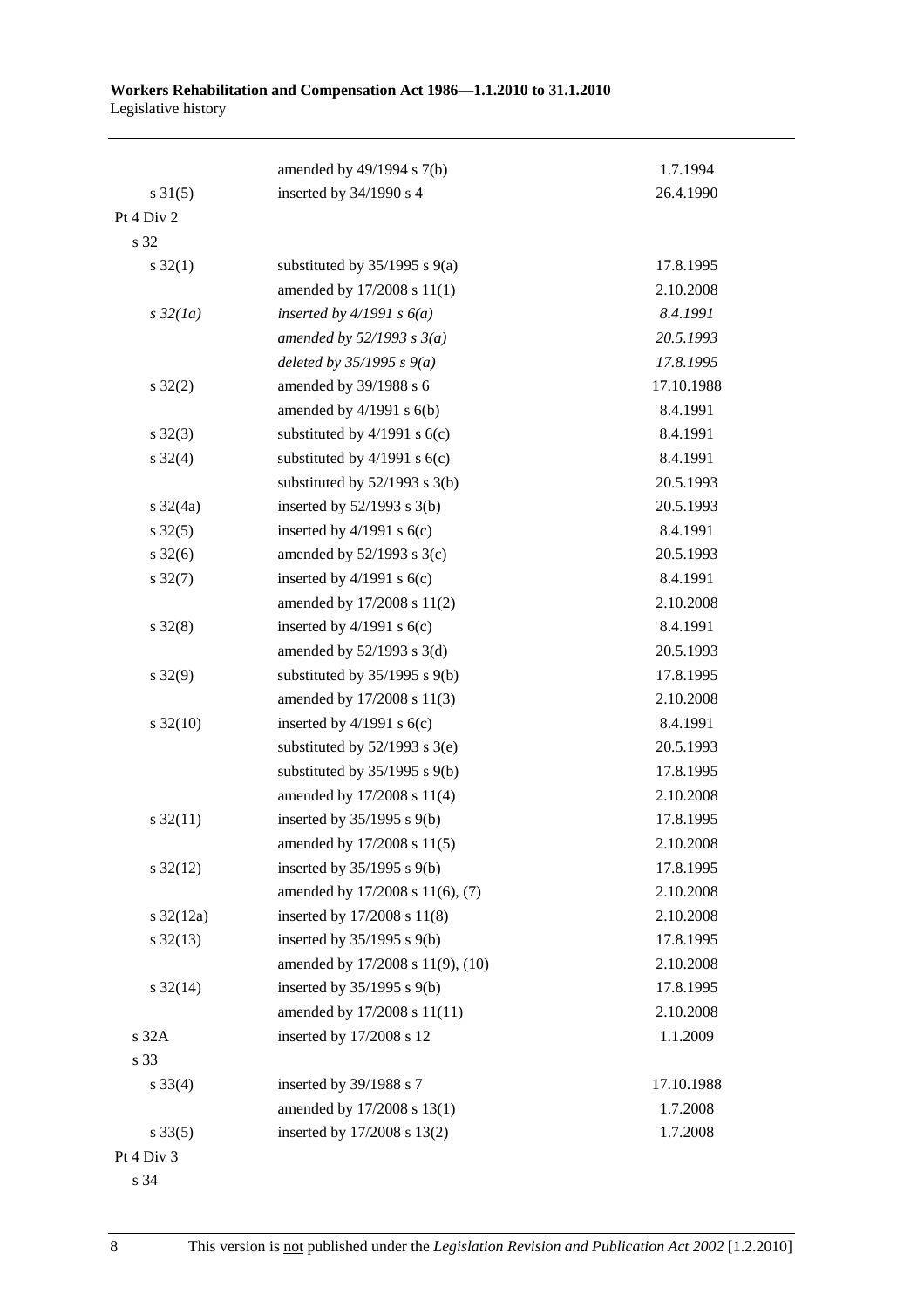| $s \, 34(1)$                              | s 34 redesignated as $s$ 34(1) by 84/1992 s 5 | 3.12.1992  |
|-------------------------------------------|-----------------------------------------------|------------|
| $s \, 34(2)$                              | inserted by 84/1992 s 5                       | 3.12.1992  |
| $s \, 34(3)$                              | inserted by 17/2008 s 14                      | 1.7.2008   |
| Pt 4 Div 4                                |                                               |            |
| s 35 before<br>substitution by<br>17/2008 |                                               |            |
| $s \, 35(1)$                              | amended by $84/1992 s 6(a)$                   | 1.7.1993   |
| $s \frac{35(2)}{2}$                       | substituted by $35/1995 s 10(a)$              | 25.5.1995  |
| $s \frac{35}{2a}$                         | inserted by $4/1991 s 7$                      | 8.4.1991   |
| $s \, 35(5)$                              | amended by $35/1995 s 10(b)$                  | 25.5.1995  |
|                                           | substituted by 105/1995 s 4                   | 25.5.1995  |
|                                           | amended by $44/2003$ s $3(1)$ (Sch 1)         | 24.11.2003 |
| $s\,35(5a)$                               | inserted by 105/1995 s 4                      | 25.5.1995  |
| $s \frac{35}{6}$                          | substituted by 49/1994 s 8                    | 1.7.1994   |
| $s \frac{35}{6a}$                         | inserted by $84/1992$ s $6(b)$                | 1.7.1993   |
|                                           | substituted by 49/1994 s 8                    | 1.7.1994   |
|                                           | substituted by $35/1995$ s $10(c)$            | 25.5.1995  |
| $s \frac{35}{6b}$                         | inserted by $49/1994 s 8$                     | 1.7.1994   |
|                                           | amended by $35/1995 s 10(d)$                  | 25.5.1995  |
| $s \, 35(7)$                              | amended by $44/2003$ s $3(1)$ (Sch 1)         | 24.11.2003 |
| s <sub>35</sub>                           | substituted by 17/2008 s 15                   | 1.7.2008   |
| $ss 35A - 35C$                            | inserted by 17/2008 s 15                      | 1.7.2008   |
| s 36                                      |                                               |            |
| $s \; 36(1)$                              | amended by $4/1991$ s $8(a)$ , (b)            | 8.4.1991   |
|                                           | substituted by $35/1995$ s $11(a)$            | 25.5.1995  |
|                                           | amended by 17/2008 s 16(1)                    | 1.7.2008   |
| $s \, 36(1a)$                             | inserted by $35/1995$ s $11(a)$               | 25.5.1995  |
|                                           | amended by 17/2008 s 16(2)                    | 1.7.2008   |
| $s \, 36(1b)$                             | inserted by $35/1995$ s $11(a)$               | 25.5.1995  |
| $s \; 36(2)$                              | amended by $4/1991$ s $8(c)$ , (d)            | 8.4.1991   |
|                                           | amended by 17/2008 s 16(3), (4)               | 1.7.2008   |
| $s \; 36(3)$                              | substituted by $4/1991$ s $8(e)$              | 8.4.1991   |
|                                           | amended by $84/1992$ s $7(a)$                 | 3.5.1993   |
| $s \; 36(3a)$                             | inserted by $4/1991$ s $8(e)$                 | 8.4.1991   |
|                                           | amended by 35/1995 s 11(b), (c)               | 25.5.1995  |
|                                           | amended by 17/2008 s 16(5), (6)               | 1.7.2008   |
| $s \; 36(3b)$                             | inserted by 17/2008 s 16(7)                   | 1.7.2008   |
| $s \; 36(4)$                              | substituted by $4/1991$ s $8(e)$              | 8.4.1991   |
|                                           | substituted by $84/1992$ s $7(b)$             | 3.5.1993   |
|                                           | substituted by $75/1995$ s $5(a)$             | 3.6.1996   |
|                                           | substituted by $17/2008$ s $16(8)$            | 1.7.2008   |
| $s \frac{36}{4a}$                         | inserted by $84/1992 s 7(b)$                  | 3.5.1993   |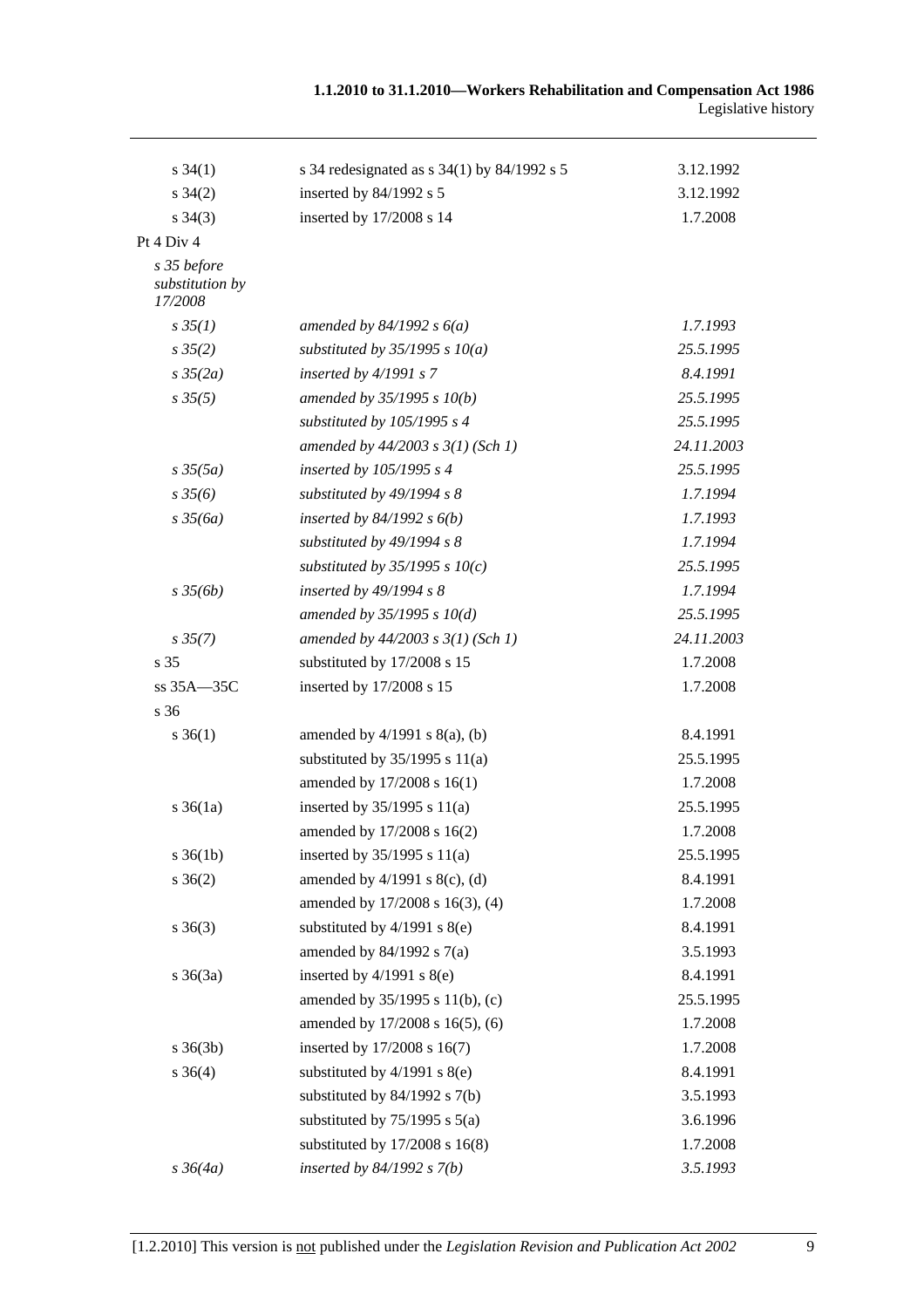|                          | substituted by $75/1995$ s $5(a)$  | 3.6.1996   |
|--------------------------|------------------------------------|------------|
|                          | deleted by $17/2008 s 16(8)$       | 1.7.2008   |
| $s \, 36(4b)$ and $(4c)$ | inserted by $84/1992 s 7(b)$       | 3.5.1993   |
|                          | deleted by $75/1995$ s $5(a)$      | 3.6.1996   |
| $s \; 36(5)$             | substituted by $84/1992$ s $7(b)$  | 3.5.1993   |
|                          | substituted by $75/1995$ s $5(a)$  | 3.6.1996   |
|                          | substituted by $17/2008$ s $16(8)$ | 1.7.2008   |
| s $36(5a)$ (5c)          | inserted by 17/2008 s 16(8)        | 1.7.2008   |
| $s \; 36(6)$             | inserted by 39/1988 s 8            | 17.10.1988 |
| $s \ 36(7)$ —(9)         | inserted by $4/1991$ s $8(f)$      | 8.4.1991   |
| $s \, 36(10)$            | inserted by $4/1991$ s $8(f)$      | 8.4.1991   |
|                          | amended by 75/1995 s 5(b)          | 3.6.1996   |
| s $36(11)$ and $(12)$    | inserted by $4/1991$ s $8(f)$      | 8.4.1991   |
| $s \, 36(13)$            | inserted by $84/1992$ s $7(c)$     | 1.7.1993   |
| s $36(14)$ (17)          | inserted by 17/2008 s 16(9)        | 1.7.2008   |
| s 37                     | amended by 84/1992 s 8             | 3.5.1993   |
|                          | deleted by 35/1995 s 12            | 25.5.1995  |
|                          | inserted by 17/2008 s 17           | 1.7.2008   |
| s 38                     |                                    |            |
| $s \, 38(1a)$            | inserted by $35/1995$ s $13(a)$    | 25.5.1995  |
| $s \, 38(1b)$            | inserted by 17/2008 s 18(1)        | 1.7.2008   |
| $s \ 38(2)$              | amended by $4/1991$ s $9(a)$       | 8.4.1991   |
| $s \ 38(3)$              | substituted by $35/1995$ s $13(b)$ | 25.5.1995  |
|                          | amended by 17/2008 s 18(2)         | 1.7.2008   |
| $s \ 38(4)$              | deleted by $4/1991$ s $9(b)$       | 8.4.1991   |
|                          | inserted by 35/1995 s 13(b)        | 25.5.1995  |
| $s \ 38(7)$              | deleted by $4/1991$ s $9(c)$       | 8.4.1991   |
|                          | inserted by $35/1995$ s $13(c)$    | 25.5.1995  |
|                          | amended by 17/2008 s 18(3)         | 1.7.2008   |
| s 38A                    | inserted by $56/1995$ s $3(1)$     | 17.8.1995  |
|                          | deleted by 17/2008 s 19            | 1.7.2008   |
| s 39                     |                                    |            |
| $s \frac{39}{1a}$        | inserted by 17/2008 s 20(1)        | 1.7.2008   |
| $s \, 39(2)$             | amended by $84/1992$ s $9(a)$      | 3.5.1993   |
|                          | substituted by 56/1995 s 4         | 17.8.1995  |
|                          | amended by 17/2008 s 20(2), (3)    | 1.7.2008   |
| $s \; 39(3)$             | amended by 84/1992 s 9(b)          | 3.5.1993   |
|                          | amended by 35/1995 s 14            | 17.8.1995  |
|                          | amended by 17/2008 s 20(4)         | 1.7.2008   |
| s 40                     |                                    |            |
| $s\ 40(3)$               | amended by 35/1995 s 15            | 25.5.1995  |
| s 41                     |                                    |            |
| $s\ 41(2)$               | amended by 35/1995 s 16            | 17.8.1995  |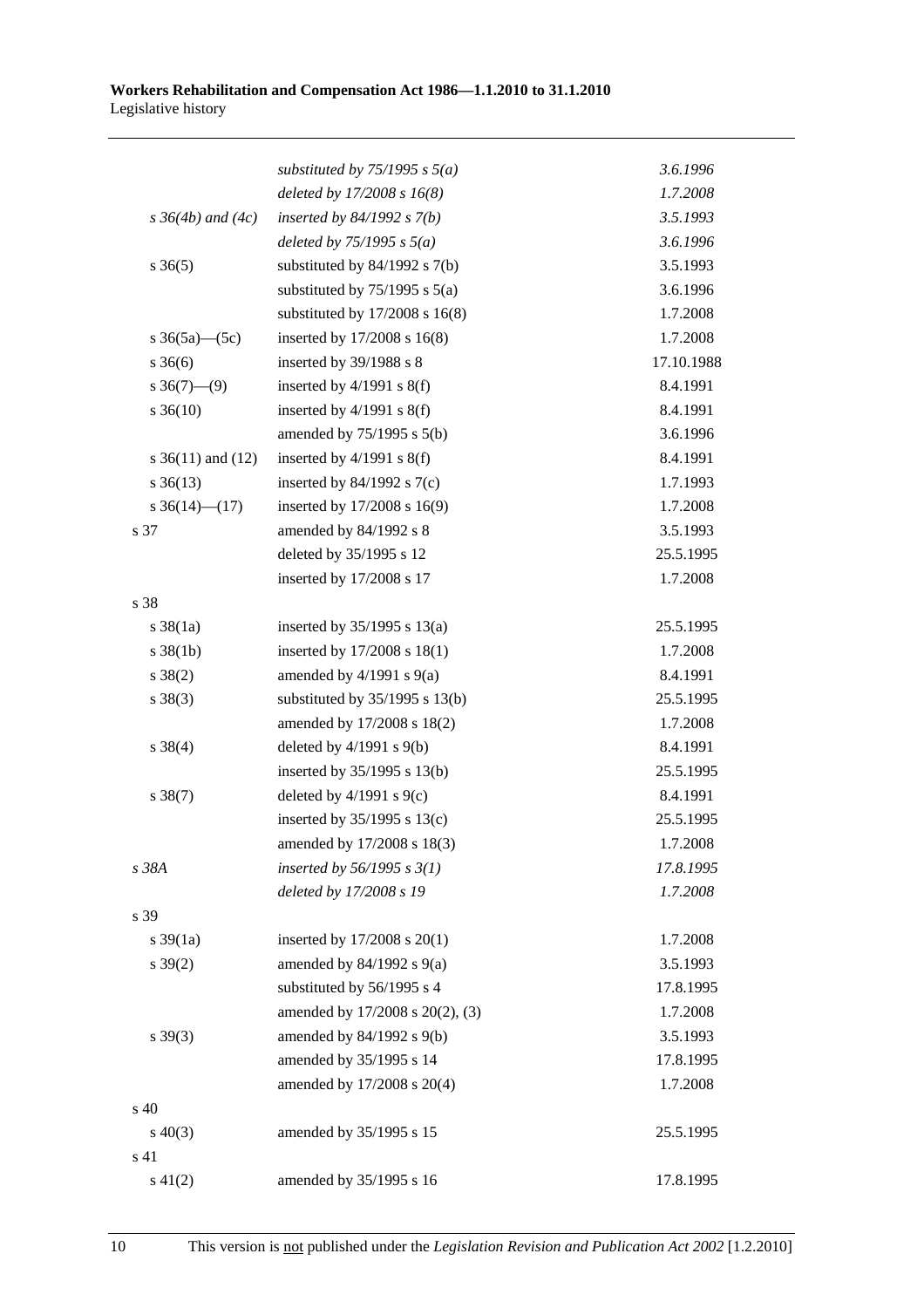|                                           | amended by 17/2008 s 21                       | 1.7.2008   |
|-------------------------------------------|-----------------------------------------------|------------|
| Pt 4 Div 4A                               | heading inserted by 35/1995 s 17              | 25.5.1995  |
| s 42                                      | substituted by 49/1994 s 9                    | 1.7.1994   |
|                                           | substituted by 35/1995 s 17                   | 25.5.1995  |
| $s\ 42(1)$                                | substituted by 56/1995 s 5                    | 17.8.1995  |
|                                           | amended by 75/1995 s 6                        | 14.12.1995 |
|                                           | (c) deleted by $17/2008$ s $22(1)$            | 1.7.2008   |
| $s\ 42(2)$                                | amended by 17/2008 s 22(2)                    | 1.7.2009   |
| Pt 4 Div 4B before<br>deletion by 17/2008 | Div 4A inserted by 84/1992 s 10               | 1.7.1993   |
|                                           | Div 4A redesignated as Div 4B by 35/1995 s 18 | 25.5.1995  |
| $s$ 42 $A$                                |                                               |            |
| $s\,42A(3)$                               | amended by 56/1995 s 6                        | 17.8.1995  |
| $s$ 42 $B$                                |                                               |            |
| $s\,42B(3)$ —(5)                          | substituted by 75/1995 s 7                    | 3.6.1996   |
| $s\,42B(6)$ — $(10)$                      | deleted by 75/1995 s 7                        | 3.6.1996   |
| Pt 4 Div 4B                               | deleted by 17/2008 s 23                       | 1.7.2008   |
| Pt 4 Div 5                                |                                               |            |
| s 43 before<br>substitution by<br>17/2008 |                                               |            |
| $s\,43(3)$ —(5)                           | deleted by $84/1992 s 11(a)$                  | 10.12.1992 |
| $s\,43(6)$                                | amended by $84/1992 s 11(b)$                  | 10.12.1992 |
| $s\,43(7)$                                | amended by $84/1992 s 11(c)$                  | 10.12.1992 |
| $s\,43(7a)$                               | inserted by $84/1992 s 11(d)$                 | 10.12.1992 |
| $s\,43(11)$                               |                                               |            |
|                                           | the prescribed sum amended by 39/1988 s 9     | 17.10.1988 |
|                                           | amended by $84/1992 s 11(e)$                  | 10.12.1992 |
| s 43                                      | substituted by 17/2008 s 24                   | 1.4.2009   |
| ss 43A and 43B                            | inserted by 17/2008 s 24                      | 1.4.2009   |
| Pt 4 Div 6                                |                                               |            |
| s 44                                      |                                               |            |
| $s\,44(1)$                                | amended by $4/1991$ s $10(a)$                 | 8.4.1991   |
|                                           | amended by 84/1992 s 12(a), (b)               | 10.12.1992 |
|                                           | amended by 43/2006 s 227(1), (2)              | 1.6.2007   |
|                                           | amended by 17/2008 s 25(1)-(3)                | 1.7.2008   |
|                                           | (c) deleted by $17/2008$ s $25(2)$            | 1.7.2008   |
| $s\,44(2)$                                | deleted by $17/2008$ s $25(4)$                | 1.7.2008   |
| $s\,44(3)$                                | amended by 43/2006 s 227(3)                   | 1.6.2007   |
|                                           | deleted by $17/2008$ s $25(5)$                | 1.7.2008   |
| $s\,44(4)$                                | amended by 43/2006 s 227(4)                   | 1.6.2007   |
| $s\,44(4a)$                               | inserted by $4/1991 s 10(b)$                  | 8.4.1991   |
|                                           | amended by 84/1992 s $12(c)$                  | 10.12.1992 |
|                                           | deleted by 17/2008 s 25(6)                    | 1.7.2008   |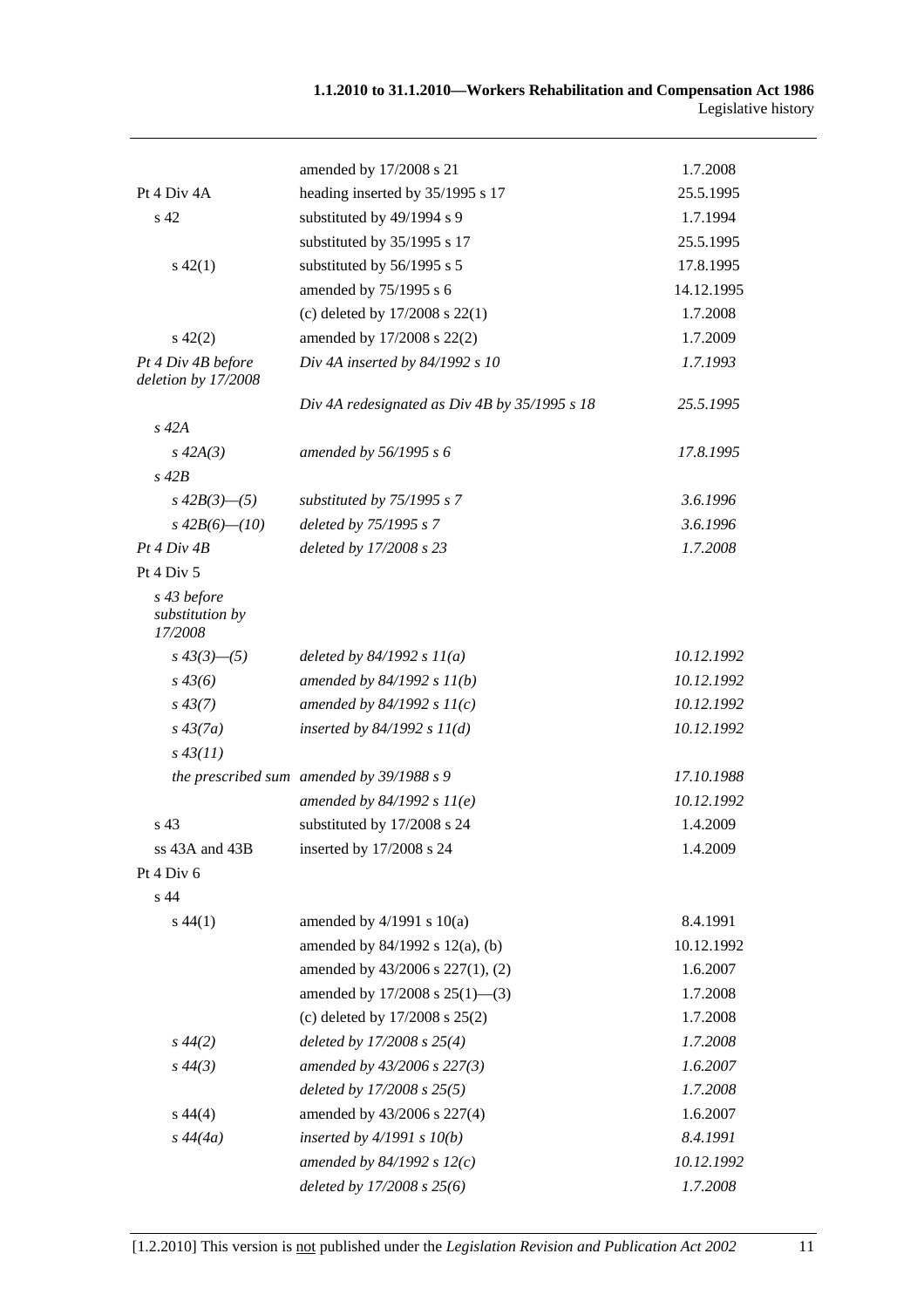| $s\,44(5)$           | amended by $4/1991$ s $10(c)$                          | 8.4.1991   |
|----------------------|--------------------------------------------------------|------------|
|                      | amended by 43/2006 s 227(5)                            | 1.6.2007   |
|                      | amended by 17/2008 s 25(7)                             | 1.7.2008   |
| $s\,44(6)$           | amended by 43/2006 s 227(6)                            | 1.6.2007   |
| $s\,44(10)$          | substituted by $4/1991$ s $10(d)$                      | 8.4.1991   |
|                      | amended by 17/2008 s 25(8)                             | 1.7.2008   |
| $s\,44(11)$          | amended by 43/2006 s 227(7)                            | 1.6.2007   |
| $s\,44(13)$          | deleted by $49/1994 s 10(a)$                           | 1.7.1994   |
| $s\,44(13)$          | s 44(14a) inserted by 84/1992 s 12(d)                  | 1.7.1993   |
|                      | s 44(14a) redesignated as s 44(13) by 49/1994<br>10(a) | 1.7.1994   |
|                      | amended by 35/1995 s 19                                | 25.5.1995  |
| $s\,44(14)$          | substituted by $49/1994$ s $10(b)$                     | 1.7.1994   |
| $s\,44(15)$          | substituted by $49/1994$ s $10(b)$                     | 1.7.1994   |
|                      | amended by 44/2003 s 3(1) (Sch 1)                      | 24.11.2003 |
| $s\,44(16)$ (19)     | inserted by 49/1994 s 10(b)                            | 1.7.1994   |
| s 45                 |                                                        |            |
| $s\,45(7)$           | amended by 84/1992 s 13                                | 3.5.1993   |
| ss 45A-45C           | inserted by 17/2008 s 26                               | 1.7.2008   |
| Pt 4 Div 7           |                                                        |            |
| $s\,46$              |                                                        |            |
| $s\,46(1)$           | amended by 17/2008 s 27(1)                             | 1.7.2008   |
| $s\,46(2)$           | amended by 17/2008 s 27(2)                             | 1.7.2008   |
| $s\,46(3)$           | amended by 39/1988 s 10(a)                             | 17.10.1988 |
|                      | amended by $35/1995$ s $20(a)$                         | 25.5.1995  |
| $s\,46(4)$           | substituted by $35/1995$ s $20(b)$                     | 25.5.1995  |
| $s\,46(6a)$          | inserted by $39/1988$ s $10(b)$                        | 17.10.1988 |
|                      | amended by 17/2008 s 27(3)                             | 1.7.2008   |
| $s\,46(8a)$          | inserted by $39/1988$ s $10(c)$                        | 17.10.1988 |
| $s\,46(8b)$          | inserted by 84/1992 s 14                               | 3.12.1994  |
|                      | deleted by $35/1995$ s $20(c)$                         | 25.5.1995  |
|                      | inserted by 17/2008 s 27(4)                            | 1.1.2009   |
| $s\,46(8c)$ — $(8j)$ | inserted by 84/1992 s 14                               | 3.12.1994  |
|                      | deleted by $35/1995 s 20(c)$                           | 25.5.1995  |
| s 50                 |                                                        |            |
| s 50(1)              | substituted by 4/1991 s 11                             | 8.4.1991   |
|                      | amended by 17/2008 s 28(1), (2)                        | 1.7.2008   |
| s 50(2)              | substituted by 4/1991 s 11                             | 8.4.1991   |
|                      | substituted by 17/2008 s 28(3)                         | 1.7.2008   |
| $s\ 50(3)$           | substituted by 105/1995 s 5                            | 14.12.1995 |
| s 50(4)              | inserted by 105/1995 s 5                               | 14.12.1995 |
| Pt 4 Div 7A          | inserted by 17/2008 s 29                               | 1.1.2009   |
| Pt 4 Div 8           |                                                        |            |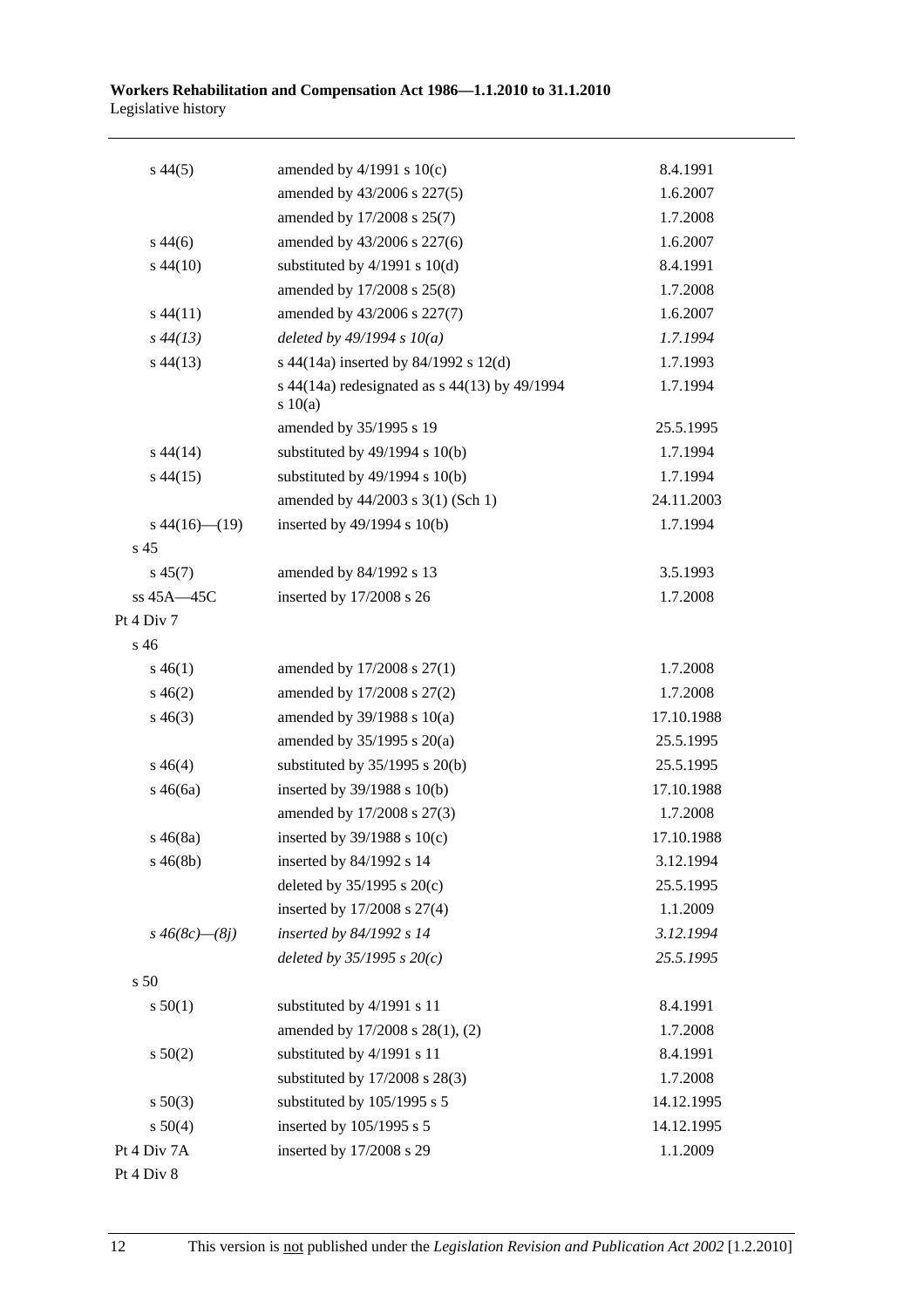| s 51                  |                                    |            |
|-----------------------|------------------------------------|------------|
| s 51(6)               | amended by 17/2008 s 30            | 1.7.2008   |
| s 52                  |                                    |            |
| s 52(1)               | amended by 35/1995 s 21            | 1.4.1996   |
|                       | amended by 17/2008 s 31(1)         | 1.7.2008   |
| s 52(3)               | substituted by 4/1991 s 12         | 8.4.1991   |
| s 52(5)               | amended by 39/1988 s 11(a)         | 17.10.1988 |
|                       | amended by 17/2008 s 31(2), (3)    | 1.7.2008   |
| s 52(5a)              | inserted by 17/2008 s 31(4)        | 1.7.2008   |
| s 52(6a)              | inserted by 39/1988 s 11(b)        | 17.10.1988 |
|                       | substituted by $17/2008$ s $31(5)$ | 1.7.2008   |
| s 52(6b)              | inserted by 17/2008 s 31(5)        | 1.7.2008   |
| s 53                  |                                    |            |
| s 53(4a)              | inserted by 39/1988 s 12           | 17.10.1988 |
| s 53(4b)              | inserted by 35/1995 s 22           | 25.5.1995  |
| s 53(6)               | amended by 84/1992 s 15            | 3.5.1993   |
| s 53(7)               | inserted by $52/1993$ s 4          | 24.2.1994  |
| $s\,53(7a)$           | inserted by 49/1994 s 11           | 1.7.1994   |
|                       | amended by 17/2008 s 32            | 1.7.2008   |
| s 53(7b)              | inserted by 49/1994 s 11           | 1.7.1994   |
| s 53(8)               | inserted by $52/1993$ s 4          | 24.2.1994  |
| Pt 4 Div 9            |                                    |            |
| Pt 4 Div 9 Subdiv 1   |                                    |            |
| heading               | inserted by 23/2006 s 5            | 1.1.2007   |
| s 54                  |                                    |            |
| s 54(1)               | (b) deleted by $84/1992$ s $16(a)$ | 3.12.1992  |
| $s\,54(3)$            | amended by 84/1992 s 16(b)         | 3.12.1992  |
| $s\,54(4)$            | deleted by $84/1992 s 16(c)$       | 3.12.1992  |
| s $54(4a)$ and $(4b)$ | inserted by $39/1988$ s $13(a)$    | 17.10.1988 |
| s 54(5)               | amended by 39/1988 s 13(b)         | 17.10.1988 |
| s 54(6)               | amended by 17/2008 s 33(1), (2)    | 1.7.2008   |
| s 54(7)               | amended by 75/1995 s 8             | 3.6.1996   |
| s $54(7a)$ — $(7c)$   | inserted by $39/1988$ s $13(c)$    | 17.10.1988 |
| s 54(8)               |                                    |            |
| prescribed sum        | deleted by $84/1992 s 16(d)$       | 3.12.1992  |
| s <sub>55</sub>       |                                    |            |
| $s 55(1)$ and (2)     | substituted by 23/2006 s 6         | 1.1.2007   |
| s 55(2a)              | inserted by 23/2006 s 6            | 1.1.2007   |
| s 56                  | deleted by 49/1994 s 12            | 1.7.1994   |
| s 58                  |                                    |            |
| s 58(2)               | amended by 95/2000 Sch 2 cl 4      | 14.12.2001 |
| s 58(3)               |                                    |            |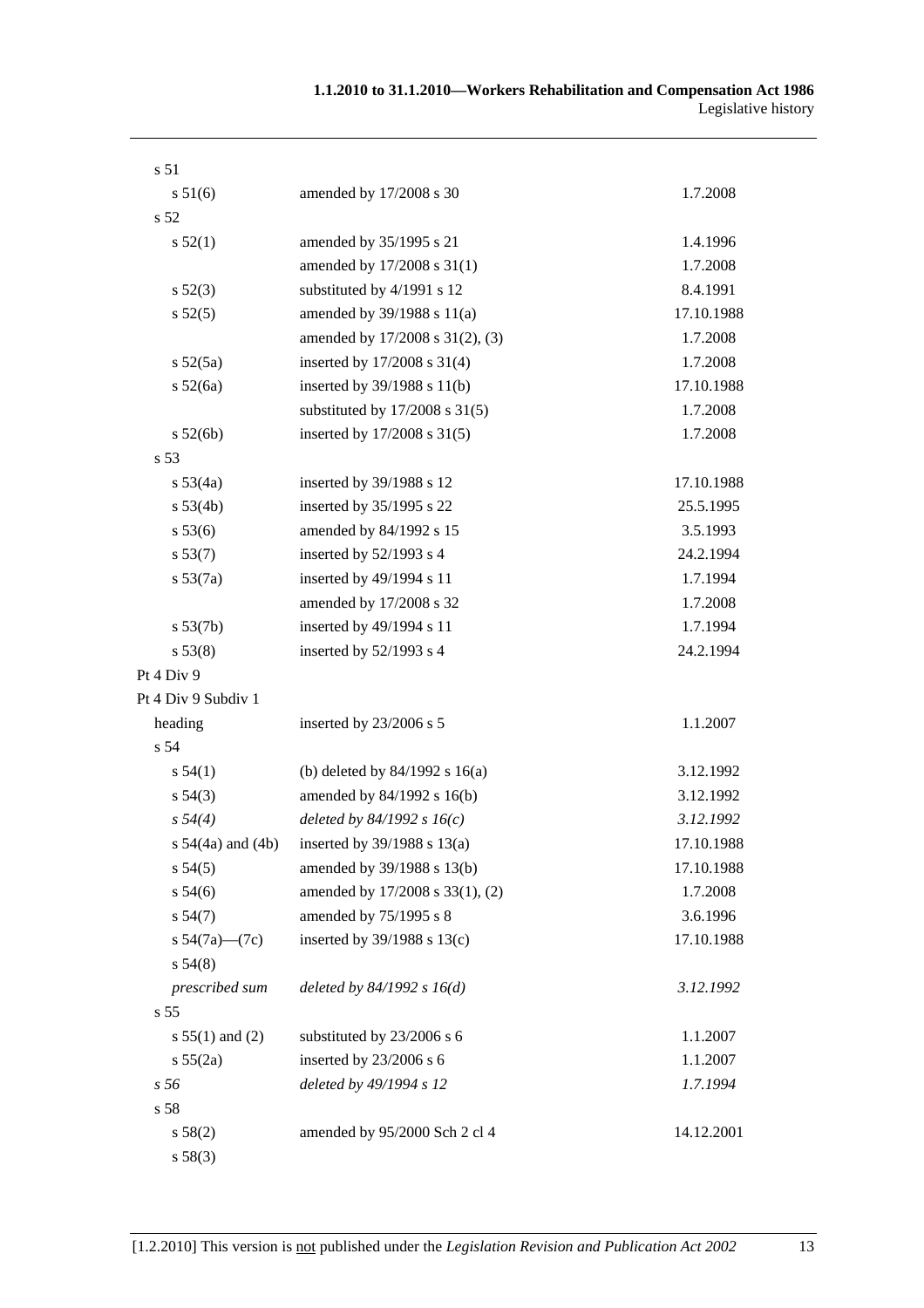| the prescribed<br>amount | amended by 39/1988 s 14                                                       | 17.10.1988                          |
|--------------------------|-------------------------------------------------------------------------------|-------------------------------------|
| Pt 4 Div 9 Subdiv 2      | inserted by 23/2006 s 7                                                       | 1.1.2007                            |
| Pt 4 Div 9 Subdiv 3      |                                                                               |                                     |
| heading                  | inserted by 23/2006 s 8                                                       | 1.1.2007                            |
| s 58A                    | inserted by 39/1988 s 15 as amended by<br>97/1988 s 10                        | 17.10.1988                          |
| s 58A(1)                 | amended by 17/2008 s 34                                                       | 1.7.2008                            |
| s 58B                    | inserted by 39/1988 s 15                                                      | 1.1.1989                            |
| s 58B(1)                 | amended by 17/2008 s 35(1)                                                    | 1.7.2008                            |
| s 58B(2)                 | amended by $35/1995$ s $23(a)$                                                | 25.5.1995                           |
| s 58B(2)                 | (d) deleted by $56/1995$ s 7                                                  | 17.8.1995                           |
| s 58B(3)                 | deleted by 35/1995 s 23(b)                                                    | 25.5.1995                           |
|                          | inserted by 17/2008 s 35(2)                                                   | 1.7.2008                            |
| $s$ 58B(3a)              | inserted by 97/1988 s 10                                                      | 1.1.1989                            |
|                          | deleted by $35/1995$ s $23(b)$                                                | 25.5.1995                           |
| s 58B(4)                 | deleted by 35/1995 s 23(b)                                                    | 25.5.1995                           |
| s 58C                    | inserted by 35/1995 s 24                                                      | 25.5.1995                           |
| Pt 5                     |                                                                               |                                     |
| Pt 5 Div 1               |                                                                               |                                     |
| s 59                     |                                                                               |                                     |
| s 59(3)                  | inserted by 4/1991 s 13                                                       | 8.4.1991                            |
| s $59(4)$ (6)            | inserted by 23/2006 s 9                                                       | 1.1.2007                            |
| s 59A                    | inserted by 30/1998 s 3 but this amendment<br>cancelled by $30/1998$ s $8(a)$ | 13.4.2000-cancelled on<br>13.4.2004 |
| s 60                     |                                                                               |                                     |
| s 60(1)                  | amended by 17/2008 s 36(1)                                                    | 1.7.2008                            |
| $s \ 60(2)$              | amended by $4/1991$ s $14(a)$                                                 | 8.4.1991                            |
|                          | amended by 17/2008 s 36(2), (3)                                               | 1.7.2008                            |
| $s \ 60(3)$              | substituted by $97/1988$ s $4(a)$                                             | 15.12.1988                          |
|                          | amended by 17/2008 s 36(4), (5)                                               | 1.7.2008                            |
| s 60(4)                  | amended by 39/1988 s 16(a)                                                    | 17.10.1988                          |
|                          | substituted by $97/1988$ s 4(a)                                               | 15.12.1988                          |
|                          | substituted by $4/1991$ s $14(b)$                                             | 8.4.1991                            |
|                          | amended by $17/2008$ s $36(6)$ — $(9)$                                        | 1.7.2008                            |
| s $60(4a)$ and $(4b)$    | inserted by 17/2008 s 36(10)                                                  | 1.7.2008                            |
| $s \ 60(5)$              | amended by 39/1988 s 16(b)                                                    | 17.10.1988                          |
|                          | substituted by $4/1991$ s $14(b)$                                             | 8.4.1991                            |
|                          | substituted by 17/2008 s 36(11)                                               | 1.7.2008                            |
| $s\,60(5a)$              | inserted by $97/1988$ s $4(b)$                                                | 15.12.1988                          |
|                          | deleted by $4/1991 s 14(b)$                                                   | 8.4.1991                            |
| $s\ 60(6)$               | substituted by $4/1991$ s $14(b)$                                             | 8.4.1991                            |
|                          | amended by 75/1995 s 9                                                        | 3.6.1996                            |
|                          | amended by 17/2008 s 36(12)-(14)                                              | 1.7.2008                            |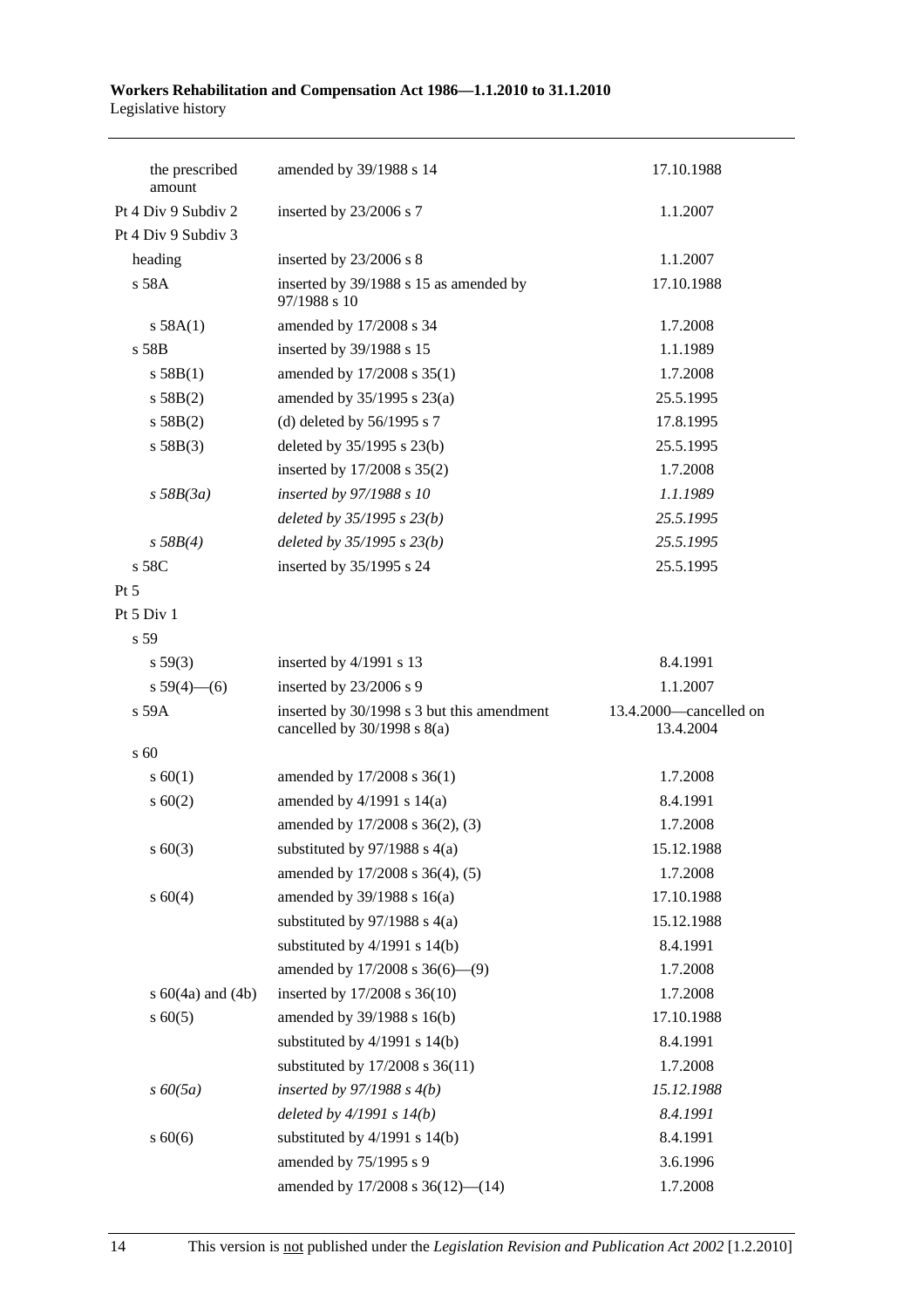| $s\ 60(7)$                          | amended by 17/2008 s 36(15)                                                      | 1.7.2008                            |
|-------------------------------------|----------------------------------------------------------------------------------|-------------------------------------|
| $s\ 60(7a)$                         | inserted by 17/2008 s 36(16)                                                     | 1.7.2008                            |
| $s\ 60(9)$                          |                                                                                  |                                     |
| indemnified<br>maritime<br>employer | inserted by $4/1991$ s $14(d)$                                                   | 8.4.1991                            |
| related bodies<br>corporate         | inserted by 17/2008 s 36(17)                                                     | 1.7.2008                            |
| related<br>corporations             | deleted by 17/2008 s 36(17)                                                      | 1.7.2008                            |
| s 61                                |                                                                                  |                                     |
| $s \, 61(1)$                        | amended by 17/2008 s 37(1)                                                       | 1.7.2008                            |
| $s \ 61(2)$                         | amended by 17/2008 s 37(2)                                                       | 1.7.2008                            |
| s 61(4)                             | inserted by 4/1991 s 15                                                          | 8.4.1991                            |
| $s \, 61(5)$                        | inserted by 52/1993 s 5                                                          | 20.5.1993                           |
| s 62                                | amended by 105/1995 s 6                                                          | 14.12.1995                          |
|                                     | substituted by 30/1998 s 4 but this amendment<br>cancelled by $30/1998$ s $8(a)$ | 13.4.2000-cancelled on<br>13.4.2004 |
| s 62(1)                             | amended by 17/2008 s 38(1)-(3)                                                   | 1.7.2008                            |
| $s \, 62(2)$                        | amended by 17/2008 s 38(4)                                                       | 1.7.2008                            |
| $s$ 62A                             | inserted by 35/1995 s 25                                                         | 27.6.1996                           |
| s 62A(1)                            | amended by 17/2008 s 39(1), (2)                                                  | 1.7.2008                            |
| s $62A(2a)$                         | inserted by 17/2008 s 39(3)                                                      | 1.7.2008                            |
| Pt 5 Div 2                          |                                                                                  |                                     |
| heading                             | substituted by 17/2008 s 40                                                      | 1.7.2008                            |
| s 63                                |                                                                                  |                                     |
| s 63(1)                             | amended by 39/1988 s 17                                                          | 17.10.1988                          |
|                                     | amended by $4/1991$ s $16(a)$                                                    | 8.4.1991                            |
|                                     | amended by 52/1993 s 6                                                           | 20.5.1993                           |
|                                     | amended by 84/1992 s 17(a)                                                       | 1.7.1993                            |
|                                     | amended by 35/1995 s 26                                                          | 17.8.1995                           |
|                                     | amended by $17/2008$ s $41(1)$ , $(2)$ , $(4)$ , $(5)$ , $(7)$                   | 1.7.2008                            |
|                                     | amended by 17/2008 s 41(3), (7)                                                  | 1.1.2009                            |
|                                     | amended by 17/2008 s 41(6), (7)                                                  | 1.4.2009                            |
| s 63(2)                             | amended by 17/2008 s 41(8)                                                       | 1.7.2008                            |
| $s\,63(3)$                          | amended by 4/1991 s 16(b)                                                        | 8.4.1991                            |
|                                     | amended by 84/1992 s 17(b)                                                       | 1.7.1993                            |
|                                     | amended by 17/2008 s 41(9)                                                       | 1.7.2008                            |
| $s\ 63(3aa)$                        | inserted by 84/1992 s 17(c)                                                      | 1.7.1993                            |
|                                     | amended by 56/1995 s 8                                                           | 17.8.1995                           |
|                                     | amended by 17/2008 s 41(10)                                                      | 1.7.2008                            |
| s 63(3a)                            | inserted by $4/1991$ s $16(c)$                                                   | 8.4.1991                            |
|                                     | amended by 17/2008 s 41(11)                                                      | 1.7.2008                            |
| s 63(4)                             | amended by 17/2008 s 41(12)                                                      | 1.7.2008                            |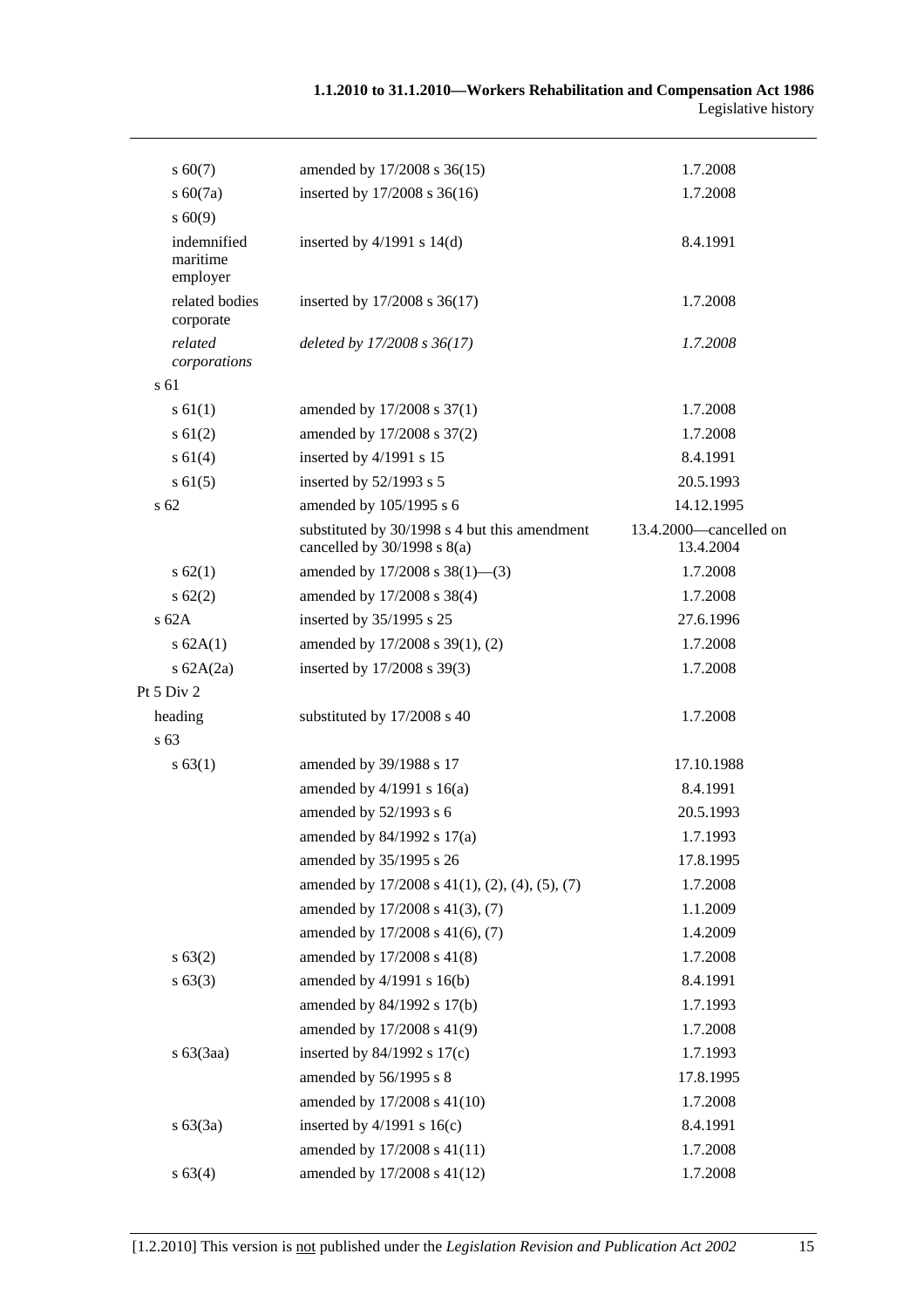| s 63(5)             | amended by 17/2008 s 41(13), (14)                                            | 1.7.2008                            |
|---------------------|------------------------------------------------------------------------------|-------------------------------------|
| s 63(5a)            | inserted by $17/2008$ s $41(15)$                                             | 1.7.2008                            |
| $s\,63(6)$          | amended by 17/2008 s 41(16)                                                  | 1.7.2008                            |
| s 63(7)             | inserted by $4/1991$ s $16(d)$                                               | 8.4.1991                            |
|                     | substituted by 17/2008 s 41(17)                                              | 1.7.2008                            |
| Pt 5 Div 3          |                                                                              |                                     |
| s 64                |                                                                              |                                     |
| $s \, 64(2)$        | amended by $49/1994$ s $13(a)$                                               | 1.7.1994                            |
| $s \, 64(3)$        | amended by $52/1993$ s $7(a)$                                                | 1.7.1993                            |
|                     | amended by 49/1994 s 13(b)                                                   | 1.7.1994                            |
|                     | amended by 35/1995 s 27                                                      | 25.5.1995                           |
|                     | amended by 75/1995 s 10                                                      | 3.6.1996                            |
|                     | amended by 41/2005 Sch 1 (cl 5)                                              | 15.8.2005                           |
|                     | amended by 17/2008 s 42(1), (2)                                              | 1.7.2008                            |
| s 64(3a)            | inserted by $52/1993$ s $7(b)$                                               | 1.7.1993                            |
|                     | amended by 84/2009 s 377                                                     | uncommenced—not<br>incorporated     |
| Pt 5 Div 4          |                                                                              |                                     |
| s 65                |                                                                              |                                     |
| s 65(2)             | deleted by 39/1988 s 18 as substituted by<br>97/1988 s 11                    | uncommenced—not<br>incorporated     |
| $s 65(3)$ and (4)   | inserted by 97/1988 s 5                                                      | 15.12.1988                          |
| $s 65(5)$ and (6)   | inserted by 17/2008 s 43                                                     | 1.7.2008                            |
| s 66                |                                                                              |                                     |
| s 66(1)             | amended by 17/2008 s 44(1)                                                   | 1.7.2008                            |
| s 66(2)             | substituted by $39/1988$ s $19(a)$                                           | uncommenced-not<br>incorporated     |
| s 66(2a)            | inserted by $17/2008$ s $44(2)$                                              | 1.7.2009                            |
| s $66(3)$ — $(5a)$  | inserted by $39/1988$ s $19(a)$                                              | uncommenced—not<br>incorporated     |
| $s\,66(7)$          | substituted by $34/1990$ s $5(a)$                                            | 26.4.1990                           |
| s 66(9)             | amended by 34/1990 s 5(b)                                                    | 26.4.1990                           |
| $s\,66(12)$         | substituted by $39/1988$ s $19(b)$                                           | 17.10.1988                          |
| $s\,66(13)$         | deleted by $34/1990$ s $5(c)$                                                | 26.4.1990                           |
|                     | inserted by 4/1991 s 17                                                      | 8.4.1991                            |
|                     | amended by 17/2008 s 44(3), (4)                                              | 1.7.2009                            |
| $s\,66(14)$         | inserted by $17/2008$ s $44(5)$                                              | 1.7.2009                            |
| s 67                | amended by 39/1988 s 20                                                      | 17.10.1988                          |
|                     | substituted by 4/1991 s 18                                                   | 8.4.1991                            |
| s 67(1)             | amended by 35/1995 s 28(a)                                                   | 17.8.1995                           |
|                     | amended by 30/1998 s 5 but this amendment<br>cancelled by $30/1998$ s $8(a)$ | 13.4.2000-cancelled on<br>13.4.2004 |
|                     | amended by 17/2008 s 45                                                      | 1.7.2009                            |
| s $67(5)$ and $(6)$ | inserted by $35/1995$ s $28(b)$                                              | 17.8.1995                           |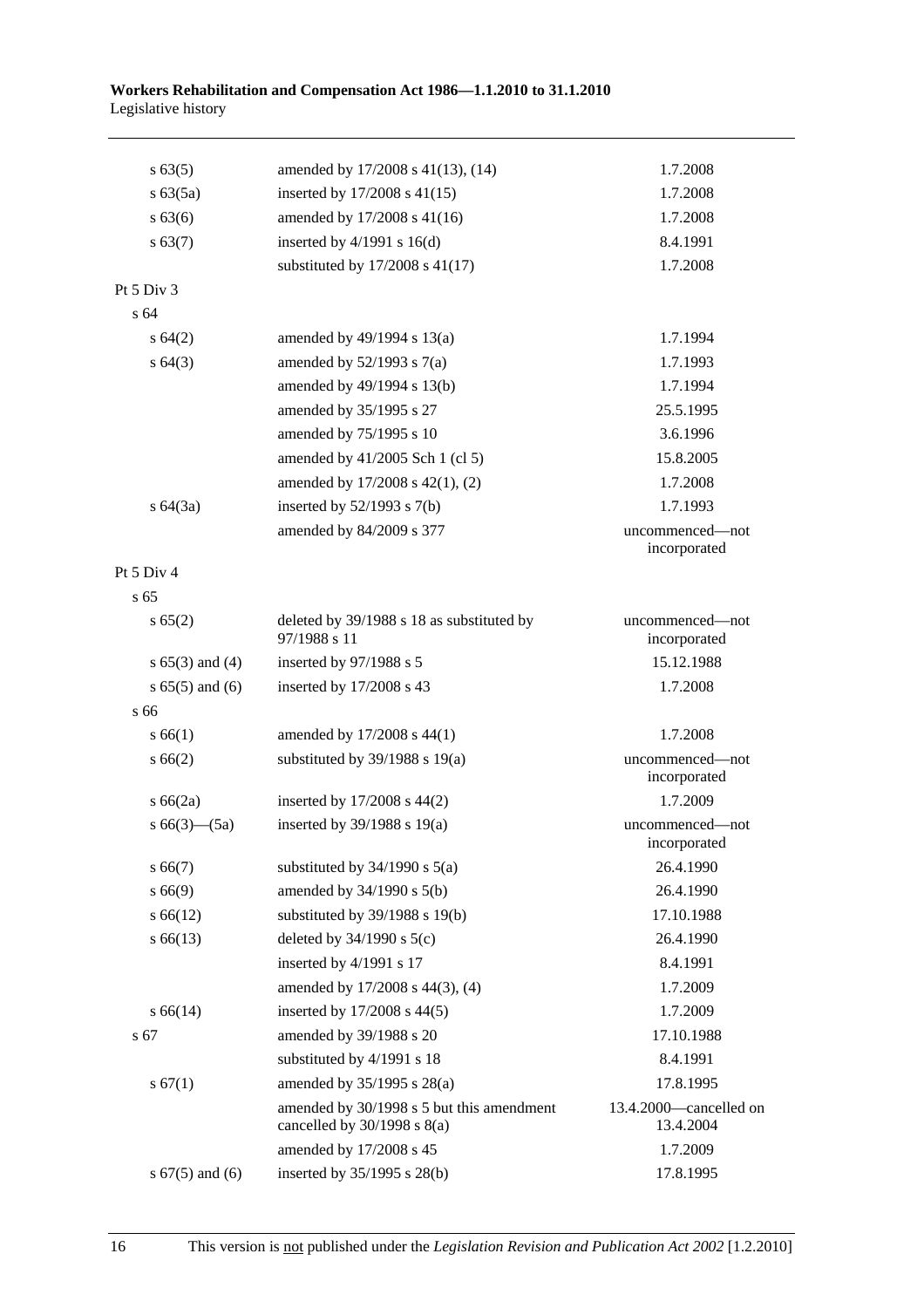| Pt 5 Div 5                                   |                                    |                                 |
|----------------------------------------------|------------------------------------|---------------------------------|
| heading                                      | substituted by 17/2008 s 46        | 1.7.2008                        |
| s 68                                         |                                    |                                 |
| s 68(1)                                      | amended by 17/2008 s 47(1)         | 1.7.2008                        |
| s 68(2)                                      | substituted by 39/1988 s 21        | 17.10.1988                      |
|                                              | amended by 75/1995 s 11            | 3.6.1996                        |
|                                              | amended by 17/2008 s 47(2), (3)    | 1.7.2008                        |
| s68(3)                                       | deleted by 39/1988 s 21            | 17.10.1988                      |
|                                              | inserted by 105/1995 s 7           | 14.12.1995                      |
|                                              | substituted by $17/2008$ s $47(4)$ | 1.7.2008                        |
| s68(4)                                       | substituted by 4/1991 s 19         | 8.4.1991                        |
|                                              | amended by 17/2008 s 47(5), (6)    | 1.7.2008                        |
| Pt 5 Div 6 before<br>substitution by 17/2008 |                                    |                                 |
| s 69                                         |                                    |                                 |
| $s\,69(1)$                                   | amended by $39/1988 s 22(a)$       | uncommenced-not<br>incorporated |
| $s\,69(4)$                                   | substituted by $39/1988$ s $22(b)$ | 17.10.1988                      |
| $s\,69(4a)$                                  | inserted by $39/1988$ s $22(b)$    | 17.10.1988                      |
| s 69A                                        | inserted by 35/1995 s 29           | 25.5.1995                       |
| Pt 5 Div 6                                   | substituted by 17/2008 s 48        | 1.7.2009                        |
| Pt 5 Div 7                                   |                                    |                                 |
| s 70                                         |                                    |                                 |
| s $70(1)$ — $(3)$                            | substituted by 17/2008 s 49        | uncommenced—not<br>incorporated |
| $s \, 70(4)$                                 | deleted by 17/2008 s 49            | uncommenced—not<br>incorporated |
| s 71                                         |                                    |                                 |
| $s \, 71(1)$                                 | amended by 4/1991 s 20             | 8.4.1991                        |
| s 72                                         | amended by 39/1988 s 23            | 17.10.1988                      |
|                                              | substituted by 4/1991 s 21         | 8.4.1991                        |
| $s \, 72(1)$                                 | amended by 17/2008 s 50(1)         | 1.7.2009                        |
| $s\,72(4)$                                   | amended by 17/2008 s 50(2)         | 1.7.2009                        |
| s 72A                                        | inserted by 23/2006 s 10           | 1.1.2007                        |
| Pt 5 Div 8                                   |                                    |                                 |
| s 76                                         | amended by 39/1988 s 24            | 17.10.1988                      |
|                                              | amended by 75/1995 s 12            | 3.6.1996                        |
| s 76AA                                       | inserted by 17/2008 s 51           | 1.4.2009                        |
| s 76A                                        | inserted by 39/1988 s 25           | 17.10.1988                      |
| Pt 6                                         | amended by 39/1988 ss 26-35        | 17.10.1988                      |
|                                              | amended by 97/1988 s 6             | 15.12.1988                      |
|                                              | amended by 34/1990 s 6             | 26.4.1990                       |
|                                              | amended by 4/1991 ss 22-40         | 8.4.1991                        |
|                                              | amended by 84/1992 s 18(a)         | 8.4.1991                        |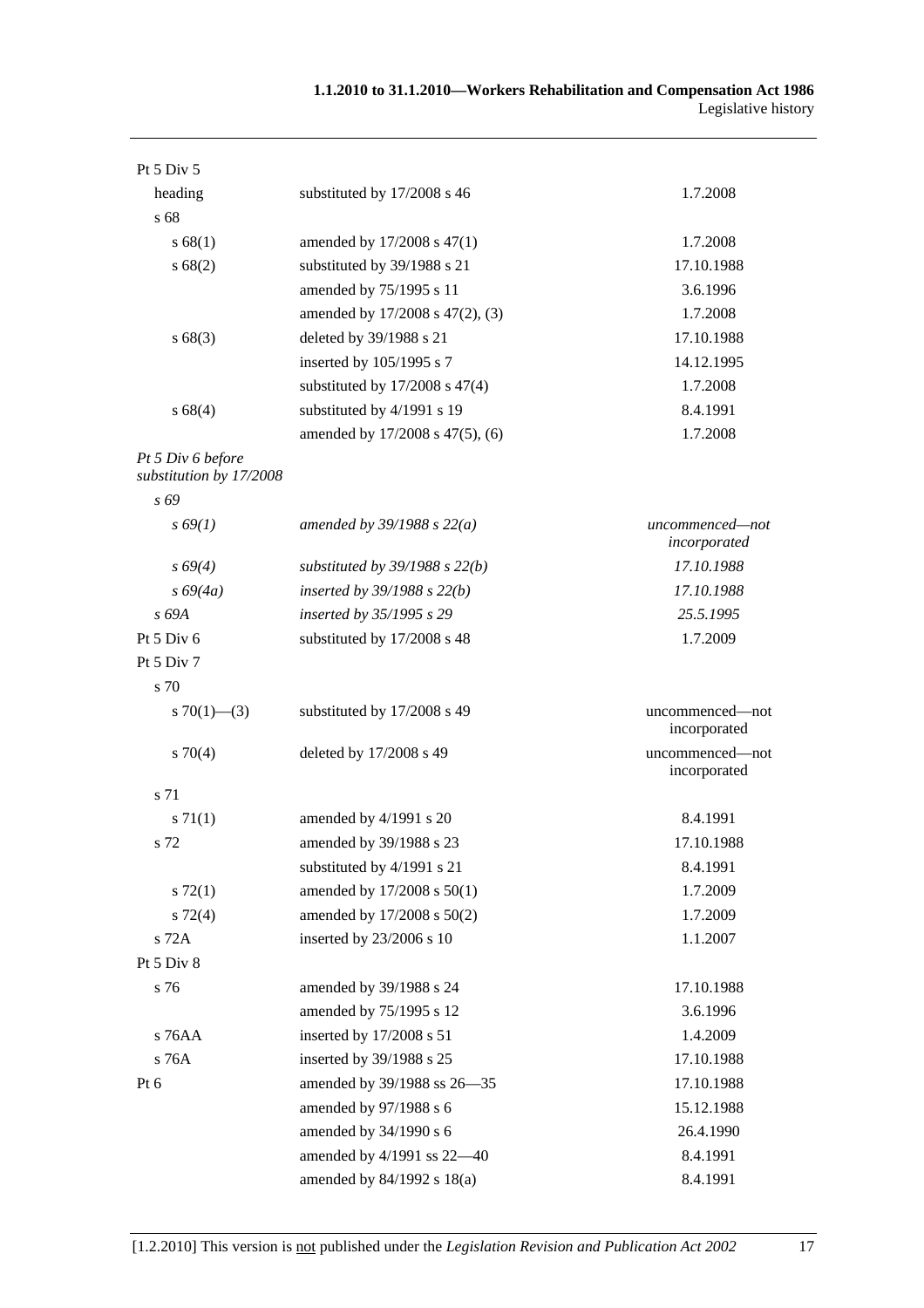|                      | amended by 84/1992 s 18(b), (c)                                 | 3.12.1992       |
|----------------------|-----------------------------------------------------------------|-----------------|
|                      | amended by 52/1993 s 15                                         | 20.5.1993       |
|                      | amended by $52/1993$ ss 8—12, 14(a), (d)—(g)<br>& $16(2)$ - (6) | 1.7.1993        |
|                      | amended by 52/1993 s 14(b)                                      | 24.2.1994       |
|                      | amended by 52/1993 s 13                                         | 20.5.1995       |
|                      | amended by 49/1994 s 14                                         | 1.7.1994        |
|                      | substituted by 75/1995 s 13                                     | 3.6.1996        |
| Pt 6 Div 2           |                                                                 |                 |
| s 78                 | amended by 17/2008 s 52                                         | 1.1.2009        |
| Pt 6 Div 4           |                                                                 |                 |
| s 80                 |                                                                 |                 |
| $s\,80(5)$           | substituted by 21/1996 s 3                                      | 3.6.1996        |
| $s\,80(6)$           | inserted by 21/1996 s 3                                         | 3.6.1996        |
| s 80A                |                                                                 |                 |
| s 80A(7)             | inserted by 69/2001 s 35                                        | 13.1.2002       |
| Pt 6 Div 5           |                                                                 |                 |
| heading              | substituted by 17/2008 s 53                                     | 1.1.2009        |
| s 81                 |                                                                 |                 |
| $s \ 81(1)$ (3)      | amended by 17/2008 s 54                                         | 1.1.2009        |
| s 81A                |                                                                 |                 |
| s 81A(1)             | amended by 17/2008 s 55                                         | 1.1.2009        |
| s 81A(3)             | amended by 17/2008 s 55                                         | 1.1.2009        |
|                      | amended by 84/2009 s 378                                        | uncommenced-not |
|                      |                                                                 | incorporated    |
| s $81A(4)$ – (6)     | amended by 17/2008 s 55                                         | 1.1.2009        |
| s 81B                | amended by 17/2008 s 56                                         | 1.1.2009        |
| Pt 6 Div 6           |                                                                 |                 |
| s 82A                | substituted by 21/1996 s 4                                      | 3.6.1996        |
| Pt 6 Div 8           |                                                                 |                 |
| s 84D                |                                                                 |                 |
| s $84D(1)$ and $(2)$ | amended by 17/2008 s 57                                         | 1.1.2009        |
| Pt 6 Div 10          |                                                                 |                 |
| heading              | substituted by 17/2006 s 258                                    | 4.9.2006        |
| s 86A                |                                                                 |                 |
| s 86A(1)             | substituted by 17/2006 s 259(1)                                 | 4.9.2006        |
| s 86A(2)             | deleted by 17/2006 s 259(2)                                     | 4.9.2006        |
|                      | inserted by 17/2008 s 58(1)                                     | 1.1.2009        |
| s $86A(2a)$          | inserted by 17/2008 s 58(1)                                     | 1.1.2009        |
| s 86A(3)             | amended by 17/2006 s 259(3), (4)                                | 4.9.2006        |
|                      | amended by 17/2008 s 58(2), (3)                                 | 1.1.2009        |
| Pt 6 Div 12          |                                                                 |                 |

s 88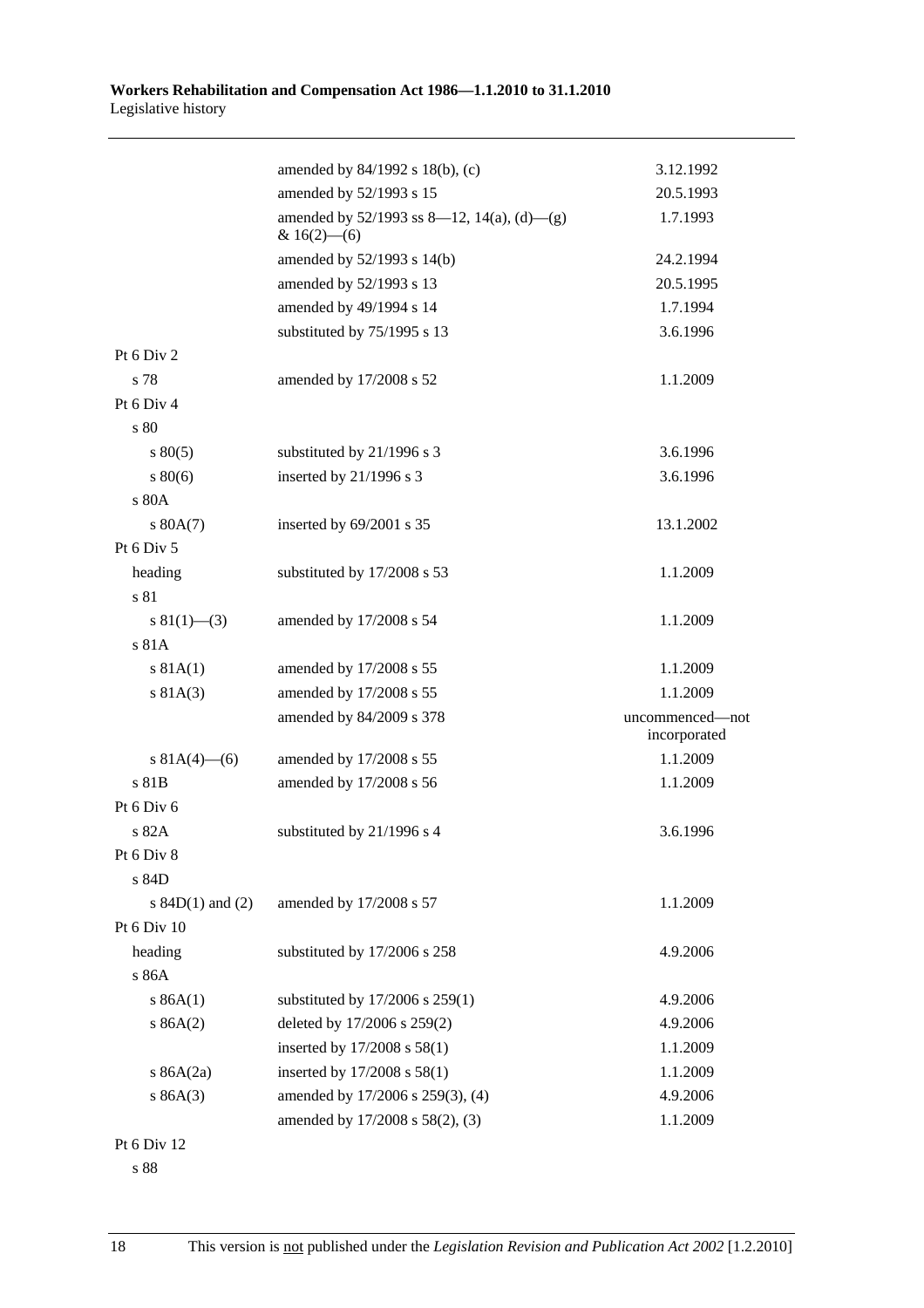| $s 88(1)$ and (2)                     | amended by 17/2008 s 59            | 1.1.2009                                                                                               |
|---------------------------------------|------------------------------------|--------------------------------------------------------------------------------------------------------|
| s 88A                                 | amended by 17/2008 s 60            | 1.1.2009                                                                                               |
| s 88DA                                | inserted by 21/1996 s 5            | 3.6.1996                                                                                               |
| s 88E                                 |                                    |                                                                                                        |
| s $88E(1)$ and (2)                    | amended by 17/2008 s 61            | 1.1.2009                                                                                               |
| s 88H                                 |                                    |                                                                                                        |
| s 88H(2)                              | amended by 17/2008 s 62            | 1.1.2009                                                                                               |
| Pt 6A                                 | inserted by 75/1995 s 13           | 3.6.1996                                                                                               |
| Pt 6A Div 1                           |                                    |                                                                                                        |
| s 89                                  |                                    |                                                                                                        |
| relevant<br>compensating<br>authority | amended by 17/2008 s 63            | 1.7.2008                                                                                               |
| Pt 6A Div 4                           |                                    |                                                                                                        |
| s 92D                                 | substituted by 17/2008 s 64        | 1.1.2009                                                                                               |
| Pt 6A Div 5                           | deleted by 17/2008 s 65            | 1.1.2009                                                                                               |
| Pt 6A Div 6                           |                                    |                                                                                                        |
| $s\,94$                               | deleted by 17/2008 s 66            | 1.1.2009                                                                                               |
| s 94C                                 |                                    |                                                                                                        |
| $s \, 94C(1)$                         | amended by 17/2008 s 67(1)         | 1.1.2009                                                                                               |
| $s \, 94C(2)$                         | substituted by $17/2008$ s $67(2)$ | 1.1.2009                                                                                               |
| Pt 6A Div 7                           |                                    |                                                                                                        |
| s 95                                  |                                    |                                                                                                        |
| $s\,95(1)$                            | amended by 17/2006 s 260           | 4.9.2006                                                                                               |
| s 95A                                 | inserted by 17/2008 s 68           | 1.1.2009                                                                                               |
| Pt 6B                                 | inserted by 75/1995 s 13           | 3.6.1996                                                                                               |
| $s\,97A$                              | amended by 17/2008 s 69            | 1.1.2009                                                                                               |
| s 97B                                 |                                    |                                                                                                        |
| $s\,97B(2)$                           | amended by 44/2003 s 3(1) (Sch 1)  | 24.11.2003                                                                                             |
| Pt 6C                                 | inserted by 17/2008 s 70           | 2.10.2008                                                                                              |
| Pt 6C Div 2                           | inserted by 17/2008 s 70           | 1.4.2009 except $s$ 98E(e), (f),<br>$(n), (o), (q)$ —15.10.2009 &<br>except $s$ 98F(3)–<br>uncommenced |
| Pt 6C Div 3                           |                                    |                                                                                                        |
| s 98I                                 | inserted by 17/2008 s 70           | 1.4.2009                                                                                               |
| s 99I                                 |                                    |                                                                                                        |
| $s\ 99I(2)$                           | amended by 84/2009 s 379           | uncommenced—not<br>incorporated                                                                        |
| Pt 6D                                 | inserted by 17/2008 s 70           | 1.7.2008                                                                                               |
| s 99N                                 | deleted by 84/2009 s 380           | uncommenced—not<br>incorporated                                                                        |
| Pt 7                                  |                                    |                                                                                                        |
| s 103A                                | inserted by 39/1988 s 36           | 17.10.1988                                                                                             |
| s 103A(1)                             | amended by 17/2008 s 71            | 1.7.2008                                                                                               |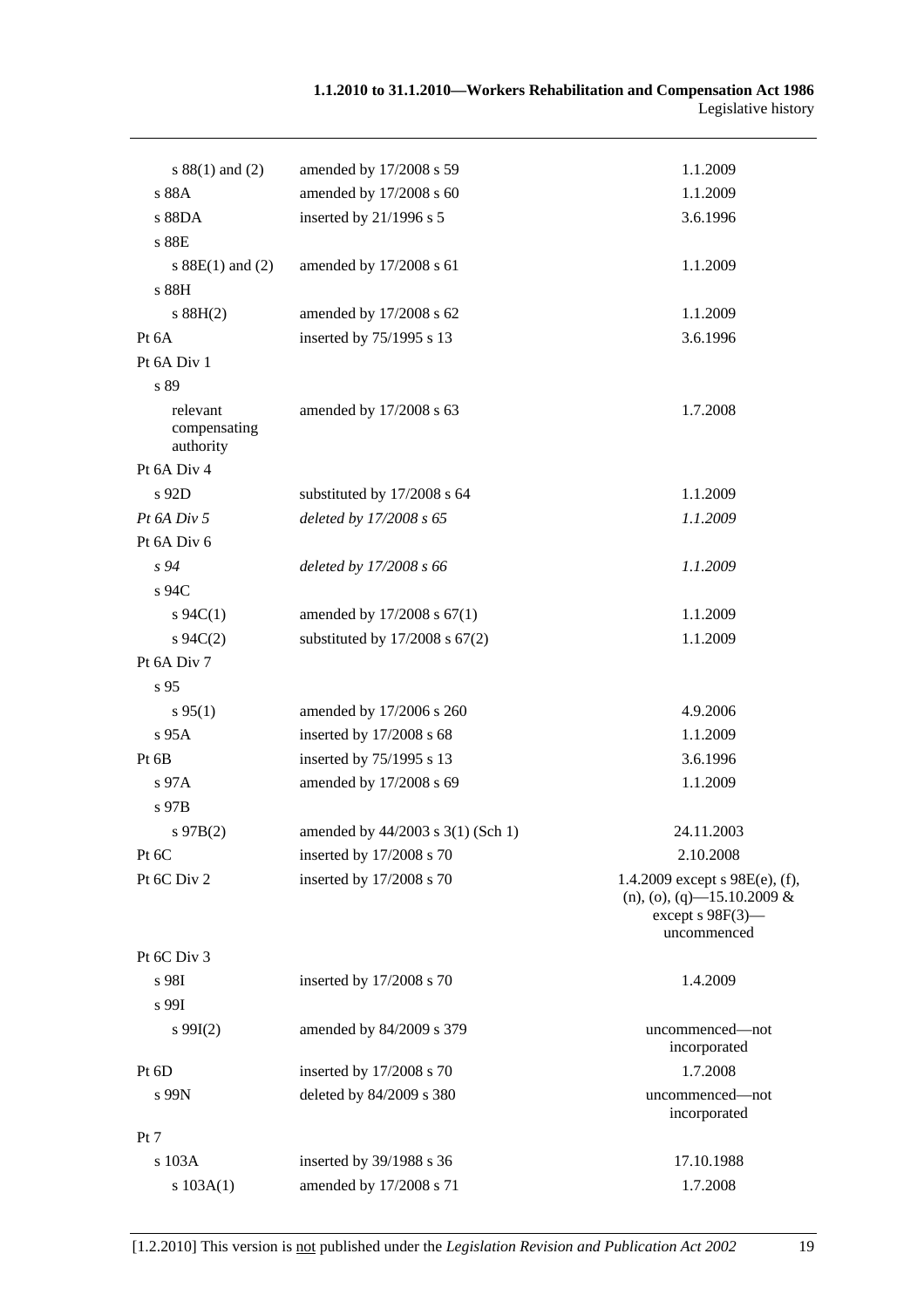| $s$ 104            | deleted by $4/1991 s 41$                                       | 8.4.1991   |
|--------------------|----------------------------------------------------------------|------------|
| s 105              | substituted by 39/1988 s 37                                    | 17.10.1988 |
| s 105(1)           | s 105 amended and redesignated as $s$ 105(1) by<br>4/1991 s 42 | 8.4.1991   |
| s 105(2)           | inserted by $4/1991$ s $42(b)$                                 | 8.4.1991   |
|                    | amended by 17/2008 s 72(1)                                     | 1.7.2008   |
| s 105(3)           | inserted by $4/1991$ s $42(b)$                                 | 8.4.1991   |
|                    | amended by 17/2008 s 72(2)                                     | 1.7.2008   |
| s 106              |                                                                |            |
| 106(3)             | inserted by 17/2008 s 73                                       | 1.1.2009   |
| s 106A             | inserted by 39/1988 s 38                                       | 17.10.1988 |
| s 107A             | inserted by 35/1995 s 30                                       | 25.5.1995  |
| s 107B             | inserted by 30/1998 s 6                                        | 13.4.2000  |
| s 107B(1)          | amended by 17/2008 s 74(1)                                     | 1.7.2008   |
| s 107B(4)          | amended by 30/1998 s 8(b)                                      | 13.4.2004  |
|                    | amended by 17/2008 s 74(2)                                     | 1.7.2008   |
| s 108              |                                                                |            |
| $s\ 108(4)$        | inserted by 4/1991 s 43                                        | 8.4.1991   |
|                    | amended by 75/1995 s 14                                        | 3.6.1996   |
| $s\ 108(5)$        | inserted by 4/1991 s 43                                        | 8.4.1991   |
| s 109              | amended by 35/1995 s 31                                        | 25.5.1995  |
| s 110              | substituted by 4/1991 s 44                                     | 8.4.1991   |
| s 111              |                                                                |            |
| s 111(3)           | amended by 17/2008 s 75                                        | 1.7.2008   |
| s 112              |                                                                |            |
| s 112(1)           | substituted by $49/1994$ s $15(a)$                             | 1.7.1994   |
|                    | amended by 17/2008 s 76(1)                                     | 1.7.2008   |
| s 112(1a)          | inserted by 17/2008 s 76(2)                                    | 1.7.2008   |
| s 112(2)           | amended by 39/1988 s 39(a), (b)                                | 17.10.1988 |
|                    | amended by 34/1990 s 7                                         | 26.4.1990  |
|                    | substituted by $49/1994$ s $15(a)$                             | 1.7.1994   |
|                    | amended by 17/2008 s 76(3), (4)                                | 1.7.2008   |
| s 112(2a)          | inserted by 39/1988 s 39(c)                                    | 17.10.1988 |
|                    | amended by 49/1994 s 15(b)                                     | 1.7.1994   |
| s 112(3)           | deleted by $49/1994$ s $15(c)$                                 | 1.7.1994   |
|                    | inserted by 17/2008 s 76(5)                                    | 1.7.2008   |
| s 112AA            | inserted by 17/2008 s 77                                       | 1.7.2008   |
| s 112A             | inserted by 84/1992 s 19                                       | 3.12.1992  |
| s 113              |                                                                |            |
| s 113(2)           | amended by $39/1988$ s $40(a)$ , (b)                           | 17.10.1988 |
| s $113(2a) - (2c)$ | inserted by $39/1988$ s $40(c)$                                | 17.10.1988 |
| s 113(3)           | amended by 17/2008 s 78(1), (2)                                | 1.7.2008   |
| s 113(4)           | amended by 17/2008 s 78(3), (4)                                | 1.7.2008   |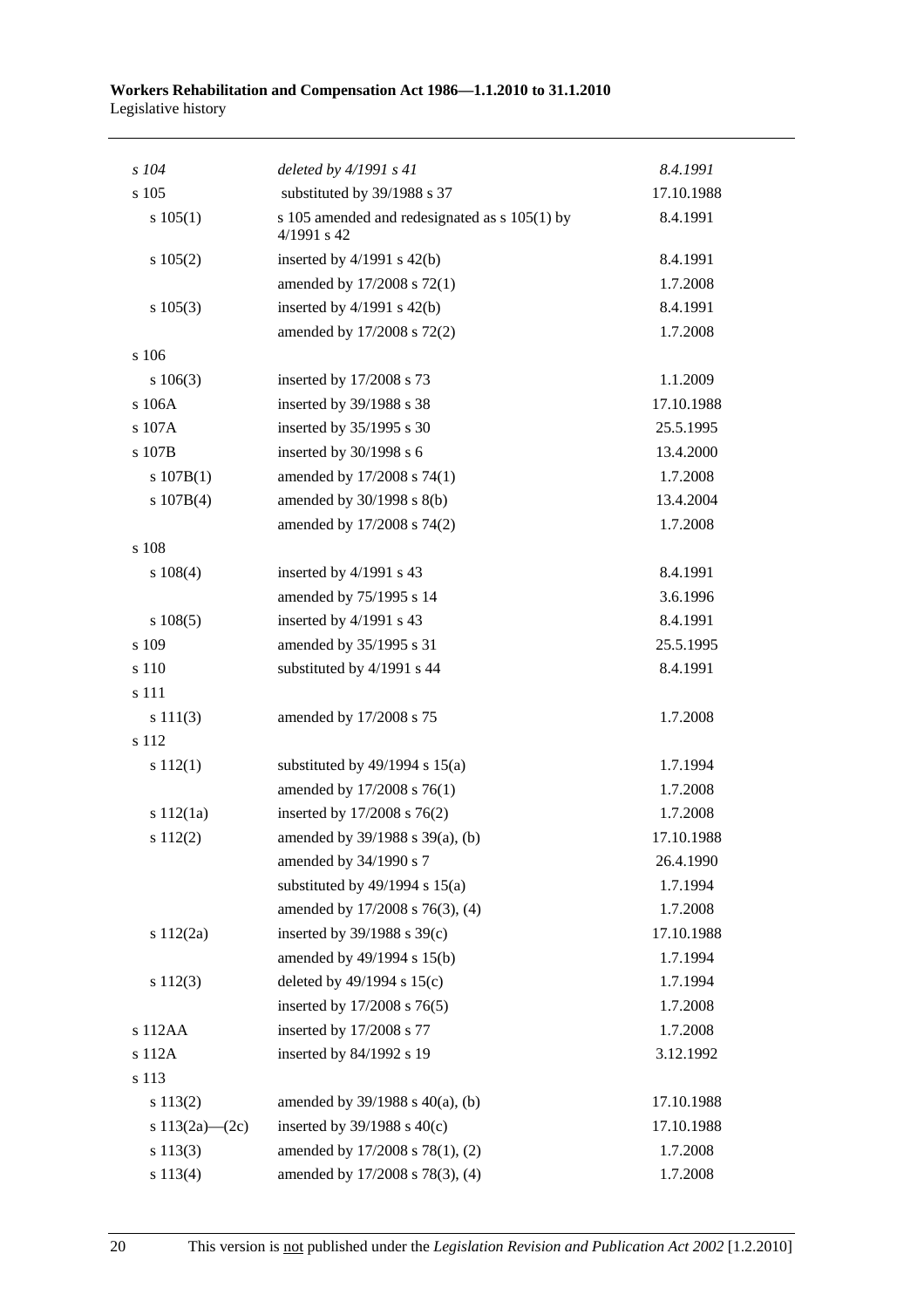| s 119                |                                                                       |            |
|----------------------|-----------------------------------------------------------------------|------------|
| s 119(4)             | inserted by 17/2008 s 79                                              | 1.7.2008   |
| s 119A               | inserted by 39/1988 s 41                                              | 17.10.1988 |
|                      | deleted by 4/1991 s 45                                                | 8.4.1991   |
| s 120                | substituted by 4/1991 s 45                                            | 8.4.1991   |
| s 120(1)             | substituted by 35/1995 s 32                                           | 25.5.1995  |
| $s\ 120(3)$          | amended by 17/2008 s 80                                               | 1.7.2008   |
| s 121                | deleted by 49/1994 s 16                                               | 1.7.1994   |
| s 120A               | inserted by 39/1988 s 42                                              | 17.10.1988 |
| s 122                |                                                                       |            |
| $s\ 122(3a)$         | inserted by $4/1991$ s 46                                             | 8.4.1991   |
| s 122(4)             | inserted by 39/1988 s 43                                              | 17.10.1988 |
| s 122A               | inserted by 4/1991 s 47                                               | 8.4.1991   |
|                      | substituted by $34/1996$ s 4 (Sch cl 45)                              | 3.2.1997   |
| $s$ 123              | deleted by 49/1994 s 17                                               | 1.7.1994   |
| s 123A               | inserted by 4/1991 s 48                                               | 8.4.1991   |
|                      | amended by 75/1995 s 15                                               | 3.6.1996   |
| s 123B               | inserted by 17/2008 s 81                                              | 1.7.2008   |
| s 124                |                                                                       |            |
| s 124(1)             | s 124 redesignated as s 124(1) by 39/1988 s 44                        | 17.10.1988 |
| s 124(2)             | inserted by 39/1988 s 44                                              | 17.10.1988 |
| s 125                | omitted under Legislation Revision and<br><b>Publication Act 2002</b> | 24.11.2003 |
| Sch 1                |                                                                       |            |
| cl <sub>2</sub>      |                                                                       |            |
| cl $2(3)$            | amended by $39/1988$ s $45(a)$                                        | 17.10.1988 |
| cl $2(4)$ — $(7)$    | inserted by 39/1988 s 45(b)                                           | 17.10.1988 |
| cl $2(8)$            | inserted by $39/1988$ s $45(b)$                                       | 17.10.1988 |
|                      | amended by 75/1995 s 16(a) as substituted by<br>$21/1996$ s 6(a)      | 3.6.1996   |
| cl $2(9)$ and $(10)$ | inserted by $39/1988$ s $45(b)$                                       | 17.10.1988 |
|                      | amended by 75/1995 s 16(b) as substituted by<br>$21/1996$ s $6(a)$    | 3.6.1996   |
| cl $2(11)$           | inserted by 39/1988 s 45(b)                                           | 17.10.1988 |
| cl <sub>4</sub>      | substituted by 97/1988 s 7                                            | 15.12.1988 |
| cl $4(3)$            | amended by 41/2005 Sch 1 (cl 6(1))                                    | 15.8.2005  |
| cl $4(4)$            | amended by 69/1992 s 32                                               | 10.12.1992 |
| cl $4(8)$            | (b) deleted by $41/2005$ Sch 1 (cl $6(2)$ )                           | 15.8.2005  |
| cl 5                 | substituted by 2/1996 s 3                                             | 14.3.1996  |
| cll 5A-5C            | inserted by 2/1996 s 3                                                | 14.3.1996  |
| cl <sub>5D</sub>     | inserted by 43/2006 s 228                                             | 1.6.2007   |
| cl <sub>5E</sub>     | inserted by 17/2008 s 82                                              | 1.7.2008   |
| Sch 2                | heading substituted by $44/2003$ s $3(1)$ (Sch 1)                     | 24.11.2003 |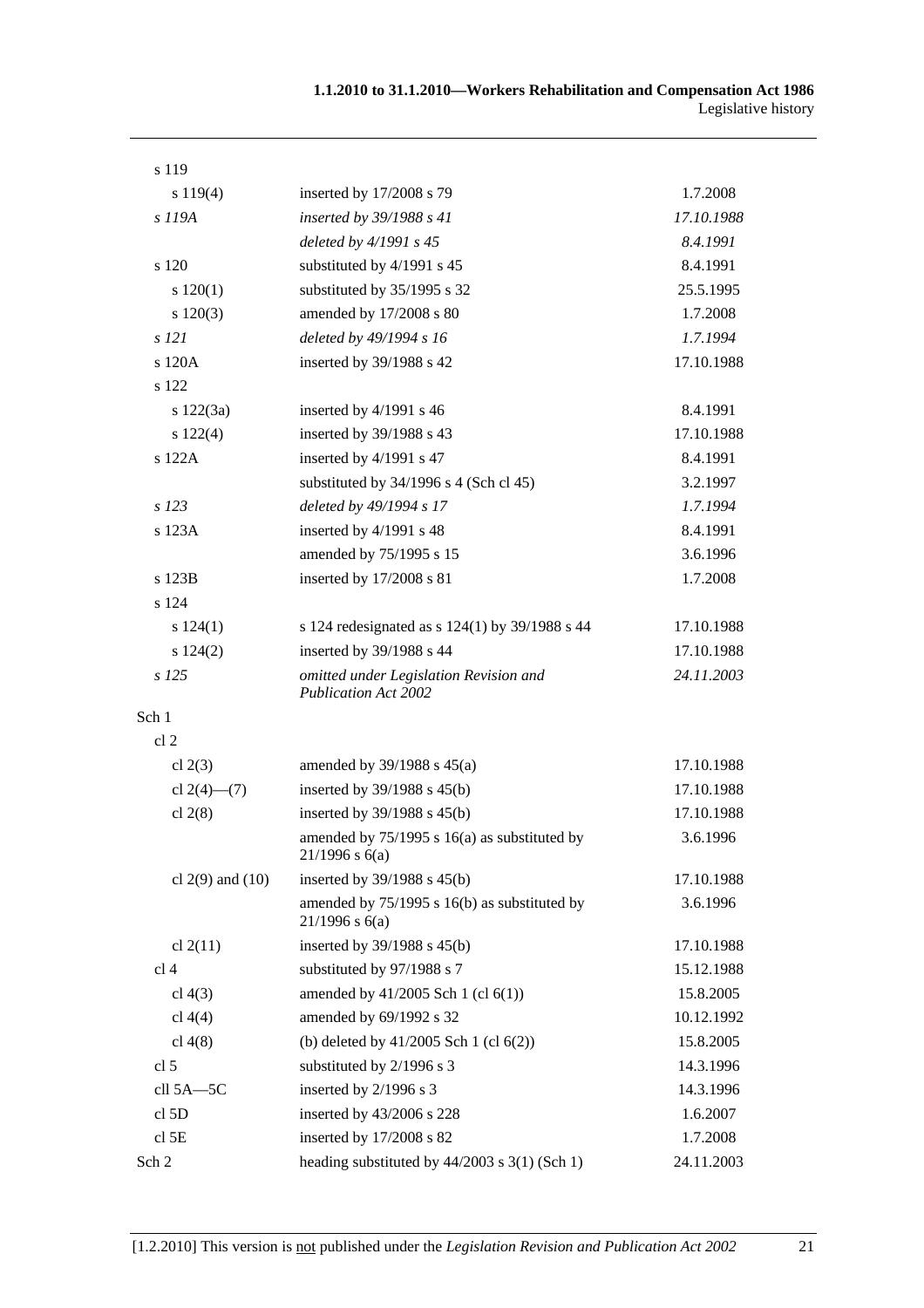| Sch 3 before<br>substitution by 17/2008 | amended by 97/1992 r 3           | 18.6.1992  |
|-----------------------------------------|----------------------------------|------------|
|                                         | substituted by $84/1992$ s 20    | 10.12.1992 |
| table                                   | amended by 212/1992 r 4          | 10.12.1992 |
|                                         | amended by 35/1995 s 33          | 25.5.1995  |
| $cl$ 2                                  | amended by 49/1994 s $18(a)$     | 1.7.1994   |
| cl4                                     | amended by $49/1994 s 18(b)$     | 1.7.1994   |
| Sch <sub>3</sub>                        | substituted by 17/2008 s 83      | 1.4.2009   |
| Sch 3A                                  | inserted by 17/2008 s 83         | 1.4.2009   |
| Sch 4 before deletion by<br>41/2005     | inserted by $97/1988 s 8$        | 15.12.1988 |
| cl.1                                    |                                  |            |
| $cl$ $I(2)$                             | amended by 1/1993 s 64           | 1.7.1993   |
|                                         | amended by 49/1994 s 19(a)       | 1.7.1994   |
| $cl$ $I(2)$                             | (b) deleted by $49/1994 s 19(a)$ | 1.7.1994   |
| $cl$ $I(2a)$                            | inserted by $49/1994 s 19(b)$    | 1.7.1994   |
| cl.2                                    |                                  |            |
| cl 2(6)                                 | amended by $84/1992 s 21(a)$     | 3.12.1992  |
| cl.3                                    | inserted by $84/1992$ s $21(b)$  | 3.12.1992  |
| Sch 4                                   | deleted by 41/2005 Sch 1 (cl 7)  | 15.8.2005  |
|                                         | inserted by 23/2006 s 11         | 1.1.2007   |

# **Transitional etc provisions associated with Act or amendments**

# *Workers Rehabilitation and Compensation Act Amendment Act 1990*

# **8—Transitional provision**

- (1) The amendment effected to the principal Act by section 3 of this Act does not affect—
	- (a) the rights of the respondent in Supreme Court Action No. 998 of 1989; or
	- (b) the rights of any claimant whose claim is determined before the commencement of this Act; or
	- (c) the rights of any other claimant who, as at the commencement of this Act, is a party to proceedings before a Review Officer.
- (2) Where a claim for compensation made before the commencement of this Act is rejected after the commencement of this Act on account of the enactment of section 3 of this Act, the claimant is entitled to be reimbursed by the Corporation for reasonable costs reasonably incurred by the claimant in making the claim.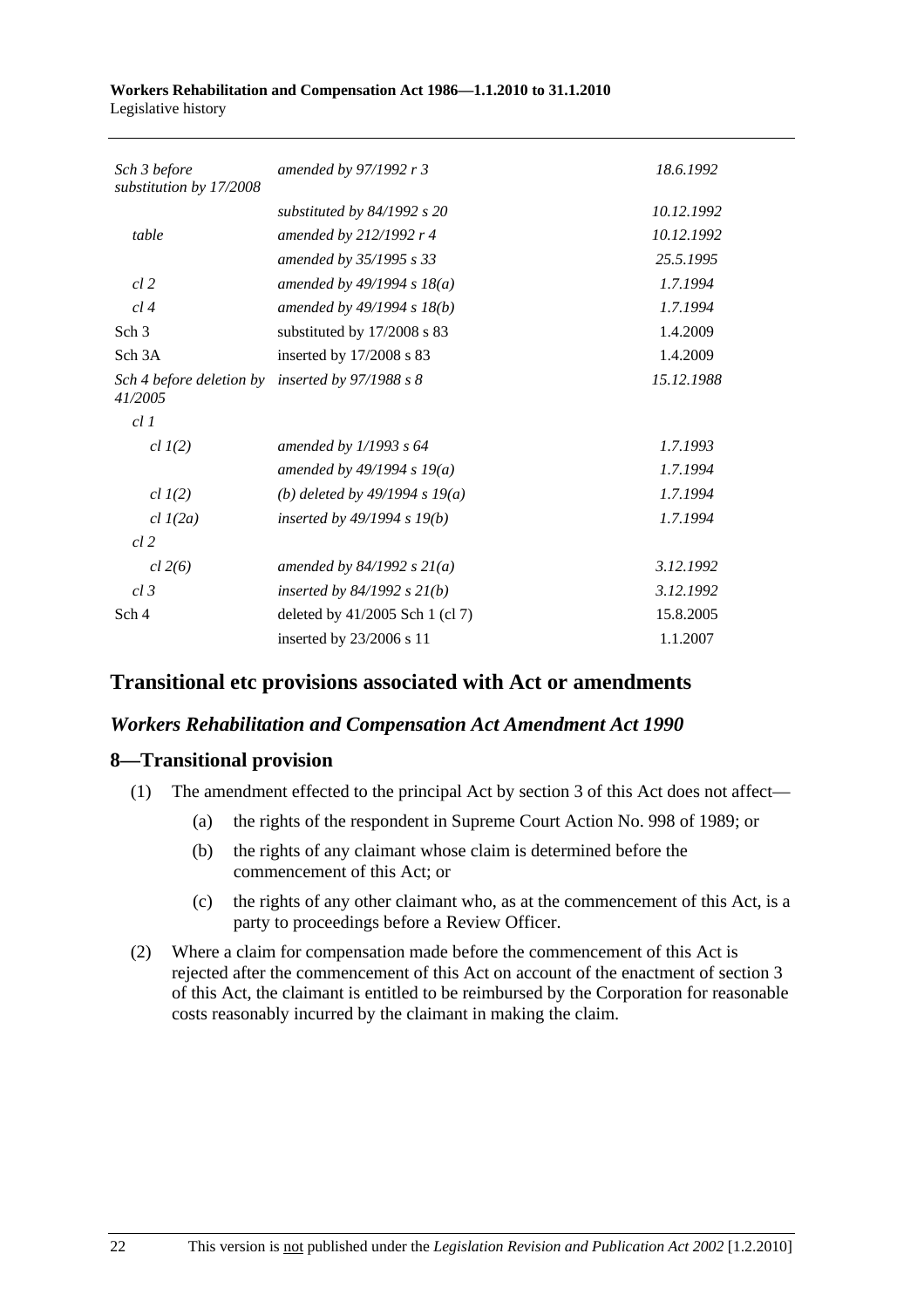# *Workers Rehabilitation and Compensation (Miscellaneous Provisions) Amendment Act 1991*

# **49—Transitional provision**

- (1) The amendments effected by this Act to those provisions of the principal Act that relate to weekly payments of compensation apply as from the commencement of this Act to persons whose entitlements to weekly payments arose before or after the commencement of this Act.
- (2) Where a worker became entitled to weekly payments before the commencement of this Act, the Corporation or an exempt employer may assess or reassess the amount of the weekly payments as from the commencement of this Act on the basis of the provisions of the principal Act as amended by this Act.
- (3) Where such a reassessment is made, it cannot give rise to a right to repayment of any amount paid on the basis of a former assessment.

# *Workers Rehabilitation and Compensation (Miscellaneous) Amendment Act 1992*

# **22—Application of amendments**

- (1) Subject to this section, the amendments affecting entitlement to, or quantum of, compensation for disabilities apply in relation to—
	- (a) a disability occurring on or after the commencement of this Act; or
	- (b) a disability occurring before the commencement of this Act in relation to which—
		- (i) no claim for compensation had been made under the principal Act as at the commencement of this Act; or
		- (ii) a claim for compensation had been made under the principal Act but the claim had not been determined by the Corporation or the exempt employer.
- (2) The amendments made by section 3, 5, 6, 10 and 11 apply whether the entitlement to compensation arose before or after the commencement of this Act.
- (3) The amendments made by section 4 have no retrospective effect.
- (4) A liability at common law for non-economic loss or solatium that arose before the commencement of this Act is not extinguished, on the commencement of this Act, by the amendments to section 54 of the principal Act, but, if an action is not commenced in a court to enforce the liability before the date falling 12 months after the cause of action arose or six months after the commencement of this Act (whichever is the later), the liability is then extinguished.
- (5) The period prescribed by subsection (4) cannot be extended.

## *Workers Rehabilitation and Compensation (Declaration of Validity) Act 1993*

# **2—Declaration of validity and textual authenticity**

 (1) The *Workers Rehabilitation and Compensation (Miscellaneous) Amendment Act 1992* (No. 84 of 1992) is declared to be, and since the date of its assent to have been, an Act of the Parliament.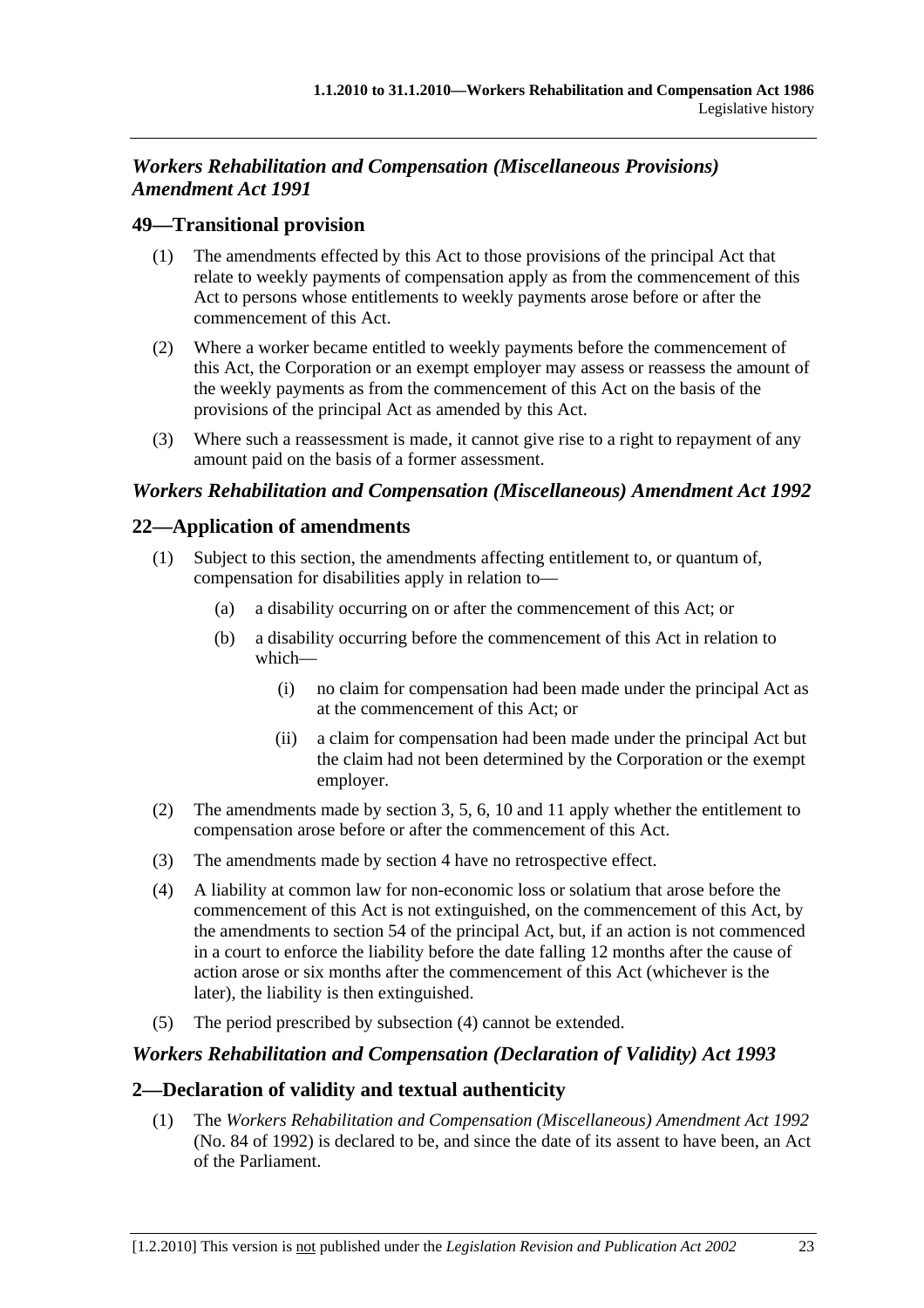(2) The text of the Act as certified by the Clerk and the Deputy Speaker of the House of Assembly is the authentic text of the Act.

### *Statutes Amendment (Chief Inspector) Act 1993*

#### **65—Existing appointments**

This Act does not affect the appointment of any person as an inspector before the commencement of this Act (other than as a Chief Inspector).

### *Workers Rehabilitation and Compensation (Review Authorities) Amendment Act 1993*

### **16—Transitional provision**

- (1) Regulation 162 of 1992 (relating to agencies and instrumentalities of the Crown) will be taken to have come into operation at 4 p.m. on 30 September 1987.
- (2) Proceedings before a Review Officer under the principal Act immediately before the commencement of this provision may, subject to such directions as the Chief Review Officer thinks fit, be continued under the principal Act as amended by this Act.
- (3) Proceedings before the Tribunal under the principal Act immediately before the commencement of this provision will, subject to such directions as the President of the Tribunal thinks fit, continue before the Tribunal as if this Act had not been enacted.
- (4) A person who was, immediately before the commencement of this provision, a Review Officer under the principal Act will, subject to this Act, continue in office as a Review Officer under the principal Act as amended by this Act without interruption of his or her continuity of service and without prejudice to existing or accruing rights in respect of employment.
- (5) A person to whom subsection (4) applies will be taken to have been appointed, as from the commencement of this provision, for the balance of any term of office that applied before the commencement of this provision, or for a period of five years, whichever is the lesser.
- (6) The Governor may, by instrument in writing, vary any condition of employment that would otherwise apply to a person under subsection (4) (and any such instrument will have effect according to its terms).
- (7) Proceedings cannot be instituted before a Review Officer after the commencement of section 3 of this Act in respect of any decision of the Corporation under section 32(4) of the principal Act before that commencement.

### *Workers Rehabilitation and Compensation (Administration) Amendment Act 1994*

## **20—Application of amendments**

- (1) The amendments made by this Act to the principal Act apply in relation to disabilities occurring on or after the commencement of this Act.
- (2) However—
	- (a) the amendments made by sections 8, 9 and 10 of this Act apply both prospectively and retrospectively; and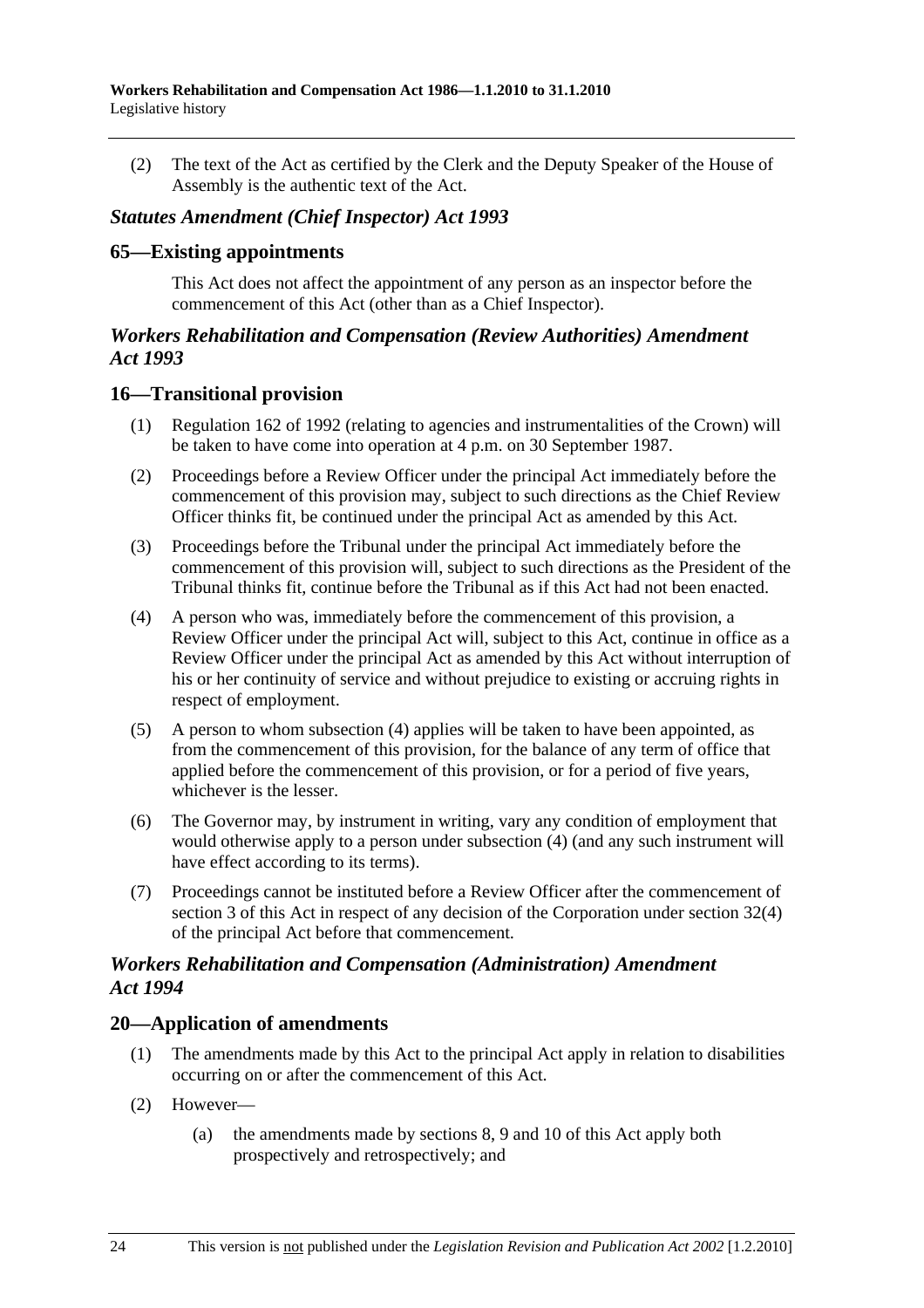- (b) the amendments made by section 18 apply to any claim for compensation for hearing loss made on or after 23 March 1994; and
- (c) the amendment made by section 11 applies as from 24 February 1994.

*Workers Rehabilitation and Compensation (Miscellaneous Provisions) Amendment Act 1995, s 34 (as amended by Workers Rehabilitation and Compensation (Miscellaneous) Amendment Act 1995, s 9)* 

# **34—Transitional provisions**

- (1) This Act applies to disabilities arising from traumas occurring before the commencement of this Act (*old disabilities*) and disabilities arising from traumas occurring after the commencement of this Act (*new disabilities*) subject to the following qualifications—
	- (a) the amendments made by this Act do not affect—
		- (i) the principles on which weekly payments for a period of incapacity falling before the commencement of this Act are assessed; or
		- (ii) compensation for non-economic loss relating to loss or impairment of the capacity to engage in sexual intercourse if an application or request for such compensation had been made before 12 April 1995; and
	- (b) section 58B of the principal Act, as enacted by this Act, applies whether the worker has an old or a new disability.
- (2) A scale of charges in force under section 32 of the principal Act immediately before the commencement of section 9 of this Act remains in force until superseded by a regulation fixing a scale of charges.
- (3) Until a regulation is made for the purposes of section  $67(1)(b)$  of the principal Act (as substituted by this Act), the claims that are to be disregarded under that paragraph are claims for secondary and unrepresentative disabilities.

## *Workers Rehabilitation and Compensation (Miscellaneous) Amendment Act 1995*

## **3—Insertion of section 38A**

- (2) A discontinuance or reduction of weekly payments made under the principal Act before the commencement of this section cannot be challenged on the ground that there was no antecedent review of the worker's entitlement if the discontinuance or reduction could, assuming that section 38A had then been in force, have been validly made under that section.
- (3) Subsection (2) does not affect rights of the respondent arising under the judgment of the Supreme Court in Mitsubishi Motors Australia Ltd and WorkCover v Frank Sosa (No. S5084).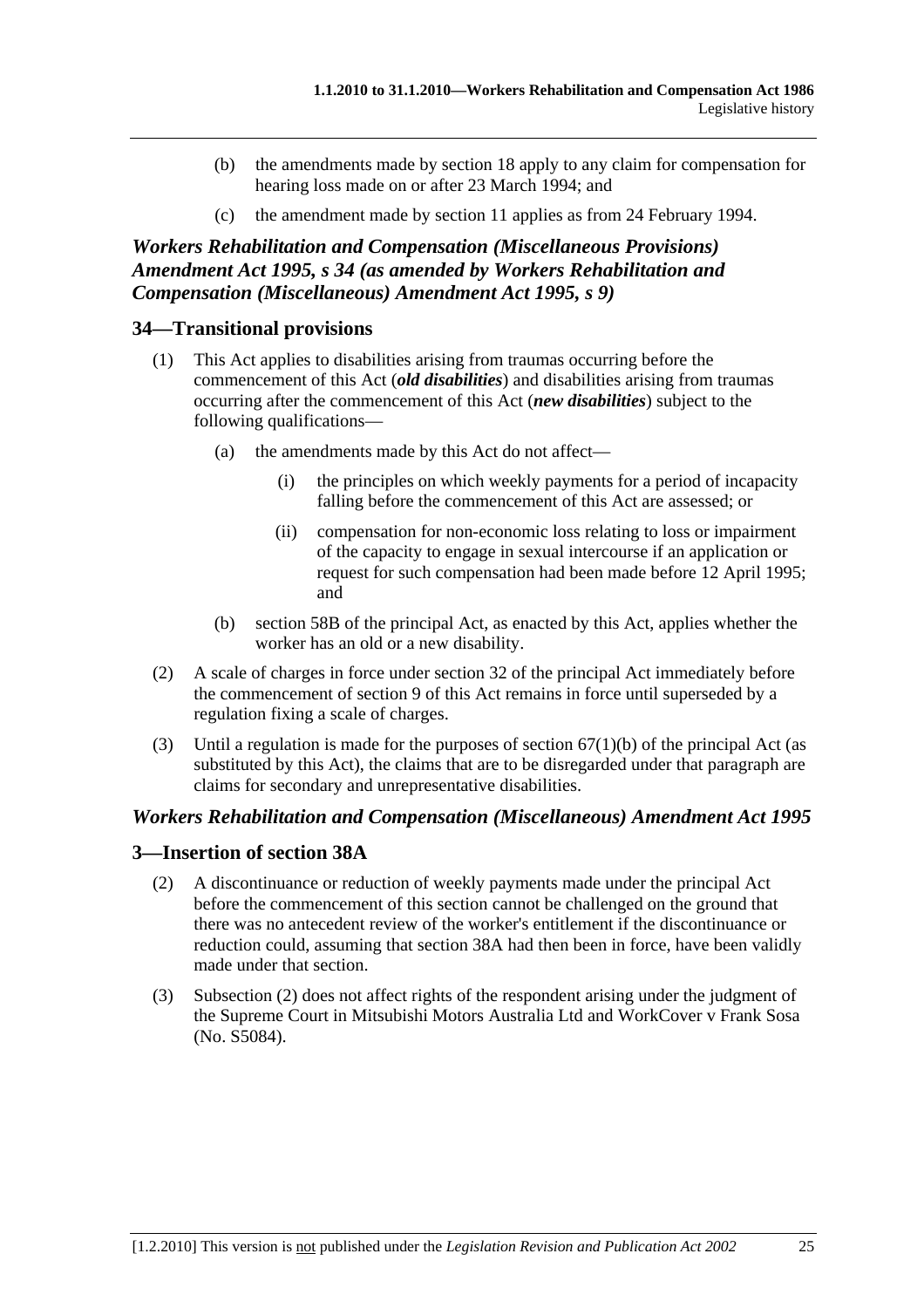# *Workers Rehabilitation and Compensation (Dispute Resolution) Amendment Act 1995, s 17 (as amended by Workers Rehabilitation and Compensation (Dispute Resolution) Amendment Act 1996, s 6(b))*

# **17—Transitional provisions**

- (1) A Deputy President of the Workers Compensation Appeal Tribunal appointed under the principal Act and in office immediately before the commencement of this Act continues in office subject to the principal Act as amended by this Act (the *new legislation*) as a Deputy President of the Workers Compensation Tribunal as if the new legislation had been in force when the appointment was made and the appointment had been made to that office under the new legislation.
- (2) The Registrar and other staff of the Workers Compensation Appeal Tribunal in office immediately before the commencement of this Act continue in office subject to the relevant conditions of appointment in corresponding positions on the staff of the Workers Compensation Tribunal.
- (3) Staff of the WorkCover Corporation of South Australia who—
	- (a) were employed immediately before the commencement of this Act in work related to the system of review and appeal then existing under the principal Act; and
	- (b) are designated by the Governor by notice in the Gazette as staff to whom this section applies,

become as from a date stated in the notice staff of the Workers Compensation Tribunal without loss of salary or status, or prejudice to existing or accruing rights in respect of employment.

- (4) The new legislation applies to reviewable decisions made under the principal Act before or after the commencement of this Act, but if proceedings were commenced before the commencement of this Act in relation to a reviewable decision—
	- (a) the proceedings may only be continued and completed under the principal Act as in force before the commencement of this Act; and
	- (b) new proceedings cannot be commenced under the new legislation in relation to the same decision.
- (5) The President may make rules, or give directions, governing practice, procedure or evidence in relation to proceedings that continue under subsection (4).
- (7) A person who was a Review Officer immediately before the commencement of this Act continues in office, subject to the person's conditions of appointment, for the remainder of the term of appointment as a member of the Tribunal's staff without prejudice to remuneration or existing or accruing rights to leave.
- (8) The President may assign a person who continues in office under subsection (7) to carry out duties as a conciliation and arbitration officer or in some other capacity on the Tribunal's staff (or as a conciliation and arbitration officer and in one or more other capacities), but the person continues as a Review Officer for the purpose of continuing and completing proceedings under subsection (4).
- (9) A person who continues as a Review Officer under this section is subject to administrative control and direction by the President.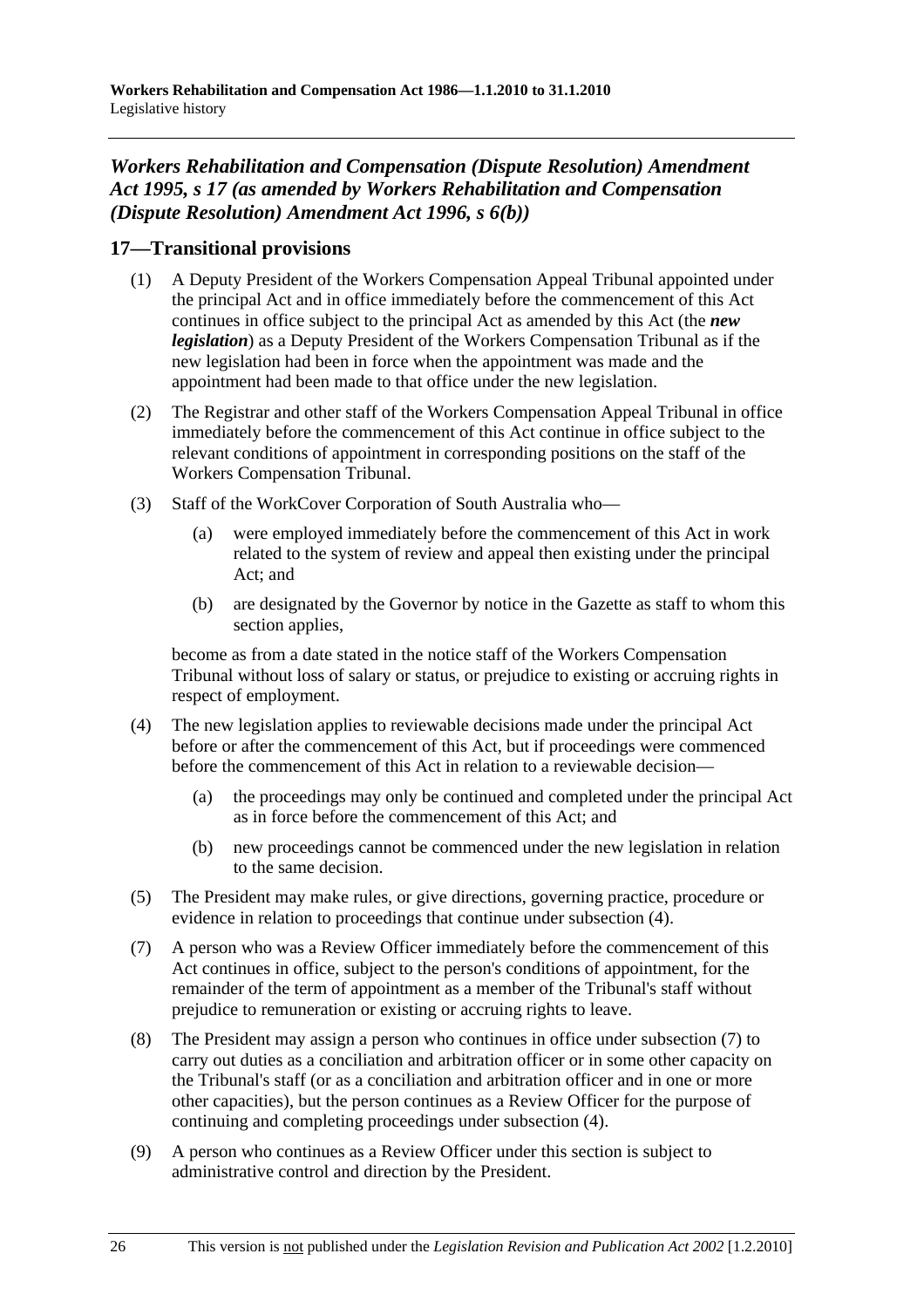# *Statutes Amendment and Repeal (Common Expiation Scheme) Act 1996*

## **5—Transitional provision**

An Act repealed or amended by this Act will continue to apply (as in force immediately prior to the repeal or amendment coming into operation) to an expiation notice issued under the repealed or amended Act.

# *Workers Rehabilitation and Compensation (Self Managed Employer Scheme) Amendment Act 1998*

#### **8—Sunset provision**

On the expiration of 4 years from the commencement of this Act—

- (a) the amendments made by this Act (other than by section 6) are cancelled and the text of the Acts amended by this Act is restored to the form in which that statutory text would have existed if this Act had not been passed; and
- (b) section 107B of the *Workers Rehabilitation and Compensation Act 1986* (as inserted by section 6 of this Act) is amended by striking out from subsection (4) ", a self managed employer or the claims manager for a group of self managed employers".

## *Workers Rehabilitation and Compensation (Territorial Application of Act) Amendment Act 2006, Sch 1—Transitional provisions*

### **1—Interpretation**

In this Schedule—

*amendments* means amendments made to the principal Act by this Act;

*commencement day* means the day on which this Schedule comes into operation;

*principal Act* means the *Workers Rehabilitation and Compensation Act 1986*,

and other terms used have meanings consistent with the meanings they have in the principal Act.

## **2—Application of amendments**

The amendments do not apply in respect of a disability that occurred before the commencement day except to the extent prescribed by this Schedule.

## **3—Cases where disabilities occur before and after commencement of this Act**

- (1) If the death of a worker results from both a disability that occurred before the commencement day and a disability that occurred on or after that day, the worker is, for the purposes of the application of the amendments to and in respect of the death of the worker, to be treated as having died as a result of the disability that occurred on or after that day.
- (2) If a period of incapacity for work resulted both from a disability that occurred before the commencement day and a disability that occurred on or after that day, the incapacity is, for the purposes of the application of the amendments to and in respect of that incapacity for work, to be treated as having resulted from a disability that occurred on or after that day.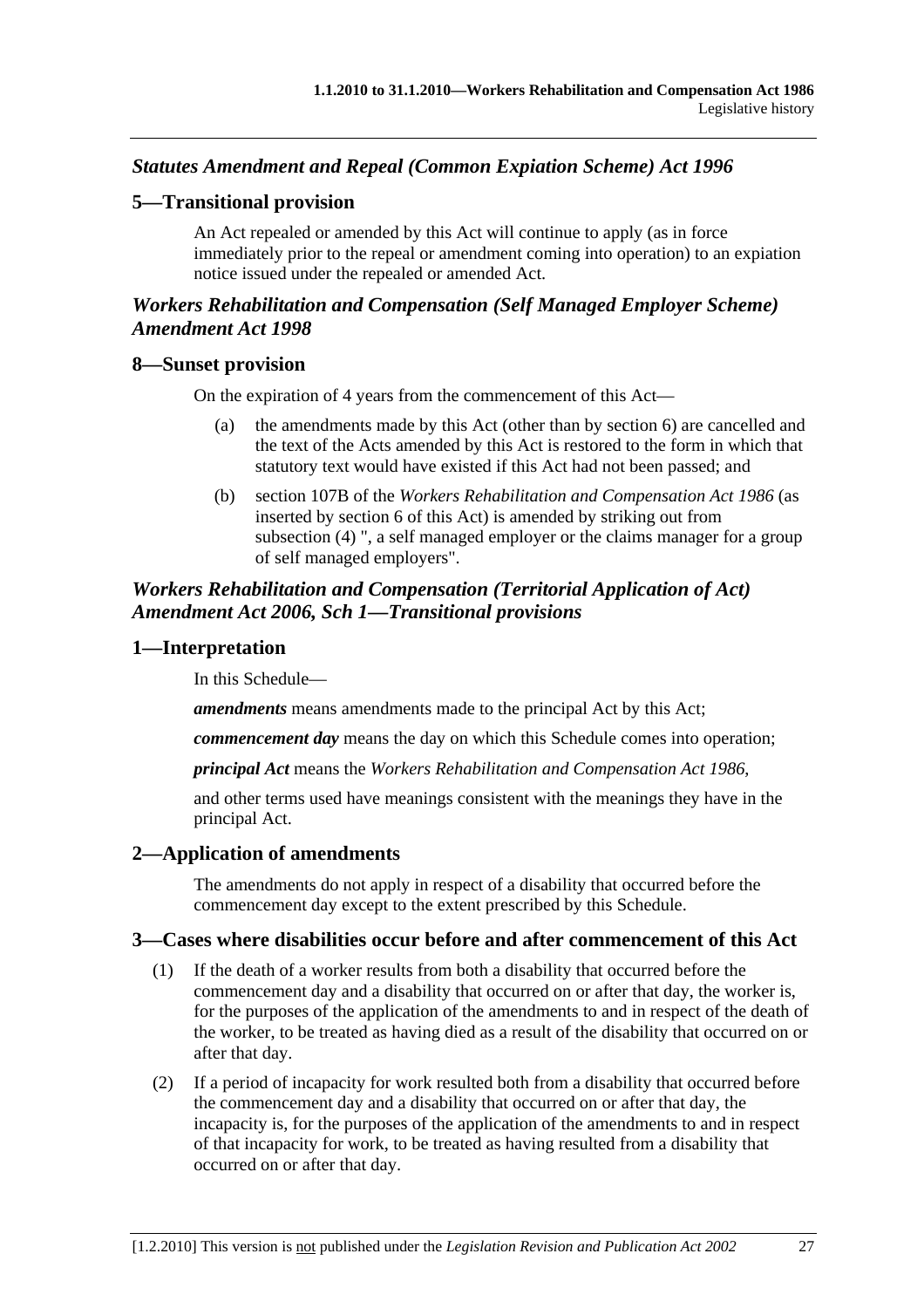(3) Subclauses (1) and (2) do not affect any apportionment of liability or responsibility under the principal Act in a case where 1 or more of the disabilities occurred before the commencement day and 1 or more occurred on or after that day (but any such apportionment will only apply to the extent that a disability was compensable under the principal Act before the commencement day).

## **4—Claims made before the commencement of this Act**

- $(1)$  If—
	- (a) a person suffered a disability before the commencement day; and
	- (b) a claim for compensation in respect of the disability (the *original claim*) was made under the principal Act but rejected (by notice in writing under the principal Act) on account of the operation of section 6 of the principal Act as in force at the time of the occurrence of the disability; and
	- (c) the original claim would have given rise to—
		- (i) an entitlement to compensation in the form of weekly payments under section 35 or 44 of the principal Act; or
		- (ii) an entitlement in the form of a funeral benefit under section  $44(1)(a)$ of the principal Act; or
		- (iii) an entitlement to compensation in the form of a lump sum under section  $44(1)(b)(i)$  of the principal Act,

had the amendments been in force at the time of the occurrence of the disability; and

(d) the disability was not (and is not) compensable under a corresponding law,

then the person who made the original claim will, on application to the Corporation made within 6 months after the commencement of this clause, be entitled to any relevant benefit under subclause (2).

- (2) A benefit under this subclause is any of the following (depending on what is relevant in the circumstances of the particular case):
	- $(a)$
- (i) if the original claim was in respect of a disability that resulted in an incapacity for work—a payment of compensation represented by weekly payments for a period not exceeding 12 months of incapacity for work, based on—
	- (A) the extent and duration of the incapacity for work; and
	- (B) the worker's notional weekly earnings at the time of the incapacity (adjusted in accordance with any provision made by the regulations); and
	- (C) any other factor that would otherwise apply under section 35 of the principal Act that is applied by regulations made for the purposes of this subparagraph (modified in any manner prescribed by the regulations);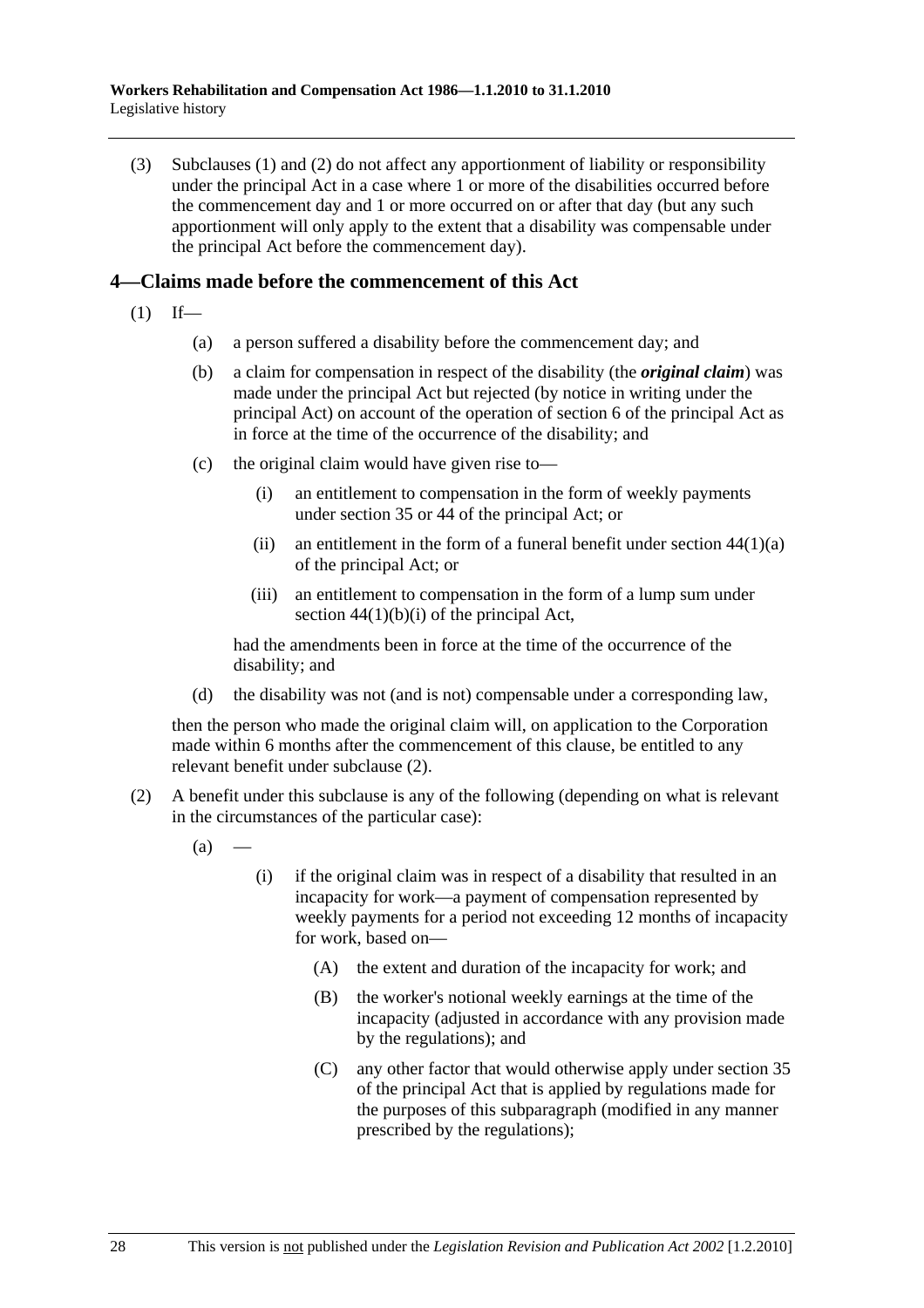- (ii) if the original claim was in respect of a disability that resulted in the death of a worker—a payment of compensation represented by weekly payments for a period not exceeding 12 months for loss of support, based on—
	- (A) the relationship between the worker and the claimant (as would apply under section 44 of the principal Act); and
	- (B) the worker's notional weekly earnings at the time of death (adjusted in accordance with any provision made by the regulations); and
	- (C) any other factor that would otherwise apply under section 44 of the principal Act that is applied by regulations made for the purposes of this subparagraph (modified in any manner prescribed by the regulations);
- (b) compensation for any costs of a kind described in section 32(2) of the principal Act incurred by a worker in consequence of having suffered a relevant disability;
- (c) compensation in the form of a funeral benefit under section  $44(1)(a)$  of the principal Act (as determined at the time of death of the worker and adjusted in accordance with any provision made by the regulations);
- (d) compensation in the form of a lump sum under section  $44(1)(b)(i)$  of the principal Act (as determined at the time of death of the worker and adjusted in accordance with any provision made by the regulations).
- (3) The Corporation may, pursuant to an agreement between the person who has an entitlement under this clause and the Corporation, make any payment with respect to that entitlement—
	- (a) in instalments (with each instalment being an amount fixed under the agreement); or
	- (b) in a lump sum (representing the total amount of the entitlement adjusted to take into account any factor prescribed by the regulations).
- (4) The Corporation may, in connection with an application under this clause, require a person seeking a payment to provide any information that the Corporation thinks fit.
- (5) The Corporation may delay making a payment on an application under this clause until any information required under subclause (4) has been provided.

# **5—Ex gratia payments**

- (1) In addition to a preceding clause, the Corporation has an absolute discretion to make an *ex gratia* payment (of an amount determined by the Corporation) to a person in connection with the enactment of this Act if—
	- $(a)$
- (i) the person did not make a claim under the principal Act in respect of a disability suffered before the commencement of this Act and, if he or she has made such a claim, the claim would have been rejected on account of the operation of section 6 of the principal Act as in force at the time of the occurrence of the disability; or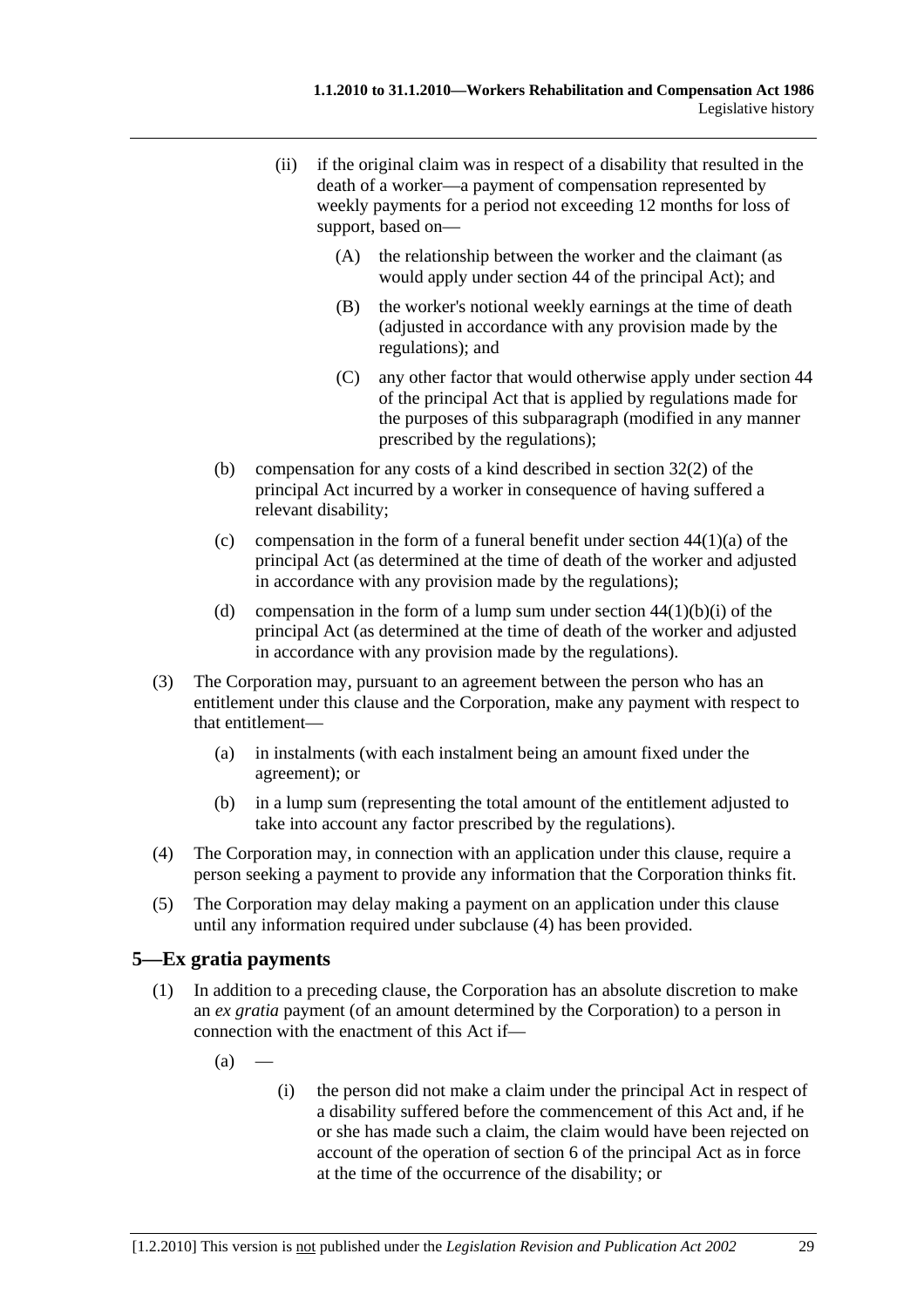- (ii) the person did make a claim under the principal Act in respect of a compensable disability suffered before the commencement of this Act but the claim did not (or does not) give rise to an entitlement under the principal Act on account of the operation of section 6 of the principal Act as in force at the time of the occurrence of the disability; and
- (b) the Corporation is satisfied—
	- (i) that the person would have had an entitlement to compensation under the principal Act had the amendments been in force at the time of the occurrence of the disability; and
	- (ii) that the disability was not (and is not) compensable under a corresponding law; and
	- (iii) that the person suffered substantial hardship on account of the disability; and
	- (iv) taking into account any other matter as the Corporation thinks fit, that it is appropriate in the circumstances of the particular case that an *ex gratia* payment be made.
- (2) A person seeking an *ex gratia* payment under this clause must make an application to the Corporation, in a manner and form determined by the Corporation, within the period prescribed by the regulations.
- (3) The Corporation may, in connection with an application under this clause, require a person seeking a payment to provide any information that the Corporation thinks fit.
- (4) The Corporation may delay making a determination on an application under this clause—
	- (a) until any period that applies under subclause (2) has expired; or
	- (b) until any information required under subclause (3) has been provided.
- (5) The making of a payment under this clause will not affect any entitlement that a person may have with respect to another disability under the principal Act (and will not be taken into account for the purposes of any claim under the principal Act).
- (6) The Corporation may make a payment under this clause on such conditions as the Corporation thinks fit (and a person who contravenes or fails to comply with a condition may be required to repay any amount that has been paid by the Corporation (and any such amount will be recoverable as a debt)).
- (7) A decision of the Corporation to make, or not to make, an *ex gratia* payment, or the amount of an *ex gratia* payment, under this clause is final and cannot be subject to review by a court or tribunal in any respect.

#### **6—Related matters**

 (1) Any payment under clause 4 or 5 will be taken from the Compensation Fund (and the Corporation is authorised by force of this clause to apply the relevant amount from the Compensation Fund).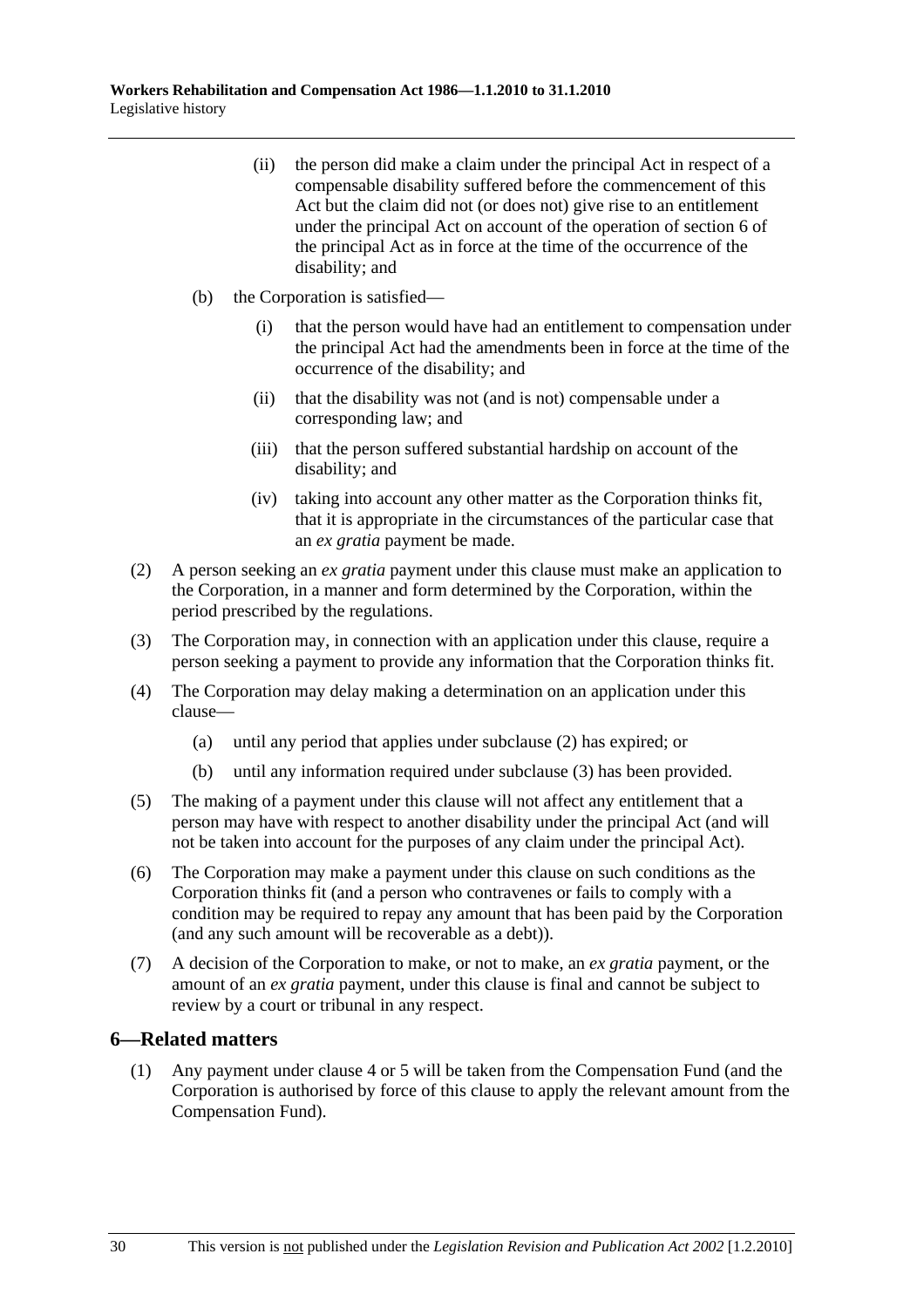- (2) The Corporation is not entitled to recover the amount of any payment made under clause 4 or 5 from a person who was the employer of the relevant worker at the time of the occurrence of the disability (including in a case where the employer was an exempt employer).
- (3) The Governor may make such regulations as are contemplated by this Schedule, or as are necessary or expedient for the purposes of this Schedule.

## *Workers Rehabilitation and Compensation (Scheme Review) Amendment Act 2008, Sch 1—Transitional provisions*

## **1—Interpretation**

(1) In this Schedule—

*principal Act* means the *Workers Rehabilitation and Compensation Act 1986*;

*relevant day* means a day appointed by proclamation as the relevant day for the purposes of the provision in which the term is used;

*self-insured employer* includes an exempt employer (being the term previously used under the principal Act).

 (2) In this Schedule, terms used have meanings consistent with the meanings they have in the principal Act.

## **2—Average weekly earnings**

- (1) Subject to subclause (2), section 4 of the principal Act, as enacted by this Act, applies to claims for compensation made on or after the relevant day (whether the entitlement to compensation arose before or on or after the relevant day).
- (2) Subsection (11) of section 4 of the principal Act, as enacted by this Act, operates both prospectively and retrospectively.

## **3—Provisional acceptance of liability—medical expenses**

Section 32A of the principal Act, as enacted by this Act, extends to disabilities occurring before the enactment of that section.

## **4—Weekly payments**

- (1) Sections 35 to 35C (inclusive) of the principal Act, as enacted by this Act, (in this clause referred to as the *new provisions*) apply in relation to workers who suffer compensable disabilities on or after the relevant day.
- (2) In addition, the new provisions extend to entitlements to weekly payments of compensation in relation to compensable disabilities occurring before the relevant day—
	- (a) if a worker has, before the relevant day, reached or gone past the end of the first 2 years of incapacity referred to in section  $35(2)$  of the principal Act, as in existence immediately before the substitution of section 35 under section 15 of this Act (in this clause referred to as the *old provision*) (and is still in receipt of weekly payments of compensation on the relevant day); or
	- (b) if a worker, on or after the relevant day, reaches the end of the first 2 years of incapacity referred to in the old provision (and is still in receipt of weekly payments of compensation at the end of that 2 year period).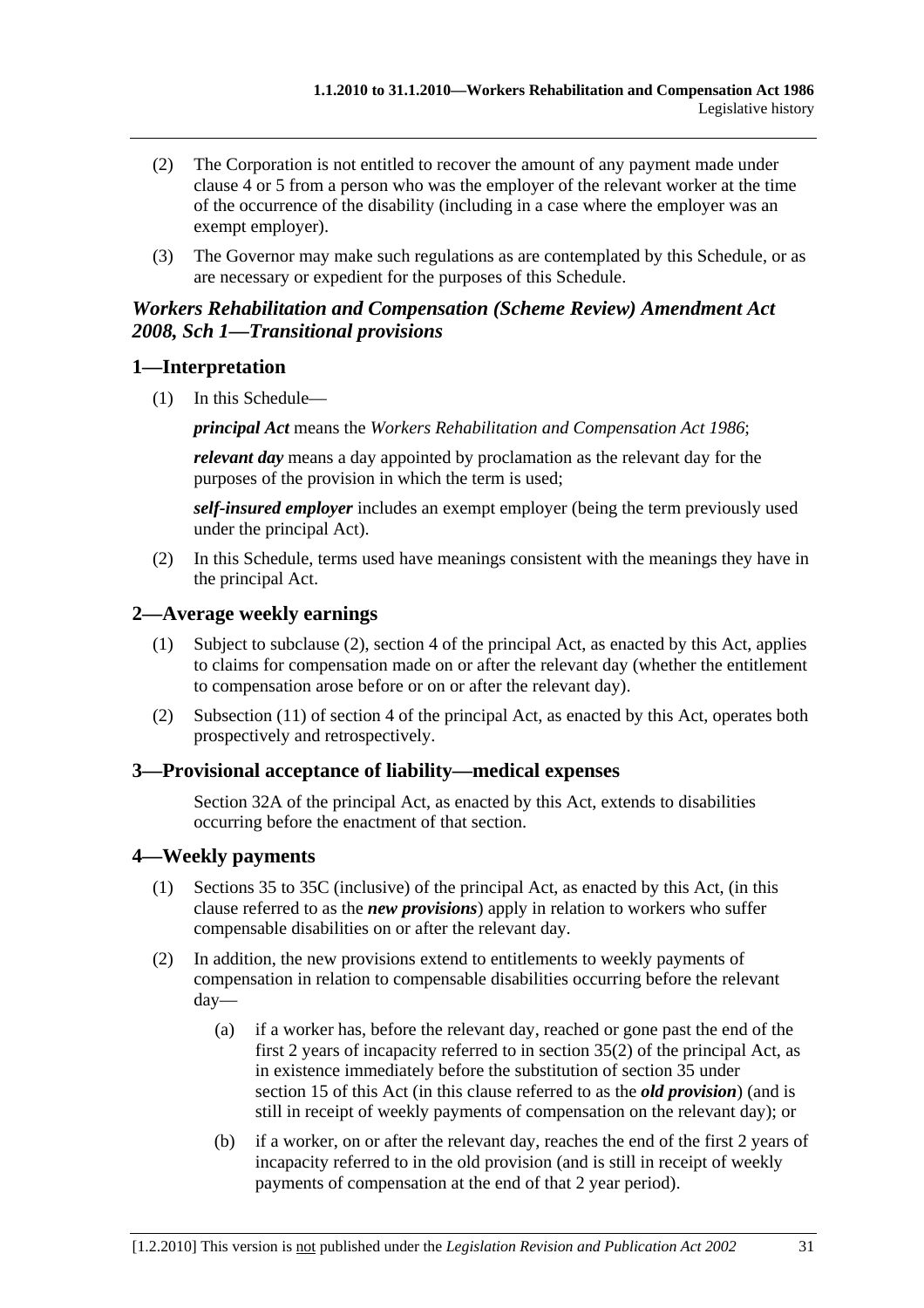(3) To avoid doubt, in the circumstances of any particular case, the new provisions replace section 35 of the principal Act, as in existence immediately before the substitution of section 35 under section 15 of this Act, if or when a worker falls within a set of circumstances described in paragraph (a) or (b) of subclause (2).

## **5—Discontinuance of weekly payments**

- (1) Subject to subclause (2), the amendments made to section 36 of the principal Act by this Act extend to weekly payments commenced before the relevant day, or commenced on or after the relevant day, in relation to compensable disabilities occurring before the relevant day.
- (2) Subsections (4), (4a) and (5) of section 36 of the principal Act, as in existence immediately before the substitution of those subsections by section 16 of this Act, will continue to apply in relation to a decision that is the subject of a notice of dispute lodged under section 36(4) before the relevant day.

# **6—Adjustments due to change from original arrangements**

- (1) Section 37 of the principal Act, as enacted by this Act, extends to any determination of average weekly earnings (and, if relevant, notional weekly earnings) made before or on or after the relevant day in relation to compensable disabilities occurring before the relevant day.
- (2) However, the operation of subclause (1) in relation to a determination of average weekly earnings made before the relevant day cannot apply to the disadvantage of a worker by decreasing average weekly earnings (and, if relevant, notional weekly earnings).

# **7—Economic adjustments to weekly payments**

The amendments made to section 39 of the principal Act by this Act extend to weekly payments commenced before the relevant day, or commenced on or after the relevant day, in relation to compensable disabilities occurring before the relevant day.

## **8—Redemption of liabilities**

- (1) Subject to subclause (2), paragraph (e) of section 42(2) of the principal Act, as enacted by this Act, applies in relation to—
	- (a) any relevant liability arising from a compensable disability that occurs on or after the relevant day; and
	- (b) any relevant liability arising from a compensable disability that occurred within the period of 3 years immediately preceding the relevant day; and
	- (c) on or after the expiration of 1 year from the relevant day—any relevant liability arising from a compensable disability that occurred before the 3 year period referred to in paragraph (b).
- (2) Subclause (1)(b) or (c) does not apply where, in a particular case, the Corporation or a self-insured employer has provided a notification to the worker under section 42(4) of the principal Act before the relevant day.
- (3) In this clause—

*relevant liability* means a liability that is capable of redemption under section 42(1) of the principal Act.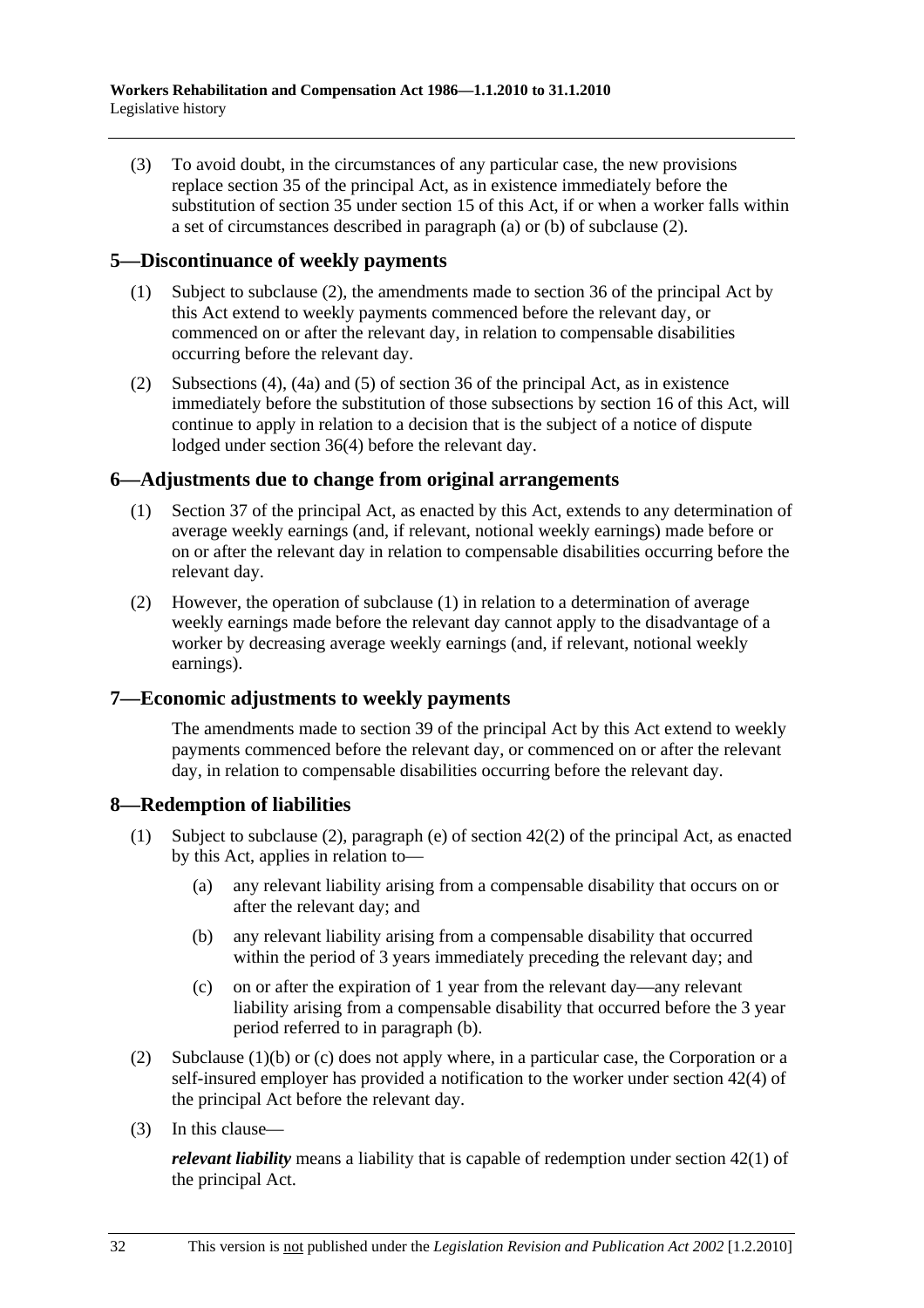#### **9—Loss of earning capacity—capital loss assessments**

Division 4B of Part 4 of the principal Act, as in existence immediately before the relevant day, will be taken to continue to apply with respect to any case where the Corporation or a self-insured employer has made any assessment (including an interim assessment) under section 42A of the principal Act before the relevant day.

### **10—Lump sum compensation**

Sections 43, 43A and 43B of the principal Act, as enacted by this Act, extend to any case where the Corporation or a self-insured employer (as the case requires) has not, before the relevant day, made a determination of the compensation payable in the particular case under section 43 of the principal Act, as in existence immediately before the substitution of that section under section 24 of this Act (in respect of a compensable disability occurring before the relevant day).

#### **11—Compensation payable on death—weekly payments**

The amendments made to section 44 of the principal Act by this Act apply to any claim for compensation made on or after the relevant day (whether the entitlement to compensation arose before or on or after the relevant day).

### **12—Compensation payable on death—lump sums**

Section 45A of the principal Act, as enacted by this Act, applies to claims for a lump sum payment of compensation on account of the death of a worker made on or after the relevant day (whether the entitlement to compensation arose before or on or after the relevant day).

## **13—Funeral benefit**

Section 45B of the principal Act, as enacted by this Act, applies to claims for a funeral benefit made on or after the relevant day (including in respect of a funeral occurring before the relevant day).

## **14—Counselling services**

Section 45C of the principal Act, as enacted by this Act—

- (a) applies to claims for compensation made under that section on or after the relevant day (whether the entitlement to compensation arose before or on or after the relevant day); and
- (b) extends to claims for compensation for counselling services made to the Corporation or a self-insured employer before the relevant day under section 44 of the principal Act if the Corporation or self-insured employer determines that it is reasonable to allow the claim to be incorporated into the operation of this clause.

#### **15—Provisional payments**

- (1) Division 7A of Part 4 of the principal Act, as enacted by this Act, extends to cases involving disabilities occurring before the relevant day.
- (2) Subclause (1) does not apply in a case where the relevant worker has made a claim for compensation under Division 8 of Part 4 of the principal Act before the relevant day.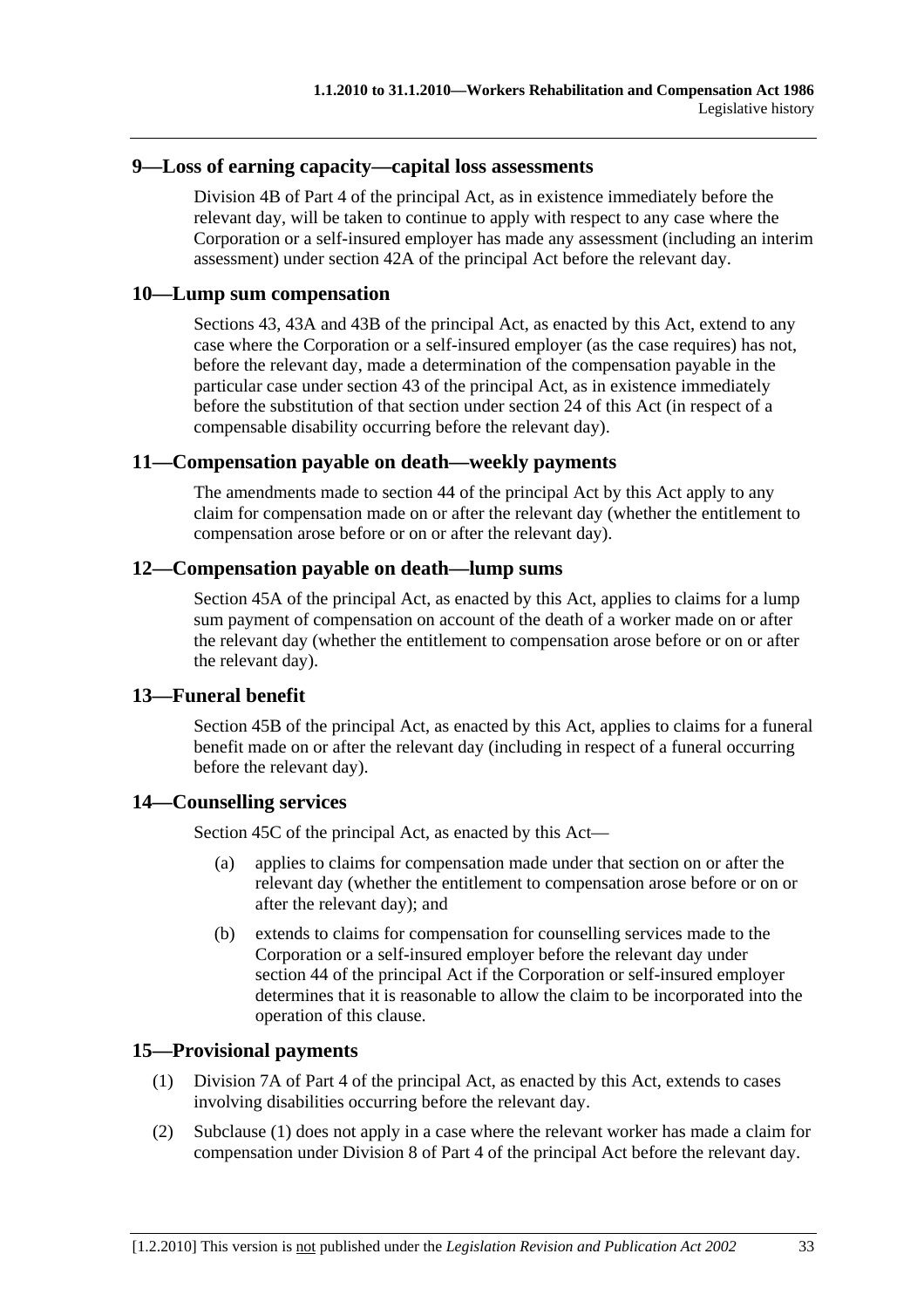## **16—Medical panels**

A medical question may be referred to a Medical Panel under Part 6C of the principal Act, as enacted by this Act, even if the medical question relates to a claim made or proceedings commenced before that enactment.

# *Workers Rehabilitation and Compensation (Scheme Review) Amendment Act 2008, Sch 2—Review*

### **1—Review**

- (1) The Minister must, as soon as practicable after 31 December 2010, appoint an independent person to carry out a review concerning—
	- (a) the impact of this Act on workers who have suffered compensable disabilities and been affected by the operation of this Act; and
	- (b) the impact of this Act on levies paid by employers under Part 5 of the principal Act; and
	- (c) the impact of this Act on the sufficiency of the Compensation Fund to meet the liabilities of the WorkCover Corporation of South Australia under the principal Act; and
	- (d) such other matters as the Minister may determine.
- (2) The person appointed by the Minister under subclause (1) must present to the Minister a report on the outcome of the review no later than 4 months following his or her appointment.
- (3) The Minister must, within 6 sitting days after receiving the report, have copies of the report laid before both Houses of Parliament.
- (4) In this clause, terms used have meanings consistent with the meanings they have in the principal Act.
- (5) In this clause—

*principal Act* means the *Workers Rehabilitation and Compensation Act 1986*.

# **Historical versions**

Reprint No 1—15.1.1992 Reprint No 2—18.6.1992 Reprint No 3—10.12.1992 Reprint No 4—3.5.1993 Reprint No 5—20.5.1993 Reprint No 6—1.7.1993 Reprint No 7—24.2.1994 Reprint No 8—1.7.1994 Reprint No 9—3.12.1994 Reprint No 10—25.5.1995 Reprint No 11—17.8.1995 Reprint No 12—14.12.1995 Reprint No 13—25.1.1996